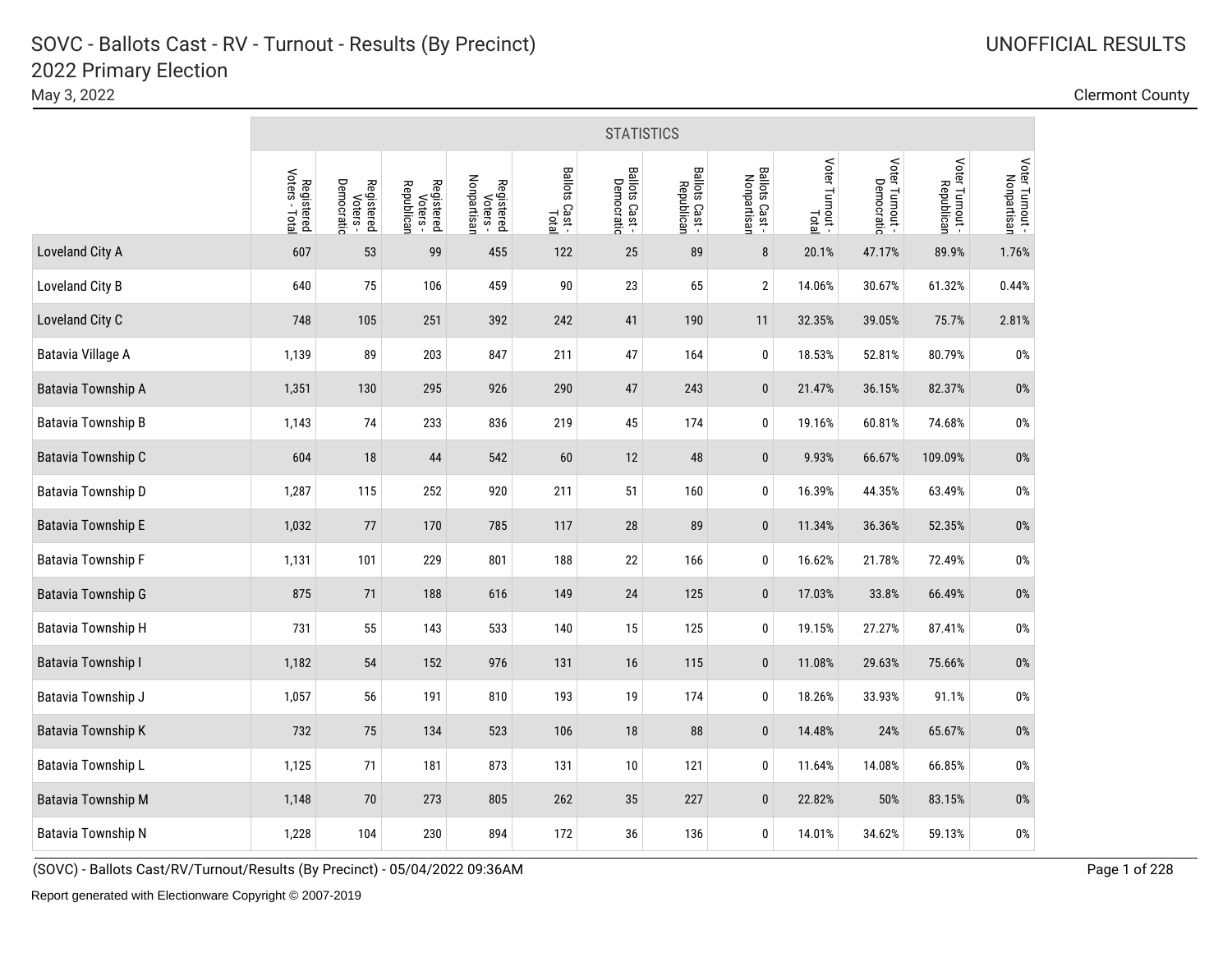|                         | <b>STATISTICS</b>            |                                      |                                      |                                       |                         |                              |                              |                               |                          |                               |                               |                                |  |
|-------------------------|------------------------------|--------------------------------------|--------------------------------------|---------------------------------------|-------------------------|------------------------------|------------------------------|-------------------------------|--------------------------|-------------------------------|-------------------------------|--------------------------------|--|
|                         | Registered<br>Voters - Total | Registered<br>Voters -<br>Democratic | Registered<br>Voters -<br>Republican | Nonpartisan<br>Registered<br>Voters - | Ballots Cast -<br>Total | Ballots Cast -<br>Democratic | Ballots Cast -<br>Republican | Ballots Cast -<br>Nonpartisan | Voter Turnout -<br>Total | Voter Turnout -<br>Democratic | Voter Turnout -<br>Republican | Voter Turnout -<br>Nonpartisan |  |
| Batavia Township O      | 1,172                        | 84                                   | 167                                  | 921                                   | 125                     | 29                           | 96                           | $\pmb{0}$                     | 10.67%                   | 34.52%                        | 57.49%                        | 0%                             |  |
| Batavia Township P      | 810                          | 36                                   | 115                                  | 659                                   | 124                     | 17                           | 107                          | 0                             | 15.31%                   | 47.22%                        | 93.04%                        | $0\%$                          |  |
| <b>Felicity Village</b> | 388                          | 11                                   | 36                                   | 341                                   | 81                      | 14                           | 64                           | $\overline{3}$                | 20.88%                   | 127.27%                       | 177.78%                       | 0.88%                          |  |
| Franklin Township A     | 847                          | 37                                   | 158                                  | 652                                   | 315                     | 38                           | 264                          | 13                            | 37.19%                   | 102.7%                        | 167.09%                       | 1.99%                          |  |
| Franklin Township B     | 437                          | 21                                   | 103                                  | 313                                   | 174                     | 22                           | 140                          | 12                            | 39.82%                   | 104.76%                       | 135.92%                       | 3.83%                          |  |
| Franklin Township D     | 697                          | 33                                   | 127                                  | 537                                   | 208                     | 22                           | 181                          | 5                             | 29.84%                   | 66.67%                        | 142.52%                       | 0.93%                          |  |
| Goshen Township A       | 901                          | 37                                   | 182                                  | 682                                   | 160                     | $20\,$                       | 140                          | $\bf{0}$                      | 17.76%                   | 54.05%                        | 76.92%                        | 0%                             |  |
| Goshen Township B       | 1,104                        | 60                                   | 238                                  | 806                                   | 198                     | 21                           | 177                          | 0                             | 17.93%                   | 35%                           | 74.37%                        | 0%                             |  |
| Goshen Township D       | 770                          | 44                                   | 197                                  | 529                                   | 139                     | 12                           | 127                          | $\bf{0}$                      | 18.05%                   | 27.27%                        | 64.47%                        | $0\%$                          |  |
| Goshen Township E       | 1,072                        | 63                                   | 207                                  | 802                                   | 215                     | 29                           | 186                          | 0                             | 20.06%                   | 46.03%                        | 89.86%                        | $0\%$                          |  |
| Goshen Township F       | 460                          | 27                                   | 75                                   | 358                                   | 58                      | $\sqrt{5}$                   | 53                           | $\pmb{0}$                     | 12.61%                   | 18.52%                        | 70.67%                        | $0\%$                          |  |
| Goshen Township G       | 908                          | 25                                   | 101                                  | 782                                   | 81                      | $\overline{7}$               | 74                           | $\pmb{0}$                     | 8.92%                    | 28%                           | 73.27%                        | $0\%$                          |  |
| Goshen Township I       | 859                          | 19                                   | 79                                   | 761                                   | 61                      | 8                            | 53                           | $\pmb{0}$                     | 7.1%                     | 42.11%                        | 67.09%                        | $0\%$                          |  |
| Goshen Township J       | 575                          | 44                                   | 129                                  | 402                                   | 128                     | $16$                         | 112                          | 0                             | 22.26%                   | 36.36%                        | 86.82%                        | $0\%$                          |  |
| Goshen Township K       | 643                          | 45                                   | 137                                  | 461                                   | 124                     | 13                           | 111                          | $\pmb{0}$                     | 19.28%                   | 28.89%                        | 81.02%                        | $0\%$                          |  |
| Goshen Township L       | 923                          | 45                                   | 189                                  | 689                                   | 143                     | 19                           | 124                          | 0                             | 15.49%                   | 42.22%                        | 65.61%                        | $0\%$                          |  |
| Goshen Township M       | 822                          | 36                                   | 60                                   | 726                                   | 66                      | 19                           | 47                           | $\pmb{0}$                     | 8.03%                    | 52.78%                        | 78.33%                        | $0\%$                          |  |
| Goshen Township N       | 1,232                        | 118                                  | 276                                  | 838                                   | 179                     | 28                           | 151                          | 0                             | 14.53%                   | 23.73%                        | 54.71%                        | 0%                             |  |

May 3, 2022 Clermont County

(SOVC) - Ballots Cast/RV/Turnout/Results (By Precinct) - 05/04/2022 09:36AM Page 2 of 228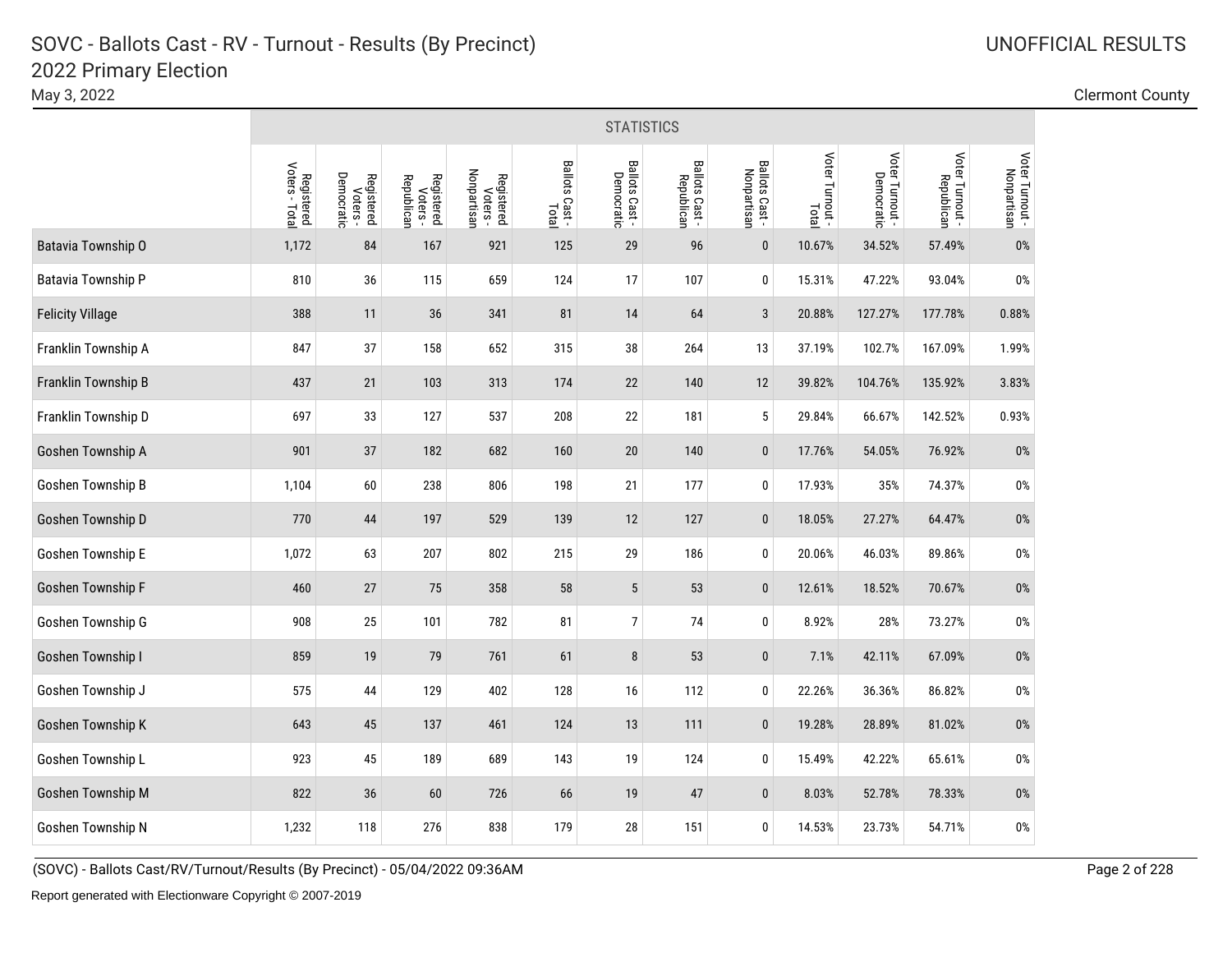|                       |                              | <b>STATISTICS</b>                    |                                      |                                       |                         |                              |                              |                               |                 |                               |                               |                                |  |  |
|-----------------------|------------------------------|--------------------------------------|--------------------------------------|---------------------------------------|-------------------------|------------------------------|------------------------------|-------------------------------|-----------------|-------------------------------|-------------------------------|--------------------------------|--|--|
|                       | Registered<br>Voters - Total | Registered<br>Voters -<br>Democratic | Registered<br>Voters -<br>Republican | Nonpartisan<br>Registered<br>Voters - | Ballots Cast -<br>Total | Ballots Cast -<br>Democratic | Ballots Cast -<br>Republican | Ballots Cast -<br>Nonpartisan | Voter Turnout - | Voter Turnout -<br>Democratic | Voter Turnout -<br>Republican | Voter Turnout -<br>Nonpartisan |  |  |
| Jackson Township A    | 707                          | 25                                   | 163                                  | 519                                   | 180                     | 10                           | 161                          | 9                             | 25.46%          | 40%                           | 98.77%                        | 1.73%                          |  |  |
| Jackson Township B    | 478                          | 30                                   | 146                                  | 302                                   | 148                     | 13                           | 127                          | 8                             | 30.96%          | 43.33%                        | 86.99%                        | 2.65%                          |  |  |
| Jackson Township C    | 882                          | 36                                   | 223                                  | 623                                   | 226                     | 15                           | 207                          | $\overline{4}$                | 25.62%          | 41.67%                        | 92.83%                        | 0.64%                          |  |  |
| Milford City A        | 524                          | 47                                   | 90                                   | 387                                   | 104                     | $20\,$                       | 84                           | 0                             | 19.85%          | 42.55%                        | 93.33%                        | $0\%$                          |  |  |
| Milford City B        | 979                          | 84                                   | 128                                  | 767                                   | 163                     | 48                           | 115                          | $\pmb{0}$                     | 16.65%          | 57.14%                        | 89.84%                        | $0\%$                          |  |  |
| Milford City D        | 336                          | 54                                   | 81                                   | 201                                   | 84                      | $30\,$                       | 54                           | 0                             | 25%             | 55.56%                        | 66.67%                        | $0\%$                          |  |  |
| Milford City E        | 574                          | 83                                   | 116                                  | 375                                   | 135                     | 35                           | 100                          | $\pmb{0}$                     | 23.52%          | 42.17%                        | 86.21%                        | $0\%$                          |  |  |
| <b>Milford City F</b> | 717                          | 37                                   | 65                                   | 615                                   | $70\,$                  | 12                           | 58                           | 0                             | 9.76%           | 32.43%                        | 89.23%                        | $0\%$                          |  |  |
| Milford City G        | 763                          | 132                                  | 131                                  | 500                                   | 182                     | 69                           | 113                          | $\bf{0}$                      | 23.85%          | 52.27%                        | 86.26%                        | $0\%$                          |  |  |
| Milford City H        | 942                          | 119                                  | 171                                  | 652                                   | 223                     | 49                           | 174                          | 0                             | 23.67%          | 41.18%                        | 101.75%                       | $0\%$                          |  |  |
| Miami Township A      | 1,145                        | 130                                  | 172                                  | 843                                   | 168                     | 55                           | 113                          | $\pmb{0}$                     | 14.67%          | 42.31%                        | 65.7%                         | $0\%$                          |  |  |
| Miami Township C      | 842                          | 133                                  | 259                                  | 450                                   | 190                     | 21                           | 169                          | 0                             | 22.57%          | 15.79%                        | 65.25%                        | $0\%$                          |  |  |
| Miami Township D      | 869                          | 55                                   | 125                                  | 689                                   | 176                     | 31                           | 145                          | $\pmb{0}$                     | 20.25%          | 56.36%                        | 116%                          | $0\%$                          |  |  |
| Miami Township E      | 454                          | 60                                   | 102                                  | 292                                   | 124                     | 23                           | 101                          | 0                             | 27.31%          | 38.33%                        | 99.02%                        | $0\%$                          |  |  |
| Miami Township F      | 1,218                        | 149                                  | 240                                  | 829                                   | 303                     | 66                           | 237                          | $\pmb{0}$                     | 24.88%          | 44.3%                         | 98.75%                        | $0\%$                          |  |  |
| Miami Township G      | 631                          | 36                                   | 89                                   | 506                                   | 121                     | 29                           | 92                           | $\pmb{0}$                     | 19.18%          | 80.56%                        | 103.37%                       | $0\%$                          |  |  |
| Miami Township H      | 1,005                        | 55                                   | 158                                  | 792                                   | 114                     | $19$                         | 95                           | $\pmb{0}$                     | 11.34%          | 34.55%                        | 60.13%                        | $0\%$                          |  |  |
| Miami Township I      | 959                          | 82                                   | 202                                  | 675                                   | 241                     | 44                           | 197                          | 0                             | 25.13%          | 53.66%                        | 97.52%                        | $0\%$                          |  |  |

May 3, 2022 Clermont County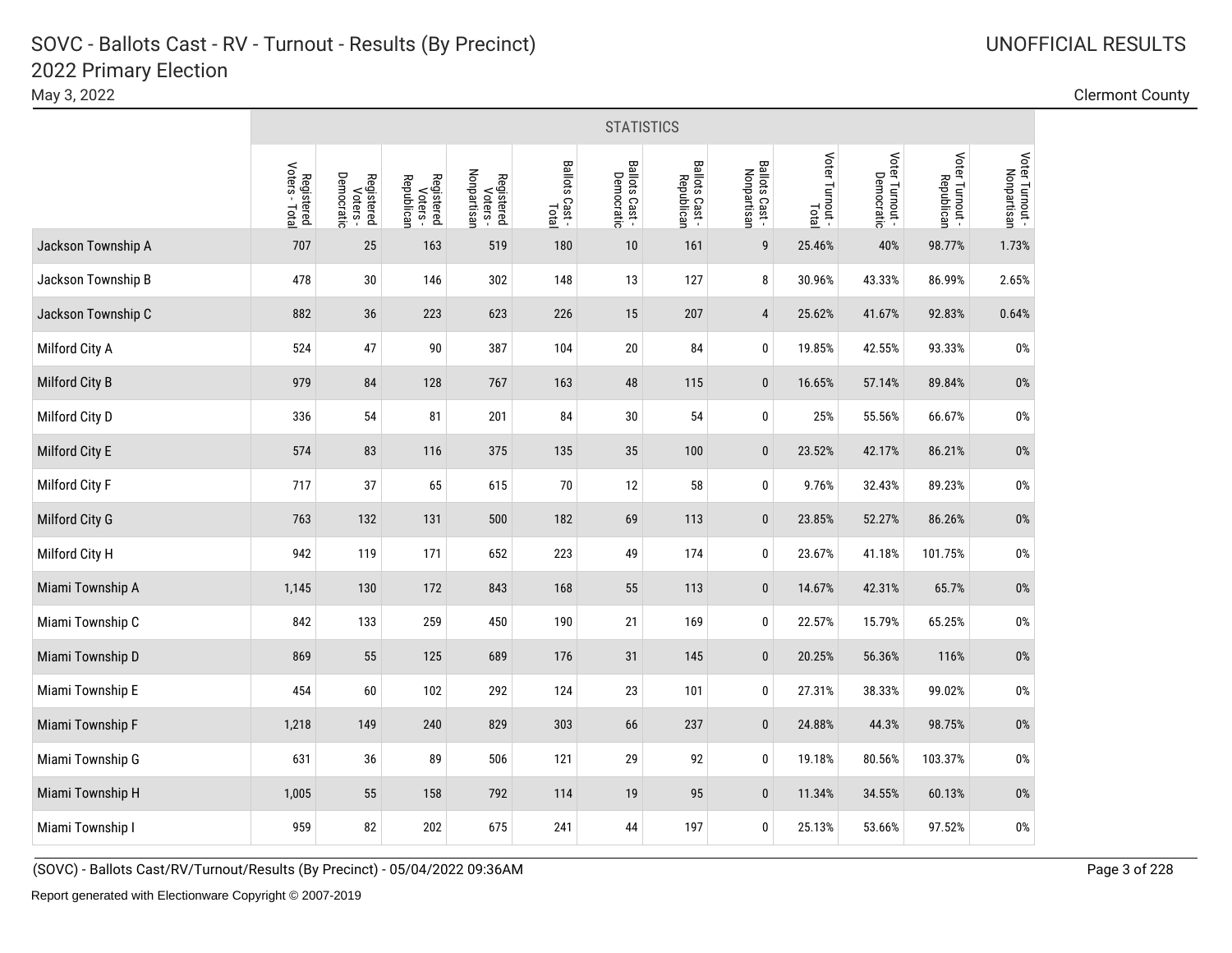|                    |                              | <b>STATISTICS</b>                           |                                      |                                       |                         |                              |                              |                               |                          |                               |                               |                                |  |  |
|--------------------|------------------------------|---------------------------------------------|--------------------------------------|---------------------------------------|-------------------------|------------------------------|------------------------------|-------------------------------|--------------------------|-------------------------------|-------------------------------|--------------------------------|--|--|
|                    | Registered<br>Voters - Total | <b>Democratic</b><br>Registered<br>Voters - | Registered<br>Voters -<br>Republican | Registered<br>Voters -<br>Nonpartisan | Ballots Cast -<br>Total | Ballots Cast -<br>Democratic | Ballots Cast -<br>Republican | Ballots Cast -<br>Nonpartisan | Voter Turnout -<br>Total | Voter Turnout -<br>Democratic | Voter Turnout -<br>Republican | Voter Turnout -<br>Nonpartisan |  |  |
| Miami Township J   | 599                          | 40                                          | 135                                  | 424                                   | 158                     | 17                           | 141                          | $\pmb{0}$                     | 26.38%                   | 42.5%                         | 104.44%                       | $0\%$                          |  |  |
| Miami Township K   | 989                          | 144                                         | 219                                  | 626                                   | 270                     | 69                           | 201                          | 0                             | 27.3%                    | 47.92%                        | 91.78%                        | $0\%$                          |  |  |
| Miami Township L   | 653                          | 47                                          | 140                                  | 466                                   | 160                     | 21                           | 139                          | $\mathbf 0$                   | 24.5%                    | 44.68%                        | 99.29%                        | $0\%$                          |  |  |
| Miami Township M   | 817                          | 75                                          | 180                                  | 562                                   | 200                     | 44                           | 156                          | 0                             | 24.48%                   | 58.67%                        | 86.67%                        | $0\%$                          |  |  |
| Miami Township N   | 703                          | $47\,$                                      | 119                                  | 537                                   | 159                     | 32                           | 127                          | $\mathbf{0}$                  | 22.62%                   | 68.09%                        | 106.72%                       | $0\%$                          |  |  |
| Miami Township P   | 507                          | $40\,$                                      | 96                                   | 371                                   | 104                     | 18                           | 86                           | 0                             | 20.51%                   | 45%                           | 89.58%                        | $0\%$                          |  |  |
| Miami Township Q   | 683                          | 70                                          | 166                                  | 447                                   | 171                     | 31                           | 140                          | $\mathbf 0$                   | 25.04%                   | 44.29%                        | 84.34%                        | 0%                             |  |  |
| Miami Township R   | 787                          | 55                                          | 152                                  | 580                                   | 147                     | 22                           | 125                          | $\pmb{0}$                     | 18.68%                   | 40%                           | 82.24%                        | $0\%$                          |  |  |
| Miami Township S   | 530                          | 33                                          | 60                                   | 437                                   | 79                      | 18                           | 61                           | $\pmb{0}$                     | 14.91%                   | 54.55%                        | 101.67%                       | 0%                             |  |  |
| Miami Township T   | 1,048                        | 42                                          | 123                                  | 883                                   | 118                     | 14                           | 104                          | 0                             | 11.26%                   | 33.33%                        | 84.55%                        | $0\%$                          |  |  |
| Miami Township U   | 655                          | 61                                          | 111                                  | 483                                   | 133                     | 38                           | 95                           | $\mathbf{0}$                  | 20.31%                   | 62.3%                         | 85.59%                        | 0%                             |  |  |
| Miami Township V   | 686                          | 27                                          | 92                                   | 567                                   | 105                     | 15                           | 90                           | 0                             | 15.31%                   | 55.56%                        | 97.83%                        | $0\%$                          |  |  |
| Miami Township X   | 1,083                        | 103                                         | 240                                  | 740                                   | 273                     | 48                           | 225                          | $\mathbf 0$                   | 25.21%                   | 46.6%                         | 93.75%                        | 0%                             |  |  |
| Miami Township Y   | 1,140                        | 187                                         | 268                                  | 685                                   | 244                     | 58                           | 186                          | $\pmb{0}$                     | 21.4%                    | 31.02%                        | 69.4%                         | $0\%$                          |  |  |
| Miami Township Z   | 1,328                        | 196                                         | 377                                  | 755                                   | 272                     | 45                           | 227                          | $\pmb{0}$                     | 20.48%                   | 22.96%                        | 60.21%                        | $0\%$                          |  |  |
| Miami Township A1A | 566                          | 59                                          | 138                                  | 369                                   | 140                     | 26                           | 114                          | 0                             | 24.73%                   | 44.07%                        | 82.61%                        | $0\%$                          |  |  |
| Miami Township B1B | 786                          | 63                                          | 193                                  | 530                                   | 180                     | 23                           | 157                          | $\mathbf 0$                   | 22.9%                    | 36.51%                        | 81.35%                        | $0\%$                          |  |  |
| Miami Township C1C | 727                          | 59                                          | 120                                  | 548                                   | 163                     | 39                           | 124                          | $\mathbf 0$                   | 22.42%                   | 66.1%                         | 103.33%                       | $0\%$                          |  |  |

(SOVC) - Ballots Cast/RV/Turnout/Results (By Precinct) - 05/04/2022 09:36AM Page 4 of 228

May 3, 2022 Clermont County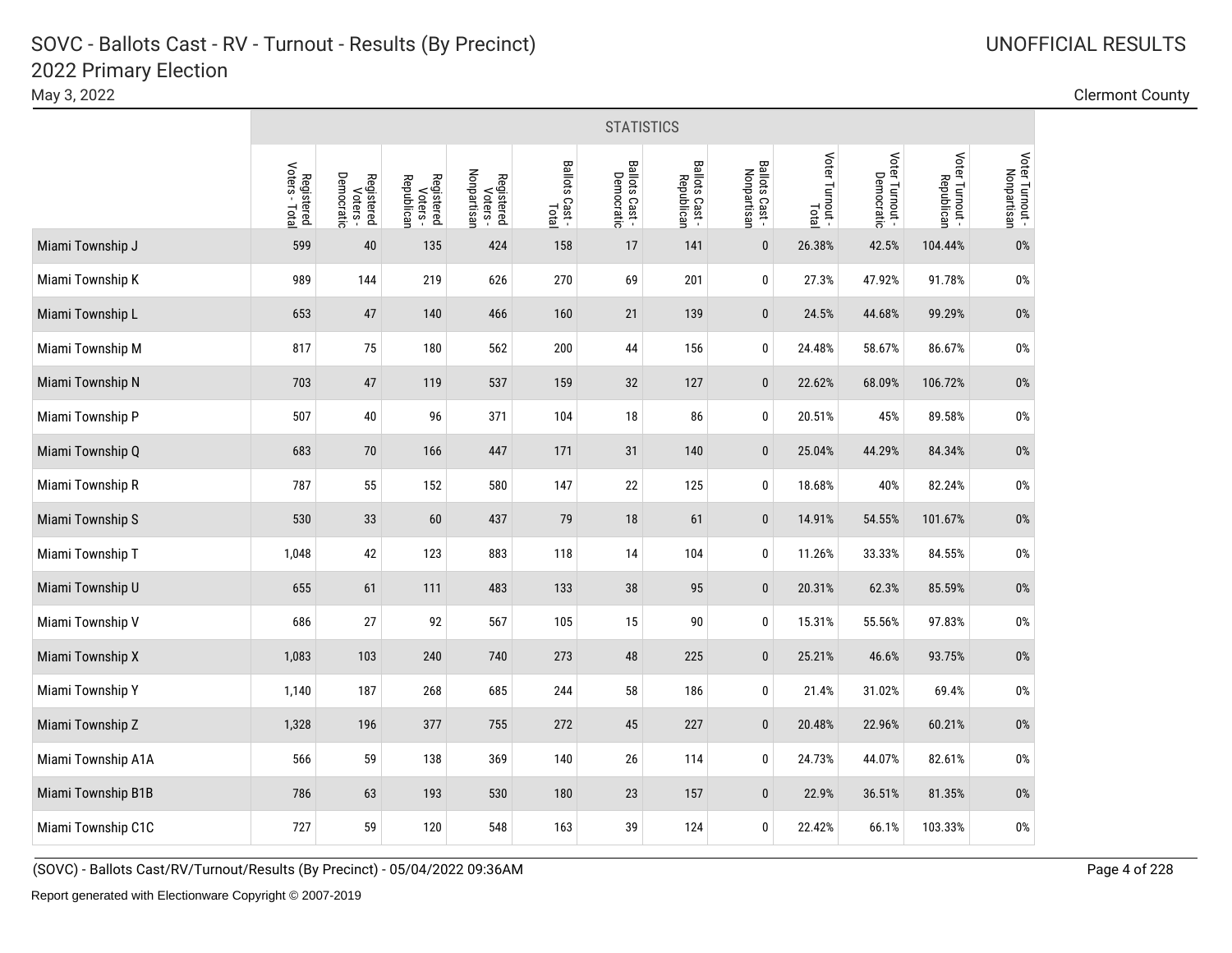|                        | <b>STATISTICS</b>            |                                      |                                      |                                       |                         |                              |                              |                               |                          |                 |                               |                                |  |
|------------------------|------------------------------|--------------------------------------|--------------------------------------|---------------------------------------|-------------------------|------------------------------|------------------------------|-------------------------------|--------------------------|-----------------|-------------------------------|--------------------------------|--|
|                        | Registered<br>Voters - Total | Registered<br>Voters -<br>Democratic | Registered<br>Voters -<br>Republican | Nonpartisan<br>Registered<br>Voters - | Ballots Cast -<br>Total | Ballots Cast -<br>Democratic | Ballots Cast -<br>Republican | Ballots Cast -<br>Nonpartisan | Voter Turnout -<br>Total | Voter Turnout - | Voter Turnout -<br>Republican | Voter Turnout -<br>Nonpartisan |  |
| Miami Township D1D     | 742                          | 48                                   | 125                                  | 569                                   | 153                     | 28                           | 125                          | $\pmb{0}$                     | 20.62%                   | 58.33%          | 100%                          | 0%                             |  |
| Miami Township F1F     | 1,032                        | 88                                   | 155                                  | 789                                   | 172                     | 33                           | 139                          | 0                             | 16.67%                   | 37.5%           | 89.68%                        | 0%                             |  |
| Miami Township G1G     | 766                          | 105                                  | 154                                  | 507                                   | 167                     | 40                           | 127                          | $\mathbf{0}$                  | 21.8%                    | 38.1%           | 82.47%                        | $0\%$                          |  |
| Miami Township H1H     | 1,087                        | 81                                   | 200                                  | 806                                   | 202                     | 45                           | 157                          | $\pmb{0}$                     | 18.58%                   | 55.56%          | 78.5%                         | $0\%$                          |  |
| Miami Township K1K     | 809                          | 60                                   | 136                                  | 613                                   | 139                     | 22                           | 117                          | $\mathbf 0$                   | 17.18%                   | 36.67%          | 86.03%                        | $0\%$                          |  |
| Miami Township L1L     | 955                          | 150                                  | 217                                  | 588                                   | 216                     | 53                           | 163                          | 0                             | 22.62%                   | 35.33%          | 75.12%                        | $0\%$                          |  |
| Miami Township M1M     | 930                          | 147                                  | 192                                  | 591                                   | 193                     | 33                           | 160                          | $\mathbf 0$                   | 20.75%                   | 22.45%          | 83.33%                        | 0%                             |  |
| Miami Township N1N     | 1,365                        | 166                                  | 412                                  | 787                                   | 287                     | 44                           | 243                          | 0                             | 21.03%                   | 26.51%          | 58.98%                        | $0\%$                          |  |
| Miami Township 010     | 1,034                        | 62                                   | 159                                  | 813                                   | 164                     | 25                           | 139                          | $\bf{0}$                      | 15.86%                   | 40.32%          | 87.42%                        | 0%                             |  |
| Miami Township P1P     | 918                          | 79                                   | 152                                  | 687                                   | 156                     | 27                           | 129                          | $\pmb{0}$                     | 16.99%                   | 34.18%          | 84.87%                        | $0\%$                          |  |
| Miami Township Q1Q     | 732                          | 62                                   | 159                                  | 511                                   | 183                     | $25\,$                       | 158                          | $\pmb{0}$                     | 25%                      | 40.32%          | 99.37%                        | $0\%$                          |  |
| Monroe Township A      | 668                          | 38                                   | 102                                  | 528                                   | 72                      | 14                           | 58                           | $\pmb{0}$                     | 10.78%                   | 36.84%          | 56.86%                        | $0\%$                          |  |
| Monroe Township B      | 984                          | 65                                   | 166                                  | 753                                   | 145                     | 25                           | 120                          | $\pmb{0}$                     | 14.74%                   | 38.46%          | 72.29%                        | $0\%$                          |  |
| Monroe Township C      | 902                          | 84                                   | 252                                  | 566                                   | 218                     | 42                           | 176                          | 0                             | 24.17%                   | 50%             | 69.84%                        | $0\%$                          |  |
| Monroe Township D      | 809                          | 41                                   | 208                                  | 560                                   | 153                     | 13                           | 140                          | $\pmb{0}$                     | 18.91%                   | 31.71%          | 67.31%                        | $0\%$                          |  |
| Monroe Township E      | 1,010                        | 85                                   | 269                                  | 656                                   | 207                     | 24                           | 183                          | 0                             | 20.5%                    | 28.24%          | 68.03%                        | $0\%$                          |  |
| Monroe Township I      | 488                          | 17                                   | 38                                   | 433                                   | 32                      | $6\phantom{.}6$              | 26                           | $\pmb{0}$                     | 6.56%                    | 35.29%          | 68.42%                        | $0\%$                          |  |
| New Richmond Village A | 764                          | 52                                   | 133                                  | 579                                   | 103                     | 22                           | 81                           | 0                             | 13.48%                   | 42.31%          | 60.9%                         | $0\%$                          |  |

### May 3, 2022 Clermont County

(SOVC) - Ballots Cast/RV/Turnout/Results (By Precinct) - 05/04/2022 09:36AM Page 5 of 228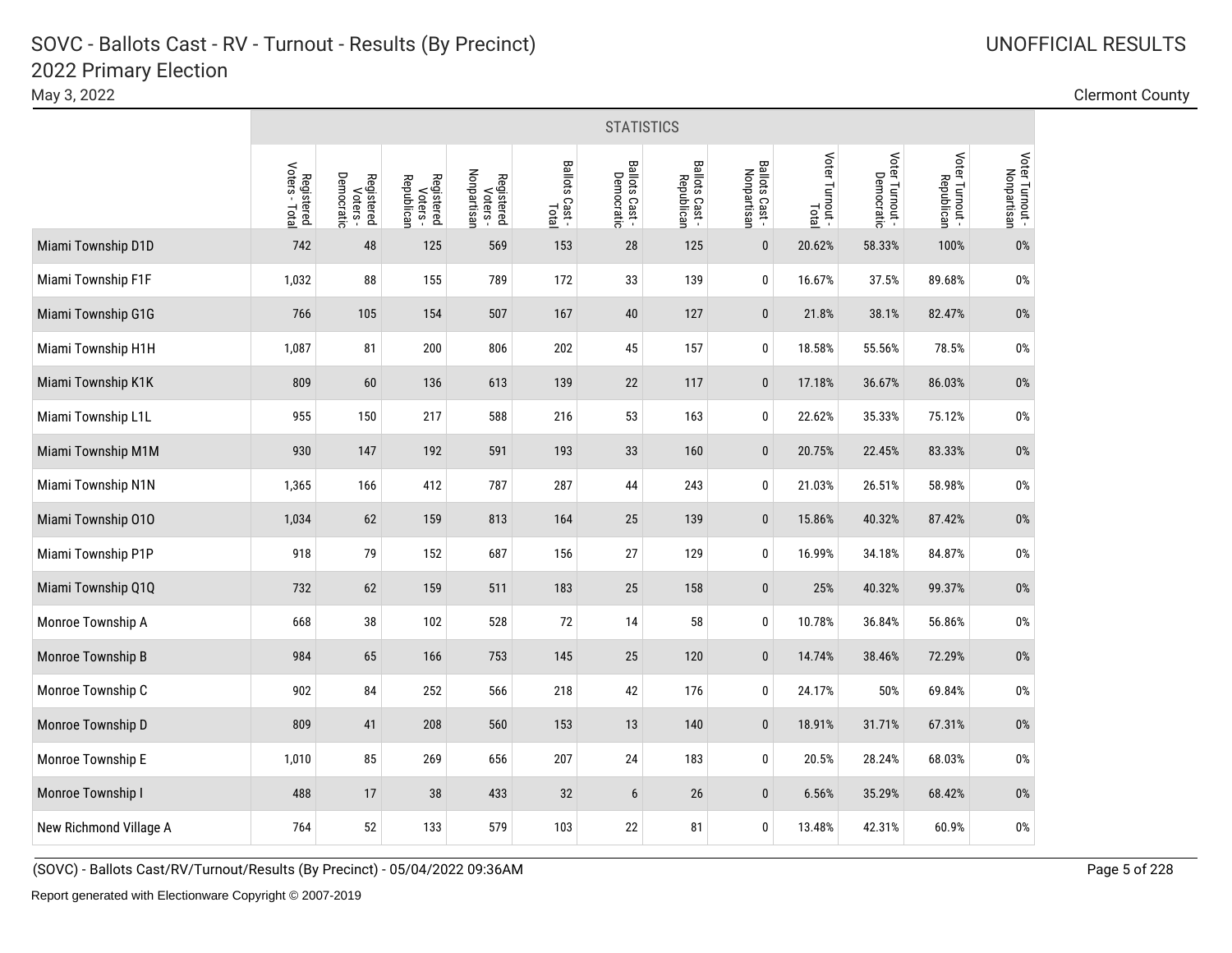May 3, 2022 Clermont County

|                        | <b>STATISTICS</b>            |                                      |                                      |                                       |                         |                              |                              |                               |                          |                               |                               |                                |
|------------------------|------------------------------|--------------------------------------|--------------------------------------|---------------------------------------|-------------------------|------------------------------|------------------------------|-------------------------------|--------------------------|-------------------------------|-------------------------------|--------------------------------|
|                        | Registered<br>Voters - Total | Registered<br>Voters -<br>Democratic | Registered<br>Voters -<br>Republican | Nonpartisan<br>Registered<br>Voters - | Ballots Cast -<br>Total | Ballots Cast -<br>Democratic | Ballots Cast -<br>Republican | Ballots Cast -<br>Nonpartisan | Voter Turnout -<br>Total | Voter Turnout -<br>Democratic | Voter Turnout -<br>Republican | Voter Turnout -<br>Nonpartisan |
| New Richmond Village B | 1,164                        | 85                                   | 220                                  | 859                                   | 180                     | 39                           | 141                          | $\pmb{0}$                     | 15.46%                   | 45.88%                        | 64.09%                        | $0\%$                          |
| Ohio Township A        | 671                          | 32                                   | 150                                  | 489                                   | 104                     | 8                            | 96                           | 0                             | 15.5%                    | 25%                           | 64%                           | $0\%$                          |
| Ohio Township B        | 417                          | 28                                   | 121                                  | 268                                   | 101                     | 10                           | 91                           | $\mathbf{0}$                  | 24.22%                   | 35.71%                        | 75.21%                        | $0\%$                          |
| Ohio Township C        | 608                          | 38                                   | 156                                  | 414                                   | 131                     | 16                           | 115                          | 0                             | 21.55%                   | 42.11%                        | 73.72%                        | $0\%$                          |
| Pierce Township A      | 854                          | 95                                   | 223                                  | 536                                   | 201                     | 20                           | 181                          | $\mathbf 0$                   | 23.54%                   | 21.05%                        | 81.17%                        | $0\%$                          |
| Pierce Township B      | 578                          | 95                                   | 126                                  | 357                                   | 135                     | 29                           | 106                          | 0                             | 23.36%                   | 30.53%                        | 84.13%                        | $0\%$                          |
| Pierce Township C      | 589                          | 51                                   | 123                                  | 415                                   | 121                     | 24                           | 97                           | $\mathbf 0$                   | 20.54%                   | 47.06%                        | 78.86%                        | $0\%$                          |
| Pierce Township D      | 1,013                        | 68                                   | 210                                  | 735                                   | 146                     | 17                           | 129                          | 0                             | 14.41%                   | 25%                           | 61.43%                        | $0\%$                          |
| Pierce Township E      | 1,007                        | 90                                   | 293                                  | 624                                   | 255                     | 40                           | 215                          | $\mathbf 0$                   | 25.32%                   | 44.44%                        | 73.38%                        | 0%                             |
| Pierce Township G      | 1,012                        | 107                                  | 241                                  | 664                                   | 246                     | 37                           | 209                          | $\pmb{0}$                     | 24.31%                   | 34.58%                        | 86.72%                        | $0\%$                          |
| Pierce Township I      | 971                          | 88                                   | 274                                  | 609                                   | 219                     | 27                           | 192                          | $\pmb{0}$                     | 22.55%                   | 30.68%                        | 70.07%                        | $0\%$                          |
| Pierce Township J      | 875                          | 55                                   | 149                                  | 671                                   | 122                     | 23                           | 99                           | $\pmb{0}$                     | 13.94%                   | 41.82%                        | 66.44%                        | $0\%$                          |
| Pierce Township K      | 1,050                        | 93                                   | 230                                  | 727                                   | 206                     | 31                           | 175                          | $\pmb{0}$                     | 19.62%                   | 33.33%                        | 76.09%                        | $0\%$                          |
| Pierce Township M      | 825                          | 98                                   | 298                                  | 429                                   | 256                     | 36                           | 220                          | $\pmb{0}$                     | 31.03%                   | 36.73%                        | 73.83%                        | $0\%$                          |
| Pierce Township N      | 1,303                        | 76                                   | 204                                  | 1,023                                 | 166                     | 27                           | 139                          | $\pmb{0}$                     | 12.74%                   | 35.53%                        | 68.14%                        | $0\%$                          |
| Pierce Township O      | 1,146                        | 95                                   | 162                                  | 889                                   | 144                     | 45                           | 99                           | $\pmb{0}$                     | 12.57%                   | 47.37%                        | 61.11%                        | $0\%$                          |
| Owensville Village     | 478                          | 29                                   | 72                                   | 377                                   | 74                      | 17                           | 57                           | $\pmb{0}$                     | 15.48%                   | 58.62%                        | 79.17%                        | $0\%$                          |
| Stonelick Township A   | 951                          | 67                                   | 231                                  | 653                                   | 226                     | 26                           | 200                          | 0                             | 23.76%                   | 38.81%                        | 86.58%                        | $0\%$                          |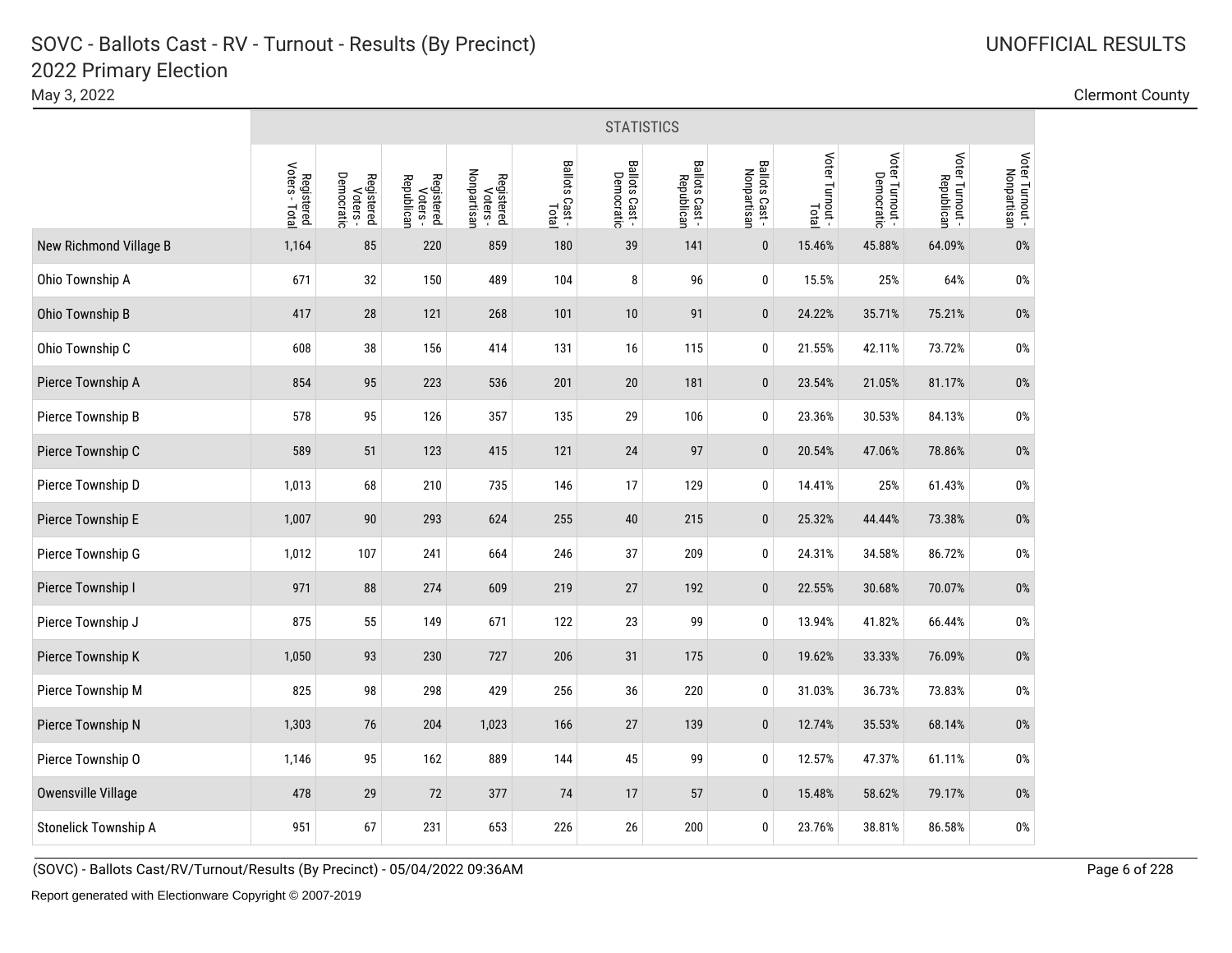|                             | <b>STATISTICS</b>            |                                      |                                      |                                       |                         |                              |                              |                               |                          |                               |                               |                                |  |
|-----------------------------|------------------------------|--------------------------------------|--------------------------------------|---------------------------------------|-------------------------|------------------------------|------------------------------|-------------------------------|--------------------------|-------------------------------|-------------------------------|--------------------------------|--|
|                             | Registered<br>Voters - Total | Registered<br>Voters -<br>Democratic | Registered<br>Voters -<br>Republican | Nonpartisan<br>Registered<br>Voters - | Ballots Cast -<br>Total | Ballots Cast -<br>Democratic | Ballots Cast -<br>Republican | Ballots Cast -<br>Nonpartisan | Voter Turnout -<br>Total | Voter Turnout -<br>Democratic | Voter Turnout -<br>Republican | Voter Turnout -<br>Nonpartisan |  |
| <b>Stonelick Township B</b> | 575                          | 46                                   | 142                                  | 387                                   | 144                     | 18                           | 126                          | $\pmb{0}$                     | 25.04%                   | 39.13%                        | 88.73%                        | 0%                             |  |
| Stonelick Township C        | 663                          | 57                                   | 185                                  | 421                                   | 169                     | 21                           | 148                          | 0                             | 25.49%                   | 36.84%                        | 80%                           | $0\%$                          |  |
| Stonelick Township D        | 785                          | 57                                   | 171                                  | 557                                   | 167                     | 23                           | 144                          | $\pmb{0}$                     | 21.27%                   | 40.35%                        | 84.21%                        | $0\%$                          |  |
| <b>Stonelick Township E</b> | 681                          | 48                                   | 160                                  | 473                                   | 153                     | 16                           | 137                          | 0                             | 22.47%                   | 33.33%                        | 85.62%                        | $0\%$                          |  |
| <b>Bethel Village A</b>     | 724                          | 25                                   | 112                                  | 587                                   | 119                     | $\bf 8$                      | 111                          | $\pmb{0}$                     | 16.44%                   | 32%                           | 99.11%                        | $0\%$                          |  |
| <b>Bethel Village B</b>     | 925                          | 37                                   | 122                                  | 766                                   | 133                     | $20\,$                       | 113                          | 0                             | 14.38%                   | 54.05%                        | 92.62%                        | $0\%$                          |  |
| Tate Township A             | 949                          | 49                                   | 187                                  | 713                                   | 176                     | 19                           | 157                          | $\pmb{0}$                     | 18.55%                   | 38.78%                        | 83.96%                        | 0%                             |  |
| Tate Township B             | 898                          | 39                                   | 140                                  | 719                                   | 127                     | 8                            | 119                          | 0                             | 14.14%                   | 20.51%                        | 85%                           | 0%                             |  |
| Tate Township D             | 1,070                        | 74                                   | 247                                  | 749                                   | 248                     | 32                           | 216                          | $\bf{0}$                      | 23.18%                   | 43.24%                        | 87.45%                        | $0\%$                          |  |
| <b>Tate Township F</b>      | 839                          | 42                                   | 204                                  | 593                                   | 211                     | 17                           | 194                          | 0                             | 25.15%                   | 40.48%                        | 95.1%                         | $0\%$                          |  |
| Tate Township H             | 806                          | 38                                   | 183                                  | 585                                   | 206                     | 25                           | 181                          | $\pmb{0}$                     | 25.56%                   | 65.79%                        | 98.91%                        | $0\%$                          |  |
| Union Township A            | 996                          | 89                                   | 203                                  | 704                                   | 199                     | 33                           | 166                          | 0                             | 19.98%                   | 37.08%                        | 81.77%                        | $0\%$                          |  |
| <b>Union Township B</b>     | 895                          | 75                                   | 126                                  | 694                                   | 110                     | 38                           | 71                           | $\mathbf{1}$                  | 12.29%                   | 50.67%                        | 56.35%                        | 0.14%                          |  |
| Union Township C            | 813                          | 67                                   | 160                                  | 586                                   | 145                     | 27                           | 118                          | 0                             | 17.84%                   | 40.3%                         | 73.75%                        | $0\%$                          |  |
| <b>Union Township D</b>     | 920                          | $77$                                 | 190                                  | 653                                   | 167                     | 25                           | 142                          | $\pmb{0}$                     | 18.15%                   | 32.47%                        | 74.74%                        | $0\%$                          |  |
| Union Township E            | 1,448                        | 128                                  | 368                                  | 952                                   | 284                     | 43                           | 241                          | $\pmb{0}$                     | 19.61%                   | 33.59%                        | 65.49%                        | $0\%$                          |  |
| <b>Union Township F</b>     | 1,176                        | 96                                   | 219                                  | 861                                   | 202                     | 43                           | 159                          | $\pmb{0}$                     | 17.18%                   | 44.79%                        | 72.6%                         | $0\%$                          |  |
| Union Township G            | 1,070                        | 68                                   | 169                                  | 833                                   | 146                     | 30                           | 116                          | 0                             | 13.64%                   | 44.12%                        | 68.64%                        | $0\%$                          |  |

May 3, 2022 Clermont County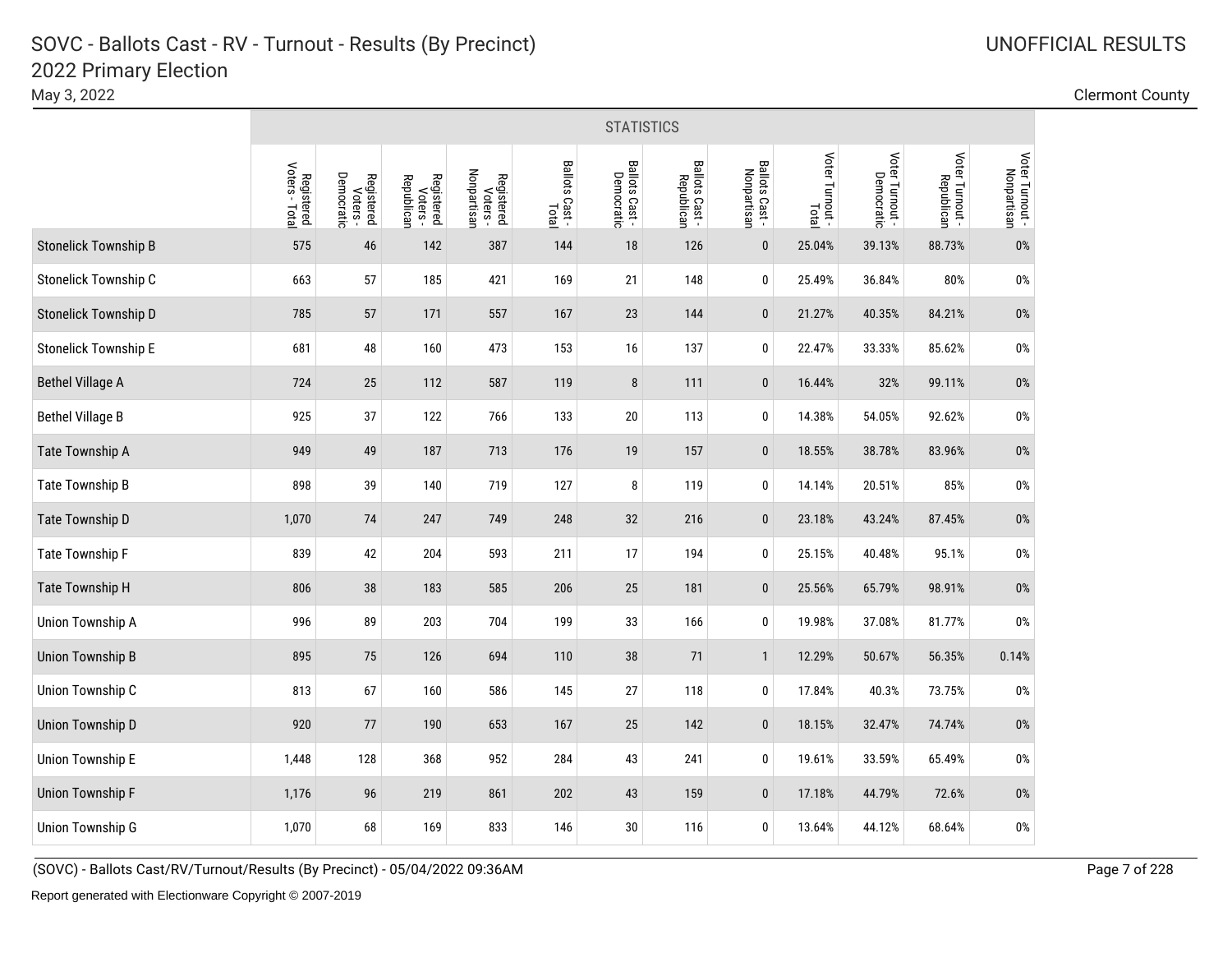|                         | <b>STATISTICS</b>            |                                      |                                      |                                       |                         |                              |                              |                               |                          |                 |                               |                                |  |
|-------------------------|------------------------------|--------------------------------------|--------------------------------------|---------------------------------------|-------------------------|------------------------------|------------------------------|-------------------------------|--------------------------|-----------------|-------------------------------|--------------------------------|--|
|                         | Registered<br>Voters - Total | Registered<br>Voters -<br>Democratic | Registered<br>Voters -<br>Republican | Registered<br>Voters -<br>Nonpartisan | Ballots Cast -<br>Total | Ballots Cast -<br>Democratic | Ballots Cast -<br>Republican | Ballots Cast -<br>Nonpartisan | Voter Turnout -<br>Total | Voter Turnout - | Voter Turnout -<br>Republican | Voter Turnout -<br>Nonpartisan |  |
| Union Township H        | 1,279                        | 81                                   | 138                                  | 1,060                                 | 107                     | 18                           | 89                           | $\mathbf{0}$                  | 8.37%                    | 22.22%          | 64.49%                        | 0%                             |  |
| Union Township I        | 869                          | 78                                   | 114                                  | 677                                   | 112                     | 24                           | 88                           | $\pmb{0}$                     | 12.89%                   | 30.77%          | 77.19%                        | $0\%$                          |  |
| Union Township J        | 788                          | 69                                   | 144                                  | 575                                   | 113                     | 22                           | 91                           | $\pmb{0}$                     | 14.34%                   | 31.88%          | 63.19%                        | 0%                             |  |
| Union Township K        | 1,104                        | 80                                   | 99                                   | 925                                   | 123                     | 29                           | 94                           | $\pmb{0}$                     | 11.14%                   | 36.25%          | 94.95%                        | $0\%$                          |  |
| Union Township L        | 1,017                        | 67                                   | 104                                  | 846                                   | 96                      | 17                           | 79                           | $\pmb{0}$                     | 9.44%                    | 25.37%          | 75.96%                        | 0%                             |  |
| <b>Union Township M</b> | 575                          | 37                                   | 99                                   | 439                                   | 81                      | 12                           | 69                           | $\pmb{0}$                     | 14.09%                   | 32.43%          | 69.7%                         | $0\%$                          |  |
| <b>Union Township N</b> | 523                          | 42                                   | $77$                                 | 404                                   | 87                      | 25                           | 62                           | $\mathbf 0$                   | 16.63%                   | 59.52%          | 80.52%                        | $0\%$                          |  |
| Union Township O        | 1,165                        | 83                                   | 208                                  | 874                                   | 180                     | 22                           | 158                          | $\pmb{0}$                     | 15.45%                   | 26.51%          | 75.96%                        | $0\%$                          |  |
| <b>Union Township P</b> | 996                          | 63                                   | 114                                  | 819                                   | 90                      | 23                           | 67                           | $\mathbf 0$                   | 9.04%                    | 36.51%          | 58.77%                        | 0%                             |  |
| Union Township Q        | 627                          | 64                                   | 178                                  | 385                                   | 164                     | 38                           | 126                          | $\mathbf 0$                   | 26.16%                   | 59.38%          | 70.79%                        | $0\%$                          |  |
| <b>Union Township R</b> | 874                          | 96                                   | 156                                  | 622                                   | 156                     | 25                           | 131                          | $\pmb{0}$                     | 17.85%                   | 26.04%          | 83.97%                        | 0%                             |  |
| Union Township T        | 1,113                        | 112                                  | 225                                  | 776                                   | 202                     | $38\,$                       | 164                          | $\pmb{0}$                     | 18.15%                   | 33.93%          | 72.89%                        | $0\%$                          |  |
| Union Township U        | 1,000                        | 161                                  | 253                                  | 586                                   | 200                     | $30\,$                       | 170                          | $\pmb{0}$                     | 20%                      | 18.63%          | 67.19%                        | $0\%$                          |  |
| Union Township W        | 791                          | 71                                   | 126                                  | 594                                   | 155                     | 35                           | 120                          | $\mathbf 0$                   | 19.6%                    | 49.3%           | 95.24%                        | $0\%$                          |  |
| <b>Union Township X</b> | 615                          | $77$                                 | 121                                  | 417                                   | 109                     | 22                           | 87                           | $\pmb{0}$                     | 17.72%                   | 28.57%          | 71.9%                         | $0\%$                          |  |
| <b>Union Township Y</b> | 843                          | 81                                   | 119                                  | 643                                   | 147                     | $40\,$                       | 107                          | $\mathbf 0$                   | 17.44%                   | 49.38%          | 89.92%                        | 0%                             |  |
| Union Township Z        | 565                          | 55                                   | 166                                  | 344                                   | 169                     | 28                           | 141                          | $\pmb{0}$                     | 29.91%                   | 50.91%          | 84.94%                        | $0\%$                          |  |
| Union Township B1B      | 979                          | 76                                   | 203                                  | 700                                   | 189                     | 25                           | 164                          | $\mathbf 0$                   | 19.31%                   | 32.89%          | 80.79%                        | $0\%$                          |  |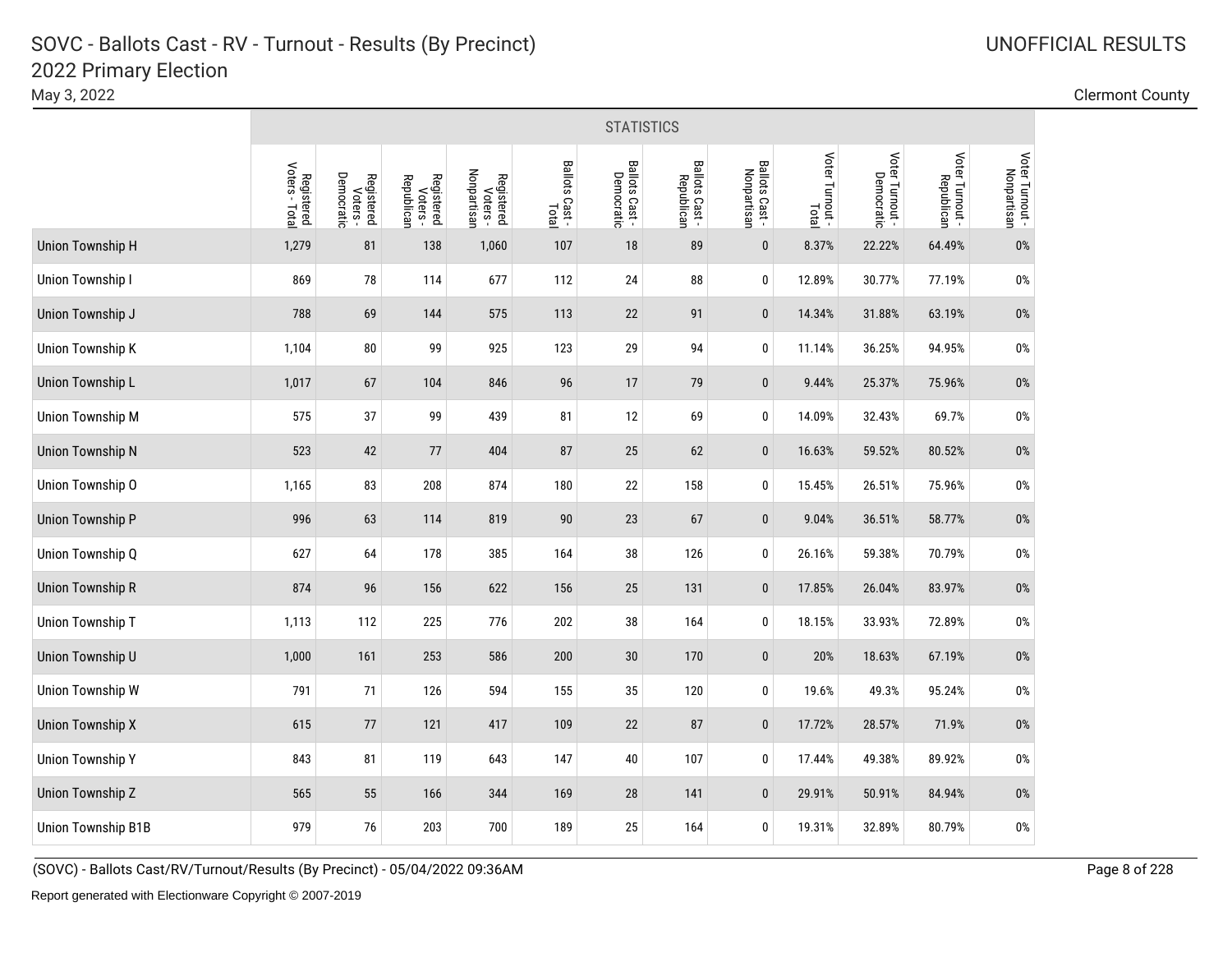|                           |                              | <b>STATISTICS</b>                    |                                      |                                       |                         |                              |                              |                               |                          |                               |                               |                                |  |  |
|---------------------------|------------------------------|--------------------------------------|--------------------------------------|---------------------------------------|-------------------------|------------------------------|------------------------------|-------------------------------|--------------------------|-------------------------------|-------------------------------|--------------------------------|--|--|
|                           | Registered<br>Voters - Total | Registered<br>Voters -<br>Democratic | Registered<br>Voters -<br>Republican | Nonpartisan<br>Registered<br>Voters - | Ballots Cast -<br>Total | Ballots Cast -<br>Democratic | Ballots Cast -<br>Republican | Ballots Cast -<br>Nonpartisan | Voter Turnout -<br>Total | Voter Turnout -<br>Democratic | Voter Turnout -<br>Republican | Voter Turnout -<br>Nonpartisan |  |  |
| Union Township C1C        | 808                          | 70                                   | 193                                  | 545                                   | 148                     | 21                           | 127                          | $\pmb{0}$                     | 18.32%                   | 30%                           | 65.8%                         | $0\%$                          |  |  |
| Union Township D1D        | 755                          | 55                                   | 156                                  | 544                                   | 128                     | 17                           | 111                          | 0                             | 16.95%                   | 30.91%                        | 71.15%                        | 0%                             |  |  |
| <b>Union Township E1E</b> | 1,143                        | 113                                  | 309                                  | 721                                   | 248                     | 33                           | 215                          | $\mathbf{0}$                  | 21.7%                    | 29.2%                         | 69.58%                        | $0\%$                          |  |  |
| <b>Union Township F1F</b> | 1,335                        | 114                                  | 253                                  | 968                                   | 292                     | $50\,$                       | 242                          | 0                             | 21.87%                   | 43.86%                        | 95.65%                        | $0\%$                          |  |  |
| Union Township J1J        | 569                          | 51                                   | 122                                  | 396                                   | 125                     | 21                           | 104                          | $\pmb{0}$                     | 21.97%                   | 41.18%                        | 85.25%                        | $0\%$                          |  |  |
| Union Township K1K        | 735                          | 58                                   | 140                                  | 537                                   | 102                     | 23                           | 79                           | 0                             | 13.88%                   | 39.66%                        | 56.43%                        | $0\%$                          |  |  |
| Union Township L1L        | 1,094                        | 98                                   | 193                                  | 803                                   | 220                     | 46                           | 174                          | $\pmb{0}$                     | 20.11%                   | 46.94%                        | 90.16%                        | $0\%$                          |  |  |
| Union Township M1M        | 813                          | 43                                   | 70                                   | 700                                   | 73                      | 14                           | 59                           | 0                             | 8.98%                    | 32.56%                        | 84.29%                        | $0\%$                          |  |  |
| <b>Union Township P1P</b> | 945                          | 106                                  | 204                                  | 635                                   | 218                     | 55                           | 163                          | $\pmb{0}$                     | 23.07%                   | 51.89%                        | 79.9%                         | $0\%$                          |  |  |
| <b>Union Township R1R</b> | 873                          | 99                                   | 199                                  | 575                                   | 150                     | 37                           | 113                          | 0                             | 17.18%                   | 37.37%                        | 56.78%                        | $0\%$                          |  |  |
| <b>Union Township S1S</b> | 954                          | 79                                   | 169                                  | 706                                   | 208                     | 28                           | 180                          | $\pmb{0}$                     | 21.8%                    | 35.44%                        | 106.51%                       | $0\%$                          |  |  |
| Union Township U1U        | 726                          | 68                                   | 151                                  | 507                                   | 119                     | 22                           | 97                           | 0                             | 16.39%                   | 32.35%                        | 64.24%                        | $0\%$                          |  |  |
| <b>Union Township V1V</b> | 600                          | 71                                   | 133                                  | 396                                   | 133                     | 20                           | 113                          | $\pmb{0}$                     | 22.17%                   | 28.17%                        | 84.96%                        | 0%                             |  |  |
| Washington Township A     | 550                          | 33                                   | 121                                  | 396                                   | 153                     | $16$                         | 131                          | 6                             | 27.82%                   | 48.48%                        | 108.26%                       | 1.52%                          |  |  |
| Washington Township B     | 526                          | 42                                   | 139                                  | 345                                   | 126                     | 28                           | 98                           | $\pmb{0}$                     | 23.95%                   | 66.67%                        | 70.5%                         | $0\%$                          |  |  |
| Washington Township C     | 384                          | 23                                   | 121                                  | 240                                   | 156                     | 16                           | 130                          | 10                            | 40.62%                   | 69.57%                        | 107.44%                       | 4.17%                          |  |  |
| Wayne Township A          | 1,028                        | 46                                   | 158                                  | 824                                   | 253                     | 31                           | 205                          | 17                            | 24.61%                   | 67.39%                        | 129.75%                       | 2.06%                          |  |  |
| Wayne Township B          | 839                          | 40                                   | 169                                  | 630                                   | 175                     | 20                           | 154                          | 1                             | 20.86%                   | 50%                           | 91.12%                        | 0.16%                          |  |  |

May 3, 2022 Clermont County

(SOVC) - Ballots Cast/RV/Turnout/Results (By Precinct) - 05/04/2022 09:36AM Page 9 of 228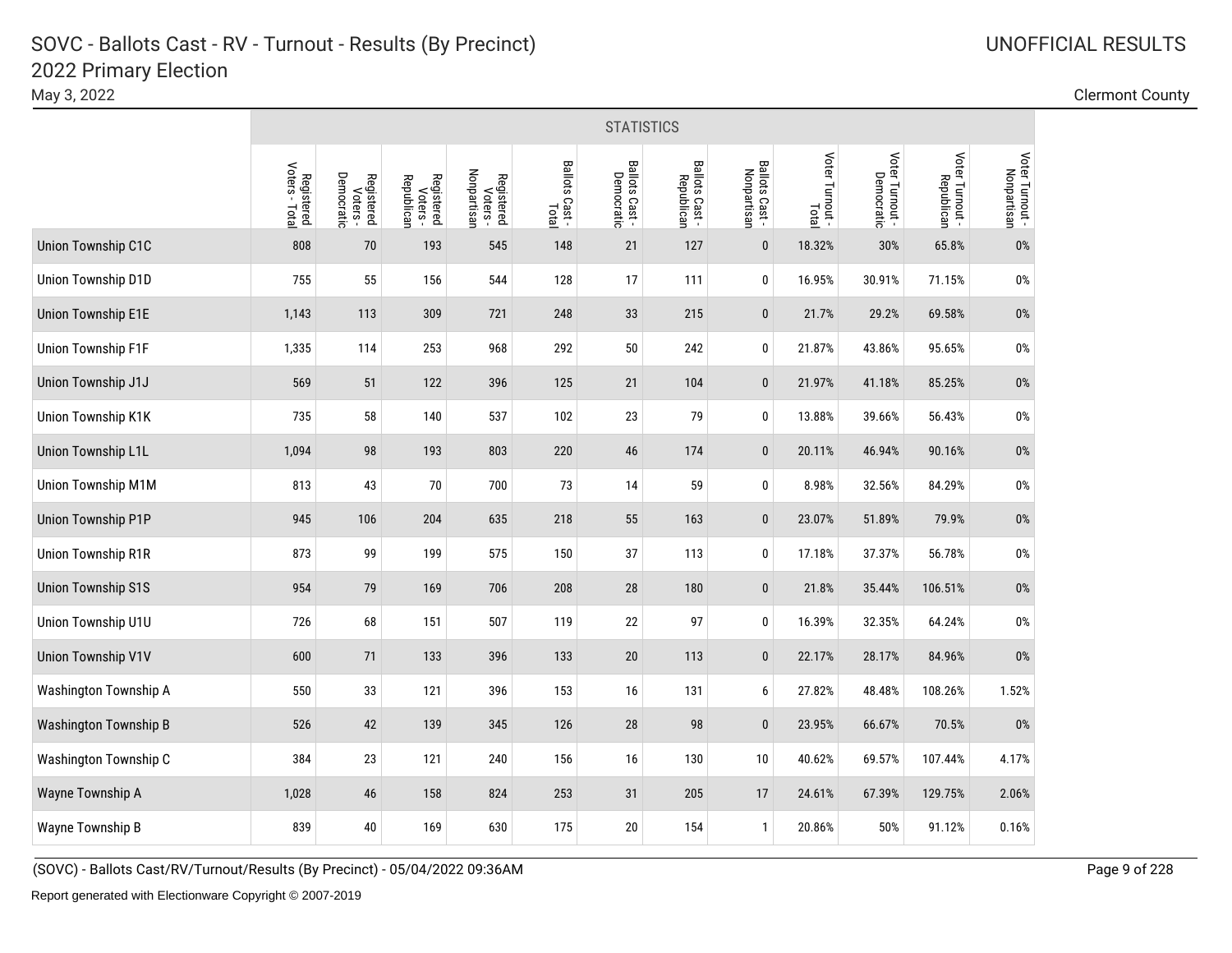May 3, 2022 Clermont County

**Totals**

|                         | <b>STATISTICS</b>            |                                                      |                                      |                                       |                                   |                                |                                               |                               |                          |                                |                                        |                                 |  |
|-------------------------|------------------------------|------------------------------------------------------|--------------------------------------|---------------------------------------|-----------------------------------|--------------------------------|-----------------------------------------------|-------------------------------|--------------------------|--------------------------------|----------------------------------------|---------------------------------|--|
|                         | Voters<br>Registered<br>Tota | <b>Democr</b><br>Registered<br>Voters -<br>air<br>Bi | Registered<br>Voters -<br>Republican | Nonpartisan<br>Registered<br>Voters - | <b>Ballots</b><br>Cast -<br>Total | Ballots<br>Democratic<br>Cast- | <b>Ballots</b><br>Illots Cast -<br>Republican | Ballots Cast -<br>Nonpartisan | Voter Turnout -<br>Total | Voter<br>Democratic<br>Turnout | <b>Voter</b><br>Republicar<br>Turnout- | Voter<br>Nonpartisan<br>Turnout |  |
| Wayne Township C        | 1,170                        | 55                                                   | 243                                  | 872                                   | 244                               | 27                             | 215                                           | $\overline{2}$                | 20.85%                   | 49.09%                         | 88.48%                                 | 0.23%                           |  |
| Williamsburg Village A  | 830                          | 43                                                   | 183                                  | 604                                   | 190                               | 25                             | 155                                           | 10                            | 22.89%                   | 58.14%                         | 84.7%                                  | 1.66%                           |  |
| Williamsburg Village C  | 806                          | 63                                                   | 192                                  | 551                                   | 188                               | 26                             | 154                                           | 8                             | 23.33%                   | 41.27%                         | 80.21%                                 | 1.45%                           |  |
| Williamsburg Township A | 687                          | 63                                                   | 238                                  | 386                                   | 216                               | 31                             | 174                                           | 11                            | 31.44%                   | 49.21%                         | 73.11%                                 | 2.85%                           |  |
| Williamsburg Township B | 917                          | 65                                                   | 301                                  | 551                                   | 297                               | 44                             | 245                                           | 8                             | 32.39%                   | 67.69%                         | 81.4%                                  | 1.45%                           |  |
| Williamsburg Township C | 545                          | 49                                                   | 141                                  | 355                                   | 125                               | 23                             | 100                                           | $\overline{2}$                | 22.94%                   | 46.94%                         | 70.92%                                 | 0.56%                           |  |

|                    |                                     | Dem For Governor and Lieutenant<br>Governor |              |              |                        | Dem For Attorney General       |                | Dem For Auditor of State |                                |            |  |
|--------------------|-------------------------------------|---------------------------------------------|--------------|--------------|------------------------|--------------------------------|----------------|--------------------------|--------------------------------|------------|--|
|                    |                                     | VOTE FOR 1                                  |              |              |                        | VOTE FOR 1                     |                |                          | VOTE FOR 1                     |            |  |
|                    |                                     | 168 of 168 Precincts Reporting              |              |              |                        | 168 of 168 Precincts Reporting |                |                          | 168 of 168 Precincts Reporting |            |  |
|                    | John Cranley<br>and Teresa<br>Fedor | Nan<br>Whaley and<br>Cheryl L.<br>Stephens  | Overvotes    | Undervotes   | Jeffrey A.<br>Crossman | Overvotes                      | Undervotes     | Sappington<br>Taylor     | Overvotes                      | Undervotes |  |
| Loveland City A    | 11                                  | 14                                          | $\mathbf{0}$ | $\bf{0}$     | 14                     | $\mathbf{0}$                   | 11             | 14                       | $\bf{0}$                       | 11         |  |
| Loveland City B    | 8                                   | 15                                          | 0            | 0            | 16                     | $\mathbf{0}$                   | 7              | 16                       | 0                              |            |  |
| Loveland City C    | 23                                  | 18                                          | $\mathbf{0}$ | $\bf{0}$     | 32                     | $\mathbf{0}$                   | 9              | 33                       | $\bf{0}$                       | 8          |  |
| Batavia Village A  | 30                                  | 15                                          | 0            | $\mathbf{2}$ | 40                     | $\mathbf{0}$                   | 7              | 39                       | 0                              | 8          |  |
| Batavia Township A | 30                                  | 16                                          |              | $\bf{0}$     | 41                     | $\mathbf{0}$                   | $6\phantom{1}$ | 41                       | $\pmb{0}$                      | 6          |  |

**143,787 11,645 28,482 103,660 27,509 4,606 22,752 151**

(SOVC) - Ballots Cast/RV/Turnout/Results (By Precinct) - 05/04/2022 09:36AM Page 10 of 228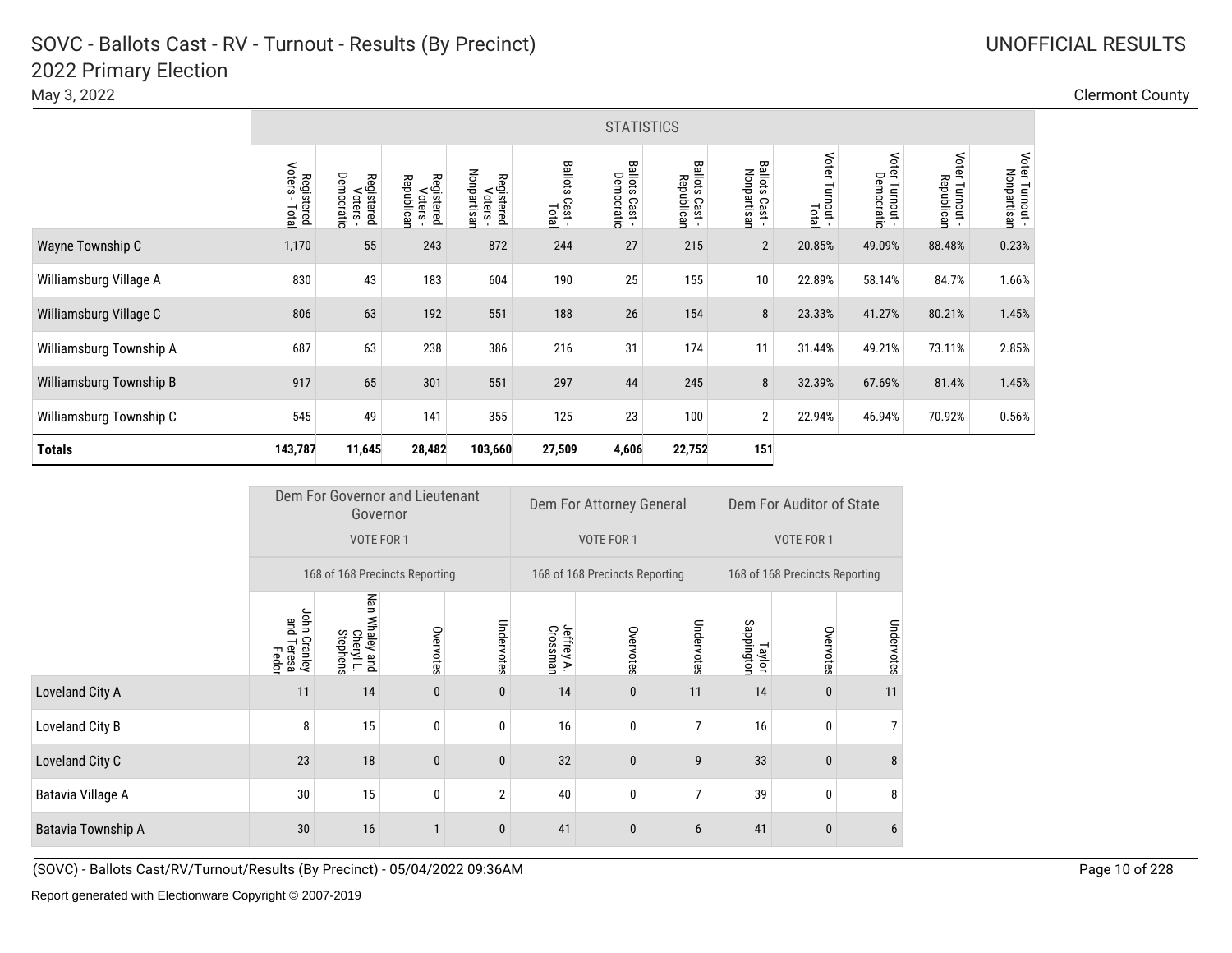### Clermont County

|                         |                                     | Governor                                | Dem For Governor and Lieutenant |              |                        | Dem For Attorney General       |                  | Dem For Auditor of State       |              |                |  |
|-------------------------|-------------------------------------|-----------------------------------------|---------------------------------|--------------|------------------------|--------------------------------|------------------|--------------------------------|--------------|----------------|--|
|                         |                                     | VOTE FOR 1                              |                                 |              |                        | VOTE FOR 1                     |                  | VOTE FOR 1                     |              |                |  |
|                         | 168 of 168 Precincts Reporting      |                                         |                                 |              |                        | 168 of 168 Precincts Reporting |                  | 168 of 168 Precincts Reporting |              |                |  |
|                         | John Cranley<br>and Teresa<br>Fedor | Nan Whaley and<br>Cheryl L.<br>Stephens | Overvotes                       | Undervotes   | Jeffrey A.<br>Crossman | Overvotes                      | Undervotes       | Taylor<br>Sappington           | Overvotes    | Undervotes     |  |
| Batavia Township B      | 25                                  | 20                                      | 0                               | 0            | 40                     | 0                              | 5                | 40                             | 0            | 5              |  |
| Batavia Township C      | $\overline{7}$                      | 5                                       | $\pmb{0}$                       | $\pmb{0}$    | 8                      | 0                              | $\overline{4}$   | 9                              | $\bf{0}$     | 3              |  |
| Batavia Township D      | 27                                  | 24                                      | 0                               | 0            | 43                     | 0                              | 8                | 43                             | $\pmb{0}$    | 8              |  |
| Batavia Township E      | 14                                  | 14                                      | $\pmb{0}$                       | $\mathbf{0}$ | 26                     | $\mathbf{0}$                   | $\overline{2}$   | 26                             | $\mathbf{0}$ | $\overline{2}$ |  |
| Batavia Township F      | 12                                  | $10\,$                                  | 0                               | $\pmb{0}$    | 17                     | 0                              | $\sqrt{5}$       | 15                             | $\pmb{0}$    | $\overline{7}$ |  |
| Batavia Township G      | 13                                  | 11                                      | $\pmb{0}$                       | $\pmb{0}$    | 24                     | 0                              | $\pmb{0}$        | 23                             | $\pmb{0}$    | $\mathbf{1}$   |  |
| Batavia Township H      | 13                                  | $\overline{2}$                          | 0                               | $\pmb{0}$    | 9                      | 0                              | 6                | 9                              | $\pmb{0}$    | 6              |  |
| Batavia Township I      | 10                                  | $6\phantom{1}$                          | $\pmb{0}$                       | $\pmb{0}$    | 15                     | $\pmb{0}$                      | $\mathbf{1}$     | 15                             | $\mathbf{0}$ | $\mathbf{1}$   |  |
| Batavia Township J      | 12                                  | 6                                       | 0                               | $\mathbf{1}$ | 17                     | 0                              | $\overline{2}$   | 18                             | 0            | $\mathbf{1}$   |  |
| Batavia Township K      | $\overline{7}$                      | 11                                      | $\pmb{0}$                       | $\pmb{0}$    | 17                     | 0                              | $\mathbf{1}$     | 17                             | $\pmb{0}$    | $\mathbf{1}$   |  |
| Batavia Township L      | $\overline{5}$                      | 4                                       | $\pmb{0}$                       | $\mathbf{1}$ | $\overline{7}$         | 0                              | 3                | 7                              | $\pmb{0}$    | 3              |  |
| Batavia Township M      | 27                                  | 8                                       | $\pmb{0}$                       | $\pmb{0}$    | 29                     | 0                              | 6                | 28                             | $\bf{0}$     | $\overline{7}$ |  |
| Batavia Township N      | 18                                  | 17                                      | $\pmb{0}$                       | $\mathbf{1}$ | 29                     | $\pmb{0}$                      | $\boldsymbol{7}$ | $28\,$                         | 0            | 8              |  |
| Batavia Township O      | 14                                  | 14                                      | $\mathbf{1}$                    | $\pmb{0}$    | 22                     | 0                              | $\overline{7}$   | 24                             | $\pmb{0}$    | 5              |  |
| Batavia Township P      | 10                                  | $\boldsymbol{7}$                        | 0                               | $\pmb{0}$    | 12                     | 0                              | $\sqrt{5}$       | 12                             | $\pmb{0}$    | $\sqrt{5}$     |  |
| <b>Felicity Village</b> | 8                                   | $\overline{4}$                          | $\pmb{0}$                       | $\sqrt{2}$   | 10                     | 0                              | $\overline{4}$   | 10                             | $\pmb{0}$    | $\overline{4}$ |  |

(SOVC) - Ballots Cast/RV/Turnout/Results (By Precinct) - 05/04/2022 09:36AM Page 11 of 228

T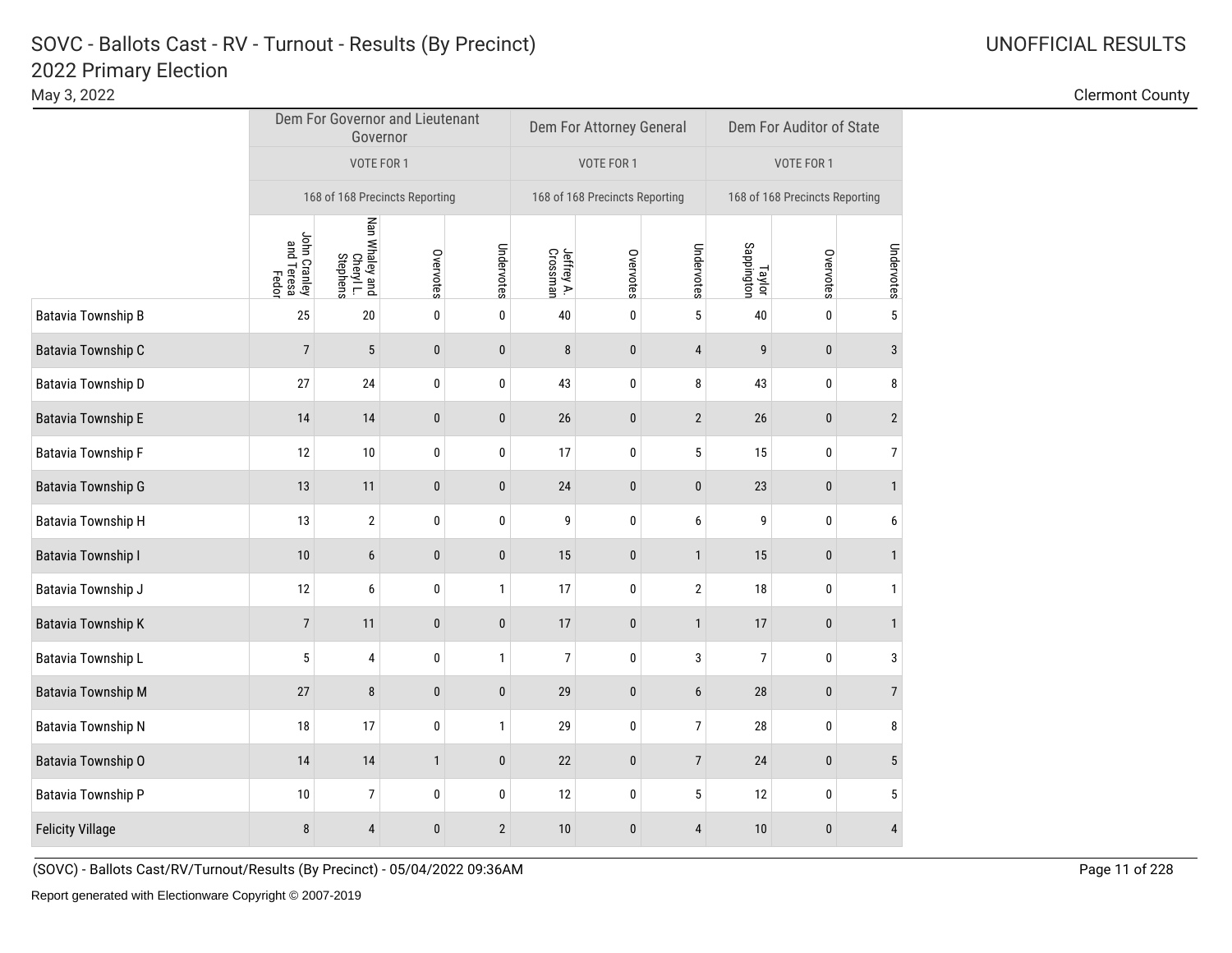### Clermont County

|                     |                                     | Governor                                | Dem For Governor and Lieutenant |                |                                | Dem For Attorney General |                | Dem For Auditor of State |           |                |  |
|---------------------|-------------------------------------|-----------------------------------------|---------------------------------|----------------|--------------------------------|--------------------------|----------------|--------------------------|-----------|----------------|--|
|                     |                                     | VOTE FOR 1                              |                                 |                | VOTE FOR 1                     |                          | VOTE FOR 1     |                          |           |                |  |
|                     | 168 of 168 Precincts Reporting      |                                         | 168 of 168 Precincts Reporting  |                | 168 of 168 Precincts Reporting |                          |                |                          |           |                |  |
|                     | John Cranley<br>and Teresa<br>Fedor | Nan Whaley and<br>Cheryl L.<br>Stephens | Overvotes                       | Undervotes     | Jeffrey A.<br>Crossman         | Overvotes                | Undervotes     | Taylor<br>Sappington     | Overvotes | Undervotes     |  |
| Franklin Township A | 25                                  | 11                                      | 0                               | $\overline{2}$ | 32                             | 0                        | 6              | 30                       | 0         | 8              |  |
| Franklin Township B | 9                                   | 10                                      | $\pmb{0}$                       | 3              | 12                             | $\pmb{0}$                | 10             | 12                       | $\pmb{0}$ | 10             |  |
| Franklin Township D | 14                                  | $\overline{7}$                          | $\pmb{0}$                       | 1              | 16                             | 0                        | 6              | 14                       | $\pmb{0}$ | 8              |  |
| Goshen Township A   | 8                                   | 11                                      | $\mathbf{1}$                    | $\pmb{0}$      | 16                             | $\pmb{0}$                | $\overline{4}$ | 15                       | $\pmb{0}$ | 5              |  |
| Goshen Township B   | 8                                   | 13                                      | $\pmb{0}$                       | 0              | 17                             | 0                        | 4              | 17                       | 0         | 4              |  |
| Goshen Township D   | 8                                   | $\overline{4}$                          | $\pmb{0}$                       | $\pmb{0}$      | 12                             | $\bf{0}$                 | $\pmb{0}$      | 12                       | $\pmb{0}$ | $\bf{0}$       |  |
| Goshen Township E   | 14                                  | 15                                      | 0                               | $\pmb{0}$      | 24                             | 0                        | $5\,$          | 24                       | 0         | 5              |  |
| Goshen Township F   | $\mathbf{1}$                        | 3                                       | $\mathbf{1}$                    | $\pmb{0}$      | 4                              | 0                        | $\mathbf{1}$   | 4                        | $\pmb{0}$ | $\mathbf{1}$   |  |
| Goshen Township G   | $5\phantom{.0}$                     | $\overline{2}$                          | 0                               | $\pmb{0}$      | $\overline{7}$                 | 0                        | $\pmb{0}$      | $\overline{7}$           | $\pmb{0}$ | 0              |  |
| Goshen Township I   | $\overline{4}$                      | $\overline{4}$                          | $\pmb{0}$                       | $\pmb{0}$      | $\overline{7}$                 | $\pmb{0}$                | $\mathbf{1}$   | $\overline{7}$           | $\pmb{0}$ | $\mathbf{1}$   |  |
| Goshen Township J   | 9                                   | $\overline{7}$                          | $\pmb{0}$                       | $\pmb{0}$      | 12                             | $\pmb{0}$                | 4              | 12                       | $\pmb{0}$ | 4              |  |
| Goshen Township K   | $\bf 8$                             | $\sqrt{5}$                              | $\pmb{0}$                       | $\pmb{0}$      | 9                              | $\pmb{0}$                | $\overline{4}$ | 9                        | $\pmb{0}$ | 4              |  |
| Goshen Township L   | 9                                   | 10                                      | $\pmb{0}$                       | 0              | 17                             | 0                        | $\overline{2}$ | 17                       | $\pmb{0}$ | $\overline{2}$ |  |
| Goshen Township M   | 15                                  | $\pmb{4}$                               | $\pmb{0}$                       | $\pmb{0}$      | 15                             | $\pmb{0}$                | $\sqrt{4}$     | 14                       | $\pmb{0}$ | 5              |  |
| Goshen Township N   | 13                                  | 15                                      | 0                               | 0              | 25                             | 0                        | 3              | 25                       | 0         | 3              |  |
| Jackson Township A  | $\mathbf{3}$                        | $\overline{7}$                          | $\pmb{0}$                       | $\pmb{0}$      | $\overline{7}$                 | $\pmb{0}$                | $\sqrt{3}$     | $\overline{7}$           | $\bf{0}$  | $\sqrt{3}$     |  |

(SOVC) - Ballots Cast/RV/Turnout/Results (By Precinct) - 05/04/2022 09:36AM Page 12 of 228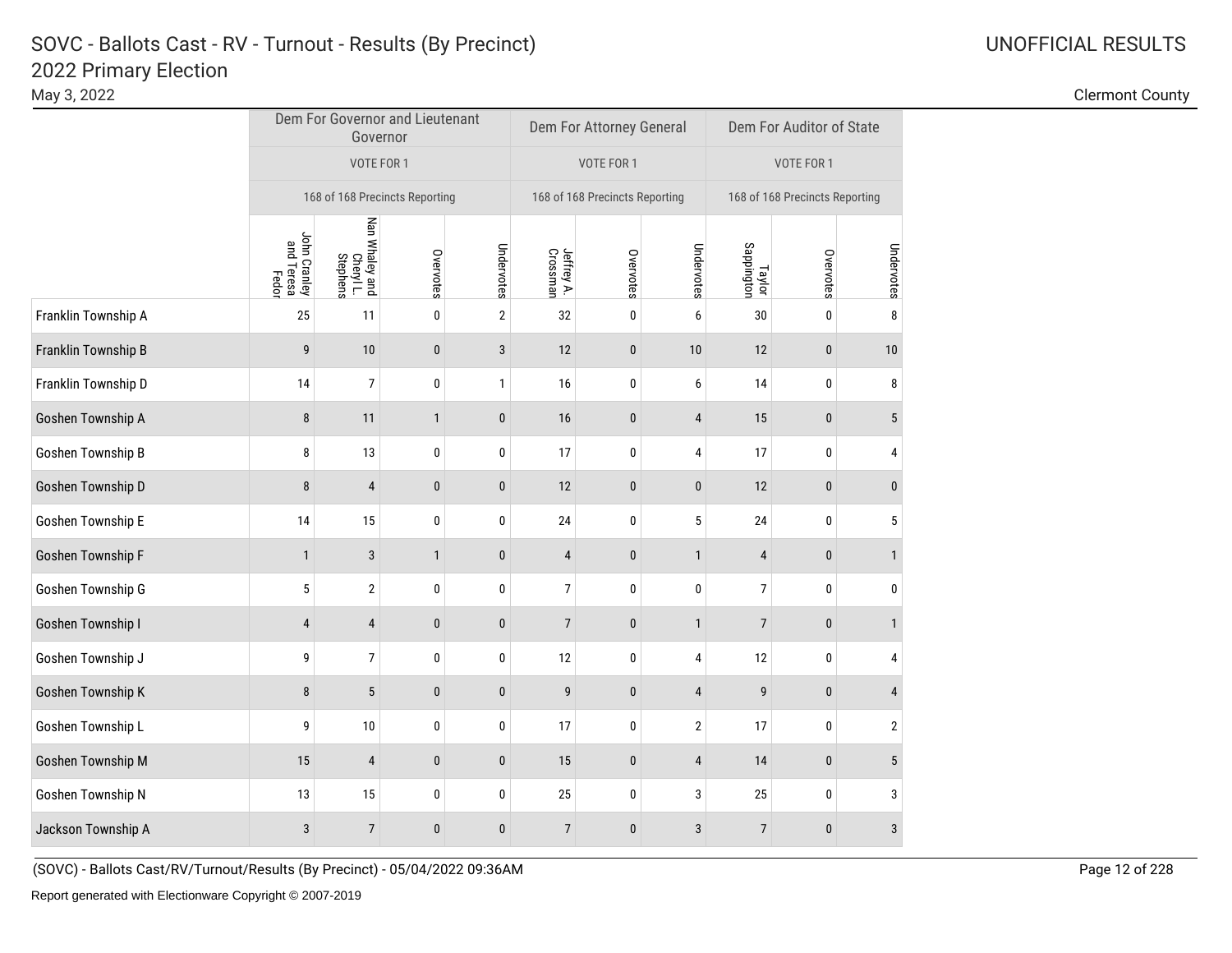### Clermont County

|                    |                                     | Dem For Governor and Lieutenant<br>Governor |              |              |                        | Dem For Attorney General       |                  | Dem For Auditor of State       |           |                  |  |
|--------------------|-------------------------------------|---------------------------------------------|--------------|--------------|------------------------|--------------------------------|------------------|--------------------------------|-----------|------------------|--|
|                    |                                     | VOTE FOR 1                                  |              |              |                        | VOTE FOR 1                     |                  | VOTE FOR 1                     |           |                  |  |
|                    | 168 of 168 Precincts Reporting      |                                             |              |              |                        | 168 of 168 Precincts Reporting |                  | 168 of 168 Precincts Reporting |           |                  |  |
|                    | John Cranley<br>and Teresa<br>Fedor | Nan Whaley and<br>Cheryl L.<br>Stephens     | Overvotes    | Undervotes   | Jeffrey A.<br>Crossman | Overvotes                      | Undervotes       | Taylor<br>Sappington           | Overvotes | Undervotes       |  |
| Jackson Township B | 9                                   | 4                                           | $\pmb{0}$    | $\pmb{0}$    | 11                     | $\mathbf 0$                    | $\sqrt{2}$       | 11                             | 0         | $\sqrt{2}$       |  |
| Jackson Township C | $10$                                | 4                                           | $\mathbf{1}$ | $\pmb{0}$    | 13                     | $\pmb{0}$                      | $\overline{2}$   | 13                             | $\pmb{0}$ | $\sqrt{2}$       |  |
| Milford City A     | 12                                  | $\overline{7}$                              | $\pmb{0}$    | $\mathbf{1}$ | 18                     | 0                              | $\overline{2}$   | $18\,$                         | $\pmb{0}$ | $\sqrt{2}$       |  |
| Milford City B     | 17                                  | 30                                          | $\pmb{0}$    | $\mathbf{1}$ | 37                     | $\pmb{0}$                      | 11               | 39                             | $\pmb{0}$ | $\boldsymbol{9}$ |  |
| Milford City D     | 21                                  | 9                                           | $\pmb{0}$    | $\pmb{0}$    | 23                     | 0                              | $\overline{7}$   | 25                             | $\pmb{0}$ | 5                |  |
| Milford City E     | $13$                                | 22                                          | $\pmb{0}$    | $\pmb{0}$    | 32                     | $\pmb{0}$                      | $\mathbf{3}$     | 31                             | $\pmb{0}$ | $\overline{4}$   |  |
| Milford City F     | $\boldsymbol{7}$                    | 5                                           | $\pmb{0}$    | $\pmb{0}$    | 12                     | 0                              | $\pmb{0}$        | 12                             | $\pmb{0}$ | $\pmb{0}$        |  |
| Milford City G     | 31                                  | 37                                          | $\mathbf{1}$ | $\pmb{0}$    | 51                     | $\bf{0}$                       | 18               | 50                             | $\pmb{0}$ | 19               |  |
| Milford City H     | 26                                  | 23                                          | $\pmb{0}$    | $\pmb{0}$    | 44                     | 0                              | 5                | 44                             | $\pmb{0}$ | 5                |  |
| Miami Township A   | 23                                  | 32                                          | $\bf{0}$     | $\pmb{0}$    | 42                     | $\bf{0}$                       | 13               | 42                             | $\pmb{0}$ | 13               |  |
| Miami Township C   | 12                                  | 9                                           | $\pmb{0}$    | $\pmb{0}$    | 20                     | 0                              | $\mathbf{1}$     | 20                             | $\pmb{0}$ | $\mathbf{1}$     |  |
| Miami Township D   | 18                                  | 13                                          | $\pmb{0}$    | $\pmb{0}$    | 21                     | 0                              | 10               | 20                             | $\pmb{0}$ | 11               |  |
| Miami Township E   | 9                                   | 14                                          | $\pmb{0}$    | $\pmb{0}$    | 16                     | 0                              | $\boldsymbol{7}$ | 16                             | $\pmb{0}$ | $\overline{7}$   |  |
| Miami Township F   | 36                                  | 30                                          | $\pmb{0}$    | $\pmb{0}$    | 59                     | $\pmb{0}$                      | $\overline{7}$   | 57                             | $\pmb{0}$ | 9                |  |
| Miami Township G   | 16                                  | 13                                          | $\pmb{0}$    | $\pmb{0}$    | 27                     | $\pmb{0}$                      | $\sqrt{2}$       | $26\,$                         | $\pmb{0}$ | 3                |  |
| Miami Township H   | 8                                   | 10                                          | $\pmb{0}$    | $\mathbf{1}$ | 13                     | $\pmb{0}$                      | $6\phantom{1}$   | 15                             | $\pmb{0}$ | $\overline{4}$   |  |

(SOVC) - Ballots Cast/RV/Turnout/Results (By Precinct) - 05/04/2022 09:36AM Page 13 of 228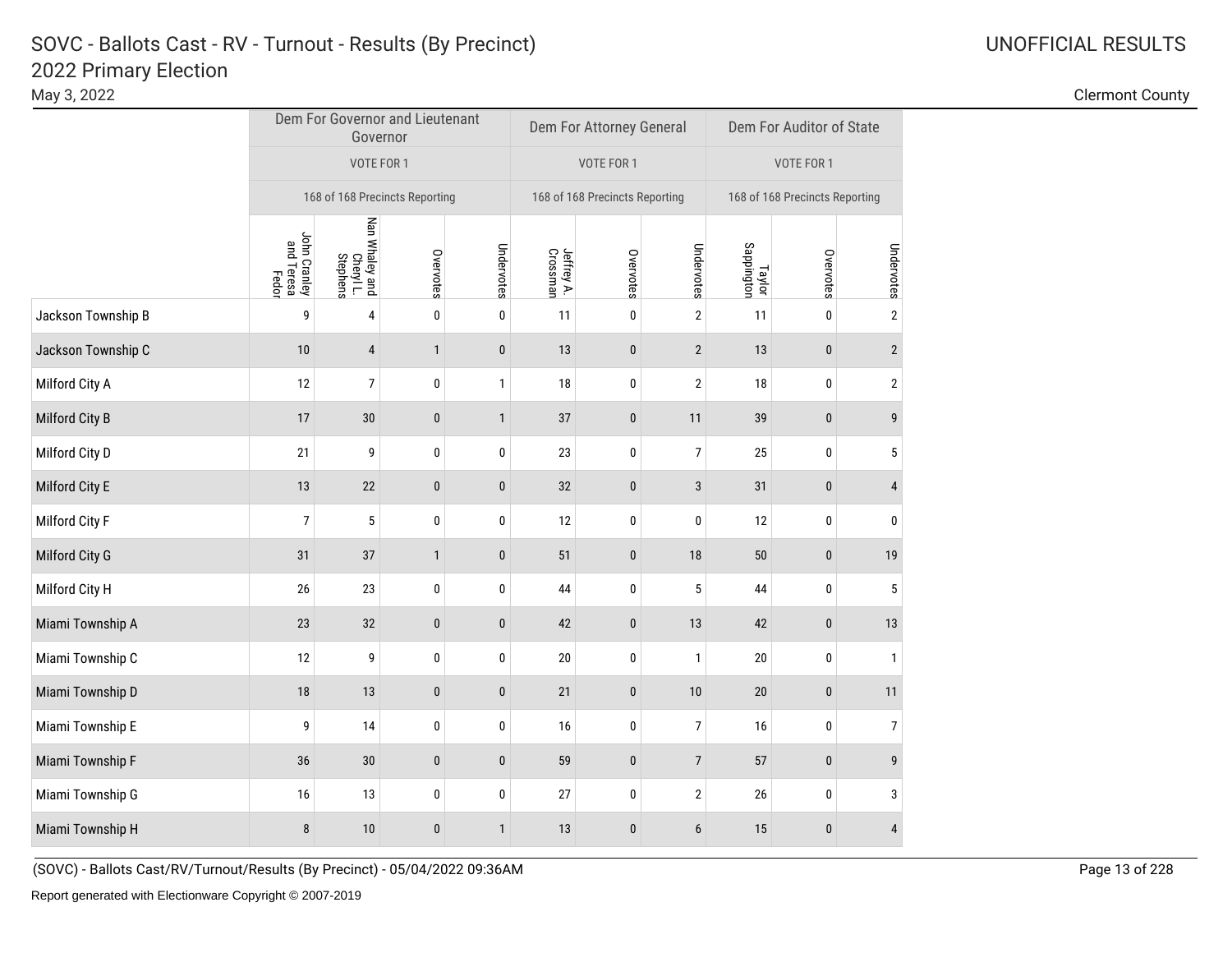### Clermont County

|                  |                                     | Governor                                | Dem For Governor and Lieutenant |              |                                | Dem For Attorney General |                 | Dem For Auditor of State |           |                |  |
|------------------|-------------------------------------|-----------------------------------------|---------------------------------|--------------|--------------------------------|--------------------------|-----------------|--------------------------|-----------|----------------|--|
|                  |                                     | VOTE FOR 1                              |                                 |              |                                | VOTE FOR 1               |                 | VOTE FOR 1               |           |                |  |
|                  | 168 of 168 Precincts Reporting      |                                         | 168 of 168 Precincts Reporting  |              | 168 of 168 Precincts Reporting |                          |                 |                          |           |                |  |
|                  | John Cranley<br>and Teresa<br>Fedor | Nan Whaley and<br>Cheryl L.<br>Stephens | Overvotes                       | Undervotes   | Jeffrey A.<br>Crossman         | Overvotes                | Undervotes      | Taylor<br>Sappington     | Overvotes | Undervotes     |  |
| Miami Township I | 18                                  | 25                                      | 0                               | $\mathbf{1}$ | 31                             | 0                        | 13              | 33                       | 0         | 11             |  |
| Miami Township J | 11                                  | $\boldsymbol{6}$                        | $\pmb{0}$                       | $\pmb{0}$    | 13                             | 0                        | $\overline{4}$  | 13                       | $\pmb{0}$ | 4              |  |
| Miami Township K | 34                                  | 35                                      | 0                               | 0            | 59                             | 0                        | 10              | 58                       | 0         | 11             |  |
| Miami Township L | 13                                  | 8                                       | $\pmb{0}$                       | $\pmb{0}$    | 19                             | 0                        | $\overline{2}$  | 19                       | $\pmb{0}$ | $\overline{2}$ |  |
| Miami Township M | 23                                  | 21                                      | $\pmb{0}$                       | $\pmb{0}$    | 33                             | 0                        | 11              | 33                       | $\pmb{0}$ | 11             |  |
| Miami Township N | 18                                  | 14                                      | $\pmb{0}$                       | $\pmb{0}$    | 28                             | $\mathbf{0}$             | $\overline{4}$  | 27                       | $\pmb{0}$ | 5              |  |
| Miami Township P | 12                                  | 6                                       | 0                               | $\pmb{0}$    | 14                             | 0                        | 4               | 14                       | $\pmb{0}$ | 4              |  |
| Miami Township Q | 13                                  | $18\,$                                  | $\pmb{0}$                       | $\pmb{0}$    | 26                             | $\pmb{0}$                | 5               | 25                       | $\pmb{0}$ | 6              |  |
| Miami Township R | 16                                  | 6                                       | 0                               | $\pmb{0}$    | 15                             | 0                        | $\overline{7}$  | 16                       | $\pmb{0}$ | 6              |  |
| Miami Township S | 10                                  | 8                                       | $\bf{0}$                        | $\pmb{0}$    | 18                             | 0                        | $\bf{0}$        | 16                       | $\pmb{0}$ | $\overline{2}$ |  |
| Miami Township T | 8                                   | $\sqrt{5}$                              | $\pmb{0}$                       | $\mathbf{1}$ | 9                              | 0                        | $5\phantom{.0}$ | 9                        | $\pmb{0}$ | $\sqrt{5}$     |  |
| Miami Township U | $20\,$                              | 18                                      | $\pmb{0}$                       | $\pmb{0}$    | 28                             | 0                        | 10              | 28                       | $\pmb{0}$ | 10             |  |
| Miami Township V | 7                                   | 8                                       | 0                               | $\pmb{0}$    | 15                             | 0                        | 0               | 15                       | $\pmb{0}$ | 0              |  |
| Miami Township X | 21                                  | $27\,$                                  | $\pmb{0}$                       | $\pmb{0}$    | 43                             | 0                        | $5\,$           | 42                       | $\pmb{0}$ | 6              |  |
| Miami Township Y | 32                                  | $26\,$                                  | 0                               | 0            | 50                             | 0                        | 8               | $50\,$                   | $\pmb{0}$ | 8              |  |
| Miami Township Z | 19                                  | 26                                      | $\pmb{0}$                       | $\pmb{0}$    | 32                             | 0                        | 13              | 32                       | $\bf{0}$  | 13             |  |

(SOVC) - Ballots Cast/RV/Turnout/Results (By Precinct) - 05/04/2022 09:36AM Page 14 of 228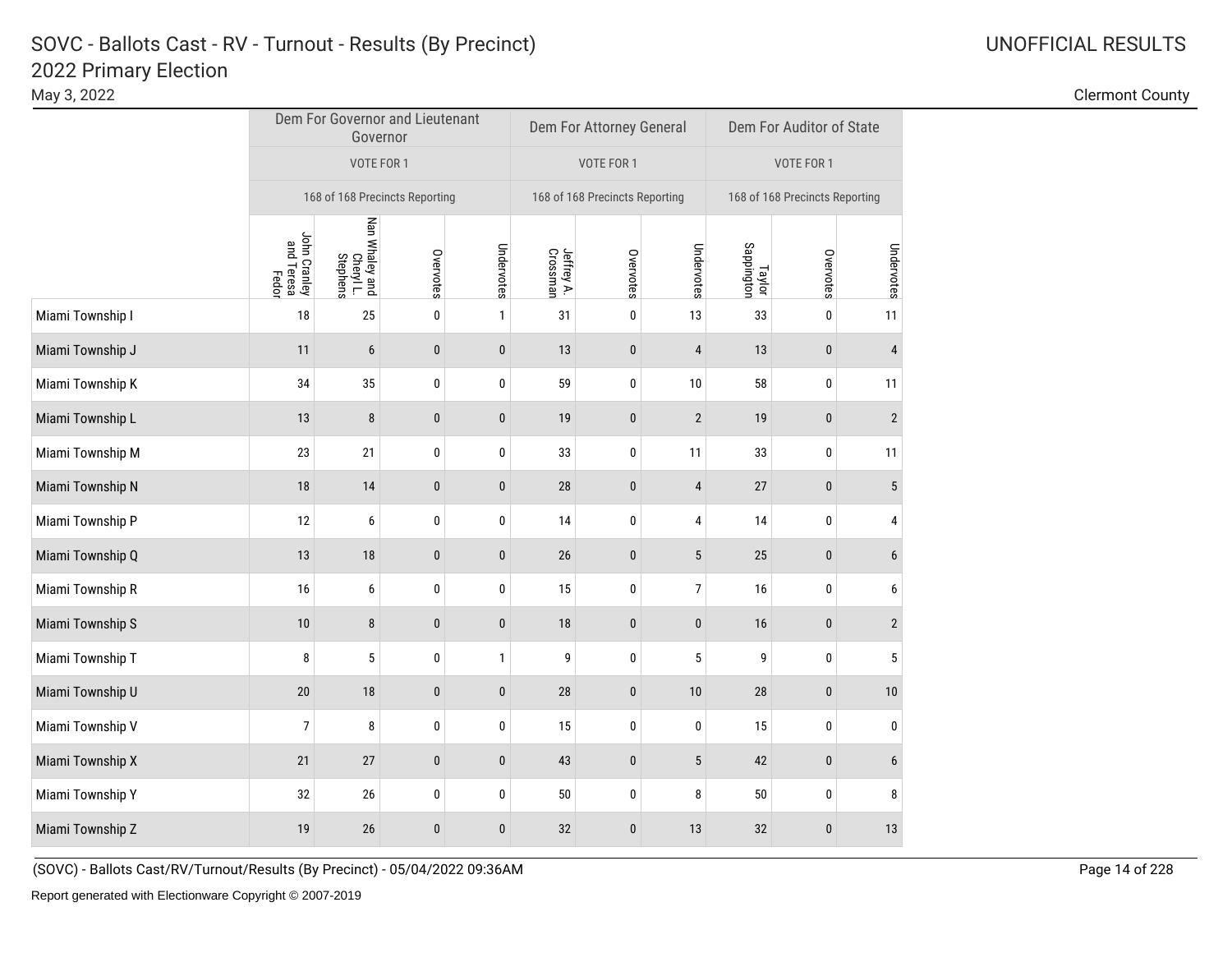### Clermont County

|                    |                                     | Governor                                | Dem For Governor and Lieutenant |              |                        | Dem For Attorney General       |                  | Dem For Auditor of State       |              |                |  |
|--------------------|-------------------------------------|-----------------------------------------|---------------------------------|--------------|------------------------|--------------------------------|------------------|--------------------------------|--------------|----------------|--|
|                    |                                     | VOTE FOR 1                              |                                 |              |                        | VOTE FOR 1                     |                  | VOTE FOR 1                     |              |                |  |
|                    | 168 of 168 Precincts Reporting      |                                         |                                 |              |                        | 168 of 168 Precincts Reporting |                  | 168 of 168 Precincts Reporting |              |                |  |
|                    | John Cranley<br>and Teresa<br>Fedor | Nan Whaley and<br>Cheryl L.<br>Stephens | Overvotes                       | Undervotes   | Jeffrey A.<br>Crossman | Overvotes                      | Undervotes       | Taylor<br>Sappington           | Overvotes    | Undervotes     |  |
| Miami Township A1A | 13                                  | 13                                      | 0                               | 0            | 18                     | 0                              | 8                | 20                             | 0            | 6              |  |
| Miami Township B1B | 15                                  | $\bf 8$                                 | $\pmb{0}$                       | $\pmb{0}$    | 21                     | 0                              | $\overline{2}$   | 19                             | $\pmb{0}$    | 4              |  |
| Miami Township C1C | 16                                  | 23                                      | 0                               | $\pmb{0}$    | 31                     | 0                              | 8                | 31                             | 0            | 8              |  |
| Miami Township D1D | 18                                  | 10                                      | $\pmb{0}$                       | $\mathbf{0}$ | 23                     | $\mathbf{0}$                   | $5\phantom{.0}$  | 22                             | $\pmb{0}$    | 6              |  |
| Miami Township F1F | 13                                  | $20\,$                                  | 0                               | $\pmb{0}$    | 26                     | 0                              | $\boldsymbol{7}$ | $26\,$                         | $\pmb{0}$    | $\overline{7}$ |  |
| Miami Township G1G | 16                                  | 24                                      | $\pmb{0}$                       | $\pmb{0}$    | 33                     | 0                              | $\overline{7}$   | 32                             | $\pmb{0}$    | 8              |  |
| Miami Township H1H | 25                                  | 19                                      | 0                               | $\mathbf{1}$ | 37                     | 0                              | 8                | 37                             | $\bf{0}$     | 8              |  |
| Miami Township K1K | 8                                   | 14                                      | $\pmb{0}$                       | $\mathbf{0}$ | 22                     | $\mathbf{0}$                   | $\pmb{0}$        | 22                             | $\mathbf{0}$ | $\mathbf{0}$   |  |
| Miami Township L1L | 32                                  | $20\,$                                  | 0                               | $\mathbf{1}$ | 40                     | 0                              | 13               | 40                             | 0            | 13             |  |
| Miami Township M1M | 11                                  | 22                                      | $\pmb{0}$                       | $\pmb{0}$    | 24                     | 0                              | 9                | 24                             | $\pmb{0}$    | 9              |  |
| Miami Township N1N | 25                                  | 19                                      | $\pmb{0}$                       | $\pmb{0}$    | 32                     | 0                              | 12               | 32                             | $\pmb{0}$    | 12             |  |
| Miami Township 010 | 15                                  | 10                                      | $\pmb{0}$                       | $\pmb{0}$    | 18                     | 0                              | $\overline{7}$   | 19                             | $\pmb{0}$    | 6              |  |
| Miami Township P1P | 13                                  | $13\,$                                  | $\pmb{0}$                       | $\mathbf{1}$ | 23                     | 0                              | 4                | 23                             | 0            | 4              |  |
| Miami Township Q1Q | 16                                  | 9                                       | $\pmb{0}$                       | $\pmb{0}$    | 22                     | 0                              | $\sqrt{3}$       | 22                             | $\pmb{0}$    | 3              |  |
| Monroe Township A  | 12                                  | $\overline{2}$                          | 0                               | $\pmb{0}$    | 13                     | 0                              | $\mathbf{1}$     | 13                             | 0            | $\mathbf{1}$   |  |
| Monroe Township B  | 14                                  | 10                                      | $\pmb{0}$                       | $\mathbf{1}$ | 19                     | 0                              | $6\phantom{1}$   | 18                             | $\pmb{0}$    | $\overline{7}$ |  |

(SOVC) - Ballots Cast/RV/Turnout/Results (By Precinct) - 05/04/2022 09:36AM Page 15 of 228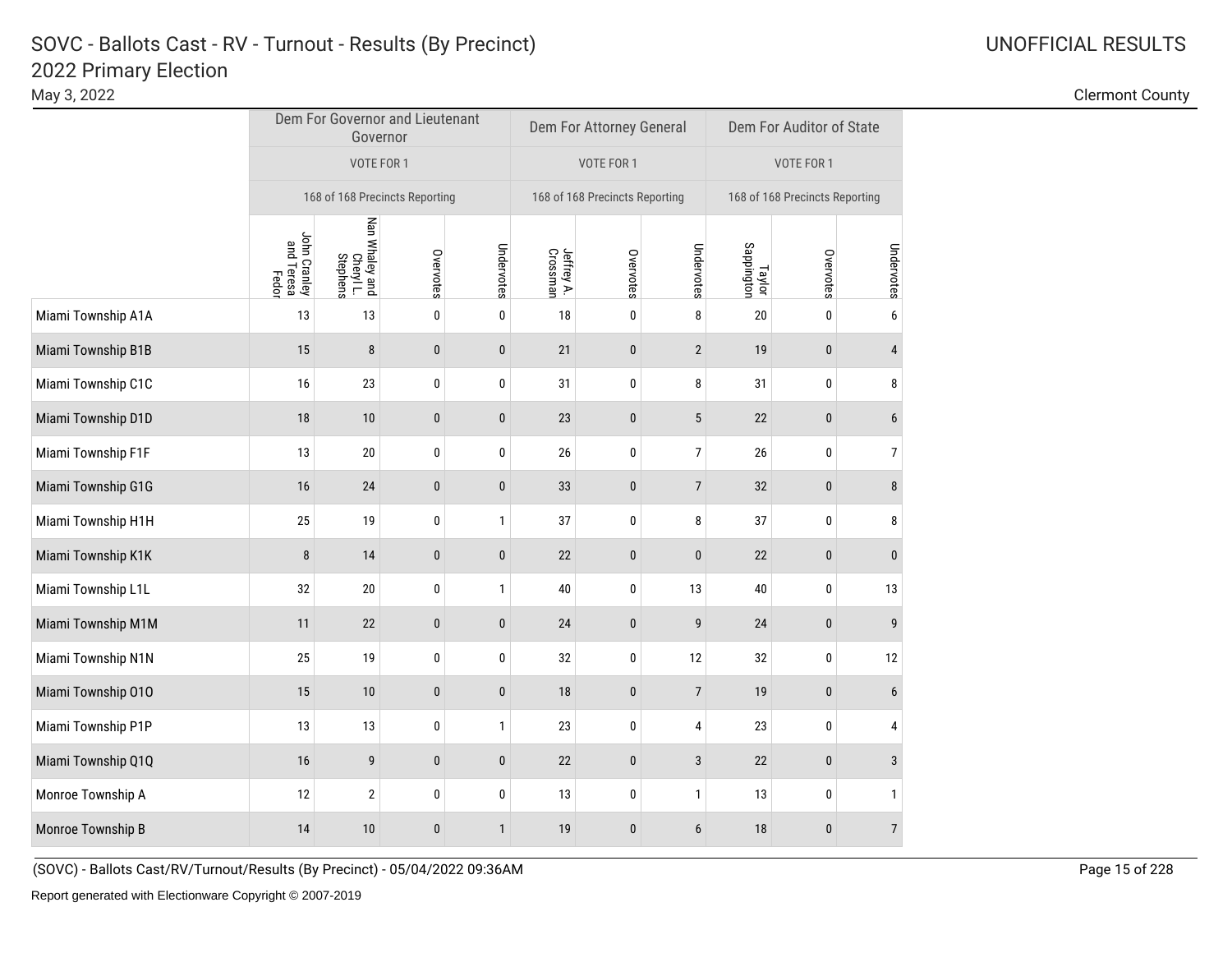### Clermont County

|                        |                                                                                                                                                                                                                                                                                                                                                                                                                        |              |              |                                | Dem For Attorney General |                  |                                | Dem For Auditor of State |                  |
|------------------------|------------------------------------------------------------------------------------------------------------------------------------------------------------------------------------------------------------------------------------------------------------------------------------------------------------------------------------------------------------------------------------------------------------------------|--------------|--------------|--------------------------------|--------------------------|------------------|--------------------------------|--------------------------|------------------|
|                        |                                                                                                                                                                                                                                                                                                                                                                                                                        |              |              |                                | VOTE FOR 1               |                  |                                | VOTE FOR 1               |                  |
|                        | Dem For Governor and Lieutenant<br>Governor<br>VOTE FOR 1<br>168 of 168 Precincts Reporting<br>Nan Whaley and<br>Cheryl L.<br>Stephens<br>John Cranley<br>and Teresa<br>Fedor<br>24<br>18<br>$\overline{7}$<br>6<br>8<br>15<br>$\mathbf{2}$<br>4<br>8<br>14<br>21<br>18<br>3<br>4<br>$\sqrt{5}$<br>5<br>$5\phantom{.0}$<br>10<br>9<br>10<br>10<br>$19$<br>16<br>8<br>15<br>$\overline{2}$<br>17<br>23<br>25<br>12<br>9 |              |              | 168 of 168 Precincts Reporting |                          |                  | 168 of 168 Precincts Reporting |                          |                  |
|                        |                                                                                                                                                                                                                                                                                                                                                                                                                        | Overvotes    | Undervotes   | Jeffrey A.<br>Crossman         | Overvotes                | Undervotes       | Taylor<br>Sappington           | Overvotes                | Undervotes       |
| Monroe Township C      |                                                                                                                                                                                                                                                                                                                                                                                                                        | 0            | 0            | 37                             | $\pmb{0}$                | $\overline{5}$   | 36                             | 0                        | 6                |
| Monroe Township D      |                                                                                                                                                                                                                                                                                                                                                                                                                        | $\pmb{0}$    | $\pmb{0}$    | 12                             | $\pmb{0}$                | $\mathbf{1}$     | 12                             | $\mathbf{0}$             | 1                |
| Monroe Township E      |                                                                                                                                                                                                                                                                                                                                                                                                                        | $\pmb{0}$    | 1            | $18\,$                         | $\pmb{0}$                | $\boldsymbol{6}$ | $18\,$                         | $\pmb{0}$                | 6                |
| Monroe Township I      |                                                                                                                                                                                                                                                                                                                                                                                                                        | $\pmb{0}$    | $\pmb{0}$    | $\boldsymbol{6}$               | $\mathbf 0$              | $\pmb{0}$        | $6\phantom{1}$                 | $\pmb{0}$                | 0                |
| New Richmond Village A |                                                                                                                                                                                                                                                                                                                                                                                                                        | 0            | 0            | 19                             | $\pmb{0}$                | 3                | $20\,$                         | 0                        | $\mathbf 2$      |
| New Richmond Village B |                                                                                                                                                                                                                                                                                                                                                                                                                        | $\mathbf{0}$ | $\mathbf{0}$ | 33                             | $\pmb{0}$                | $6\phantom{.}$   | 33                             | $\mathbf{0}$             | 6                |
| Ohio Township A        |                                                                                                                                                                                                                                                                                                                                                                                                                        | 0            | 1            | $\overline{7}$                 | 0                        | 1                | $\overline{7}$                 | 0                        | 1                |
| Ohio Township B        |                                                                                                                                                                                                                                                                                                                                                                                                                        | $\pmb{0}$    | $\pmb{0}$    | $\sqrt{5}$                     | $\pmb{0}$                | 5                | $6\phantom{1}$                 | $\pmb{0}$                | 4                |
| Ohio Township C        |                                                                                                                                                                                                                                                                                                                                                                                                                        | $\mathbf{1}$ | $\pmb{0}$    | 14                             | $\bf{0}$                 | $\overline{2}$   | 14                             | $\pmb{0}$                | $\boldsymbol{2}$ |
| Pierce Township A      |                                                                                                                                                                                                                                                                                                                                                                                                                        | $\pmb{0}$    | $\mathbf{1}$ | 16                             | $\pmb{0}$                | $\overline{4}$   | 17                             | $\pmb{0}$                | 3                |
| Pierce Township B      |                                                                                                                                                                                                                                                                                                                                                                                                                        | 0            | 0            | 22                             | $\pmb{0}$                | 7                | 22                             | $\pmb{0}$                | 7                |
| Pierce Township C      |                                                                                                                                                                                                                                                                                                                                                                                                                        | $\pmb{0}$    | $\pmb{0}$    | 19                             | $\pmb{0}$                | $5\phantom{.0}$  | $19$                           | $\pmb{0}$                | 5                |
| Pierce Township D      |                                                                                                                                                                                                                                                                                                                                                                                                                        | 0            | 0            | 15                             | $\bf{0}$                 | $\mathbf{2}$     | 15                             | 0                        | $\overline{2}$   |
| Pierce Township E      |                                                                                                                                                                                                                                                                                                                                                                                                                        | $\pmb{0}$    | $\pmb{0}$    | 37                             | $\pmb{0}$                | 3                | 37                             | $\pmb{0}$                | 3                |
| Pierce Township G      |                                                                                                                                                                                                                                                                                                                                                                                                                        | 0            | 0            | 33                             | 0                        | 4                | 34                             | 0                        | 3                |
| Pierce Township I      | 18                                                                                                                                                                                                                                                                                                                                                                                                                     | $\pmb{0}$    | $\bf{0}$     | 21                             | $\pmb{0}$                | 6                | 19                             | $\pmb{0}$                | 8                |

(SOVC) - Ballots Cast/RV/Turnout/Results (By Precinct) - 05/04/2022 09:36AM Page 16 of 228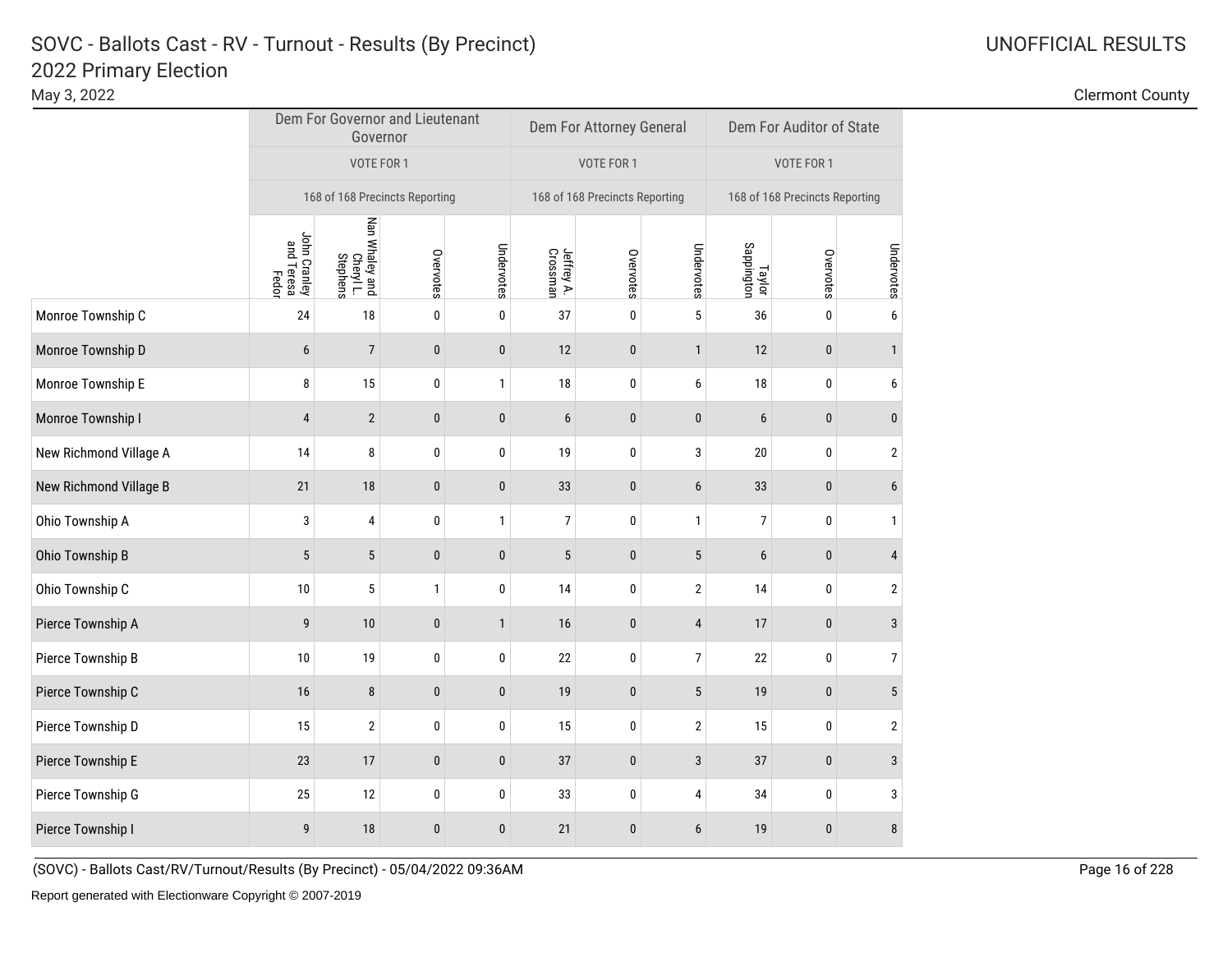г

### Clermont County

|                             |                                     | Dem For Governor and Lieutenant<br>Governor |           |              |                        | Dem For Attorney General       |                | Dem For Auditor of State       |           |                |  |
|-----------------------------|-------------------------------------|---------------------------------------------|-----------|--------------|------------------------|--------------------------------|----------------|--------------------------------|-----------|----------------|--|
|                             |                                     | VOTE FOR 1                                  |           |              |                        | VOTE FOR 1                     |                | VOTE FOR 1                     |           |                |  |
|                             | 168 of 168 Precincts Reporting      |                                             |           |              |                        | 168 of 168 Precincts Reporting |                | 168 of 168 Precincts Reporting |           |                |  |
|                             | John Cranley<br>and Teresa<br>Fedor | Nan Whaley and<br>Cheryl L.<br>Stephens     | Overvotes | Undervotes   | Jeffrey A.<br>Crossman | Overvotes                      | Undervotes     | Taylor<br>Sappington           | Overvotes | Undervotes     |  |
| Pierce Township J           | 17                                  | 6                                           | $\pmb{0}$ | $\pmb{0}$    | 19                     | 0                              | $\overline{4}$ | $18\,$                         | 0         | 5              |  |
| Pierce Township K           | 21                                  | 10                                          | $\pmb{0}$ | $\pmb{0}$    | 26                     | $\pmb{0}$                      | 5              | 25                             | $\pmb{0}$ | 6              |  |
| Pierce Township M           | 14                                  | 22                                          | $\pmb{0}$ | 0            | 32                     | 0                              | 4              | 33                             | 0         | 3              |  |
| Pierce Township N           | 12                                  | 14                                          | 0         | $\mathbf{1}$ | 20                     | $\bf{0}$                       | $\overline{7}$ | $20\,$                         | $\pmb{0}$ | $\overline{7}$ |  |
| Pierce Township O           | 19                                  | 25                                          | $\pmb{0}$ | $\mathbf{1}$ | 34                     | 0                              | 11             | 35                             | 0         | 10             |  |
| Owensville Village          | 14                                  | $\mathbf{3}$                                | $\pmb{0}$ | $\mathbf{0}$ | 14                     | $\pmb{0}$                      | $\mathbf{3}$   | 12                             | $\pmb{0}$ | 5              |  |
| Stonelick Township A        | 17                                  | 9                                           | $\pmb{0}$ | 0            | 24                     | 0                              | $\overline{2}$ | 25                             | $\pmb{0}$ | $\mathbf{1}$   |  |
| <b>Stonelick Township B</b> | 12                                  | 6                                           | $\pmb{0}$ | $\pmb{0}$    | 15                     | $\bf{0}$                       | $\mathbf{3}$   | 16                             | $\pmb{0}$ | $\overline{2}$ |  |
| Stonelick Township C        | 5                                   | 16                                          | $\pmb{0}$ | $\pmb{0}$    | 17                     | 0                              | $\sqrt{4}$     | 17                             | $\pmb{0}$ | 4              |  |
| Stonelick Township D        | 14                                  | 8                                           | $\bf{0}$  | $\mathbf{1}$ | 21                     | $\bf{0}$                       | $\sqrt{2}$     | 20                             | $\pmb{0}$ | 3              |  |
| Stonelick Township E        | 9                                   | $\overline{7}$                              | 0         | $\pmb{0}$    | 16                     | 0                              | $\pmb{0}$      | 16                             | 0         | 0              |  |
| <b>Bethel Village A</b>     | 5                                   | 3                                           | $\pmb{0}$ | $\pmb{0}$    | 6                      | 0                              | $\overline{2}$ | 6                              | $\pmb{0}$ | $\overline{2}$ |  |
| <b>Bethel Village B</b>     | 16                                  | 4                                           | $\pmb{0}$ | $\pmb{0}$    | 14                     | 0                              | 6              | 14                             | $\pmb{0}$ | 6              |  |
| Tate Township A             | 10                                  | 9                                           | $\pmb{0}$ | $\pmb{0}$    | 17                     | $\pmb{0}$                      | $\sqrt{2}$     | 18                             | $\pmb{0}$ | $\mathbf{1}$   |  |
| Tate Township B             | 6                                   | $\sqrt{2}$                                  | 0         | $\pmb{0}$    | 8                      | 0                              | $\pmb{0}$      | 8                              | $\pmb{0}$ | 0              |  |
| Tate Township D             | 19                                  | 13                                          | $\pmb{0}$ | $\pmb{0}$    | 25                     | $\pmb{0}$                      | $\overline{7}$ | 24                             | $\pmb{0}$ | 8              |  |

(SOVC) - Ballots Cast/RV/Turnout/Results (By Precinct) - 05/04/2022 09:36AM Page 17 of 228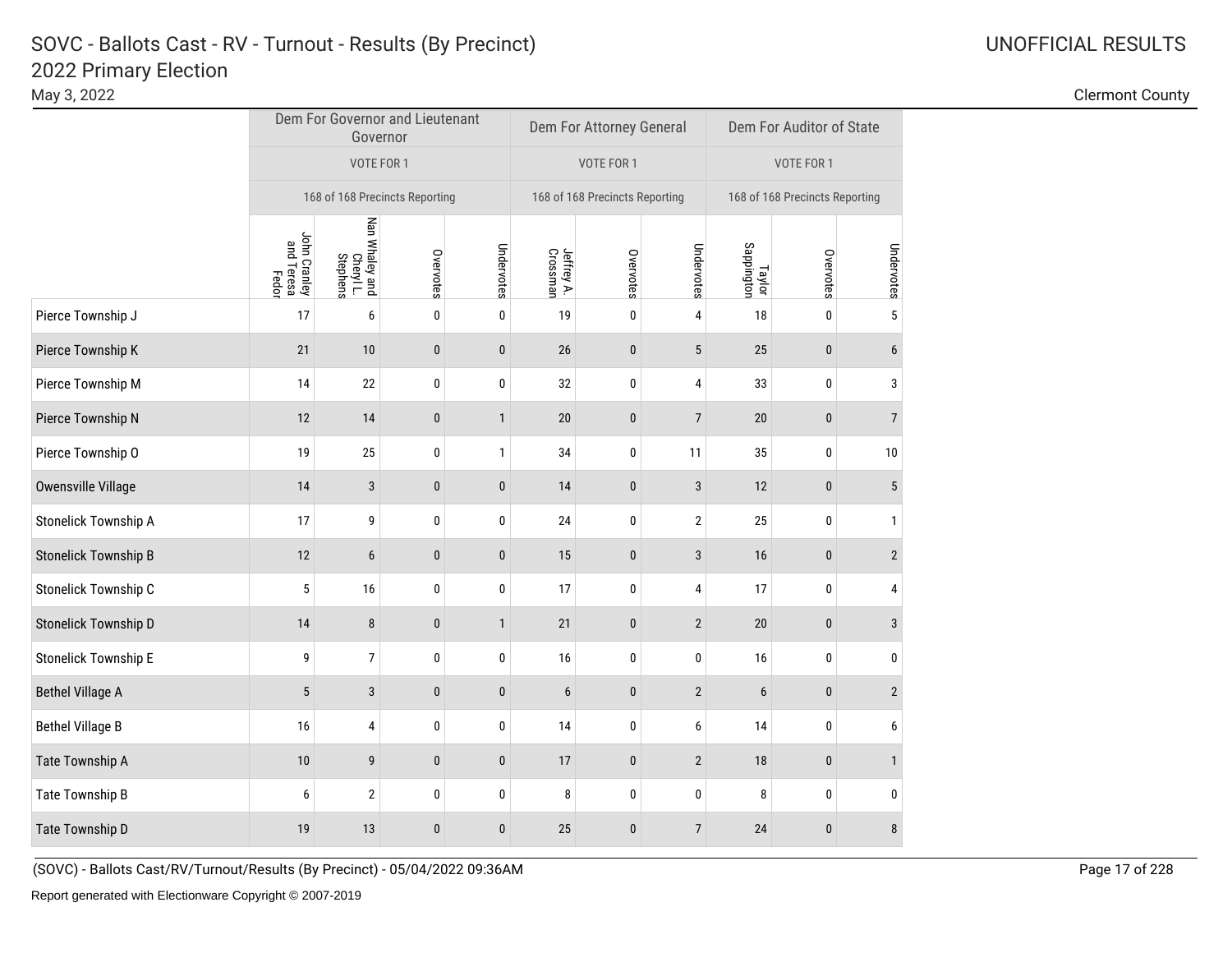### Clermont County

|                         |                                     | Governor                                | Dem For Governor and Lieutenant |              |                        | Dem For Attorney General       |                  | Dem For Auditor of State       |           |                |  |
|-------------------------|-------------------------------------|-----------------------------------------|---------------------------------|--------------|------------------------|--------------------------------|------------------|--------------------------------|-----------|----------------|--|
|                         |                                     | VOTE FOR 1                              |                                 |              |                        | VOTE FOR 1                     |                  | VOTE FOR 1                     |           |                |  |
|                         | 168 of 168 Precincts Reporting      |                                         |                                 |              |                        | 168 of 168 Precincts Reporting |                  | 168 of 168 Precincts Reporting |           |                |  |
|                         | John Cranley<br>and Teresa<br>Fedor | Nan Whaley and<br>Cheryl L.<br>Stephens | Overvotes                       | Undervotes   | Jeffrey A.<br>Crossman | Overvotes                      | Undervotes       | Taylor<br>Sappington           | Overvotes | Undervotes     |  |
| Tate Township F         | 6                                   | 10                                      | $\pmb{0}$                       | $\mathbf{1}$ | 13                     | 0                              | 4                | 14                             | 0         | $\mathsf 3$    |  |
| Tate Township H         | 13                                  | 11                                      | $\pmb{0}$                       | $\mathbf{1}$ | 19                     | $\pmb{0}$                      | $6\,$            | 21                             | $\pmb{0}$ | 4              |  |
| Union Township A        | 16                                  | 16                                      | 0                               | $\mathbf{1}$ | 29                     | 0                              | 4                | 29                             | 0         | 4              |  |
| Union Township B        | 22                                  | 16                                      | 0                               | $\pmb{0}$    | 34                     | $\bf{0}$                       | $\overline{4}$   | 34                             | $\pmb{0}$ | $\overline{4}$ |  |
| Union Township C        | $20\,$                              | $\overline{7}$                          | $\pmb{0}$                       | $\pmb{0}$    | 26                     | 0                              | $\mathbf{1}$     | 24                             | $\pmb{0}$ | 3              |  |
| Union Township D        | 16                                  | 8                                       | $\mathbf 0$                     | $\mathbf{1}$ | 21                     | $\pmb{0}$                      | $\sqrt{4}$       | 21                             | $\pmb{0}$ | $\overline{4}$ |  |
| Union Township E        | 24                                  | 19                                      | $\pmb{0}$                       | $\pmb{0}$    | 36                     | 0                              | $\overline{7}$   | 37                             | $\pmb{0}$ | 6              |  |
| Union Township F        | 23                                  | 19                                      | $\pmb{0}$                       | $\mathbf{1}$ | 39                     | $\bf{0}$                       | $\overline{4}$   | 39                             | $\pmb{0}$ | $\overline{4}$ |  |
| Union Township G        | 15                                  | 15                                      | $\pmb{0}$                       | $\pmb{0}$    | 26                     | 0                              | 4                | $26\,$                         | $\pmb{0}$ | 4              |  |
| Union Township H        | $6\phantom{1}$                      | 12                                      | $\pmb{0}$                       | $\pmb{0}$    | 15                     | $\pmb{0}$                      | $\sqrt{3}$       | 15                             | $\pmb{0}$ | 3              |  |
| Union Township I        | 17                                  | $\boldsymbol{6}$                        | 0                               | $\mathbf{1}$ | 17                     | 0                              | $\boldsymbol{7}$ | 17                             | 0         | $\overline{7}$ |  |
| Union Township J        | 12                                  | 10                                      | $\pmb{0}$                       | $\pmb{0}$    | 22                     | 0                              | $\boldsymbol{0}$ | 22                             | $\pmb{0}$ | $\bf{0}$       |  |
| Union Township K        | $18\,$                              | 10                                      | $\pmb{0}$                       | $\mathbf{1}$ | 25                     | 0                              | 4                | 25                             | $\pmb{0}$ | 4              |  |
| Union Township L        | 9                                   | $\bf 8$                                 | $\pmb{0}$                       | $\pmb{0}$    | 15                     | $\pmb{0}$                      | $\sqrt{2}$       | 16                             | $\pmb{0}$ | $\mathbf{1}$   |  |
| Union Township M        | 6                                   | 6                                       | $\pmb{0}$                       | $\pmb{0}$    | 9                      | 0                              | $\sqrt{3}$       | 9                              | $\pmb{0}$ | 3              |  |
| <b>Union Township N</b> | 16                                  | 8                                       | $\mathbf{1}$                    | $\pmb{0}$    | 21                     | $\bf{0}$                       | $\sqrt{4}$       | 20                             | $\bf{0}$  | $\overline{5}$ |  |

(SOVC) - Ballots Cast/RV/Turnout/Results (By Precinct) - 05/04/2022 09:36AM Page 18 of 228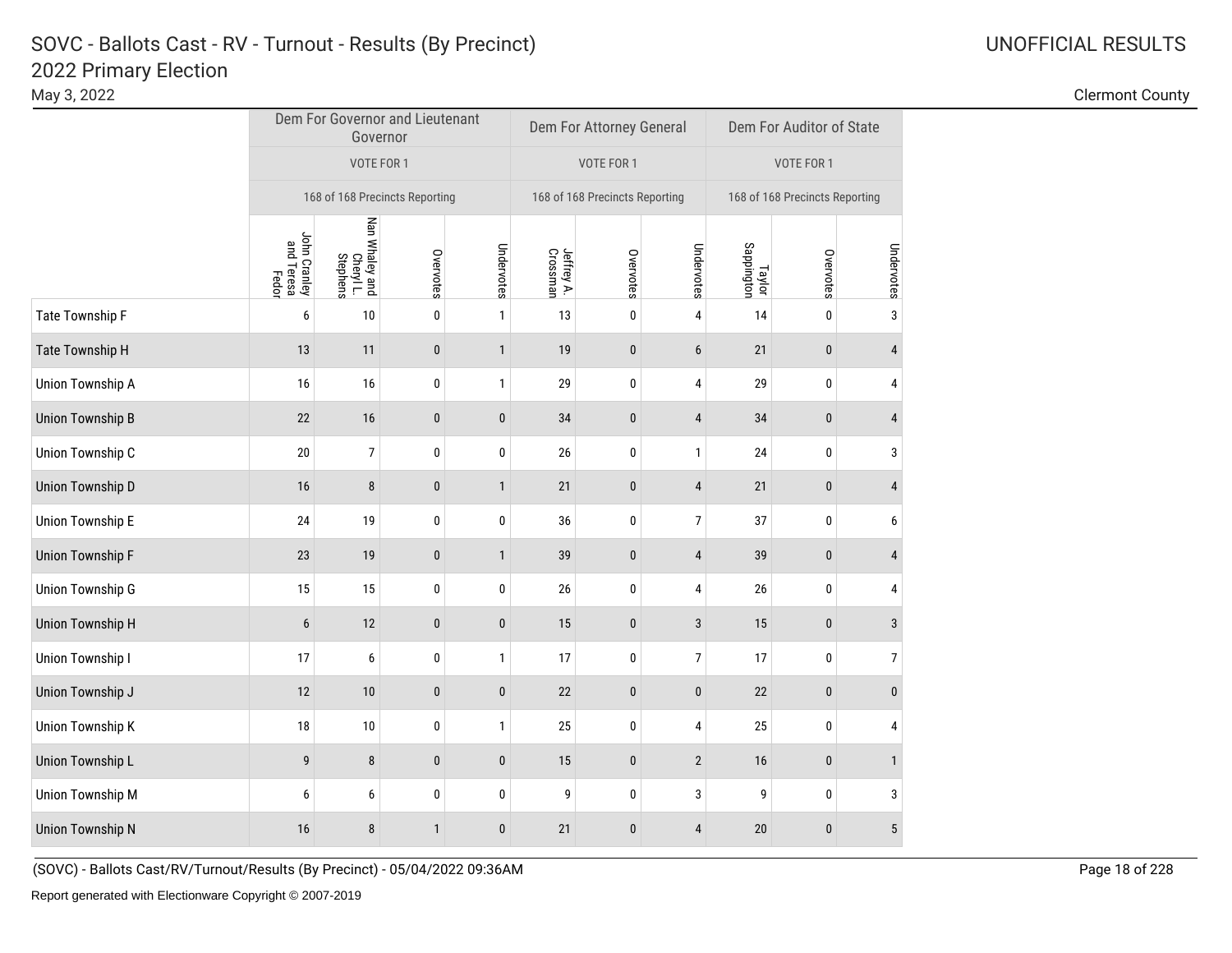### Clermont County

|                    |                                     | Dem For Governor and Lieutenant<br>Governor |              |                |                        | Dem For Attorney General       |                  | Dem For Auditor of State       |           |                |  |
|--------------------|-------------------------------------|---------------------------------------------|--------------|----------------|------------------------|--------------------------------|------------------|--------------------------------|-----------|----------------|--|
|                    |                                     | VOTE FOR 1                                  |              |                |                        | VOTE FOR 1                     |                  | VOTE FOR 1                     |           |                |  |
|                    | 168 of 168 Precincts Reporting      |                                             |              |                |                        | 168 of 168 Precincts Reporting |                  | 168 of 168 Precincts Reporting |           |                |  |
|                    | John Cranley<br>and Teresa<br>Fedor | Nan Whaley and<br>Cheryl L.<br>Stephens     | Overvotes    | Undervotes     | Jeffrey A.<br>Crossman | Overvotes                      | Undervotes       | Taylor<br>Sappington           | Overvotes | Undervotes     |  |
| Union Township O   | 9                                   | $13\,$                                      | 0            | $\pmb{0}$      | 19                     | 0                              | $\mathsf 3$      | 19                             | 0         | 3              |  |
| Union Township P   | 16                                  | $\boldsymbol{6}$                            | $\mathbf{1}$ | $\pmb{0}$      | 18                     | 0                              | 5                | $20\,$                         | $\pmb{0}$ | 3              |  |
| Union Township Q   | 26                                  | 12                                          | 0            | 0              | 31                     | 0                              | $\boldsymbol{7}$ | 29                             | 0         | 9              |  |
| Union Township R   | 13                                  | 12                                          | $\pmb{0}$    | $\pmb{0}$      | 21                     | 0                              | 4                | 21                             | $\pmb{0}$ | $\overline{4}$ |  |
| Union Township T   | 17                                  | 21                                          | 0            | $\pmb{0}$      | 34                     | 0                              | $\overline{4}$   | 33                             | $\pmb{0}$ | 5              |  |
| Union Township U   | 13                                  | 17                                          | $\pmb{0}$    | $\pmb{0}$      | 25                     | $\mathbf{0}$                   | $5\phantom{.0}$  | 25                             | $\pmb{0}$ | 5              |  |
| Union Township W   | 24                                  | 11                                          | 0            | $\pmb{0}$      | 24                     | 0                              | 11               | 23                             | $\pmb{0}$ | 12             |  |
| Union Township X   | 11                                  | 11                                          | $\pmb{0}$    | $\pmb{0}$      | 18                     | 0                              | $\overline{4}$   | 18                             | $\pmb{0}$ | $\overline{4}$ |  |
| Union Township Y   | 24                                  | 16                                          | 0            | $\pmb{0}$      | 32                     | 0                              | 8                | 34                             | $\pmb{0}$ | 6              |  |
| Union Township Z   | 13                                  | 15                                          | $\bf{0}$     | $\pmb{0}$      | 26                     | 0                              | $\mathbf{2}$     | 25                             | $\pmb{0}$ | 3              |  |
| Union Township B1B | 16                                  | 9                                           | $\pmb{0}$    | $\pmb{0}$      | 20                     | 0                              | $5\phantom{.0}$  | 20                             | 0         | 5              |  |
| Union Township C1C | 14                                  | $\overline{7}$                              | $\pmb{0}$    | $\pmb{0}$      | 16                     | 0                              | 5                | 15                             | $\pmb{0}$ | 6              |  |
| Union Township D1D | $\overline{7}$                      | 9                                           | 0            | $\mathbf{1}$   | 15                     | 0                              | $\overline{2}$   | 14                             | 0         | 3              |  |
| Union Township E1E | 19                                  | 14                                          | $\pmb{0}$    | $\pmb{0}$      | 27                     | 0                              | $\boldsymbol{6}$ | 27                             | $\pmb{0}$ | $6\phantom{1}$ |  |
| Union Township F1F | $26\,$                              | 22                                          | 0            | $\overline{2}$ | 43                     | 0                              | $\overline{7}$   | 43                             | $\bf{0}$  | $\overline{7}$ |  |
| Union Township J1J | 15                                  | 5                                           | $\pmb{0}$    | $\mathbf{1}$   | 16                     | 0                              | 5                | 16                             | $\pmb{0}$ | $\overline{5}$ |  |

(SOVC) - Ballots Cast/RV/Turnout/Results (By Precinct) - 05/04/2022 09:36AM Page 19 of 228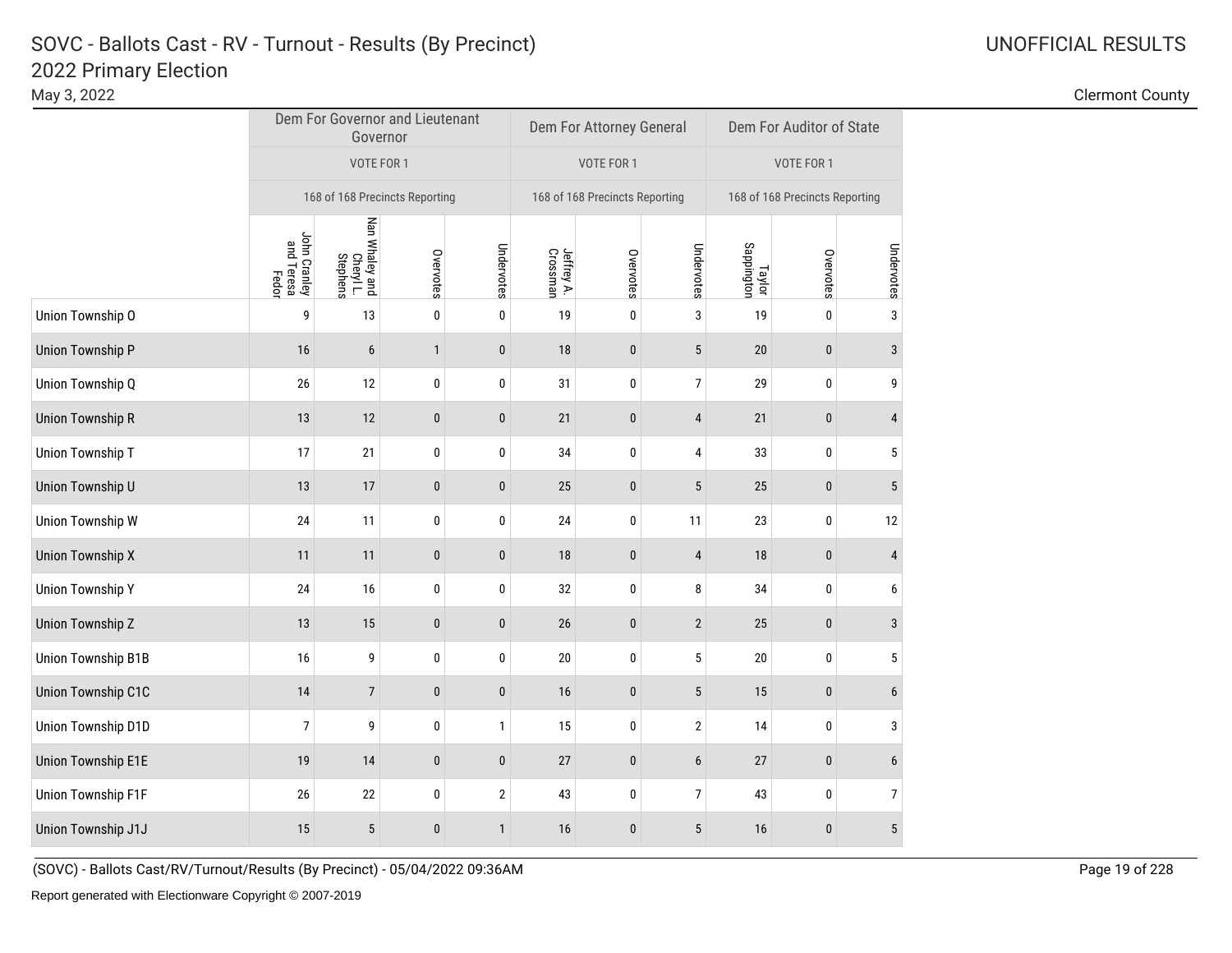### Clermont County

|                              |                                     | Governor                                | Dem For Governor and Lieutenant |                |                        | Dem For Attorney General       |                  | Dem For Auditor of State       |           |                |  |
|------------------------------|-------------------------------------|-----------------------------------------|---------------------------------|----------------|------------------------|--------------------------------|------------------|--------------------------------|-----------|----------------|--|
|                              |                                     | VOTE FOR 1                              |                                 |                |                        | VOTE FOR 1                     |                  | VOTE FOR 1                     |           |                |  |
|                              | 168 of 168 Precincts Reporting      |                                         |                                 |                |                        | 168 of 168 Precincts Reporting |                  | 168 of 168 Precincts Reporting |           |                |  |
|                              | John Cranley<br>and Teresa<br>Fedor | Nan Whaley and<br>Cheryl L.<br>Stephens | Overvotes                       | Undervotes     | Jeffrey A.<br>Crossman | Overvotes                      | Undervotes       | Taylor<br>Sappington           | Overvotes | Undervotes     |  |
| Union Township K1K           | 13                                  | 10                                      | $\pmb{0}$                       | $\pmb{0}$      | 17                     | 0                              | $\boldsymbol{6}$ | 17                             | 0         | 6              |  |
| Union Township L1L           | 33                                  | 12                                      | $\pmb{0}$                       | $\mathbf{1}$   | 44                     | $\pmb{0}$                      | $\overline{2}$   | 43                             | $\pmb{0}$ | 3              |  |
| Union Township M1M           | 8                                   | $\sqrt{5}$                              | $\pmb{0}$                       | $\mathbf{1}$   | 11                     | 0                              | 3                | 11                             | 0         | 3              |  |
| Union Township P1P           | $30\,$                              | 24                                      | 0                               | $\mathbf{1}$   | 41                     | $\bf{0}$                       | 14               | 41                             | $\pmb{0}$ | 14             |  |
| Union Township R1R           | 22                                  | 14                                      | $\pmb{0}$                       | $\mathbf{1}$   | 30                     | 0                              | $\overline{7}$   | $30\,$                         | 0         | $\overline{7}$ |  |
| <b>Union Township S1S</b>    | 14                                  | 14                                      | $\pmb{0}$                       | $\pmb{0}$      | 24                     | $\pmb{0}$                      | $\sqrt{4}$       | 24                             | $\pmb{0}$ | $\overline{4}$ |  |
| Union Township U1U           | 14                                  | 8                                       | $\pmb{0}$                       | 0              | 21                     | 0                              | $\mathbf{1}$     | 21                             | $\pmb{0}$ | $\mathbf{1}$   |  |
| <b>Union Township V1V</b>    | 13                                  | $\overline{7}$                          | $\pmb{0}$                       | $\pmb{0}$      | 15                     | $\bf{0}$                       | 5                | 14                             | $\pmb{0}$ | 6              |  |
| Washington Township A        | 11                                  | 5                                       | $\pmb{0}$                       | $\pmb{0}$      | 11                     | 0                              | $\sqrt{5}$       | 11                             | $\pmb{0}$ | 5              |  |
| <b>Washington Township B</b> | 15                                  | 13                                      | $\bf{0}$                        | $\pmb{0}$      | 25                     | $\bf{0}$                       | $\sqrt{3}$       | 25                             | $\pmb{0}$ | 3              |  |
| Washington Township C        | 8                                   | 6                                       | 0                               | $\overline{2}$ | 10                     | 0                              | 6                | 11                             | 0         | 5              |  |
| Wayne Township A             | $20\,$                              | 10                                      | $\boldsymbol{0}$                | $\mathbf{1}$   | 22                     | 0                              | 9                | 21                             | $\pmb{0}$ | 10             |  |
| Wayne Township B             | 8                                   | 12                                      | $\pmb{0}$                       | $\pmb{0}$      | 18                     | 0                              | $\overline{2}$   | $18\,$                         | $\pmb{0}$ | $\overline{2}$ |  |
| Wayne Township C             | 19                                  | $\boldsymbol{6}$                        | $\pmb{0}$                       | $\overline{2}$ | 25                     | $\pmb{0}$                      | $\sqrt{2}$       | 24                             | $\pmb{0}$ | $\sqrt{3}$     |  |
| Williamsburg Village A       | 15                                  | 9                                       | 0                               | $\mathbf{1}$   | 21                     | 0                              | $\sqrt{4}$       | 20                             | $\pmb{0}$ | 5              |  |
| Williamsburg Village C       | 17                                  | $\overline{7}$                          | $\mathbf{1}$                    | $\mathbf{1}$   | 17                     | $\mathbf{0}$                   | 9                | 17                             | $\bf{0}$  | 9              |  |

(SOVC) - Ballots Cast/RV/Turnout/Results (By Precinct) - 05/04/2022 09:36AM Page 20 of 228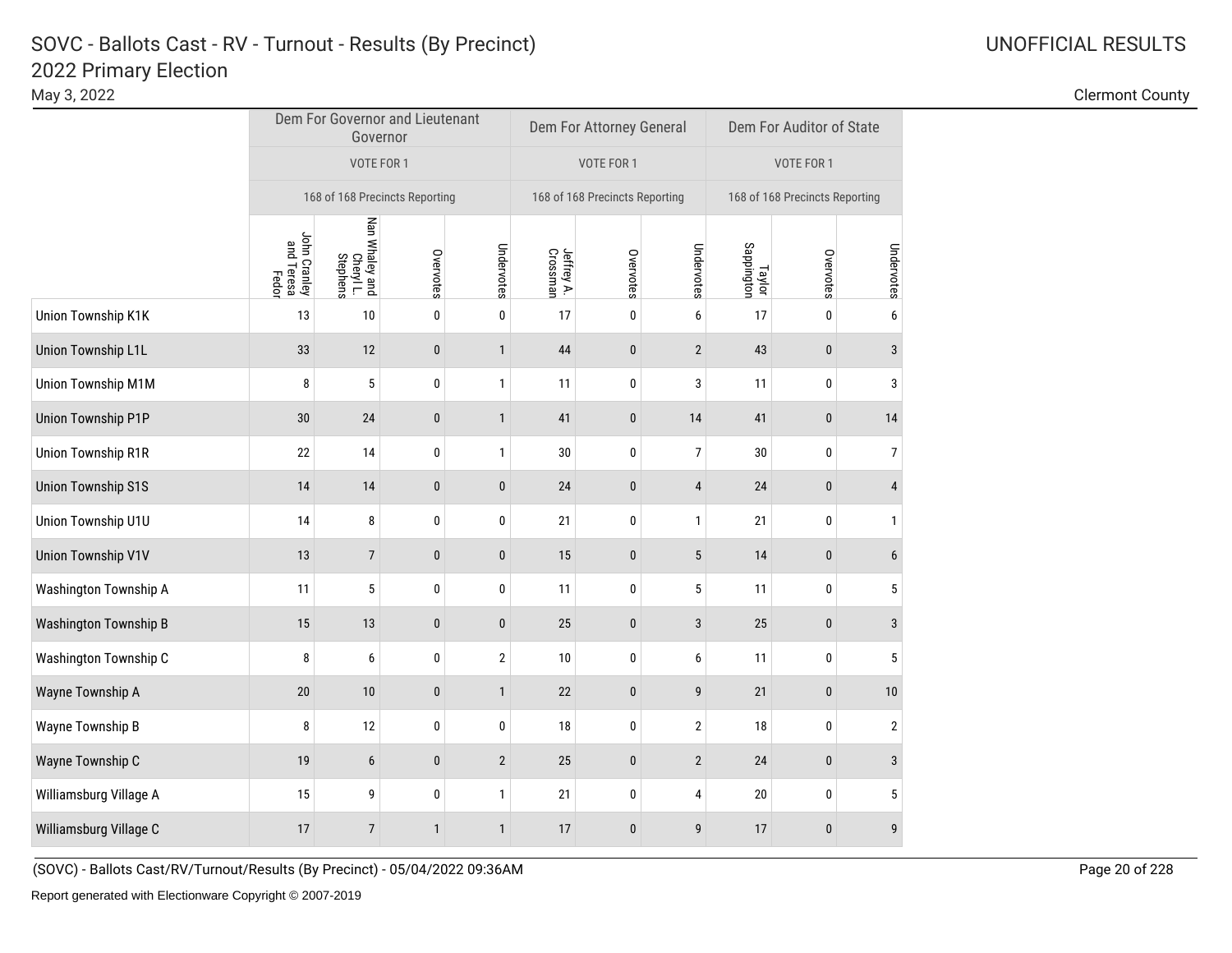| <b>Clermont County</b> |
|------------------------|
|                        |

|                         | Dem For Governor and Lieutenant<br>Governor |                                                   |              |            |                        | Dem For Attorney General       |                | Dem For Auditor of State       |              |                |  |
|-------------------------|---------------------------------------------|---------------------------------------------------|--------------|------------|------------------------|--------------------------------|----------------|--------------------------------|--------------|----------------|--|
|                         | VOTE FOR 1                                  |                                                   |              |            |                        | VOTE FOR 1                     |                | VOTE FOR 1                     |              |                |  |
|                         | 168 of 168 Precincts Reporting              |                                                   |              |            |                        | 168 of 168 Precincts Reporting |                | 168 of 168 Precincts Reporting |              |                |  |
|                         | phn<br>gnd<br>Cranley<br>Teresa<br>Fedor    | Nan<br>Whaley and<br><b>Stephens</b><br>Cheryl L. | Overvotes    | Undervotes | Jeffrey A.<br>Crossmar | Overvotes                      | Undervotes     | Sappington<br>Taylor           | Overvotes    | Undervotes     |  |
| Williamsburg Township A | 22                                          | 8                                                 | 0            |            | 23                     | 0                              | 8              | 21                             | 0            | 10             |  |
| Williamsburg Township B | 27                                          | 16                                                | $\mathbf{0}$ |            | 37                     | $\mathbf{0}$                   | $\overline{7}$ | 37                             | $\mathbf{0}$ | $\overline{7}$ |  |
| Williamsburg Township C | 13                                          | 9                                                 |              | 0          | 18                     | 0                              | 5              | 17                             | 0            | 6              |  |
| <b>Totals</b>           | 2,518                                       | 2,025                                             | 11           | 52         | 3,778                  | 0                              | 828            | 3,758                          | 0            | 848            |  |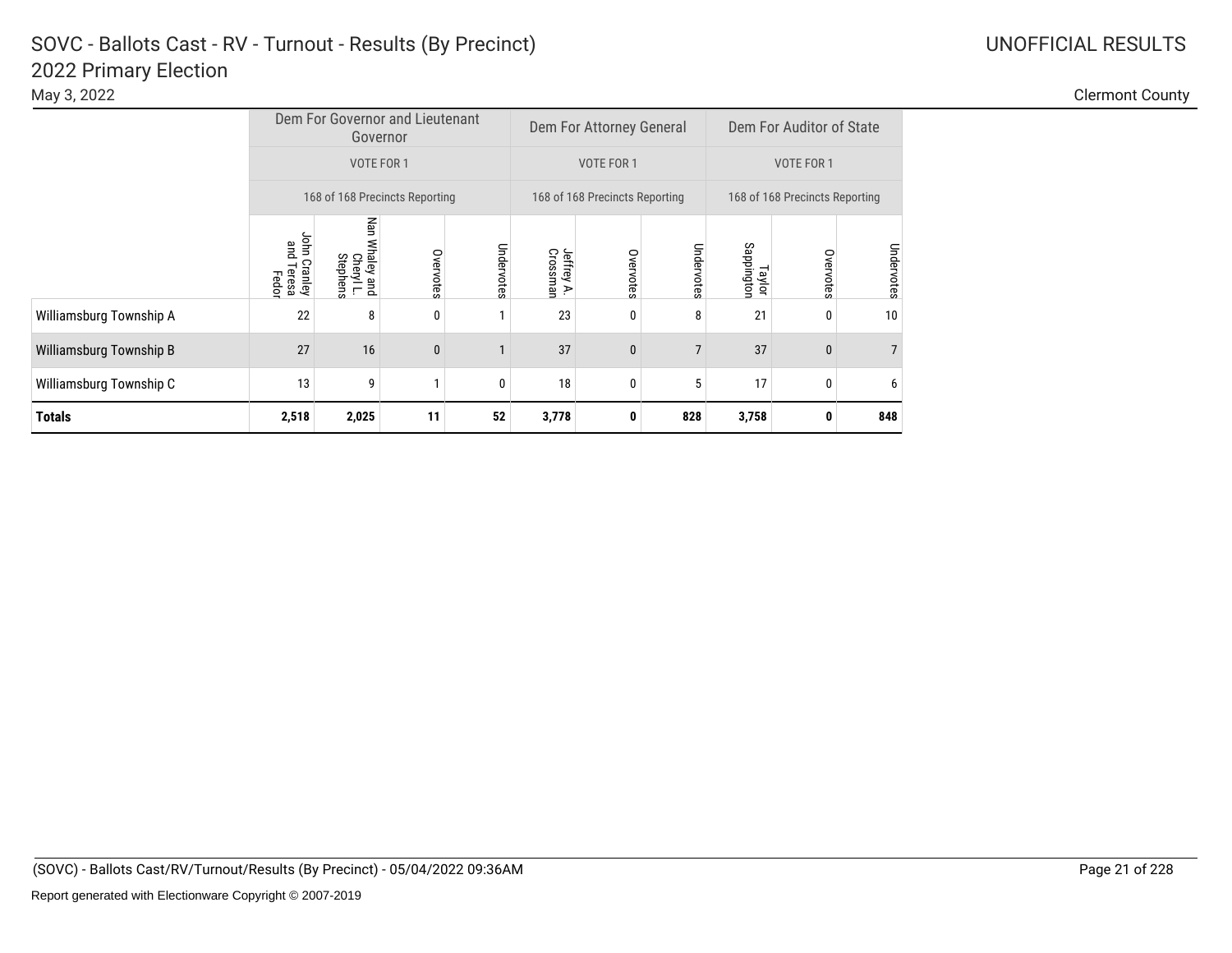May 3, 2022 Clermont County

|                    |               | Dem For Secretary of State     |                 |                 | Dem For Treasurer of State     |                | Dem For Chief Justice of the<br><b>Supreme Court</b> |           |                  |  |
|--------------------|---------------|--------------------------------|-----------------|-----------------|--------------------------------|----------------|------------------------------------------------------|-----------|------------------|--|
|                    |               | VOTE FOR 1                     |                 |                 | VOTE FOR 1                     |                | VOTE FOR 1                                           |           |                  |  |
|                    |               | 168 of 168 Precincts Reporting |                 |                 | 168 of 168 Precincts Reporting |                | 168 of 168 Precincts Reporting                       |           |                  |  |
|                    | Chelsea Clark | Overvotes                      | Undervotes      | Scott Schertzer | Overvotes                      | Undervotes     | Jennifer Brunner                                     | Overvotes | Undervotes       |  |
| Loveland City A    | 14            | $\pmb{0}$                      | 11              | 14              | $\pmb{0}$                      | 11             | 16                                                   | $\bf{0}$  | 9                |  |
| Loveland City B    | 17            | 0                              | 6               | 16              | 0                              | 7              | 17                                                   | 0         | 6                |  |
| Loveland City C    | 34            | $\pmb{0}$                      | $7\overline{ }$ | 33              | $\bf{0}$                       | 8              | 33                                                   | 0         | 8                |  |
| Batavia Village A  | 40            | 0                              | 7               | 40              | 0                              | 7              | 42                                                   | 0         | 5                |  |
| Batavia Township A | 42            | $\pmb{0}$                      | $\sqrt{5}$      | 40              | $\pmb{0}$                      | $\overline{7}$ | 40                                                   | $\pmb{0}$ | $\overline{7}$   |  |
| Batavia Township B | 41            | 0                              | 4               | 40              | 0                              | 5              | 40                                                   | 0         | 5                |  |
| Batavia Township C | 8             | $\mathbf{0}$                   | $\overline{4}$  | 6               | $\pmb{0}$                      | $6\phantom{1}$ | 9                                                    | $\pmb{0}$ | $\mathbf{3}$     |  |
| Batavia Township D | 42            | 0                              | 9               | 42              | 0                              | 9              | 43                                                   | 0         | 8                |  |
| Batavia Township E | 25            | $\pmb{0}$                      | 3               | 25              | $\pmb{0}$                      | $\sqrt{3}$     | 26                                                   | $\pmb{0}$ | $\overline{2}$   |  |
| Batavia Township F | 17            | 0                              | 5               | 16              | 0                              | 6              | 15                                                   | 0         | $\boldsymbol{7}$ |  |
| Batavia Township G | 23            | $\pmb{0}$                      | $\mathbf{1}$    | 23              | $\pmb{0}$                      | $\mathbf{1}$   | 24                                                   | 0         | $\pmb{0}$        |  |
| Batavia Township H | 9             | 0                              | 6               | 9               | 0                              | 6              | 9                                                    | 0         | 6                |  |
| Batavia Township I | 15            | $\pmb{0}$                      | $\mathbf{1}$    | 15              | $\pmb{0}$                      | $\mathbf{1}$   | 15                                                   | $\pmb{0}$ | $\mathbf{1}$     |  |
| Batavia Township J | 17            | 0                              | $\sqrt{2}$      | 18              | 0                              | $\mathbf{1}$   | 17                                                   | 0         | $\sqrt{2}$       |  |
| Batavia Township K | 17            | $\mathbf{0}$                   | $\mathbf{1}$    | 16              | 0                              | $\mathbf{2}$   | 17                                                   | $\pmb{0}$ | $\mathbf{1}$     |  |
| Batavia Township L | 6             | 0                              | 4               | 6               | 0                              | 4              | $\overline{7}$                                       | 0         | 3                |  |

(SOVC) - Ballots Cast/RV/Turnout/Results (By Precinct) - 05/04/2022 09:36AM Page 22 of 228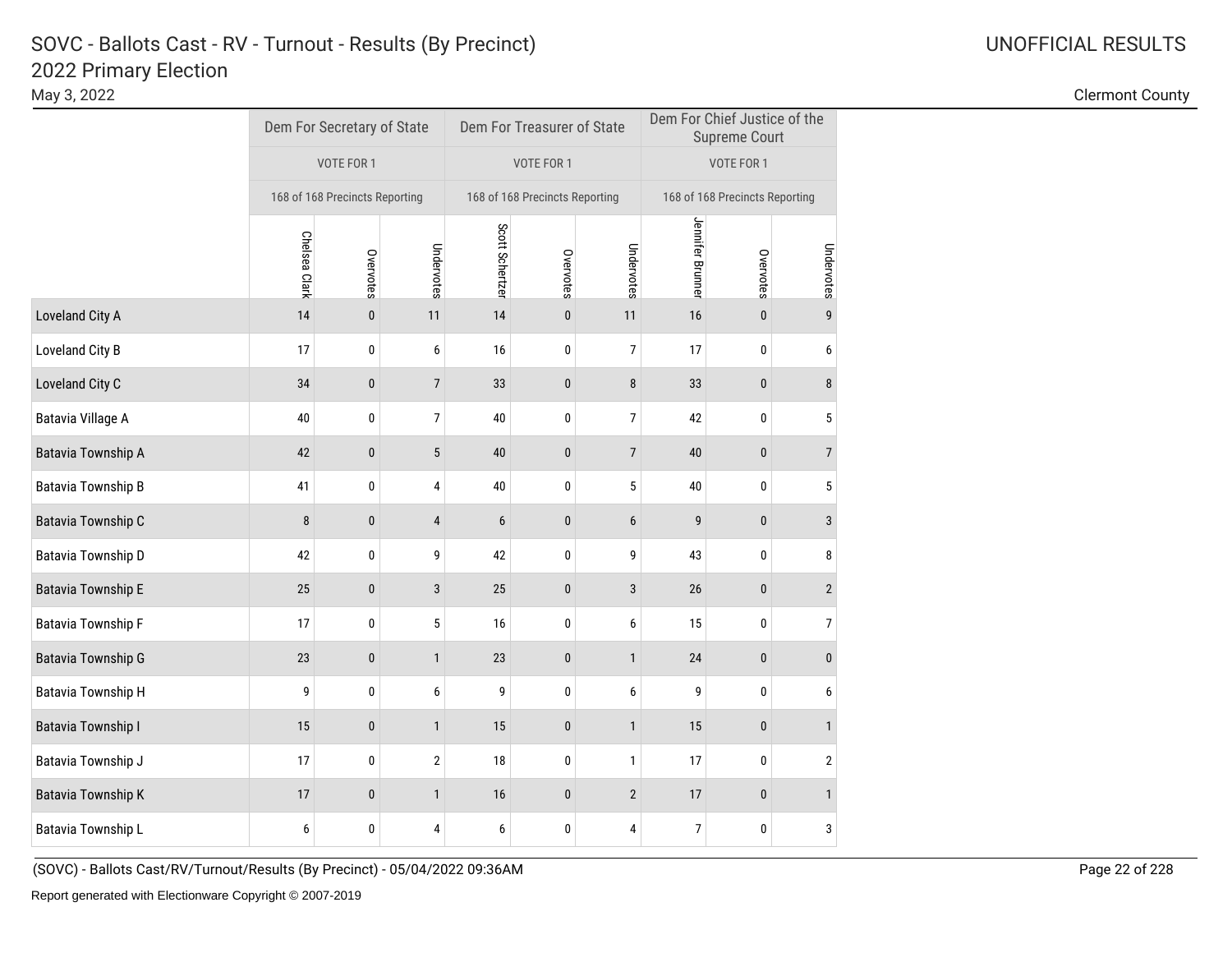May 3, 2022 Clermont County

|                           |                | Dem For Secretary of State     |                 |                 | Dem For Treasurer of State     |                | Dem For Chief Justice of the<br><b>Supreme Court</b> |              |                  |  |
|---------------------------|----------------|--------------------------------|-----------------|-----------------|--------------------------------|----------------|------------------------------------------------------|--------------|------------------|--|
|                           |                | VOTE FOR 1                     |                 |                 | VOTE FOR 1                     |                | VOTE FOR 1                                           |              |                  |  |
|                           |                | 168 of 168 Precincts Reporting |                 |                 | 168 of 168 Precincts Reporting |                | 168 of 168 Precincts Reporting                       |              |                  |  |
|                           | Chelsea Clark  | Overvotes                      | Undervotes      | Scott Schertzer | Overvotes                      | Undervotes     | Jennifer Brunner                                     | Overvotes    | Undervotes       |  |
| <b>Batavia Township M</b> | 29             | $\pmb{0}$                      | 6               | 29              | $\pmb{0}$                      | 6              | 29                                                   | $\pmb{0}$    | $\boldsymbol{6}$ |  |
| Batavia Township N        | 29             | 0                              | 7               | 26              | 0                              | 10             | 29                                                   | 0            | 7                |  |
| Batavia Township O        | 24             | $\pmb{0}$                      | $5\phantom{.0}$ | 23              | $\pmb{0}$                      | $6\phantom{1}$ | 25                                                   | $\mathbf{0}$ | $\overline{4}$   |  |
| Batavia Township P        | 12             | 0                              | 5               | 12              | 0                              | 5              | 13                                                   | 0            | 4                |  |
| <b>Felicity Village</b>   | 10             | $\pmb{0}$                      | 4               | $10$            | $\pmb{0}$                      | 4              | $10$                                                 | $\pmb{0}$    | 4                |  |
| Franklin Township A       | 31             | 0                              | $\overline{7}$  | 31              | 0                              | 7              | 33                                                   | 0            | $\sqrt{5}$       |  |
| Franklin Township B       | 11             | $\pmb{0}$                      | 11              | 13              | $\pmb{0}$                      | 9              | 14                                                   | $\pmb{0}$    | 8                |  |
| Franklin Township D       | 14             | 0                              | 8               | 12              | 0                              | 10             | 13                                                   | 0            | 9                |  |
| Goshen Township A         | 15             | $\pmb{0}$                      | $\overline{5}$  | 14              | $\pmb{0}$                      | $6\phantom{1}$ | 14                                                   | $\pmb{0}$    | $\boldsymbol{6}$ |  |
| Goshen Township B         | 17             | 0                              | 4               | 17              | 0                              | 4              | 17                                                   | 0            | 4                |  |
| Goshen Township D         | 12             | $\pmb{0}$                      | $\pmb{0}$       | 11              | $\pmb{0}$                      | $\mathbf{1}$   | 12                                                   | $\mathbf{0}$ | $\pmb{0}$        |  |
| Goshen Township E         | 26             | 0                              | 3               | 23              | 0                              | 6              | 23                                                   | 0            | 6                |  |
| Goshen Township F         | $\sqrt{4}$     | $\pmb{0}$                      | $\mathbf{1}$    | 4               | $\pmb{0}$                      | $\mathbf{1}$   | $\mathbf{3}$                                         | $\pmb{0}$    | $\overline{2}$   |  |
| Goshen Township G         | $\overline{7}$ | $\pmb{0}$                      | 0               | 7               | $\pmb{0}$                      | $\pmb{0}$      | $\overline{7}$                                       | $\pmb{0}$    | $\pmb{0}$        |  |
| Goshen Township I         | 8              | $\pmb{0}$                      | $\pmb{0}$       | $\overline{7}$  | $\pmb{0}$                      | $\mathbf{1}$   | $\overline{7}$                                       | $\mathbf{0}$ | $\mathbf{1}$     |  |
| Goshen Township J         | 12             | 0                              | 4               | 13              | 0                              | 3              | 13                                                   | $\pmb{0}$    | 3                |  |

(SOVC) - Ballots Cast/RV/Turnout/Results (By Precinct) - 05/04/2022 09:36AM Page 23 of 228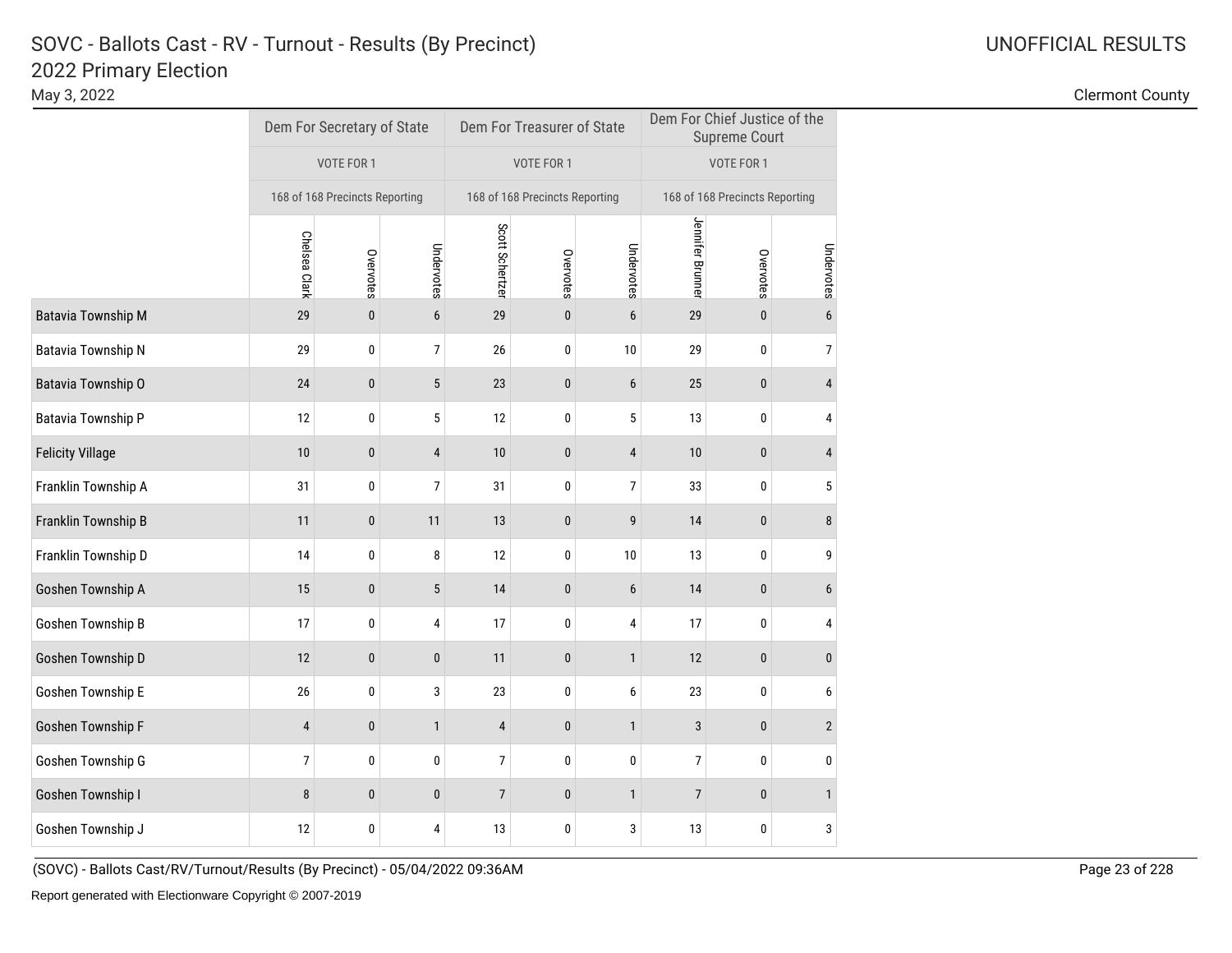| <b>UNOFFICIAL RESULTS</b> |
|---------------------------|
|---------------------------|

May 3, 2022 Clermont County

|                    |                                | Dem For Secretary of State |                  |                 | Dem For Treasurer of State     |                  | Dem For Chief Justice of the<br><b>Supreme Court</b> |                                |                         |  |
|--------------------|--------------------------------|----------------------------|------------------|-----------------|--------------------------------|------------------|------------------------------------------------------|--------------------------------|-------------------------|--|
|                    | VOTE FOR 1                     |                            |                  | VOTE FOR 1      |                                |                  | VOTE FOR 1                                           |                                |                         |  |
|                    | 168 of 168 Precincts Reporting |                            |                  |                 | 168 of 168 Precincts Reporting |                  |                                                      | 168 of 168 Precincts Reporting |                         |  |
|                    | Chelsea Clark                  | Overvotes                  | Undervotes       | Scott Schertzer | Overvotes                      | Undervotes       | Jennifer Brunner                                     | Overvotes                      | Undervotes              |  |
| Goshen Township K  | 9                              | $\pmb{0}$                  | $\overline{4}$   | $\overline{7}$  | 0                              | $\boldsymbol{6}$ | 10                                                   | $\pmb{0}$                      | $\mathbf{3}$            |  |
| Goshen Township L  | 17                             | 0                          | $\overline{2}$   | 17              | 0                              | $\overline{2}$   | 16                                                   | 0                              | 3                       |  |
| Goshen Township M  | 14                             | $\pmb{0}$                  | 5                | 14              | 0                              | $\sqrt{5}$       | 15                                                   | 0                              | $\overline{\mathbf{4}}$ |  |
| Goshen Township N  | 25                             | 0                          | 3                | 25              | 0                              | 3                | 25                                                   | 0                              | 3                       |  |
| Jackson Township A | $\overline{7}$                 | $\pmb{0}$                  | $\sqrt{3}$       | $\overline{7}$  | 0                              | $\sqrt{3}$       | $\boldsymbol{7}$                                     | $\pmb{0}$                      | 3                       |  |
| Jackson Township B | 11                             | 0                          | $\sqrt{2}$       | 11              | 0                              | $\overline{2}$   | 10                                                   | 0                              | 3                       |  |
| Jackson Township C | 12                             | $\pmb{0}$                  | 3                | 11              | $\pmb{0}$                      | $\overline{4}$   | 13                                                   | $\pmb{0}$                      | $\overline{2}$          |  |
| Milford City A     | 18                             | 0                          | $\boldsymbol{2}$ | 17              | 0                              | 3                | 17                                                   | 0                              | 3                       |  |
| Milford City B     | 40                             | $\pmb{0}$                  | 8                | 37              | $\pmb{0}$                      | 11               | 42                                                   | $\pmb{0}$                      | $\boldsymbol{6}$        |  |
| Milford City D     | 25                             | 0                          | 5                | 25              | 0                              | 5                | 26                                                   | 0                              | $\pmb{4}$               |  |
| Milford City E     | 32                             | $\mathbf{0}$               | 3                | 30              | 0                              | $\sqrt{5}$       | 33                                                   | $\mathbf 0$                    | $\sqrt{2}$              |  |
| Milford City F     | 12                             | 0                          | 0                | 12              | 0                              | 0                | 11                                                   | 0                              | 1                       |  |
| Milford City G     | 51                             | $\pmb{0}$                  | 18               | 51              | 0                              | 18               | 53                                                   | $\pmb{0}$                      | 16                      |  |
| Milford City H     | 44                             | 0                          | 5                | 44              | 0                              | 5                | 43                                                   | 0                              | 6                       |  |
| Miami Township A   | 43                             | $\bf{0}$                   | 12               | 42              | 0                              | 13               | 44                                                   | 0                              | 11                      |  |
| Miami Township C   | 20                             | 0                          | $\mathbf{1}$     | 20              | 0                              | 1                | 20                                                   | 0                              | $\mathbf{1}$            |  |

(SOVC) - Ballots Cast/RV/Turnout/Results (By Precinct) - 05/04/2022 09:36AM Page 24 of 228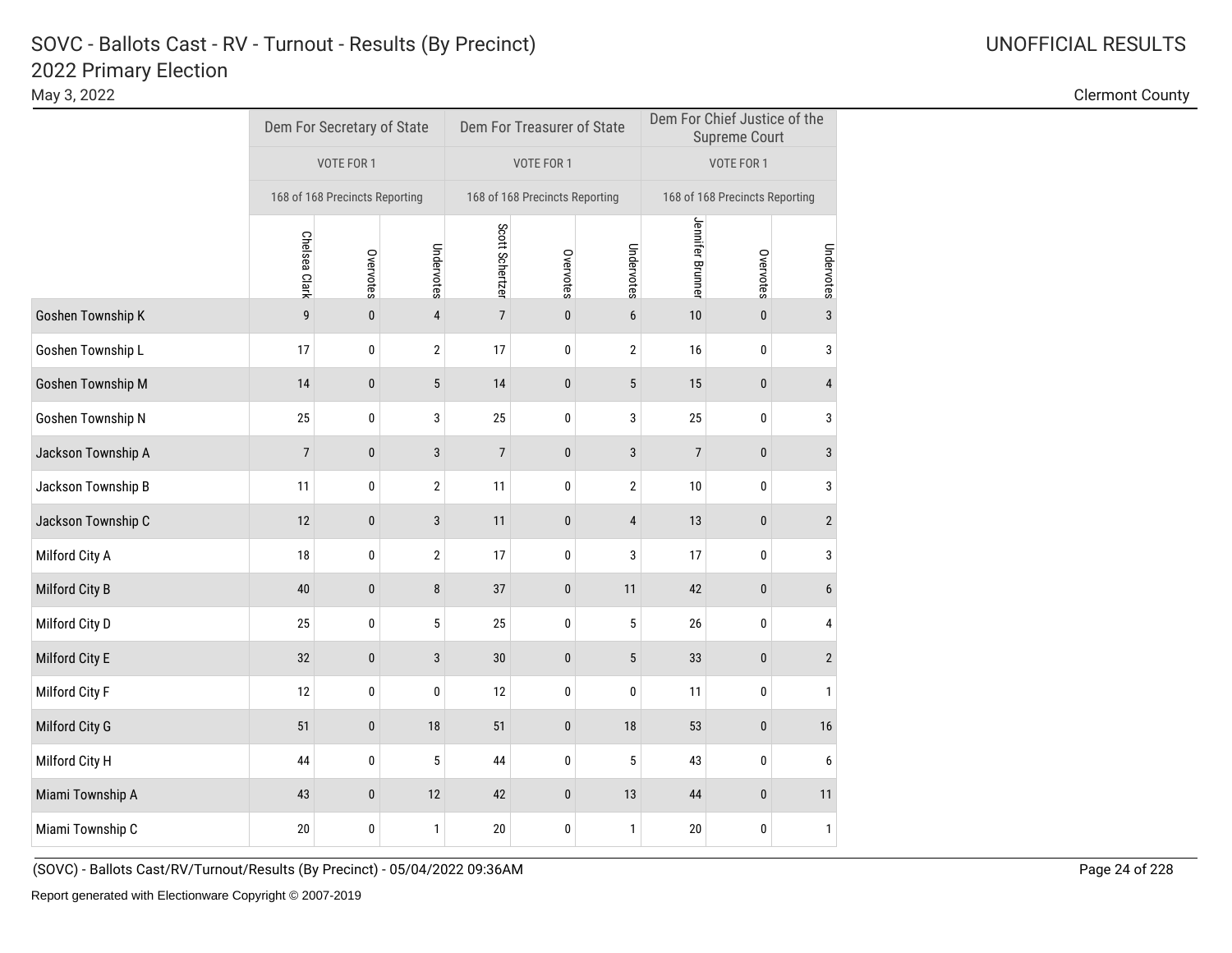May 3, 2022 Clermont County

|                  |                                              | Dem For Secretary of State |                |                 | Dem For Treasurer of State     |                | Dem For Chief Justice of the<br><b>Supreme Court</b> |            |                |  |
|------------------|----------------------------------------------|----------------------------|----------------|-----------------|--------------------------------|----------------|------------------------------------------------------|------------|----------------|--|
|                  | VOTE FOR 1<br>168 of 168 Precincts Reporting |                            |                |                 | VOTE FOR 1                     |                |                                                      | VOTE FOR 1 |                |  |
|                  |                                              |                            |                |                 | 168 of 168 Precincts Reporting |                | 168 of 168 Precincts Reporting                       |            |                |  |
|                  | Chelsea Clark                                | Overvotes                  | Undervotes     | Scott Schertzer | Overvotes                      | Undervotes     | Jennifer Brunner                                     | Overvotes  | Undervotes     |  |
| Miami Township D | 20                                           | $\pmb{0}$                  | 11             | 20              | $\pmb{0}$                      | 11             | 18                                                   | $\bf{0}$   | 13             |  |
| Miami Township E | 16                                           | 0                          | 7              | 16              | 0                              | 7              | 19                                                   | 0          | 4              |  |
| Miami Township F | 58                                           | $\pmb{0}$                  | 8              | 59              | $\bf{0}$                       | $\overline{7}$ | 60                                                   | 0          | 6              |  |
| Miami Township G | 26                                           | 0                          | 3              | 26              | 0                              | 3              | 26                                                   | 0          | 3              |  |
| Miami Township H | 15                                           | $\pmb{0}$                  | $\overline{4}$ | 14              | 0                              | $\sqrt{5}$     | 17                                                   | $\pmb{0}$  | $\mathbf{2}$   |  |
| Miami Township I | 33                                           | 0                          | 11             | 33              | 0                              | 11             | 32                                                   | 0          | 12             |  |
| Miami Township J | 13                                           | $\mathbf{0}$               | $\overline{4}$ | 13              | $\pmb{0}$                      | $\sqrt{4}$     | 13                                                   | $\pmb{0}$  | $\overline{4}$ |  |
| Miami Township K | 59                                           | 0                          | 10             | 59              | 0                              | 10             | 61                                                   | 0          | 8              |  |
| Miami Township L | 19                                           | $\pmb{0}$                  | $\sqrt{2}$     | 18              | $\pmb{0}$                      | $\mathsf 3$    | 18                                                   | $\pmb{0}$  | 3              |  |
| Miami Township M | 35                                           | 0                          | 9              | 35              | 0                              | 9              | 33                                                   | 0          | 11             |  |
| Miami Township N | 28                                           | $\pmb{0}$                  | 4              | 28              | 0                              | $\overline{4}$ | 28                                                   | 0          | 4              |  |
| Miami Township P | 14                                           | 0                          | 4              | 14              | 0                              | 4              | 13                                                   | 0          | 5              |  |
| Miami Township Q | 25                                           | $\pmb{0}$                  | 6              | 25              | $\pmb{0}$                      | 6              | 28                                                   | $\pmb{0}$  | 3              |  |
| Miami Township R | 16                                           | 0                          | 6              | 16              | 0                              | 6              | 18                                                   | 0          | 4              |  |
| Miami Township S | 16                                           | $\mathbf{0}$               | $\overline{2}$ | 16              | 0                              | $\overline{2}$ | 16                                                   | $\pmb{0}$  | $\mathbf{2}$   |  |
| Miami Township T | 9                                            | 0                          | 5              | 9               | 0                              | 5              | 9                                                    | 0          | 5              |  |

(SOVC) - Ballots Cast/RV/Turnout/Results (By Precinct) - 05/04/2022 09:36AM Page 25 of 228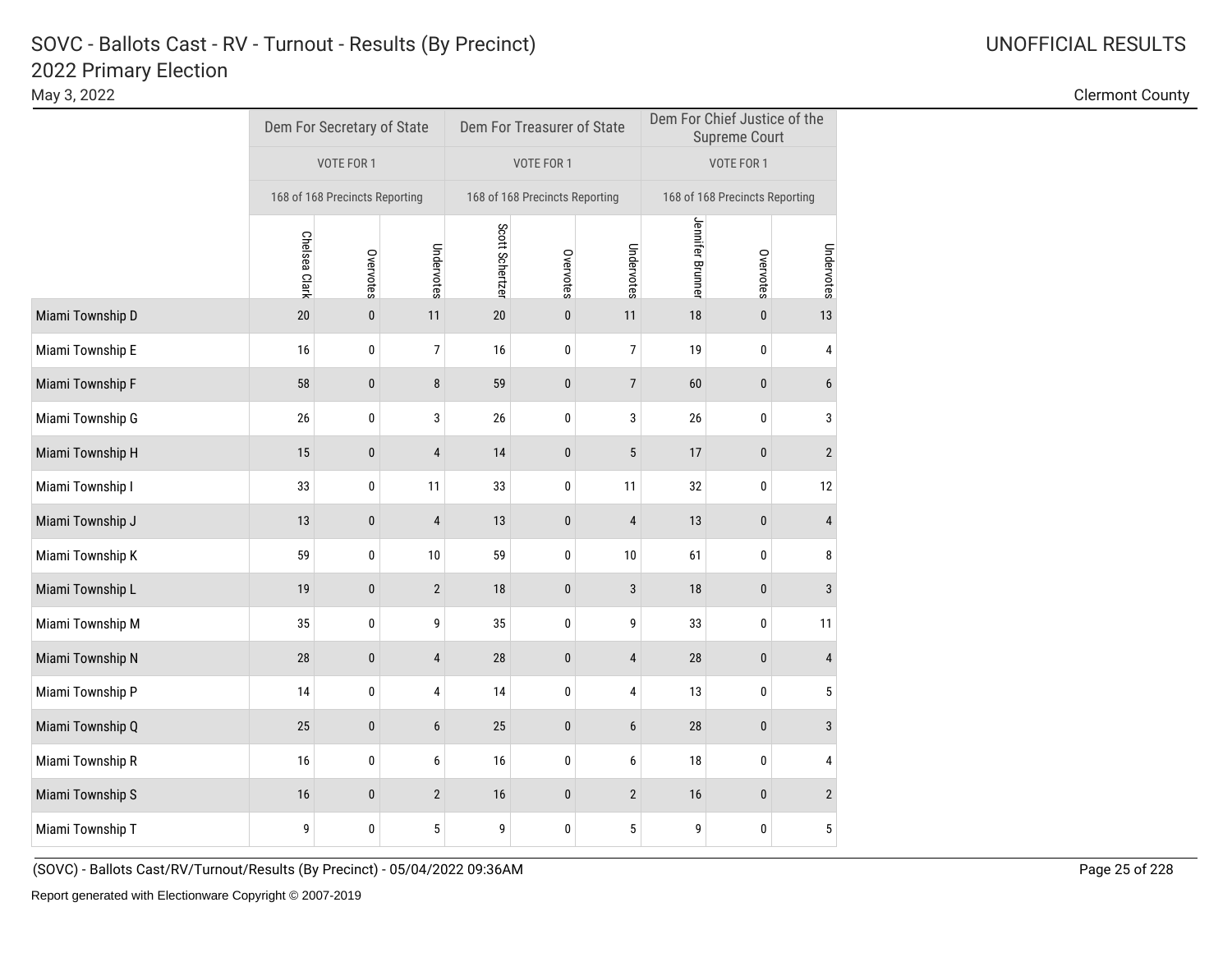May 3, 2022 Clermont County

|                    |                                              | Dem For Secretary of State |                |                 | Dem For Treasurer of State     |                  | Dem For Chief Justice of the<br><b>Supreme Court</b> |                                |                  |  |
|--------------------|----------------------------------------------|----------------------------|----------------|-----------------|--------------------------------|------------------|------------------------------------------------------|--------------------------------|------------------|--|
|                    | VOTE FOR 1<br>168 of 168 Precincts Reporting |                            |                | VOTE FOR 1      |                                |                  | VOTE FOR 1                                           |                                |                  |  |
|                    |                                              |                            |                |                 | 168 of 168 Precincts Reporting |                  |                                                      | 168 of 168 Precincts Reporting |                  |  |
|                    | Chelsea Clark                                | Overvotes                  | Undervotes     | Scott Schertzer | Overvotes                      | Undervotes       | Jennifer Brunner                                     | Overvotes                      | Undervotes       |  |
| Miami Township U   | 28                                           | $\pmb{0}$                  | 10             | 27              | $\pmb{0}$                      | 11               | 27                                                   | $\bf{0}$                       | 11               |  |
| Miami Township V   | 15                                           | 0                          | 0              | 15              | 0                              | 0                | 15                                                   | 0                              | 0                |  |
| Miami Township X   | 43                                           | $\pmb{0}$                  | $\sqrt{5}$     | 42              | 0                              | 6                | 43                                                   | 0                              | 5                |  |
| Miami Township Y   | 51                                           | 0                          | 7              | 50              | 0                              | 8                | 50                                                   | 0                              | 8                |  |
| Miami Township Z   | 32                                           | $\bf{0}$                   | 13             | 32              | 0                              | 13               | 34                                                   | $\pmb{0}$                      | 11               |  |
| Miami Township A1A | 20                                           | 0                          | 6              | 19              | 0                              | 7                | 21                                                   | 0                              | 5                |  |
| Miami Township B1B | 21                                           | $\mathbf{0}$               | $\overline{2}$ | 20              | 0                              | 3                | 19                                                   | $\pmb{0}$                      | $\overline{4}$   |  |
| Miami Township C1C | 31                                           | 0                          | 8              | 30              | 0                              | 9                | 31                                                   | 0                              | 8                |  |
| Miami Township D1D | $22\,$                                       | $\pmb{0}$                  | 6              | 22              | $\pmb{0}$                      | $\boldsymbol{6}$ | 21                                                   | $\pmb{0}$                      | $\overline{7}$   |  |
| Miami Township F1F | 26                                           | 0                          | 7              | 26              | 0                              | 7                | 26                                                   | 0                              | $\boldsymbol{7}$ |  |
| Miami Township G1G | 32                                           | $\pmb{0}$                  | 8              | 33              | 0                              | $\overline{7}$   | 32                                                   | 0                              | 8                |  |
| Miami Township H1H | 37                                           | 0                          | 8              | 37              | 0                              | 8                | 38                                                   | 0                              | $\boldsymbol{7}$ |  |
| Miami Township K1K | 22                                           | $\pmb{0}$                  | $\pmb{0}$      | 22              | $\pmb{0}$                      | $\pmb{0}$        | 22                                                   | $\pmb{0}$                      | $\bf{0}$         |  |
| Miami Township L1L | 40                                           | 0                          | 13             | 40              | 0                              | 13               | 39                                                   | 0                              | 14               |  |
| Miami Township M1M | 24                                           | $\mathbf{0}$               | 9              | 24              | 0                              | 9                | 26                                                   | 0                              | $\overline{7}$   |  |
| Miami Township N1N | 32                                           | 0                          | 12             | 31              | 0                              | 13               | 34                                                   | 0                              | $10$             |  |

(SOVC) - Ballots Cast/RV/Turnout/Results (By Precinct) - 05/04/2022 09:36AM Page 26 of 228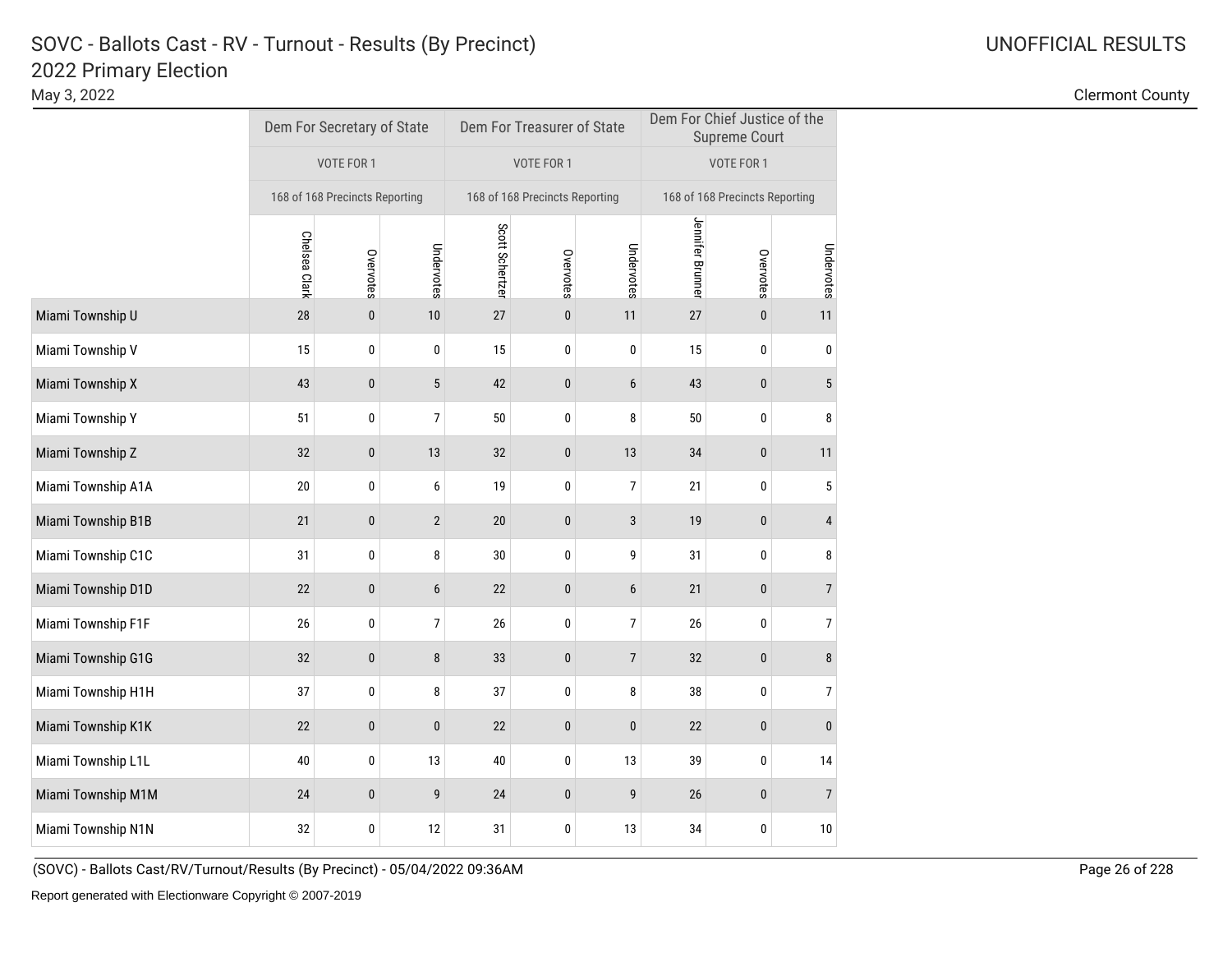May 3, 2022 Clermont County

|                        |                                | Dem For Secretary of State |                 |                 | Dem For Treasurer of State     |                         | Dem For Chief Justice of the<br><b>Supreme Court</b> |                                |                |  |
|------------------------|--------------------------------|----------------------------|-----------------|-----------------|--------------------------------|-------------------------|------------------------------------------------------|--------------------------------|----------------|--|
|                        | VOTE FOR 1                     |                            |                 | VOTE FOR 1      |                                |                         | VOTE FOR 1                                           |                                |                |  |
|                        | 168 of 168 Precincts Reporting |                            |                 |                 | 168 of 168 Precincts Reporting |                         |                                                      | 168 of 168 Precincts Reporting |                |  |
|                        | Chelsea Clark                  | Overvotes                  | Undervotes      | Scott Schertzer | Overvotes                      | Undervotes              | Jennifer Brunner                                     | Overvotes                      | Undervotes     |  |
| Miami Township 010     | 18                             | $\mathbf{0}$               | $\overline{7}$  | 18              | $\pmb{0}$                      | $\overline{7}$          | 19                                                   | $\pmb{0}$                      | 6              |  |
| Miami Township P1P     | 23                             | 0                          | 4               | 23              | 0                              | 4                       | 23                                                   | 0                              | 4              |  |
| Miami Township Q1Q     | 22                             | $\pmb{0}$                  | 3               | 22              | 0                              | 3                       | 22                                                   | 0                              | $\mathbf{3}$   |  |
| Monroe Township A      | 13                             | 0                          | 1               | 13              | 0                              | 1                       | 13                                                   | 0                              | 1              |  |
| Monroe Township B      | 18                             | $\pmb{0}$                  | $7\overline{ }$ | 19              | 0                              | $\boldsymbol{6}$        | 19                                                   | $\pmb{0}$                      | 6              |  |
| Monroe Township C      | 36                             | 0                          | 6               | 36              | 0                              | 6                       | 37                                                   | 0                              | 5              |  |
| Monroe Township D      | 12                             | $\mathbf{0}$               | $\mathbf{1}$    | 11              | $\pmb{0}$                      | $\overline{2}$          | 12                                                   | $\pmb{0}$                      | $\mathbf{1}$   |  |
| Monroe Township E      | 18                             | 0                          | 6               | 18              | 0                              | 6                       | 18                                                   | 0                              | 6              |  |
| Monroe Township I      | 6                              | $\pmb{0}$                  | $\pmb{0}$       | 6               | $\pmb{0}$                      | $\pmb{0}$               | $\sqrt{5}$                                           | $\pmb{0}$                      | $\mathbf{1}$   |  |
| New Richmond Village A | 19                             | 0                          | 3               | 18              | 0                              | 4                       | 18                                                   | 0                              | $\pmb{4}$      |  |
| New Richmond Village B | 32                             | $\mathbf{0}$               | $\overline{7}$  | 32              | $\pmb{0}$                      | $\overline{7}$          | 32                                                   | $\mathbf 0$                    | $\overline{7}$ |  |
| Ohio Township A        | 8                              | 0                          | 0               | $\overline{7}$  | 0                              | $\mathbf{1}$            | 8                                                    | 0                              | 0              |  |
| Ohio Township B        | $\overline{5}$                 | $\pmb{0}$                  | 5               | 5               | 0                              | $\sqrt{5}$              | $\overline{7}$                                       | $\pmb{0}$                      | 3              |  |
| Ohio Township C        | 13                             | 0                          | 3               | 14              | 0                              | $\overline{\mathbf{c}}$ | 13                                                   | 0                              | 3              |  |
| Pierce Township A      | 17                             | $\mathbf{0}$               | $\sqrt{3}$      | 16              | 0                              | 4                       | 17                                                   | $\pmb{0}$                      | $\mathbf{3}$   |  |
| Pierce Township B      | 22                             | 0                          | $\overline{7}$  | 22              | 0                              | 7                       | 25                                                   | 0                              | 4              |  |
|                        |                                |                            |                 |                 |                                |                         |                                                      |                                |                |  |

(SOVC) - Ballots Cast/RV/Turnout/Results (By Precinct) - 05/04/2022 09:36AM Page 27 of 228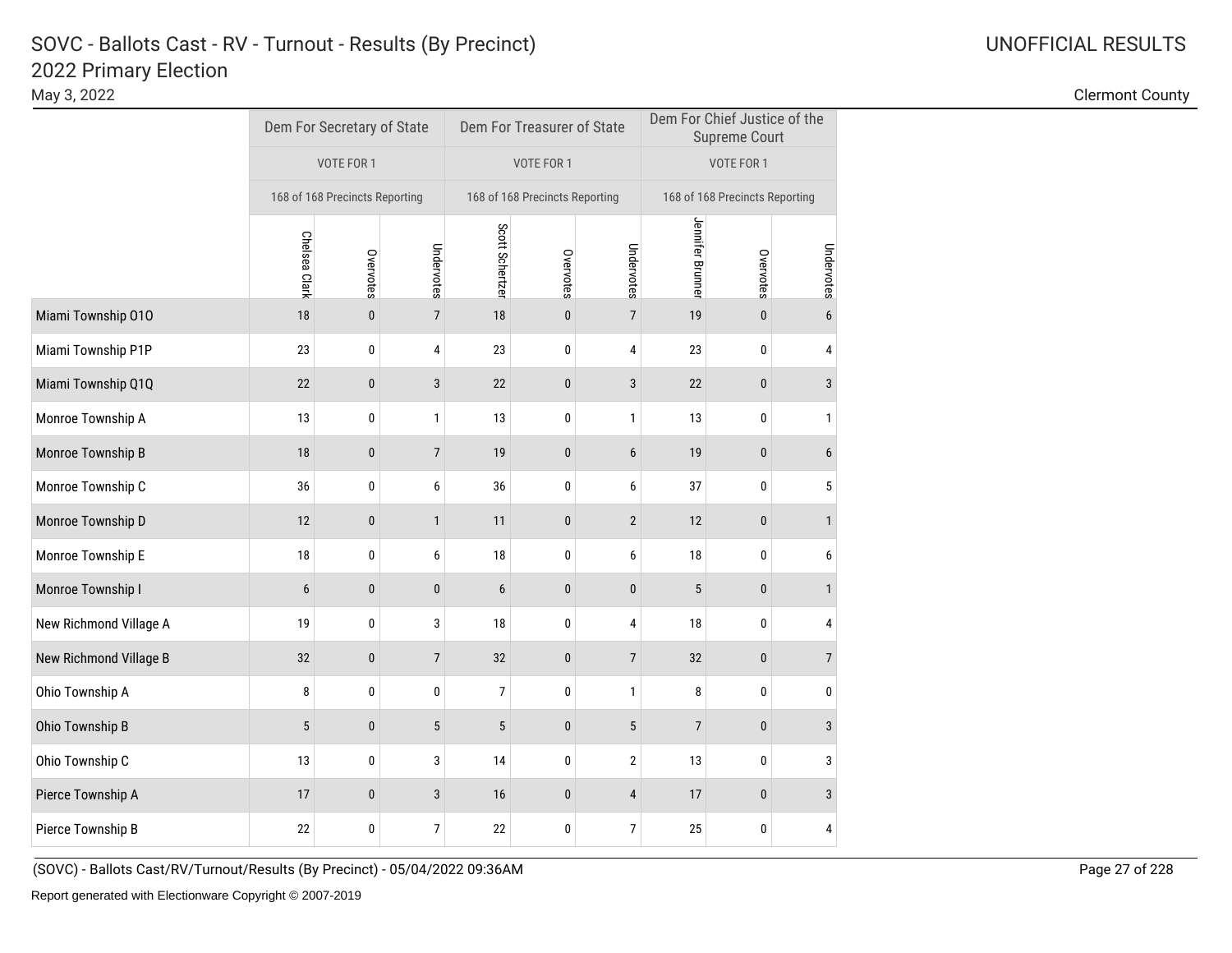May 3, 2022 Clermont County

|                             |                                | Dem For Secretary of State |                |                 | Dem For Treasurer of State     |                         | Dem For Chief Justice of the<br><b>Supreme Court</b> |                                |                |  |
|-----------------------------|--------------------------------|----------------------------|----------------|-----------------|--------------------------------|-------------------------|------------------------------------------------------|--------------------------------|----------------|--|
|                             | VOTE FOR 1                     |                            |                | VOTE FOR 1      |                                |                         | VOTE FOR 1                                           |                                |                |  |
|                             | 168 of 168 Precincts Reporting |                            |                |                 | 168 of 168 Precincts Reporting |                         |                                                      | 168 of 168 Precincts Reporting |                |  |
|                             | Chelsea Clark                  | Overvotes                  | Undervotes     | Scott Schertzer | Overvotes                      | Undervotes              | Jennifer Brunner                                     | Overvotes                      | Undervotes     |  |
| Pierce Township C           | 20                             | 0                          | $\overline{4}$ | 19              | 0                              | $\sqrt{5}$              | 19                                                   | $\pmb{0}$                      | $\overline{5}$ |  |
| Pierce Township D           | 15                             | 0                          | 2              | 15              | 0                              | $\overline{\mathbf{c}}$ | 13                                                   | 0                              | 4              |  |
| Pierce Township E           | 37                             | 0                          | 3              | 37              | 0                              | 3                       | 35                                                   | 0                              | 5              |  |
| Pierce Township G           | 35                             | 0                          | $\sqrt{2}$     | 34              | 0                              | 3                       | 35                                                   | 0                              | 2              |  |
| Pierce Township I           | $20\,$                         | $\pmb{0}$                  | $\overline{7}$ | 19              | 0                              | 8                       | 23                                                   | 0                              | 4              |  |
| Pierce Township J           | 19                             | 0                          | 4              | 19              | 0                              | 4                       | 19                                                   | 0                              | 4              |  |
| Pierce Township K           | 28                             | $\pmb{0}$                  | 3              | 23              | 0                              | 8                       | 29                                                   | 0                              | $\mathbf{2}$   |  |
| Pierce Township M           | 33                             | 0                          | 3              | 31              | 0                              | 5                       | 32                                                   | 0                              | 4              |  |
| Pierce Township N           | 20                             | $\pmb{0}$                  | $\overline{7}$ | 20              | 0                              | $\overline{7}$          | 20                                                   | $\pmb{0}$                      | $\overline{7}$ |  |
| Pierce Township O           | 34                             | 0                          | 11             | 35              | 0                              | $10$                    | 35                                                   | 0                              | $10\,$         |  |
| Owensville Village          | 13                             | $\mathbf{0}$               | 4              | 12              | $\pmb{0}$                      | $\sqrt{5}$              | 16                                                   | $\pmb{0}$                      | $\mathbf{1}$   |  |
| Stonelick Township A        | 22                             | 0                          | 4              | 24              | 0                              | $\overline{2}$          | 25                                                   | 0                              | 1              |  |
| <b>Stonelick Township B</b> | 15                             | $\pmb{0}$                  | 3              | 16              | 0                              | $\mathbf{2}$            | 16                                                   | $\pmb{0}$                      | $\overline{2}$ |  |
| Stonelick Township C        | 17                             | 0                          | 4              | 16              | 0                              | 5                       | 18                                                   | 0                              | 3              |  |
| Stonelick Township D        | $20\,$                         | $\mathbf{0}$               | 3              | 20              | 0                              | 3                       | 19                                                   | 0                              | 4              |  |
| <b>Stonelick Township E</b> | 16                             | 0                          | 0              | 16              | 0                              | 0                       | 16                                                   | 0                              | 0              |  |

(SOVC) - Ballots Cast/RV/Turnout/Results (By Precinct) - 05/04/2022 09:36AM Page 28 of 228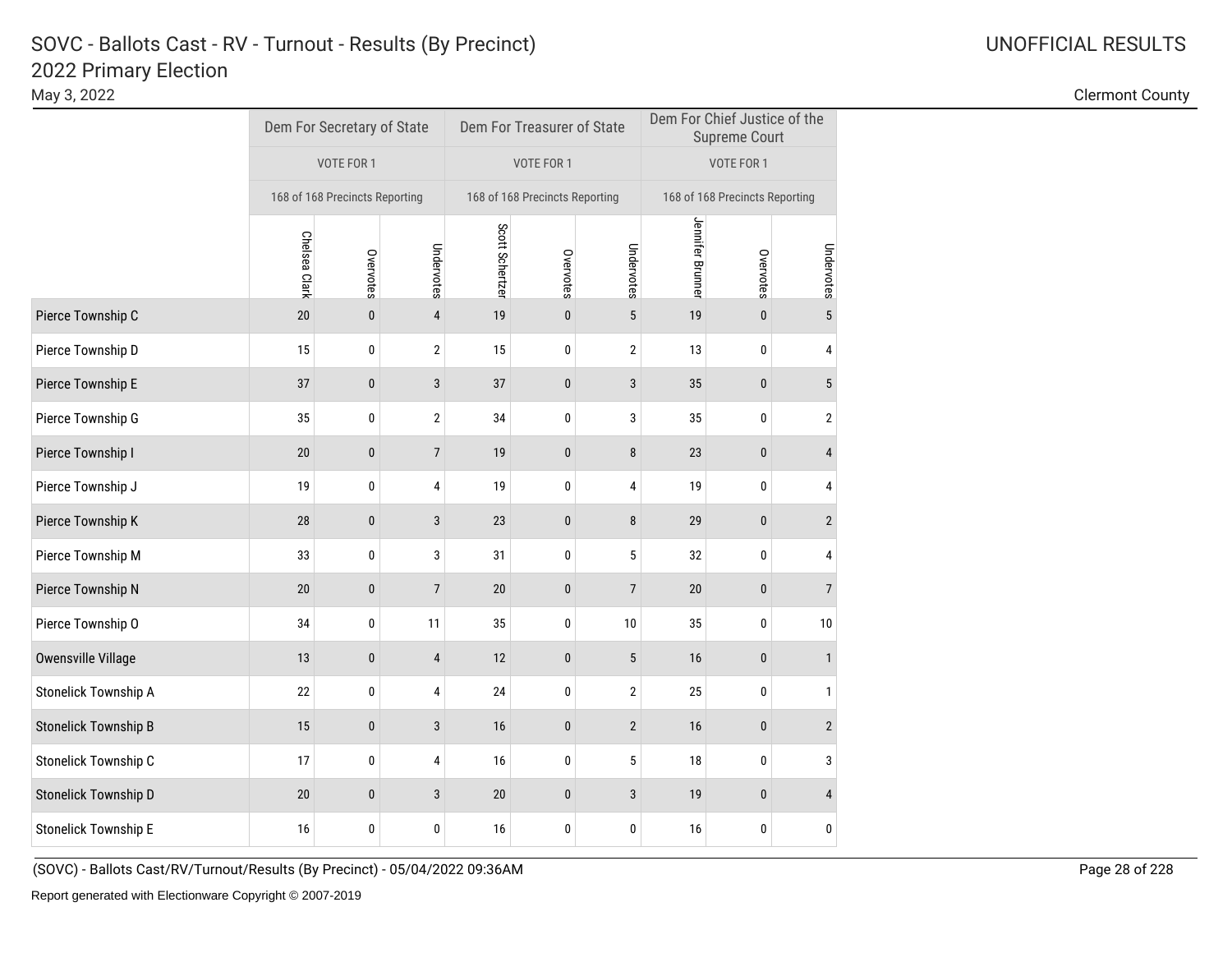May 3, 2022 Clermont County

|                                              |              |                |                            |                                |                | Dem For Chief Justice of the<br><b>Supreme Court</b> |                                |                  |  |
|----------------------------------------------|--------------|----------------|----------------------------|--------------------------------|----------------|------------------------------------------------------|--------------------------------|------------------|--|
| VOTE FOR 1<br>168 of 168 Precincts Reporting |              |                | VOTE FOR 1                 |                                |                | VOTE FOR 1                                           |                                |                  |  |
|                                              |              |                |                            | 168 of 168 Precincts Reporting |                |                                                      | 168 of 168 Precincts Reporting |                  |  |
| Chelsea Clark                                | Overvotes    | Undervotes     | Scott Schertzer            | Overvotes                      | Undervotes     | Jennifer Brunner                                     | Overvotes                      | Undervotes       |  |
| $\overline{7}$                               | $\mathbf{0}$ | $\mathbf{1}$   | 6                          | 0                              | $\overline{2}$ | $\overline{7}$                                       | $\pmb{0}$                      | $\overline{1}$   |  |
| 14                                           | 0            | 6              | 14                         | 0                              | 6              | 16                                                   | 0                              | 4                |  |
| 17                                           | $\pmb{0}$    | $\overline{2}$ | 17                         | 0                              | $\overline{2}$ | 17                                                   | 0                              | $\overline{2}$   |  |
| 6                                            | 0            | 2              | 6                          | 0                              | 2              | 7                                                    | 0                              | 1                |  |
| 23                                           | $\pmb{0}$    | 9              | 22                         | 0                              | $10$           | 23                                                   | $\pmb{0}$                      | 9                |  |
| 13                                           | 0            | 4              | 13                         | 0                              | 4              | 13                                                   | 0                              | 4                |  |
| 20                                           | $\bf{0}$     | 5              | 19                         | 0                              | 6              | 20                                                   | 0                              | 5                |  |
| 29                                           | 0            | 4              | 28                         | 0                              | 5              | 30                                                   | 0                              | 3                |  |
| 34                                           | $\pmb{0}$    | 4              | 33                         | $\pmb{0}$                      | $\sqrt{5}$     | 33                                                   | $\pmb{0}$                      | 5                |  |
| 25                                           | 0            | $\sqrt{2}$     | 24                         | 0                              | 3              | 25                                                   | 0                              | $\sqrt{2}$       |  |
| 23                                           | $\bf{0}$     | $\overline{2}$ | 21                         | 0                              | $\overline{4}$ | 23                                                   | 0                              | $\mathbf{2}$     |  |
| 38                                           | 0            | 5              | 36                         | 0                              | 7              | 38                                                   | 0                              | 5                |  |
| 39                                           | $\bf{0}$     | 4              | 40                         | 0                              | 3              | 38                                                   | $\mathbf 0$                    | 5                |  |
| 26                                           | 0            | 4              | 25                         | 0                              | 5              | 25                                                   | 0                              | 5                |  |
| 14                                           | $\mathbf{0}$ | 4              | 15                         | 0                              | 3              | 16                                                   | $\mathbf 0$                    | $\mathbf{2}$     |  |
| $16$                                         | 0            | 8              | 16                         | 0                              | 8              | 18                                                   | 0                              | $\boldsymbol{6}$ |  |
|                                              |              |                | Dem For Secretary of State |                                |                | Dem For Treasurer of State                           |                                |                  |  |

(SOVC) - Ballots Cast/RV/Turnout/Results (By Precinct) - 05/04/2022 09:36AM Page 29 of 228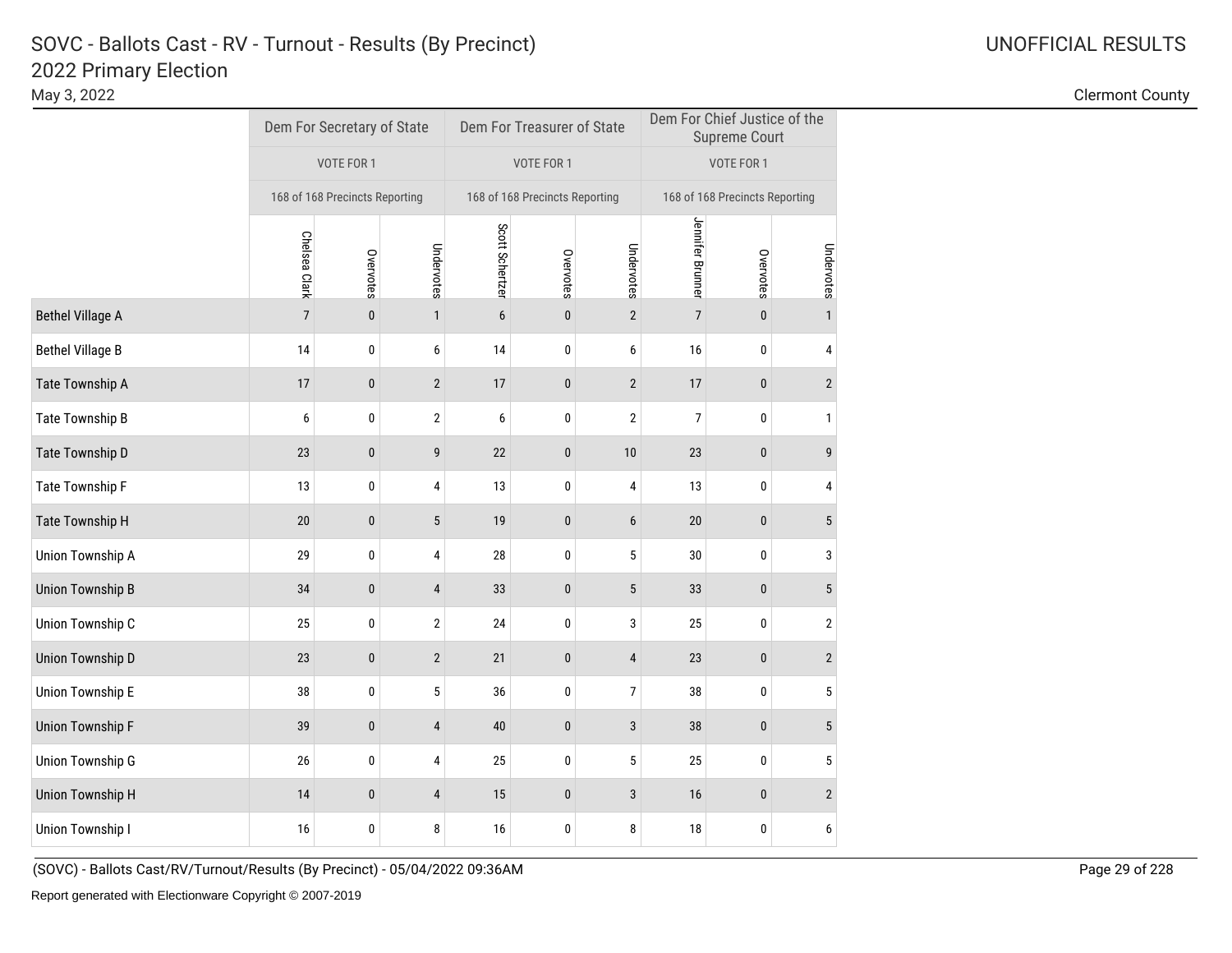May 3, 2022 Clermont County

|                    |               | Dem For Secretary of State     |                  |                 | Dem For Treasurer of State     |                  | Dem For Chief Justice of the<br><b>Supreme Court</b> |           |                  |  |
|--------------------|---------------|--------------------------------|------------------|-----------------|--------------------------------|------------------|------------------------------------------------------|-----------|------------------|--|
|                    |               | VOTE FOR 1                     |                  |                 | VOTE FOR 1                     |                  | VOTE FOR 1                                           |           |                  |  |
|                    |               | 168 of 168 Precincts Reporting |                  |                 | 168 of 168 Precincts Reporting |                  | 168 of 168 Precincts Reporting                       |           |                  |  |
|                    | Chelsea Clark | Overvotes                      | Undervotes       | Scott Schertzer | Overvotes                      | Undervotes       | Jennifer Brunner                                     | Overvotes | Undervotes       |  |
| Union Township J   | 22            | $\mathbf{0}$                   | 0                | 22              | 0                              | $\pmb{0}$        | $22\,$                                               | $\pmb{0}$ | $\pmb{0}$        |  |
| Union Township K   | 26            | 0                              | 3                | 25              | 0                              | 4                | 26                                                   | 0         | 3                |  |
| Union Township L   | 15            | $\pmb{0}$                      | $\overline{2}$   | 16              | 0                              | $\mathbf{1}$     | 15                                                   | $\pmb{0}$ | $\overline{2}$   |  |
| Union Township M   | 10            | 0                              | $\boldsymbol{2}$ | 9               | 0                              | 3                | 9                                                    | 0         | 3                |  |
| Union Township N   | 22            | $\pmb{0}$                      | 3                | 21              | 0                              | $\overline{4}$   | 21                                                   | $\pmb{0}$ | $\overline{4}$   |  |
| Union Township O   | 19            | 0                              | 3                | 19              | 0                              | 3                | 21                                                   | 0         | $\mathbf{1}$     |  |
| Union Township P   | 20            | $\pmb{0}$                      | 3                | 19              | 0                              | $\overline{4}$   | 18                                                   | $\pmb{0}$ | $5\phantom{.0}$  |  |
| Union Township Q   | 30            | 0                              | 8                | $30\,$          | 0                              | 8                | 31                                                   | 0         | $\boldsymbol{7}$ |  |
| Union Township R   | 22            | $\pmb{0}$                      | 3                | 21              | 0                              | $\overline{4}$   | 21                                                   | $\pmb{0}$ | $\overline{4}$   |  |
| Union Township T   | 35            | 0                              | 3                | 35              | 0                              | 3                | 34                                                   | 0         | 4                |  |
| Union Township U   | 25            | $\mathbf{0}$                   | 5                | 24              | $\pmb{0}$                      | $\boldsymbol{6}$ | 25                                                   | $\pmb{0}$ | $\sqrt{5}$       |  |
| Union Township W   | 23            | 0                              | 12               | 23              | 0                              | 12               | 25                                                   | 0         | $10\,$           |  |
| Union Township X   | 19            | $\bf{0}$                       | 3                | 17              | $\pmb{0}$                      | $\sqrt{5}$       | 19                                                   | $\pmb{0}$ | 3                |  |
| Union Township Y   | 34            | 0                              | 6                | 31              | 0                              | 9                | 35                                                   | 0         | $\sqrt{5}$       |  |
| Union Township Z   | 26            | $\mathbf{0}$                   | $\overline{2}$   | 24              | 0                              | $\overline{4}$   | 26                                                   | $\bf{0}$  | $\overline{2}$   |  |
| Union Township B1B | 20            | 0                              | 5                | 19              | 0                              | 6                | 20                                                   | 0         | 5                |  |

(SOVC) - Ballots Cast/RV/Turnout/Results (By Precinct) - 05/04/2022 09:36AM Page 30 of 228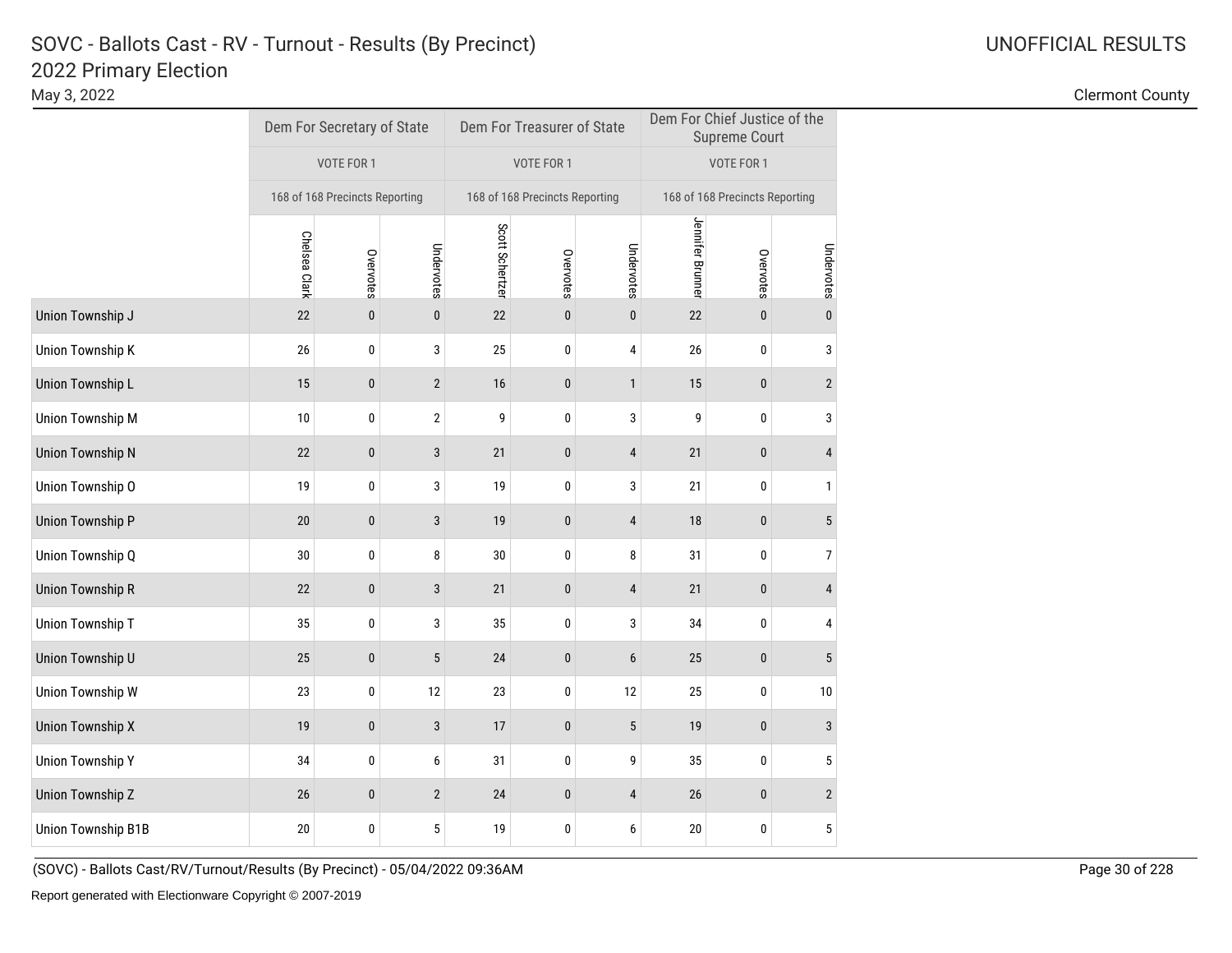# 2022 Primary Election SOVC - Ballots Cast - RV - Turnout - Results (By Precinct) and Monthlytherman Communication Control Communication Communication Communication Communication Communication Communication Communication Communication Communicat

May 3, 2022 Clermont County

|                              |               | Dem For Secretary of State     |              |                 | Dem For Treasurer of State     |                | Dem For Chief Justice of the<br><b>Supreme Court</b> |           |                  |  |
|------------------------------|---------------|--------------------------------|--------------|-----------------|--------------------------------|----------------|------------------------------------------------------|-----------|------------------|--|
|                              |               | VOTE FOR 1                     |              |                 | VOTE FOR 1                     |                | VOTE FOR 1                                           |           |                  |  |
|                              |               | 168 of 168 Precincts Reporting |              |                 | 168 of 168 Precincts Reporting |                | 168 of 168 Precincts Reporting                       |           |                  |  |
|                              | Chelsea Clark | Overvotes                      | Undervotes   | Scott Schertzer | Overvotes                      | Undervotes     | Jennifer Brunner                                     | Overvotes | Undervotes       |  |
| Union Township C1C           | 15            | $\pmb{0}$                      | $6\,$        | 17              | $\pmb{0}$                      | $\overline{4}$ | 15                                                   | $\pmb{0}$ | 6                |  |
| Union Township D1D           | 15            | 0                              | $\sqrt{2}$   | 14              | 0                              | 3              | 14                                                   | 0         | 3                |  |
| <b>Union Township E1E</b>    | 27            | $\pmb{0}$                      | 6            | 26              | 0                              | $\overline{7}$ | 27                                                   | $\pmb{0}$ | 6                |  |
| Union Township F1F           | 42            | 0                              | 8            | 42              | 0                              | 8              | 42                                                   | 0         | 8                |  |
| Union Township J1J           | 16            | $\pmb{0}$                      | $\sqrt{5}$   | 15              | $\pmb{0}$                      | 6              | 16                                                   | $\pmb{0}$ | $\sqrt{5}$       |  |
| Union Township K1K           | 17            | 0                              | 6            | 17              | 0                              | 6              | 16                                                   | 0         | 7                |  |
| Union Township L1L           | 44            | $\pmb{0}$                      | $\sqrt{2}$   | 41              | 0                              | $\sqrt{5}$     | 41                                                   | 0         | 5                |  |
| Union Township M1M           | 12            | 0                              | $\sqrt{2}$   | 11              | 0                              | 3              | 11                                                   | 0         | 3                |  |
| <b>Union Township P1P</b>    | 41            | $\pmb{0}$                      | 14           | 41              | $\pmb{0}$                      | 14             | 40                                                   | $\pmb{0}$ | 15               |  |
| <b>Union Township R1R</b>    | 32            | 0                              | 5            | 27              | 0                              | $10$           | 30                                                   | 0         | $\boldsymbol{7}$ |  |
| <b>Union Township S1S</b>    | 25            | $\mathbf{0}$                   | $\sqrt{3}$   | 24              | $\pmb{0}$                      | $\overline{4}$ | 24                                                   | $\pmb{0}$ | 4                |  |
| Union Township U1U           | 21            | 0                              | 1            | 20              | 0                              | $\overline{2}$ | 20                                                   | 0         | 2                |  |
| <b>Union Township V1V</b>    | 15            | $\pmb{0}$                      | $\sqrt{5}$   | 15              | $\pmb{0}$                      | $\sqrt{5}$     | 15                                                   | $\pmb{0}$ | $\sqrt{5}$       |  |
| Washington Township A        | 11            | 0                              | 5            | 11              | 0                              | 5              | 11                                                   | 0         | 5                |  |
| <b>Washington Township B</b> | 26            | $\mathbf{0}$                   | $\mathbf{2}$ | 25              | 0                              | 3              | 25                                                   | $\bf{0}$  | 3                |  |
| Washington Township C        | 11            | 0                              | 5            | 10              | 0                              | 6              | 10                                                   | 0         | 6                |  |

(SOVC) - Ballots Cast/RV/Turnout/Results (By Precinct) - 05/04/2022 09:36AM Page 31 of 228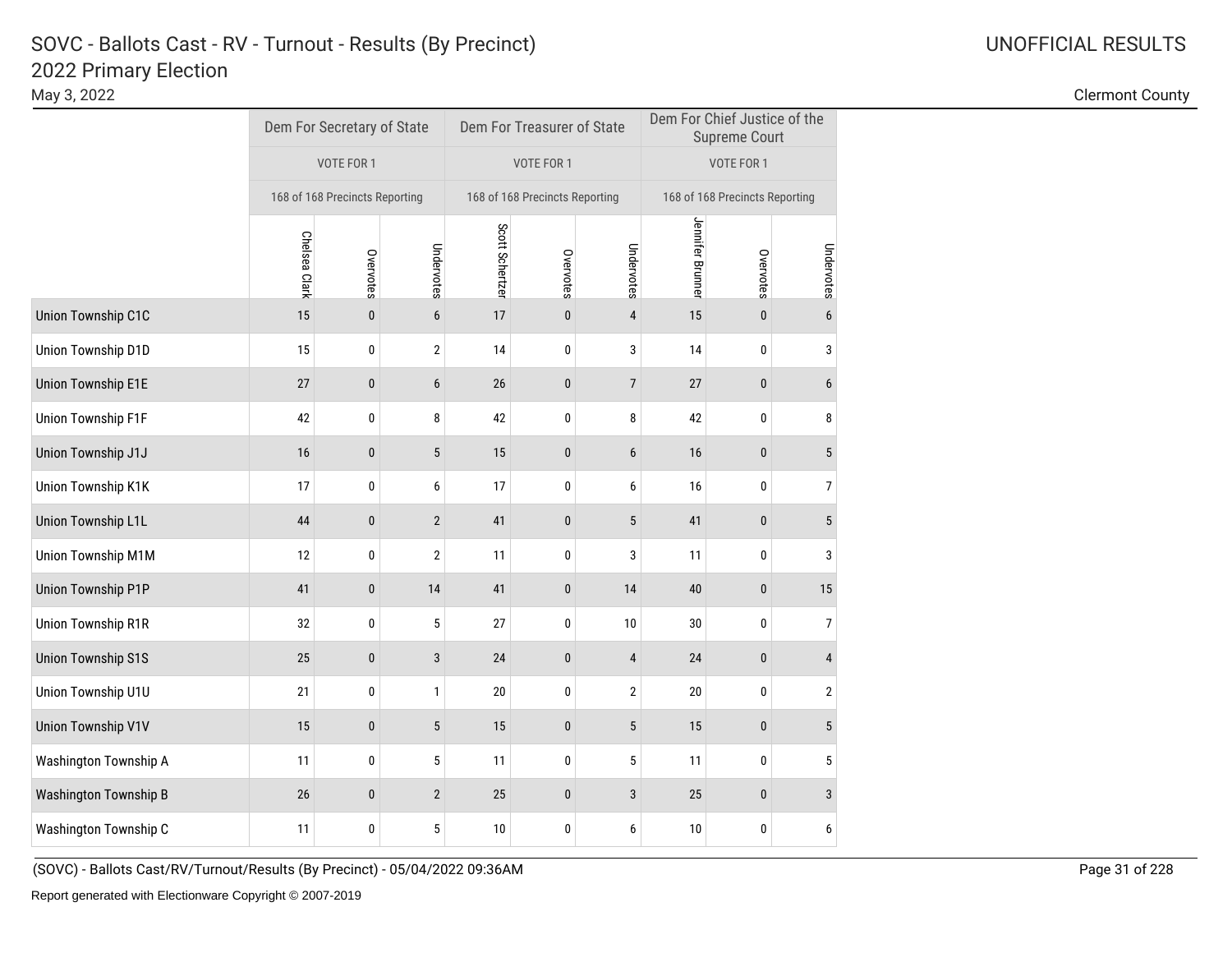# 2022 Primary Election SOVC - Ballots Cast - RV - Turnout - Results (By Precinct) and Manuscription Control Control Control Control Control Control Control Control Control Control Control Control Control Control Control Control Control Control C

Wayne Township A 21 0 10 21 0 10 21 0 22 0 9

Wayne Township B 18 18 0 2 18 0 2 19 0 1

Wayne Township C 23 0 4 23 0 4 24 0 3

Williamsburg Village A 20 0 5 20 0 5 20 0 5 20 0 5

Williamsburg Village C 17 17 0 9 17 0 9 18 0 8

Williamsburg Township A <sup>21</sup> <sup>0</sup> <sup>10</sup> <sup>21</sup> <sup>0</sup> <sup>10</sup> <sup>24</sup> <sup>0</sup> <sup>7</sup>

Williamsburg Township B 37 0 7 36 0 8 38 0 6

Williamsburg Township C <sup>17</sup> <sup>0</sup> <sup>6</sup> <sup>17</sup> <sup>0</sup> <sup>6</sup> <sup>18</sup> <sup>0</sup> <sup>5</sup>

**3,788 0 818 3,707 0 899 3,819 0 787**

**Totals**

| 2022 Primary Election<br>May 3, 2022 |                                |                            |                                   |                            |                |                                |               |    |  | <b>Clermont County</b> |  |
|--------------------------------------|--------------------------------|----------------------------|-----------------------------------|----------------------------|----------------|--------------------------------|---------------|----|--|------------------------|--|
|                                      |                                | Dem For Secretary of State |                                   | Dem For Treasurer of State |                | Dem For Chief Justice of the   | Supreme Court |    |  |                        |  |
|                                      | VOTE FOR 1                     |                            | VOTE FOR 1                        |                            |                | VOTE FOR 1                     |               |    |  |                        |  |
|                                      | 168 of 168 Precincts Reporting |                            | 168 of 168 Precincts Reporting    |                            |                | 168 of 168 Precincts Reporting |               |    |  |                        |  |
|                                      | Сhе<br>္ဏ                      |                            | Scott Schertzer<br>Under<br>votes | Overvotes                  | Under<br>votes | Jenn<br>쭉<br>ቧ                 |               | ĒS |  |                        |  |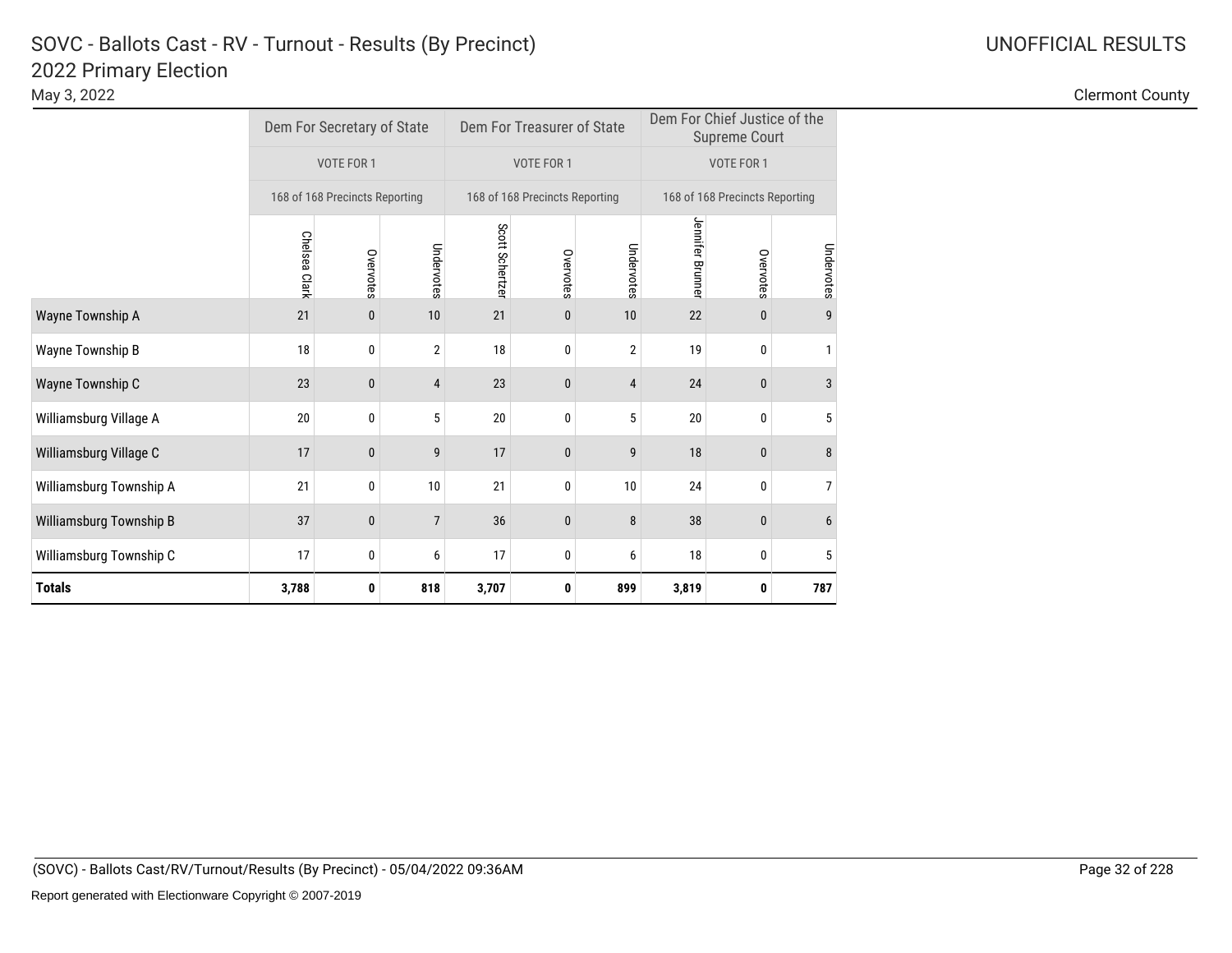| UNOFFICIAL RESULTS |  |
|--------------------|--|
|                    |  |

| May 3, 2022               |                                |                     |                  |                                |                                               |                 |                |                     |                                |             |                | <b>Clermont County</b> |
|---------------------------|--------------------------------|---------------------|------------------|--------------------------------|-----------------------------------------------|-----------------|----------------|---------------------|--------------------------------|-------------|----------------|------------------------|
|                           | Dem For Justice of the         | Supreme Court (1/1) |                  |                                | Dem For Justice of the<br>Supreme Court (1/2) |                 |                |                     | Dem For U.S. Senator           |             |                |                        |
|                           |                                | VOTE FOR 1          |                  |                                | VOTE FOR 1                                    |                 |                |                     | VOTE FOR 1                     |             |                |                        |
|                           | 168 of 168 Precincts Reporting |                     |                  | 168 of 168 Precincts Reporting |                                               |                 |                |                     | 168 of 168 Precincts Reporting |             |                |                        |
|                           | Terri Jamison                  | Overvotes           | Undervotes       | Marilyn Zayas                  | Overvotes                                     | Undervotes      | Morgan Harper  | Traci TJ<br>Johnson | Tim Ryan                       | Overvotes   | Undervotes     |                        |
| Loveland City A           | 13                             | $\pmb{0}$           | 12               | 15                             | $\pmb{0}$                                     | $10\,$          | $5\,$          | $\pmb{0}$           | 19                             | $\pmb{0}$   |                |                        |
| Loveland City B           | 15                             | $\pmb{0}$           | $\bf 8$          | $16\,$                         | $\pmb{0}$                                     | $\overline{7}$  | 4              | 3                   | 15                             | $\pmb{0}$   | 1              |                        |
| Loveland City C           | 33                             | $\pmb{0}$           | $\bf 8$          | 32                             | $\pmb{0}$                                     | 9               | $\mathbf{3}$   | $6\phantom{.0}$     | 31                             | $\pmb{0}$   |                |                        |
| Batavia Village A         | 38                             | $\pmb{0}$           | 9                | 39                             | $\pmb{0}$                                     | 8               | 6              | 6                   | 33                             | 0           | $\overline{2}$ |                        |
| Batavia Township A        | 40                             | $\pmb{0}$           | $\overline{7}$   | 39                             | $\pmb{0}$                                     | $\bf 8$         | $\bf 8$        | $5\phantom{.0}$     | $34\,$                         | $\mathbf 0$ | $\mathbf{0}$   |                        |
| <b>Batavia Township B</b> | $40\,$                         | $\pmb{0}$           | 5                | $40\,$                         | $\pmb{0}$                                     | $5\overline{)}$ | 6              | 4                   | 35                             | $\pmb{0}$   | $\mathbf{0}$   |                        |
| Batavia Township C        | $7\phantom{.0}$                | $\pmb{0}$           | $5\phantom{.0}$  | $\overline{7}$                 | $\pmb{0}$                                     | $\sqrt{5}$      | $\mathbf{1}$   | $\overline{1}$      | 10                             | $\pmb{0}$   | $\Omega$       |                        |
| Batavia Township D        | 43                             | $\pmb{0}$           | 8                | 42                             | $\pmb{0}$                                     | 9               | 8              | 9                   | 33                             | $\pmb{0}$   | 1              |                        |
| <b>Batavia Township E</b> | 26                             | $\mathbf 0$         | $\overline{2}$   | 25                             | $\pmb{0}$                                     | $\mathbf{3}$    | $\overline{7}$ | $\mathbf{3}$        | 18                             | $\bf{0}$    | $\Omega$       |                        |
| <b>Batavia Township F</b> | 16                             | $\pmb{0}$           | $\boldsymbol{6}$ | 15                             | $\pmb{0}$                                     | $\overline{7}$  | $\sqrt{5}$     | 3                   | 14                             | $\pmb{0}$   | $\mathbf{0}$   |                        |
| <b>Batavia Township G</b> | $22\,$                         | $\pmb{0}$           | $\sqrt{2}$       | $23\,$                         | $\pmb{0}$                                     | $\mathbf{1}$    | $\mathbf{3}$   | $5\,$               | 15                             | $\pmb{0}$   |                |                        |
| <b>Batavia Township H</b> | 9                              | $\pmb{0}$           | 6                | 9                              | $\pmb{0}$                                     | 6               | $\mathbf{1}$   | 3                   | 11                             | $\mathbf 0$ | $\Omega$       |                        |
| <b>Batavia Township I</b> | 13                             | $\pmb{0}$           | $\mathbf{3}$     | 14                             | $\pmb{0}$                                     | $\overline{2}$  | $\overline{4}$ | $\overline{1}$      | 11                             | $\pmb{0}$   | $\Omega$       |                        |
| Batavia Township J        | 17                             | $\pmb{0}$           | $\mathbf{2}$     | 17                             | $\bf{0}$                                      | $\overline{2}$  | 4              | 3                   | 12                             | $\bf{0}$    | $\Omega$       |                        |
| <b>Batavia Township K</b> | 17                             | $\pmb{0}$           | $\mathbf{1}$     | $17\,$                         | $\pmb{0}$                                     | $\mathbf{1}$    | $\overline{4}$ | $\overline{1}$      | 13                             | $\pmb{0}$   | $\mathbf{0}$   |                        |
| <b>Batavia Township L</b> | $\overline{7}$                 | $\bf{0}$            | 3                | $6\overline{6}$                | $\pmb{0}$                                     | $\overline{4}$  | 3              | $\overline{1}$      | 6                              | $\pmb{0}$   | $\mathbf 0$    |                        |

(SOVC) - Ballots Cast/RV/Turnout/Results (By Precinct) - 05/04/2022 09:36AM Page 33 of 228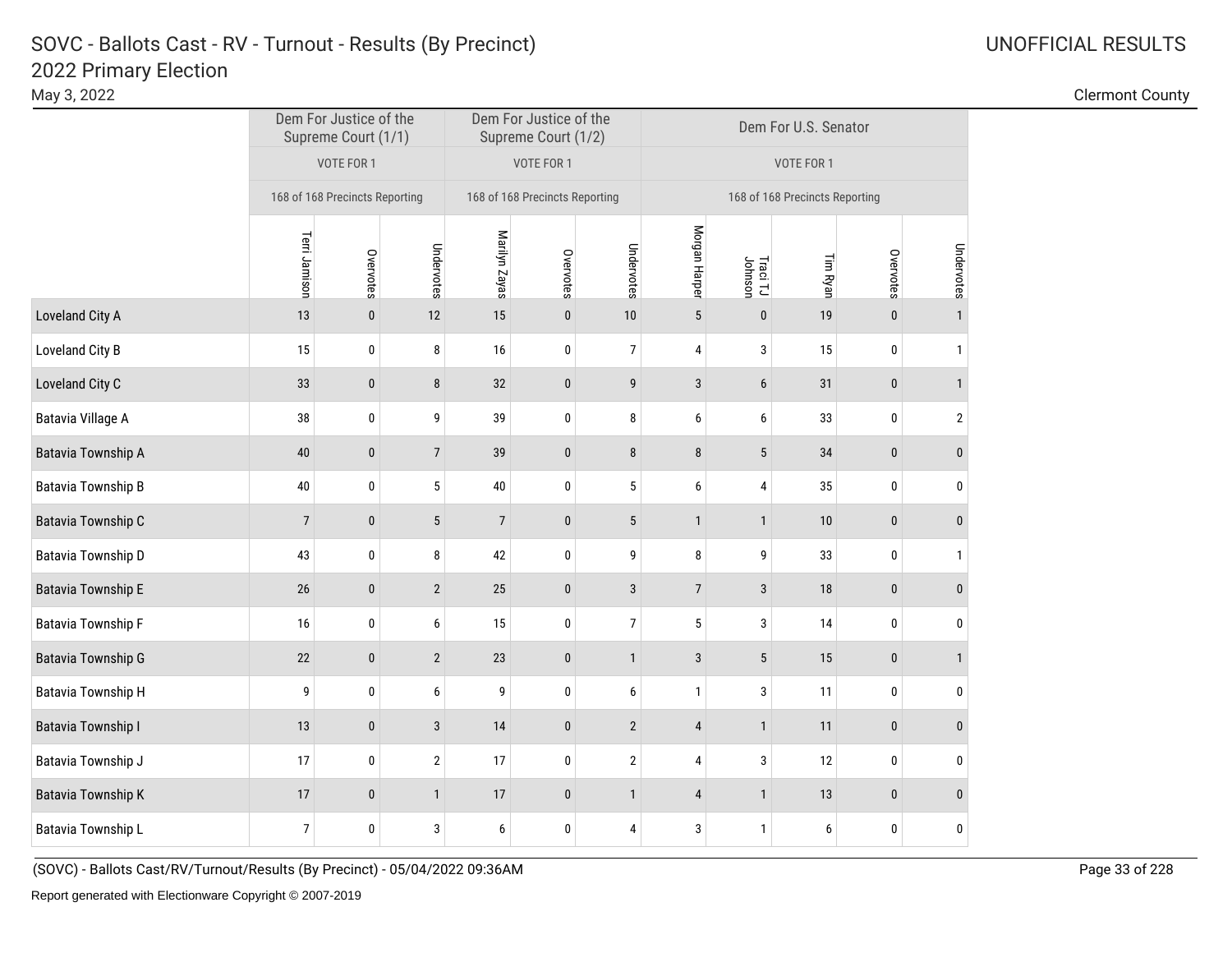# 2022 Primary Election SOVC - Ballots Cast - RV - Turnout - Results (By Precinct) UNOFFICIAL RESULTS

Goshen Township D

| May 3, 2022               |                                                                                               |              |                |               |                                               |                |                |                     |                                |              |                | <b>Clermont County</b> |
|---------------------------|-----------------------------------------------------------------------------------------------|--------------|----------------|---------------|-----------------------------------------------|----------------|----------------|---------------------|--------------------------------|--------------|----------------|------------------------|
|                           | Dem For Justice of the<br>Supreme Court (1/1)<br>VOTE FOR 1<br>168 of 168 Precincts Reporting |              |                |               | Dem For Justice of the<br>Supreme Court (1/2) |                |                |                     | Dem For U.S. Senator           |              |                |                        |
|                           |                                                                                               |              |                |               | VOTE FOR 1                                    |                |                |                     | VOTE FOR 1                     |              |                |                        |
|                           |                                                                                               |              |                |               | 168 of 168 Precincts Reporting                |                |                |                     | 168 of 168 Precincts Reporting |              |                |                        |
|                           | Terri Jamison                                                                                 | Overvotes    | Undervotes     | Marilyn Zayas | Overvotes                                     | Undervotes     | Morgan Harper  | Traci TJ<br>Johnson | Tim Ryan                       | Overvotes    | Undervotes     |                        |
| <b>Batavia Township M</b> | 25                                                                                            | $\mathbf{0}$ | 10             | 28            | $\bf{0}$                                      | $\overline{7}$ | 10             | $\overline{4}$      | 20                             | 0            |                |                        |
| Batavia Township N        | 28                                                                                            | $\mathbf 0$  | 8              | 27            | $\pmb{0}$                                     | 9              | 8              | 4                   | 23                             | $\mathbf 0$  |                |                        |
| Batavia Township O        | 24                                                                                            | $\mathbf 0$  | $\sqrt{5}$     | 23            | $\bf{0}$                                      | 6              | $\overline{7}$ | 6                   | 15                             | $\mathbf{0}$ |                |                        |
| Batavia Township P        | 11                                                                                            | 0            | 6              | 11            | $\bf{0}$                                      | 6              | 3              |                     | 13                             | $\mathbf 0$  | 0              |                        |
| <b>Felicity Village</b>   | 10                                                                                            | $\mathbf 0$  | 4              | 9             | $\bf{0}$                                      | 5              |                | 3                   | 8                              | $\mathbf{0}$ | $\overline{2}$ |                        |
| Franklin Township A       | 29                                                                                            | 0            | 9              | 27            | 0                                             | 11             | $\overline{7}$ | 5                   | 25                             | $\mathbf 0$  |                |                        |
| Franklin Township B       | 9                                                                                             | $\bf{0}$     | 13             | 8             | $\pmb{0}$                                     | 14             | $\overline{2}$ | $5\phantom{.0}$     | 12                             | $\mathbf{0}$ | 3              |                        |
| Franklin Township D       | 11                                                                                            | 0            | 11             | 13            | $\pmb{0}$                                     | 9              | 4              | $\overline{2}$      | 15                             | $\mathbf 0$  |                |                        |
| Goshen Township A         | 13                                                                                            | $\bf{0}$     | $\overline{7}$ | 13            | $\bf{0}$                                      | 7              | 5              | 3                   | 12                             | $\mathbf 0$  |                |                        |
| Goshen Township B         | 13                                                                                            | $\mathbf 0$  | 8              | 12            | $\pmb{0}$                                     | 9              | 3              | 4                   | 14                             | $\mathbf 0$  | 0              |                        |
| Goshen Townshin D         | 11                                                                                            | $\Omega$     | $\mathbf{1}$   | 11            | $\mathbf{0}$                                  | $\overline{1}$ | $\mathbf{1}$   | $\mathbf{1}$        | 10                             | $\Omega$     | $\Omega$       |                        |

Goshen Township E 23 0 6 22 0 7 4 4 20 0 1

Goshen Township F 5 0 4 0 1 3 0 2 2 0 3 0 0

Goshen Township G  $\begin{array}{cccc|c} 1 & 0 & 0 & 6 & 0 & 1 & 2 & 0 & 4 & 0 & 1 \end{array}$ 

Goshen Township I 6 0 2 6 0 2 4 1 2 0 1

Goshen Township J <sup>11</sup> <sup>0</sup> <sup>5</sup> <sup>9</sup> <sup>0</sup> <sup>7</sup> <sup>3</sup> <sup>1</sup> <sup>12</sup> <sup>0</sup> <sup>0</sup>

(SOVC) - Ballots Cast/RV/Turnout/Results (By Precinct) - 05/04/2022 09:36AM Page 34 of 228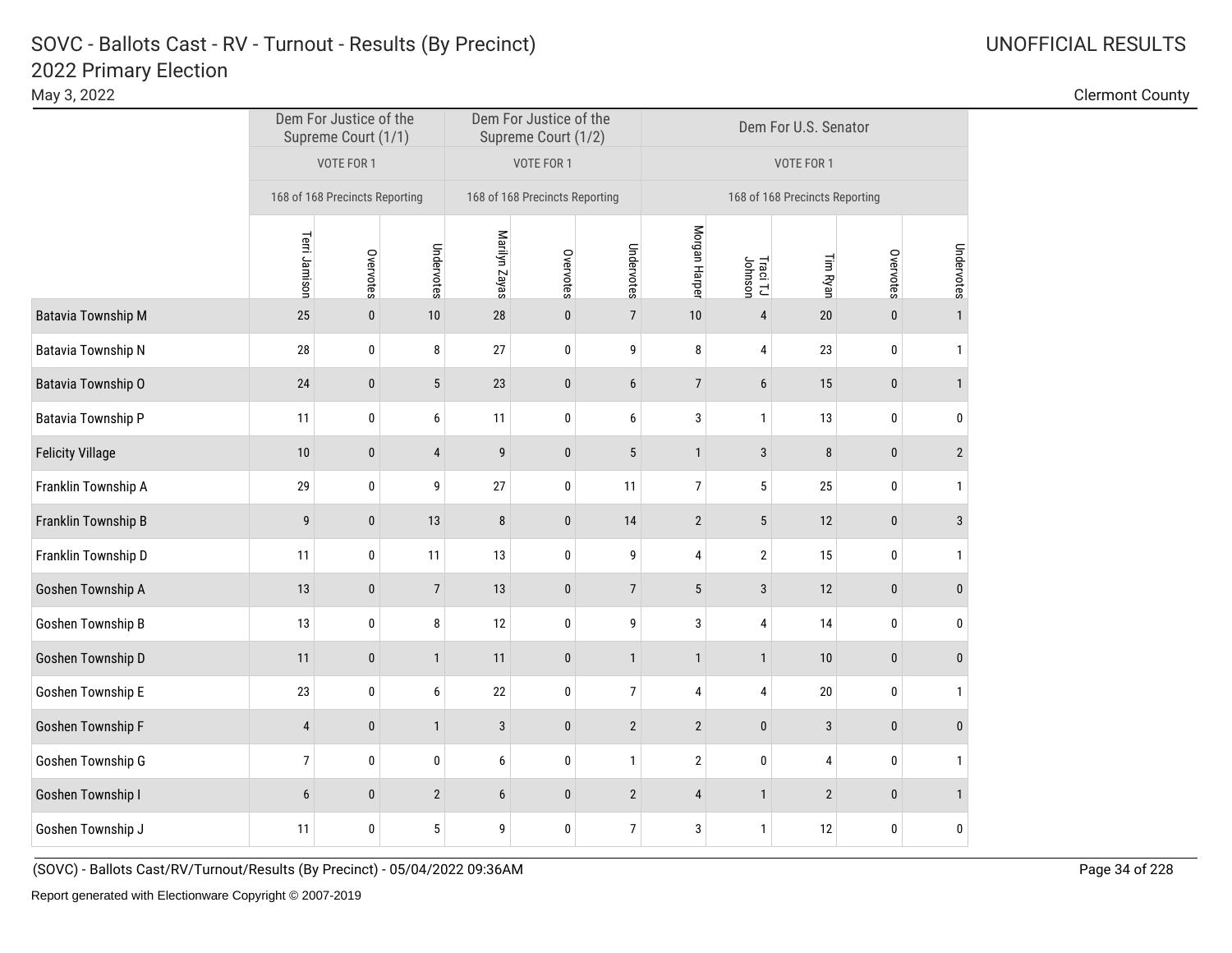# 2022 Primary Election SOVC - Ballots Cast - RV - Turnout - Results (By Precinct) and Manuscription Control Control Control Control Control Control Control Control Control Control Control Control Control Control Control Control Control Control C

| May 3, 2022        |                                |                                               |                |                |                                                             |                |                |                     |                                |                  |              | <b>Clermont County</b> |
|--------------------|--------------------------------|-----------------------------------------------|----------------|----------------|-------------------------------------------------------------|----------------|----------------|---------------------|--------------------------------|------------------|--------------|------------------------|
|                    |                                | Dem For Justice of the<br>Supreme Court (1/1) |                |                | Dem For Justice of the<br>Supreme Court (1/2)<br>VOTE FOR 1 |                |                |                     | Dem For U.S. Senator           |                  |              |                        |
|                    |                                | VOTE FOR 1                                    |                |                |                                                             |                |                |                     | VOTE FOR 1                     |                  |              |                        |
|                    | 168 of 168 Precincts Reporting |                                               |                |                | 168 of 168 Precincts Reporting                              |                |                |                     | 168 of 168 Precincts Reporting |                  |              |                        |
|                    | Terri Jamison                  | Overvotes                                     | Undervotes     | Marilyn Zayas  | Overvotes                                                   | Undervotes     | Morgan Harper  | Traci TJ<br>Johnson | Tim Ryan                       | Overvotes        | Undervotes   |                        |
| Goshen Township K  | 8                              | $\mathbf 0$                                   | 5              | $\bf 8$        | $\bf{0}$                                                    | 5              | 3              | $\overline{2}$      | 8                              | $\theta$         |              |                        |
| Goshen Township L  | 14                             | 0                                             | 5              | 13             | 0                                                           | 6              | 4              | $\overline{2}$      | 12                             | $\mathbf 0$      |              |                        |
| Goshen Township M  | 15                             | $\bf{0}$                                      | 4              | $13$           | $\pmb{0}$                                                   | 6              | $\overline{2}$ | $\mathbf{3}$        | 14                             | $\mathbf 0$      |              |                        |
| Goshen Township N  | 24                             | 0                                             | 4              | 24             | $\pmb{0}$                                                   | 4              | 5              | $\mathbf{2}$        | 21                             | $\boldsymbol{0}$ | 0            |                        |
| Jackson Township A | $\overline{7}$                 | $\mathbf 0$                                   | $\sqrt{3}$     | $\overline{7}$ | $\pmb{0}$                                                   | $\mathbf{3}$   | $\mathbf{3}$   | $\overline{2}$      | 5                              | $\mathbf{0}$     |              |                        |
| Jackson Township B | $12\,$                         | $\pmb{0}$                                     | 1              | 11             | $\pmb{0}$                                                   | $\overline{2}$ | 3              | 3                   | 7 <sup>1</sup>                 | $\bf{0}$         | $\mathbf{0}$ |                        |
| Jackson Township C | 12                             | $\mathbf 0$                                   | $\sqrt{3}$     | 9              | $\bf{0}$                                                    | 6              | $\overline{2}$ | $\mathbf{1}$        | 12                             | $\mathbf{0}$     | $\mathbf{0}$ |                        |
| Milford City A     | 16                             | $\mathbf 0$                                   | 4              | $18\,$         | 0                                                           | $\overline{2}$ | 4              | $\mathbf{1}$        | 15                             | $\mathbf 0$      | 0            |                        |
| Milford City B     | 39                             | $\bf{0}$                                      | 9              | $39\,$         | $\pmb{0}$                                                   | 9              | $13$           | 8                   | 26                             | $\boldsymbol{0}$ |              |                        |
| Milford City D     | 24                             | 0                                             | 6              | 23             | $\pmb{0}$                                                   | $\overline{7}$ | 3              | 8                   | 18                             | $\mathbf 0$      |              |                        |
| Milford City E     | 31                             | $\bf{0}$                                      | $\overline{4}$ | 29             | $\bf{0}$                                                    | 6              | 6              | $\bf{0}$            | 28                             | $\mathbf 0$      |              |                        |
| Milford City F     | 11                             | 0                                             | $\mathbf{1}$   | 12             | 0                                                           | 0              | $\mathbf{2}$   | 3                   | $\overline{7}$                 | $\mathbf 0$      | 0            |                        |
| Milford City G     | 49                             | $\mathbf{0}$                                  | 20             | 46             | $\bf{0}$                                                    | 23             | 17             | 5                   | 47                             | $\mathbf{0}$     | $\mathbf{0}$ |                        |

0 | 41 | 0 | 8 | 42 | 0 | 7 | 9 | 33 | 0 | 0 Miami Township A 43 0 12 43 0 12 19 5 30 0 1

Miami Township C 20 1 0 1 19 0 2 0 6 15 0 0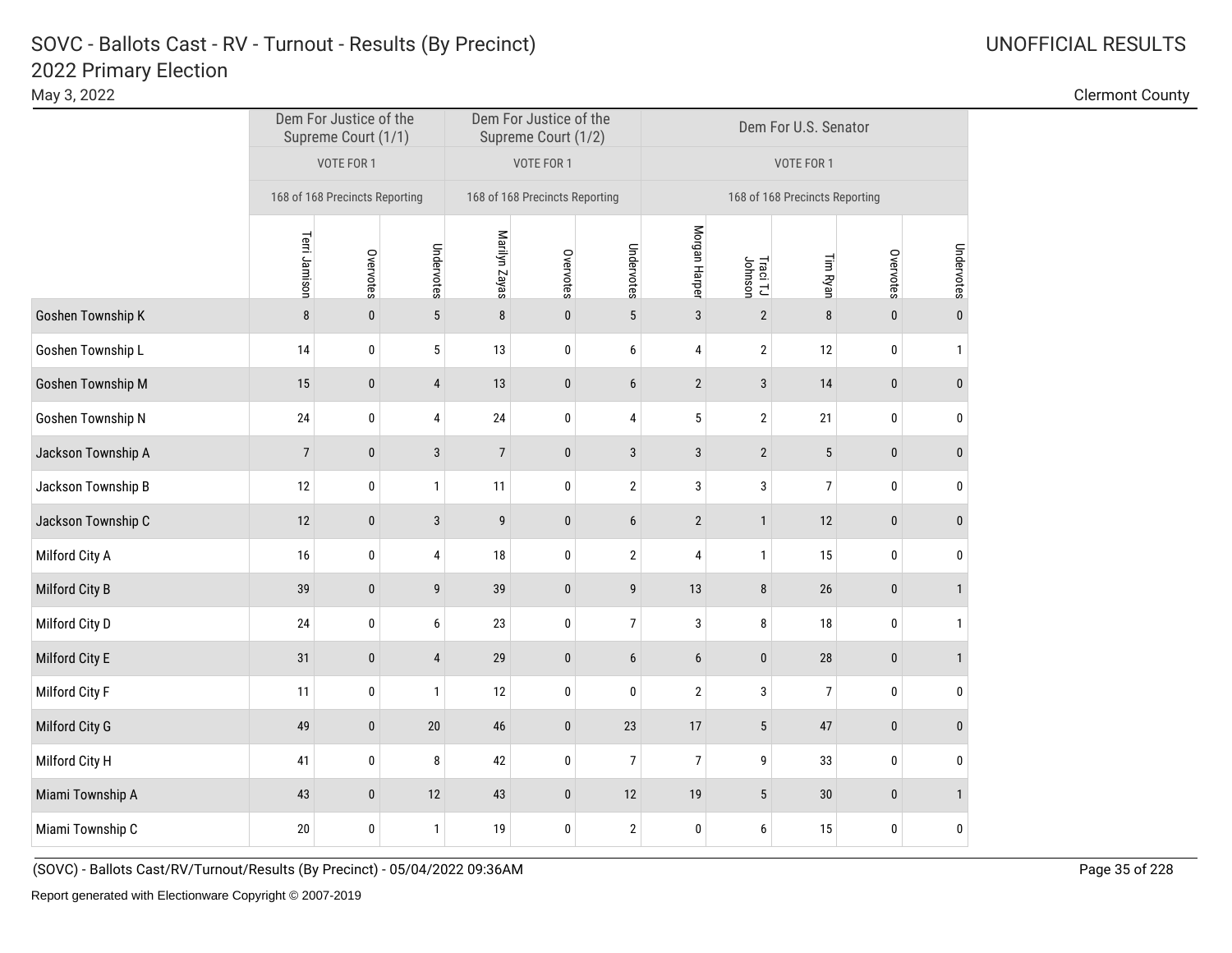# 2022 Primary Election SOVC - Ballots Cast - RV - Turnout - Results (By Precinct) and Manuscription Control Control Control Control Control Control Control Control Control Control Control Control Control Control Control Control Control Control C

|                  |                                | Dem For Justice of the<br>Supreme Court (1/1) |                |               | Dem For Justice of the<br>Supreme Court (1/2) |            | Dem For U.S. Senator           |                     |          |              |                |  |  |
|------------------|--------------------------------|-----------------------------------------------|----------------|---------------|-----------------------------------------------|------------|--------------------------------|---------------------|----------|--------------|----------------|--|--|
|                  |                                | VOTE FOR 1                                    |                |               | VOTE FOR 1                                    |            | VOTE FOR 1                     |                     |          |              |                |  |  |
|                  | 168 of 168 Precincts Reporting |                                               |                |               | 168 of 168 Precincts Reporting                |            | 168 of 168 Precincts Reporting |                     |          |              |                |  |  |
|                  | Terri Jamison                  | Overvotes                                     | Undervotes     | Marilyn Zayas | Overvotes                                     | Undervotes | Morgan Harper                  | Traci TJ<br>Johnson | Tim Ryan | Overvotes    | Undervotes     |  |  |
| Miami Township D | 18                             | $\pmb{0}$                                     | 13             | 19            | $\pmb{0}$                                     | 12         | 9                              | $\sqrt{2}$          | $20\,$   | $\pmb{0}$    | $\pmb{0}$      |  |  |
| Miami Township E | 19                             | 0                                             | 4              | 19            | 0                                             | 4          | $\overline{2}$                 | $\overline{2}$      | 19       | 0            | 0              |  |  |
| Miami Township F | 52                             | $\mathbf{0}$                                  | 14             | 53            | $\pmb{0}$                                     | 13         | 8                              | 11                  | 45       | $\pmb{0}$    | $\overline{2}$ |  |  |
| Miami Township G | 23                             | 0                                             | 6              | 25            | $\pmb{0}$                                     | 4          | 4                              | $\sqrt{5}$          | $20\,$   | 0            | 0              |  |  |
| Miami Township H | 14                             | $\pmb{0}$                                     | $5\,$          | 15            | $\pmb{0}$                                     | 4          | 5                              | $\mathbf 0$         | 14       | $\pmb{0}$    | $\bf{0}$       |  |  |
| Miami Township I | 28                             | 0                                             | 16             | 26            | 0                                             | 18         | 7                              | 4                   | 32       | 0            | 1              |  |  |
| Miami Township J | 12                             | $\bf{0}$                                      | 5              | 12            | $\bf{0}$                                      | 5          | $\overline{4}$                 | $\pmb{0}$           | 13       | $\pmb{0}$    | $\pmb{0}$      |  |  |
| Miami Township K | 57                             | 0                                             | 12             | 54            | 0                                             | 15         | 10                             | 5                   | 54       | 0            | 0              |  |  |
| Miami Township L | 18                             | $\mathbf{0}$                                  | 3              | 18            | $\mathbf{0}$                                  | 3          | $\overline{2}$                 | $\mathbf{1}$        | 18       | $\pmb{0}$    | $\bf{0}$       |  |  |
| Miami Township M | 33                             | 0                                             | 11             | 31            | $\pmb{0}$                                     | 13         | 11                             | $\sqrt{5}$          | 27       | 0            | 1              |  |  |
| Miami Township N | 28                             | 0                                             | 4              | 28            | $\pmb{0}$                                     | 4          | 9                              | $\mathbf{3}$        | 19       | $\pmb{0}$    | $\mathbf{1}$   |  |  |
| Miami Township P | 14                             | 0                                             | 4              | 12            | 0                                             | 6          | $\overline{2}$                 | $\bf{0}$            | 16       | 0            | 0              |  |  |
| Miami Township Q | 25                             | $\bf{0}$                                      | 6              | 22            | $\bf{0}$                                      | 9          | 4                              | 3                   | 24       | $\pmb{0}$    | $\bf{0}$       |  |  |
| Miami Township R | 16                             | $\bf{0}$                                      | 6              | 13            | $\bf{0}$                                      | 9          | $\overline{2}$                 | $\mathbf{1}$        | 19       | 0            | 0              |  |  |
| Miami Township S | 14                             | $\mathbf{0}$                                  | $\overline{4}$ | 15            | $\bf{0}$                                      | 3          | $\overline{2}$                 | $\overline{4}$      | 12       | $\mathbf{0}$ | $\mathbf{0}$   |  |  |

Miami Township T 9 9 0 5 9 0 9 0 0 0 0 1

(SOVC) - Ballots Cast/RV/Turnout/Results (By Precinct) - 05/04/2022 09:36AM Page 36 of 228

May 3, 2022 Clermont County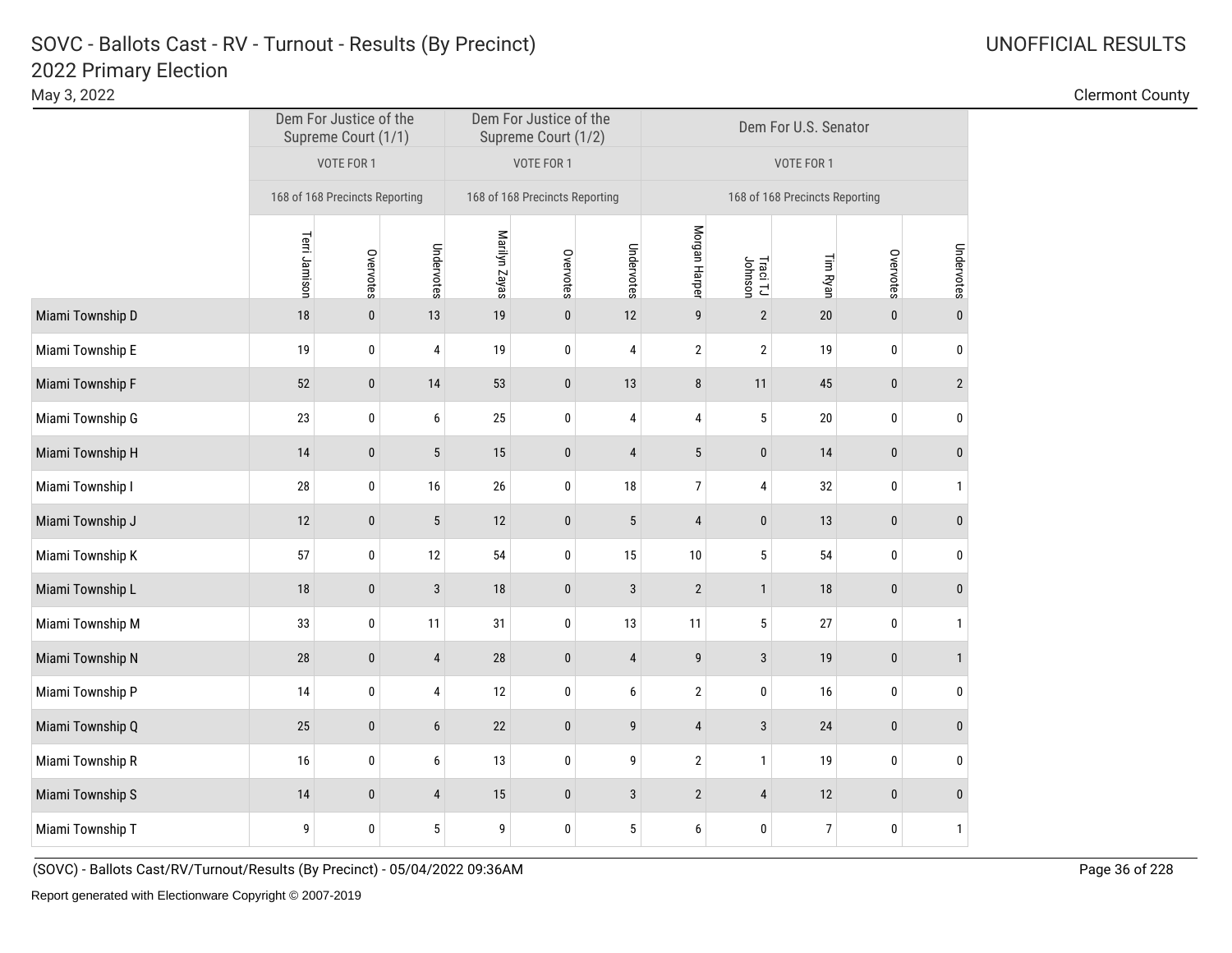|                    | Dem For Justice of the<br>Supreme Court (1/1) |                                |                |               | Dem For Justice of the<br>Supreme Court (1/2) |                | Dem For U.S. Senator           |                     |          |           |              |  |  |
|--------------------|-----------------------------------------------|--------------------------------|----------------|---------------|-----------------------------------------------|----------------|--------------------------------|---------------------|----------|-----------|--------------|--|--|
|                    |                                               | VOTE FOR 1                     |                |               | VOTE FOR 1                                    |                | VOTE FOR 1                     |                     |          |           |              |  |  |
|                    |                                               | 168 of 168 Precincts Reporting |                |               | 168 of 168 Precincts Reporting                |                | 168 of 168 Precincts Reporting |                     |          |           |              |  |  |
|                    | Terri Jamison                                 | Overvotes                      | Undervotes     | Marilyn Zayas | Overvotes                                     | Undervotes     | Morgan Harper                  | Traci TJ<br>Johnson | Tim Ryan | Overvotes | Undervotes   |  |  |
| Miami Township U   | 26                                            | $\mathbf{0}$                   | 12             | 26            | $\bf{0}$                                      | 12             | 5                              | 9                   | 24       | $\pmb{0}$ | $\bf{0}$     |  |  |
| Miami Township V   | 15                                            | 0                              | 0              | 14            | 0                                             | $\mathbf{1}$   | 7                              | $\mathbf 0$         | 8        | 0         | 0            |  |  |
| Miami Township X   | 42                                            | $\bf{0}$                       | 6              | 41            | $\pmb{0}$                                     | $\overline{7}$ | $\overline{7}$                 | $\pmb{0}$           | 40       | $\pmb{0}$ | $\mathbf{1}$ |  |  |
| Miami Township Y   | 48                                            | 0                              | 10             | 48            | 0                                             | 10             | $\overline{7}$                 | 5                   | 46       | 0         | 0            |  |  |
| Miami Township Z   | 33                                            | $\mathbf{0}$                   | 12             | 32            | $\pmb{0}$                                     | 13             | 9                              | 3                   | 33       | $\pmb{0}$ | $\bf{0}$     |  |  |
| Miami Township A1A | 19                                            | 0                              | $\overline{7}$ | 20            | 0                                             | 6              | $\mathbf{1}$                   | $\overline{7}$      | 17       | 0         | 1            |  |  |
| Miami Township B1B | 15                                            | $\bf{0}$                       | 8              | 16            | $\pmb{0}$                                     | $\overline{7}$ | $\mathbf{1}$                   | $\mathbf{1}$        | $20\,$   | $\pmb{0}$ | $\mathbf{1}$ |  |  |
| Miami Township C1C | 28                                            | 0                              | 11             | 28            | 0                                             | 11             | 7                              | 4                   | 28       | 0         | 0            |  |  |
| Miami Township D1D | 20                                            | $\pmb{0}$                      | 8              | 22            | $\pmb{0}$                                     | 6              | 10                             | $\mathbf{3}$        | 15       | $\pmb{0}$ | 0            |  |  |
| Miami Township F1F | 23                                            | $\mathbf 0$                    | 10             | 26            | 0                                             | $\overline{7}$ | 10                             | 4                   | 19       | 0         | 0            |  |  |
| Miami Township G1G | 28                                            | 0                              | 12             | 30            | $\pmb{0}$                                     | 10             | $\mathbf{3}$                   | 9                   | 28       | $\pmb{0}$ | 0            |  |  |
| Miami Township H1H | 38                                            | 0                              | $\overline{7}$ | 38            | $\mathbf{0}$                                  | $\overline{7}$ | 6                              | 6                   | 32       | 0         | $\mathbf{1}$ |  |  |
| Miami Township K1K | 22                                            | $\mathbf{0}$                   | $\bf{0}$       | 21            | $\pmb{0}$                                     | $\mathbf{1}$   | 5                              | $\mathbf{1}$        | 15       | $\pmb{0}$ | $\mathbf{1}$ |  |  |
| Miami Township L1L | 38                                            | 0                              | 15             | 35            | 0                                             | 18             | 4                              | $\mathbf{1}$        | 48       | 0         | 0            |  |  |
| Miami Township M1M | 23                                            | $\mathbf{0}$                   | 10             | 24            | $\mathbf{0}$                                  | 9              | 6                              | $\mathbf{1}$        | 26       | $\pmb{0}$ | $\bf{0}$     |  |  |
|                    |                                               |                                |                |               |                                               |                |                                |                     |          |           |              |  |  |

Miami Township N1N 13 31 0 13 31 13 13 13 14 5 34 0 1

(SOVC) - Ballots Cast/RV/Turnout/Results (By Precinct) - 05/04/2022 09:36AM Page 37 of 228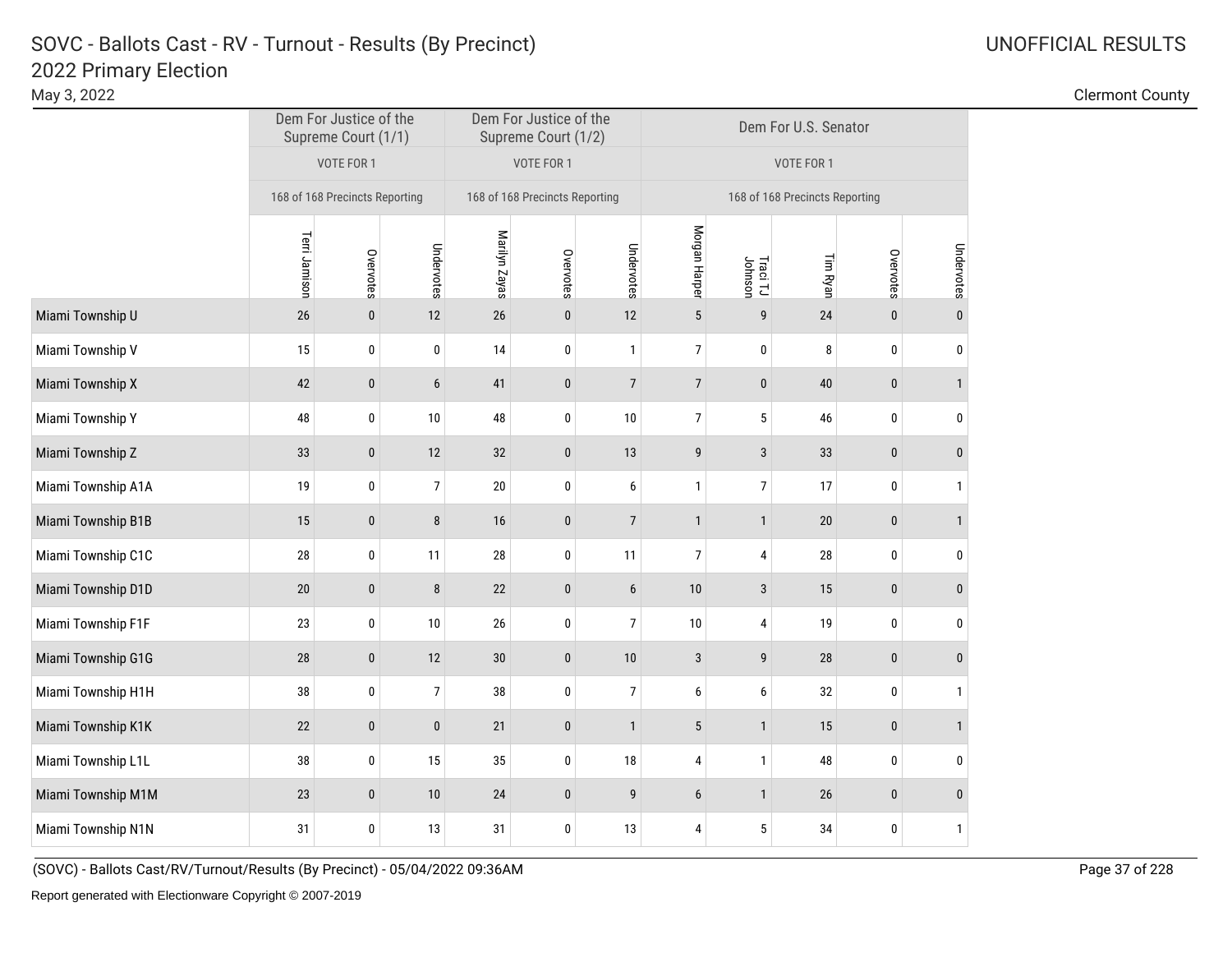# 2022 Primary Election SOVC - Ballots Cast - RV - Turnout - Results (By Precinct) UNOFFICIAL RESULTS

Dem For Justice of the Dem For Justice of the Supreme Court (1/2) Dem For U.S. Senator<br>Supreme Court (1/2) Supreme Court (1/1) VOTE FOR 1 VOTE FOR 1 VOTE FOR 1 168 of 168 Precincts Reporting 168 of 168 Precincts Reporting 168 of 168 Precincts Reporting Morgan Harper Morgan Harper Terri Jamison Marilyn Zayas Terri Jamison Marilyn Zayas Undervotes Undervotes Undervotes Overvotes Overvotes Overvotes Tim Ryan Johnson Traci TJ Miami Township 010 18 18 0 7 17 0 8 4 6 14 0 1 Miami Township P1P 23 0 4 22 0 5 5 2 18 1 Miami Township Q1Q 22 0 3 21 0 4 2 7 15 0 1 Monroe Township A 12 0 2 9 0 5 6 1 6 0 1 Monroe Township B 18 0 7 17 0 8 9 3 13 0 0 Monroe Township C 36 36 0 6 35 0 7 3 8 28 1 2 Monroe Township D 12 0 1 9 0 4 5 1 7 0 0 Monroe Township E 19 19 0 5 18 0 6 7 6 9 0 2 Monroe Township I 5 | 0 | 1 6 0 | 0 | 2 | 1 | 3 | 0 | 0 New Richmond Village A 16 0 6 15 0 7 4 1 17 0 0 New Richmond Village B 28 0 11 27 0 12 6 2 31 0 0 Ohio Township A 8 | 0 | 0 | 8 | 0 | 0 | 3 | 5 | 0 | 0 Ohio Township B 5 0 5 6 0 4 2 0 8 0 0 Ohio Township C 12 0 4 13 0 3 2 2 12 0 0 Pierce Township A 18 0 2 17 0 3 3 4 13 0 0 Pierce Township B 22 0 7 21 0 8 5 3 21 0 0

(SOVC) - Ballots Cast/RV/Turnout/Results (By Precinct) - 05/04/2022 09:36AM Page 38 of 228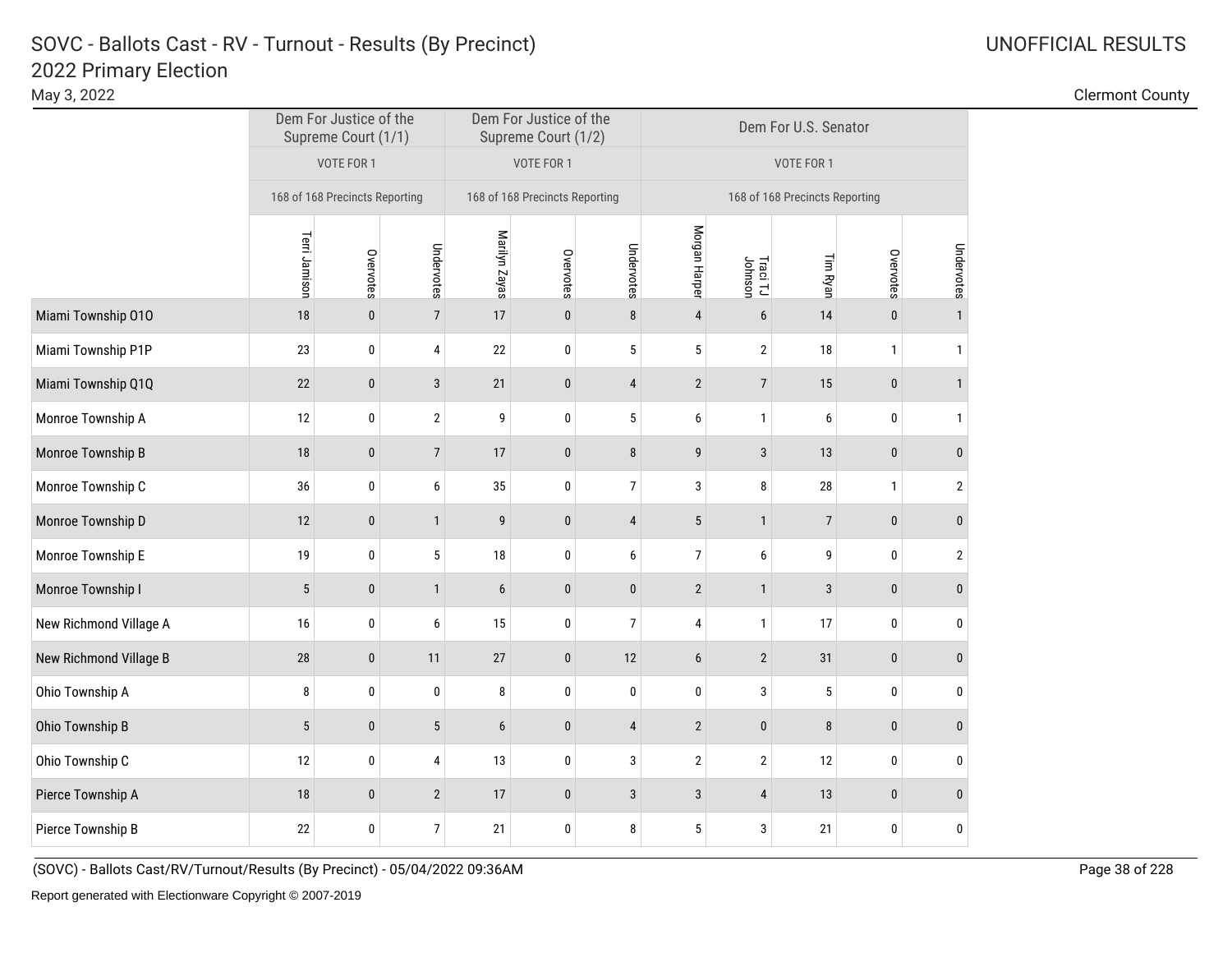May 3, 2022 Clermont County

|                             | Dem For Justice of the<br>Supreme Court (1/1) |                                |                 |               | Dem For Justice of the<br>Supreme Court (1/2) |                | Dem For U.S. Senator           |                     |          |           |              |  |  |
|-----------------------------|-----------------------------------------------|--------------------------------|-----------------|---------------|-----------------------------------------------|----------------|--------------------------------|---------------------|----------|-----------|--------------|--|--|
|                             |                                               | VOTE FOR 1                     |                 |               | VOTE FOR 1                                    |                | VOTE FOR 1                     |                     |          |           |              |  |  |
|                             |                                               | 168 of 168 Precincts Reporting |                 |               | 168 of 168 Precincts Reporting                |                | 168 of 168 Precincts Reporting |                     |          |           |              |  |  |
|                             | Terri Jamison<br>Undervotes<br>Overvotes      |                                |                 | Marilyn Zayas | Overvotes                                     | Undervotes     | Morgan Harper                  | Traci TJ<br>Johnson | Tim Ryan | Overvotes | Undervotes   |  |  |
| Pierce Township C           | 19                                            | 0                              | $5\,$           | 18            | $\mathbf 0$                                   | $6\phantom{1}$ | $\overline{4}$                 | $\mathbf{3}$        | 16       | $\bf{0}$  | $\mathbf{1}$ |  |  |
| Pierce Township D           | 14                                            | 0                              | 3               | 15            | $\mathbf{0}$                                  | $\overline{2}$ | $\mathbf{1}$                   | $\sqrt{2}$          | 12       | $\pmb{0}$ | $\sqrt{2}$   |  |  |
| Pierce Township E           | 35                                            | 0                              | $\sqrt{5}$      | 35            | $\bf{0}$                                      | 5              | $\overline{4}$                 | $5\phantom{.0}$     | 31       | $\pmb{0}$ | $\mathbf 0$  |  |  |
| Pierce Township G           | 34                                            | 0                              | 3               | 30            | $\bf{0}$                                      | $\overline{7}$ | $\overline{7}$                 | 3                   | 27       | $\pmb{0}$ | $\pmb{0}$    |  |  |
| Pierce Township I           | 22                                            | 0                              | $5\phantom{.0}$ | $20\,$        | $\mathbf 0$                                   | $\overline{7}$ | $\mathbf{3}$                   | 6                   | 18       | $\bf{0}$  | $\bf{0}$     |  |  |
| Pierce Township J           | 19                                            | 0                              | 4               | 19            | $\pmb{0}$                                     | $\overline{4}$ | 3                              | $\mathbf{3}$        | 16       | $\pmb{0}$ | $\mathbf{1}$ |  |  |
| Pierce Township K           | 26                                            | $\pmb{0}$                      | $5\,$           | 27            | $\mathbf 0$                                   | $\overline{4}$ | 10                             | $\mathbf{1}$        | 19       | $\pmb{0}$ | $\mathbf{1}$ |  |  |
| Pierce Township M           | 30                                            | 0                              | 6               | 29            | $\bf{0}$                                      | $\overline{7}$ | 5                              | $\overline{2}$      | $28\,$   | $\pmb{0}$ | $\mathbf{1}$ |  |  |
| Pierce Township N           | 19                                            | $\pmb{0}$                      | $\bf 8$         | 20            | $\bf{0}$                                      | $\overline{7}$ | $\overline{4}$                 | 9                   | 14       | $\pmb{0}$ | $\bf{0}$     |  |  |
| Pierce Township O           | 33                                            | 0                              | 12              | 32            | $\pmb{0}$                                     | 13             | 13                             | $5\phantom{.0}$     | 26       | $\bf{0}$  | $\mathbf{1}$ |  |  |
| Owensville Village          | 12                                            | $\pmb{0}$                      | $5\phantom{.0}$ | 12            | $\pmb{0}$                                     | $\sqrt{5}$     | $\mathbf{1}$                   | $\mathbf{1}$        | 15       | $\pmb{0}$ | $\pmb{0}$    |  |  |
| <b>Stonelick Township A</b> | 21                                            | 0                              | $5\,$           | 22            | $\mathbf 0$                                   | 4              | $\mathbf{1}$                   | $\overline{2}$      | 23       | $\pmb{0}$ | 0            |  |  |
| <b>Stonelick Township B</b> | 16                                            | $\pmb{0}$                      | $\overline{2}$  | 15            | $\pmb{0}$                                     | $\sqrt{3}$     | $\mathbf{3}$                   | $5\phantom{.0}$     | $10$     | $\pmb{0}$ | $\pmb{0}$    |  |  |
| Stonelick Township C        | 17                                            | 0                              | $\overline{4}$  | 16            | $\pmb{0}$                                     | $\sqrt{5}$     | $\mathbf{2}$                   | 3                   | 16       | $\pmb{0}$ | 0            |  |  |
| Stonelick Township D        | 18                                            | $\pmb{0}$                      | $5\,$           | 20            | $\pmb{0}$                                     | $\sqrt{3}$     | $\mathbf{3}$                   | $\mathbf{1}$        | 19       | $\pmb{0}$ | $\pmb{0}$    |  |  |
| <b>Stonelick Township E</b> | 15                                            | 0                              | $\mathbf{1}$    | 14            | 0                                             | $\sqrt{2}$     | $\overline{2}$                 | $\overline{2}$      | 12       | 0         | $\pmb{0}$    |  |  |

(SOVC) - Ballots Cast/RV/Turnout/Results (By Precinct) - 05/04/2022 09:36AM Page 39 of 228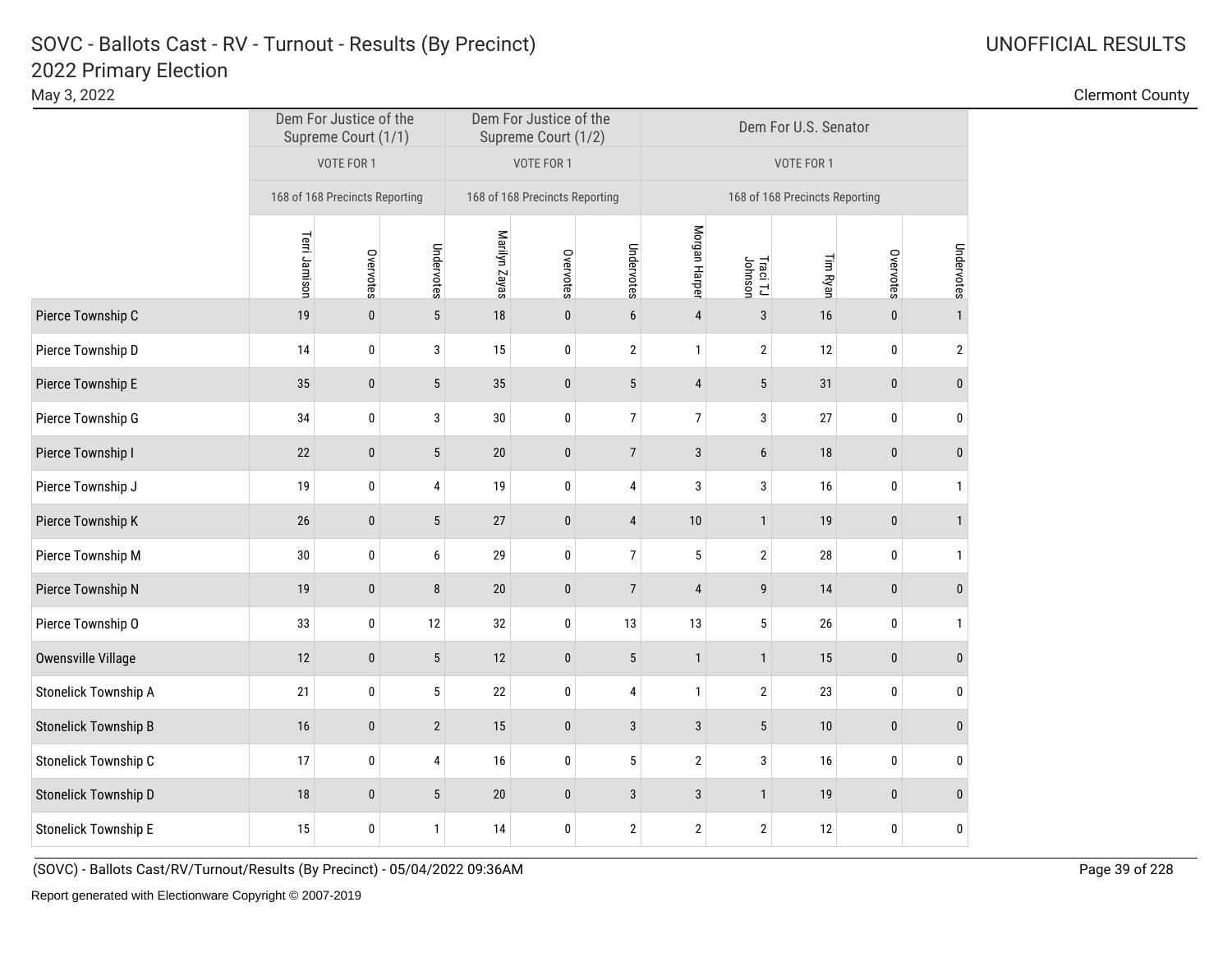| May 3, 2022             |                |                                               |                  |                                               |             |                |               |                     |                                |                  |              | <b>Clermont County</b> |
|-------------------------|----------------|-----------------------------------------------|------------------|-----------------------------------------------|-------------|----------------|---------------|---------------------|--------------------------------|------------------|--------------|------------------------|
|                         |                | Dem For Justice of the<br>Supreme Court (1/1) |                  | Dem For Justice of the<br>Supreme Court (1/2) |             |                |               |                     | Dem For U.S. Senator           |                  |              |                        |
|                         |                | VOTE FOR 1                                    |                  | VOTE FOR 1                                    |             |                |               |                     | VOTE FOR 1                     |                  |              |                        |
|                         |                | 168 of 168 Precincts Reporting                |                  | 168 of 168 Precincts Reporting                |             |                |               |                     | 168 of 168 Precincts Reporting |                  |              |                        |
|                         | Terri Jamison  | Overvotes                                     | Undervotes       | Marilyn Zayas                                 | Overvotes   | Undervotes     | Morgan Harper | Traci TJ<br>Johnson | Tim Ryan                       | Overvotes        | Undervotes   |                        |
| <b>Bethel Village A</b> | 6              | $\mathbf{0}$                                  | $\mathbf{2}$     | 6                                             | $\mathbf 0$ | $\overline{2}$ | $\mathbf{1}$  | $\mathbf{3}$        | 3                              | $\mathbf{0}$     |              |                        |
| <b>Bethel Village B</b> | 15             | 0                                             | 5                | 15                                            | 0           | 5              | 4             | 4                   | 11                             | $\mathbf 0$      |              |                        |
| Tate Township A         | 16             | $\bf{0}$                                      | 3                | 16                                            | $\bf{0}$    | 3              | 6             | 3                   | 10                             | $\mathbf{0}$     |              |                        |
| Tate Township B         | $\overline{7}$ | 0                                             | $\mathbf{1}$     | $\overline{7}$                                | 0           | $\mathbf{1}$   | 1             | 0                   | 6                              | $\mathbf 0$      |              |                        |
| Tate Township D         | 21             | $\bf{0}$                                      | 11               | 23                                            | $\mathbf 0$ | 9              | 6             | $\overline{2}$      | 23                             | $\mathbf 0$      |              |                        |
| Tate Township F         | 11             | 0                                             | 6                | 13                                            | $\bf{0}$    | 4              | 0             |                     | 14                             | $\mathbf{0}$     | 2            |                        |
| Tate Township H         | $18$           | $\mathbf 0$                                   | $\overline{7}$   | 19                                            | $\bf{0}$    | 6              | $\mathbf{1}$  | $\overline{4}$      | 20                             | $\mathbf 0$      |              |                        |
| Union Township A        | 29             | 0                                             | 4                | $30\,$                                        | $\pmb{0}$   | $\mathbf{3}$   | $\mathbf{2}$  | 3                   | 28                             | $\bm{0}$         |              |                        |
| <b>Union Township B</b> | 34             | $\bf{0}$                                      | 4                | 32                                            | $\bf{0}$    | 6              | 5             | 9                   | 23                             | $\boldsymbol{0}$ |              |                        |
| Union Township C        | $24$           | $\pmb{0}$                                     | 3                | $24\,$                                        | $\pmb{0}$   | 3              | 8             | 4                   | 14                             | $\bf{0}$         |              |                        |
| <b>Union Township D</b> | 23             | $\pmb{0}$                                     | $\sqrt{2}$       | 22                                            | $\pmb{0}$   | $\sqrt{3}$     | $\mathbf{3}$  | $5\phantom{.0}$     | 17                             | $\boldsymbol{0}$ |              |                        |
| Union Township E        | 37             | $\bf{0}$                                      | $\boldsymbol{6}$ | $38\,$                                        | $\pmb{0}$   | 5              | 9             | 5                   | 28                             | $\pmb{0}$        |              |                        |
| <b>Union Township F</b> | 36             | $\mathbf{0}$                                  | $\overline{7}$   | 35                                            | $\pmb{0}$   | 8              | 6             | 11                  | 26                             | $\mathbf 0$      | $\mathbf{0}$ |                        |

Union Township G 24 0 6 23 0 7 13 3 14 0 0

Union Township H <sup>14</sup> <sup>0</sup> <sup>4</sup> <sup>14</sup> <sup>0</sup> <sup>4</sup> <sup>5</sup> <sup>3</sup> <sup>10</sup> <sup>0</sup> <sup>0</sup>

Union Township I 16 16 0 8 16 0 8 6 3 12 0 3

(SOVC) - Ballots Cast/RV/Turnout/Results (By Precinct) - 05/04/2022 09:36AM Page 40 of 228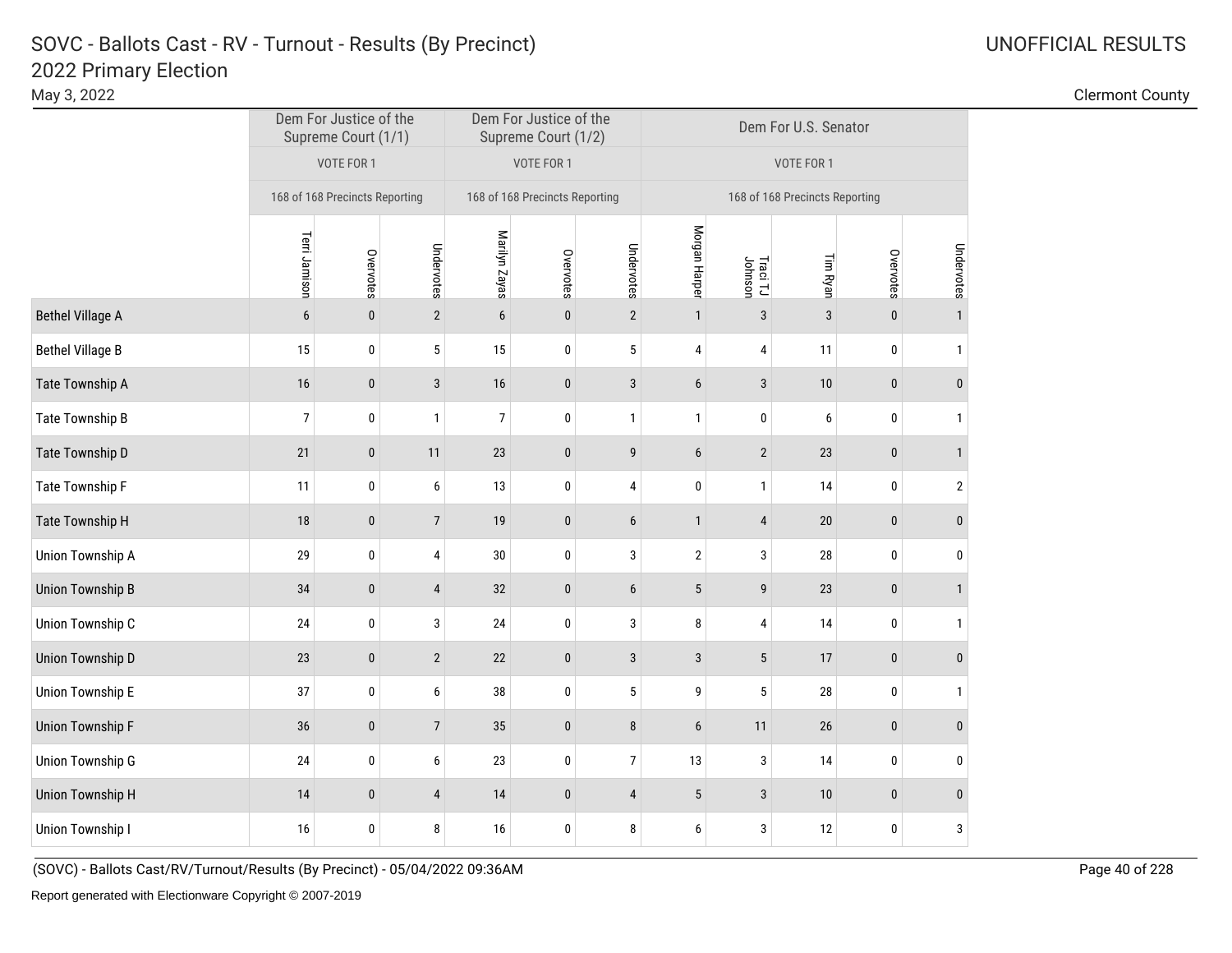| _____       |  |                 |  |
|-------------|--|-----------------|--|
| May 3, 2022 |  | Clermont County |  |
|             |  |                 |  |

|                           | Dem For Justice of the<br>Supreme Court (1/1) |                                |                  |               | Dem For Justice of the<br>Supreme Court (1/2) |                         | Dem For U.S. Senator           |                     |          |           |                |  |  |
|---------------------------|-----------------------------------------------|--------------------------------|------------------|---------------|-----------------------------------------------|-------------------------|--------------------------------|---------------------|----------|-----------|----------------|--|--|
|                           |                                               | VOTE FOR 1                     |                  |               | VOTE FOR 1                                    |                         | VOTE FOR 1                     |                     |          |           |                |  |  |
|                           |                                               | 168 of 168 Precincts Reporting |                  |               | 168 of 168 Precincts Reporting                |                         | 168 of 168 Precincts Reporting |                     |          |           |                |  |  |
|                           | Terri Jamison<br>Undervotes<br>Overvotes      |                                |                  | Marilyn Zayas | Overvotes                                     | Undervotes              | Morgan Harper                  | Traci TJ<br>Johnson | Tim Ryan | Overvotes | Undervotes     |  |  |
| Union Township J          | 22                                            | $\mathbf{0}$                   | $\pmb{0}$        | 20            | $\mathbf 0$                                   | $\overline{2}$          | $\boldsymbol{6}$               | $\mathbf{1}$        | 15       | $\pmb{0}$ | $\mathbf{0}$   |  |  |
| Union Township K          | 23                                            | $\pmb{0}$                      | 6                | 23            | $\bf{0}$                                      | 6                       | 6                              | 4                   | 19       | 0         | 0              |  |  |
| Union Township L          | 14                                            | $\pmb{0}$                      | $\mathbf{3}$     | 14            | $\bf{0}$                                      | 3                       | 10                             | $\mathbf{1}$        | 6        | $\pmb{0}$ | $\bf{0}$       |  |  |
| <b>Union Township M</b>   | 8                                             | $\pmb{0}$                      | $\overline{4}$   | 9             | $\pmb{0}$                                     | $\sqrt{3}$              | $\overline{2}$                 | $\mathbf{1}$        | 9        | $\pmb{0}$ | 0              |  |  |
| <b>Union Township N</b>   | 21                                            | $\pmb{0}$                      | $\overline{4}$   | 19            | $\mathbf 0$                                   | $6\phantom{1}$          | $\overline{4}$                 | 4                   | 16       | $\pmb{0}$ | $\mathbf{1}$   |  |  |
| Union Township O          | 17                                            | $\pmb{0}$                      | $5\phantom{.0}$  | 18            | $\pmb{0}$                                     | $\pmb{4}$               | 9                              | $\overline{4}$      | 9        | $\pmb{0}$ | 0              |  |  |
| <b>Union Township P</b>   | 19                                            | $\pmb{0}$                      | $\sqrt{4}$       | 18            | $\pmb{0}$                                     | $5\phantom{.0}$         | $\overline{7}$                 | $\overline{2}$      | 14       | $\pmb{0}$ | $\pmb{0}$      |  |  |
| Union Township Q          | 28                                            | $\pmb{0}$                      | 10               | 28            | $\pmb{0}$                                     | 10                      | 11                             | $\mathbf{2}$        | 25       | $\pmb{0}$ | 0              |  |  |
| <b>Union Township R</b>   | $22\,$                                        | $\pmb{0}$                      | $\sqrt{3}$       | 21            | $\bf{0}$                                      | $\overline{\mathbf{r}}$ | $\sqrt{4}$                     | 5                   | 16       | $\pmb{0}$ | $\pmb{0}$      |  |  |
| Union Township T          | 32                                            | 0                              | 6                | 34            | $\bf{0}$                                      | 4                       | $10\,$                         | 3                   | 25       | 0         | 0              |  |  |
| Union Township U          | 24                                            | $\pmb{0}$                      | $\boldsymbol{6}$ | $24\,$        | $\bf{0}$                                      | $\boldsymbol{6}$        | 5                              | $\overline{7}$      | $18\,$   | $\pmb{0}$ | $\pmb{0}$      |  |  |
| <b>Union Township W</b>   | 22                                            | $\pmb{0}$                      | 13               | 23            | $\pmb{0}$                                     | 12                      | 5                              | $\sqrt{5}$          | 25       | 0         | 0              |  |  |
| <b>Union Township X</b>   | 18                                            | $\pmb{0}$                      | $\overline{4}$   | 17            | $\pmb{0}$                                     | $\sqrt{5}$              | $\sqrt{2}$                     | $\boldsymbol{6}$    | 14       | $\pmb{0}$ | $\mathbf{0}$   |  |  |
| <b>Union Township Y</b>   | 33                                            | $\mathbf 0$                    | $\overline{7}$   | 33            | $\pmb{0}$                                     | $\overline{7}$          | 8                              | $\mathbf{2}$        | 29       | $\pmb{0}$ | 1              |  |  |
| <b>Union Township Z</b>   | 23                                            | $\pmb{0}$                      | $\sqrt{5}$       | 25            | $\pmb{0}$                                     | $\mathfrak{z}$          | $\overline{4}$                 | $\sqrt{2}$          | $20\,$   | $\pmb{0}$ | $\overline{2}$ |  |  |
| <b>Union Township B1B</b> | 20                                            | 0                              | 5                | 19            | $\pmb{0}$                                     | 6                       | 3                              | 3                   | 17       | $\pmb{0}$ | $\mathbf{2}$   |  |  |

(SOVC) - Ballots Cast/RV/Turnout/Results (By Precinct) - 05/04/2022 09:36AM Page 41 of 228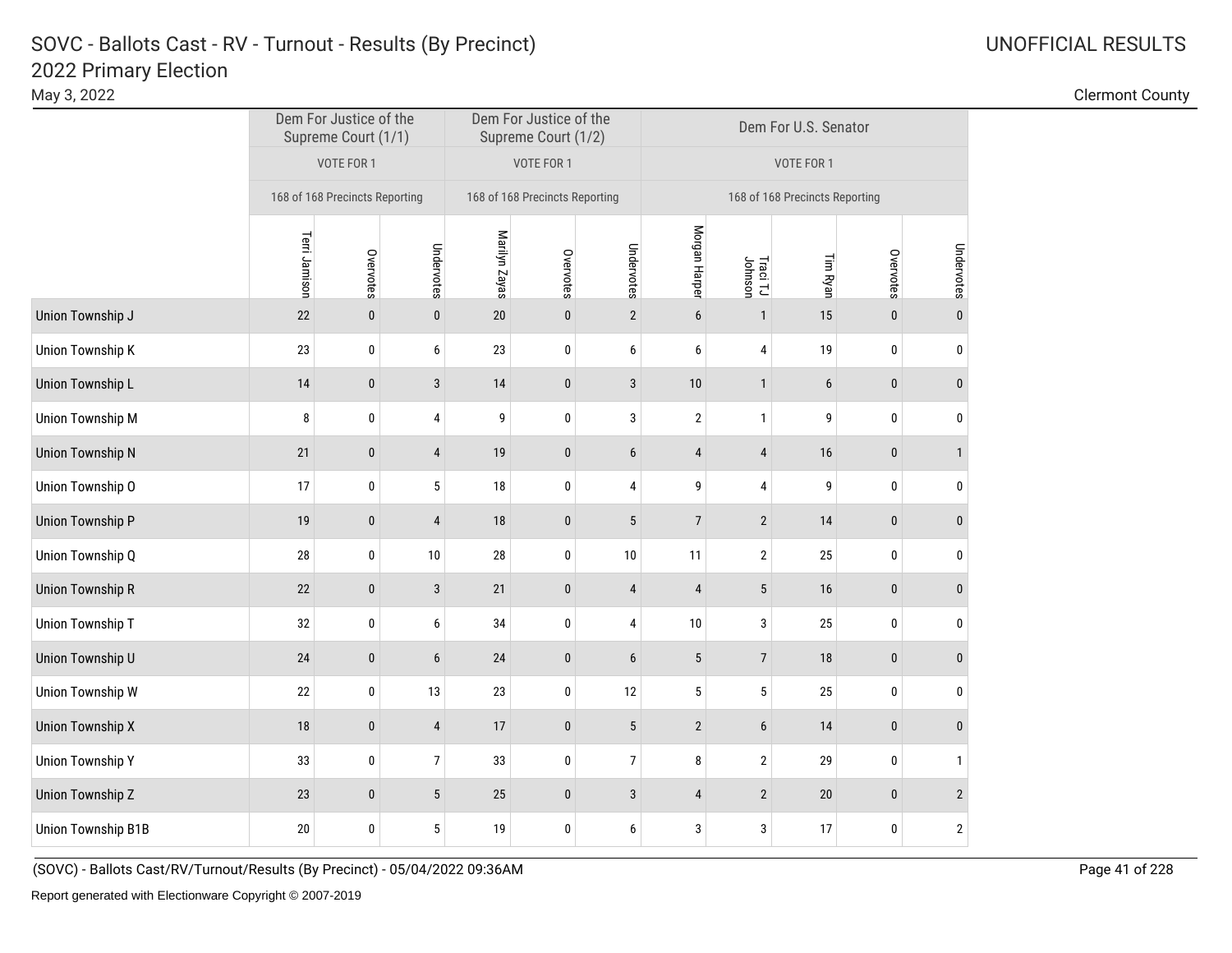|                           | Dem For Justice of the<br>Supreme Court (1/1) |                                |                  |               | Dem For Justice of the<br>Supreme Court (1/2) |                | Dem For U.S. Senator           |                     |          |              |                |  |
|---------------------------|-----------------------------------------------|--------------------------------|------------------|---------------|-----------------------------------------------|----------------|--------------------------------|---------------------|----------|--------------|----------------|--|
|                           |                                               | VOTE FOR 1                     |                  |               | VOTE FOR 1                                    |                | VOTE FOR 1                     |                     |          |              |                |  |
|                           |                                               | 168 of 168 Precincts Reporting |                  |               | 168 of 168 Precincts Reporting                |                | 168 of 168 Precincts Reporting |                     |          |              |                |  |
|                           | Terri Jamison                                 | Overvotes                      | Undervotes       | Marilyn Zayas | Overvotes                                     | Undervotes     | Morgan Harper                  | Traci TJ<br>Johnson | Tim Ryan | Overvotes    | Undervotes     |  |
| Union Township C1C        | 12                                            | $\pmb{0}$                      | $\boldsymbol{9}$ | 14            | $\bf{0}$                                      | $\overline{7}$ | $\overline{3}$                 | $\overline{2}$      | 15       | $\mathbf{0}$ | $\mathbf{1}$   |  |
| Union Township D1D        | 14                                            | 0                              | 3                | 13            | 0                                             | 4              | 3                              | 4                   | 10       | $\bf{0}$     | 0              |  |
| <b>Union Township E1E</b> | 25                                            | $\pmb{0}$                      | $\bf 8$          | $26\,$        | $\bf{0}$                                      | $\overline{7}$ | 9                              | 3                   | 21       | $\mathbf{0}$ | $\pmb{0}$      |  |
| <b>Union Township F1F</b> | 41                                            | $\bf{0}$                       | 9                | 40            | $\pmb{0}$                                     | 10             | 11                             | 2                   | 35       | 0            | $\overline{2}$ |  |
| Union Township J1J        | 15                                            | $\pmb{0}$                      | $\boldsymbol{6}$ | 16            | $\pmb{0}$                                     | 5              | $\boldsymbol{6}$               | $\sqrt{3}$          | 12       | $\pmb{0}$    | $\pmb{0}$      |  |
| Union Township K1K        | 16                                            | 0                              | $\overline{7}$   | 17            | 0                                             | 6              | 6                              | 2                   | 13       | 0            | $\overline{2}$ |  |
| <b>Union Township L1L</b> | 41                                            | $\pmb{0}$                      | $5\,$            | 36            | $\pmb{0}$                                     | 10             | 6                              | 14                  | 25       | $\mathbf{0}$ | $\mathbf{1}$   |  |
| Union Township M1M        | 11                                            | $\pmb{0}$                      | 3                | 12            | $\pmb{0}$                                     | $\overline{2}$ | 3                              | $\mathbf{2}$        | 9        | $\mathbf 0$  | $\bf{0}$       |  |
| Union Township P1P        | 39                                            | $\pmb{0}$                      | $16$             | 37            | $\pmb{0}$                                     | 18             | $\bf 8$                        | 6                   | 39       | $\mathbf{0}$ | $\sqrt{2}$     |  |
| <b>Union Township R1R</b> | 28                                            | 0                              | 9                | 23            | $\pmb{0}$                                     | 14             | 9                              | 5                   | 22       | $\mathbf{1}$ | $\bf{0}$       |  |
| <b>Union Township S1S</b> | 22                                            | $\pmb{0}$                      | $\boldsymbol{6}$ | 23            | $\pmb{0}$                                     | 5              | $\sqrt{4}$                     | $\mathbf{1}$        | 23       | $\bf{0}$     | $\pmb{0}$      |  |
| Union Township U1U        | 18                                            | $\bf{0}$                       | 4                | $20\,$        | $\pmb{0}$                                     | $\mathbf{2}$   | 5                              | $\mathbf{1}$        | 16       | 0            | 0              |  |
| <b>Union Township V1V</b> | 14                                            | $\pmb{0}$                      | $\boldsymbol{6}$ | 11            | $\pmb{0}$                                     | 9              | $\mathbf{3}$                   | $\mathbf{3}$        | 14       | $\pmb{0}$    | $\pmb{0}$      |  |
| Washington Township A     | 11                                            | $\pmb{0}$                      | $\mathbf 5$      | 11            | $\pmb{0}$                                     | $\sqrt{5}$     | 3                              | 4                   | 9        | $\pmb{0}$    | 0              |  |
| Washington Township B     | 25                                            | $\pmb{0}$                      | 3                | 22            | $\pmb{0}$                                     | 6              | $\mathbf{3}$                   | 5                   | $20\,$   | $\pmb{0}$    | $\pmb{0}$      |  |
| Washington Township C     | 10                                            | 0                              | 6                | $10$          | $\pmb{0}$                                     | 6              | 4                              | $\mathbf{1}$        | 8        | 0            | 3              |  |

(SOVC) - Ballots Cast/RV/Turnout/Results (By Precinct) - 05/04/2022 09:36AM Page 42 of 228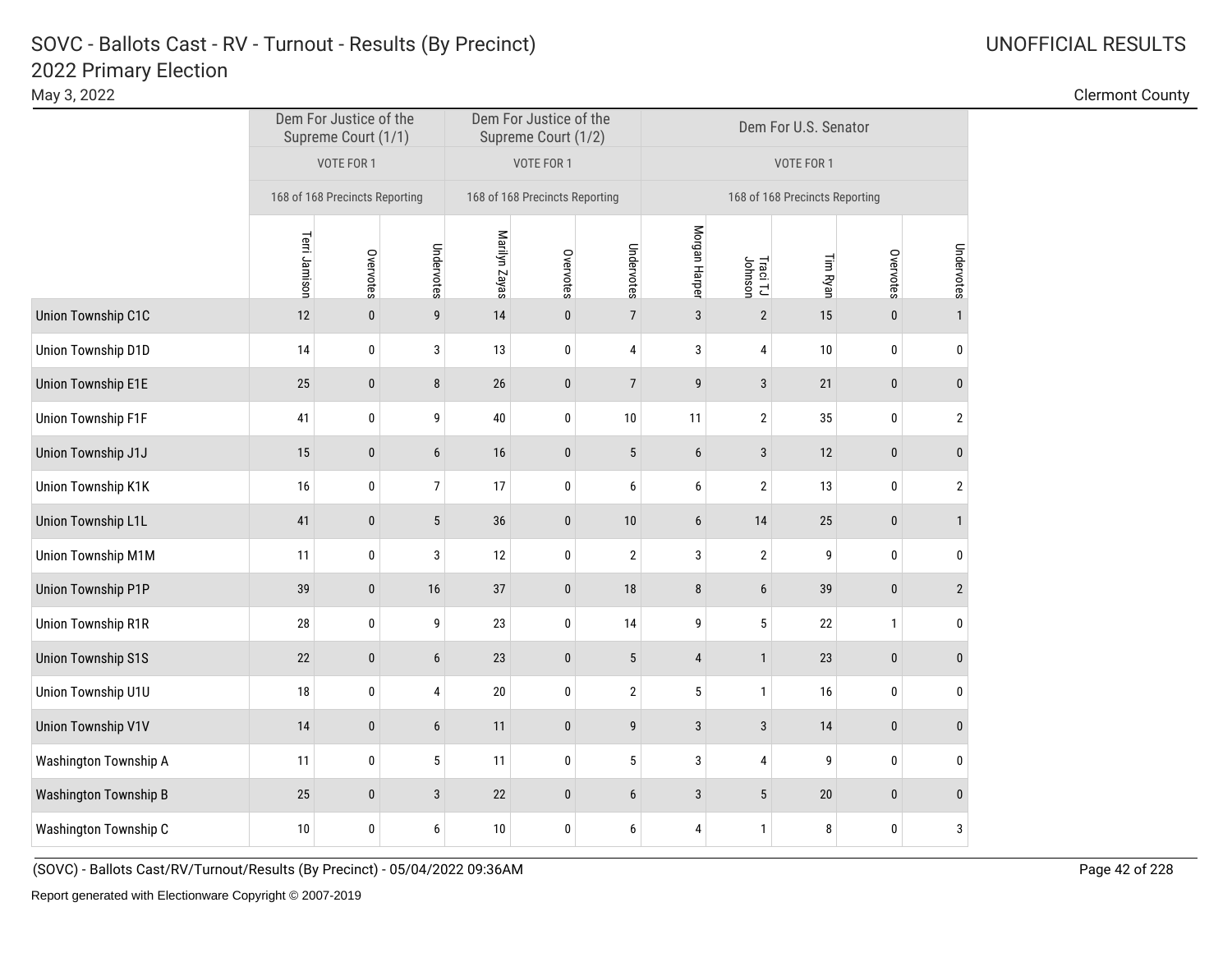# 2022 Primary Election SOVC - Ballots Cast - RV - Turnout - Results (By Precinct)

| UNOFFICIAL RESULTS |  |
|--------------------|--|
|--------------------|--|

| <b>Totals</b>           | 3,591<br>1,015<br>0                           |                                |                | 3,531         | 0                                             | 1,075          | 835                            | 571                 | 3,104    | 4            | 92           |  |  |
|-------------------------|-----------------------------------------------|--------------------------------|----------------|---------------|-----------------------------------------------|----------------|--------------------------------|---------------------|----------|--------------|--------------|--|--|
| Williamsburg Township C | 17<br>0<br>6                                  |                                |                | 15            | 0                                             | 8              | 5                              | $\overline{2}$      | 15       | 0            | 1            |  |  |
| Williamsburg Township B | 34                                            | $\mathbf{0}$                   | 10             | 33            | 0                                             | 11             | 4                              | 8                   | 29       | $\mathbf{0}$ | 3            |  |  |
| Williamsburg Township A | 19                                            | 0                              | 12             | 20            | $\pmb{0}$                                     | 11             | 3                              | 4                   | 21       | $\mathbf{0}$ | 3            |  |  |
| Williamsburg Village C  | 16                                            | $\mathbf{0}$                   | 10             | 14            | $\mathbf{0}$                                  | 12             | 5                              | 3                   | 17       |              | $\mathbf{0}$ |  |  |
| Williamsburg Village A  | 19                                            | 0                              | 6              | 15            | $\mathbf{0}$                                  | 10             | $\mathbf{1}$                   | 5                   | 19       | 0            | 0            |  |  |
| Wayne Township C        | 20                                            | $\bf{0}$                       | $\overline{7}$ | 20            | $\pmb{0}$                                     | $\overline{7}$ | 8                              | 4                   | 14       | 0            | $\mathbf{1}$ |  |  |
| Wayne Township B        | 18                                            | 0                              | $\overline{2}$ | 18            | 0                                             | $\overline{2}$ | 4                              | $\overline{2}$      | 14       | 0            | 0            |  |  |
| Wayne Township A        | 19                                            | 0                              | 12             | 19            | 0                                             | 12             | 6                              | 4                   | 18       | $\mathbf{0}$ | 3            |  |  |
|                         | Terri Jamison<br>Undervotes<br>Overvotes      |                                |                | Marilyn Zayas | Overvotes                                     | Undervotes     | Morgan Harper                  | Traci TJ<br>Johnson | Tim Ryan | Overvotes    | Undervotes   |  |  |
|                         |                                               | 168 of 168 Precincts Reporting |                |               | 168 of 168 Precincts Reporting                |                | 168 of 168 Precincts Reporting |                     |          |              |              |  |  |
|                         |                                               | VOTE FOR 1                     |                |               | VOTE FOR 1                                    |                | VOTE FOR 1                     |                     |          |              |              |  |  |
|                         | Dem For Justice of the<br>Supreme Court (1/1) |                                |                |               | Dem For Justice of the<br>Supreme Court (1/2) |                | Dem For U.S. Senator           |                     |          |              |              |  |  |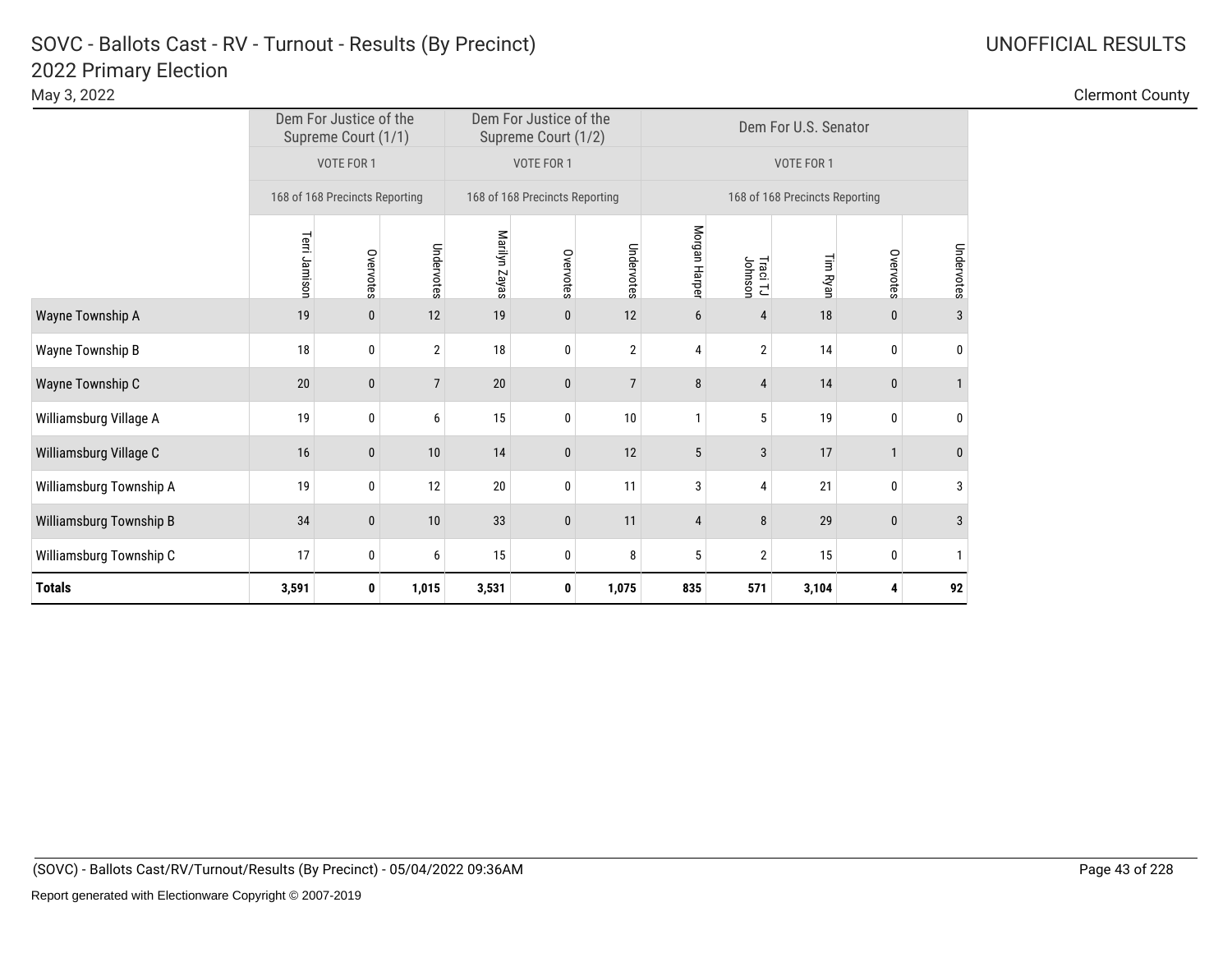May 3, 2022 Clermont County

|                    |                                                                  | District)                      |           |                |                            | Appeals (12th District)        |            | Dem For Representative to Congress (2nd Dem For Judge of the Court of Dem For Judge of the Court of<br>Appeals (12th District) |           |            |  |
|--------------------|------------------------------------------------------------------|--------------------------------|-----------|----------------|----------------------------|--------------------------------|------------|--------------------------------------------------------------------------------------------------------------------------------|-----------|------------|--|
|                    |                                                                  | VOTE FOR 1                     |           |                |                            | VOTE FOR 1                     |            | VOTE FOR 1                                                                                                                     |           |            |  |
|                    |                                                                  | 168 of 168 Precincts Reporting |           |                | No Valid Petition<br>Filed | 168 of 168 Precincts Reporting |            | 168 of 168 Precincts Reporting                                                                                                 |           |            |  |
|                    | Alan Darnowsky<br>Undervotes<br>Samantha<br>Meadows<br>Overvotes |                                |           |                |                            | Overvotes                      | Undervotes | No Valid Petition<br>Filed                                                                                                     | Overvotes | Undervotes |  |
| Loveland City A    | 8                                                                | 14                             | $\pmb{0}$ | $\mathbf{3}$   | $\bf{0}$                   | $\pmb{0}$                      | 25         | $\pmb{0}$                                                                                                                      | $\pmb{0}$ | 25         |  |
| Loveland City B    | 5                                                                | 17                             | 0         | $\mathbf{1}$   | 0                          | 0                              | 23         | 0                                                                                                                              | 0         | 23         |  |
| Loveland City C    | 18                                                               | 21                             | $\pmb{0}$ | $\overline{2}$ | $\pmb{0}$                  | $\pmb{0}$                      | 41         | $\pmb{0}$                                                                                                                      | $\pmb{0}$ | 41         |  |
| Batavia Village A  | 11                                                               | 33                             | 0         | 3              | 0                          | $\bf{0}$                       | 47         | $\pmb{0}$                                                                                                                      | 0         | 47         |  |
| Batavia Township A | 16                                                               | $30\,$                         | $\pmb{0}$ | $\mathbf{1}$   | $\pmb{0}$                  | $\bf{0}$                       | 47         | $\pmb{0}$                                                                                                                      | $\pmb{0}$ | 47         |  |
| Batavia Township B | 18                                                               | 25                             | 0         | $\sqrt{2}$     | 0                          | $\pmb{0}$                      | 45         | 0                                                                                                                              | 0         | 45         |  |
| Batavia Township C | 6                                                                | $5\phantom{.0}$                | $\bf{0}$  | $\mathbf{1}$   | 0                          | $\bf{0}$                       | 12         | $\pmb{0}$                                                                                                                      | $\pmb{0}$ | 12         |  |
| Batavia Township D | 10                                                               | 39                             | 0         | $\sqrt{2}$     | 0                          | $\pmb{0}$                      | 51         | $\pmb{0}$                                                                                                                      | 0         | 51         |  |
| Batavia Township E | 11                                                               | $17\,$                         | $\pmb{0}$ | $\pmb{0}$      | 0                          | $\bf{0}$                       | $28\,$     | $\pmb{0}$                                                                                                                      | $\pmb{0}$ | 28         |  |
| Batavia Township F | 5                                                                | 15                             | 0         | $\sqrt{2}$     | 0                          | 0                              | 22         | 0                                                                                                                              | 0         | 22         |  |
| Batavia Township G | 8                                                                | 16                             | $\pmb{0}$ | $\pmb{0}$      | 0                          | $\bf{0}$                       | 24         | $\pmb{0}$                                                                                                                      | 0         | 24         |  |
| Batavia Township H | 6                                                                | 6                              | 0         | 3              | 0                          | $\pmb{0}$                      | 15         | 0                                                                                                                              | 0         | 15         |  |
| Batavia Township I | 5                                                                | $10$                           | $\pmb{0}$ | $\mathbf{1}$   | $\pmb{0}$                  | $\bf{0}$                       | $16\,$     | $\pmb{0}$                                                                                                                      | $\pmb{0}$ | 16         |  |
| Batavia Township J | 4                                                                | 13                             | 0         | $\overline{2}$ | 0                          | $\bf{0}$                       | 19         | $\pmb{0}$                                                                                                                      | 0         | 19         |  |
| Batavia Township K | 5                                                                | 13                             | $\bf{0}$  | $\mathbf{0}$   | $\pmb{0}$                  | $\bf{0}$                       | 18         | $\mathbf{0}$                                                                                                                   | $\pmb{0}$ | 18         |  |
| Batavia Township L | 5                                                                | 5                              | 0         | 0              | 0                          | 0                              | 10         | 0                                                                                                                              | 0         | 10         |  |

(SOVC) - Ballots Cast/RV/Turnout/Results (By Precinct) - 05/04/2022 09:36AM Page 44 of 228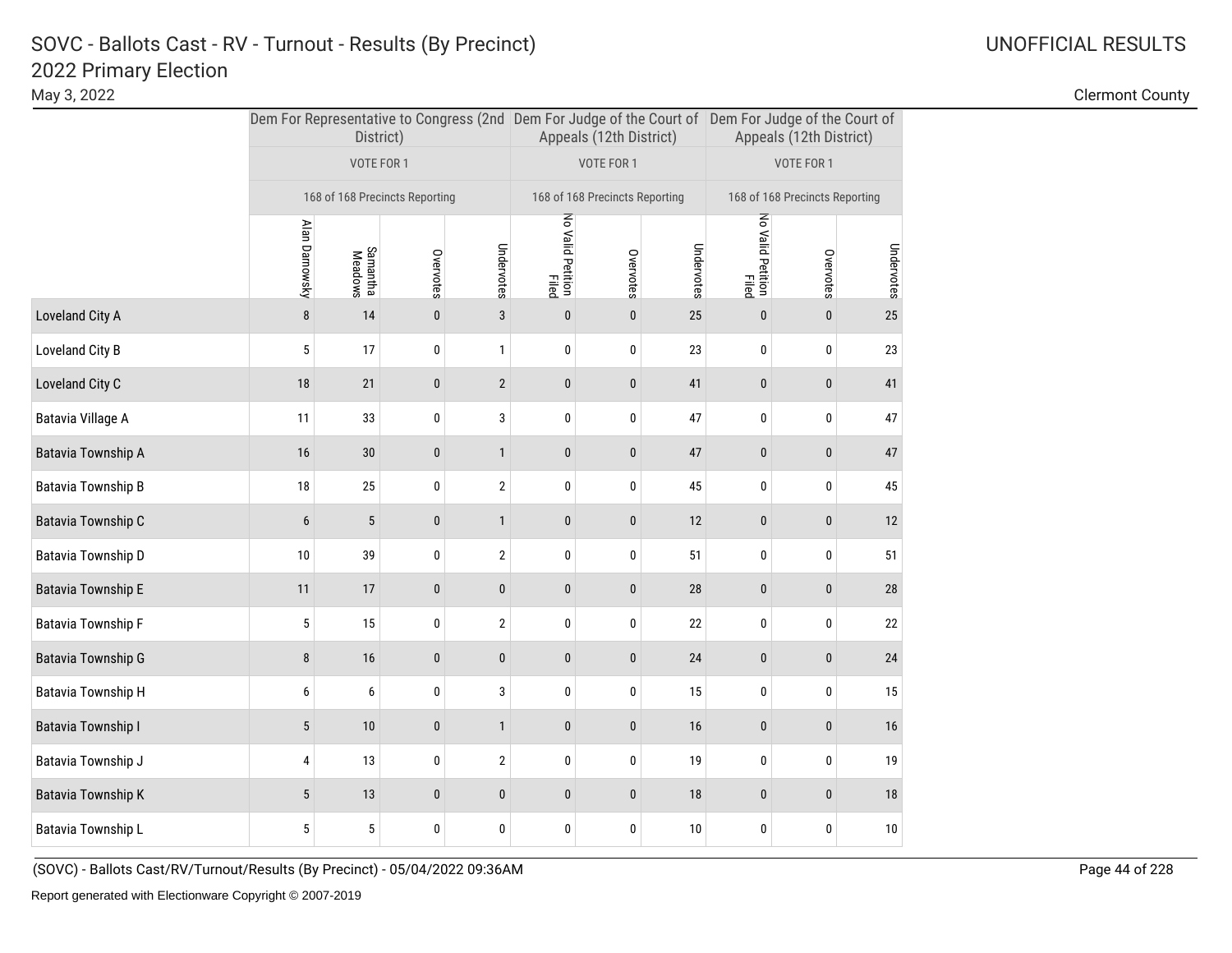May 3, 2022 Clermont County

|                         |                | District)                      |                       |                              |                            | Appeals (12th District)        |                  | Dem For Representative to Congress (2nd Dem For Judge of the Court of Dem For Judge of the Court of<br>Appeals (12th District) |           |    |  |  |
|-------------------------|----------------|--------------------------------|-----------------------|------------------------------|----------------------------|--------------------------------|------------------|--------------------------------------------------------------------------------------------------------------------------------|-----------|----|--|--|
|                         |                | VOTE FOR 1                     |                       |                              |                            | VOTE FOR 1                     |                  | VOTE FOR 1                                                                                                                     |           |    |  |  |
|                         |                | 168 of 168 Precincts Reporting |                       |                              |                            | 168 of 168 Precincts Reporting |                  | 168 of 168 Precincts Reporting                                                                                                 |           |    |  |  |
|                         | Alan Darnowsky | No Valid Petition<br>Filed     | Overvotes             | Undervotes                   | No Valid Petition<br>Filed | Overvotes                      | Undervotes       |                                                                                                                                |           |    |  |  |
| Batavia Township M      | 14             | Samantha<br>Meadows<br>19      | Overvotes<br>$\bf{0}$ | Undervotes<br>$\overline{2}$ | $\bf{0}$                   | $\pmb{0}$                      | 35               | $\pmb{0}$                                                                                                                      | $\pmb{0}$ | 35 |  |  |
| Batavia Township N      | 9              | 22                             | 0                     | 5                            | 0                          | 0                              | 36               | 0                                                                                                                              | 0         | 36 |  |  |
| Batavia Township O      | 10             | 18                             | $\pmb{0}$             | $\mathbf{1}$                 | $\pmb{0}$                  | $\pmb{0}$                      | 29               | $\pmb{0}$                                                                                                                      | $\pmb{0}$ | 29 |  |  |
| Batavia Township P      | 6              | $10\,$                         | 0                     | $\mathbf{1}$                 | 0                          | $\bf{0}$                       | 17               | $\pmb{0}$                                                                                                                      | 0         | 17 |  |  |
| <b>Felicity Village</b> | $\overline{2}$ | 9                              | $\pmb{0}$             | $\mathbf{3}$                 | $\pmb{0}$                  | $\pmb{0}$                      | 14               | $\pmb{0}$                                                                                                                      | $\pmb{0}$ | 14 |  |  |
| Franklin Township A     | 8              | 25                             | 0                     | 5                            | 0                          | 0                              | 38               | 0                                                                                                                              | 0         | 38 |  |  |
| Franklin Township B     | 4              | 13                             | $\pmb{0}$             | 5                            | $\pmb{0}$                  | $\bf{0}$                       | 22               | $\pmb{0}$                                                                                                                      | $\pmb{0}$ | 22 |  |  |
| Franklin Township D     | 5              | 12                             | 0                     | 5                            | 0                          | 0                              | 22               | 0                                                                                                                              | 0         | 22 |  |  |
| Goshen Township A       | 10             | $\bf 8$                        | $\pmb{0}$             | $\sqrt{2}$                   | $\pmb{0}$                  | $\pmb{0}$                      | $20\,$           | $\bf{0}$                                                                                                                       | $\pmb{0}$ | 20 |  |  |
| Goshen Township B       | 4              | 15                             | 0                     | $\overline{2}$               | 0                          | 0                              | 21               | $\pmb{0}$                                                                                                                      | 0         | 21 |  |  |
| Goshen Township D       | 6              | 6                              | $\bf{0}$              | $\pmb{0}$                    | $\pmb{0}$                  | $\bf{0}$                       | 12               | $\pmb{0}$                                                                                                                      | $\pmb{0}$ | 12 |  |  |
| Goshen Township E       | 9              | $19$                           | $\pmb{0}$             | $\mathbf{1}$                 | $\pmb{0}$                  | $\pmb{0}$                      | 29               | $\pmb{0}$                                                                                                                      | 0         | 29 |  |  |
| Goshen Township F       | $\mathbf{1}$   | $\sqrt{3}$                     | $\pmb{0}$             | $\mathbf{1}$                 | $\pmb{0}$                  | $\pmb{0}$                      | $\sqrt{5}$       | $\pmb{0}$                                                                                                                      | $\pmb{0}$ | 5  |  |  |
| Goshen Township G       | 1              | 5                              | $\pmb{0}$             | $\mathbf{1}$                 | $\pmb{0}$                  | 0                              | $\boldsymbol{7}$ | 0                                                                                                                              | 0         | 7  |  |  |
| Goshen Township I       | $\overline{4}$ | $\overline{4}$                 | $\pmb{0}$             | $\pmb{0}$                    | $\bf{0}$                   | $\mathbf{0}$                   | 8                | $\mathbf{0}$                                                                                                                   | $\bf{0}$  | 8  |  |  |
| Goshen Township J       | 4              | 10                             | 0                     | $\overline{2}$               | 0                          | 0                              | 16               | 0                                                                                                                              | 0         | 16 |  |  |
|                         |                |                                |                       |                              |                            |                                |                  |                                                                                                                                |           |    |  |  |

(SOVC) - Ballots Cast/RV/Turnout/Results (By Precinct) - 05/04/2022 09:36AM Page 45 of 228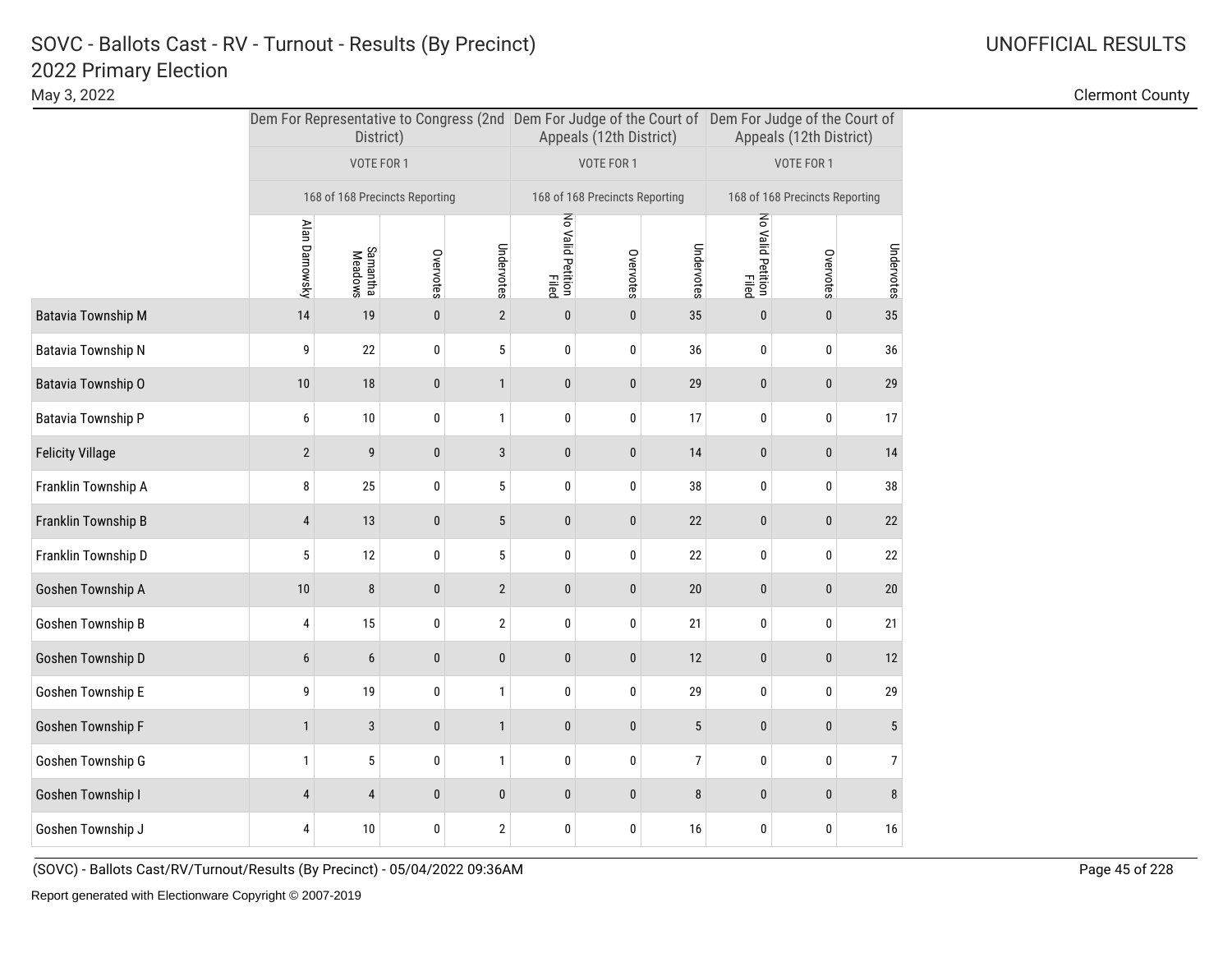May 3, 2022 Clermont County

|                    |                                                                  | District)                      |           |                  |                            | Appeals (12th District)        |            | Dem For Representative to Congress (2nd Dem For Judge of the Court of Dem For Judge of the Court of<br>Appeals (12th District) |           |            |  |  |
|--------------------|------------------------------------------------------------------|--------------------------------|-----------|------------------|----------------------------|--------------------------------|------------|--------------------------------------------------------------------------------------------------------------------------------|-----------|------------|--|--|
|                    |                                                                  | VOTE FOR 1                     |           |                  |                            | VOTE FOR 1                     |            | VOTE FOR 1                                                                                                                     |           |            |  |  |
|                    |                                                                  | 168 of 168 Precincts Reporting |           |                  | No Valid Petition<br>Filed | 168 of 168 Precincts Reporting |            | 168 of 168 Precincts Reporting                                                                                                 |           |            |  |  |
|                    | Alan Darnowsky<br>Undervotes<br>Samantha<br>Meadows<br>Overvotes |                                |           |                  |                            | Overvotes                      | Undervotes | No Valid Petition<br>Filed                                                                                                     | Overvotes | Undervotes |  |  |
| Goshen Township K  | $\overline{4}$                                                   | $\overline{7}$                 | $\pmb{0}$ | $\overline{2}$   | $\bf{0}$                   | $\pmb{0}$                      | 13         | $\mathbf 0$                                                                                                                    | $\pmb{0}$ | 13         |  |  |
| Goshen Township L  | 4                                                                | 14                             | 0         | $\mathbf{1}$     | 0                          | 0                              | 19         | $\bf{0}$                                                                                                                       | 0         | 19         |  |  |
| Goshen Township M  | $\overline{7}$                                                   | 11                             | $\pmb{0}$ | $\mathbf{1}$     | 0                          | $\pmb{0}$                      | $19$       | $\pmb{0}$                                                                                                                      | 0         | 19         |  |  |
| Goshen Township N  | 9                                                                | 18                             | 0         | $\mathbf{1}$     | 0                          | $\pmb{0}$                      | $28\,$     | $\pmb{0}$                                                                                                                      | 0         | 28         |  |  |
| Jackson Township A | $\mathbf{2}$                                                     | $\overline{7}$                 | $\pmb{0}$ | $\mathbf{1}$     | $\pmb{0}$                  | $\pmb{0}$                      | $10$       | $\pmb{0}$                                                                                                                      | $\pmb{0}$ | 10         |  |  |
| Jackson Township B | 5                                                                | 8                              | $\pmb{0}$ | $\pmb{0}$        | 0                          | $\pmb{0}$                      | 13         | $\bf{0}$                                                                                                                       | 0         | 13         |  |  |
| Jackson Township C | 8                                                                | 6                              | $\pmb{0}$ | $\mathbf{1}$     | 0                          | $\pmb{0}$                      | 15         | $\mathbf 0$                                                                                                                    | $\pmb{0}$ | 15         |  |  |
| Milford City A     | 7                                                                | 13                             | 0         | 0                | 0                          | 0                              | $20\,$     | $\bf{0}$                                                                                                                       | 0         | 20         |  |  |
| Milford City B     | 13                                                               | $30\,$                         | $\pmb{0}$ | $\overline{5}$   | $\pmb{0}$                  | $\pmb{0}$                      | $\bf 48$   | $\pmb{0}$                                                                                                                      | 0         | 48         |  |  |
| Milford City D     | 8                                                                | 15                             | $\pmb{0}$ | $\boldsymbol{7}$ | 0                          | 0                              | $30\,$     | $\pmb{0}$                                                                                                                      | 0         | 30         |  |  |
| Milford City E     | 19                                                               | 15                             | $\pmb{0}$ | $\mathbf{1}$     | $\pmb{0}$                  | $\pmb{0}$                      | 35         | $\pmb{0}$                                                                                                                      | $\pmb{0}$ | 35         |  |  |
| Milford City F     | 3                                                                | 8                              | $\pmb{0}$ | $\mathbf{1}$     | 0                          | $\pmb{0}$                      | 12         | $\pmb{0}$                                                                                                                      | 0         | 12         |  |  |
| Milford City G     | 20                                                               | 42                             | $\pmb{0}$ | $\overline{7}$   | $\pmb{0}$                  | $\pmb{0}$                      | 69         | $\mathbf 0$                                                                                                                    | 0         | 69         |  |  |
| Milford City H     | 19                                                               | 29                             | $\pmb{0}$ | $\mathbf{1}$     | 0                          | $\pmb{0}$                      | 49         | $\pmb{0}$                                                                                                                      | 0         | 49         |  |  |
| Miami Township A   | 17                                                               | 35                             | $\pmb{0}$ | 3                | 0                          | $\pmb{0}$                      | 55         | $\mathbf 0$                                                                                                                    | 0         | 55         |  |  |
| Miami Township C   | 3                                                                | 17                             | 0         | $\mathbf{1}$     | 0                          | $\pmb{0}$                      | 21         | $\bf{0}$                                                                                                                       | 0         | 21         |  |  |
|                    |                                                                  |                                |           |                  |                            |                                |            |                                                                                                                                |           |            |  |  |

(SOVC) - Ballots Cast/RV/Turnout/Results (By Precinct) - 05/04/2022 09:36AM Page 46 of 228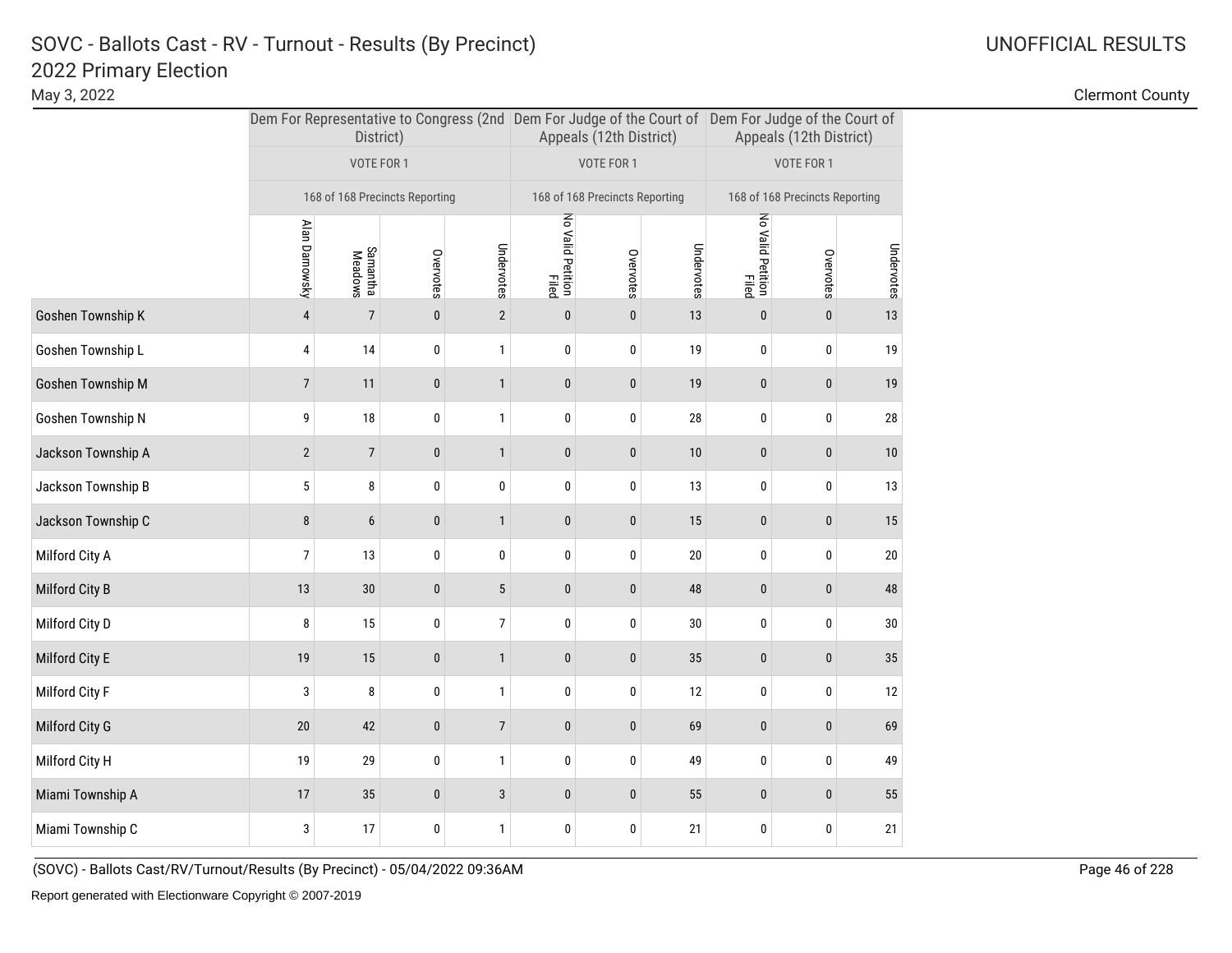May 3, 2022 Clermont County

|                  |                                                                  | District)                      |           |                |                            | Appeals (12th District)        |            | Dem For Representative to Congress (2nd Dem For Judge of the Court of Dem For Judge of the Court of<br>Appeals (12th District) |                                |            |  |  |
|------------------|------------------------------------------------------------------|--------------------------------|-----------|----------------|----------------------------|--------------------------------|------------|--------------------------------------------------------------------------------------------------------------------------------|--------------------------------|------------|--|--|
|                  |                                                                  | VOTE FOR 1                     |           |                |                            | VOTE FOR 1                     |            | VOTE FOR 1                                                                                                                     |                                |            |  |  |
|                  |                                                                  | 168 of 168 Precincts Reporting |           |                | No Valid Petition<br>Filed | 168 of 168 Precincts Reporting |            |                                                                                                                                | 168 of 168 Precincts Reporting |            |  |  |
|                  | Alan Darnowsky<br>Undervotes<br>Samantha<br>Meadows<br>Overvotes |                                |           |                |                            | Overvotes                      | Undervotes | No Valid Petition<br>Filed                                                                                                     | Overvotes                      | Undervotes |  |  |
| Miami Township D | $\overline{5}$                                                   | 21                             | $\pmb{0}$ | $\sqrt{5}$     | $\pmb{0}$                  | $\bf{0}$                       | 31         | $\pmb{0}$                                                                                                                      | $\pmb{0}$                      | 31         |  |  |
| Miami Township E | 11                                                               | 11                             | 0         | $\mathbf{1}$   | 0                          | 0                              | 23         | 0                                                                                                                              | 0                              | 23         |  |  |
| Miami Township F | 30                                                               | 28                             | $\pmb{0}$ | 8              | $\pmb{0}$                  | $\pmb{0}$                      | 66         | $\pmb{0}$                                                                                                                      | $\pmb{0}$                      | 66         |  |  |
| Miami Township G | 5                                                                | 21                             | 0         | 3              | 0                          | $\bf{0}$                       | 29         | $\pmb{0}$                                                                                                                      | 0                              | 29         |  |  |
| Miami Township H | $\overline{7}$                                                   | 9                              | $\pmb{0}$ | $\sqrt{3}$     | $\pmb{0}$                  | $\bf{0}$                       | $19$       | $\pmb{0}$                                                                                                                      | $\pmb{0}$                      | 19         |  |  |
| Miami Township I | 9                                                                | $28\,$                         | 0         | $\overline{7}$ | 0                          | $\pmb{0}$                      | 44         | $\bf{0}$                                                                                                                       | 0                              | 44         |  |  |
| Miami Township J | $\mathbf{1}$                                                     | 13                             | $\bf{0}$  | 3              | 0                          | $\bf{0}$                       | 17         | $\pmb{0}$                                                                                                                      | $\pmb{0}$                      | 17         |  |  |
| Miami Township K | 25                                                               | 42                             | 0         | $\sqrt{2}$     | 0                          | $\pmb{0}$                      | 69         | $\pmb{0}$                                                                                                                      | 0                              | 69         |  |  |
| Miami Township L | $\overline{7}$                                                   | 13                             | $\pmb{0}$ | $\mathbf{1}$   | 0                          | $\bf{0}$                       | 21         | $\pmb{0}$                                                                                                                      | $\pmb{0}$                      | 21         |  |  |
| Miami Township M | 12                                                               | 29                             | 0         | $\sqrt{3}$     | 0                          | 0                              | 44         | 0                                                                                                                              | 0                              | 44         |  |  |
| Miami Township N | 11                                                               | $20\,$                         | $\bf{0}$  | $\mathbf{1}$   | 0                          | $\bf{0}$                       | 32         | $\pmb{0}$                                                                                                                      | $\pmb{0}$                      | 32         |  |  |
| Miami Township P | 6                                                                | 11                             | 0         | $\mathbf{1}$   | 0                          | 0                              | 18         | 0                                                                                                                              | 0                              | 18         |  |  |
| Miami Township Q | 10                                                               | 17                             | $\pmb{0}$ | 4              | $\pmb{0}$                  | $\bf{0}$                       | 31         | $\pmb{0}$                                                                                                                      | $\pmb{0}$                      | 31         |  |  |
| Miami Township R | 7                                                                | 12                             | 0         | 3              | 0                          | $\bf{0}$                       | 22         | $\pmb{0}$                                                                                                                      | 0                              | 22         |  |  |
| Miami Township S | 5                                                                | 12                             | $\bf{0}$  | $\mathbf{1}$   | $\bf{0}$                   | $\bf{0}$                       | 18         | $\pmb{0}$                                                                                                                      | $\pmb{0}$                      | 18         |  |  |
| Miami Township T | 4                                                                | $\boldsymbol{7}$               | 0         | 3              | 0                          | $\bf{0}$                       | 14         | 0                                                                                                                              | 0                              | 14         |  |  |

(SOVC) - Ballots Cast/RV/Turnout/Results (By Precinct) - 05/04/2022 09:36AM Page 47 of 228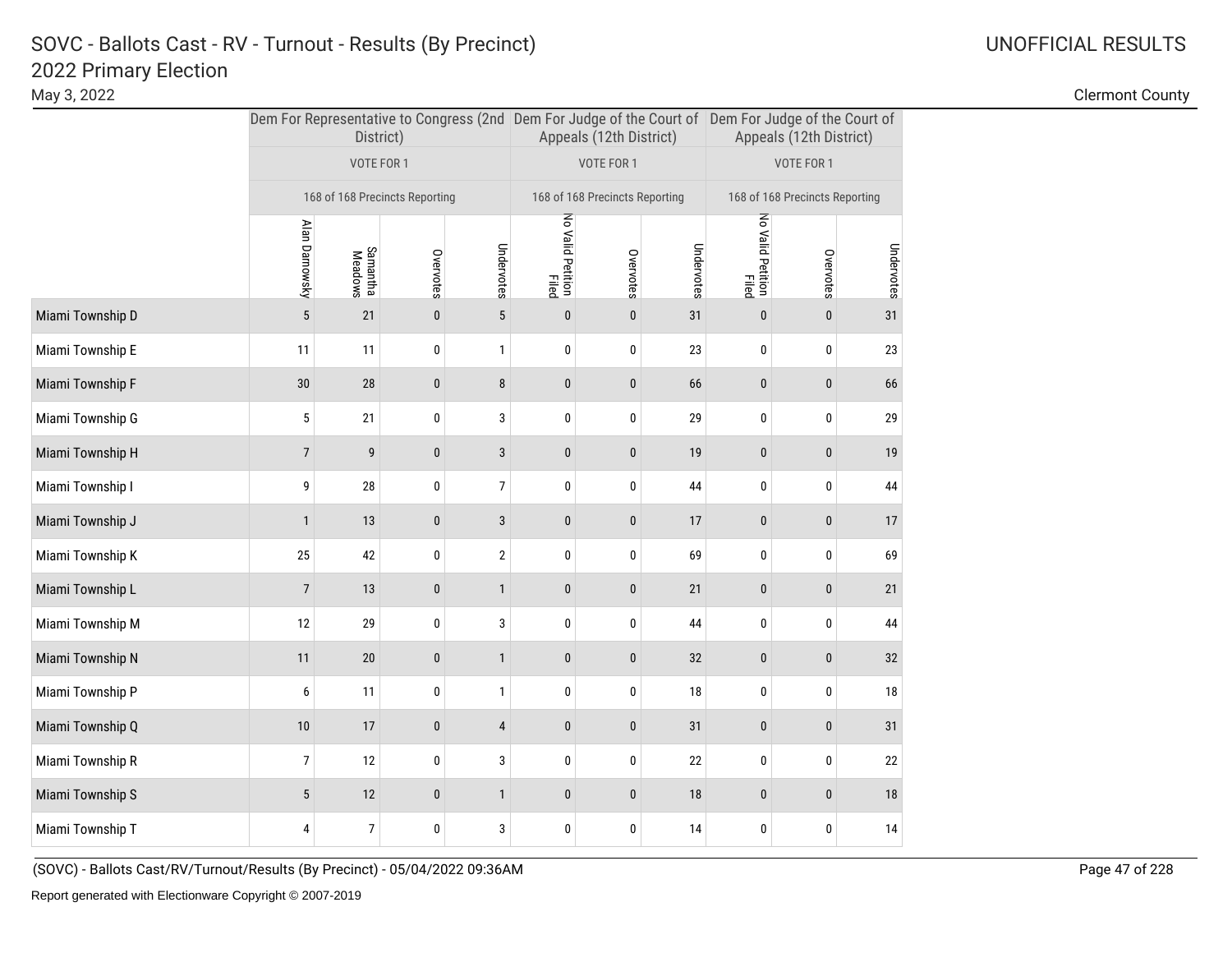May 3, 2022 Clermont County

|                    |                                                                  | District)                      |             |                         |                            | Appeals (12th District)        |            | Dem For Representative to Congress (2nd Dem For Judge of the Court of Dem For Judge of the Court of<br>Appeals (12th District) |                                |            |  |
|--------------------|------------------------------------------------------------------|--------------------------------|-------------|-------------------------|----------------------------|--------------------------------|------------|--------------------------------------------------------------------------------------------------------------------------------|--------------------------------|------------|--|
|                    |                                                                  | VOTE FOR 1                     |             |                         |                            | VOTE FOR 1                     |            |                                                                                                                                | VOTE FOR 1                     |            |  |
|                    |                                                                  | 168 of 168 Precincts Reporting |             |                         | No Valid Petition<br>Filed | 168 of 168 Precincts Reporting |            |                                                                                                                                | 168 of 168 Precincts Reporting |            |  |
|                    | Alan Darnowsky<br>Undervotes<br>Samantha<br>Meadows<br>Overvotes |                                |             |                         |                            | Overvotes                      | Undervotes | No Valid Petition<br>Filed                                                                                                     | Overvotes                      | Undervotes |  |
| Miami Township U   | 19                                                               | 16                             | $\mathbf 0$ | $\mathbf{3}$            | $\pmb{0}$                  | $\pmb{0}$                      | 38         | $\pmb{0}$                                                                                                                      | $\pmb{0}$                      | 38         |  |
| Miami Township V   | 5                                                                | 10                             | 0           | 0                       | 0                          | $\pmb{0}$                      | 15         | 0                                                                                                                              | 0                              | 15         |  |
| Miami Township X   | 19                                                               | 26                             | $\bf{0}$    | 3                       | $\bf{0}$                   | $\pmb{0}$                      | 48         | $\pmb{0}$                                                                                                                      | $\pmb{0}$                      | 48         |  |
| Miami Township Y   | 19                                                               | 34                             | 0           | 5                       | 0                          | $\pmb{0}$                      | 58         | 0                                                                                                                              | 0                              | 58         |  |
| Miami Township Z   | 17                                                               | 25                             | $\pmb{0}$   | $\sqrt{3}$              | $\pmb{0}$                  | $\pmb{0}$                      | 45         | $\pmb{0}$                                                                                                                      | $\pmb{0}$                      | 45         |  |
| Miami Township A1A | 10                                                               | 13                             | 0           | 3                       | 0                          | 0                              | 26         | 0                                                                                                                              | 0                              | 26         |  |
| Miami Township B1B | 12                                                               | 9                              | 0           | $\overline{2}$          | $\bf{0}$                   | $\bf{0}$                       | 23         | $\bf{0}$                                                                                                                       | $\pmb{0}$                      | 23         |  |
| Miami Township C1C | 11                                                               | 27                             | 0           | 1                       | 0                          | 0                              | 39         | 0                                                                                                                              | 0                              | 39         |  |
| Miami Township D1D | $\overline{7}$                                                   | 17                             | $\pmb{0}$   | 4                       | $\pmb{0}$                  | $\pmb{0}$                      | 28         | $\pmb{0}$                                                                                                                      | $\pmb{0}$                      | 28         |  |
| Miami Township F1F | 17                                                               | 16                             | 0           | 0                       | 0                          | $\pmb{0}$                      | 33         | 0                                                                                                                              | 0                              | 33         |  |
| Miami Township G1G | 16                                                               | 23                             | $\bf{0}$    | $\mathbf{1}$            | $\bf{0}$                   | $\pmb{0}$                      | 40         | $\pmb{0}$                                                                                                                      | $\pmb{0}$                      | 40         |  |
| Miami Township H1H | 13                                                               | 26                             | 0           | 6                       | 0                          | 0                              | 45         | 0                                                                                                                              | 0                              | 45         |  |
| Miami Township K1K | 11                                                               | 11                             | $\bf{0}$    | $\pmb{0}$               | $\pmb{0}$                  | $\pmb{0}$                      | 22         | $\pmb{0}$                                                                                                                      | $\pmb{0}$                      | 22         |  |
| Miami Township L1L | 21                                                               | 25                             | 0           | $\overline{7}$          | 0                          | $\pmb{0}$                      | 53         | 0                                                                                                                              | 0                              | 53         |  |
| Miami Township M1M | $\overline{7}$                                                   | 22                             | $\bf{0}$    | 4                       | $\bf{0}$                   | $\pmb{0}$                      | 33         | $\mathbf{0}$                                                                                                                   | $\bf{0}$                       | 33         |  |
| Miami Township N1N | 29                                                               | 13                             | 0           | $\overline{\mathbf{c}}$ | 0                          | $\pmb{0}$                      | 44         | 0                                                                                                                              | 0                              | 44         |  |
|                    |                                                                  |                                |             |                         |                            |                                |            |                                                                                                                                |                                |            |  |

(SOVC) - Ballots Cast/RV/Turnout/Results (By Precinct) - 05/04/2022 09:36AM Page 48 of 228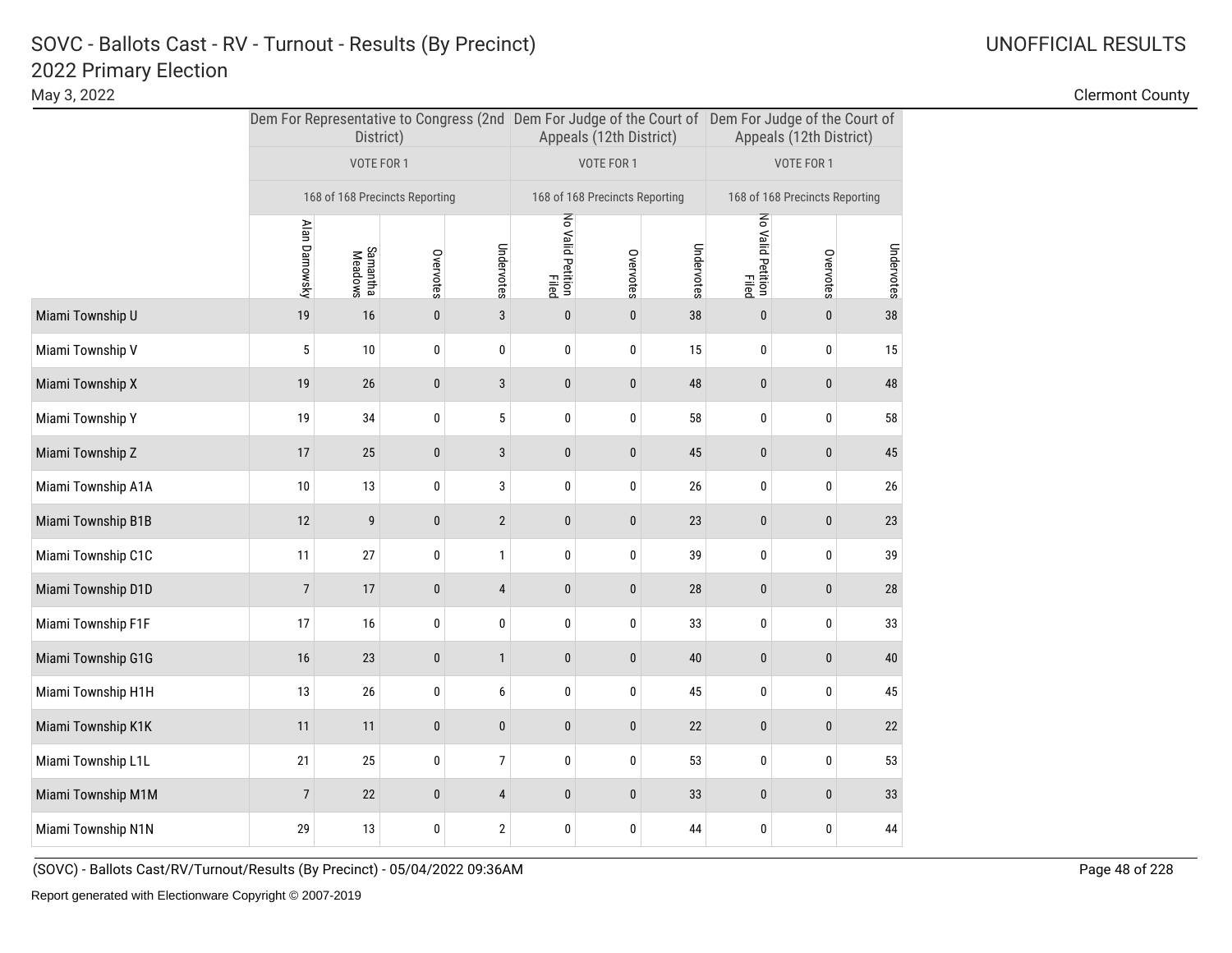May 3, 2022 Clermont County

|                        |                | District)                      |                            |                              |              | Appeals (12th District)        |           | Dem For Representative to Congress (2nd Dem For Judge of the Court of Dem For Judge of the Court of<br>Appeals (12th District) |                                |    |  |
|------------------------|----------------|--------------------------------|----------------------------|------------------------------|--------------|--------------------------------|-----------|--------------------------------------------------------------------------------------------------------------------------------|--------------------------------|----|--|
|                        |                | VOTE FOR 1                     |                            |                              |              | VOTE FOR 1                     |           |                                                                                                                                | VOTE FOR 1                     |    |  |
|                        |                | 168 of 168 Precincts Reporting |                            |                              |              | 168 of 168 Precincts Reporting |           |                                                                                                                                | 168 of 168 Precincts Reporting |    |  |
|                        | Alan Darnowsky | Samantha<br>Meadows            | No Valid Petition<br>Filed | Overvotes                    | Undervotes   | No Valid Petition<br>Filed     | Overvotes | Undervotes                                                                                                                     |                                |    |  |
| Miami Township 010     | $\overline{2}$ | 21                             | $\pmb{0}$                  | Undervotes<br>$\overline{2}$ | $\pmb{0}$    | $\pmb{0}$                      | 25        | $\bf{0}$                                                                                                                       | $\pmb{0}$                      | 25 |  |
| Miami Township P1P     | 12             | 14                             | 0                          | $\mathbf{1}$                 | 0            | $\pmb{0}$                      | 27        | 0                                                                                                                              | 0                              | 27 |  |
| Miami Township Q1Q     | $6\phantom{1}$ | 17                             | $\bf{0}$                   | $\overline{2}$               | $\bf{0}$     | $\pmb{0}$                      | 25        | $\pmb{0}$                                                                                                                      | $\pmb{0}$                      | 25 |  |
| Monroe Township A      | $\mathbf{1}$   | 11                             | 0                          | $\mathbf 2$                  | 0            | $\pmb{0}$                      | 14        | 0                                                                                                                              | 0                              | 14 |  |
| Monroe Township B      | $\overline{4}$ | 19                             | $\mathbf 0$                | $\overline{2}$               | $\pmb{0}$    | $\pmb{0}$                      | 25        | $\pmb{0}$                                                                                                                      | $\pmb{0}$                      | 25 |  |
| Monroe Township C      | 14             | 24                             | 0                          | 4                            | 0            | $\pmb{0}$                      | 42        | 0                                                                                                                              | 0                              | 42 |  |
| Monroe Township D      | 6              | 6                              | 0                          | $\mathbf{1}$                 | $\pmb{0}$    | $\bf{0}$                       | 13        | 0                                                                                                                              | $\pmb{0}$                      | 13 |  |
| Monroe Township E      | 3              | 18                             | 0                          | 3                            | 0            | 0                              | 24        | 0                                                                                                                              | 0                              | 24 |  |
| Monroe Township I      | $\mathbf{1}$   | $\sqrt{5}$                     | $\mathbf 0$                | $\pmb{0}$                    | $\pmb{0}$    | $\pmb{0}$                      | 6         | $\pmb{0}$                                                                                                                      | $\pmb{0}$                      | 6  |  |
| New Richmond Village A | 7              | 13                             | 0                          | $\mathbf 2$                  | 0            | $\pmb{0}$                      | 22        | 0                                                                                                                              | 0                              | 22 |  |
| New Richmond Village B | 15             | 21                             | $\pmb{0}$                  | 3                            | $\mathbf{0}$ | $\mathbf{0}$                   | 39        | $\bf{0}$                                                                                                                       | $\pmb{0}$                      | 39 |  |
| Ohio Township A        | $\overline{2}$ | 4                              | 0                          | $\overline{2}$               | 0            | $\pmb{0}$                      | 8         | 0                                                                                                                              | 0                              | 8  |  |
| Ohio Township B        | $\mathbf{1}$   | 8                              | $\bf{0}$                   | $\mathbf{1}$                 | $\pmb{0}$    | $\pmb{0}$                      | 10        | $\pmb{0}$                                                                                                                      | $\pmb{0}$                      | 10 |  |
| Ohio Township C        | 5              | 10                             | 0                          | $\mathbf{1}$                 | 0            | $\pmb{0}$                      | 16        | 0                                                                                                                              | 0                              | 16 |  |
| Pierce Township A      | $\overline{4}$ | 15                             | $\bf{0}$                   | $\mathbf{1}$                 | $\bf{0}$     | $\bf{0}$                       | 20        | $\mathbf{0}$                                                                                                                   | $\bf{0}$                       | 20 |  |
| Pierce Township B      | 11             | 15                             | 0                          | 3                            | 0            | $\pmb{0}$                      | 29        | 0                                                                                                                              | 0                              | 29 |  |
|                        |                |                                |                            |                              |              |                                |           |                                                                                                                                |                                |    |  |

(SOVC) - Ballots Cast/RV/Turnout/Results (By Precinct) - 05/04/2022 09:36AM Page 49 of 228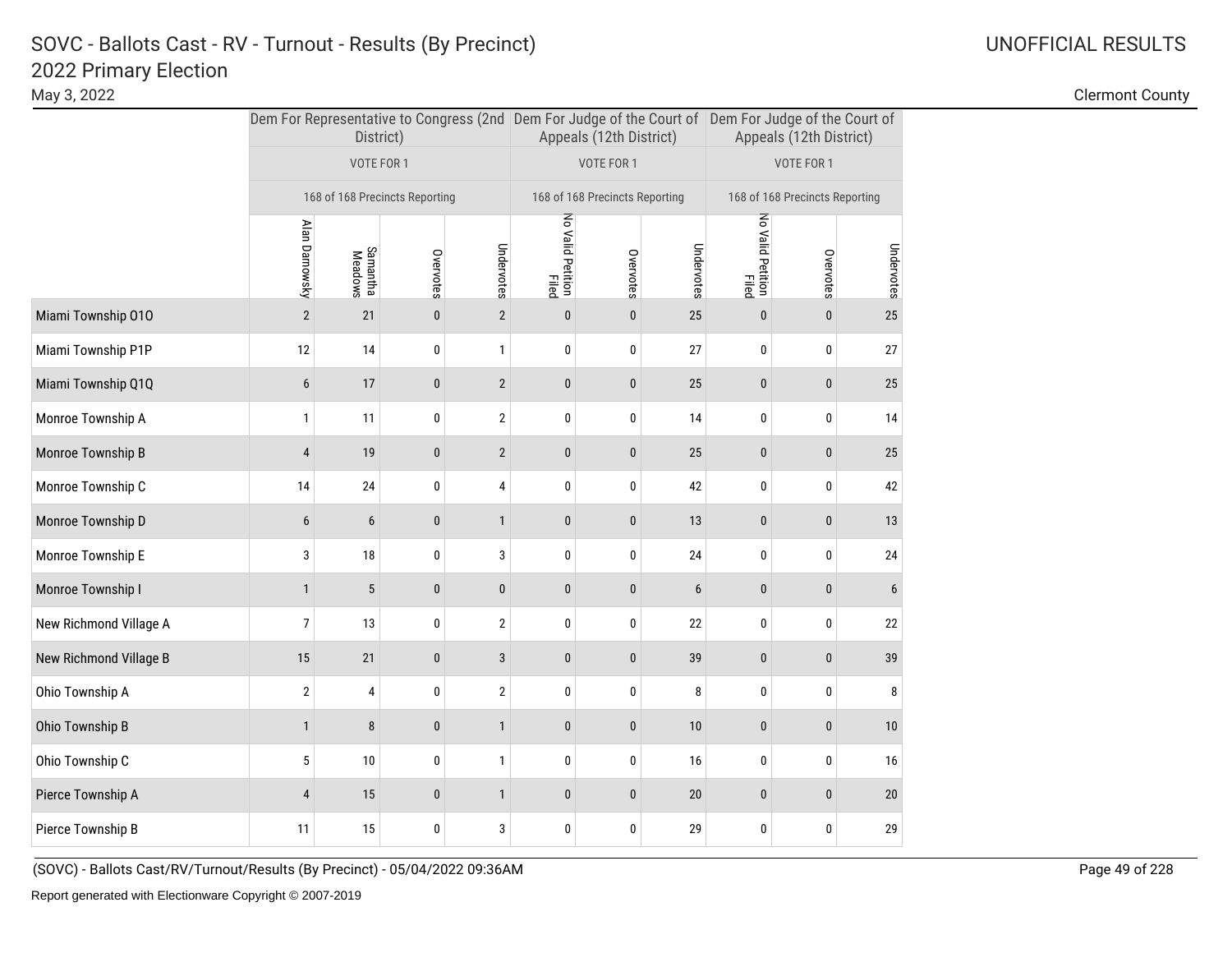May 3, 2022 Clermont County

|                             |                                                                  | District)                      |              |                         |                            | Appeals (12th District)        |            | Dem For Representative to Congress (2nd Dem For Judge of the Court of Dem For Judge of the Court of<br>Appeals (12th District) |                                |            |  |
|-----------------------------|------------------------------------------------------------------|--------------------------------|--------------|-------------------------|----------------------------|--------------------------------|------------|--------------------------------------------------------------------------------------------------------------------------------|--------------------------------|------------|--|
|                             |                                                                  | VOTE FOR 1                     |              |                         |                            | VOTE FOR 1                     |            |                                                                                                                                | VOTE FOR 1                     |            |  |
|                             |                                                                  | 168 of 168 Precincts Reporting |              |                         |                            | 168 of 168 Precincts Reporting |            |                                                                                                                                | 168 of 168 Precincts Reporting |            |  |
|                             | Alan Darnowsky<br>Undervotes<br>Samantha<br>Meadows<br>Overvotes |                                |              |                         | No Valid Petition<br>Filed | Overvotes                      | Undervotes | No Valid Petition<br>Filed                                                                                                     | Overvotes                      | Undervotes |  |
| Pierce Township C           | $\overline{7}$                                                   | 16                             | $\pmb{0}$    | $\mathbf{1}$            | $\pmb{0}$                  | $\pmb{0}$                      | 24         | $\pmb{0}$                                                                                                                      | $\pmb{0}$                      | 24         |  |
| Pierce Township D           | 5                                                                | 10                             | 0            | $\overline{2}$          | 0                          | 0                              | 17         | 0                                                                                                                              | 0                              | 17         |  |
| Pierce Township E           | 10                                                               | 29                             | $\pmb{0}$    | $\mathbf{1}$            | $\pmb{0}$                  | $\pmb{0}$                      | 40         | $\pmb{0}$                                                                                                                      | $\pmb{0}$                      | 40         |  |
| Pierce Township G           | 6                                                                | 30                             | 0            | $\mathbf{1}$            | 0                          | 0                              | 37         | 0                                                                                                                              | 0                              | 37         |  |
| Pierce Township I           | $\boldsymbol{6}$                                                 | 16                             | $\pmb{0}$    | $\overline{5}$          | $\pmb{0}$                  | $\pmb{0}$                      | 27         | $\pmb{0}$                                                                                                                      | $\pmb{0}$                      | 27         |  |
| Pierce Township J           | $\overline{7}$                                                   | 14                             | 0            | 2                       | 0                          | $\pmb{0}$                      | 23         | 0                                                                                                                              | $\pmb{0}$                      | 23         |  |
| Pierce Township K           | 5                                                                | 22                             | $\pmb{0}$    | 4                       | $\pmb{0}$                  | $\pmb{0}$                      | 31         | $\pmb{0}$                                                                                                                      | $\pmb{0}$                      | 31         |  |
| Pierce Township M           | 10                                                               | 22                             | 0            | 4                       | 0                          | $\pmb{0}$                      | 36         | 0                                                                                                                              | 0                              | 36         |  |
| Pierce Township N           | 5                                                                | 19                             | $\pmb{0}$    | 3                       | $\bf{0}$                   | $\pmb{0}$                      | 27         | $\pmb{0}$                                                                                                                      | $\pmb{0}$                      | 27         |  |
| Pierce Township O           | 16                                                               | 27                             | $\pmb{0}$    | $\overline{\mathbf{c}}$ | $\pmb{0}$                  | $\pmb{0}$                      | 45         | $\pmb{0}$                                                                                                                      | $\pmb{0}$                      | 45         |  |
| Owensville Village          | $\boldsymbol{6}$                                                 | $\bf 8$                        | $\mathbf{0}$ | $\sqrt{3}$              | $\mathbf{0}$               | $\pmb{0}$                      | 17         | $\mathbf{0}$                                                                                                                   | $\pmb{0}$                      | 17         |  |
| Stonelick Township A        | $\overline{7}$                                                   | 19                             | 0            | 0                       | 0                          | 0                              | 26         | 0                                                                                                                              | 0                              | 26         |  |
| <b>Stonelick Township B</b> | 8                                                                | 9                              | $\bf{0}$     | $\mathbf{1}$            | $\bf{0}$                   | $\bf{0}$                       | 18         | $\pmb{0}$                                                                                                                      | $\pmb{0}$                      | 18         |  |
| Stonelick Township C        | 4                                                                | 15                             | 0            | $\overline{2}$          | 0                          | $\pmb{0}$                      | 21         | 0                                                                                                                              | 0                              | 21         |  |
| Stonelick Township D        | 13                                                               | 10                             | $\pmb{0}$    | $\pmb{0}$               | $\pmb{0}$                  | $\pmb{0}$                      | 23         | $\pmb{0}$                                                                                                                      | $\pmb{0}$                      | 23         |  |
| <b>Stonelick Township E</b> | 8                                                                | 8                              | 0            | 0                       | 0                          | 0                              | 16         | 0                                                                                                                              | 0                              | 16         |  |
|                             |                                                                  |                                |              |                         |                            |                                |            |                                                                                                                                |                                |            |  |

(SOVC) - Ballots Cast/RV/Turnout/Results (By Precinct) - 05/04/2022 09:36AM Page 50 of 228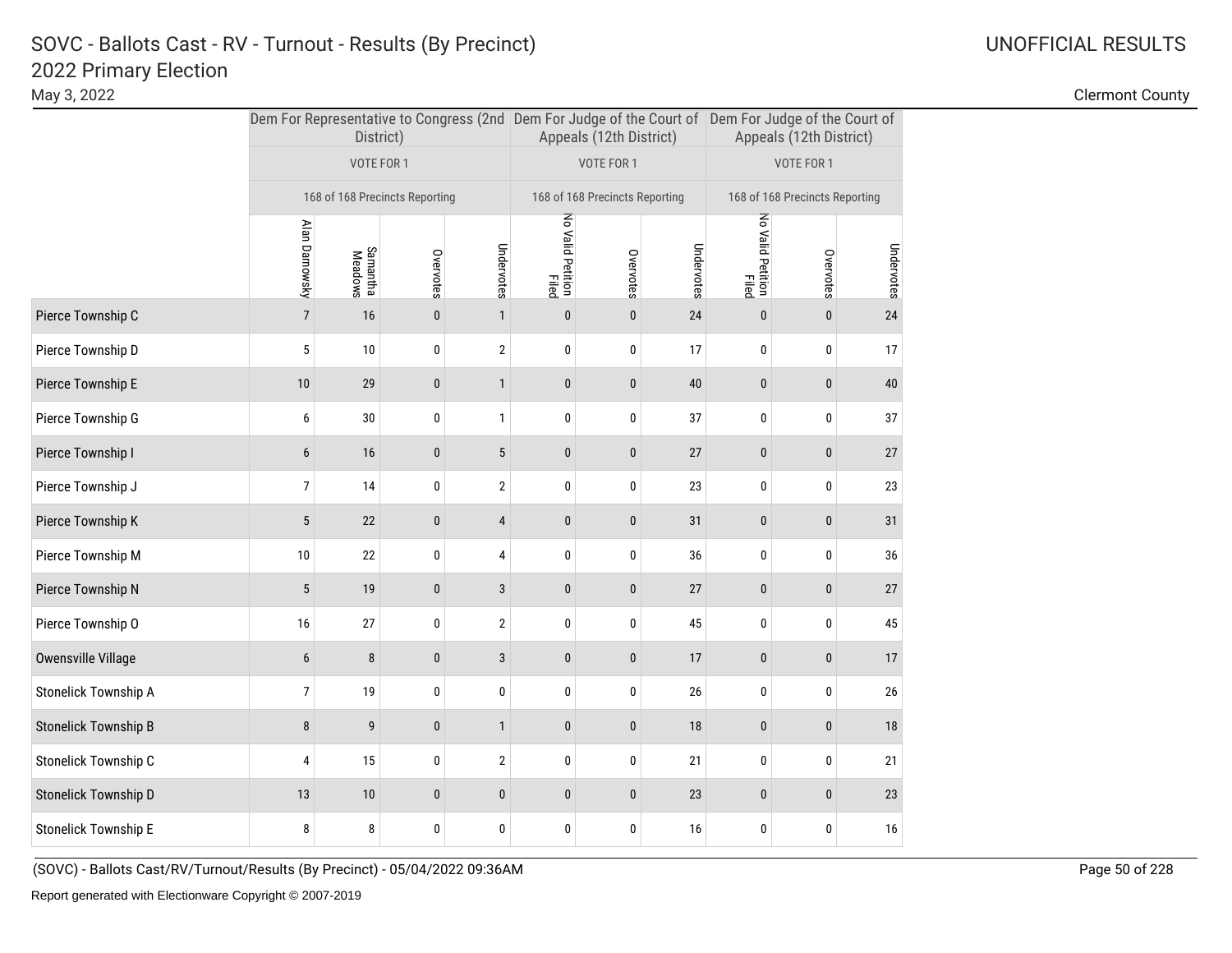May 3, 2022 Clermont County

|                         |                | District)                      |                        |                            |           | Appeals (12th District)        |                            | Dem For Representative to Congress (2nd Dem For Judge of the Court of Dem For Judge of the Court of<br>Appeals (12th District) |                                |    |  |
|-------------------------|----------------|--------------------------------|------------------------|----------------------------|-----------|--------------------------------|----------------------------|--------------------------------------------------------------------------------------------------------------------------------|--------------------------------|----|--|
|                         |                | VOTE FOR 1                     |                        |                            |           | VOTE FOR 1                     |                            |                                                                                                                                | VOTE FOR 1                     |    |  |
|                         |                | 168 of 168 Precincts Reporting |                        |                            |           | 168 of 168 Precincts Reporting |                            |                                                                                                                                | 168 of 168 Precincts Reporting |    |  |
|                         | Alan Darnowsky | Samantha<br>Meadows            | Undervotes             | No Valid Petition<br>Filed | Overvotes | Undervotes                     | No Valid Petition<br>Filed | Overvotes                                                                                                                      | Undervotes                     |    |  |
| <b>Bethel Village A</b> | $\sqrt{2}$     | 6                              | Overvotes<br>$\pmb{0}$ | $\pmb{0}$                  | $\pmb{0}$ | $\pmb{0}$                      | $\bf 8$                    | $\pmb{0}$                                                                                                                      | $\pmb{0}$                      | 8  |  |
| Bethel Village B        | 6              | 12                             | 0                      | $\sqrt{2}$                 | 0         | 0                              | 20                         | 0                                                                                                                              | 0                              | 20 |  |
| Tate Township A         | $\overline{2}$ | 15                             | $\pmb{0}$              | $\sqrt{2}$                 | $\pmb{0}$ | $\pmb{0}$                      | 19                         | $\pmb{0}$                                                                                                                      | $\pmb{0}$                      | 19 |  |
| Tate Township B         | $\mathbf 2$    | 4                              | $\pmb{0}$              | $\sqrt{2}$                 | 0         | $\bf{0}$                       | 8                          | $\pmb{0}$                                                                                                                      | 0                              | 8  |  |
| Tate Township D         | 11             | $18\,$                         | $\pmb{0}$              | $\sqrt{3}$                 | $\pmb{0}$ | $\pmb{0}$                      | $32\,$                     | $\pmb{0}$                                                                                                                      | $\pmb{0}$                      | 32 |  |
| Tate Township F         | 8              | 6                              | 0                      | 3                          | 0         | 0                              | 17                         | 0                                                                                                                              | 0                              | 17 |  |
| Tate Township H         | $\sqrt{3}$     | $18\,$                         | $\pmb{0}$              | 4                          | $\pmb{0}$ | $\pmb{0}$                      | 25                         | $\pmb{0}$                                                                                                                      | $\pmb{0}$                      | 25 |  |
| Union Township A        | 11             | 19                             | 0                      | 3                          | 0         | 0                              | 33                         | 0                                                                                                                              | 0                              | 33 |  |
| Union Township B        | 12             | $24\,$                         | $\pmb{0}$              | $\sqrt{2}$                 | $\pmb{0}$ | $\pmb{0}$                      | 38                         | $\pmb{0}$                                                                                                                      | $\pmb{0}$                      | 38 |  |
| Union Township C        | 11             | 14                             | 0                      | $\sqrt{2}$                 | 0         | $\pmb{0}$                      | 27                         | 0                                                                                                                              | 0                              | 27 |  |
| Union Township D        | $\overline{7}$ | 17                             | $\pmb{0}$              | $\mathbf{1}$               | $\pmb{0}$ | $\pmb{0}$                      | 25                         | $\pmb{0}$                                                                                                                      | $\pmb{0}$                      | 25 |  |
| Union Township E        | 15             | 24                             | 0                      | 4                          | $\pmb{0}$ | $\pmb{0}$                      | 43                         | 0                                                                                                                              | 0                              | 43 |  |
| Union Township F        | 19             | $24\,$                         | $\pmb{0}$              | $\pmb{0}$                  | $\pmb{0}$ | $\pmb{0}$                      | 43                         | $\pmb{0}$                                                                                                                      | $\pmb{0}$                      | 43 |  |
| Union Township G        | 5              | 22                             | $\pmb{0}$              | 3                          | $\pmb{0}$ | $\pmb{0}$                      | $30\,$                     | 0                                                                                                                              | 0                              | 30 |  |
| Union Township H        | 9              | 9                              | $\bf{0}$               | $\pmb{0}$                  | $\pmb{0}$ | $\pmb{0}$                      | 18                         | $\pmb{0}$                                                                                                                      | $\pmb{0}$                      | 18 |  |
| Union Township I        | 5              | 16                             | 0                      | 3                          | 0         | 0                              | 24                         | 0                                                                                                                              | 0                              | 24 |  |
|                         |                |                                |                        |                            |           |                                |                            |                                                                                                                                |                                |    |  |

(SOVC) - Ballots Cast/RV/Turnout/Results (By Precinct) - 05/04/2022 09:36AM Page 51 of 228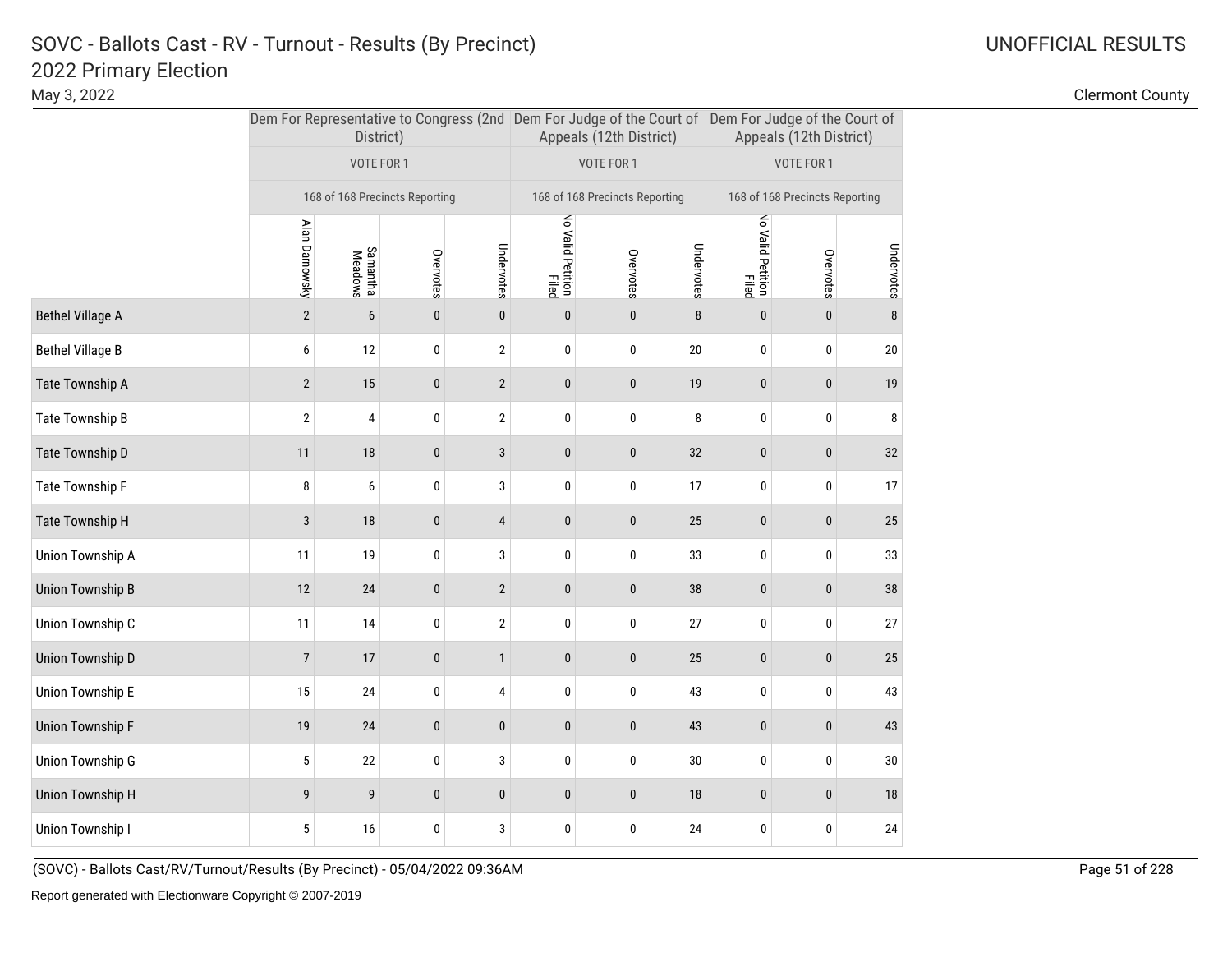May 3, 2022 Clermont County

|                    |                | District)           |                                |                |                            | Appeals (12th District)        |            | Dem For Representative to Congress (2nd Dem For Judge of the Court of Dem For Judge of the Court of<br>Appeals (12th District) |                                |            |  |
|--------------------|----------------|---------------------|--------------------------------|----------------|----------------------------|--------------------------------|------------|--------------------------------------------------------------------------------------------------------------------------------|--------------------------------|------------|--|
|                    |                | VOTE FOR 1          |                                |                |                            | VOTE FOR 1                     |            |                                                                                                                                | VOTE FOR 1                     |            |  |
|                    |                |                     | 168 of 168 Precincts Reporting |                |                            | 168 of 168 Precincts Reporting |            |                                                                                                                                | 168 of 168 Precincts Reporting |            |  |
|                    | Alan Darnowsky | Samantha<br>Meadows | Overvotes                      | Undervotes     | No Valid Petition<br>Filed | Overvotes                      | Undervotes | No Valid Petition<br>Filed                                                                                                     | Overvotes                      | Undervotes |  |
| Union Township J   | 5              | 16                  | $\pmb{0}$                      | $\mathbf{1}$   | $\pmb{0}$                  | $\pmb{0}$                      | 22         | $\pmb{0}$                                                                                                                      | $\pmb{0}$                      | 22         |  |
| Union Township K   | 13             | 16                  | 0                              | 0              | 0                          | 0                              | 29         | 0                                                                                                                              | 0                              | 29         |  |
| Union Township L   | $\sqrt{5}$     | 11                  | $\pmb{0}$                      | $\mathbf{1}$   | $\bf{0}$                   | $\pmb{0}$                      | 17         | $\pmb{0}$                                                                                                                      | $\pmb{0}$                      | 17         |  |
| Union Township M   | 5              | 6                   | 0                              | $\mathbf{1}$   | 0                          | $\bf{0}$                       | 12         | $\pmb{0}$                                                                                                                      | 0                              | 12         |  |
| Union Township N   | $\sqrt{5}$     | 18                  | $\pmb{0}$                      | $\mathbf{2}$   | $\pmb{0}$                  | $\bf{0}$                       | $25\,$     | $\pmb{0}$                                                                                                                      | $\pmb{0}$                      | 25         |  |
| Union Township O   | $\overline{7}$ | 12                  | 0                              | 3              | 0                          | $\pmb{0}$                      | 22         | $\bf{0}$                                                                                                                       | 0                              | 22         |  |
| Union Township P   | 11             | 11                  | $\pmb{0}$                      | $\mathbf{1}$   | 0                          | $\bf{0}$                       | 23         | $\pmb{0}$                                                                                                                      | $\pmb{0}$                      | 23         |  |
| Union Township Q   | 4              | 29                  | 0                              | $\sqrt{5}$     | 0                          | $\pmb{0}$                      | 38         | $\pmb{0}$                                                                                                                      | 0                              | 38         |  |
| Union Township R   | 14             | 11                  | $\bf{0}$                       | $\pmb{0}$      | 0                          | $\bf{0}$                       | 25         | $\pmb{0}$                                                                                                                      | $\pmb{0}$                      | 25         |  |
| Union Township T   | 12             | 26                  | 0                              | 0              | 0                          | 0                              | 38         | 0                                                                                                                              | 0                              | 38         |  |
| Union Township U   | 8              | 19                  | $\bf{0}$                       | $\mathbf{3}$   | 0                          | $\bf{0}$                       | 30         | $\pmb{0}$                                                                                                                      | 0                              | 30         |  |
| Union Township W   | $\overline{7}$ | 25                  | 0                              | 3              | 0                          | 0                              | 35         | 0                                                                                                                              | 0                              | 35         |  |
| Union Township X   | 11             | 9                   | $\pmb{0}$                      | $\overline{2}$ | $\pmb{0}$                  | $\bf{0}$                       | $22\,$     | $\pmb{0}$                                                                                                                      | $\pmb{0}$                      | 22         |  |
| Union Township Y   | 12             | 23                  | 0                              | $\sqrt{5}$     | 0                          | $\bf{0}$                       | 40         | 0                                                                                                                              | 0                              | 40         |  |
| Union Township Z   | 9              | 17                  | $\bf{0}$                       | $\mathbf{2}$   | $\bf{0}$                   | $\bf{0}$                       | $28\,$     | $\mathbf{0}$                                                                                                                   | $\pmb{0}$                      | 28         |  |
| Union Township B1B | $\overline{7}$ | 17                  | 0                              | $\mathbf{1}$   | 0                          | 0                              | 25         | 0                                                                                                                              | 0                              | 25         |  |

(SOVC) - Ballots Cast/RV/Turnout/Results (By Precinct) - 05/04/2022 09:36AM Page 52 of 228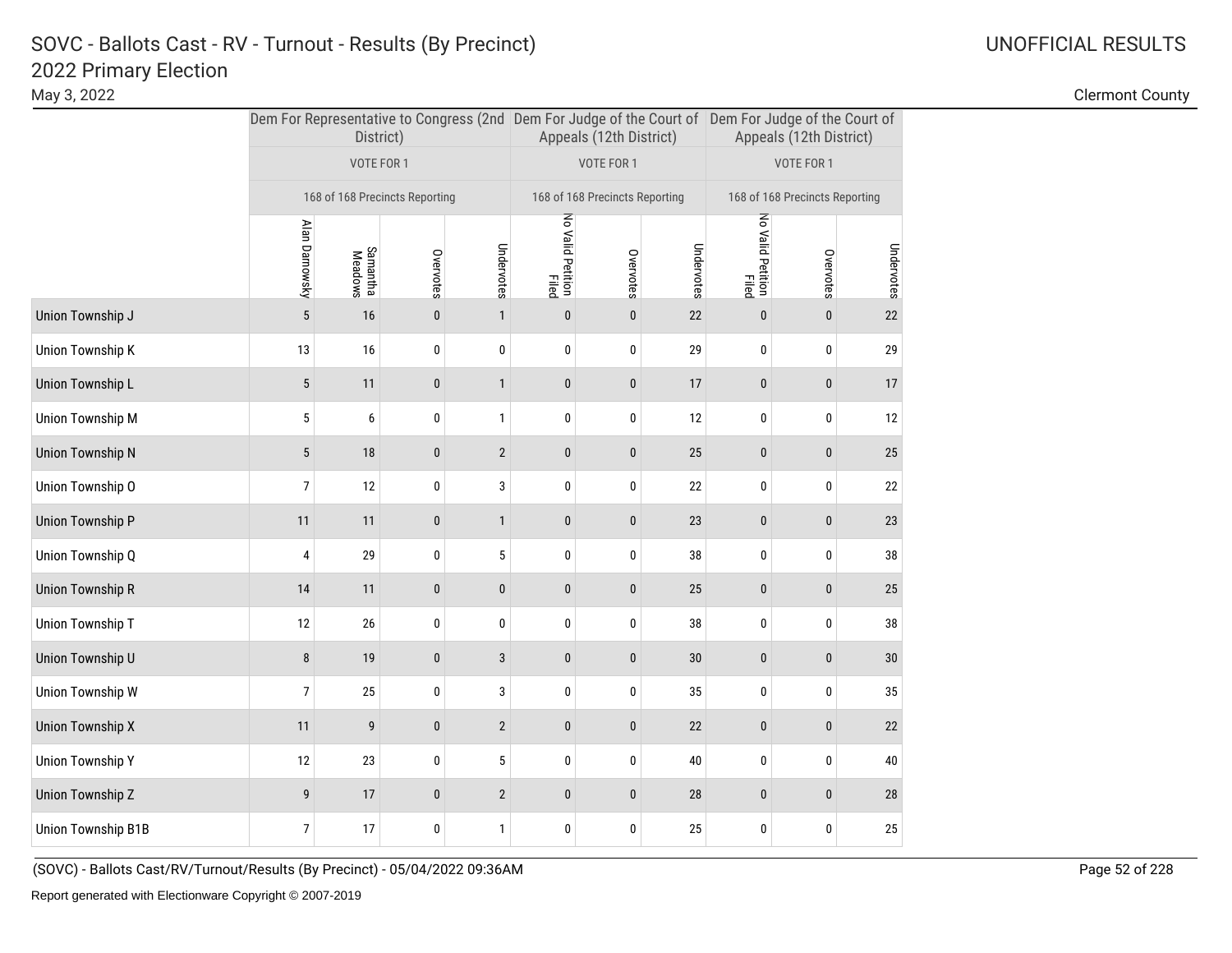May 3, 2022 Clermont County

|                              |                | District)                                      |           |              |                            | Appeals (12th District)        |            | Dem For Representative to Congress (2nd Dem For Judge of the Court of Dem For Judge of the Court of<br>Appeals (12th District) |                                |            |  |
|------------------------------|----------------|------------------------------------------------|-----------|--------------|----------------------------|--------------------------------|------------|--------------------------------------------------------------------------------------------------------------------------------|--------------------------------|------------|--|
|                              |                | VOTE FOR 1                                     |           |              |                            | VOTE FOR 1                     |            |                                                                                                                                | VOTE FOR 1                     |            |  |
|                              |                | 168 of 168 Precincts Reporting                 |           |              | No Valid Petition<br>Filed | 168 of 168 Precincts Reporting |            |                                                                                                                                | 168 of 168 Precincts Reporting |            |  |
|                              | Alan Darnowsky | Undervotes<br>Samantha<br>Meadows<br>Overvotes |           |              |                            | Overvotes                      | Undervotes | No Valid Petition<br>Filed                                                                                                     | Overvotes                      | Undervotes |  |
| Union Township C1C           | 5              | 15                                             | $\pmb{0}$ | $\mathbf{1}$ | $\pmb{0}$                  | $\pmb{0}$                      | 21         | $\pmb{0}$                                                                                                                      | $\pmb{0}$                      | 21         |  |
| Union Township D1D           | 5              | $10\,$                                         | 0         | $\sqrt{2}$   | 0                          | 0                              | 17         | 0                                                                                                                              | 0                              | 17         |  |
| <b>Union Township E1E</b>    | 13             | 19                                             | $\pmb{0}$ | $\mathbf{1}$ | $\pmb{0}$                  | $\pmb{0}$                      | 33         | $\pmb{0}$                                                                                                                      | $\pmb{0}$                      | 33         |  |
| Union Township F1F           | 10             | 36                                             | $\pmb{0}$ | 4            | 0                          | 0                              | 50         | 0                                                                                                                              | 0                              | 50         |  |
| Union Township J1J           | 6              | 13                                             | $\pmb{0}$ | $\sqrt{2}$   | $\pmb{0}$                  | $\bf{0}$                       | 21         | $\pmb{0}$                                                                                                                      | $\pmb{0}$                      | 21         |  |
| Union Township K1K           | 6              | 16                                             | 0         | $\mathbf{1}$ | 0                          | 0                              | 23         | 0                                                                                                                              | 0                              | 23         |  |
| Union Township L1L           | 14             | $28\,$                                         | $\pmb{0}$ | 4            | $\pmb{0}$                  | $\pmb{0}$                      | 46         | $\pmb{0}$                                                                                                                      | $\pmb{0}$                      | 46         |  |
| Union Township M1M           | 5              | 9                                              | 0         | 0            | 0                          | 0                              | 14         | 0                                                                                                                              | 0                              | 14         |  |
| Union Township P1P           | 19             | $30\,$                                         | $\pmb{0}$ | 6            | $\pmb{0}$                  | $\pmb{0}$                      | 55         | $\pmb{0}$                                                                                                                      | $\pmb{0}$                      | 55         |  |
| Union Township R1R           | 14             | 21                                             | $\pmb{0}$ | $\sqrt{2}$   | 0                          | $\pmb{0}$                      | 37         | 0                                                                                                                              | 0                              | 37         |  |
| <b>Union Township S1S</b>    | 9              | $17\,$                                         | $\pmb{0}$ | $\mathbf{2}$ | $\pmb{0}$                  | $\pmb{0}$                      | 28         | $\pmb{0}$                                                                                                                      | $\pmb{0}$                      | 28         |  |
| Union Township U1U           | 5              | 15                                             | $\pmb{0}$ | $\sqrt{2}$   | $\pmb{0}$                  | $\pmb{0}$                      | $22\,$     | $\pmb{0}$                                                                                                                      | 0                              | 22         |  |
| <b>Union Township V1V</b>    | 8              | $10\,$                                         | $\bf{0}$  | $\sqrt{2}$   | $\pmb{0}$                  | $\bf{0}$                       | 20         | $\pmb{0}$                                                                                                                      | $\pmb{0}$                      | 20         |  |
| Washington Township A        | 3              | 13                                             | $\pmb{0}$ | $\pmb{0}$    | 0                          | $\pmb{0}$                      | 16         | 0                                                                                                                              | 0                              | 16         |  |
| <b>Washington Township B</b> | 8              | 19                                             | $\pmb{0}$ | $\mathbf{1}$ | 0                          | $\pmb{0}$                      | 28         | $\pmb{0}$                                                                                                                      | $\pmb{0}$                      | 28         |  |
| Washington Township C        | 5              | $\overline{7}$                                 | $\pmb{0}$ | 4            | 0                          | 0                              | 16         | 0                                                                                                                              | 0                              | 16         |  |
|                              |                |                                                |           |              |                            |                                |            |                                                                                                                                |                                |            |  |

(SOVC) - Ballots Cast/RV/Turnout/Results (By Precinct) - 05/04/2022 09:36AM Page 53 of 228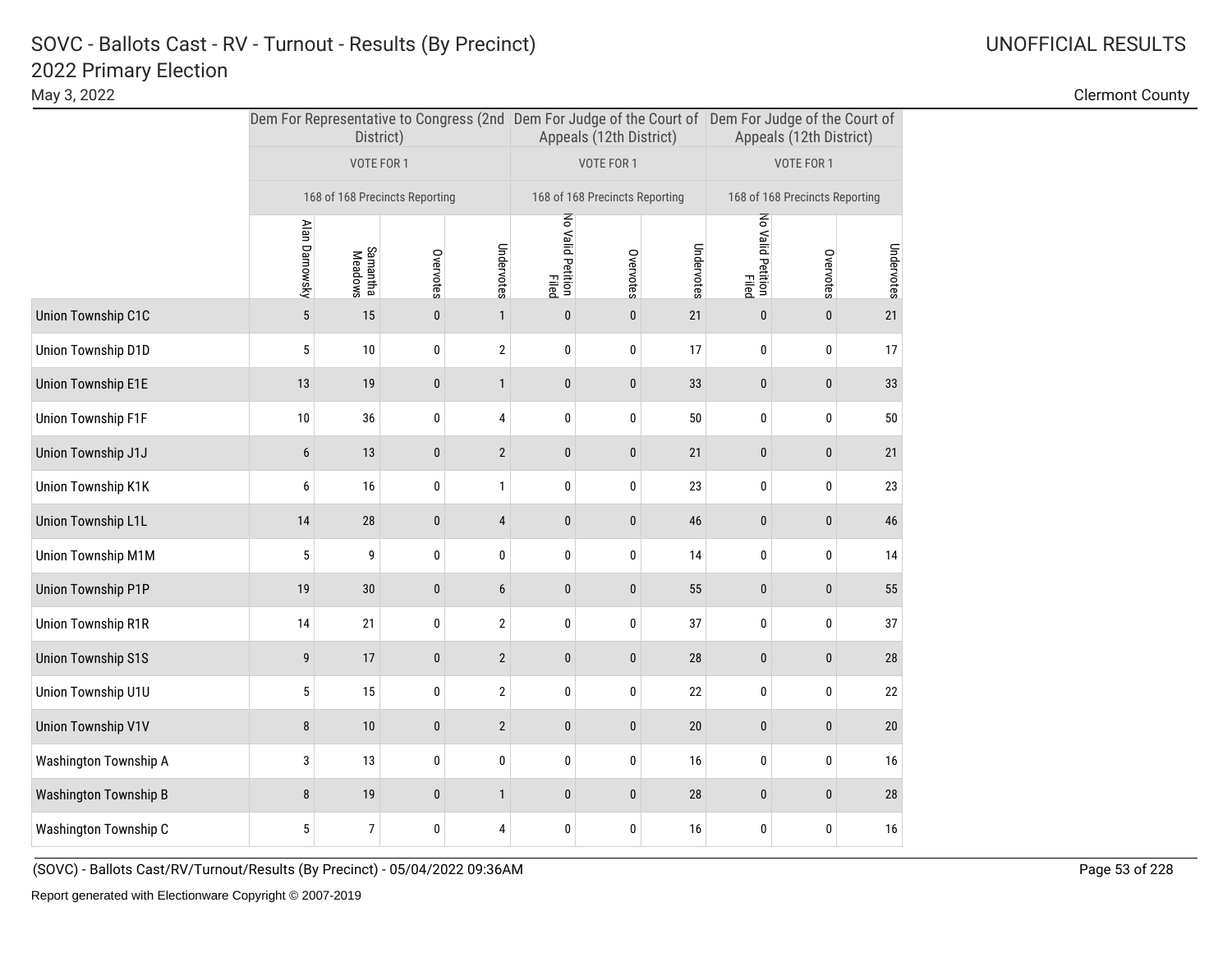|                         |                   | District)                         |                                |                |                            | Appeals (12th District)        |            | Dem For Representative to Congress (2nd   Dem For Judge of the Court of   Dem For Judge of the Court of<br>Appeals (12th District) |                                |            |  |
|-------------------------|-------------------|-----------------------------------|--------------------------------|----------------|----------------------------|--------------------------------|------------|------------------------------------------------------------------------------------------------------------------------------------|--------------------------------|------------|--|
|                         |                   | VOTE FOR 1                        |                                |                |                            | VOTE FOR 1                     |            |                                                                                                                                    | VOTE FOR 1                     |            |  |
|                         |                   |                                   | 168 of 168 Precincts Reporting |                |                            | 168 of 168 Precincts Reporting |            |                                                                                                                                    | 168 of 168 Precincts Reporting |            |  |
|                         | Alan Darnowsky    | Samantha<br>Meadows               | Overvotes                      | Undervotes     | No Valid Petition<br>Filed | Overvotes                      | Undervotes | No Valid Petition<br>Filed                                                                                                         | Overvotes                      | Undervotes |  |
| Wayne Township A        | 5                 | 20                                | $\pmb{0}$                      | 6              | $\mathbf{0}$               | $\mathbf{0}$                   | 31         | $\mathbf{0}$                                                                                                                       | $\bf{0}$                       | 31         |  |
| Wayne Township B        | 6                 | 14                                | 0                              | 0              | 0                          | 0                              | 20         | 0                                                                                                                                  | 0                              | 20         |  |
| Wayne Township C        | 8                 | 17                                | $\pmb{0}$                      | $\overline{2}$ | $\pmb{0}$                  | $\mathbf{0}$                   | 27         | $\mathbf 0$                                                                                                                        | 0                              | 27         |  |
| Williamsburg Village A  | 6                 | 15                                | 0                              | 4              | $\mathbf{0}$               | $\mathbf{0}$                   | 25         | 0                                                                                                                                  | $\bf{0}$                       | 25         |  |
| Williamsburg Village C  | 9                 | 13                                | $\bf{0}$                       | $\overline{4}$ | 0                          | $\mathbf{0}$                   | 26         | $\mathbf 0$                                                                                                                        | $\bf{0}$                       | 26         |  |
| Williamsburg Township A | 4                 | 19                                | 0                              | 8              | 0                          | 0                              | 31         | 0                                                                                                                                  | 0                              | 31         |  |
| Williamsburg Township B | 15                | 25<br>$\pmb{0}$<br>$\overline{4}$ |                                |                |                            | $\mathbf{0}$                   | 44         | $\mathbf{0}$                                                                                                                       | $\mathbf{0}$                   | 44         |  |
| Williamsburg Township C | 8<br>14<br>0<br>1 |                                   |                                |                | 0                          | 0                              | 23         | 0                                                                                                                                  | 0                              | 23         |  |
| <b>Totals</b>           | 1,450             | 2,783                             | 0                              | 373            | 0                          | 0                              | 4,606      | 0                                                                                                                                  | 0                              | 4,606      |  |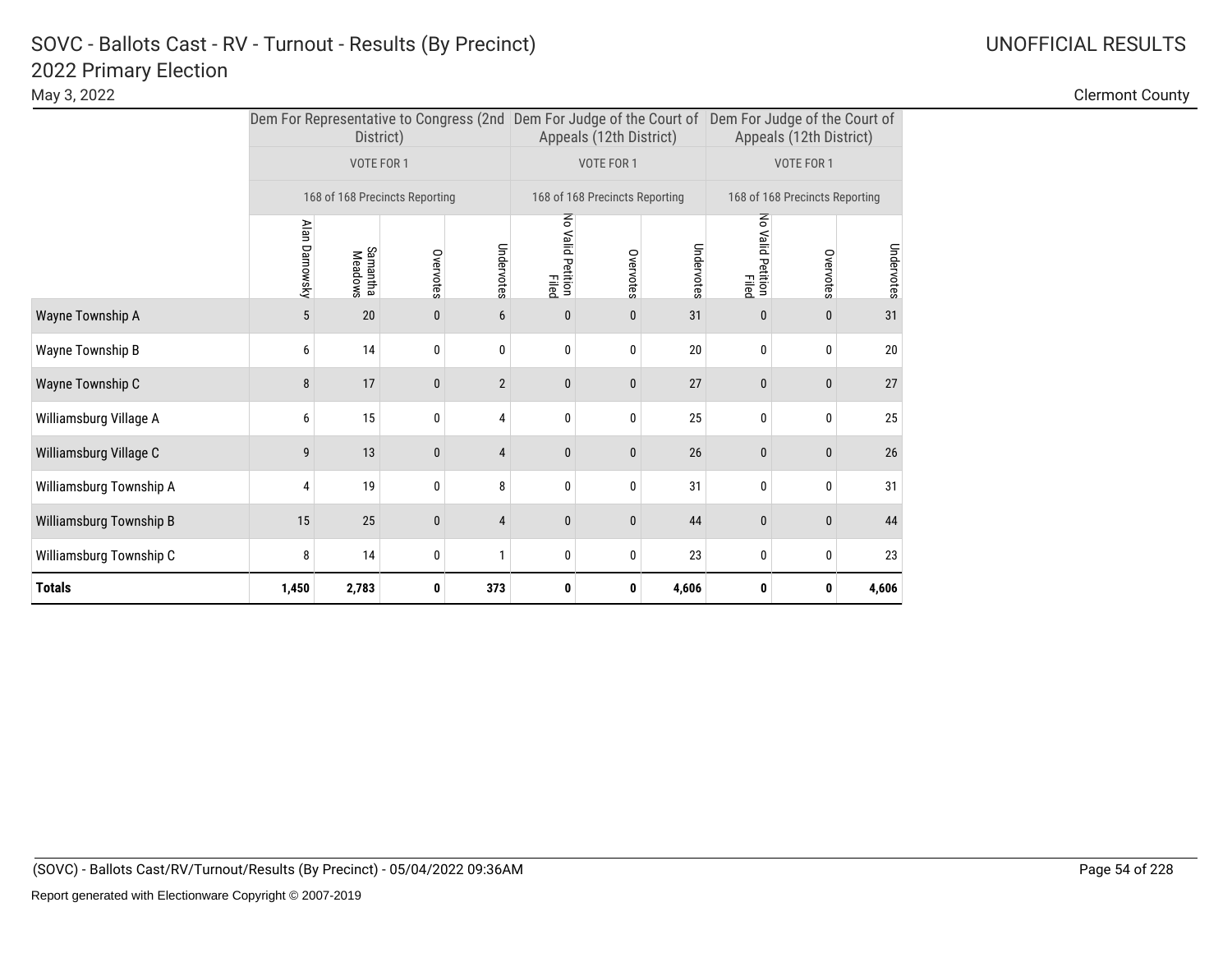### 2022 Primary Election SOVC - Ballots Cast - RV - Turnout - Results (By Precinct) and Manuscription Control Control Control Control C

|                           |                            | Common Pleas (1/1)             |            | Common Pleas (1/2) (Domestic | Relations)                     |            | Dem For Judge of the Court of Dem For Judge of the Court of Dem For Judge of the Court of<br>Common Pleas (UTE) |                                |            |  |
|---------------------------|----------------------------|--------------------------------|------------|------------------------------|--------------------------------|------------|-----------------------------------------------------------------------------------------------------------------|--------------------------------|------------|--|
|                           |                            | VOTE FOR 1                     |            |                              | VOTE FOR 1                     |            |                                                                                                                 | VOTE FOR 1                     |            |  |
|                           |                            | 168 of 168 Precincts Reporting |            |                              | 168 of 168 Precincts Reporting |            |                                                                                                                 | 168 of 168 Precincts Reporting |            |  |
|                           | No Valid Petition<br>Filed | Overvotes                      | Undervotes | No Valid Petition<br>Filed   | Overvotes                      | Undervotes | No Valid Petition<br>Filed                                                                                      | Overvotes                      | Undervotes |  |
| Loveland City A           | $\pmb{0}$                  | $\pmb{0}$                      | 25         | $\bf{0}$                     | $\pmb{0}$                      | 25         | $\pmb{0}$                                                                                                       | $\pmb{0}$                      | 25         |  |
| Loveland City B           | 0                          | 0                              | 23         | 0                            | 0                              | 23         | 0                                                                                                               | 0                              | 23         |  |
| Loveland City C           | $\pmb{0}$                  | $\pmb{0}$                      | 41         | 0                            | 0                              | 41         | $\bf{0}$                                                                                                        | 0                              | 41         |  |
| Batavia Village A         | 0                          | 0                              | 47         | 0                            | 0                              | 47         | 0                                                                                                               | 0                              | 47         |  |
| Batavia Township A        | $\pmb{0}$                  | $\pmb{0}$                      | 47         | 0                            | 0                              | 47         | $\pmb{0}$                                                                                                       | $\mathbf 0$                    | $47\,$     |  |
| Batavia Township B        | 0                          | 0                              | 45         | 0                            | 0                              | 45         | 0                                                                                                               | 0                              | 45         |  |
| Batavia Township C        | $\pmb{0}$                  | $\pmb{0}$                      | 12         | $\pmb{0}$                    | $\pmb{0}$                      | 12         | $\pmb{0}$                                                                                                       | $\pmb{0}$                      | 12         |  |
| Batavia Township D        | 0                          | 0                              | 51         | 0                            | 0                              | 51         | 0                                                                                                               | 0                              | 51         |  |
| <b>Batavia Township E</b> | $\mathbf 0$                | $\pmb{0}$                      | 28         | $\bf{0}$                     | $\pmb{0}$                      | 28         | $\pmb{0}$                                                                                                       | $\mathbf 0$                    | 28         |  |
| Batavia Township F        | 0                          | 0                              | 22         | 0                            | 0                              | 22         | 0                                                                                                               | 0                              | 22         |  |
| Batavia Township G        | $\mathbf 0$                | $\pmb{0}$                      | 24         | $\pmb{0}$                    | $\pmb{0}$                      | 24         | $\pmb{0}$                                                                                                       | 0                              | $24\,$     |  |
| Batavia Township H        | 0                          | 0                              | 15         | 0                            | 0                              | 15         | 0                                                                                                               | 0                              | 15         |  |
| Batavia Township I        | $\pmb{0}$                  | $\pmb{0}$                      | 16         | 0                            | 0                              | 16         | 0                                                                                                               | $\mathbf 0$                    | 16         |  |
| Batavia Township J        | 0                          | 0                              | 19         | 0                            | 0                              | 19         | 0                                                                                                               | 0                              | 19         |  |
| Batavia Township K        | 0                          | $\pmb{0}$                      | 18         | 0                            | 0                              | 18         | $\pmb{0}$                                                                                                       | 0                              | 18         |  |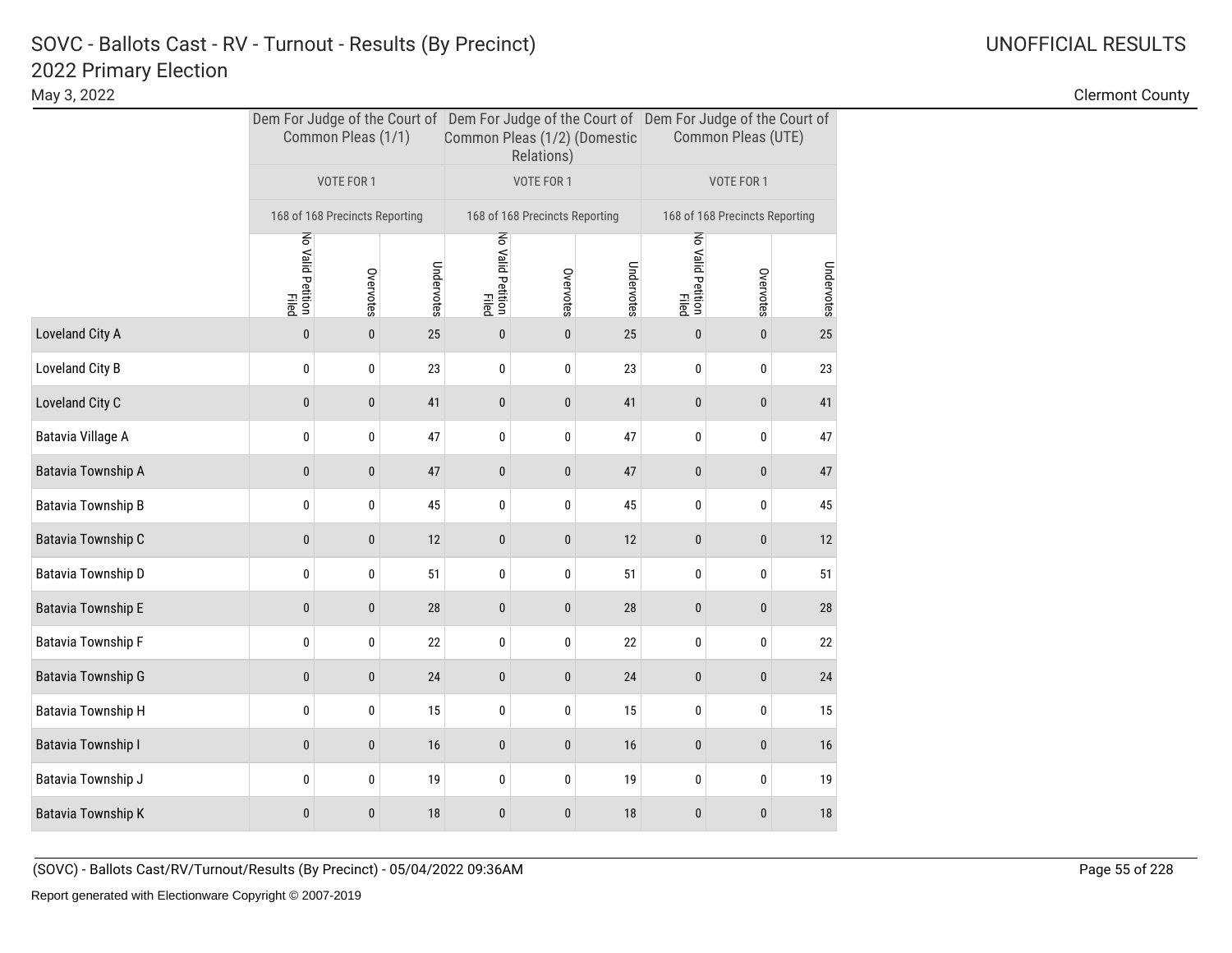May 3, 2022 Clermont County

|                           |                            | Common Pleas (1/1)             |            | Common Pleas (1/2) (Domestic | Relations)                     |            | Dem For Judge of the Court of Dem For Judge of the Court of Dem For Judge of the Court of<br>Common Pleas (UTE) |                                |            |  |
|---------------------------|----------------------------|--------------------------------|------------|------------------------------|--------------------------------|------------|-----------------------------------------------------------------------------------------------------------------|--------------------------------|------------|--|
|                           |                            | VOTE FOR 1                     |            |                              | VOTE FOR 1                     |            |                                                                                                                 | VOTE FOR 1                     |            |  |
|                           |                            | 168 of 168 Precincts Reporting |            |                              | 168 of 168 Precincts Reporting |            |                                                                                                                 | 168 of 168 Precincts Reporting |            |  |
|                           | No Valid Petition<br>Filed | Overvotes                      | Undervotes | No Valid Petition<br>Filed   | Overvotes                      | Undervotes | No Valid Petition<br>Filed                                                                                      | Overvotes                      | Undervotes |  |
| Batavia Township L        | $\pmb{0}$                  | 0                              | 10         | 0                            | 0                              | 10         | 0                                                                                                               | 0                              | 10         |  |
| <b>Batavia Township M</b> | $\mathbf{0}$               | 0                              | 35         | 0                            | 0                              | 35         | $\bf{0}$                                                                                                        | $\bf{0}$                       | 35         |  |
| Batavia Township N        | 0                          | 0                              | 36         | 0                            | 0                              | 36         | 0                                                                                                               | 0                              | 36         |  |
| Batavia Township O        | 0                          | $\mathbf{0}$                   | 29         | 0                            | 0                              | 29         | $\bf{0}$                                                                                                        | $\bf{0}$                       | 29         |  |
| Batavia Township P        | 0                          | 0                              | 17         | 0                            | 0                              | 17         | 0                                                                                                               | 0                              | 17         |  |
| <b>Felicity Village</b>   | 0                          | 0                              | 14         | 0                            | 0                              | 14         | $\bf{0}$                                                                                                        | $\bf{0}$                       | 14         |  |
| Franklin Township A       | 0                          | 0                              | 38         | 0                            | 0                              | 38         | 0                                                                                                               | 0                              | 38         |  |
| Franklin Township B       | 0                          | 0                              | 22         | 0                            | 0                              | 22         | $\bf{0}$                                                                                                        | 0                              | 22         |  |
| Franklin Township D       | 0                          | 0                              | 22         | 0                            | 0                              | 22         | 0                                                                                                               | 0                              | 22         |  |
| Goshen Township A         | $\mathbf{0}$               | $\mathbf{0}$                   | 20         | 0                            | $\mathbf{0}$                   | 20         | $\mathbf{0}$                                                                                                    | 0                              | 20         |  |
| Goshen Township B         | 0                          | 0                              | 21         | 0                            | 0                              | 21         | 0                                                                                                               | 0                              | 21         |  |
| Goshen Township D         | $\mathbf{0}$               | $\mathbf{0}$                   | 12         | 0                            | $\mathbf 0$                    | 12         | $\bf{0}$                                                                                                        | $\bf{0}$                       | 12         |  |
| Goshen Township E         | 0                          | 0                              | 29         | 0                            | 0                              | 29         | 0                                                                                                               | 0                              | 29         |  |
| Goshen Township F         | $\mathbf{0}$               | $\mathbf{0}$                   | $\sqrt{5}$ | $\mathbf{0}$                 | $\pmb{0}$                      | $\sqrt{5}$ | $\mathbf{0}$                                                                                                    | $\mathbf{0}$                   | 5          |  |
| Goshen Township G         | 0                          | 0                              | 7          | 0                            | 0                              | 7          | 0                                                                                                               | 0                              | 7          |  |

(SOVC) - Ballots Cast/RV/Turnout/Results (By Precinct) - 05/04/2022 09:36AM Page 56 of 228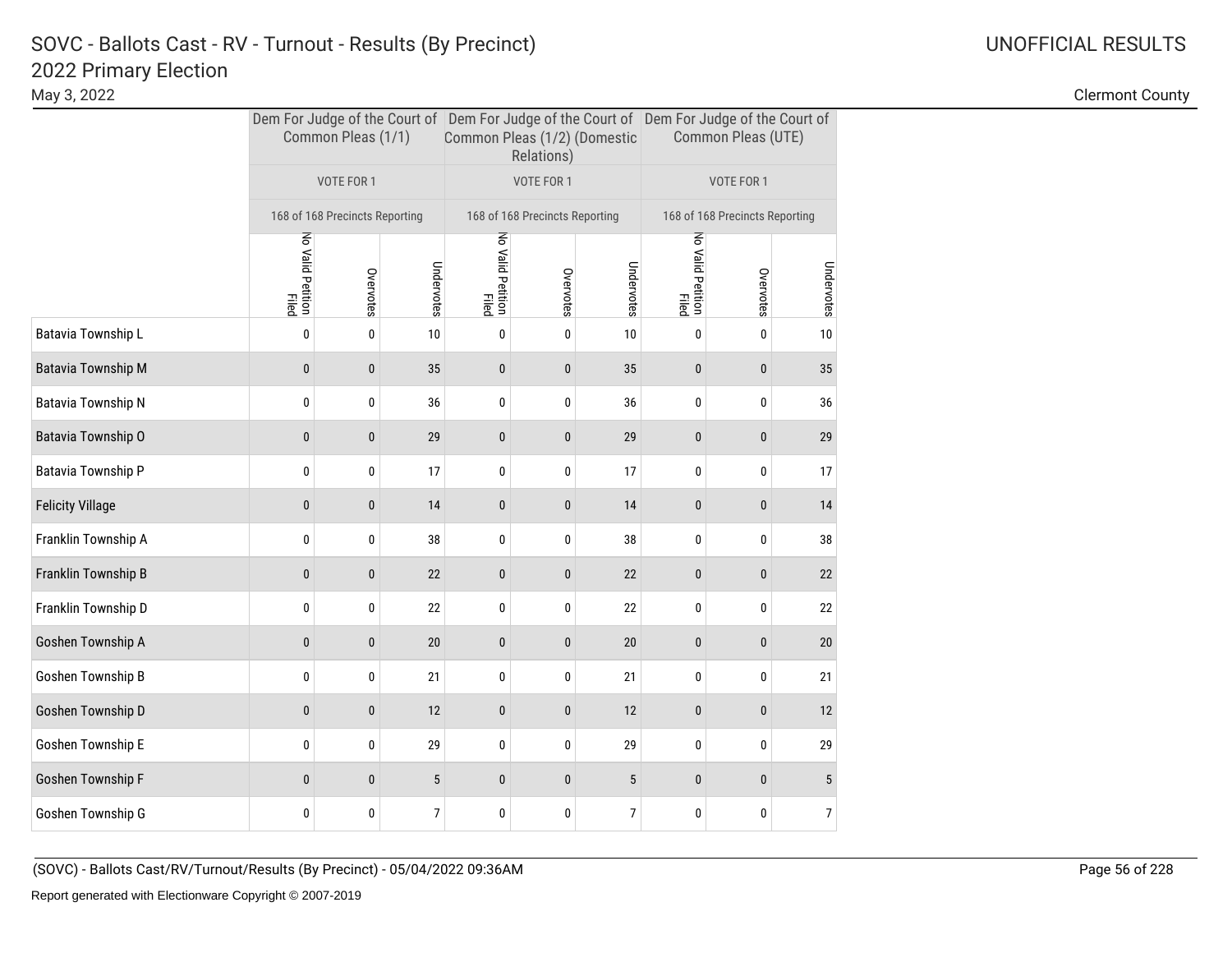|                    |                            | Common Pleas (1/1)             |            | Common Pleas (1/2) (Domestic | Relations)                     |            | Dem For Judge of the Court of Dem For Judge of the Court of Dem For Judge of the Court of<br>Common Pleas (UTE) |                                |            |  |
|--------------------|----------------------------|--------------------------------|------------|------------------------------|--------------------------------|------------|-----------------------------------------------------------------------------------------------------------------|--------------------------------|------------|--|
|                    |                            | VOTE FOR 1                     |            |                              | VOTE FOR 1                     |            |                                                                                                                 | VOTE FOR 1                     |            |  |
|                    |                            | 168 of 168 Precincts Reporting |            |                              | 168 of 168 Precincts Reporting |            |                                                                                                                 | 168 of 168 Precincts Reporting |            |  |
|                    | No Valid Petition<br>Filed | Overvotes                      | Undervotes | No Valid Petition<br>Filed   | Overvotes                      | Undervotes | No Valid Petition<br>Filed                                                                                      | Overvotes                      | Undervotes |  |
| Goshen Township I  | 0                          | $\pmb{0}$                      | 8          | $\bf{0}$                     | $\pmb{0}$                      | 8          | $\pmb{0}$                                                                                                       | $\pmb{0}$                      | 8          |  |
| Goshen Township J  | 0                          | 0                              | 16         | 0                            | 0                              | 16         | 0                                                                                                               | 0                              | 16         |  |
| Goshen Township K  | 0                          | $\pmb{0}$                      | 13         | 0                            | $\pmb{0}$                      | 13         | $\pmb{0}$                                                                                                       | $\pmb{0}$                      | 13         |  |
| Goshen Township L  | 0                          | $\pmb{0}$                      | 19         | $\pmb{0}$                    | 0                              | 19         | $\pmb{0}$                                                                                                       | 0                              | 19         |  |
| Goshen Township M  | $\mathbf{0}$               | $\mathbf{0}$                   | 19         | 0                            | 0                              | 19         | $\pmb{0}$                                                                                                       | 0                              | 19         |  |
| Goshen Township N  | 0                          | 0                              | 28         | 0                            | 0                              | 28         | 0                                                                                                               | 0                              | $28\,$     |  |
| Jackson Township A | 0                          | $\bf{0}$                       | 10         | $\bf{0}$                     | 0                              | $10$       | $\pmb{0}$                                                                                                       | $\pmb{0}$                      | 10         |  |
| Jackson Township B | 0                          | 0                              | 13         | 0                            | 0                              | 13         | 0                                                                                                               | 0                              | 13         |  |
| Jackson Township C | 0                          | $\pmb{0}$                      | 15         | $\pmb{0}$                    | 0                              | 15         | $\pmb{0}$                                                                                                       | $\pmb{0}$                      | 15         |  |
| Milford City A     | 0                          | 0                              | 20         | 0                            | 0                              | 20         | 0                                                                                                               | 0                              | 20         |  |
| Milford City B     | 0                          | $\pmb{0}$                      | 48         | 0                            | $\pmb{0}$                      | 48         | $\pmb{0}$                                                                                                       | $\pmb{0}$                      | 48         |  |
| Milford City D     | 0                          | 0                              | 30         | 0                            | 0                              | 30         | 0                                                                                                               | 0                              | 30         |  |
| Milford City E     | 0                          | $\bf{0}$                       | 35         | 0                            | $\bf{0}$                       | 35         | $\pmb{0}$                                                                                                       | 0                              | 35         |  |
| Milford City F     | 0                          | 0                              | 12         | 0                            | 0                              | 12         | 0                                                                                                               | 0                              | 12         |  |
| Milford City G     | 0                          | $\mathbf{0}$                   | 69         | $\bf{0}$                     | 0                              | 69         | $\pmb{0}$                                                                                                       | 0                              | 69         |  |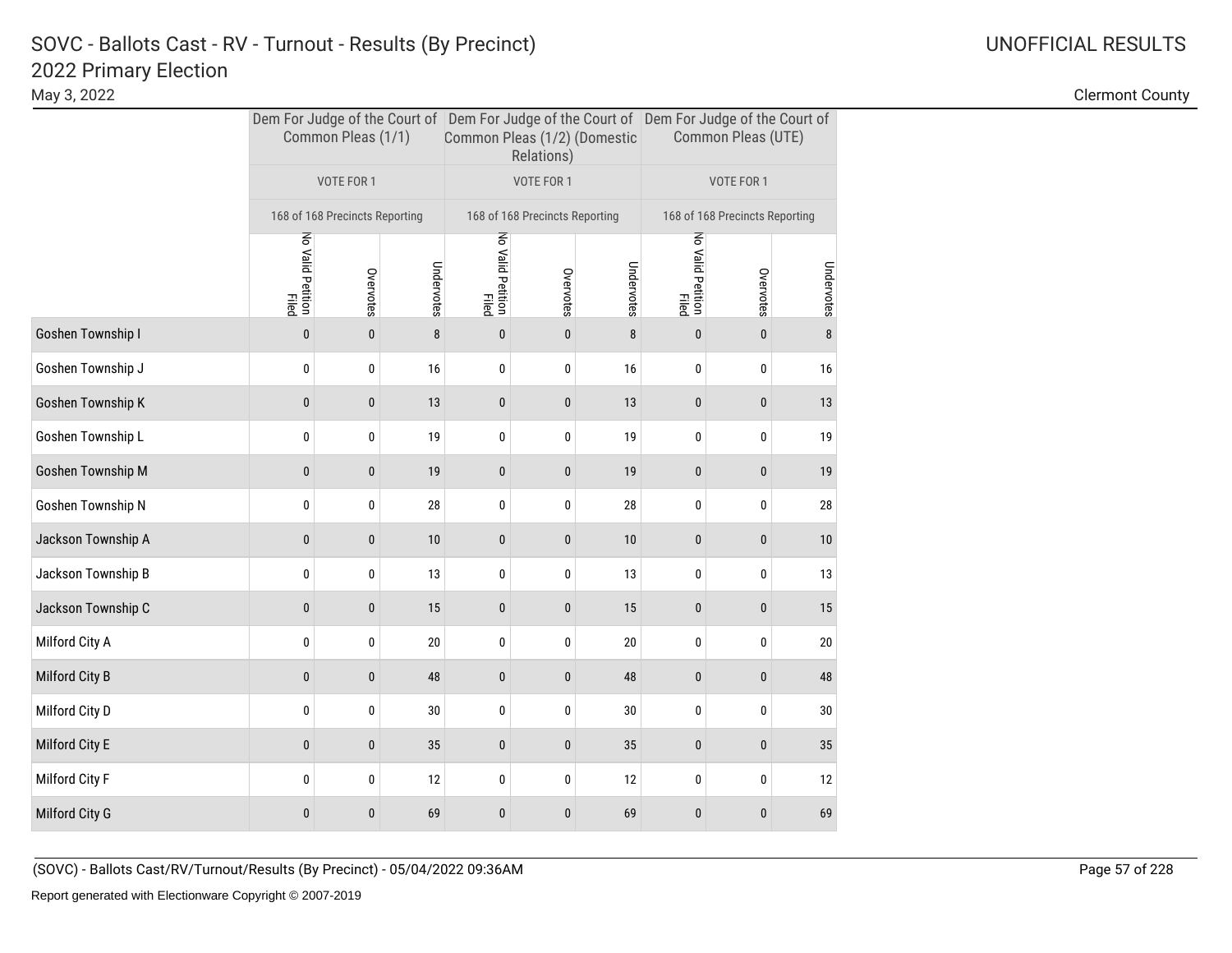|                  |                            | Common Pleas (1/1)             |            | Common Pleas (1/2) (Domestic | Relations)                     |            | Dem For Judge of the Court of Dem For Judge of the Court of Dem For Judge of the Court of<br>Common Pleas (UTE) |                                |            |  |
|------------------|----------------------------|--------------------------------|------------|------------------------------|--------------------------------|------------|-----------------------------------------------------------------------------------------------------------------|--------------------------------|------------|--|
|                  |                            | VOTE FOR 1                     |            |                              | VOTE FOR 1                     |            |                                                                                                                 | VOTE FOR 1                     |            |  |
|                  |                            | 168 of 168 Precincts Reporting |            |                              | 168 of 168 Precincts Reporting |            |                                                                                                                 | 168 of 168 Precincts Reporting |            |  |
|                  | No Valid Petition<br>Filed | Overvotes                      | Undervotes | No Valid Petition<br>Filed   | Overvotes                      | Undervotes | No Valid Petition<br>Filed                                                                                      | Overvotes                      | Undervotes |  |
| Milford City H   | 0                          | $\pmb{0}$                      | 49         | 0                            | 0                              | 49         | 0                                                                                                               | 0                              | 49         |  |
| Miami Township A | $\bf{0}$                   | $\pmb{0}$                      | 55         | $\bf{0}$                     | 0                              | 55         | $\pmb{0}$                                                                                                       | 0                              | 55         |  |
| Miami Township C | 0                          | 0                              | 21         | 0                            | 0                              | 21         | 0                                                                                                               | 0                              | 21         |  |
| Miami Township D | $\bf{0}$                   | $\pmb{0}$                      | 31         | $\pmb{0}$                    | $\pmb{0}$                      | 31         | $\pmb{0}$                                                                                                       | 0                              | 31         |  |
| Miami Township E | 0                          | 0                              | 23         | 0                            | 0                              | 23         | 0                                                                                                               | 0                              | 23         |  |
| Miami Township F | $\pmb{0}$                  | $\pmb{0}$                      | 66         | 0                            | 0                              | 66         | $\pmb{0}$                                                                                                       | $\pmb{0}$                      | 66         |  |
| Miami Township G | 0                          | 0                              | 29         | 0                            | 0                              | 29         | 0                                                                                                               | 0                              | 29         |  |
| Miami Township H | $\mathbf 0$                | 0                              | 19         | 0                            | 0                              | 19         | 0                                                                                                               | 0                              | 19         |  |
| Miami Township I | 0                          | 0                              | 44         | 0                            | 0                              | 44         | 0                                                                                                               | 0                              | 44         |  |
| Miami Township J | $\mathbf{0}$               | $\mathbf{0}$                   | 17         | 0                            | 0                              | 17         | $\bf{0}$                                                                                                        | 0                              | 17         |  |
| Miami Township K | 0                          | 0                              | 69         | 0                            | 0                              | 69         | 0                                                                                                               | 0                              | 69         |  |
| Miami Township L | $\bf{0}$                   | $\pmb{0}$                      | 21         | 0                            | $\bf{0}$                       | 21         | $\bf{0}$                                                                                                        | $\bf{0}$                       | 21         |  |
| Miami Township M | 0                          | 0                              | 44         | 0                            | 0                              | 44         | 0                                                                                                               | 0                              | 44         |  |
| Miami Township N | $\mathbf{0}$               | $\mathbf{0}$                   | 32         | 0                            | 0                              | 32         | $\pmb{0}$                                                                                                       | 0                              | 32         |  |
| Miami Township P | 0                          | 0                              | 18         | 0                            | 0                              | 18         | 0                                                                                                               | 0                              | 18         |  |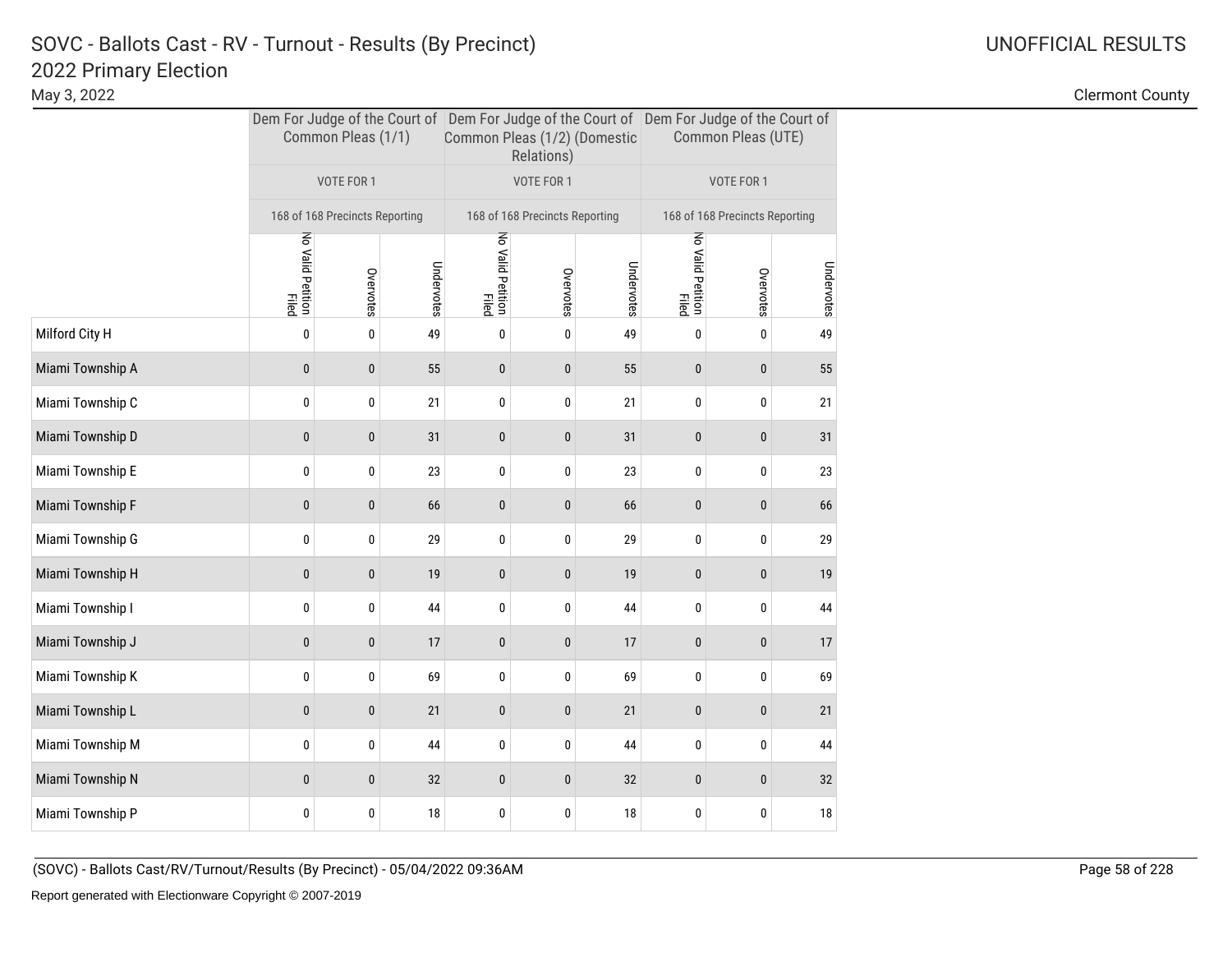|                    |                            | Common Pleas (1/1)             |            | Common Pleas (1/2) (Domestic | Relations)                     |            | Dem For Judge of the Court of Dem For Judge of the Court of Dem For Judge of the Court of<br>Common Pleas (UTE) |                                |            |  |
|--------------------|----------------------------|--------------------------------|------------|------------------------------|--------------------------------|------------|-----------------------------------------------------------------------------------------------------------------|--------------------------------|------------|--|
|                    |                            | VOTE FOR 1                     |            |                              | VOTE FOR 1                     |            |                                                                                                                 | VOTE FOR 1                     |            |  |
|                    |                            | 168 of 168 Precincts Reporting |            |                              | 168 of 168 Precincts Reporting |            |                                                                                                                 | 168 of 168 Precincts Reporting |            |  |
|                    | No Valid Petition<br>Filed | Overvotes                      | Undervotes | No Valid Petition<br>Filed   | Overvotes                      | Undervotes | No Valid Petition<br>Filed                                                                                      | Overvotes                      | Undervotes |  |
| Miami Township Q   | $\bf{0}$                   | $\pmb{0}$                      | 31         | $\pmb{0}$                    | $\pmb{0}$                      | 31         | $\pmb{0}$                                                                                                       | $\pmb{0}$                      | 31         |  |
| Miami Township R   | 0                          | 0                              | 22         | 0                            | 0                              | 22         | 0                                                                                                               | 0                              | 22         |  |
| Miami Township S   | $\pmb{0}$                  | $\pmb{0}$                      | 18         | $\pmb{0}$                    | 0                              | 18         | $\bf{0}$                                                                                                        | $\pmb{0}$                      | 18         |  |
| Miami Township T   | 0                          | 0                              | 14         | 0                            | 0                              | 14         | 0                                                                                                               | 0                              | 14         |  |
| Miami Township U   | $\bf{0}$                   | 0                              | 38         | $\bf{0}$                     | $\mathbf 0$                    | 38         | $\pmb{0}$                                                                                                       | $\pmb{0}$                      | 38         |  |
| Miami Township V   | 0                          | 0                              | 15         | 0                            | 0                              | 15         | 0                                                                                                               | 0                              | 15         |  |
| Miami Township X   | $\bf{0}$                   | 0                              | 48         | $\pmb{0}$                    | 0                              | 48         | $\pmb{0}$                                                                                                       | $\pmb{0}$                      | 48         |  |
| Miami Township Y   | 0                          | 0                              | 58         | 0                            | 0                              | 58         | 0                                                                                                               | 0                              | 58         |  |
| Miami Township Z   | 0                          | 0                              | 45         | $\bf{0}$                     | $\bf{0}$                       | 45         | $\pmb{0}$                                                                                                       | $\pmb{0}$                      | 45         |  |
| Miami Township A1A | 0                          | 0                              | 26         | 0                            | 0                              | 26         | 0                                                                                                               | 0                              | 26         |  |
| Miami Township B1B | $\bf{0}$                   | 0                              | 23         | $\pmb{0}$                    | $\pmb{0}$                      | 23         | $\pmb{0}$                                                                                                       | $\pmb{0}$                      | 23         |  |
| Miami Township C1C | 0                          | 0                              | 39         | 0                            | 0                              | 39         | 0                                                                                                               | 0                              | 39         |  |
| Miami Township D1D | $\bf{0}$                   | 0                              | 28         | 0                            | 0                              | 28         | 0                                                                                                               | $\pmb{0}$                      | 28         |  |
| Miami Township F1F | 0                          | 0                              | 33         | 0                            | 0                              | 33         | 0                                                                                                               | 0                              | 33         |  |
| Miami Township G1G | 0                          | 0                              | 40         | 0                            | 0                              | 40         | $\bf{0}$                                                                                                        | $\pmb{0}$                      | 40         |  |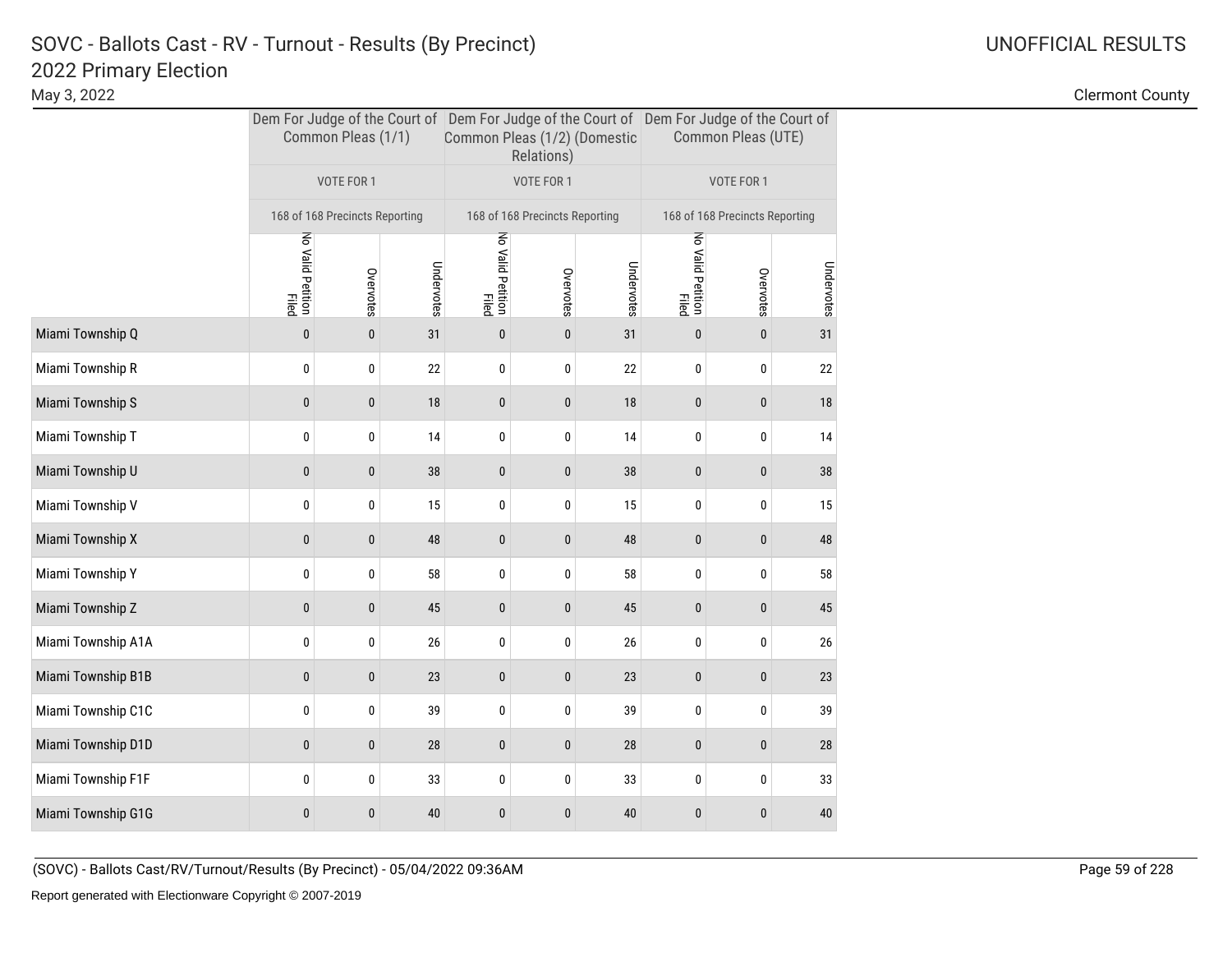|                        |                            | Common Pleas (1/1)             |            | Common Pleas (1/2) (Domestic | Relations)                     |            | Dem For Judge of the Court of Dem For Judge of the Court of Dem For Judge of the Court of<br>Common Pleas (UTE) |            |            |  |
|------------------------|----------------------------|--------------------------------|------------|------------------------------|--------------------------------|------------|-----------------------------------------------------------------------------------------------------------------|------------|------------|--|
|                        |                            | VOTE FOR 1                     |            |                              | VOTE FOR 1                     |            |                                                                                                                 | VOTE FOR 1 |            |  |
|                        |                            | 168 of 168 Precincts Reporting |            |                              | 168 of 168 Precincts Reporting |            | 168 of 168 Precincts Reporting                                                                                  |            |            |  |
|                        | No Valid Petition<br>Filed | Overvotes                      | Undervotes | No Valid Petition<br>Filed   | Overvotes                      | Undervotes | No Valid Petition<br>Filed                                                                                      | Overvotes  | Undervotes |  |
| Miami Township H1H     | 0                          | 0                              | 45         | 0                            | 0                              | 45         | 0                                                                                                               | 0          | 45         |  |
| Miami Township K1K     | $\mathbf{0}$               | 0                              | 22         | $\pmb{0}$                    | 0                              | 22         | $\bf{0}$                                                                                                        | $\pmb{0}$  | 22         |  |
| Miami Township L1L     | 0                          | 0                              | 53         | 0                            | 0                              | 53         | 0                                                                                                               | 0          | 53         |  |
| Miami Township M1M     | 0                          | $\mathbf{0}$                   | 33         | 0                            | 0                              | 33         | $\bf{0}$                                                                                                        | $\pmb{0}$  | 33         |  |
| Miami Township N1N     | 0                          | 0                              | 44         | 0                            | 0                              | 44         | 0                                                                                                               | 0          | 44         |  |
| Miami Township 010     | 0                          | 0                              | 25         | $\pmb{0}$                    | 0                              | 25         | $\bf{0}$                                                                                                        | $\pmb{0}$  | 25         |  |
| Miami Township P1P     | 0                          | 0                              | 27         | 0                            | 0                              | 27         | 0                                                                                                               | 0          | 27         |  |
| Miami Township Q1Q     | 0                          | 0                              | 25         | $\pmb{0}$                    | 0                              | 25         | $\bf{0}$                                                                                                        | $\pmb{0}$  | 25         |  |
| Monroe Township A      | 0                          | 0                              | 14         | 0                            | 0                              | 14         | 0                                                                                                               | 0          | 14         |  |
| Monroe Township B      | 0                          | 0                              | 25         | $\mathbf{0}$                 | 0                              | 25         | $\mathbf{0}$                                                                                                    | $\pmb{0}$  | 25         |  |
| Monroe Township C      | 0                          | 0                              | 42         | 0                            | 0                              | 42         | 0                                                                                                               | 0          | 42         |  |
| Monroe Township D      | $\mathbf{0}$               | $\mathbf{0}$                   | 13         | $\pmb{0}$                    | 0                              | 13         | $\bf{0}$                                                                                                        | $\pmb{0}$  | 13         |  |
| Monroe Township E      | 0                          | 0                              | 24         | 0                            | 0                              | 24         | 0                                                                                                               | 0          | 24         |  |
| Monroe Township I      | 0                          | $\mathbf{0}$                   | 6          | 0                            | 0                              | 6          | $\mathbf{0}$                                                                                                    | $\pmb{0}$  | 6          |  |
| New Richmond Village A | 0                          | 0                              | 22         | 0                            | 0                              | 22         | 0                                                                                                               | 0          | 22         |  |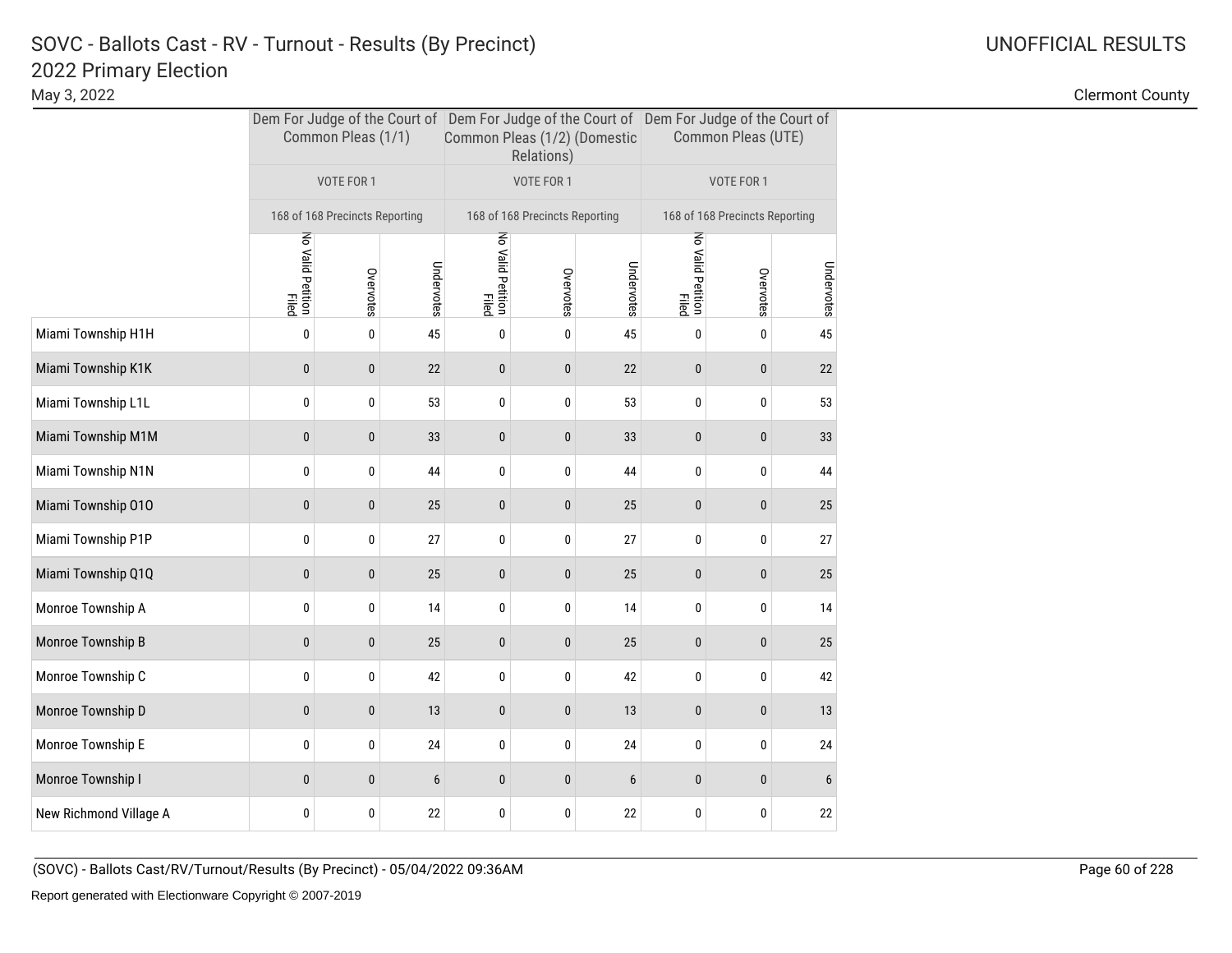|                        |                            | Common Pleas (1/1)             |            | Common Pleas (1/2) (Domestic | Relations)                     |            | Dem For Judge of the Court of Dem For Judge of the Court of Dem For Judge of the Court of<br>Common Pleas (UTE) |             |            |  |
|------------------------|----------------------------|--------------------------------|------------|------------------------------|--------------------------------|------------|-----------------------------------------------------------------------------------------------------------------|-------------|------------|--|
|                        |                            | VOTE FOR 1                     |            |                              | VOTE FOR 1                     |            | VOTE FOR 1                                                                                                      |             |            |  |
|                        |                            | 168 of 168 Precincts Reporting |            |                              | 168 of 168 Precincts Reporting |            | 168 of 168 Precincts Reporting                                                                                  |             |            |  |
|                        | No Valid Petition<br>Filed | Overvotes                      | Undervotes | No Valid Petition<br>Filed   | Overvotes                      | Undervotes | No Valid Petition<br>Filed                                                                                      | Overvotes   | Undervotes |  |
| New Richmond Village B | $\pmb{0}$                  | $\mathbf{0}$                   | 39         | $\bf{0}$                     | $\pmb{0}$                      | 39         | $\pmb{0}$                                                                                                       | $\pmb{0}$   | 39         |  |
| Ohio Township A        | 0                          | 0                              | 8          | 0                            | 0                              | 8          | 0                                                                                                               | 0           | 8          |  |
| Ohio Township B        | $\pmb{0}$                  | $\pmb{0}$                      | 10         | $\pmb{0}$                    | $\pmb{0}$                      | 10         | $\bf{0}$                                                                                                        | $\pmb{0}$   | 10         |  |
| Ohio Township C        | 0                          | 0                              | 16         | 0                            | 0                              | 16         | 0                                                                                                               | 0           | 16         |  |
| Pierce Township A      | $\mathbf{0}$               | $\mathbf{0}$                   | 20         | $\mathbf{0}$                 | 0                              | 20         | $\bf{0}$                                                                                                        | 0           | 20         |  |
| Pierce Township B      | 0                          | 0                              | 29         | 0                            | 0                              | 29         | 0                                                                                                               | 0           | 29         |  |
| Pierce Township C      | 0                          | $\bf{0}$                       | 24         | 0                            | $\bf{0}$                       | 24         | $\bf{0}$                                                                                                        | $\bf{0}$    | 24         |  |
| Pierce Township D      | 0                          | 0                              | 17         | 0                            | 0                              | 17         | 0                                                                                                               | 0           | 17         |  |
| Pierce Township E      | $\pmb{0}$                  | $\pmb{0}$                      | 40         | $\pmb{0}$                    | $\pmb{0}$                      | 40         | $\pmb{0}$                                                                                                       | $\mathbf 0$ | 40         |  |
| Pierce Township G      | 0                          | 0                              | 37         | 0                            | 0                              | 37         | 0                                                                                                               | 0           | 37         |  |
| Pierce Township I      | $\pmb{0}$                  | $\pmb{0}$                      | 27         | 0                            | $\pmb{0}$                      | 27         | $\pmb{0}$                                                                                                       | $\pmb{0}$   | 27         |  |
| Pierce Township J      | 0                          | 0                              | 23         | 0                            | 0                              | 23         | 0                                                                                                               | 0           | 23         |  |
| Pierce Township K      | $\mathbf{0}$               | $\mathbf{0}$                   | 31         | 0                            | 0                              | 31         | 0                                                                                                               | 0           | 31         |  |
| Pierce Township M      | 0                          | 0                              | 36         | 0                            | 0                              | 36         | 0                                                                                                               | 0           | 36         |  |
| Pierce Township N      | 0                          | $\mathbf{0}$                   | 27         | 0                            | 0                              | 27         | $\mathbf{0}$                                                                                                    | 0           | 27         |  |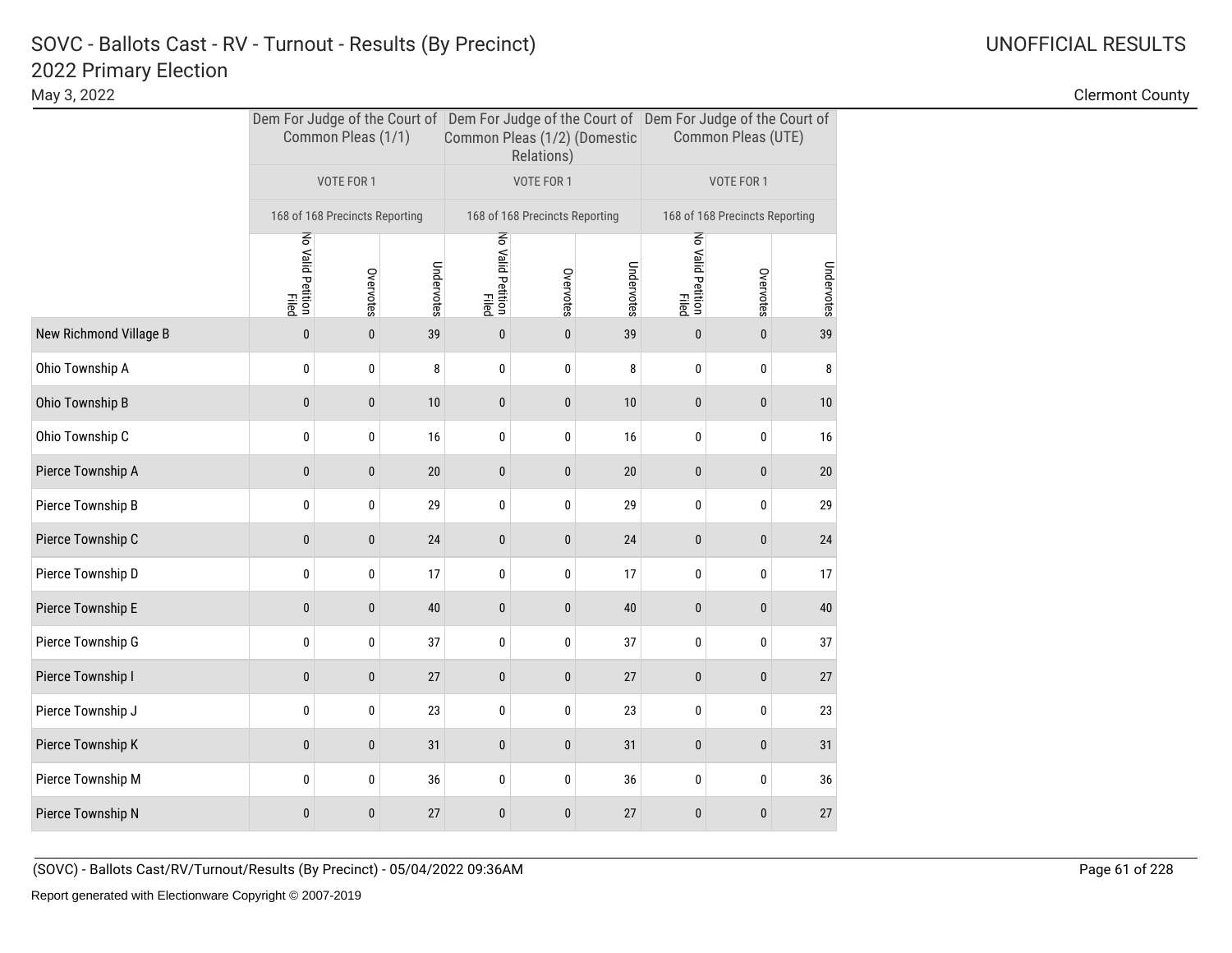|                             |                            | Common Pleas (1/1)             |            | Common Pleas (1/2) (Domestic | Relations)                     |            | Dem For Judge of the Court of Dem For Judge of the Court of Dem For Judge of the Court of<br>Common Pleas (UTE) |           |            |  |
|-----------------------------|----------------------------|--------------------------------|------------|------------------------------|--------------------------------|------------|-----------------------------------------------------------------------------------------------------------------|-----------|------------|--|
|                             |                            | VOTE FOR 1                     |            |                              | VOTE FOR 1                     |            | VOTE FOR 1                                                                                                      |           |            |  |
|                             |                            | 168 of 168 Precincts Reporting |            |                              | 168 of 168 Precincts Reporting |            | 168 of 168 Precincts Reporting                                                                                  |           |            |  |
|                             | No Valid Petition<br>Filed | Overvotes                      | Undervotes | No Valid Petition<br>Filed   | Overvotes                      | Undervotes | No Valid Petition<br>Filed                                                                                      | Overvotes | Undervotes |  |
| Pierce Township O           | 0                          | $\pmb{0}$                      | 45         | 0                            | 0                              | 45         | 0                                                                                                               | 0         | 45         |  |
| Owensville Village          | 0                          | $\bf{0}$                       | 17         | $\bf{0}$                     | $\pmb{0}$                      | 17         | $\pmb{0}$                                                                                                       | $\pmb{0}$ | 17         |  |
| <b>Stonelick Township A</b> | 0                          | 0                              | 26         | 0                            | 0                              | 26         | 0                                                                                                               | 0         | 26         |  |
| <b>Stonelick Township B</b> | 0                          | $\pmb{0}$                      | 18         | $\pmb{0}$                    | 0                              | $18\,$     | $\pmb{0}$                                                                                                       | 0         | 18         |  |
| Stonelick Township C        | 0                          | 0                              | 21         | 0                            | 0                              | 21         | 0                                                                                                               | 0         | 21         |  |
| Stonelick Township D        | 0                          | $\pmb{0}$                      | 23         | 0                            | $\pmb{0}$                      | 23         | $\pmb{0}$                                                                                                       | $\pmb{0}$ | 23         |  |
| <b>Stonelick Township E</b> | 0                          | 0                              | 16         | 0                            | 0                              | 16         | 0                                                                                                               | 0         | 16         |  |
| <b>Bethel Village A</b>     | 0                          | 0                              | 8          | $\pmb{0}$                    | 0                              | 8          | $\bf{0}$                                                                                                        | $\bf{0}$  | 8          |  |
| <b>Bethel Village B</b>     | 0                          | 0                              | 20         | 0                            | 0                              | 20         | 0                                                                                                               | 0         | 20         |  |
| Tate Township A             | 0                          | $\mathbf{0}$                   | 19         | 0                            | 0                              | 19         | $\pmb{0}$                                                                                                       | 0         | 19         |  |
| Tate Township B             | 0                          | 0                              | 8          | 0                            | 0                              | 8          | 0                                                                                                               | 0         | 8          |  |
| Tate Township D             | $\mathbf{0}$               | $\bf{0}$                       | 32         | 0                            | $\pmb{0}$                      | 32         | $\pmb{0}$                                                                                                       | $\bf{0}$  | 32         |  |
| Tate Township F             | 0                          | 0                              | 17         | 0                            | 0                              | 17         | 0                                                                                                               | 0         | 17         |  |
| Tate Township H             | $\mathbf{0}$               | $\mathbf{0}$                   | 25         | 0                            | 0                              | 25         | $\pmb{0}$                                                                                                       | $\bf{0}$  | 25         |  |
| Union Township A            | 0                          | 0                              | 33         | 0                            | 0                              | 33         | 0                                                                                                               | 0         | 33         |  |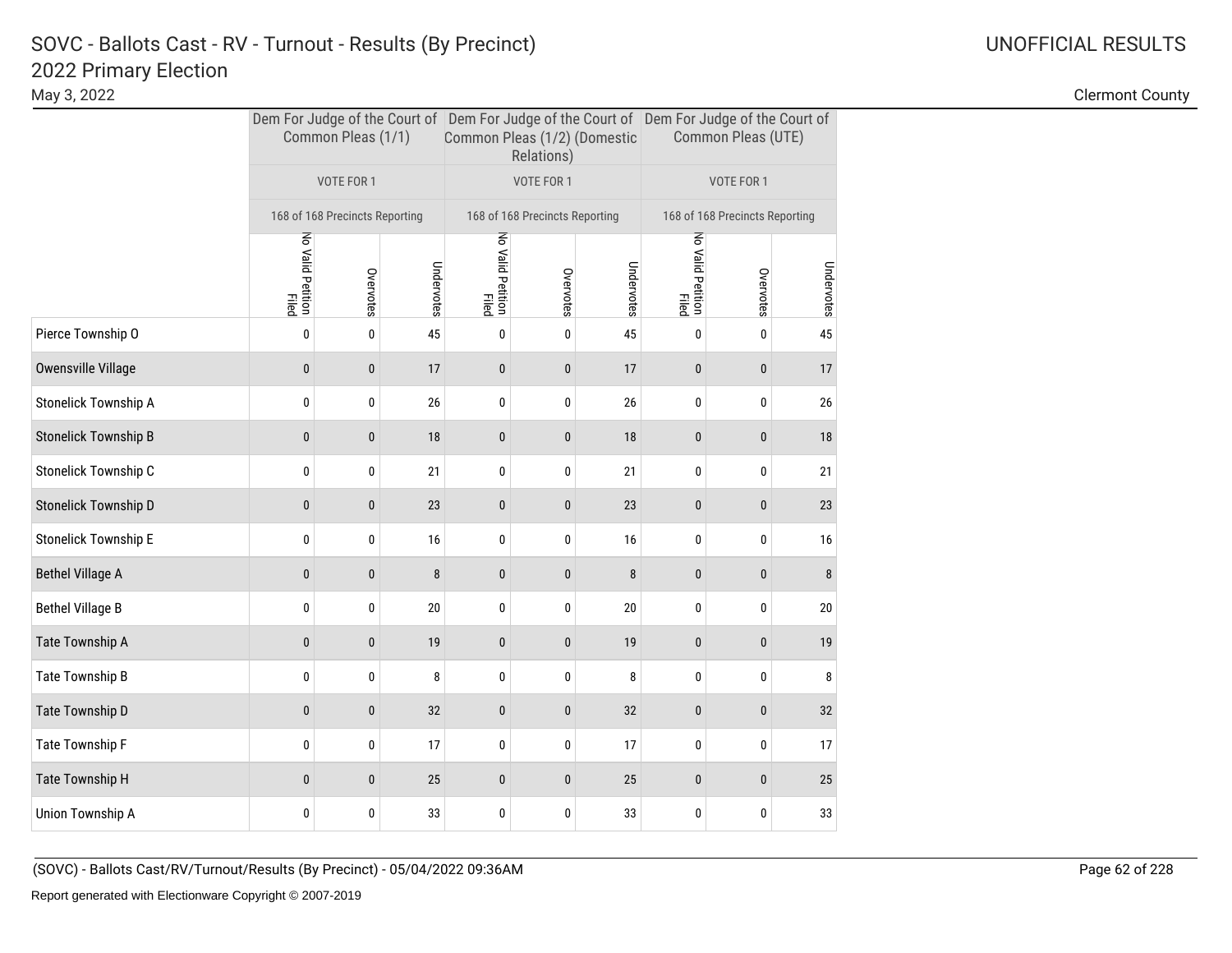May 3, 2022 Clermont County

|                  |                            | Common Pleas (1/1)             |            | Common Pleas (1/2) (Domestic | Relations)                     |            | Dem For Judge of the Court of Dem For Judge of the Court of Dem For Judge of the Court of<br>Common Pleas (UTE) |           |            |  |
|------------------|----------------------------|--------------------------------|------------|------------------------------|--------------------------------|------------|-----------------------------------------------------------------------------------------------------------------|-----------|------------|--|
|                  |                            | VOTE FOR 1                     |            |                              | VOTE FOR 1                     |            | VOTE FOR 1                                                                                                      |           |            |  |
|                  |                            | 168 of 168 Precincts Reporting |            |                              | 168 of 168 Precincts Reporting |            | 168 of 168 Precincts Reporting                                                                                  |           |            |  |
|                  | No Valid Petition<br>Filed | Overvotes                      | Undervotes | No Valid Petition<br>Filed   | Overvotes                      | Undervotes | No Valid Petition<br>Filed                                                                                      | Overvotes | Undervotes |  |
| Union Township B | $\mathbf{0}$               | $\mathbf{0}$                   | 38         | $\mathbf{0}$                 | $\pmb{0}$                      | 38         | $\bf{0}$                                                                                                        | $\pmb{0}$ | 38         |  |
| Union Township C | 0                          | 0                              | 27         | 0                            | 0                              | 27         | 0                                                                                                               | 0         | 27         |  |
| Union Township D | $\pmb{0}$                  | $\bf{0}$                       | 25         | $\pmb{0}$                    | 0                              | 25         | $\pmb{0}$                                                                                                       | $\pmb{0}$ | 25         |  |
| Union Township E | 0                          | 0                              | 43         | 0                            | 0                              | 43         | 0                                                                                                               | 0         | 43         |  |
| Union Township F | $\bf{0}$                   | $\mathbf{0}$                   | 43         | $\bf{0}$                     | $\mathbf 0$                    | 43         | $\pmb{0}$                                                                                                       | $\pmb{0}$ | 43         |  |
| Union Township G | 0                          | 0                              | 30         | 0                            | 0                              | 30         | 0                                                                                                               | 0         | 30         |  |
| Union Township H | 0                          | 0                              | 18         | $\pmb{0}$                    | 0                              | $18\,$     | $\bf{0}$                                                                                                        | $\pmb{0}$ | 18         |  |
| Union Township I | 0                          | 0                              | 24         | 0                            | 0                              | 24         | 0                                                                                                               | 0         | 24         |  |
| Union Township J | 0                          | 0                              | 22         | $\pmb{0}$                    | 0                              | 22         | $\bf{0}$                                                                                                        | $\pmb{0}$ | 22         |  |
| Union Township K | 0                          | 0                              | 29         | 0                            | 0                              | 29         | 0                                                                                                               | 0         | 29         |  |
| Union Township L | 0                          | 0                              | 17         | $\pmb{0}$                    | $\pmb{0}$                      | 17         | $\pmb{0}$                                                                                                       | $\pmb{0}$ | 17         |  |
| Union Township M | 0                          | 0                              | 12         | 0                            | 0                              | 12         | 0                                                                                                               | 0         | 12         |  |
| Union Township N | $\pmb{0}$                  | 0                              | 25         | $\pmb{0}$                    | 0                              | $25\,$     | $\pmb{0}$                                                                                                       | $\pmb{0}$ | 25         |  |
| Union Township O | 0                          | 0                              | 22         | 0                            | 0                              | 22         | 0                                                                                                               | 0         | 22         |  |
| Union Township P | $\mathbf{0}$               | 0                              | 23         | $\pmb{0}$                    | $\bf{0}$                       | 23         | $\pmb{0}$                                                                                                       | $\pmb{0}$ | 23         |  |

(SOVC) - Ballots Cast/RV/Turnout/Results (By Precinct) - 05/04/2022 09:36AM Page 63 of 228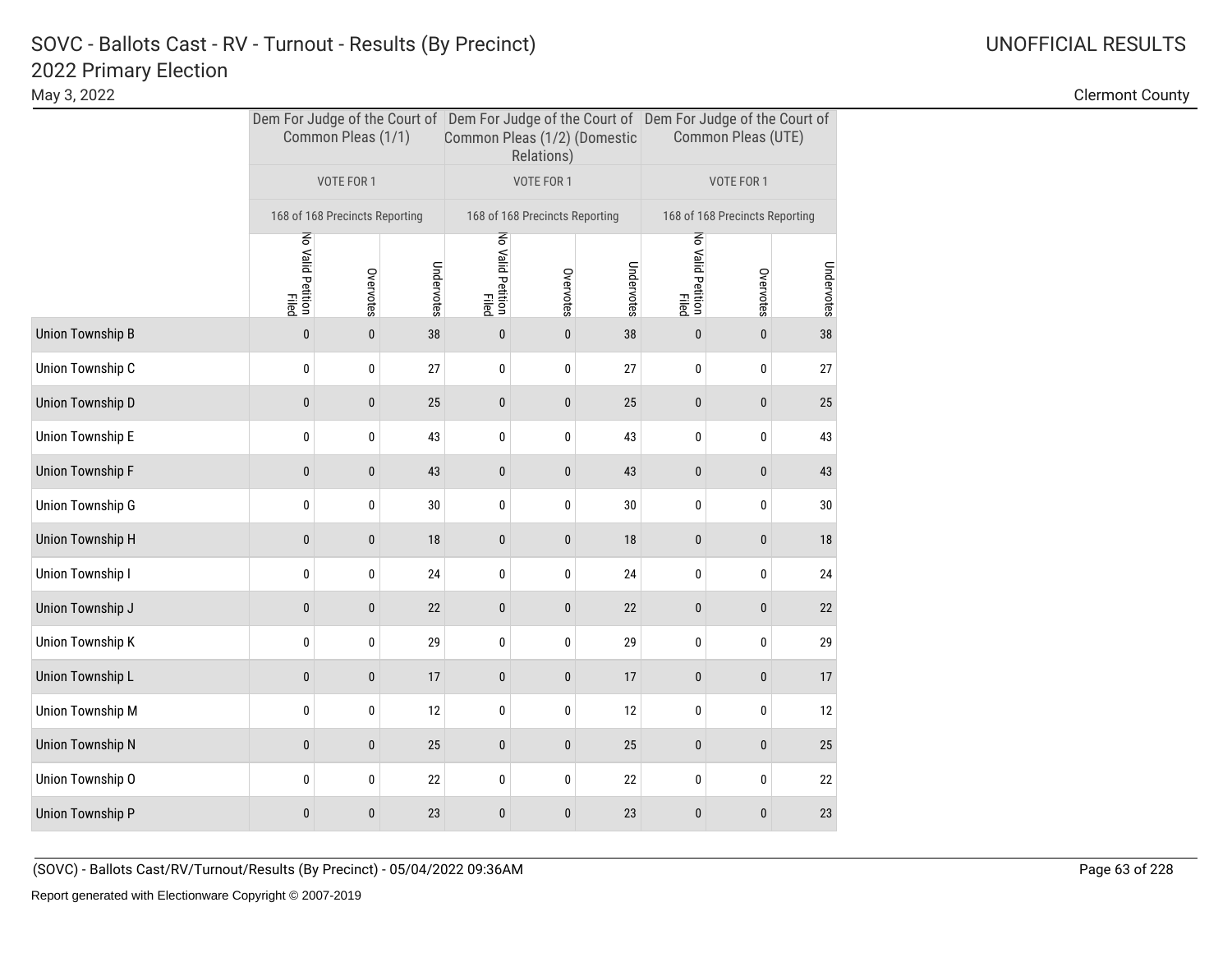|                    |                            | Common Pleas (1/1)             |            | Common Pleas (1/2) (Domestic | Relations)                     |            | Dem For Judge of the Court of Dem For Judge of the Court of Dem For Judge of the Court of<br>Common Pleas (UTE) |           |            |  |
|--------------------|----------------------------|--------------------------------|------------|------------------------------|--------------------------------|------------|-----------------------------------------------------------------------------------------------------------------|-----------|------------|--|
|                    |                            | VOTE FOR 1                     |            |                              | VOTE FOR 1                     |            | VOTE FOR 1                                                                                                      |           |            |  |
|                    |                            | 168 of 168 Precincts Reporting |            |                              | 168 of 168 Precincts Reporting |            | 168 of 168 Precincts Reporting                                                                                  |           |            |  |
|                    | No Valid Petition<br>Filed | Overvotes                      | Undervotes | No Valid Petition<br>Filed   | Overvotes                      | Undervotes | No Valid Petition<br>Filed                                                                                      | Overvotes | Undervotes |  |
| Union Township Q   | 0                          | 0                              | 38         | 0                            | 0                              | 38         | 0                                                                                                               | 0         | 38         |  |
| Union Township R   | 0                          | 0                              | 25         | 0                            | 0                              | 25         | $\pmb{0}$                                                                                                       | $\pmb{0}$ | 25         |  |
| Union Township T   | 0                          | 0                              | 38         | 0                            | 0                              | 38         | 0                                                                                                               | 0         | 38         |  |
| Union Township U   | 0                          | 0                              | 30         | 0                            | $\pmb{0}$                      | $30\,$     | $\pmb{0}$                                                                                                       | 0         | 30         |  |
| Union Township W   | 0                          | 0                              | 35         | 0                            | 0                              | 35         | 0                                                                                                               | 0         | 35         |  |
| Union Township X   | 0                          | 0                              | 22         | 0                            | 0                              | 22         | $\pmb{0}$                                                                                                       | $\pmb{0}$ | 22         |  |
| Union Township Y   | 0                          | 0                              | 40         | 0                            | 0                              | 40         | 0                                                                                                               | 0         | 40         |  |
| Union Township Z   | 0                          | 0                              | 28         | 0                            | 0                              | 28         | 0                                                                                                               | 0         | 28         |  |
| Union Township B1B | 0                          | 0                              | 25         | 0                            | 0                              | 25         | 0                                                                                                               | 0         | 25         |  |
| Union Township C1C | 0                          | 0                              | 21         | 0                            | 0                              | 21         | $\bf{0}$                                                                                                        | 0         | 21         |  |
| Union Township D1D | 0                          | 0                              | 17         | 0                            | 0                              | 17         | 0                                                                                                               | 0         | 17         |  |
| Union Township E1E | 0                          | 0                              | 33         | 0                            | 0                              | 33         | $\bf{0}$                                                                                                        | $\bf{0}$  | 33         |  |
| Union Township F1F | 0                          | 0                              | 50         | 0                            | 0                              | 50         | 0                                                                                                               | 0         | 50         |  |
| Union Township J1J | $\mathbf{0}$               | $\mathbf{0}$                   | 21         | $\mathbf{0}$                 | 0                              | 21         | $\bf{0}$                                                                                                        | $\bf{0}$  | 21         |  |
| Union Township K1K | 0                          | 0                              | 23         | 0                            | 0                              | 23         | 0                                                                                                               | 0         | 23         |  |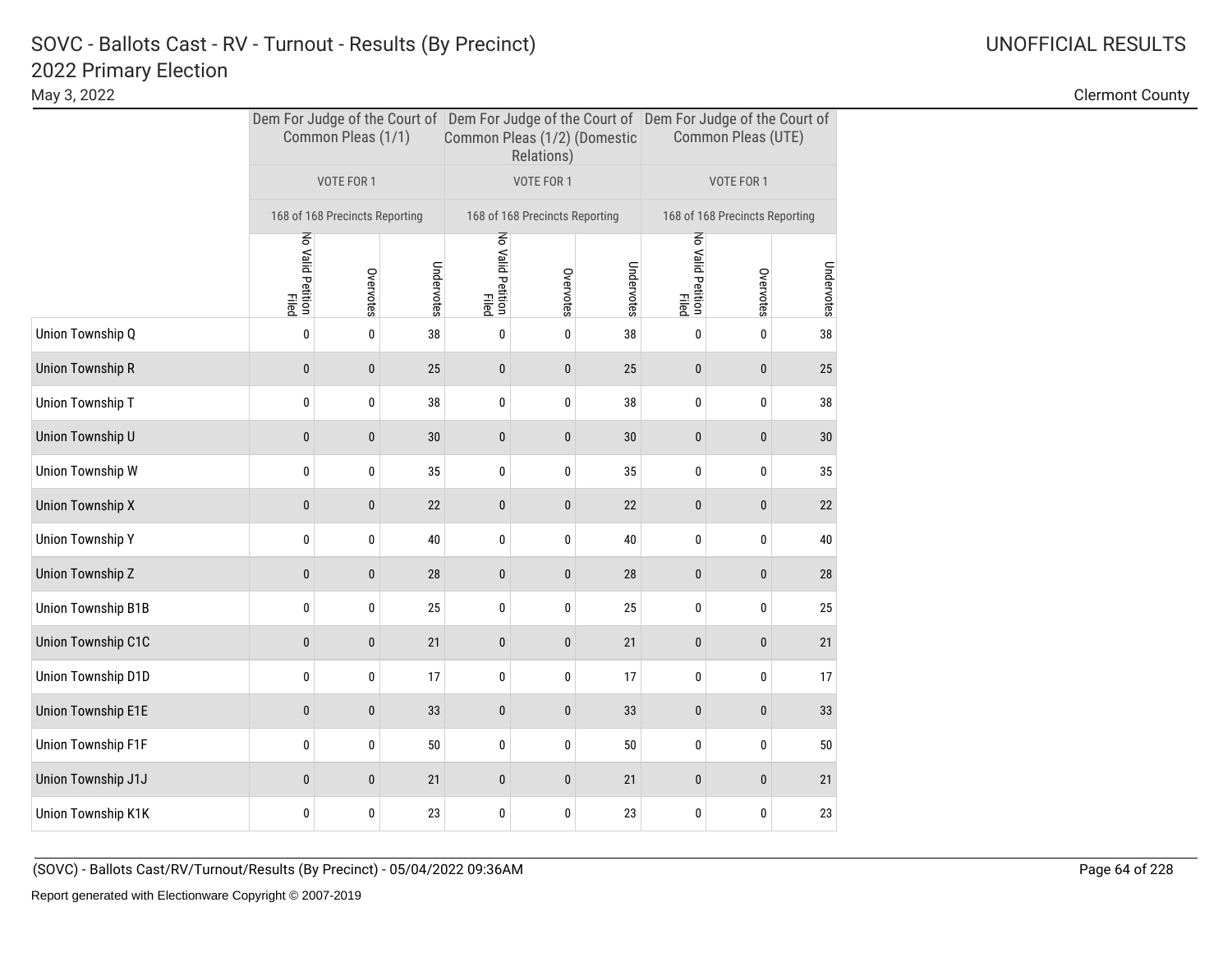|                           |                            | Common Pleas (1/1)             |            | Common Pleas (1/2) (Domestic | Relations)                     |            | Dem For Judge of the Court of Dem For Judge of the Court of Dem For Judge of the Court of<br>Common Pleas (UTE) |            |            |  |
|---------------------------|----------------------------|--------------------------------|------------|------------------------------|--------------------------------|------------|-----------------------------------------------------------------------------------------------------------------|------------|------------|--|
|                           |                            | VOTE FOR 1                     |            |                              | VOTE FOR 1                     |            |                                                                                                                 | VOTE FOR 1 |            |  |
|                           |                            | 168 of 168 Precincts Reporting |            |                              | 168 of 168 Precincts Reporting |            | 168 of 168 Precincts Reporting                                                                                  |            |            |  |
|                           | No Valid Petition<br>Filed | Overvotes                      | Undervotes | No Valid Petition<br>Filed   | Overvotes                      | Undervotes | No Valid Petition<br>Filed                                                                                      | Overvotes  | Undervotes |  |
| Union Township L1L        | $\pmb{0}$                  | $\pmb{0}$                      | 46         | 0                            | $\bf{0}$                       | 46         | $\pmb{0}$                                                                                                       | $\pmb{0}$  | 46         |  |
| <b>Union Township M1M</b> | 0                          | 0                              | 14         | 0                            | 0                              | 14         | 0                                                                                                               | 0          | 14         |  |
| <b>Union Township P1P</b> | $\pmb{0}$                  | $\bf{0}$                       | 55         | 0                            | 0                              | 55         | $\pmb{0}$                                                                                                       | $\pmb{0}$  | 55         |  |
| Union Township R1R        | 0                          | 0                              | 37         | 0                            | 0                              | 37         | 0                                                                                                               | $\pmb{0}$  | 37         |  |
| <b>Union Township S1S</b> | 0                          | $\mathbf{0}$                   | 28         | 0                            | 0                              | 28         | $\pmb{0}$                                                                                                       | $\pmb{0}$  | 28         |  |
| Union Township U1U        | 0                          | 0                              | 22         | 0                            | 0                              | 22         | 0                                                                                                               | 0          | 22         |  |
| <b>Union Township V1V</b> | 0                          | $\pmb{0}$                      | 20         | 0                            | 0                              | 20         | $\pmb{0}$                                                                                                       | $\pmb{0}$  | 20         |  |
| Washington Township A     | 0                          | 0                              | 16         | 0                            | 0                              | 16         | 0                                                                                                               | 0          | 16         |  |
| Washington Township B     | $\bf{0}$                   | $\pmb{0}$                      | 28         | 0                            | $\pmb{0}$                      | 28         | $\pmb{0}$                                                                                                       | $\pmb{0}$  | 28         |  |
| Washington Township C     | 0                          | 0                              | 16         | 0                            | 0                              | 16         | 0                                                                                                               | 0          | 16         |  |
| Wayne Township A          | 0                          | $\pmb{0}$                      | 31         | 0                            | 0                              | 31         | $\pmb{0}$                                                                                                       | $\pmb{0}$  | 31         |  |
| Wayne Township B          | 0                          | 0                              | 20         | 0                            | 0                              | 20         | 0                                                                                                               | 0          | 20         |  |
| Wayne Township C          | 0                          | $\bf{0}$                       | 27         | 0                            | 0                              | 27         | $\pmb{0}$                                                                                                       | $\pmb{0}$  | 27         |  |
| Williamsburg Village A    | 0                          | 0                              | 25         | 0                            | 0                              | 25         | 0                                                                                                               | 0          | 25         |  |
| Williamsburg Village C    | 0                          | $\mathbf{0}$                   | 26         | 0                            | $\bf{0}$                       | 26         | $\bf{0}$                                                                                                        | $\bf{0}$   | 26         |  |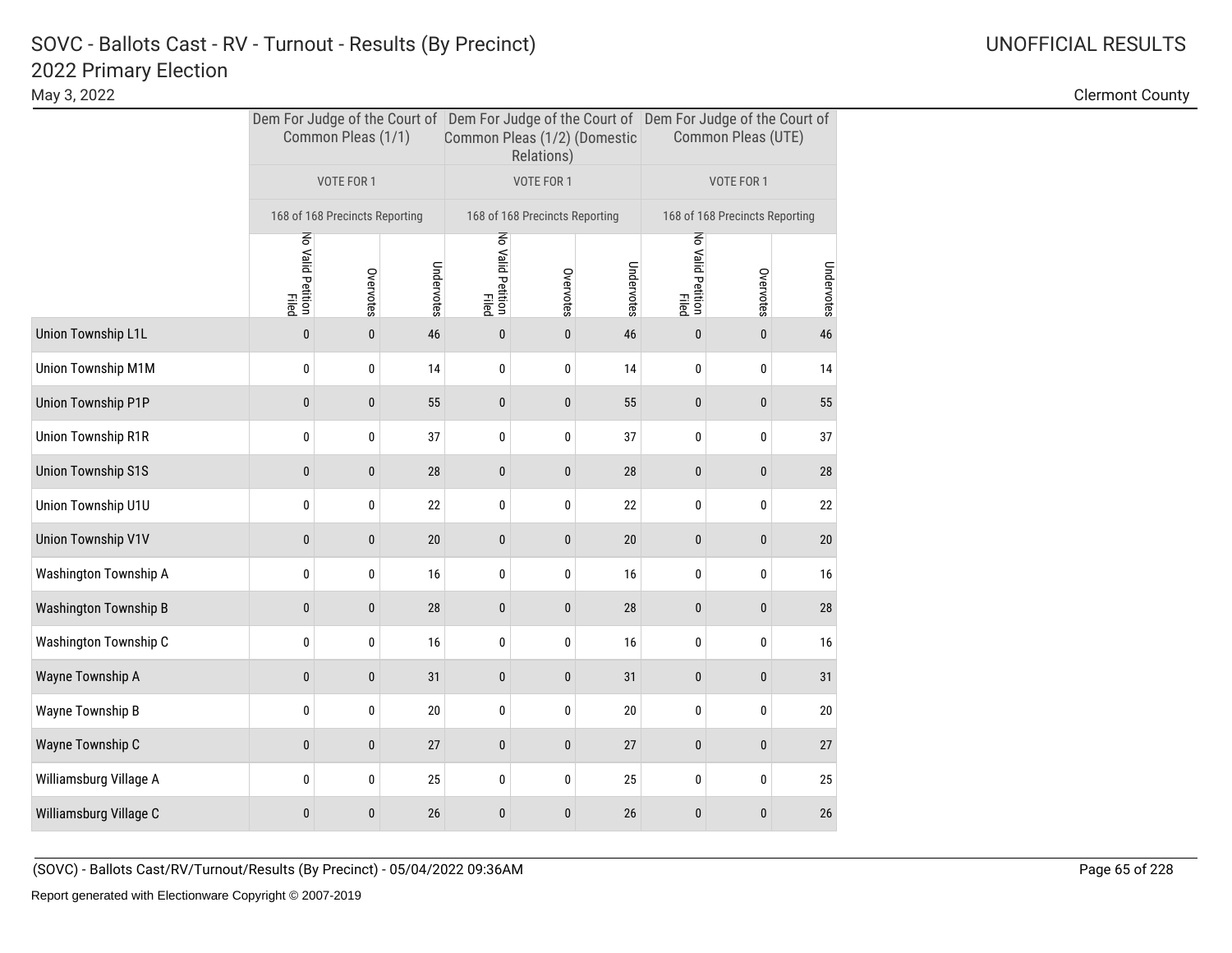|                         | Dem For Judge of the Court of Dem For Judge of the Court of Dem For Judge of the Court of<br>Common Pleas (1/1) |              |            | Common Pleas (1/2) (Domestic   | Relations)                     |            | Common Pleas (UTE)                |                                |            |  |
|-------------------------|-----------------------------------------------------------------------------------------------------------------|--------------|------------|--------------------------------|--------------------------------|------------|-----------------------------------|--------------------------------|------------|--|
|                         | VOTE FOR 1                                                                                                      |              |            |                                | VOTE FOR 1                     |            |                                   | VOTE FOR 1                     |            |  |
|                         | 168 of 168 Precincts Reporting                                                                                  |              |            |                                | 168 of 168 Precincts Reporting |            |                                   | 168 of 168 Precincts Reporting |            |  |
|                         | 중<br>Valid Petition<br>Filed                                                                                    | Overvotes    | Undervotes | 중<br>, Valid Petition<br>Filed | Overvotes                      | Undervotes | 중<br>Valid<br>I Petition<br>Filed | Overvotes                      | Undervotes |  |
| Williamsburg Township A | 0                                                                                                               | 0            | 31         | 0                              | 0                              | 31         | 0                                 | 0                              | 31         |  |
| Williamsburg Township B | $\mathbf{0}$                                                                                                    | $\mathbf{0}$ | 44         | $\mathbf{0}$                   | $\Omega$                       | 44         | $\mathbf{0}$                      | $\mathbf{0}$                   | 44         |  |
| Williamsburg Township C | 0                                                                                                               | 0            | 23         | $\mathbf{0}$                   | 0                              | 23         | 0                                 | $\boldsymbol{0}$               | 23         |  |
| Totals                  | 0                                                                                                               | 0            | 4,606      | 0                              | 0                              | 4,606      | 0                                 | 0                              | 4,606      |  |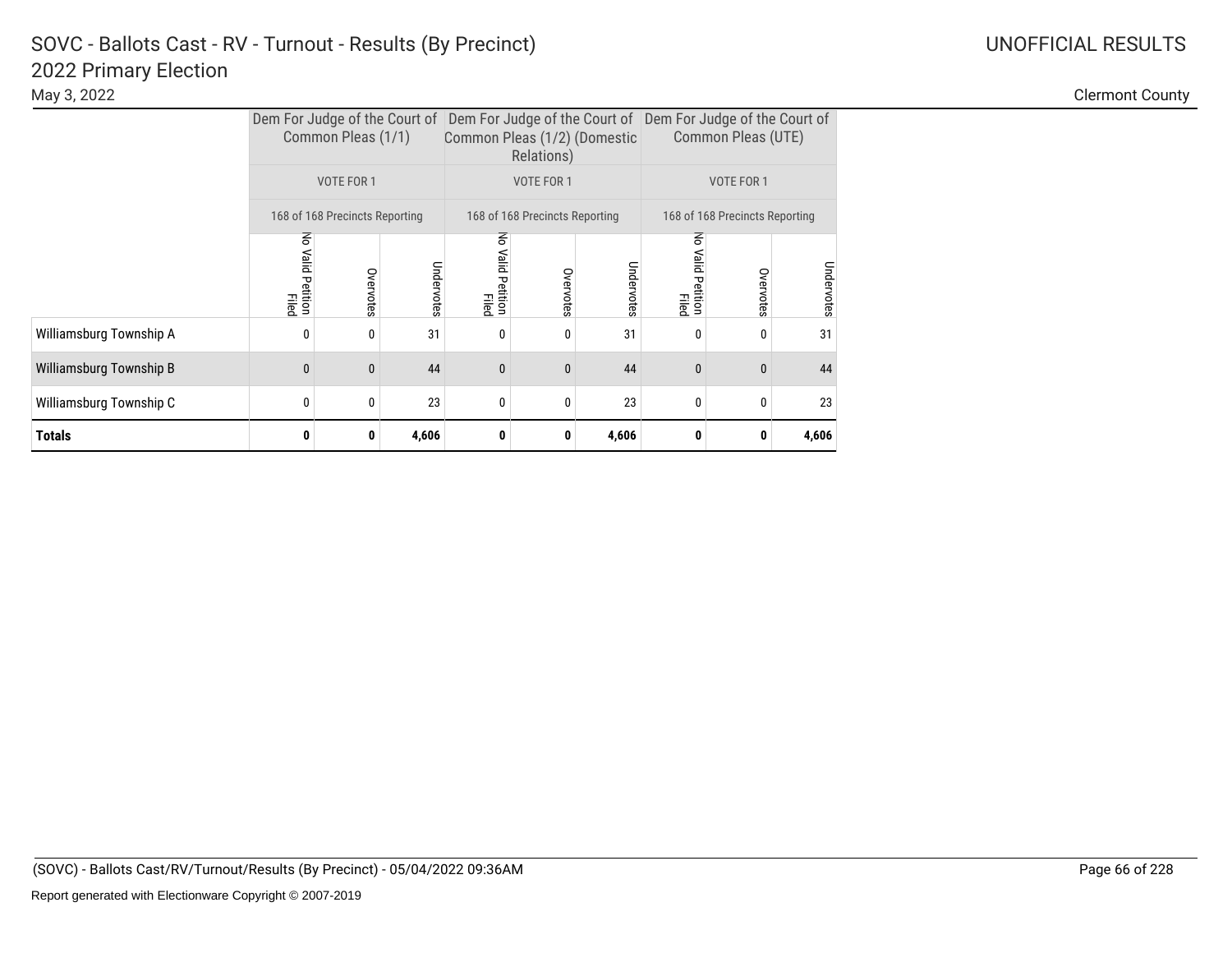|                    | Dem For County Commissioner |                                |            |                            | Dem For County Auditor         |            | Dem For Member of County<br><b>Central Committee Loveland</b><br>City C |                            |            |  |  |
|--------------------|-----------------------------|--------------------------------|------------|----------------------------|--------------------------------|------------|-------------------------------------------------------------------------|----------------------------|------------|--|--|
|                    |                             | VOTE FOR 1                     |            |                            | VOTE FOR 1                     |            | VOTE FOR 1                                                              |                            |            |  |  |
|                    |                             | 168 of 168 Precincts Reporting |            |                            | 168 of 168 Precincts Reporting |            |                                                                         | 1 of 1 Precincts Reporting |            |  |  |
|                    | No Valid Petition<br>Filed  | Overvotes                      | Undervotes | No Valid Petition<br>Filed | Overvotes                      | Undervotes | Jennifer Ginder                                                         | Overvotes                  | Undervotes |  |  |
| Loveland City A    | $\pmb{0}$                   | $\mathbf{0}$                   | 25         | $\mathbf{0}$               | $\mathbf{0}$                   | 25         |                                                                         |                            |            |  |  |
| Loveland City B    | 0                           | 0                              | 23         | 0                          | 0                              | 23         |                                                                         |                            |            |  |  |
| Loveland City C    | $\pmb{0}$                   | $\pmb{0}$                      | 41         | 0                          | $\bf{0}$                       | 41         | 31                                                                      | $\pmb{0}$                  | 10         |  |  |
| Batavia Village A  | 0                           | $\bf{0}$                       | 47         | 0                          | 0                              | 47         |                                                                         |                            |            |  |  |
| Batavia Township A | $\mathbf{0}$                | $\pmb{0}$                      | 47         | 0                          | $\mathbf{0}$                   | 47         |                                                                         |                            |            |  |  |
| Batavia Township B | $\bf{0}$                    | $\mathbf 0$                    | 45         | $\mathbf{0}$               | 0                              | 45         |                                                                         |                            |            |  |  |
| Batavia Township C | $\pmb{0}$                   | $\pmb{0}$                      | 12         | $\pmb{0}$                  | $\pmb{0}$                      | 12         |                                                                         |                            |            |  |  |
| Batavia Township D | $\bf{0}$                    | $\pmb{0}$                      | 51         | 0                          | 0                              | 51         |                                                                         |                            |            |  |  |
| Batavia Township E | $\pmb{0}$                   | $\pmb{0}$                      | 28         | 0                          | $\pmb{0}$                      | 28         |                                                                         |                            |            |  |  |
| Batavia Township F | $\pmb{0}$                   | 0                              | 22         | 0                          | 0                              | 22         |                                                                         |                            |            |  |  |
| Batavia Township G | $\pmb{0}$                   | $\pmb{0}$                      | 24         | 0                          | 0                              | 24         |                                                                         |                            |            |  |  |
| Batavia Township H | $\bf{0}$                    | $\pmb{0}$                      | 15         | 0                          | 0                              | 15         |                                                                         |                            |            |  |  |
| Batavia Township I | $\bf{0}$                    | $\pmb{0}$                      | 16         | 0                          | 0                              | 16         |                                                                         |                            |            |  |  |
| Batavia Township J | $\bf{0}$                    | $\pmb{0}$                      | 19         | 0                          | 0                              | 19         |                                                                         |                            |            |  |  |
| Batavia Township K | $\bf{0}$                    | $\pmb{0}$                      | 18         | 0                          | 0                              | 18         |                                                                         |                            |            |  |  |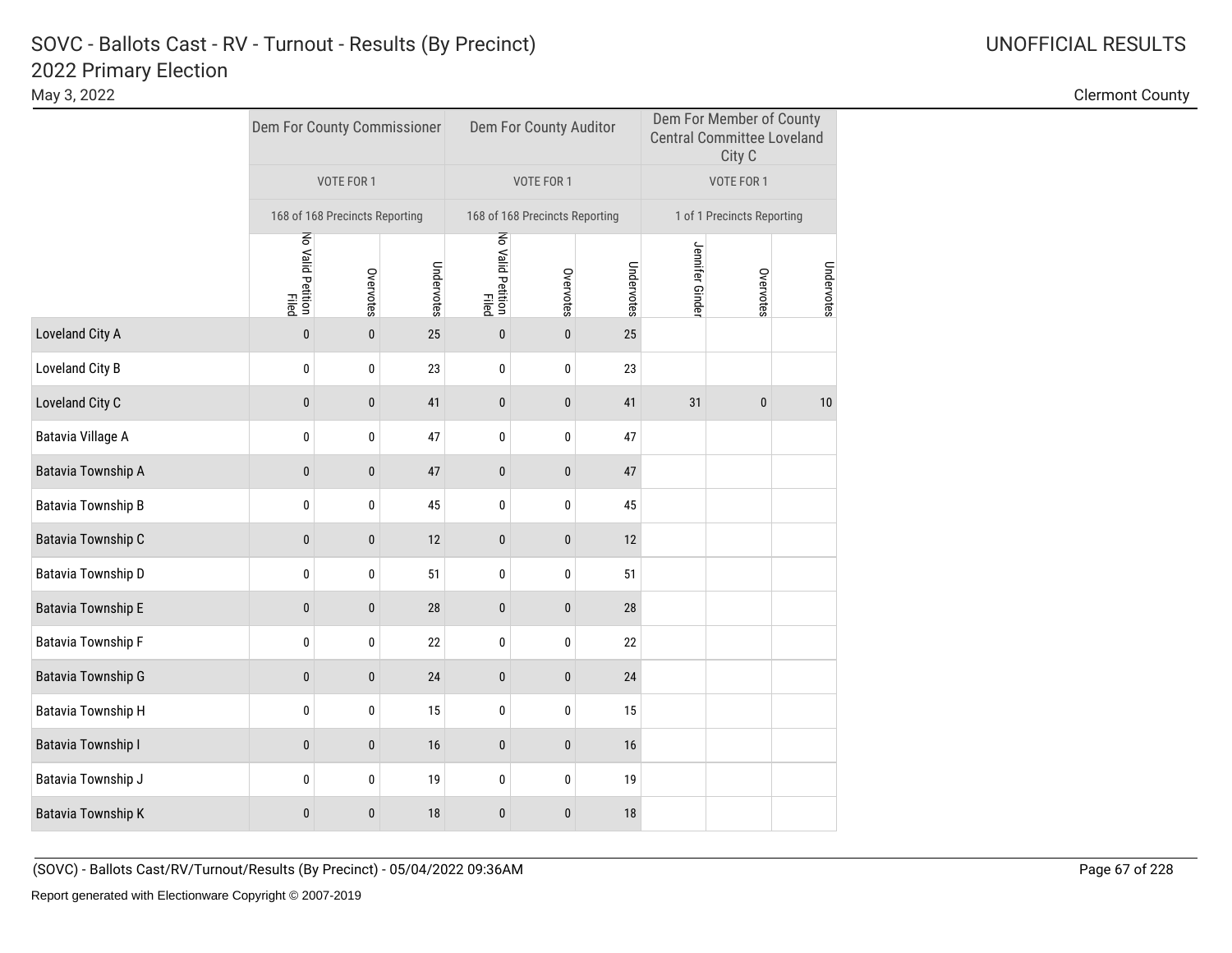|                           | Dem For County Commissioner |                                |            |                            | Dem For County Auditor         |                | Dem For Member of County<br><b>Central Committee Loveland</b><br>City C |            |            |  |
|---------------------------|-----------------------------|--------------------------------|------------|----------------------------|--------------------------------|----------------|-------------------------------------------------------------------------|------------|------------|--|
|                           |                             | VOTE FOR 1                     |            |                            | VOTE FOR 1                     |                |                                                                         | VOTE FOR 1 |            |  |
|                           |                             | 168 of 168 Precincts Reporting |            |                            | 168 of 168 Precincts Reporting |                | 1 of 1 Precincts Reporting                                              |            |            |  |
|                           | No Valid Petition<br>Filed  | Overvotes                      | Undervotes | No Valid Petition<br>Filed | Overvotes                      | Undervotes     | Jennifer Ginder                                                         | Overvotes  | Undervotes |  |
| <b>Batavia Township L</b> | $\pmb{0}$                   | $\pmb{0}$                      | 10         | 0                          | $\pmb{0}$                      | 10             |                                                                         |            |            |  |
| <b>Batavia Township M</b> | $\pmb{0}$                   | $\pmb{0}$                      | 35         | $\pmb{0}$                  | $\pmb{0}$                      | 35             |                                                                         |            |            |  |
| Batavia Township N        | 0                           | $\pmb{0}$                      | 36         | 0                          | 0                              | 36             |                                                                         |            |            |  |
| Batavia Township O        | $\bf{0}$                    | 0                              | 29         | 0                          | $\pmb{0}$                      | 29             |                                                                         |            |            |  |
| Batavia Township P        | 0                           | 0                              | 17         | 0                          | 0                              | 17             |                                                                         |            |            |  |
| <b>Felicity Village</b>   | $\mathbf{0}$                | $\mathbf{0}$                   | 14         | $\mathbf{0}$               | $\mathbf{0}$                   | 14             |                                                                         |            |            |  |
| Franklin Township A       | 0                           | 0                              | 38         | 0                          | 0                              | 38             |                                                                         |            |            |  |
| Franklin Township B       | $\mathbf{0}$                | $\pmb{0}$                      | 22         | $\pmb{0}$                  | $\bf{0}$                       | 22             |                                                                         |            |            |  |
| Franklin Township D       | 0                           | 0                              | 22         | 0                          | 0                              | 22             |                                                                         |            |            |  |
| Goshen Township A         | $\mathbf{0}$                | $\mathbf{0}$                   | 20         | $\mathbf{0}$               | $\mathbf{0}$                   | 20             |                                                                         |            |            |  |
| Goshen Township B         | 0                           | 0                              | 21         | 0                          | 0                              | 21             |                                                                         |            |            |  |
| Goshen Township D         | $\bf{0}$                    | $\pmb{0}$                      | 12         | $\pmb{0}$                  | $\pmb{0}$                      | 12             |                                                                         |            |            |  |
| Goshen Township E         | 0                           | 0                              | 29         | 0                          | 0                              | 29             |                                                                         |            |            |  |
| Goshen Township F         | $\mathbf{0}$                | $\bf{0}$                       | 5          | 0                          | $\pmb{0}$                      | $\overline{5}$ |                                                                         |            |            |  |
| Goshen Township G         | 0                           | 0                              | 7          | 0                          | 0                              | 7              |                                                                         |            |            |  |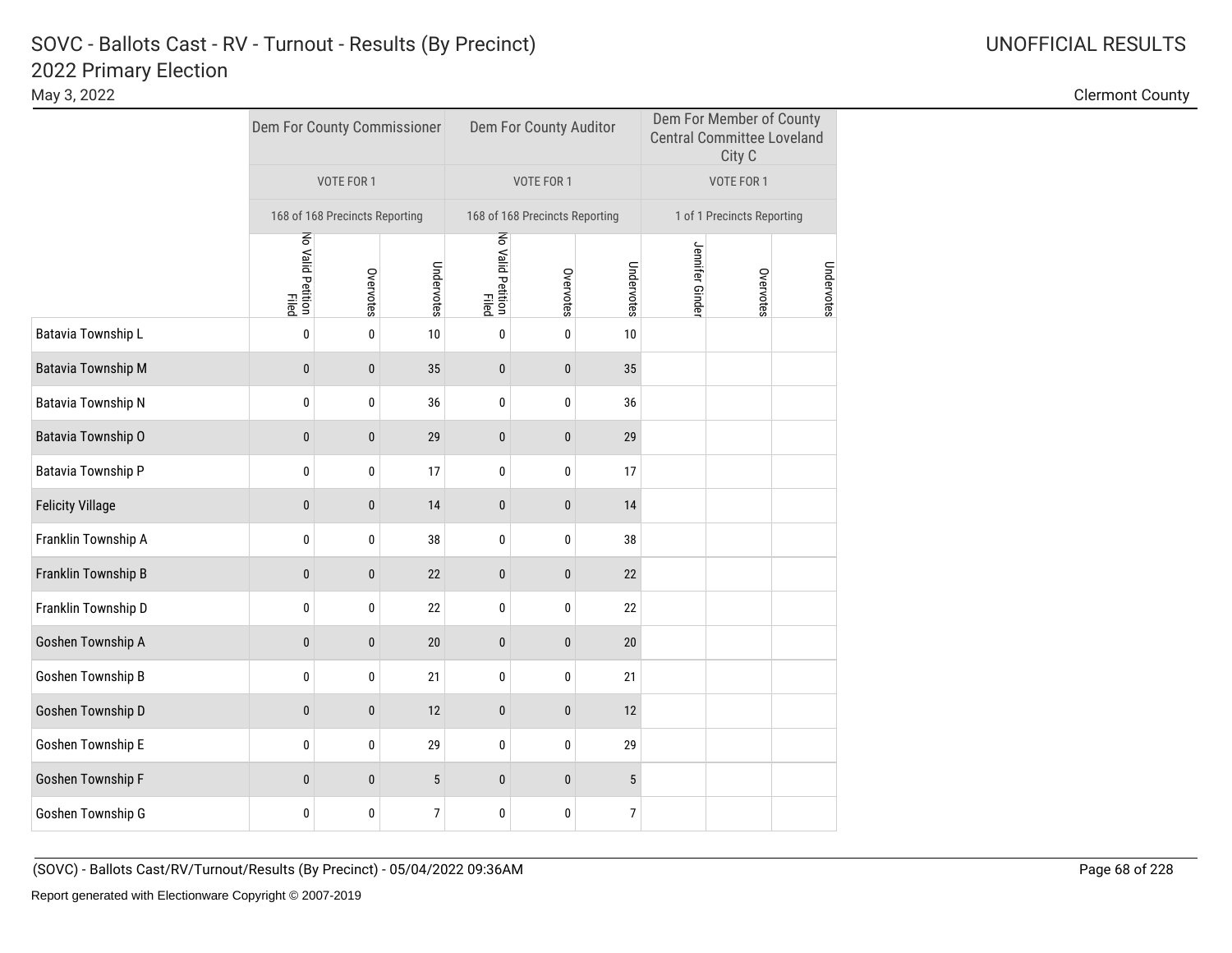# 2022 Primary Election SOVC - Ballots Cast - RV - Turnout - Results (By Precinct) and Monthlytherman Communication Control Communication Communication Communication Communication Communication Communication Communication Communication Communicat

Clermont County

|                    |                            | Dem For County Commissioner    |            |                            | Dem For County Auditor         |            | Dem For Member of County<br><b>Central Committee Loveland</b><br>City C |                            |            |  |
|--------------------|----------------------------|--------------------------------|------------|----------------------------|--------------------------------|------------|-------------------------------------------------------------------------|----------------------------|------------|--|
|                    |                            | VOTE FOR 1                     |            |                            | VOTE FOR 1                     |            |                                                                         | VOTE FOR 1                 |            |  |
|                    |                            | 168 of 168 Precincts Reporting |            |                            | 168 of 168 Precincts Reporting |            |                                                                         | 1 of 1 Precincts Reporting |            |  |
|                    | No Valid Petition<br>Filed | Overvotes                      | Undervotes | No Valid Petition<br>Filed | Overvotes                      | Undervotes | Jennifer Ginder                                                         | Overvotes                  | Undervotes |  |
| Goshen Township I  | $\mathbf{0}$               | $\mathbf{0}$                   | 8          | $\mathbf{0}$               | $\mathbf{0}$                   | 8          |                                                                         |                            |            |  |
| Goshen Township J  | 0                          | 0                              | 16         | $\bf{0}$                   | 0                              | 16         |                                                                         |                            |            |  |
| Goshen Township K  | $\pmb{0}$                  | $\pmb{0}$                      | 13         | 0                          | $\bf{0}$                       | 13         |                                                                         |                            |            |  |
| Goshen Township L  | 0                          | $\bf{0}$                       | 19         | 0                          | 0                              | 19         |                                                                         |                            |            |  |
| Goshen Township M  | $\pmb{0}$                  | $\pmb{0}$                      | 19         | 0                          | $\pmb{0}$                      | 19         |                                                                         |                            |            |  |
| Goshen Township N  | $\pmb{0}$                  | $\pmb{0}$                      | 28         | 0                          | 0                              | 28         |                                                                         |                            |            |  |
| Jackson Township A | $\pmb{0}$                  | $\pmb{0}$                      | 10         | $\pmb{0}$                  | $\pmb{0}$                      | 10         |                                                                         |                            |            |  |
| Jackson Township B | 0                          | $\pmb{0}$                      | 13         | 0                          | 0                              | 13         |                                                                         |                            |            |  |
| Jackson Township C | $\pmb{0}$                  | $\pmb{0}$                      | 15         | 0                          | $\pmb{0}$                      | 15         |                                                                         |                            |            |  |
| Milford City A     | $\pmb{0}$                  | $\pmb{0}$                      | 20         | 0                          | 0                              | 20         |                                                                         |                            |            |  |
| Milford City B     | $\mathbf{0}$               | $\pmb{0}$                      | 48         | $\bf{0}$                   | $\bf{0}$                       | 48         |                                                                         |                            |            |  |
| Milford City D     | 0                          | $\pmb{0}$                      | 30         | 0                          | 0                              | 30         |                                                                         |                            |            |  |
| Milford City E     | $\pmb{0}$                  | $\pmb{0}$                      | 35         | $\pmb{0}$                  | $\pmb{0}$                      | 35         |                                                                         |                            |            |  |
| Milford City F     | $\pmb{0}$                  | $\pmb{0}$                      | 12         | 0                          | 0                              | 12         |                                                                         |                            |            |  |
| Milford City G     | $\mathbf{0}$               | $\pmb{0}$                      | 69         | 0                          | $\bf{0}$                       | 69         |                                                                         |                            |            |  |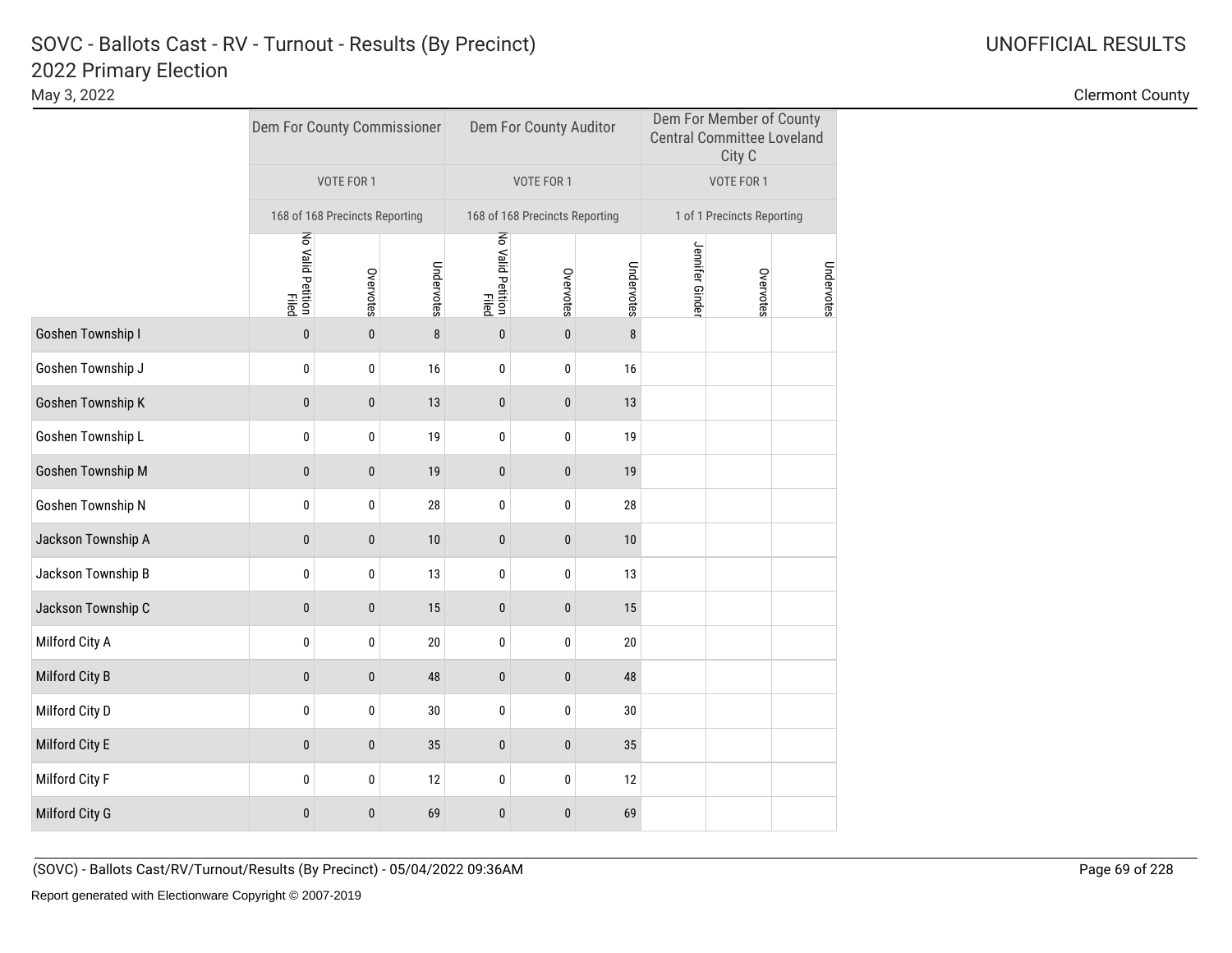# 2022 Primary Election SOVC - Ballots Cast - RV - Turnout - Results (By Precinct) and Monthlytherman Communication Control Communication Communication Communication Communication Communication Communication Communication Communication Communicat

|                  |                            | Dem For County Commissioner    |            |                            | Dem For County Auditor         |            | Dem For Member of County<br><b>Central Committee Loveland</b><br>City C |           |            |  |
|------------------|----------------------------|--------------------------------|------------|----------------------------|--------------------------------|------------|-------------------------------------------------------------------------|-----------|------------|--|
|                  |                            | VOTE FOR 1                     |            |                            | VOTE FOR 1                     |            | VOTE FOR 1                                                              |           |            |  |
|                  |                            | 168 of 168 Precincts Reporting |            |                            | 168 of 168 Precincts Reporting |            | 1 of 1 Precincts Reporting                                              |           |            |  |
|                  | No Valid Petition<br>Filed | Overvotes                      | Undervotes | No Valid Petition<br>Filed | Overvotes                      | Undervotes | Jennifer Ginde                                                          | Overvotes | Undervotes |  |
| Milford City H   | $\pmb{0}$                  | $\mathbf 0$                    | 49         | 0                          | 0                              | 49         |                                                                         |           |            |  |
| Miami Township A | $\mathbf{0}$               | $\bf{0}$                       | 55         | $\bf{0}$                   | $\bf{0}$                       | 55         |                                                                         |           |            |  |
| Miami Township C | 0                          | 0                              | 21         | 0                          | 0                              | 21         |                                                                         |           |            |  |
| Miami Township D | $\mathbf{0}$               | $\bf{0}$                       | 31         | 0                          | 0                              | 31         |                                                                         |           |            |  |
| Miami Township E | $\pmb{0}$                  | 0                              | 23         | 0                          | 0                              | 23         |                                                                         |           |            |  |
| Miami Township F | $\pmb{0}$                  | $\bf{0}$                       | 66         | $\pmb{0}$                  | $\pmb{0}$                      | 66         |                                                                         |           |            |  |
| Miami Township G | 0                          | 0                              | 29         | 0                          | 0                              | 29         |                                                                         |           |            |  |
| Miami Township H | $\pmb{0}$                  | $\bf{0}$                       | 19         | $\bf{0}$                   | $\bf{0}$                       | 19         |                                                                         |           |            |  |
| Miami Township I | 0                          | $\pmb{0}$                      | 44         | 0                          | 0                              | 44         |                                                                         |           |            |  |
| Miami Township J | $\mathbf{0}$               | $\mathbf{0}$                   | 17         | $\mathbf{0}$               | $\mathbf{0}$                   | 17         |                                                                         |           |            |  |
| Miami Township K | 0                          | 0                              | 69         | 0                          | 0                              | 69         |                                                                         |           |            |  |
| Miami Township L | $\mathbf{0}$               | $\pmb{0}$                      | 21         | 0                          | $\bf{0}$                       | 21         |                                                                         |           |            |  |
| Miami Township M | 0                          | 0                              | 44         | 0                          | 0                              | 44         |                                                                         |           |            |  |
| Miami Township N | $\pmb{0}$                  | $\bf{0}$                       | 32         | 0                          | 0                              | 32         |                                                                         |           |            |  |
| Miami Township P | 0                          | $\bf{0}$                       | 18         | 0                          | 0                              | 18         |                                                                         |           |            |  |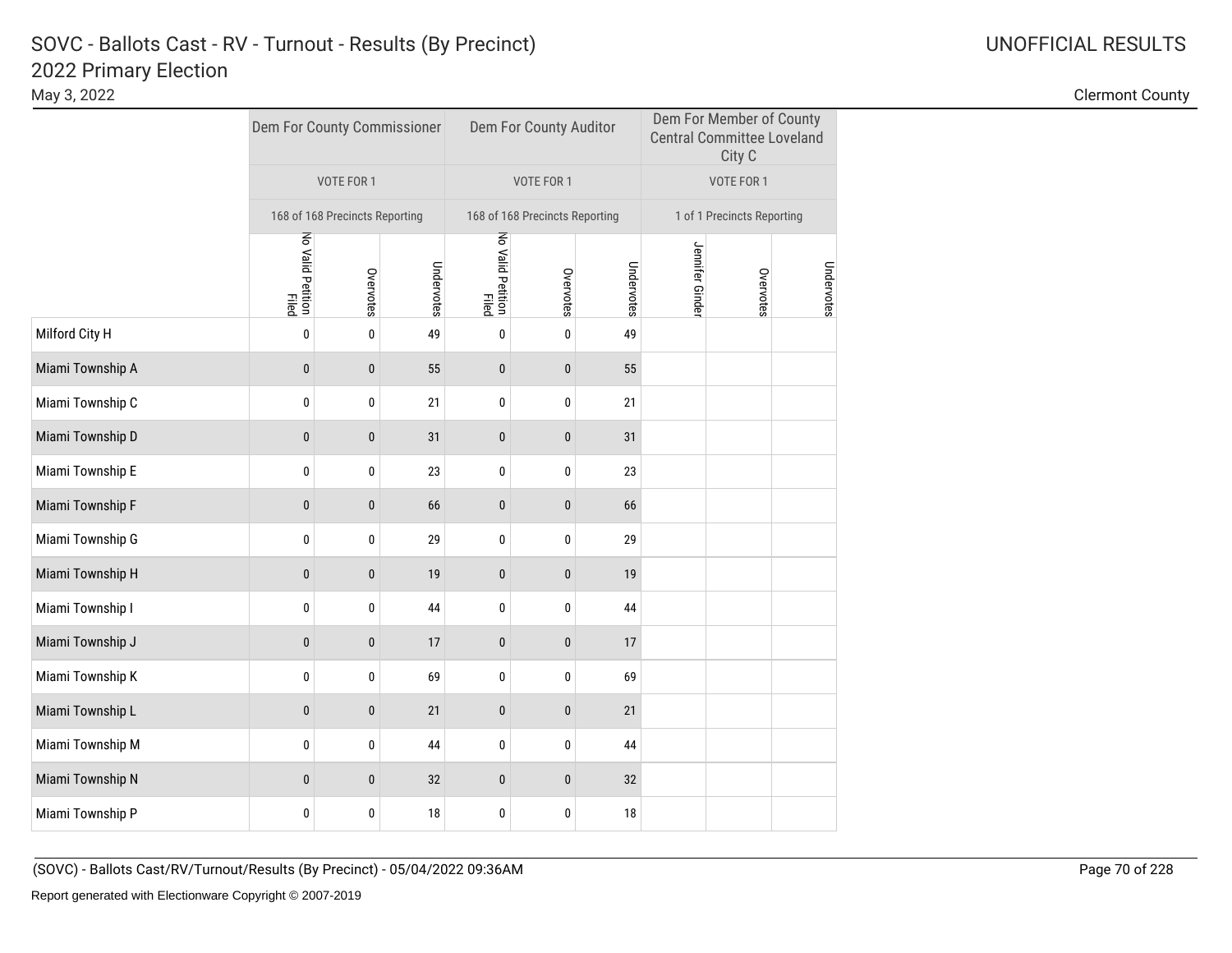|                    |                            | Dem For County Commissioner    |            |                            | Dem For County Auditor         |            | Dem For Member of County<br><b>Central Committee Loveland</b><br>City C |           |            |  |
|--------------------|----------------------------|--------------------------------|------------|----------------------------|--------------------------------|------------|-------------------------------------------------------------------------|-----------|------------|--|
|                    |                            | VOTE FOR 1                     |            |                            | VOTE FOR 1                     |            | VOTE FOR 1                                                              |           |            |  |
|                    |                            | 168 of 168 Precincts Reporting |            |                            | 168 of 168 Precincts Reporting |            | 1 of 1 Precincts Reporting                                              |           |            |  |
|                    | No Valid Petition<br>Filed | Overvotes                      | Undervotes | No Valid Petition<br>Filed | Overvotes                      | Undervotes | Jennifer Ginder                                                         | Overvotes | Undervotes |  |
| Miami Township Q   | $\pmb{0}$                  | $\pmb{0}$                      | 31         | $\bf{0}$                   | $\bf{0}$                       | 31         |                                                                         |           |            |  |
| Miami Township R   | $\pmb{0}$                  | $\pmb{0}$                      | 22         | 0                          | 0                              | 22         |                                                                         |           |            |  |
| Miami Township S   | $\pmb{0}$                  | $\pmb{0}$                      | 18         | $\pmb{0}$                  | 0                              | 18         |                                                                         |           |            |  |
| Miami Township T   | 0                          | 0                              | 14         | 0                          | 0                              | 14         |                                                                         |           |            |  |
| Miami Township U   | $\pmb{0}$                  | $\bf{0}$                       | 38         | $\pmb{0}$                  | 0                              | 38         |                                                                         |           |            |  |
| Miami Township V   | $\pmb{0}$                  | $\bf{0}$                       | 15         | 0                          | 0                              | 15         |                                                                         |           |            |  |
| Miami Township X   | $\pmb{0}$                  | $\pmb{0}$                      | 48         | $\pmb{0}$                  | 0                              | 48         |                                                                         |           |            |  |
| Miami Township Y   | 0                          | 0                              | 58         | 0                          | 0                              | 58         |                                                                         |           |            |  |
| Miami Township Z   | $\pmb{0}$                  | $\pmb{0}$                      | 45         | $\pmb{0}$                  | 0                              | 45         |                                                                         |           |            |  |
| Miami Township A1A | $\pmb{0}$                  | $\pmb{0}$                      | 26         | 0                          | 0                              | 26         |                                                                         |           |            |  |
| Miami Township B1B | $\mathbf{0}$               | $\pmb{0}$                      | 23         | $\bf{0}$                   | $\bf{0}$                       | 23         |                                                                         |           |            |  |
| Miami Township C1C | 0                          | 0                              | 39         | 0                          | 0                              | 39         |                                                                         |           |            |  |
| Miami Township D1D | $\pmb{0}$                  | $\bf{0}$                       | 28         | $\pmb{0}$                  | $\pmb{0}$                      | 28         |                                                                         |           |            |  |
| Miami Township F1F | $\pmb{0}$                  | 0                              | 33         | 0                          | 0                              | 33         |                                                                         |           |            |  |
| Miami Township G1G | $\pmb{0}$                  | $\bf{0}$                       | 40         | 0                          | 0                              | 40         |                                                                         |           |            |  |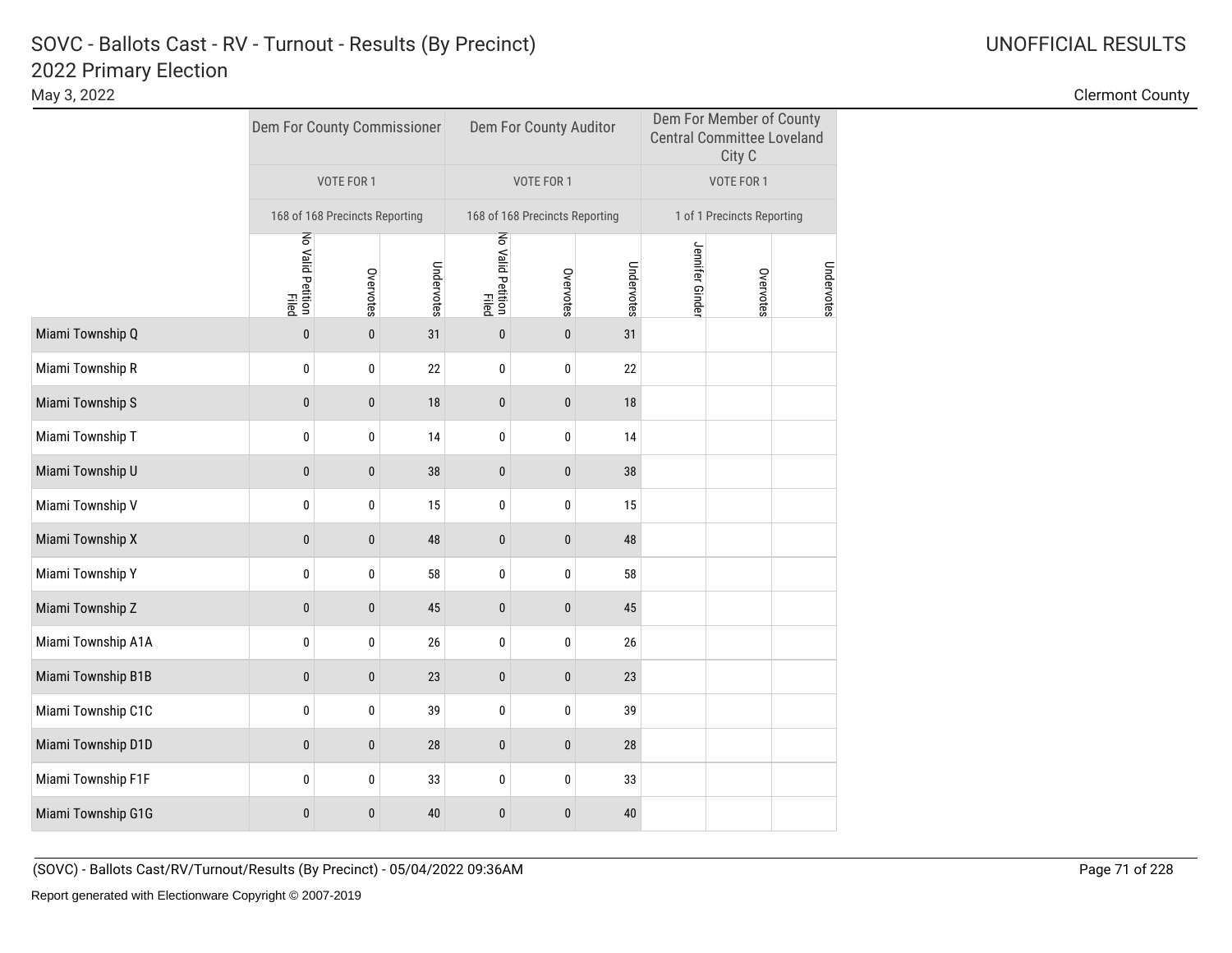# 2022 Primary Election SOVC - Ballots Cast - RV - Turnout - Results (By Precinct) and Monthlytherman Communication Control Communication Communication Communication Communication Communication Communication Communication Communication Communicat

|                        | Dem For County Commissioner    |              |            | Dem For County Auditor         |              |            | Dem For Member of County<br><b>Central Committee Loveland</b><br>City C |           |            |  |
|------------------------|--------------------------------|--------------|------------|--------------------------------|--------------|------------|-------------------------------------------------------------------------|-----------|------------|--|
|                        | VOTE FOR 1                     |              |            | VOTE FOR 1                     |              |            | VOTE FOR 1                                                              |           |            |  |
|                        | 168 of 168 Precincts Reporting |              |            | 168 of 168 Precincts Reporting |              |            | 1 of 1 Precincts Reporting                                              |           |            |  |
|                        | No Valid Petition<br>Filed     | Overvotes    | Undervotes | No Valid Petition<br>Filed     | Overvotes    | Undervotes | Jennifer Ginde                                                          | Overvotes | Undervotes |  |
| Miami Township H1H     | 0                              | $\mathbf 0$  | 45         | $\mathbf{0}$                   | 0            | 45         |                                                                         |           |            |  |
| Miami Township K1K     | $\bf{0}$                       | $\mathbf 0$  | 22         | $\pmb{0}$                      | $\bf{0}$     | 22         |                                                                         |           |            |  |
| Miami Township L1L     | $\bf{0}$                       | $\bf{0}$     | 53         | 0                              | 0            | 53         |                                                                         |           |            |  |
| Miami Township M1M     | $\bf{0}$                       | 0            | 33         | 0                              | 0            | 33         |                                                                         |           |            |  |
| Miami Township N1N     | $\bf{0}$                       | 0            | 44         | 0                              | 0            | 44         |                                                                         |           |            |  |
| Miami Township 010     | $\bf{0}$                       | $\mathbf 0$  | 25         | 0                              | $\mathbf{0}$ | 25         |                                                                         |           |            |  |
| Miami Township P1P     | $\bf{0}$                       | $\pmb{0}$    | 27         | $\pmb{0}$                      | 0            | 27         |                                                                         |           |            |  |
| Miami Township Q1Q     | $\bf{0}$                       | $\pmb{0}$    | 25         | $\pmb{0}$                      | $\bf{0}$     | 25         |                                                                         |           |            |  |
| Monroe Township A      | $\bf{0}$                       | 0            | 14         | 0                              | 0            | 14         |                                                                         |           |            |  |
| Monroe Township B      | $\mathbf{0}$                   | $\mathbf{0}$ | 25         | $\mathbf{0}$                   | $\mathbf{0}$ | 25         |                                                                         |           |            |  |
| Monroe Township C      | 0                              | 0            | 42         | 0                              | 0            | 42         |                                                                         |           |            |  |
| Monroe Township D      | $\bf{0}$                       | $\mathbf 0$  | 13         | 0                              | $\bf{0}$     | 13         |                                                                         |           |            |  |
| Monroe Township E      | 0                              | $\bf{0}$     | 24         | 0                              | 0            | 24         |                                                                         |           |            |  |
| Monroe Township I      | $\mathbf{0}$                   | $\pmb{0}$    | 6          | 0                              | 0            | 6          |                                                                         |           |            |  |
| New Richmond Village A | 0                              | 0            | 22         | 0                              | 0            | 22         |                                                                         |           |            |  |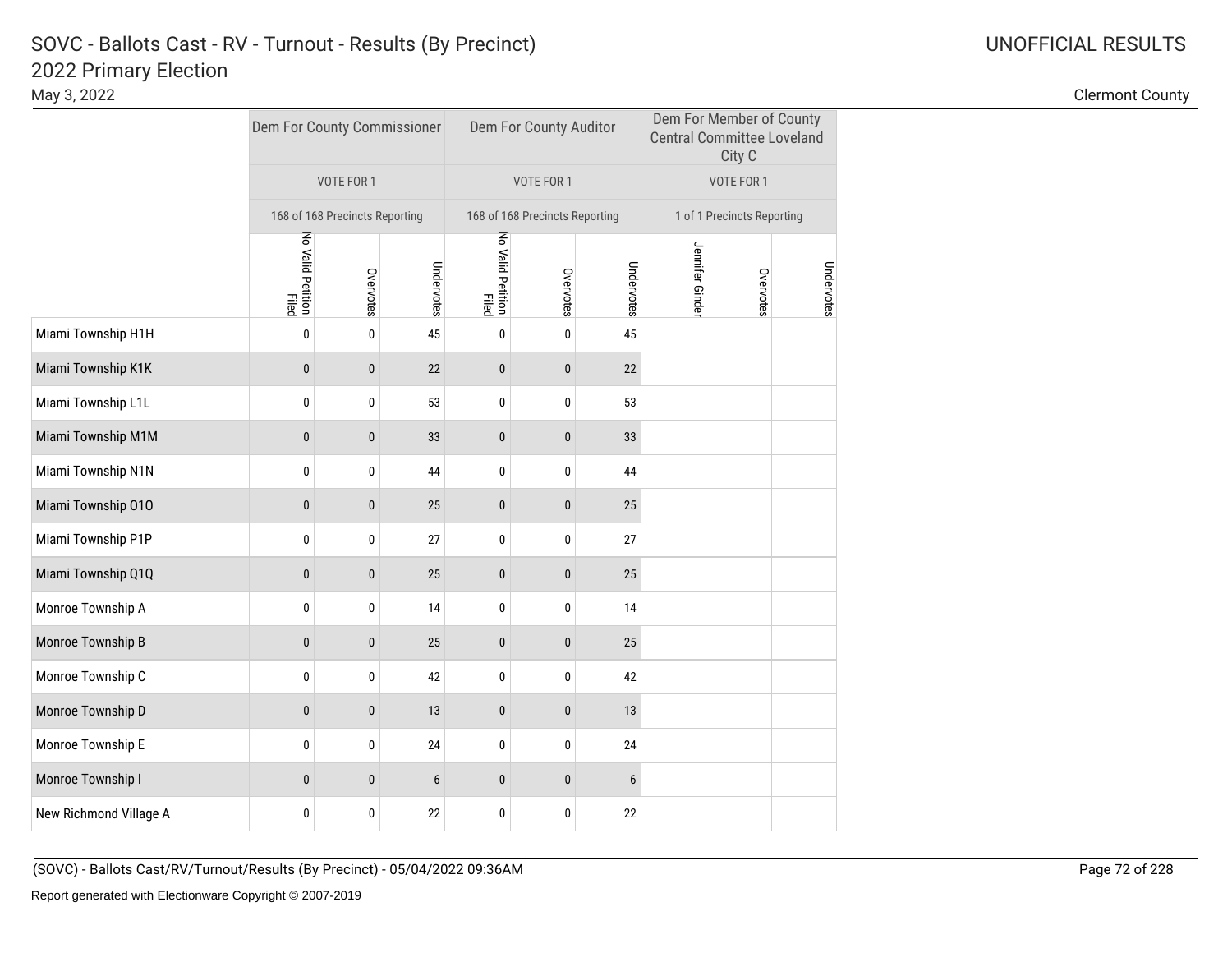|                        | Dem For County Commissioner |                                |            |                            | Dem For County Auditor         |            |                | Dem For Member of County<br><b>Central Committee Loveland</b><br>City C |            |  |
|------------------------|-----------------------------|--------------------------------|------------|----------------------------|--------------------------------|------------|----------------|-------------------------------------------------------------------------|------------|--|
|                        |                             | VOTE FOR 1                     |            |                            | VOTE FOR 1                     |            |                | VOTE FOR 1                                                              |            |  |
|                        |                             | 168 of 168 Precincts Reporting |            |                            | 168 of 168 Precincts Reporting |            |                | 1 of 1 Precincts Reporting                                              |            |  |
|                        | No Valid Petition<br>Filed  | Overvotes                      | Undervotes | No Valid Petition<br>Filed | Overvotes                      | Undervotes | Jennifer Ginde | Overvotes                                                               | Undervotes |  |
| New Richmond Village B | $\mathbf{0}$                | $\mathbf{0}$                   | 39         | $\mathbf{0}$               | $\mathbf{0}$                   | 39         |                |                                                                         |            |  |
| Ohio Township A        | 0                           | 0                              | 8          | 0                          | 0                              | 8          |                |                                                                         |            |  |
| Ohio Township B        | $\pmb{0}$                   | $\pmb{0}$                      | 10         | $\bf{0}$                   | $\bf{0}$                       | 10         |                |                                                                         |            |  |
| Ohio Township C        | 0                           | 0                              | 16         | 0                          | 0                              | 16         |                |                                                                         |            |  |
| Pierce Township A      | $\mathbf{0}$                | $\bf{0}$                       | 20         | $\mathbf{0}$               | $\pmb{0}$                      | 20         |                |                                                                         |            |  |
| Pierce Township B      | $\bf{0}$                    | 0                              | 29         | 0                          | 0                              | 29         |                |                                                                         |            |  |
| Pierce Township C      | $\pmb{0}$                   | $\pmb{0}$                      | 24         | $\pmb{0}$                  | $\pmb{0}$                      | 24         |                |                                                                         |            |  |
| Pierce Township D      | 0                           | 0                              | 17         | 0                          | 0                              | 17         |                |                                                                         |            |  |
| Pierce Township E      | $\pmb{0}$                   | $\bf{0}$                       | 40         | $\pmb{0}$                  | $\pmb{0}$                      | 40         |                |                                                                         |            |  |
| Pierce Township G      | $\pmb{0}$                   | 0                              | 37         | 0                          | 0                              | 37         |                |                                                                         |            |  |
| Pierce Township I      | $\mathbf{0}$                | $\pmb{0}$                      | 27         | 0                          | 0                              | 27         |                |                                                                         |            |  |
| Pierce Township J      | $\pmb{0}$                   | 0                              | 23         | 0                          | 0                              | 23         |                |                                                                         |            |  |
| Pierce Township K      | $\pmb{0}$                   | $\bf{0}$                       | 31         | 0                          | $\bf{0}$                       | 31         |                |                                                                         |            |  |
| Pierce Township M      | $\pmb{0}$                   | 0                              | 36         | 0                          | 0                              | 36         |                |                                                                         |            |  |
| Pierce Township N      | $\mathbf{0}$                | $\bf{0}$                       | 27         | 0                          | $\bf{0}$                       | 27         |                |                                                                         |            |  |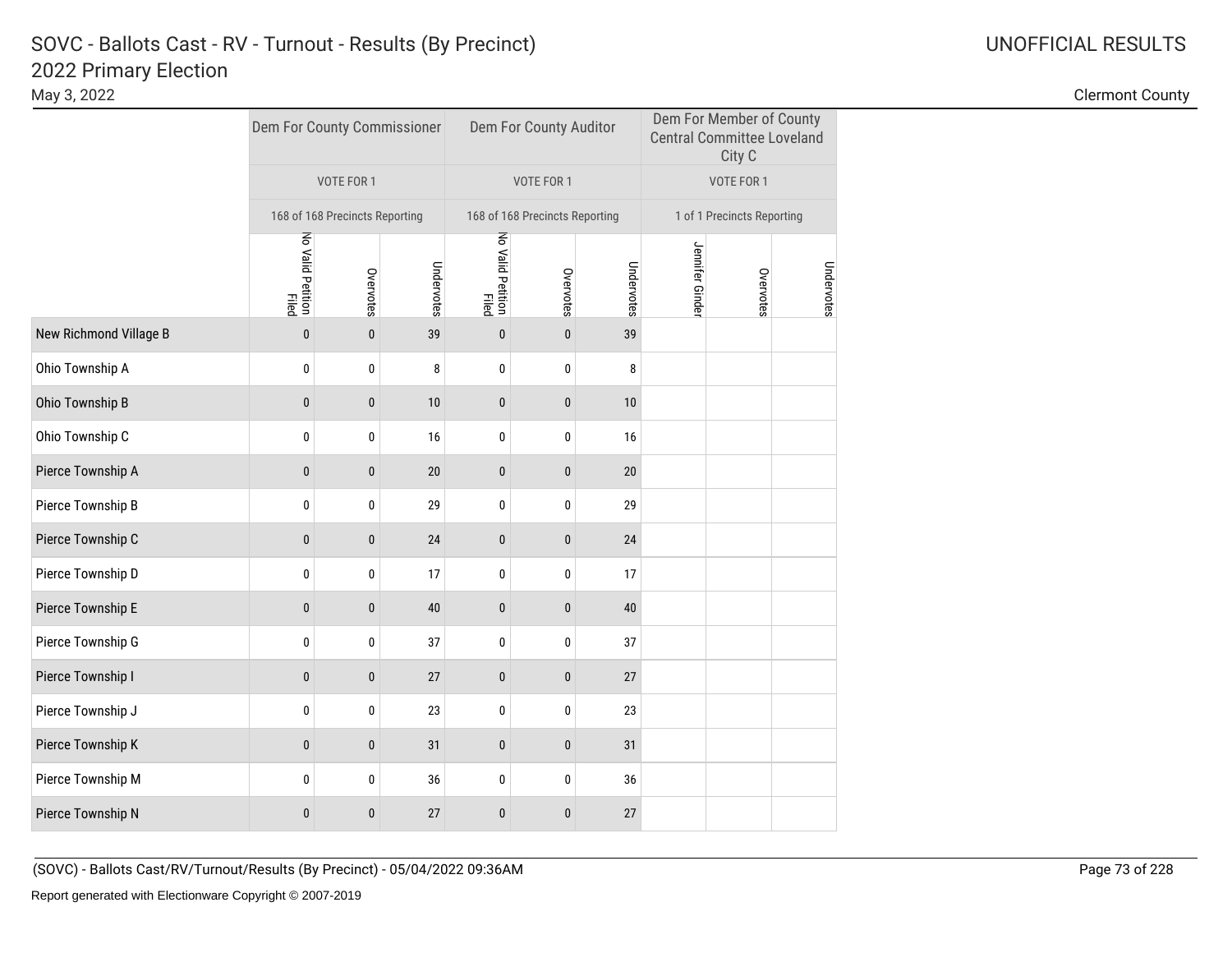|                             |                            | Dem For County Commissioner    |            |                            | Dem For County Auditor         |            |                 | Dem For Member of County<br><b>Central Committee Loveland</b><br>City C |            |
|-----------------------------|----------------------------|--------------------------------|------------|----------------------------|--------------------------------|------------|-----------------|-------------------------------------------------------------------------|------------|
|                             |                            | VOTE FOR 1                     |            |                            | VOTE FOR 1                     |            |                 | VOTE FOR 1                                                              |            |
|                             |                            | 168 of 168 Precincts Reporting |            |                            | 168 of 168 Precincts Reporting |            |                 | 1 of 1 Precincts Reporting                                              |            |
|                             | No Valid Petition<br>Filed | Overvotes                      | Undervotes | No Valid Petition<br>Filed | Overvotes                      | Undervotes | Jennifer Ginder | Overvotes                                                               | Undervotes |
| Pierce Township O           | 0                          | $\pmb{0}$                      | 45         | 0                          | 0                              | 45         |                 |                                                                         |            |
| <b>Owensville Village</b>   | $\bf{0}$                   | $\pmb{0}$                      | 17         | $\bf{0}$                   | $\bf{0}$                       | 17         |                 |                                                                         |            |
| <b>Stonelick Township A</b> | $\bf{0}$                   | $\pmb{0}$                      | 26         | 0                          | 0                              | 26         |                 |                                                                         |            |
| <b>Stonelick Township B</b> | $\bf{0}$                   | $\bf{0}$                       | 18         | 0                          | 0                              | 18         |                 |                                                                         |            |
| Stonelick Township C        | 0                          | 0                              | 21         | 0                          | 0                              | 21         |                 |                                                                         |            |
| <b>Stonelick Township D</b> | $\mathbf{0}$               | $\mathbf{0}$                   | 23         | $\mathbf{0}$               | $\mathbf{0}$                   | 23         |                 |                                                                         |            |
| <b>Stonelick Township E</b> | 0                          | 0                              | 16         | 0                          | 0                              | 16         |                 |                                                                         |            |
| <b>Bethel Village A</b>     | $\bf{0}$                   | $\pmb{0}$                      | 8          | $\pmb{0}$                  | $\bf{0}$                       | 8          |                 |                                                                         |            |
| <b>Bethel Village B</b>     | 0                          | 0                              | 20         | 0                          | 0                              | 20         |                 |                                                                         |            |
| Tate Township A             | $\bf{0}$                   | $\pmb{0}$                      | 19         | $\bf{0}$                   | $\bf{0}$                       | 19         |                 |                                                                         |            |
| Tate Township B             | 0                          | 0                              | 8          | 0                          | 0                              | 8          |                 |                                                                         |            |
| Tate Township D             | $\mathbf{0}$               | $\pmb{0}$                      | 32         | $\bf{0}$                   | 0                              | 32         |                 |                                                                         |            |
| Tate Township F             | $\mathbf{0}$               | 0                              | 17         | 0                          | 0                              | 17         |                 |                                                                         |            |
| Tate Township H             | $\mathbf{0}$               | 0                              | 25         | 0                          | 0                              | 25         |                 |                                                                         |            |
| <b>Union Township A</b>     | 0                          | 0                              | 33         | 0                          | 0                              | 33         |                 |                                                                         |            |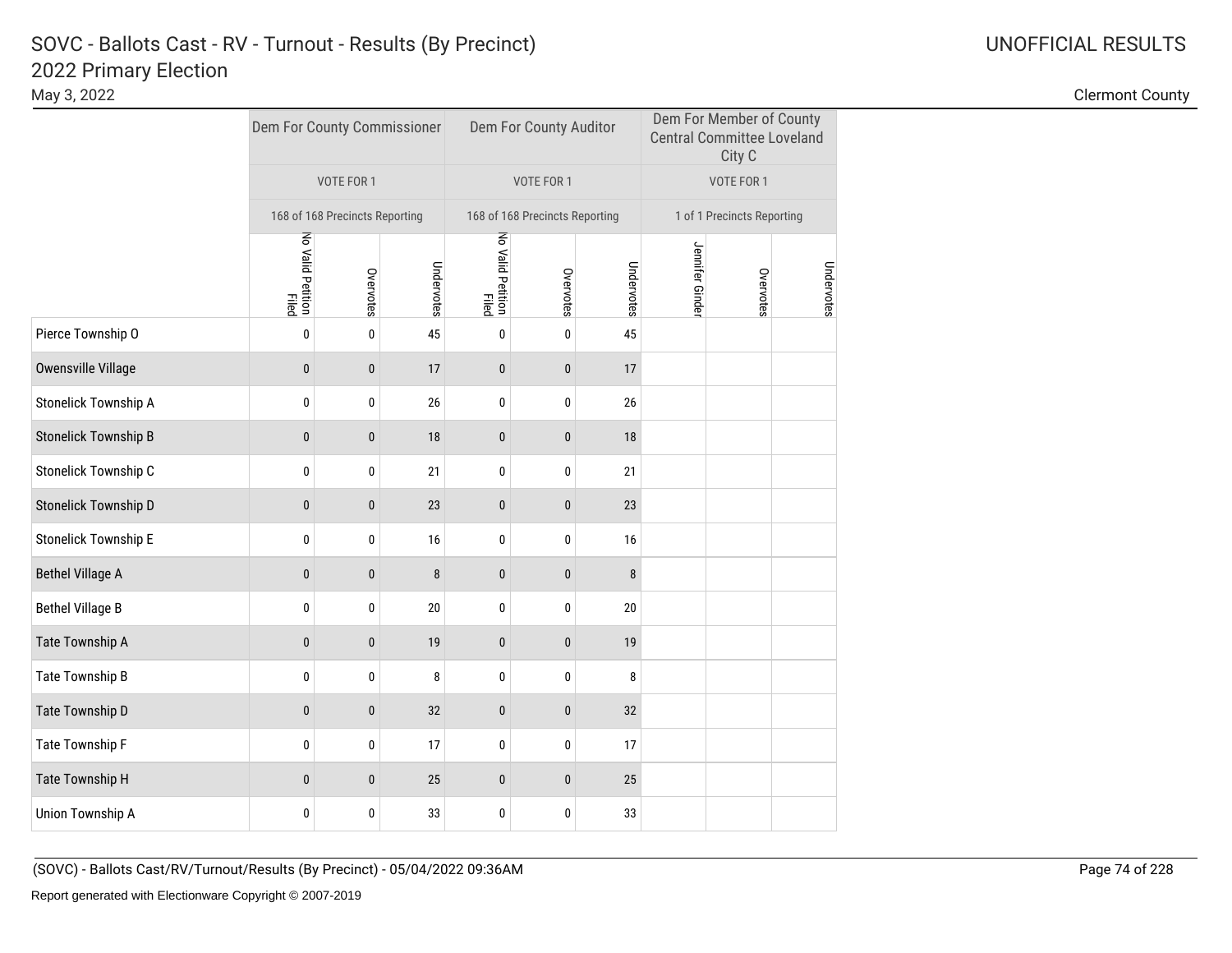# 2022 Primary Election<br>May 3, 2022 SOVC - Ballots Cast - RV - Turnout - Results (By Precinct) and Monthlytherman Communication Control Communication Communication Communication Communication Communication Communication Communication Communication Communicat

Clermont County

|                  | Dem For County Commissioner |                                |            |                            | Dem For County Auditor         |            |                 | Dem For Member of County<br><b>Central Committee Loveland</b><br>City C |            |  |
|------------------|-----------------------------|--------------------------------|------------|----------------------------|--------------------------------|------------|-----------------|-------------------------------------------------------------------------|------------|--|
|                  |                             | VOTE FOR 1                     |            |                            | VOTE FOR 1                     |            |                 | VOTE FOR 1                                                              |            |  |
|                  |                             | 168 of 168 Precincts Reporting |            |                            | 168 of 168 Precincts Reporting |            |                 | 1 of 1 Precincts Reporting                                              |            |  |
|                  | No Valid Petition<br>Filed  | Overvotes                      | Undervotes | No Valid Petition<br>Filed | Overvotes                      | Undervotes | Jennifer Ginder | Overvotes                                                               | Undervotes |  |
| Union Township B | $\pmb{0}$                   | $\pmb{0}$                      | 38         | $\pmb{0}$                  | $\pmb{0}$                      | 38         |                 |                                                                         |            |  |
| Union Township C | 0                           | 0                              | 27         | 0                          | 0                              | 27         |                 |                                                                         |            |  |
| Union Township D | $\mathbf{0}$                | $\pmb{0}$                      | 25         | $\pmb{0}$                  | 0                              | 25         |                 |                                                                         |            |  |
| Union Township E | 0                           | 0                              | 43         | 0                          | 0                              | 43         |                 |                                                                         |            |  |
| Union Township F | $\pmb{0}$                   | $\pmb{0}$                      | 43         | $\bf{0}$                   | 0                              | 43         |                 |                                                                         |            |  |
| Union Township G | $\pmb{0}$                   | $\pmb{0}$                      | $30\,$     | 0                          | $\pmb{0}$                      | 30         |                 |                                                                         |            |  |
| Union Township H | $\pmb{0}$                   | $\pmb{0}$                      | 18         | $\pmb{0}$                  | 0                              | 18         |                 |                                                                         |            |  |
| Union Township I | 0                           | 0                              | 24         | 0                          | 0                              | 24         |                 |                                                                         |            |  |
| Union Township J | $\pmb{0}$                   | $\pmb{0}$                      | 22         | $\pmb{0}$                  | 0                              | 22         |                 |                                                                         |            |  |
| Union Township K | $\pmb{0}$                   | $\pmb{0}$                      | 29         | $\pmb{0}$                  | 0                              | 29         |                 |                                                                         |            |  |
| Union Township L | $\pmb{0}$                   | $\pmb{0}$                      | 17         | $\pmb{0}$                  | 0                              | 17         |                 |                                                                         |            |  |
| Union Township M | 0                           | 0                              | 12         | 0                          | 0                              | 12         |                 |                                                                         |            |  |
| Union Township N | $\mathbf{0}$                | $\mathbf{0}$                   | 25         | $\mathbf{0}$               | $\pmb{0}$                      | 25         |                 |                                                                         |            |  |
| Union Township O | $\pmb{0}$                   | $\pmb{0}$                      | 22         | 0                          | 0                              | 22         |                 |                                                                         |            |  |
| Union Township P | $\pmb{0}$                   | $\pmb{0}$                      | 23         | $\pmb{0}$                  | 0                              | 23         |                 |                                                                         |            |  |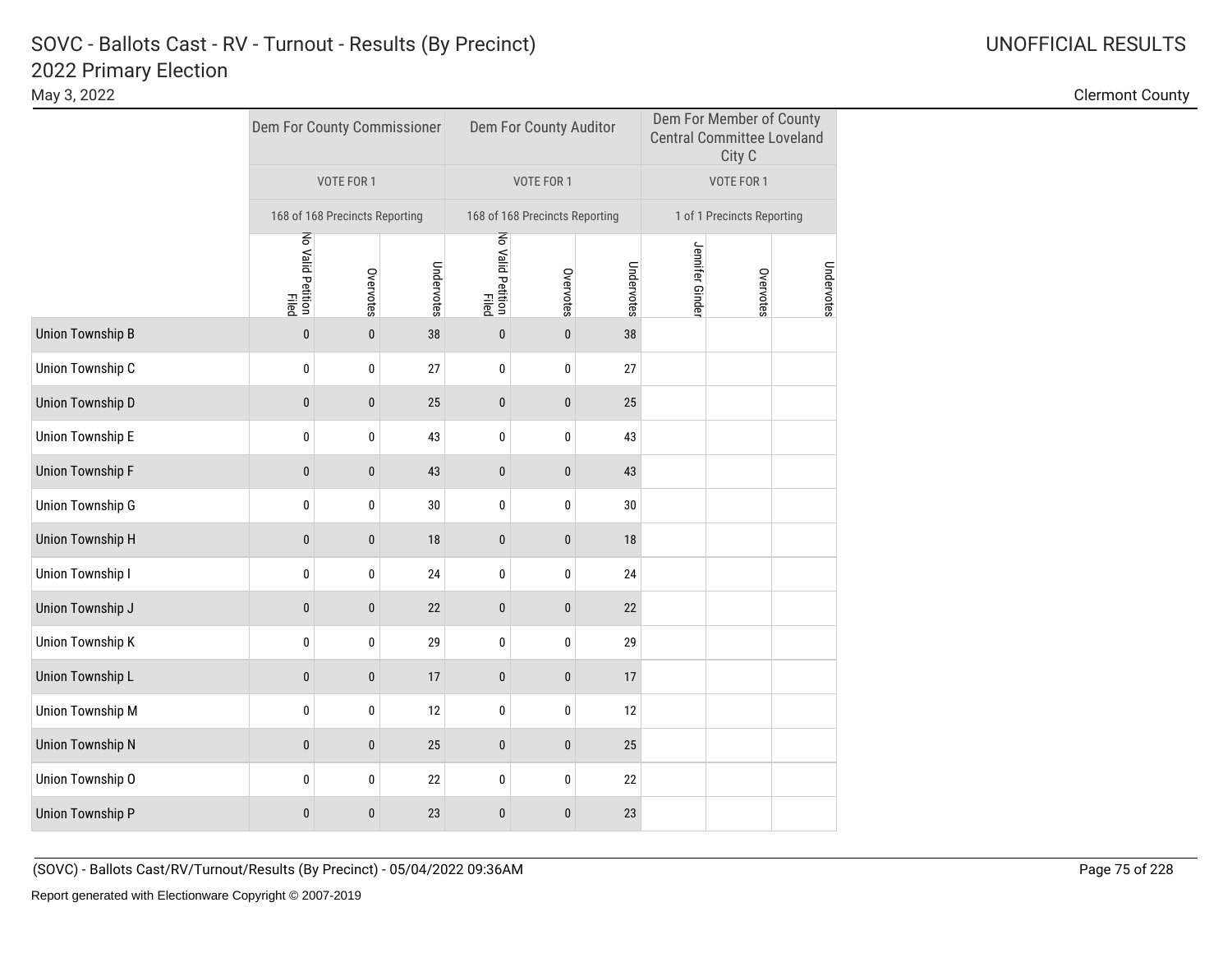# 2022 Primary Election<br>May 3, 2022 SOVC - Ballots Cast - RV - Turnout - Results (By Precinct) and Monthlytherman Communication Control Communication Communication Communication Communication Communication Communication Communication Communication Communicat

Clermont County

|                    | Dem For County Commissioner |                                |            |                            | Dem For County Auditor         |            |                 | Dem For Member of County<br><b>Central Committee Loveland</b><br>City C |            |  |
|--------------------|-----------------------------|--------------------------------|------------|----------------------------|--------------------------------|------------|-----------------|-------------------------------------------------------------------------|------------|--|
|                    |                             | VOTE FOR 1                     |            |                            | VOTE FOR 1                     |            |                 | VOTE FOR 1                                                              |            |  |
|                    |                             | 168 of 168 Precincts Reporting |            |                            | 168 of 168 Precincts Reporting |            |                 | 1 of 1 Precincts Reporting                                              |            |  |
|                    | No Valid Petition<br>Filed  | Overvotes                      | Undervotes | No Valid Petition<br>Filed | Overvotes                      | Undervotes | Jennifer Ginder | Overvotes                                                               | Undervotes |  |
| Union Township Q   | $\pmb{0}$                   | $\pmb{0}$                      | 38         | 0                          | $\mathbf 0$                    | 38         |                 |                                                                         |            |  |
| Union Township R   | $\pmb{0}$                   | $\pmb{0}$                      | 25         | $\pmb{0}$                  | 0                              | 25         |                 |                                                                         |            |  |
| Union Township T   | $\pmb{0}$                   | $\pmb{0}$                      | 38         | $\bf{0}$                   | 0                              | 38         |                 |                                                                         |            |  |
| Union Township U   | $\pmb{0}$                   | $\bf{0}$                       | 30         | $\bf{0}$                   | 0                              | 30         |                 |                                                                         |            |  |
| Union Township W   | $\pmb{0}$                   | $\pmb{0}$                      | 35         | 0                          | 0                              | 35         |                 |                                                                         |            |  |
| Union Township X   | $\pmb{0}$                   | $\pmb{0}$                      | 22         | $\bf{0}$                   | 0                              | 22         |                 |                                                                         |            |  |
| Union Township Y   | $\pmb{0}$                   | $\pmb{0}$                      | 40         | 0                          | $\pmb{0}$                      | 40         |                 |                                                                         |            |  |
| Union Township Z   | $\pmb{0}$                   | $\pmb{0}$                      | 28         | $\bf{0}$                   | $\pmb{0}$                      | 28         |                 |                                                                         |            |  |
| Union Township B1B | $\pmb{0}$                   | 0                              | 25         | 0                          | 0                              | 25         |                 |                                                                         |            |  |
| Union Township C1C | $\mathbf{0}$                | $\mathbf{0}$                   | 21         | $\mathbf{0}$               | $\mathbf{0}$                   | 21         |                 |                                                                         |            |  |
| Union Township D1D | 0                           | 0                              | 17         | 0                          | 0                              | 17         |                 |                                                                         |            |  |
| Union Township E1E | $\pmb{0}$                   | $\pmb{0}$                      | 33         | $\pmb{0}$                  | 0                              | 33         |                 |                                                                         |            |  |
| Union Township F1F | 0                           | 0                              | 50         | 0                          | 0                              | 50         |                 |                                                                         |            |  |
| Union Township J1J | $\pmb{0}$                   | $\pmb{0}$                      | 21         | $\bf{0}$                   | 0                              | 21         |                 |                                                                         |            |  |
| Union Township K1K | 0                           | 0                              | 23         | 0                          | 0                              | 23         |                 |                                                                         |            |  |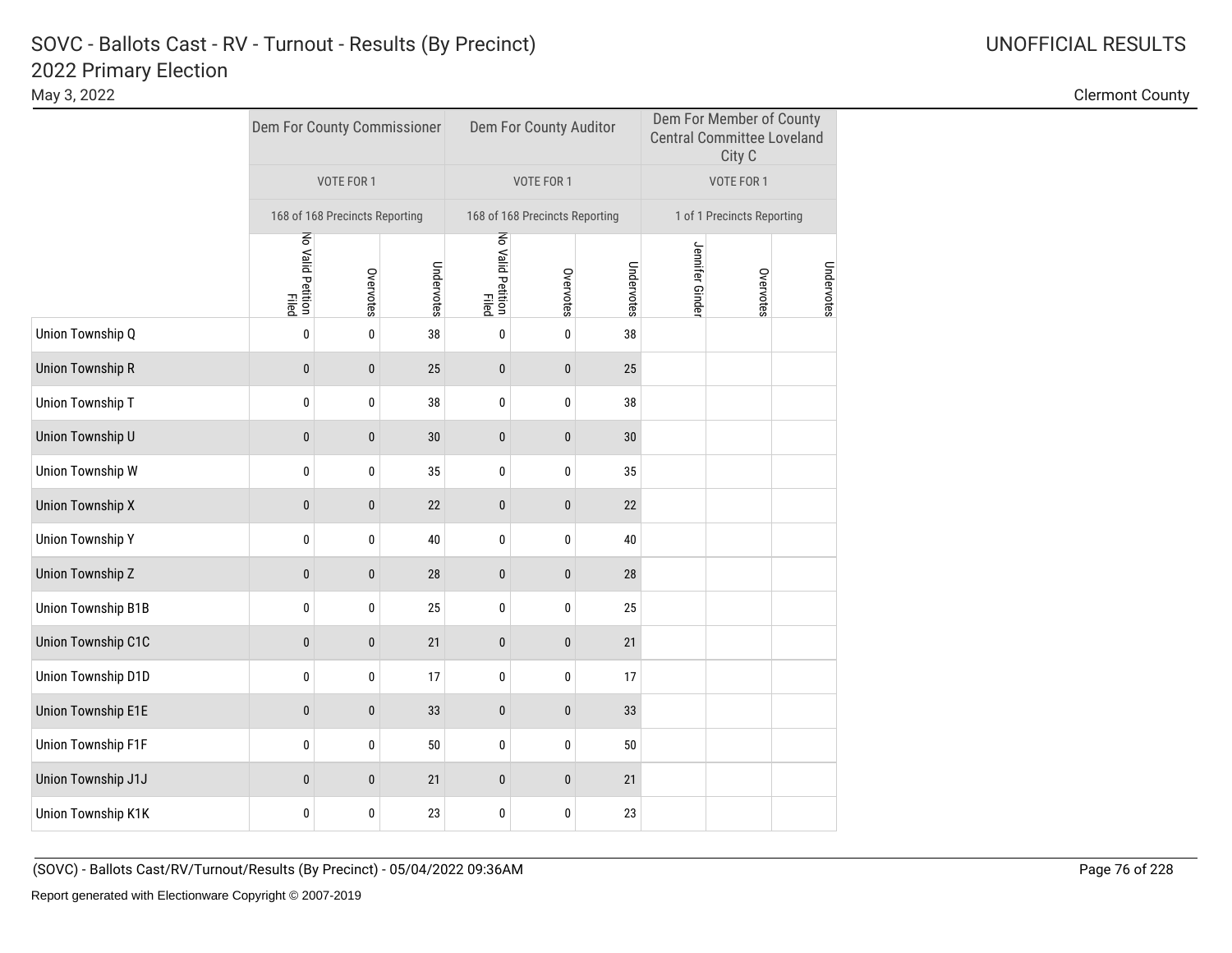|                           |                            | Dem For County Commissioner    |            |                                   | Dem For County Auditor         |            |                 | Dem For Member of County<br><b>Central Committee Loveland</b><br>City C |            |  |
|---------------------------|----------------------------|--------------------------------|------------|-----------------------------------|--------------------------------|------------|-----------------|-------------------------------------------------------------------------|------------|--|
|                           |                            | VOTE FOR 1                     |            |                                   | VOTE FOR 1                     |            |                 | VOTE FOR 1                                                              |            |  |
|                           |                            | 168 of 168 Precincts Reporting |            |                                   | 168 of 168 Precincts Reporting |            |                 | 1 of 1 Precincts Reporting                                              |            |  |
|                           | No Valid Petition<br>Filed | Overvotes                      | Undervotes | No Valid Petition<br><b>Filed</b> | Overvotes                      | Undervotes | Jennifer Ginder | Overvotes                                                               | Undervotes |  |
| Union Township L1L        | $\mathbf{0}$               | $\mathbf{0}$                   | 46         | $\mathbf{0}$                      | $\mathbf{0}$                   | 46         |                 |                                                                         |            |  |
| Union Township M1M        | 0                          | 0                              | 14         | 0                                 | 0                              | 14         |                 |                                                                         |            |  |
| Union Township P1P        | $\pmb{0}$                  | $\pmb{0}$                      | 55         | $\pmb{0}$                         | 0                              | 55         |                 |                                                                         |            |  |
| Union Township R1R        | 0                          | 0                              | 37         | 0                                 | 0                              | 37         |                 |                                                                         |            |  |
| <b>Union Township S1S</b> | $\pmb{0}$                  | $\pmb{0}$                      | 28         | 0                                 | 0                              | 28         |                 |                                                                         |            |  |
| Union Township U1U        | 0                          | 0                              | 22         | 0                                 | 0                              | 22         |                 |                                                                         |            |  |
| Union Township V1V        | $\pmb{0}$                  | $\pmb{0}$                      | 20         | $\pmb{0}$                         | $\pmb{0}$                      | 20         |                 |                                                                         |            |  |
| Washington Township A     | 0                          | $\pmb{0}$                      | 16         | 0                                 | 0                              | 16         |                 |                                                                         |            |  |
| Washington Township B     | $\pmb{0}$                  | $\bf{0}$                       | 28         | $\pmb{0}$                         | 0                              | 28         |                 |                                                                         |            |  |
| Washington Township C     | $\bf{0}$                   | $\pmb{0}$                      | 16         | 0                                 | 0                              | 16         |                 |                                                                         |            |  |
| Wayne Township A          | $\pmb{0}$                  | $\bf{0}$                       | 31         | 0                                 | 0                              | 31         |                 |                                                                         |            |  |
| Wayne Township B          | 0                          | 0                              | 20         | 0                                 | 0                              | 20         |                 |                                                                         |            |  |
| Wayne Township C          | $\pmb{0}$                  | $\bf{0}$                       | 27         | 0                                 | 0                              | 27         |                 |                                                                         |            |  |
| Williamsburg Village A    | $\bf{0}$                   | 0                              | 25         | 0                                 | 0                              | 25         |                 |                                                                         |            |  |
| Williamsburg Village C    | $\pmb{0}$                  | $\bf{0}$                       | 26         | 0                                 | 0                              | 26         |                 |                                                                         |            |  |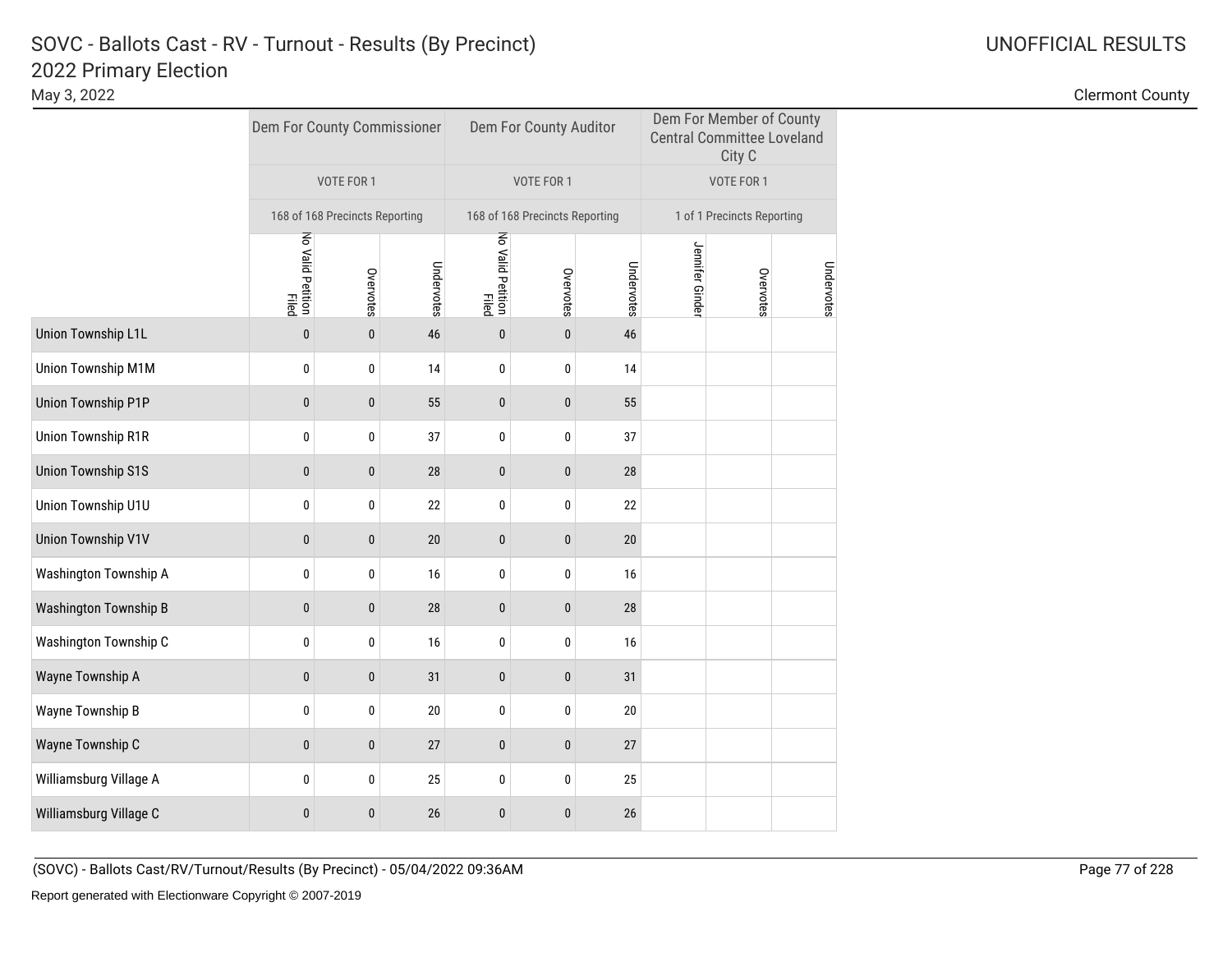|                         | Dem For County Commissioner  |                                |            |                              | Dem For County Auditor         |            |                 | Dem For Member of County<br><b>Central Committee Loveland</b><br>City C |            |
|-------------------------|------------------------------|--------------------------------|------------|------------------------------|--------------------------------|------------|-----------------|-------------------------------------------------------------------------|------------|
|                         |                              | VOTE FOR 1                     |            |                              | VOTE FOR 1                     |            |                 | VOTE FOR 1                                                              |            |
|                         |                              | 168 of 168 Precincts Reporting |            |                              | 168 of 168 Precincts Reporting |            |                 | 1 of 1 Precincts Reporting                                              |            |
|                         | 중<br>Valid Petition<br>Elled | Overvotes                      | Undervotes | 중<br>valid Petition<br>Filed | Overvotes                      | Undervotes | Jennifer Ginder | Overvotes                                                               | Undervotes |
| Williamsburg Township A | 0                            | 0                              | 31         | 0                            | $\mathbf{0}$                   | 31         |                 |                                                                         |            |
| Williamsburg Township B | $\mathbf{0}$                 | $\bf{0}$                       | 44         | $\mathbf{0}$                 | $\mathbf{0}$                   | 44         |                 |                                                                         |            |
| Williamsburg Township C | 0                            | 0                              | 23         | $\mathbf{0}$                 | 0                              | 23         |                 |                                                                         |            |
| Totals                  | 0                            | 0                              | 4,606      | 0                            | 0                              | 4,606      | 31              | 0                                                                       | 10         |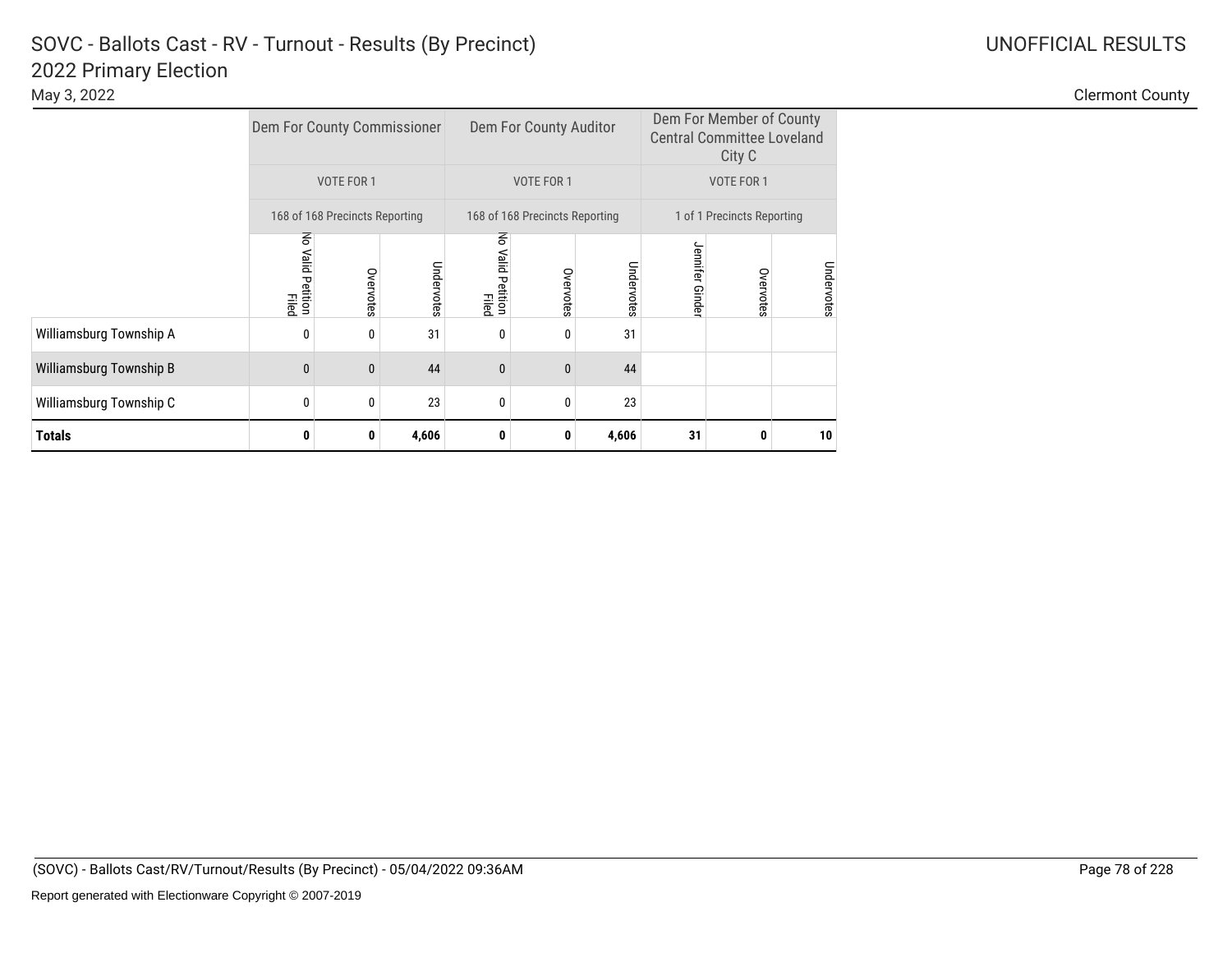|                           |                      | Dem For Member of County<br><b>Central Committee Batavia</b><br>Village A |            |             | Dem For Member of County<br><b>Central Committee Batavia</b><br>Township A |            | Dem For Member of County<br><b>Central Committee Batavia</b><br>Township B |                            |            |  |
|---------------------------|----------------------|---------------------------------------------------------------------------|------------|-------------|----------------------------------------------------------------------------|------------|----------------------------------------------------------------------------|----------------------------|------------|--|
|                           |                      | VOTE FOR 1                                                                |            |             | VOTE FOR 1                                                                 |            |                                                                            |                            |            |  |
|                           |                      | 1 of 1 Precincts Reporting                                                |            |             | 1 of 1 Precincts Reporting                                                 |            |                                                                            | 1 of 1 Precincts Reporting |            |  |
|                           | Dennison<br>Chris A. | Overvotes                                                                 | Undervotes | Judy Miller | Overvotes                                                                  | Undervotes | Vivian L.<br>Poe                                                           | Overvotes                  | Undervotes |  |
| Batavia Village A         | 39                   | $\mathbf{0}$                                                              | 8          |             |                                                                            |            |                                                                            |                            |            |  |
| Batavia Township A        |                      |                                                                           |            | 42          | 0                                                                          | 5          |                                                                            |                            |            |  |
| <b>Batavia Township B</b> |                      |                                                                           |            |             |                                                                            |            | 37                                                                         | $\mathbf{0}$               | 8          |  |
| <b>Totals</b>             | 39                   | 0                                                                         | 8          | 42          | 0                                                                          | 5          | 37                                                                         | 0                          | 8          |  |

Clermont County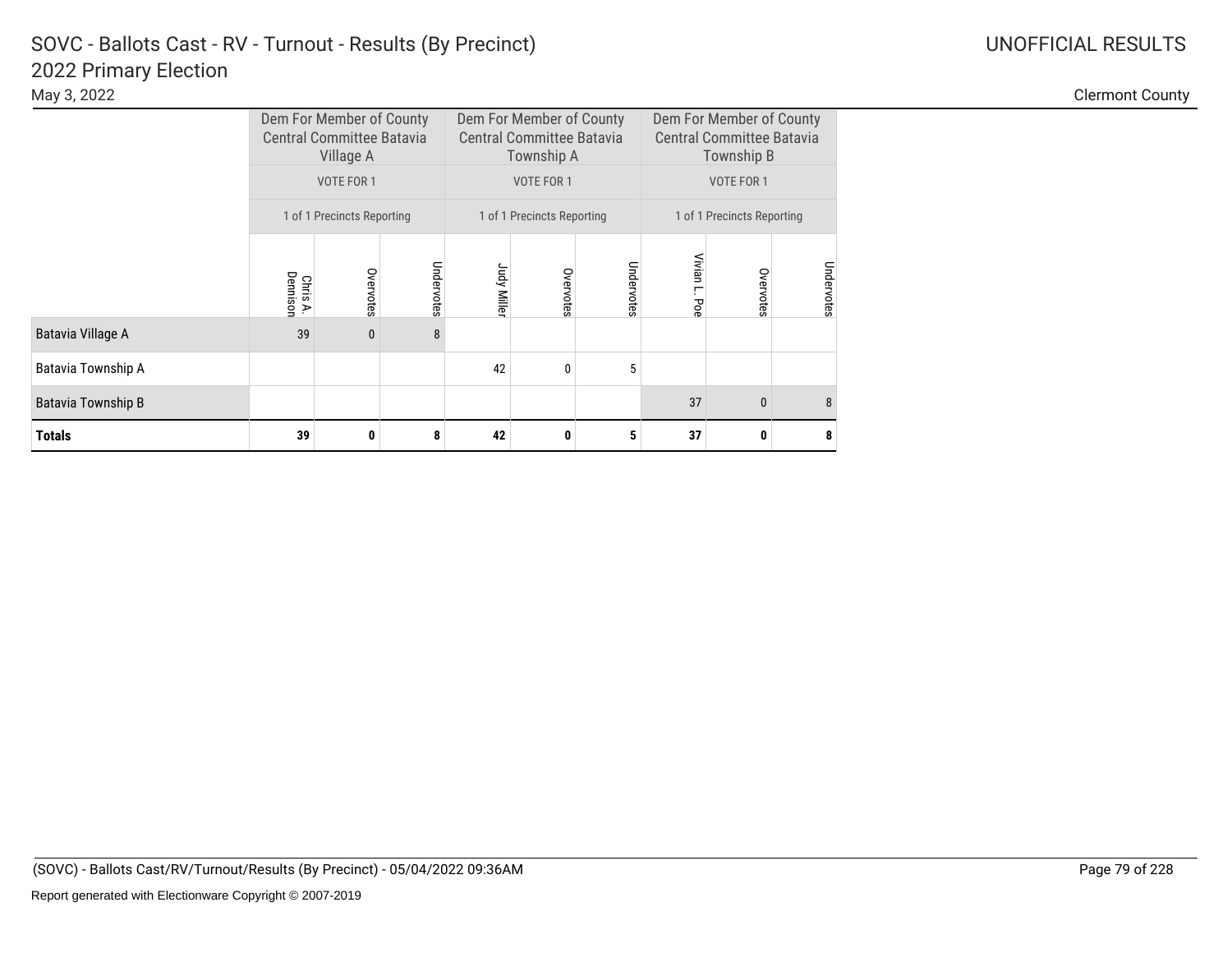|                           |                            |            | Dem For Member of County Central<br>Committee Batavia Township C |            |                        | Dem For Member of County<br><b>Central Committee Batavia</b><br>Township H |            |                            | Dem For Member of County<br><b>Central Committee Batavia</b><br>Township J |            |  |  |
|---------------------------|----------------------------|------------|------------------------------------------------------------------|------------|------------------------|----------------------------------------------------------------------------|------------|----------------------------|----------------------------------------------------------------------------|------------|--|--|
|                           |                            | VOTE FOR 1 |                                                                  |            |                        | VOTE FOR 1                                                                 |            |                            | VOTE FOR 1                                                                 |            |  |  |
|                           | 1 of 1 Precincts Reporting |            |                                                                  |            |                        | 1 of 1 Precincts Reporting                                                 |            | 1 of 1 Precincts Reporting |                                                                            |            |  |  |
|                           | Amanda Irwin               | Tim Young  | Overvotes                                                        | Undervotes | Linda<br>Š.<br>Connell | Overvotes                                                                  | Undervotes | Steven<br>Nef              | Overvotes                                                                  | Undervotes |  |  |
| Batavia Township C        |                            | 8          | $\mathbf{0}$                                                     | 3          |                        |                                                                            |            |                            |                                                                            |            |  |  |
| <b>Batavia Township H</b> |                            |            |                                                                  |            | 10                     | 0                                                                          | 5          |                            |                                                                            |            |  |  |
| Batavia Township J        |                            |            |                                                                  |            |                        |                                                                            |            | 16                         | $\Omega$                                                                   |            |  |  |
| <b>Totals</b>             |                            | 8          | 0                                                                |            | 10                     | 0                                                                          | 5          | 16                         |                                                                            |            |  |  |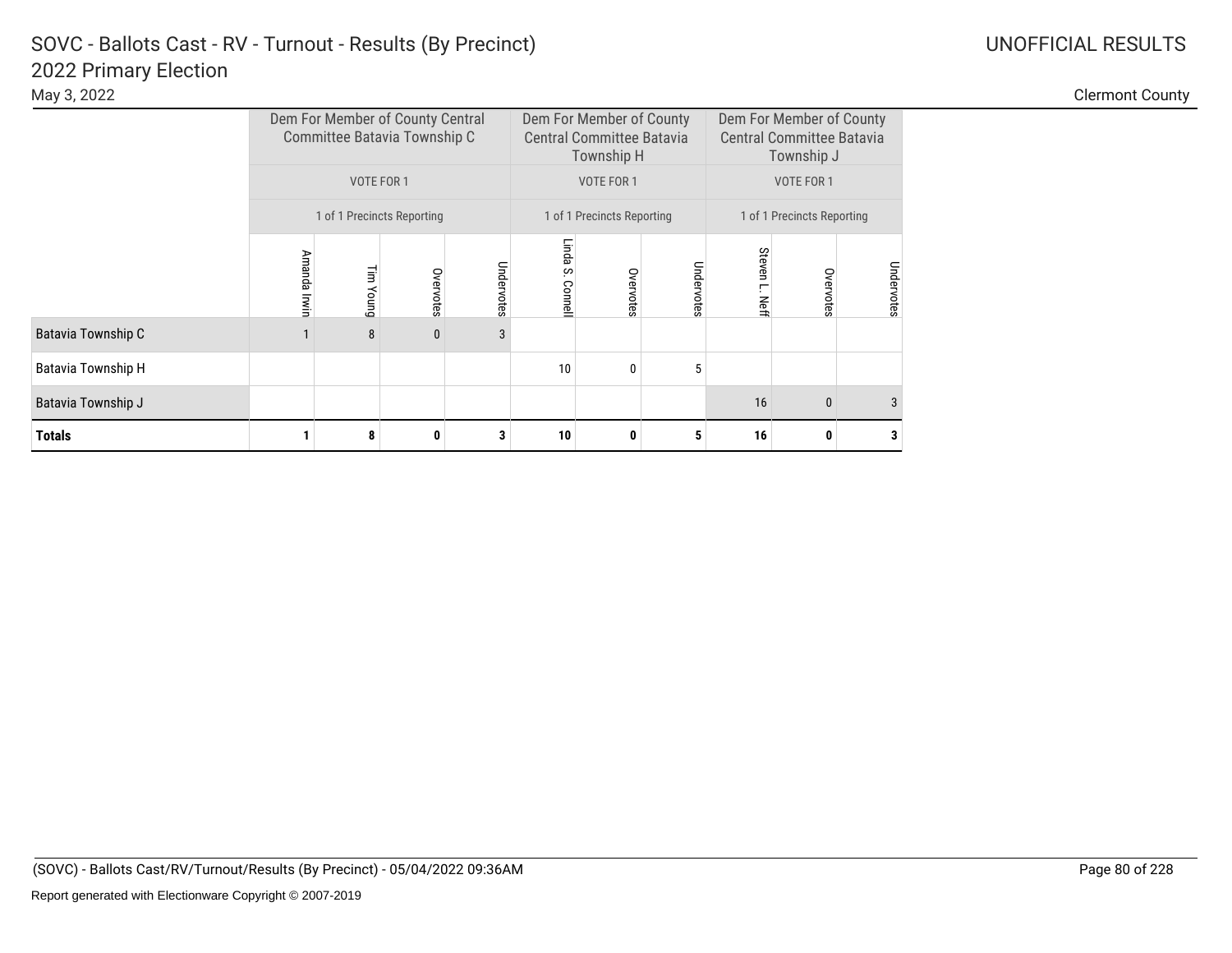### 2022 Primary Election SOVC - Ballots Cast - RV - Turnout - Results (By Precinct)

|                    |                | Dem For Member of County<br><b>Central Committee Batavia</b><br>Township L |            |                         | Dem For Member of County<br><b>Central Committee Batavia</b><br>Township M |            |                          | Dem For Member of County Central<br>Committee Batavia Township O |           |                |  |
|--------------------|----------------|----------------------------------------------------------------------------|------------|-------------------------|----------------------------------------------------------------------------|------------|--------------------------|------------------------------------------------------------------|-----------|----------------|--|
|                    |                | VOTE FOR 1                                                                 |            |                         | VOTE FOR 1                                                                 |            |                          | VOTE FOR 1                                                       |           |                |  |
|                    |                | 1 of 1 Precincts Reporting                                                 |            |                         | 1 of 1 Precincts Reporting                                                 |            |                          | 1 of 1 Precincts Reporting                                       |           |                |  |
|                    | Timothy Hisnay | Overvotes                                                                  | Undervotes | <b>Richard J. Perry</b> | Overvotes                                                                  | Undervotes | Tricia Ault              | Jennifer Pinnick                                                 | Overvotes | Undervotes     |  |
| Batavia Township L | 6              | $\mathbf{0}$                                                               | 4          |                         |                                                                            |            |                          |                                                                  |           |                |  |
| Batavia Township M |                |                                                                            |            | 25                      | 0                                                                          | 10         |                          |                                                                  |           |                |  |
| Batavia Township O |                |                                                                            |            |                         |                                                                            |            | 12<br>15<br>$\mathbf{0}$ |                                                                  |           | $\mathfrak{p}$ |  |
| <b>Totals</b>      | 6              | 0                                                                          | 4          | 25                      | 0                                                                          | 10         | 12                       | 15                                                               | 0         |                |  |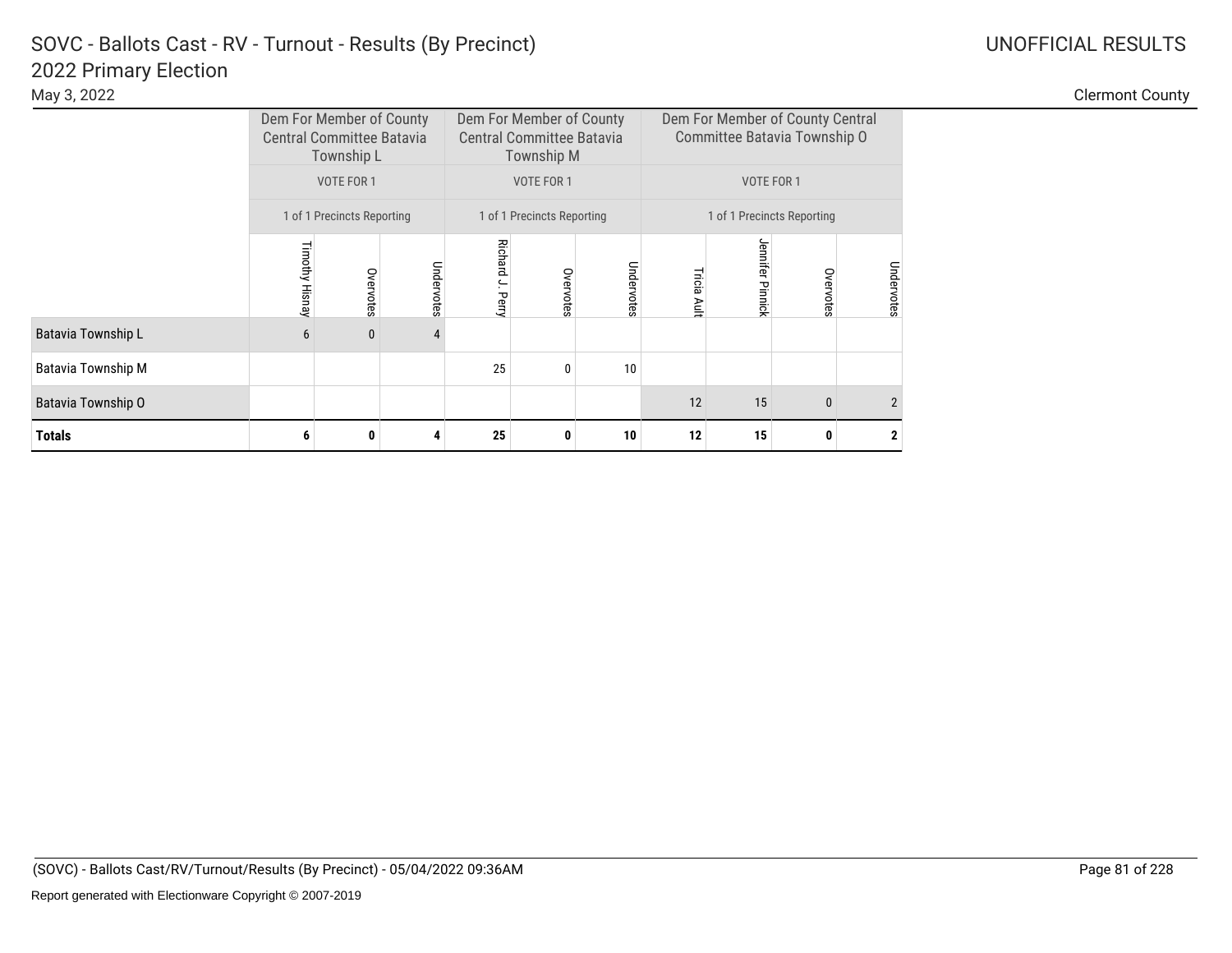|                     |                 |                | Dem For Member of County Central<br>Committee Franklin Township A |            |                 | Dem For Member of County<br><b>Central Committee Franklin</b><br>Township B |            | Dem For Member of County<br><b>Central Committee Goshen</b><br>Township B<br>VOTE FOR 1 |              |               |  |  |
|---------------------|-----------------|----------------|-------------------------------------------------------------------|------------|-----------------|-----------------------------------------------------------------------------|------------|-----------------------------------------------------------------------------------------|--------------|---------------|--|--|
|                     |                 | VOTE FOR 1     |                                                                   |            |                 | VOTE FOR 1                                                                  |            |                                                                                         |              |               |  |  |
|                     |                 |                | 1 of 1 Precincts Reporting                                        |            |                 | 1 of 1 Precincts Reporting<br>1 of 1 Precincts Reporting                    |            |                                                                                         |              |               |  |  |
|                     | Tonia Blackburn | Nancy Paquette | Overvotes                                                         | Undervotes | Justin Phillips | Overvotes                                                                   | Undervotes | <b>Alice</b><br>Bailey                                                                  | Overvotes    | Undervotes    |  |  |
| Franklin Township A | 31              | $\overline{7}$ | $\mathbf{0}$                                                      | $\theta$   |                 |                                                                             |            |                                                                                         |              |               |  |  |
| Franklin Township B |                 |                |                                                                   |            | 13              | $\boldsymbol{0}$                                                            | 9          |                                                                                         |              |               |  |  |
| Goshen Township B   |                 |                |                                                                   |            |                 |                                                                             |            | 19                                                                                      | $\mathbf{0}$ | $\mathcal{P}$ |  |  |
| <b>Totals</b>       | 31              | 7              | 0                                                                 | 0          | 13              | 0                                                                           | 9          | 19                                                                                      | 0            |               |  |  |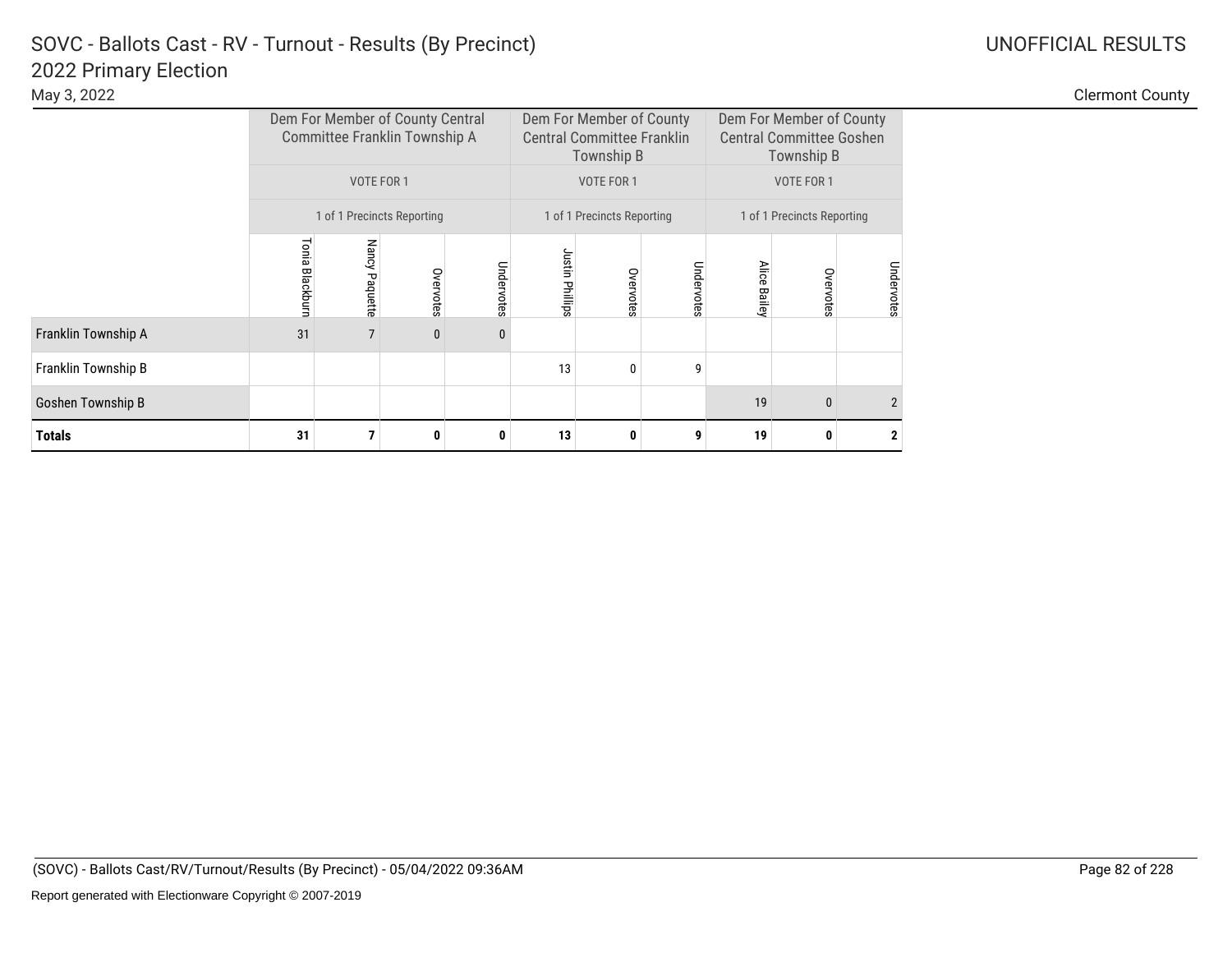|                   |                          | Dem For Member of County<br><b>Central Committee Goshen</b><br>Township D |            |                 | Dem For Member of County<br><b>Central Committee Goshen</b><br>Township K |            | Dem For Member of County<br><b>Central Committee Goshen</b> | Township L                 |            |  |
|-------------------|--------------------------|---------------------------------------------------------------------------|------------|-----------------|---------------------------------------------------------------------------|------------|-------------------------------------------------------------|----------------------------|------------|--|
|                   |                          | VOTE FOR 1                                                                |            |                 | <b>VOTE FOR 1</b>                                                         |            |                                                             |                            |            |  |
|                   |                          | 1 of 1 Precincts Reporting                                                |            |                 | 1 of 1 Precincts Reporting                                                |            |                                                             | 1 of 1 Precincts Reporting |            |  |
|                   | Bonnie<br><b>Carlier</b> | Overvotes                                                                 | Undervotes | Karla<br>Barton | Overvotes                                                                 | Undervotes | Jessie King                                                 | Overvotes                  | Undervotes |  |
| Goshen Township D | 11                       | $\mathbf{0}$                                                              |            |                 |                                                                           |            |                                                             |                            |            |  |
| Goshen Township K |                          |                                                                           |            | 9               | $\mathbf{0}$                                                              | 4          |                                                             |                            |            |  |
| Goshen Township L |                          |                                                                           |            |                 |                                                                           |            | 16                                                          | $\mathbf{0}$               | 3          |  |
| <b>Totals</b>     | 11                       | 0                                                                         |            | 9               | 0                                                                         |            | 16                                                          | 0                          | 3          |  |

Clermont County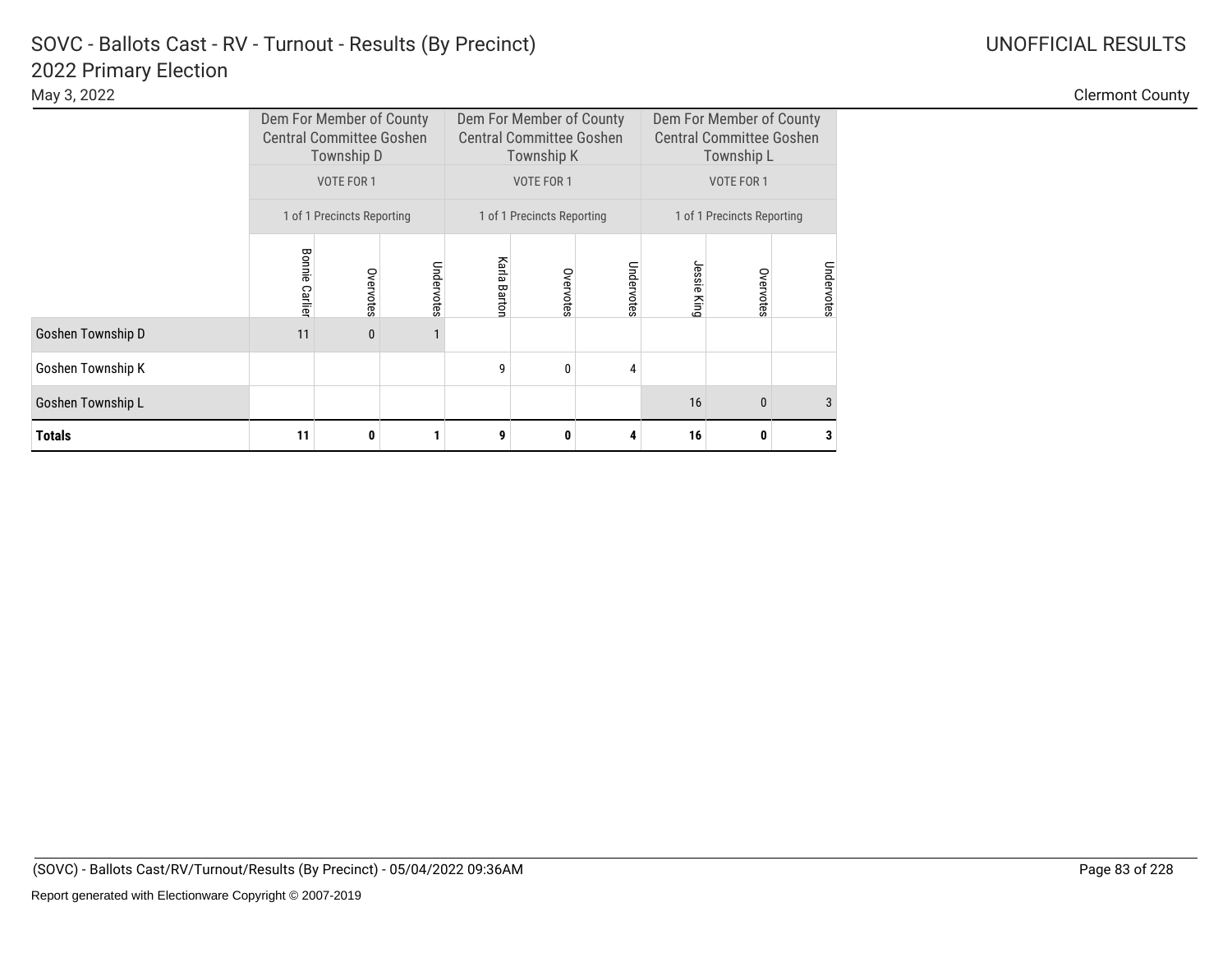|                    | Dem For Member of County<br><b>Central Committee Goshen</b><br>Township M |              |            | Dem For Member of County<br><b>Central Committee Jackson</b><br>Township A |                            |            |               | Dem For Member of County<br><b>Central Committee Milford City</b><br>A     |  |  |  |
|--------------------|---------------------------------------------------------------------------|--------------|------------|----------------------------------------------------------------------------|----------------------------|------------|---------------|----------------------------------------------------------------------------|--|--|--|
|                    | VOTE FOR 1                                                                |              |            |                                                                            | VOTE FOR 1                 |            |               | VOTE FOR 1                                                                 |  |  |  |
|                    | 1 of 1 Precincts Reporting                                                |              |            |                                                                            | 1 of 1 Precincts Reporting |            |               | 1 of 1 Precincts Reporting<br>Undervotes<br>Overvotes<br>$\mathbf{0}$<br>4 |  |  |  |
|                    | Casey Carlier                                                             | Overvotes    | Undervotes | Herbert B.<br>Brady                                                        | Overvotes                  | Undervotes | Gregory Foote |                                                                            |  |  |  |
| Goshen Township M  | 15                                                                        | $\mathbf{0}$ | 4          |                                                                            |                            |            |               |                                                                            |  |  |  |
| Jackson Township A |                                                                           |              |            | 6                                                                          | $\mathbf{0}$               | 4          |               |                                                                            |  |  |  |
| Milford City A     |                                                                           |              |            |                                                                            |                            |            | 16            |                                                                            |  |  |  |
| <b>Totals</b>      | 15                                                                        | 0            |            | 6                                                                          | 0                          | 4          | 16            | 0                                                                          |  |  |  |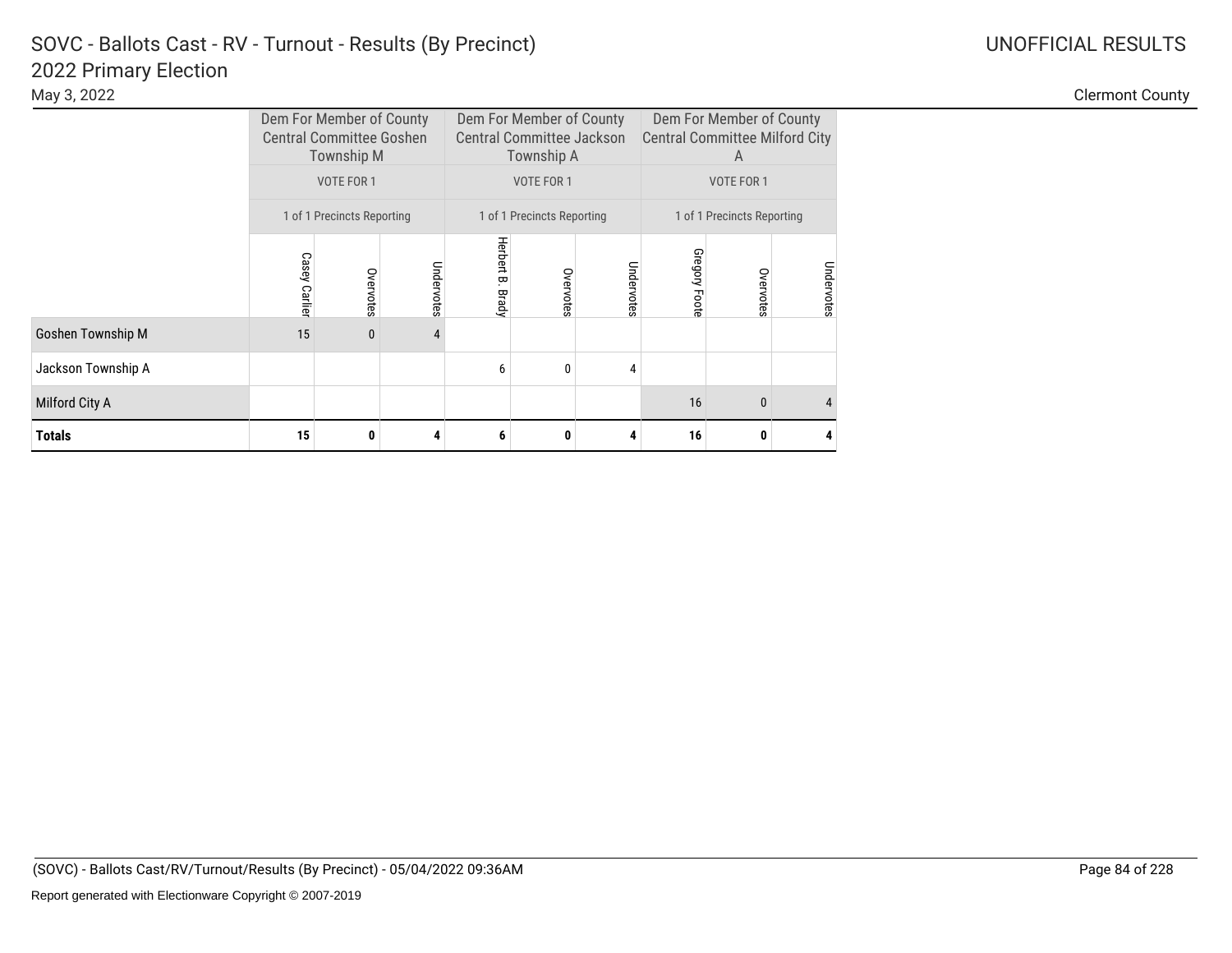|                | Dem For Member of County<br>Central Committee Milford City Central Committee Milford City Central Committee Milford City<br>B |                            |            |               | Dem For Member of County<br>G |            |                | Dem For Member of County<br>Н            |            |  |  |
|----------------|-------------------------------------------------------------------------------------------------------------------------------|----------------------------|------------|---------------|-------------------------------|------------|----------------|------------------------------------------|------------|--|--|
|                | VOTE FOR 1                                                                                                                    |                            |            |               | VOTE FOR 1                    |            |                | VOTE FOR 1<br>1 of 1 Precincts Reporting |            |  |  |
|                |                                                                                                                               | 1 of 1 Precincts Reporting |            |               | 1 of 1 Precincts Reporting    |            |                |                                          |            |  |  |
|                | Mark Sund                                                                                                                     | Overvotes                  | Undervotes | Jamie Hopkins | Overvotes                     | Undervotes | Megan Davissor | Overvotes                                | Undervotes |  |  |
| Milford City B | 37                                                                                                                            | $\mathbf{0}$               | 11         |               |                               |            |                |                                          |            |  |  |
| Milford City G |                                                                                                                               |                            |            | 54            | $\mathbf{0}$                  | 15         |                |                                          |            |  |  |
| Milford City H |                                                                                                                               |                            |            |               |                               |            | 42             | $\mathbf{0}$                             |            |  |  |
| <b>Totals</b>  | 37                                                                                                                            | 0                          | 11         | 54            | 0                             | 15         | 42             | 0                                        |            |  |  |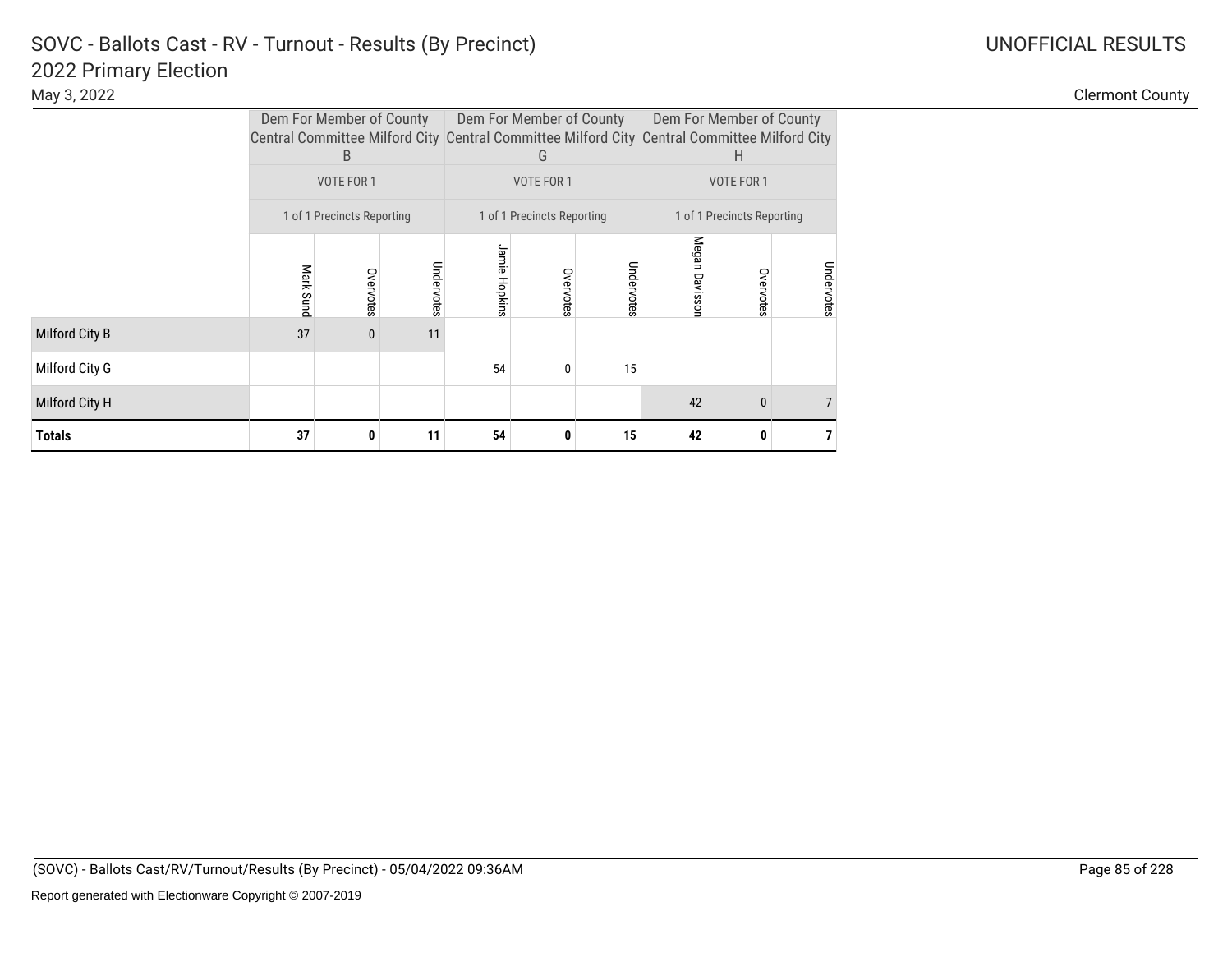| UNOFFICIAL RESULT |
|-------------------|
|                   |

|                  | Dem For Member of County<br><b>Central Committee Miami</b><br>Township A |                            |            |             | Dem For Member of County<br><b>Central Committee Miami</b><br>Township F |            |                | Dem For Member of County Central<br>Committee Miami Township I |                            |            |  |
|------------------|--------------------------------------------------------------------------|----------------------------|------------|-------------|--------------------------------------------------------------------------|------------|----------------|----------------------------------------------------------------|----------------------------|------------|--|
|                  | VOTE FOR 1                                                               |                            |            |             | VOTE FOR 1                                                               |            |                | VOTE FOR 1                                                     |                            |            |  |
|                  |                                                                          | 1 of 1 Precincts Reporting |            |             | 1 of 1 Precincts Reporting                                               |            |                |                                                                | 1 of 1 Precincts Reporting |            |  |
|                  | Lawrence<br>Patricia                                                     | Overvotes                  | Undervotes | Jara Bonner | Overvotes                                                                | Undervotes | Andrew Guthrie | Elizabeth Owens<br>Thomas                                      | Overvote                   | Undervotes |  |
| Miami Township A | 40                                                                       | 0                          | 15         |             |                                                                          |            |                |                                                                |                            |            |  |
| Miami Township F |                                                                          |                            |            | 54          | 0                                                                        | 12         |                |                                                                |                            |            |  |
| Miami Township I |                                                                          |                            |            |             |                                                                          |            | 6              | 30                                                             | $\mathbf{0}$               | 8          |  |
| <b>Totals</b>    | 40                                                                       | 0                          | 15         | 54          | 0                                                                        | 12         | 6              | 30                                                             | 0                          | 8          |  |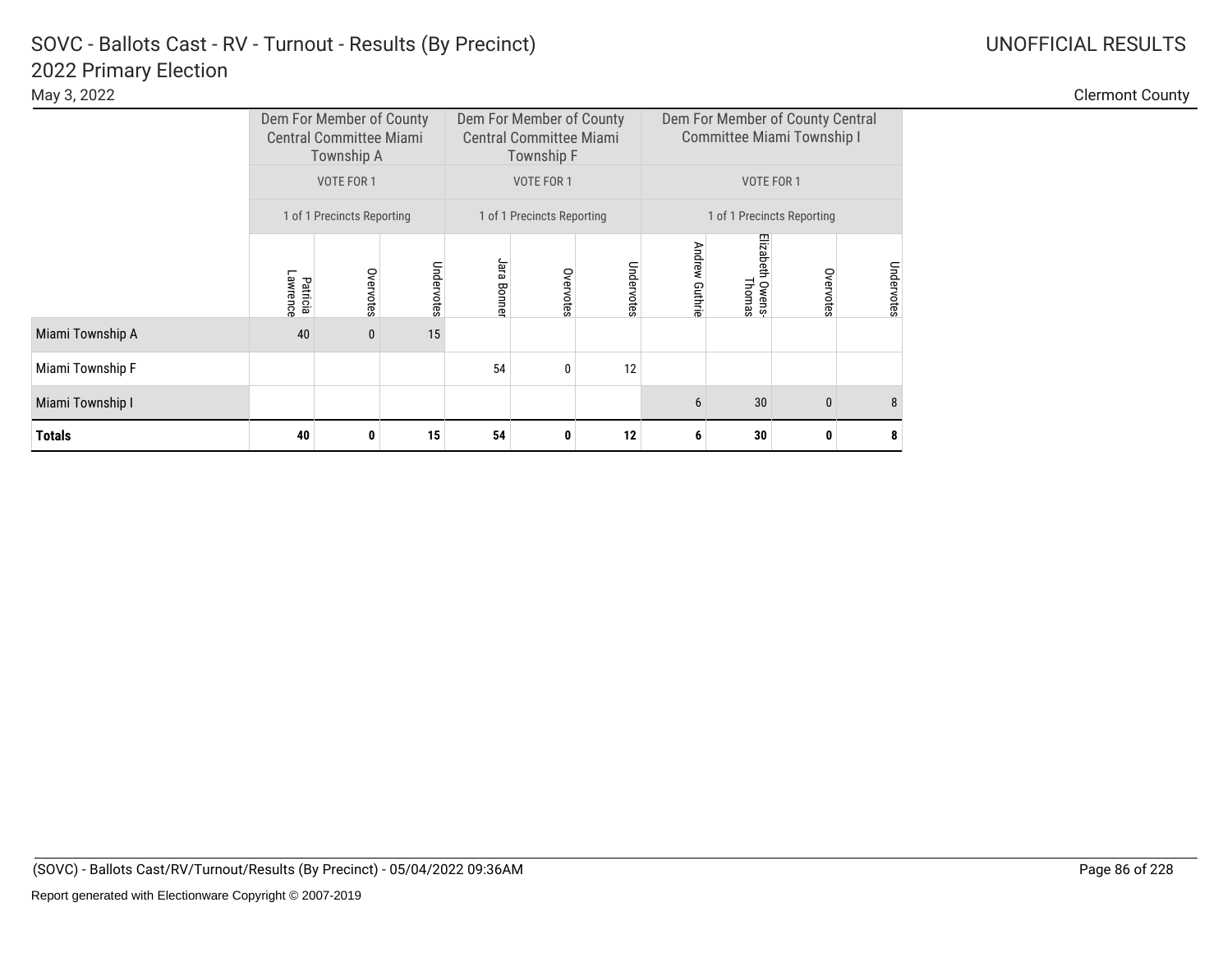|                  |                            |               | Dem For Member of County Central<br>Committee Miami Township L |            |                 | Dem For Member of County<br><b>Central Committee Miami</b><br>Township M |            |             | Dem For Member of County<br><b>Central Committee Miami</b><br>Township Q |            |  |
|------------------|----------------------------|---------------|----------------------------------------------------------------|------------|-----------------|--------------------------------------------------------------------------|------------|-------------|--------------------------------------------------------------------------|------------|--|
|                  | VOTE FOR 1                 |               |                                                                |            |                 | VOTE FOR 1                                                               |            | VOTE FOR 1  |                                                                          |            |  |
|                  |                            |               | 1 of 1 Precincts Reporting                                     |            |                 | 1 of 1 Precincts Reporting                                               |            |             | 1 of 1 Precincts Reporting                                               |            |  |
|                  | Masterson<br><b>Mickey</b> | Pamela Sisney | Overvotes                                                      | Undervotes | Benjamin Indinc | Overvotes                                                                | Undervotes | Chris Moyer | Overvotes                                                                | Undervotes |  |
| Miami Township L | 5                          | 13            | $\bf{0}$                                                       | 3          |                 |                                                                          |            |             |                                                                          |            |  |
| Miami Township M |                            |               |                                                                |            | 32              | $\mathbf{0}$                                                             | 12         |             |                                                                          |            |  |
| Miami Township Q |                            |               |                                                                |            |                 |                                                                          |            | 22          | 0                                                                        | 9          |  |
| <b>Totals</b>    | 5                          | 13            | 0                                                              | 3          | 32              | 0                                                                        | 12         | 22          | 0                                                                        | 9          |  |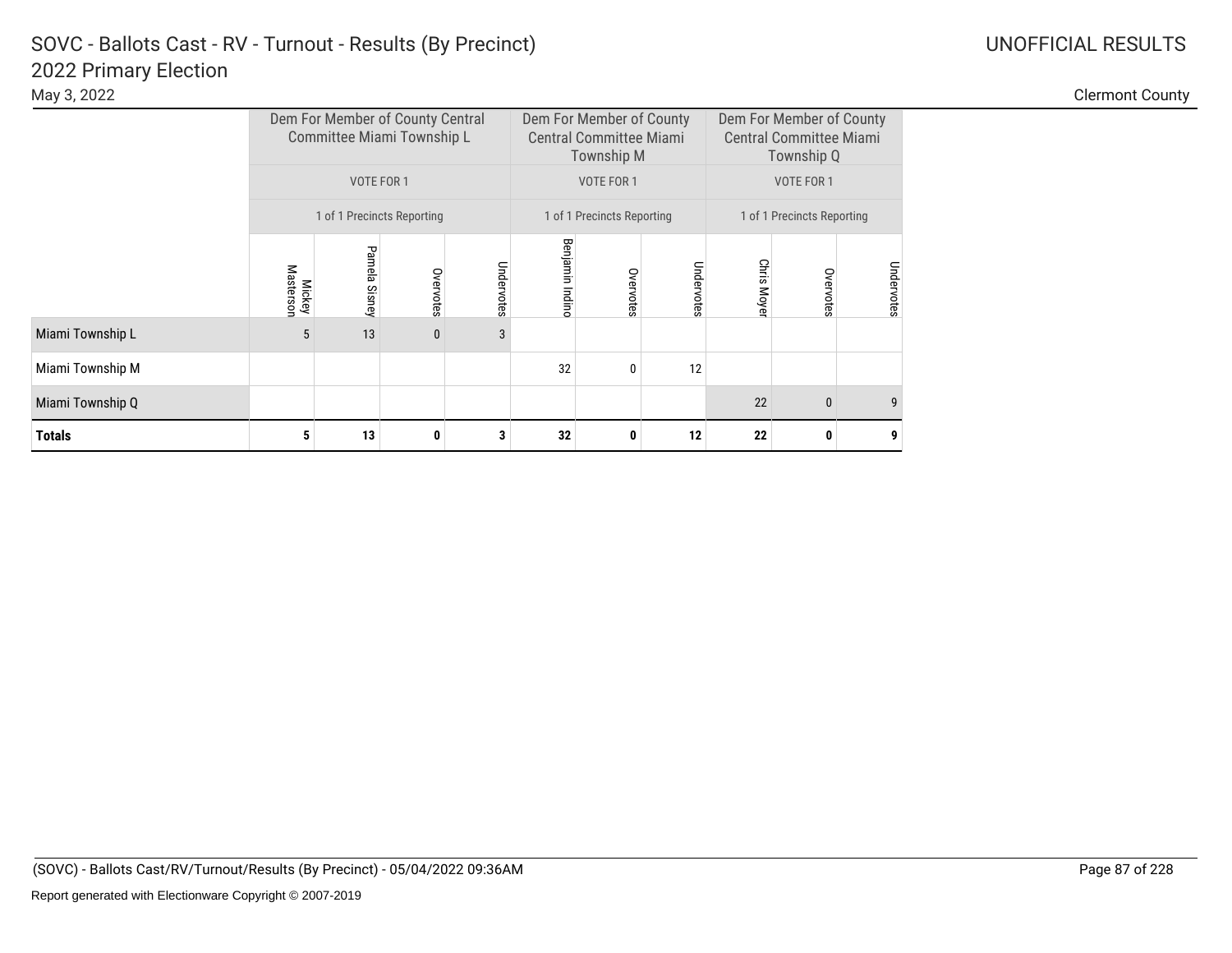|  |  | JOFFICIAL RESULTS |
|--|--|-------------------|

|                  | Dem For Member of County<br><b>Central Committee Miami</b><br>Township S |                            |                |                | Dem For Member of County<br><b>Central Committee Miami</b><br>Township T |            |               | Dem For Member of County<br><b>Central Committee Miami</b><br>Township U |            |
|------------------|--------------------------------------------------------------------------|----------------------------|----------------|----------------|--------------------------------------------------------------------------|------------|---------------|--------------------------------------------------------------------------|------------|
|                  | VOTE FOR 1                                                               |                            |                |                | VOTE FOR 1                                                               |            |               | VOTE FOR 1                                                               |            |
|                  |                                                                          | 1 of 1 Precincts Reporting |                |                | 1 of 1 Precincts Reporting                                               |            |               | 1 of 1 Precincts Reporting                                               |            |
|                  | <b>Gale</b><br>D.<br>Snoddy                                              | Overvotes                  | Undervotes     | Shannon Sparks | Overvotes                                                                | Undervotes | William Masor | Overvotes                                                                | Undervotes |
| Miami Township S | 16                                                                       | $\mathbf{0}$               | $\overline{2}$ |                |                                                                          |            |               |                                                                          |            |
| Miami Township T |                                                                          |                            |                | 9              | $\Omega$                                                                 | 5          |               |                                                                          |            |
| Miami Township U |                                                                          |                            |                |                |                                                                          |            | 29            | $\mathbf{0}$                                                             | 9          |
| <b>Totals</b>    | 16                                                                       | 0                          | $\mathbf{2}$   | 9              | O                                                                        | 5          | 29            | 0                                                                        | 9          |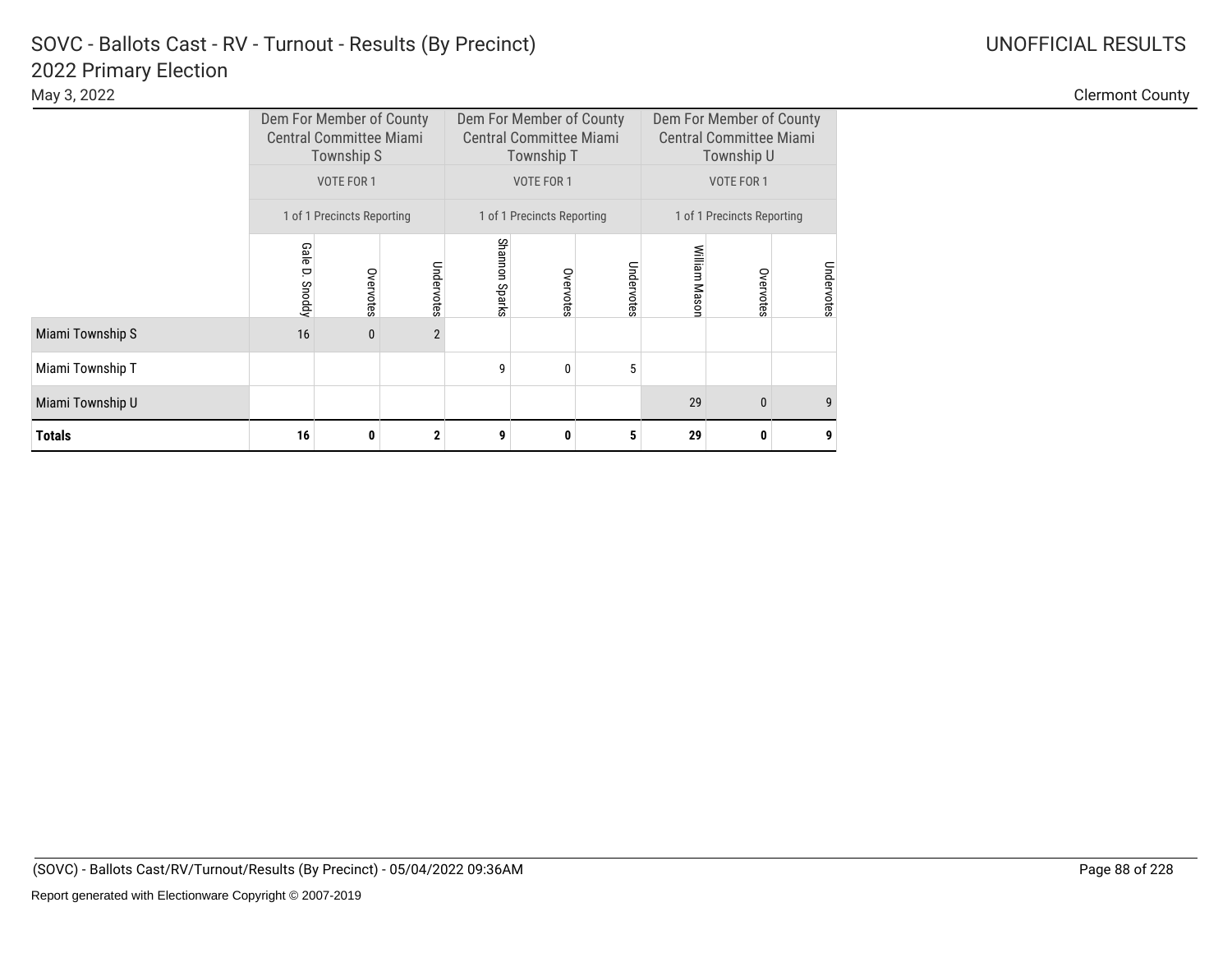|                    | Dem For Member of County<br><b>Central Committee Miami</b><br><b>Township F1F</b> |                            |            |                        | Dem For Member of County<br><b>Central Committee Miami</b><br><b>Township G1G</b> |            |                        | Dem For Member of County<br><b>Central Committee Miami</b><br><b>Township H1H</b><br>VOTE FOR 1 |            |  |  |
|--------------------|-----------------------------------------------------------------------------------|----------------------------|------------|------------------------|-----------------------------------------------------------------------------------|------------|------------------------|-------------------------------------------------------------------------------------------------|------------|--|--|
|                    | VOTE FOR 1                                                                        |                            |            |                        | VOTE FOR 1                                                                        |            |                        | 1 of 1 Precincts Reporting                                                                      |            |  |  |
|                    |                                                                                   | 1 of 1 Precincts Reporting |            |                        | 1 of 1 Precincts Reporting                                                        |            |                        |                                                                                                 |            |  |  |
|                    | Amanda Fox                                                                        | Overvotes                  | Undervotes | Colapietro<br>Patricia | Overvotes                                                                         | Undervotes | Christopher<br>Barnett | Overvotes                                                                                       | Undervotes |  |  |
| Miami Township F1F | 27                                                                                | $\bf{0}$                   | 6          |                        |                                                                                   |            |                        |                                                                                                 |            |  |  |
| Miami Township G1G |                                                                                   |                            |            | 32                     | $\mathbf{0}$                                                                      | 8          |                        |                                                                                                 |            |  |  |
| Miami Township H1H |                                                                                   |                            |            |                        |                                                                                   |            | 34                     | $\mathbf{0}$                                                                                    | 11         |  |  |
| <b>Totals</b>      | 27                                                                                | $\mathbf{0}$               | 6          | 32                     | 0                                                                                 | 8          | 34                     | 0                                                                                               | 11         |  |  |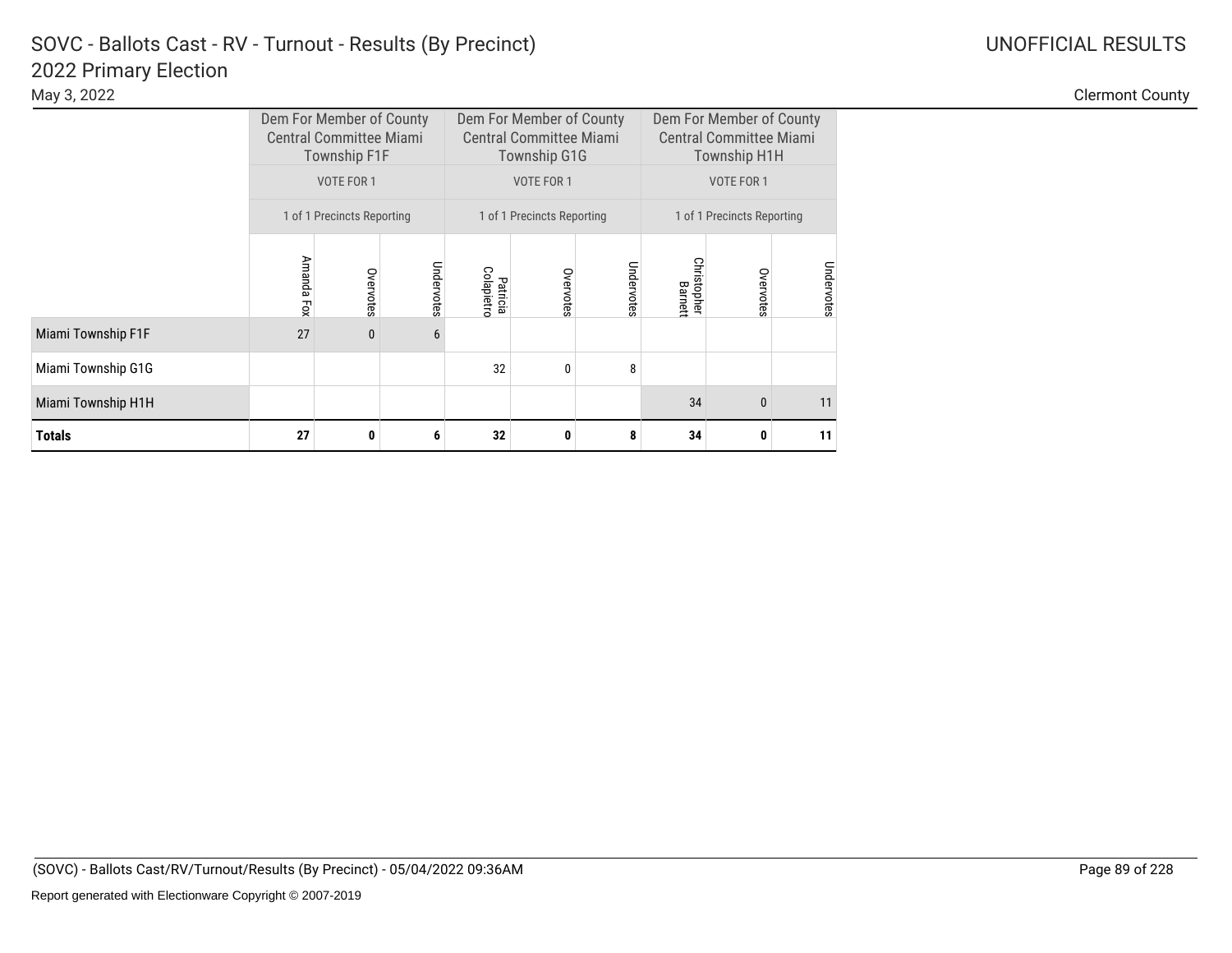|                    | Dem For Member of County<br><b>Central Committee Miami</b><br><b>Township M1M</b> |                            |            |                | Dem For Member of County<br><b>Central Committee Miami</b><br><b>Township N1N</b> |            |                            | Dem For Member of County<br><b>Central Committee Miami</b><br><b>Township P1P</b><br>1 of 1 Precincts Reporting<br>Undervotes<br>Overvotes |   |
|--------------------|-----------------------------------------------------------------------------------|----------------------------|------------|----------------|-----------------------------------------------------------------------------------|------------|----------------------------|--------------------------------------------------------------------------------------------------------------------------------------------|---|
|                    | VOTE FOR 1                                                                        |                            |            |                | VOTE FOR 1                                                                        |            |                            | VOTE FOR 1                                                                                                                                 |   |
|                    |                                                                                   | 1 of 1 Precincts Reporting |            |                | 1 of 1 Precincts Reporting                                                        |            |                            |                                                                                                                                            |   |
|                    | Linda<br>Callahan                                                                 | Overvotes                  | Undervotes | Alan Darnowsky | Overvotes                                                                         | Undervotes | Heidi<br>Sommer<br>Simones |                                                                                                                                            |   |
| Miami Township M1M | 27                                                                                | $\mathbf{0}$               | 6          |                |                                                                                   |            |                            |                                                                                                                                            |   |
| Miami Township N1N |                                                                                   |                            |            | 33             | $\mathbf{0}$                                                                      | 11         |                            |                                                                                                                                            |   |
| Miami Township P1P |                                                                                   |                            |            |                |                                                                                   |            | 21                         | $\mathbf{0}$                                                                                                                               | 6 |
| <b>Totals</b>      | 27                                                                                | 0                          | 6          | 33             | 0                                                                                 | 11         | 21                         | 0                                                                                                                                          | 6 |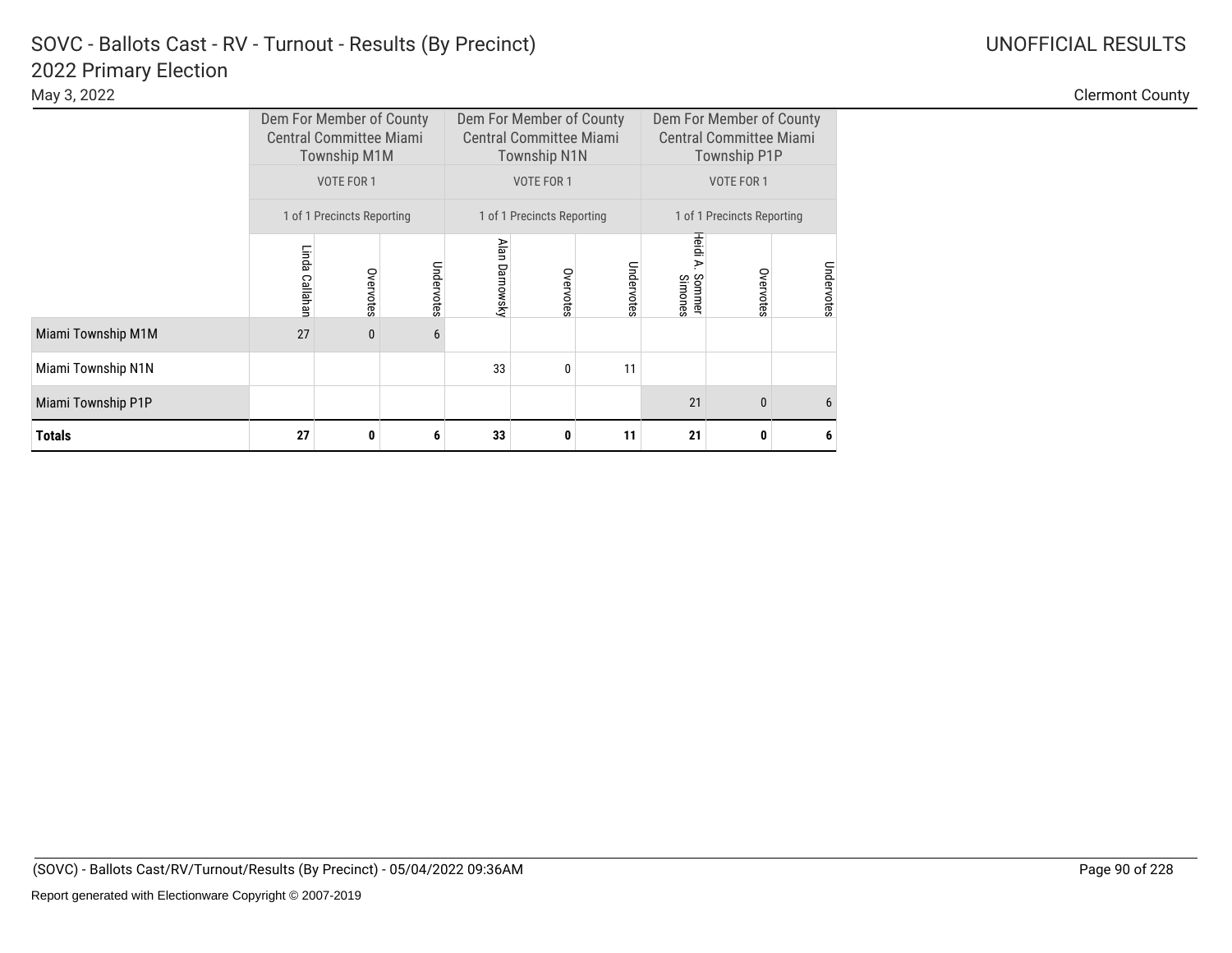|                    |                            | Dem For Member of County<br><b>Central Committee Miami</b><br>Township Q1Q |            |                     | Dem For Member of County<br><b>Central Committee Monroe</b><br>Township C |            |                           | Dem For Member of County<br><b>Central Committee Monroe</b><br>Township E |            |  |  |
|--------------------|----------------------------|----------------------------------------------------------------------------|------------|---------------------|---------------------------------------------------------------------------|------------|---------------------------|---------------------------------------------------------------------------|------------|--|--|
|                    | VOTE FOR 1                 |                                                                            |            |                     | VOTE FOR 1                                                                |            |                           | VOTE FOR 1                                                                |            |  |  |
|                    | 1 of 1 Precincts Reporting |                                                                            |            |                     | 1 of 1 Precincts Reporting                                                |            |                           | 1 of 1 Precincts Reporting                                                |            |  |  |
|                    | Maria Scott                | Overvotes                                                                  | Undervotes | Micheall A.<br>Reed | Overvotes                                                                 | Undervotes | <b>Alice</b><br>J. Rolfes | Overvotes                                                                 | Undervotes |  |  |
| Miami Township Q1Q | 20                         | $\mathbf{0}$                                                               | 5          |                     |                                                                           |            |                           |                                                                           |            |  |  |
| Monroe Township C  |                            |                                                                            |            | 36                  | 0                                                                         | 6          |                           |                                                                           |            |  |  |
| Monroe Township E  |                            |                                                                            |            |                     |                                                                           | 17         | $\mathbf{0}$              |                                                                           |            |  |  |
| <b>Totals</b>      | 20                         | 0                                                                          | 5          | 36                  | 0                                                                         | 6          | 17                        | 0                                                                         |            |  |  |

Clermont County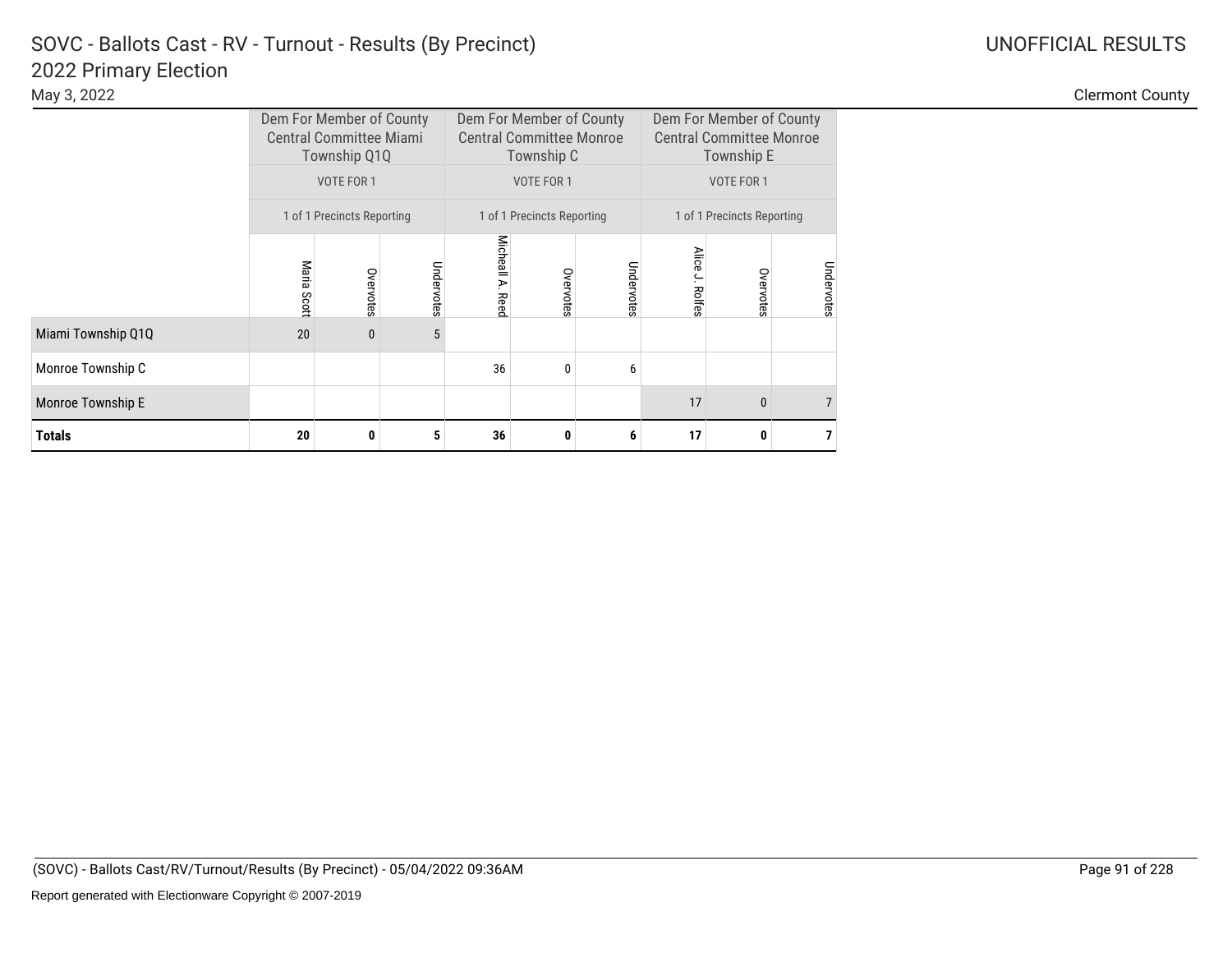|                        | Dem For Member of County<br><b>Central Committee New</b><br>Richmond Village A |                            |            |                        | Dem For Member of County<br><b>Central Committee New</b><br>Richmond Village B |            |                | Dem For Member of County<br><b>Central Committee Ohio</b><br>Township A<br>1 of 1 Precincts Reporting<br>Undervotes<br>Overvotes |              |  |
|------------------------|--------------------------------------------------------------------------------|----------------------------|------------|------------------------|--------------------------------------------------------------------------------|------------|----------------|----------------------------------------------------------------------------------------------------------------------------------|--------------|--|
|                        | VOTE FOR 1                                                                     |                            |            |                        | VOTE FOR 1                                                                     |            |                | VOTE FOR 1                                                                                                                       |              |  |
|                        |                                                                                | 1 of 1 Precincts Reporting |            |                        | 1 of 1 Precincts Reporting                                                     |            |                |                                                                                                                                  |              |  |
|                        | John Woliver                                                                   | Overvotes                  | Undervotes | Constance<br>Lighthall | Overvotes                                                                      | Undervotes | Genny Dennisor |                                                                                                                                  |              |  |
| New Richmond Village A | 15                                                                             | $\mathbf{0}$               |            |                        |                                                                                |            |                |                                                                                                                                  |              |  |
| New Richmond Village B |                                                                                |                            |            | 31                     | $\mathbf{0}$                                                                   | 8          |                |                                                                                                                                  |              |  |
| Ohio Township A        |                                                                                |                            |            |                        |                                                                                |            | 8              | $\mathbf{0}$                                                                                                                     | $\mathbf{0}$ |  |
| <b>Totals</b>          | 15                                                                             | $\mathbf{0}$               |            | 31                     | 0                                                                              | 8          | 8              | 0                                                                                                                                | 0            |  |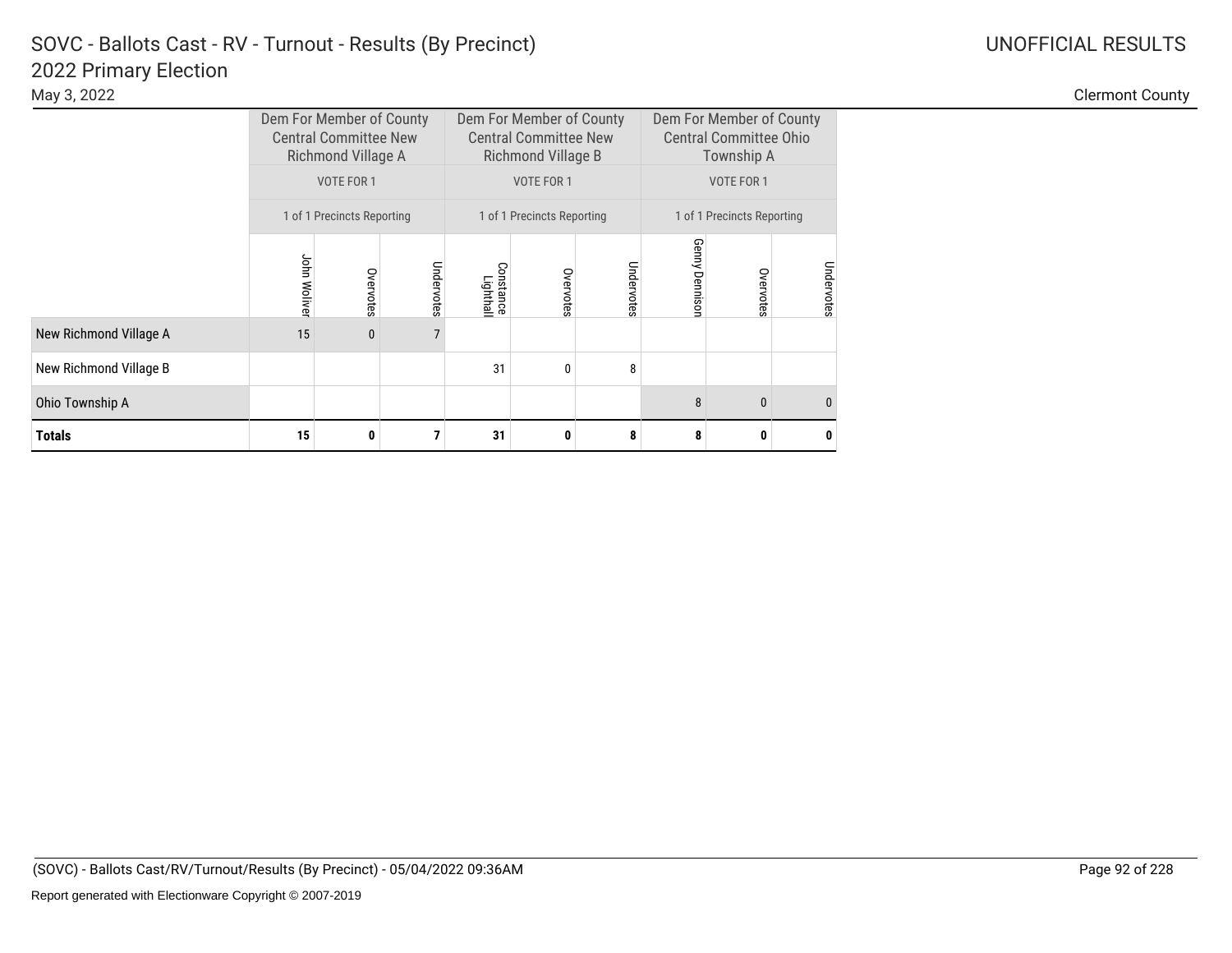|                   | Dem For Member of County<br><b>Central Committee Pierce</b><br>Township B |                            |            |                 | Dem For Member of County<br><b>Central Committee Pierce</b><br>Township C |            |                       | Dem For Member of County<br><b>Central Committee Pierce</b><br>Township K |            |
|-------------------|---------------------------------------------------------------------------|----------------------------|------------|-----------------|---------------------------------------------------------------------------|------------|-----------------------|---------------------------------------------------------------------------|------------|
|                   | VOTE FOR 1                                                                |                            |            |                 | VOTE FOR 1                                                                |            |                       | VOTE FOR 1                                                                |            |
|                   |                                                                           | 1 of 1 Precincts Reporting |            |                 | 1 of 1 Precincts Reporting                                                |            |                       | 1 of 1 Precincts Reporting                                                |            |
|                   | Raymond W.<br>Lembke                                                      | Overvotes                  | Undervotes | Gregg<br>Conrac | Overvotes                                                                 | Undervotes | <b>Heather Horine</b> | Overvotes                                                                 | Undervotes |
| Pierce Township B | 22                                                                        | $\mathbf{0}$               |            |                 |                                                                           |            |                       |                                                                           |            |
| Pierce Township C |                                                                           |                            |            | 21              | 0                                                                         | 3          |                       |                                                                           |            |
| Pierce Township K |                                                                           |                            |            |                 |                                                                           |            | 22                    | $\mathbf{0}$                                                              | 9          |
| <b>Totals</b>     | 22                                                                        | $\bf{0}$                   |            | 21              | 0                                                                         | 3          | 22                    | 0                                                                         | 9          |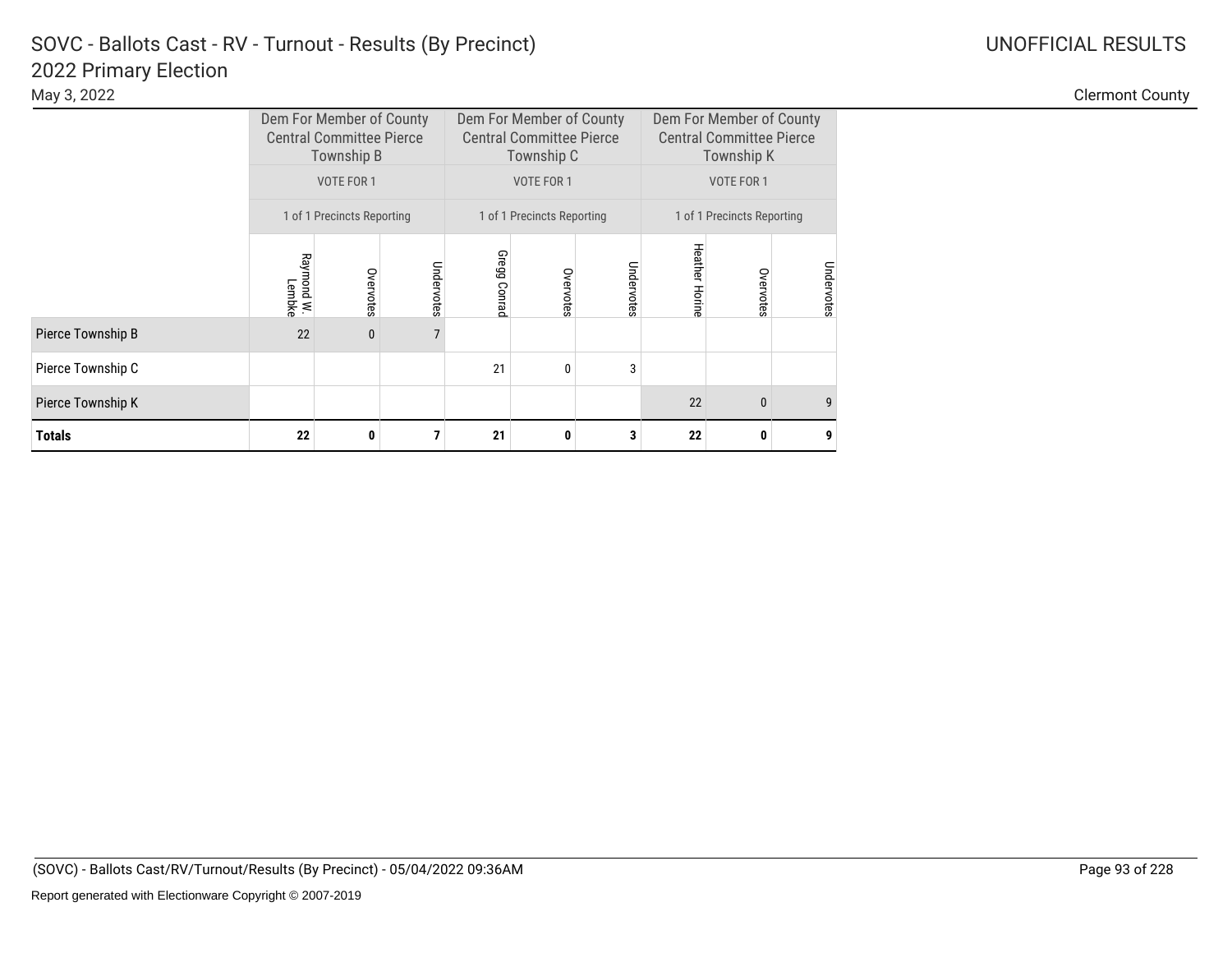|                             |                            | Dem For Member of County<br><b>Central Committee Pierce</b><br>Township O |            |                   | Dem For Member of County<br><b>Central Committee Stonelick</b><br>Township B |                | Dem For Member of County<br><b>Central Committee Stonelick</b><br>Township E |              |            |
|-----------------------------|----------------------------|---------------------------------------------------------------------------|------------|-------------------|------------------------------------------------------------------------------|----------------|------------------------------------------------------------------------------|--------------|------------|
|                             |                            | VOTE FOR 1                                                                |            |                   | VOTE FOR 1                                                                   |                | VOTE FOR 1                                                                   |              |            |
|                             | 1 of 1 Precincts Reporting |                                                                           |            |                   | 1 of 1 Precincts Reporting                                                   |                | 1 of 1 Precincts Reporting                                                   |              |            |
|                             | James<br>p<br>Eugair       | Overvotes                                                                 | Undervotes | Katherine<br>Lent | Overvotes                                                                    | Undervotes     | sames<br>Bellman<br>္                                                        | Overvotes    | Undervotes |
| Pierce Township O           | 35                         | $\bf{0}$                                                                  | 10         |                   |                                                                              |                |                                                                              |              |            |
| <b>Stonelick Township B</b> |                            |                                                                           |            | 16                | $\mathbf{0}$                                                                 | $\overline{2}$ |                                                                              |              |            |
| <b>Stonelick Township E</b> |                            |                                                                           |            |                   |                                                                              |                | 15                                                                           | $\mathbf{0}$ |            |
| <b>Totals</b>               | 35                         | 0                                                                         | 10         | 16                | 0                                                                            | $\mathbf{2}$   | 15                                                                           | 0            |            |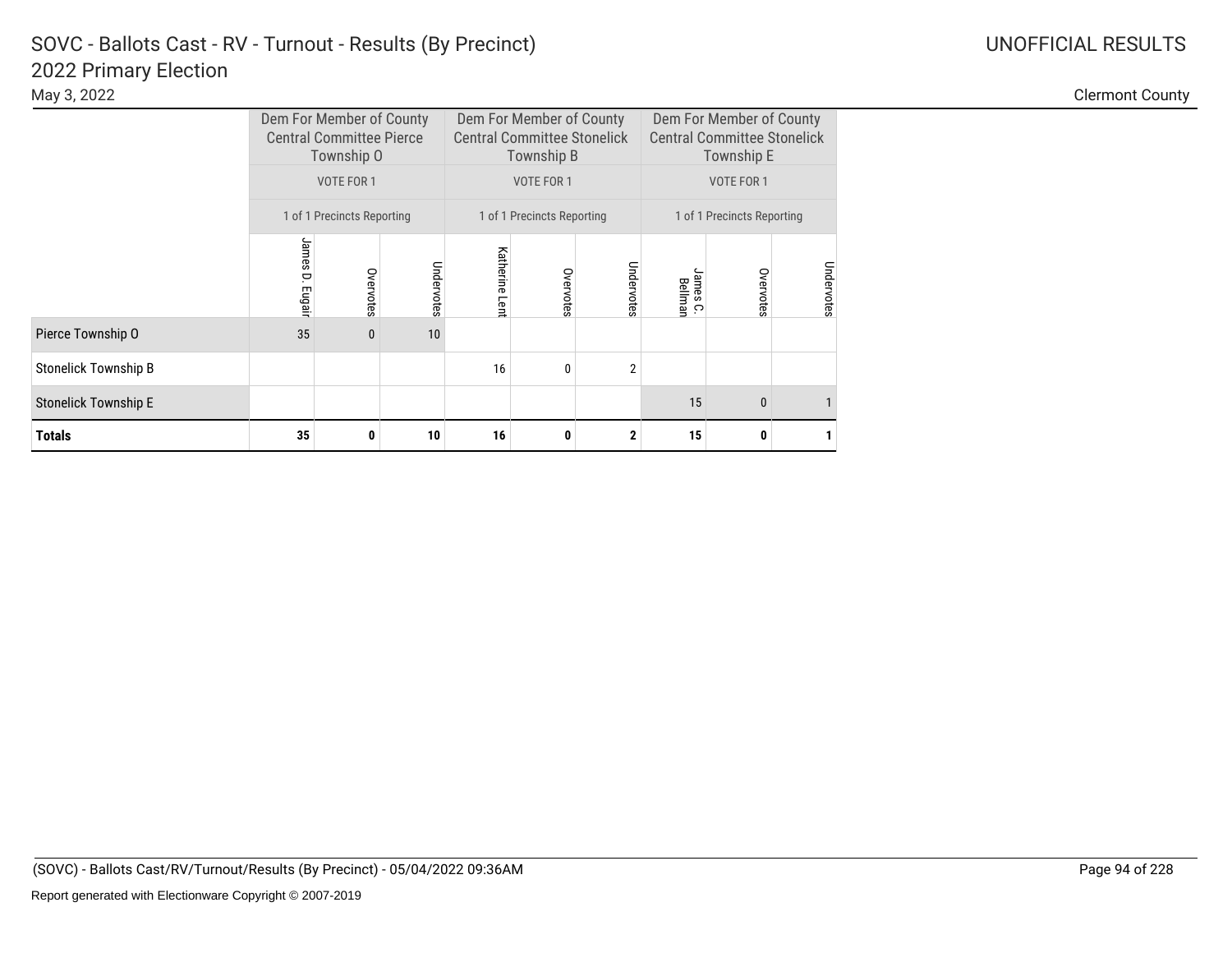|                         |                            | Dem For Member of County<br><b>Central Committee Bethel</b><br>Village A<br>VOTE FOR 1 |              |              | Dem For Member of County<br><b>Central Committee Bethel</b><br>Village B |                | Dem For Member of County<br><b>Central Committee Tate</b><br>Township D |              |            |  |
|-------------------------|----------------------------|----------------------------------------------------------------------------------------|--------------|--------------|--------------------------------------------------------------------------|----------------|-------------------------------------------------------------------------|--------------|------------|--|
|                         |                            |                                                                                        |              |              | <b>VOTE FOR 1</b>                                                        |                | VOTE FOR 1                                                              |              |            |  |
|                         | 1 of 1 Precincts Reporting |                                                                                        |              |              | 1 of 1 Precincts Reporting                                               |                | 1 of 1 Precincts Reporting                                              |              |            |  |
|                         | Amy Planck                 | Overvotes                                                                              | Undervotes   | Leann Helton | Overvotes                                                                | Undervotes     | Acacia Uible                                                            | Overvotes    | Undervotes |  |
| <b>Bethel Village A</b> | 8                          | $\mathbf{0}$                                                                           | $\mathbf{0}$ |              |                                                                          |                |                                                                         |              |            |  |
| <b>Bethel Village B</b> |                            |                                                                                        |              | 18           | 0                                                                        | $\overline{2}$ |                                                                         |              |            |  |
| Tate Township D         |                            |                                                                                        |              |              |                                                                          |                | 21                                                                      | $\mathbf{0}$ | 11         |  |
| <b>Totals</b>           | 8                          | 0                                                                                      | 0            | 18           | 0                                                                        | $\mathbf 2$    | 21                                                                      | 0            | 11         |  |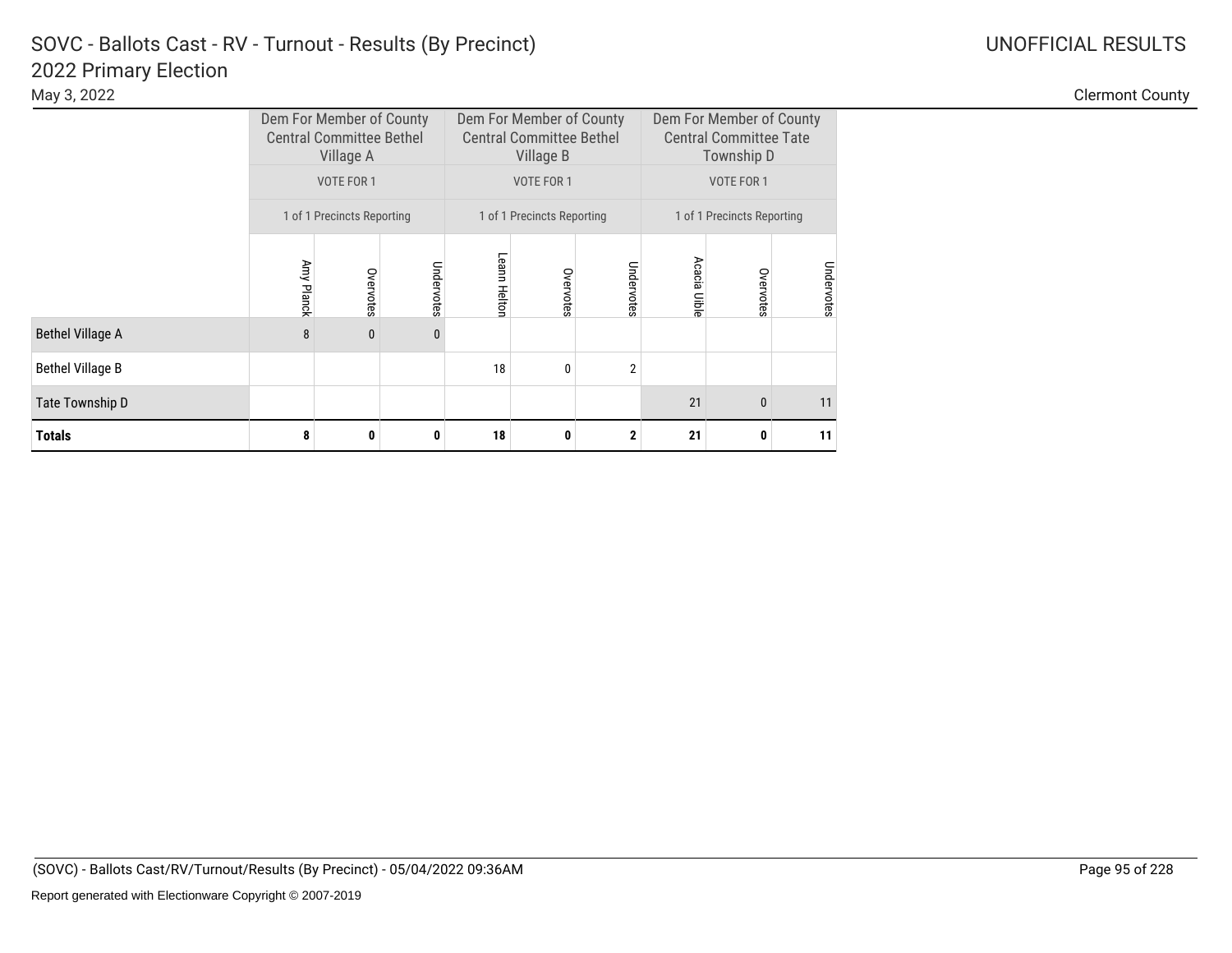|                         |                            | Dem For Member of County<br><b>Central Committee Tate</b><br><b>Township F</b> |            |                     | Dem For Member of County<br><b>Central Committee Tate</b><br>Township H |            | Dem For Member of County<br><b>Central Committee Union</b><br>Township A |              |            |  |
|-------------------------|----------------------------|--------------------------------------------------------------------------------|------------|---------------------|-------------------------------------------------------------------------|------------|--------------------------------------------------------------------------|--------------|------------|--|
|                         |                            | VOTE FOR 1                                                                     |            |                     | VOTE FOR 1                                                              |            | VOTE FOR 1                                                               |              |            |  |
|                         | 1 of 1 Precincts Reporting |                                                                                |            |                     | 1 of 1 Precincts Reporting                                              |            | 1 of 1 Precincts Reporting                                               |              |            |  |
|                         | Cliff S.<br>Johnson        | Overvotes                                                                      | Undervotes | <b>Bill Skvarla</b> | Overvotes                                                               | Undervotes | David F.<br>Utterback                                                    | Overvotes    | Undervotes |  |
| <b>Tate Township F</b>  | 14                         | $\mathbf{0}$                                                                   | 3          |                     |                                                                         |            |                                                                          |              |            |  |
| Tate Township H         |                            |                                                                                |            | 19                  | $\mathbf{0}$                                                            | 6          |                                                                          |              |            |  |
| <b>Union Township A</b> |                            |                                                                                |            |                     |                                                                         |            | 27                                                                       | $\mathbf{0}$ | 6          |  |
| <b>Totals</b>           | 14                         | 0                                                                              | 3          | 19                  | 0                                                                       | 6          | 27                                                                       | 0            | 6          |  |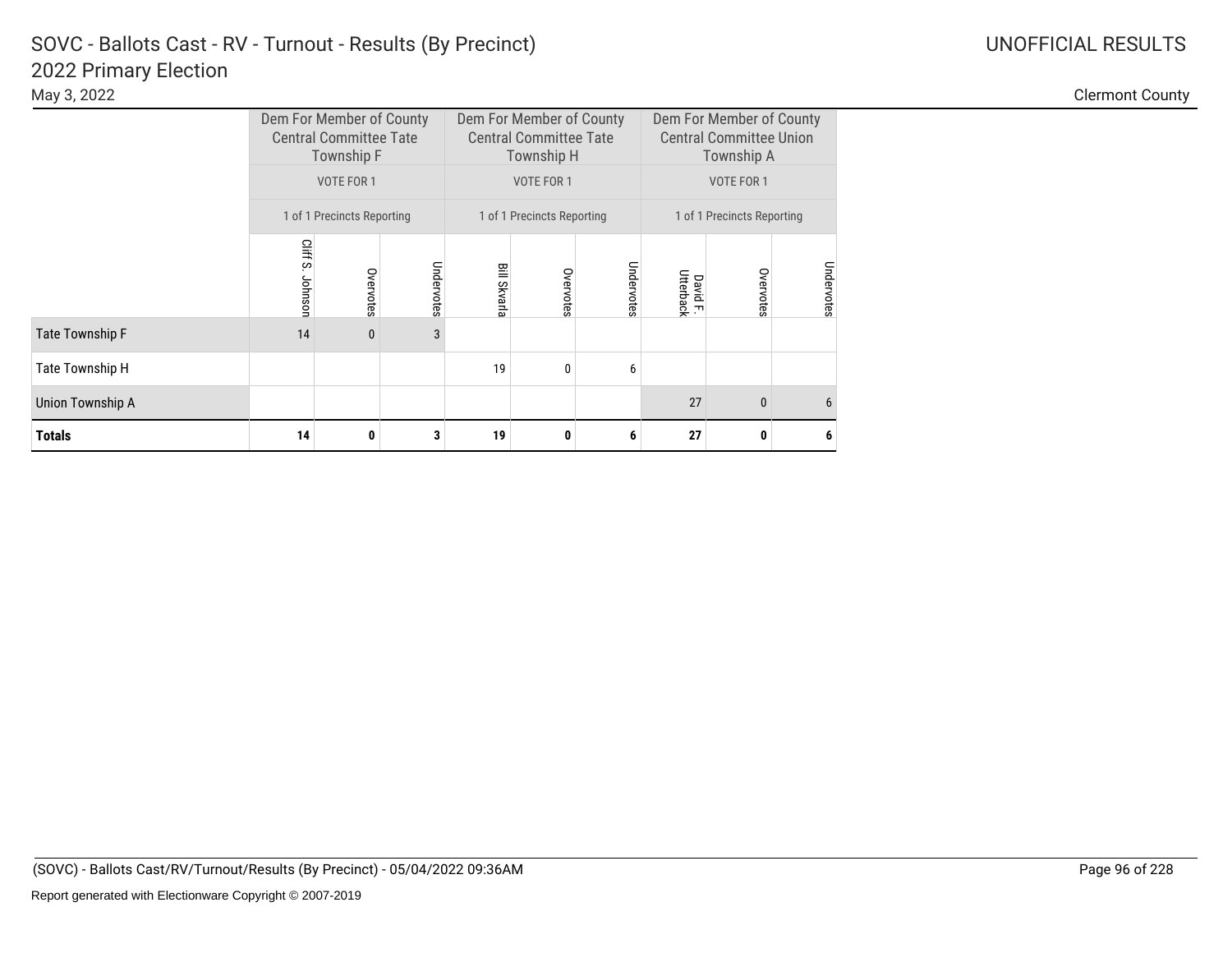|                         |             | Dem For Member of County<br><b>Central Committee Union</b><br>Township B |            |                  | Dem For Member of County<br><b>Central Committee Union</b><br>Township D |            | Dem For Member of County<br><b>Central Committee Union</b><br>Township E |              |                |  |
|-------------------------|-------------|--------------------------------------------------------------------------|------------|------------------|--------------------------------------------------------------------------|------------|--------------------------------------------------------------------------|--------------|----------------|--|
|                         |             | VOTE FOR 1                                                               |            |                  | VOTE FOR 1                                                               |            | VOTE FOR 1                                                               |              |                |  |
|                         |             | 1 of 1 Precincts Reporting                                               |            |                  | 1 of 1 Precincts Reporting                                               |            | 1 of 1 Precincts Reporting                                               |              |                |  |
|                         | Andrew Reed | Overvotes                                                                | Undervotes | Chad A.<br>Ouick | Overvotes                                                                | Undervotes | Ann Roberts                                                              | Overvotes    | Undervotes     |  |
| <b>Union Township B</b> | 33          | $\mathbf{0}$                                                             | 5          |                  |                                                                          |            |                                                                          |              |                |  |
| Union Township D        |             |                                                                          |            | 21               | $\mathbf{0}$                                                             | 4          |                                                                          |              |                |  |
| <b>Union Township E</b> |             |                                                                          |            |                  |                                                                          |            | 36                                                                       | $\mathbf{0}$ | $\overline{7}$ |  |
| <b>Totals</b>           | 33          | 0                                                                        | 5          | 21               | 0                                                                        | 4          | 36                                                                       | 0            | 7              |  |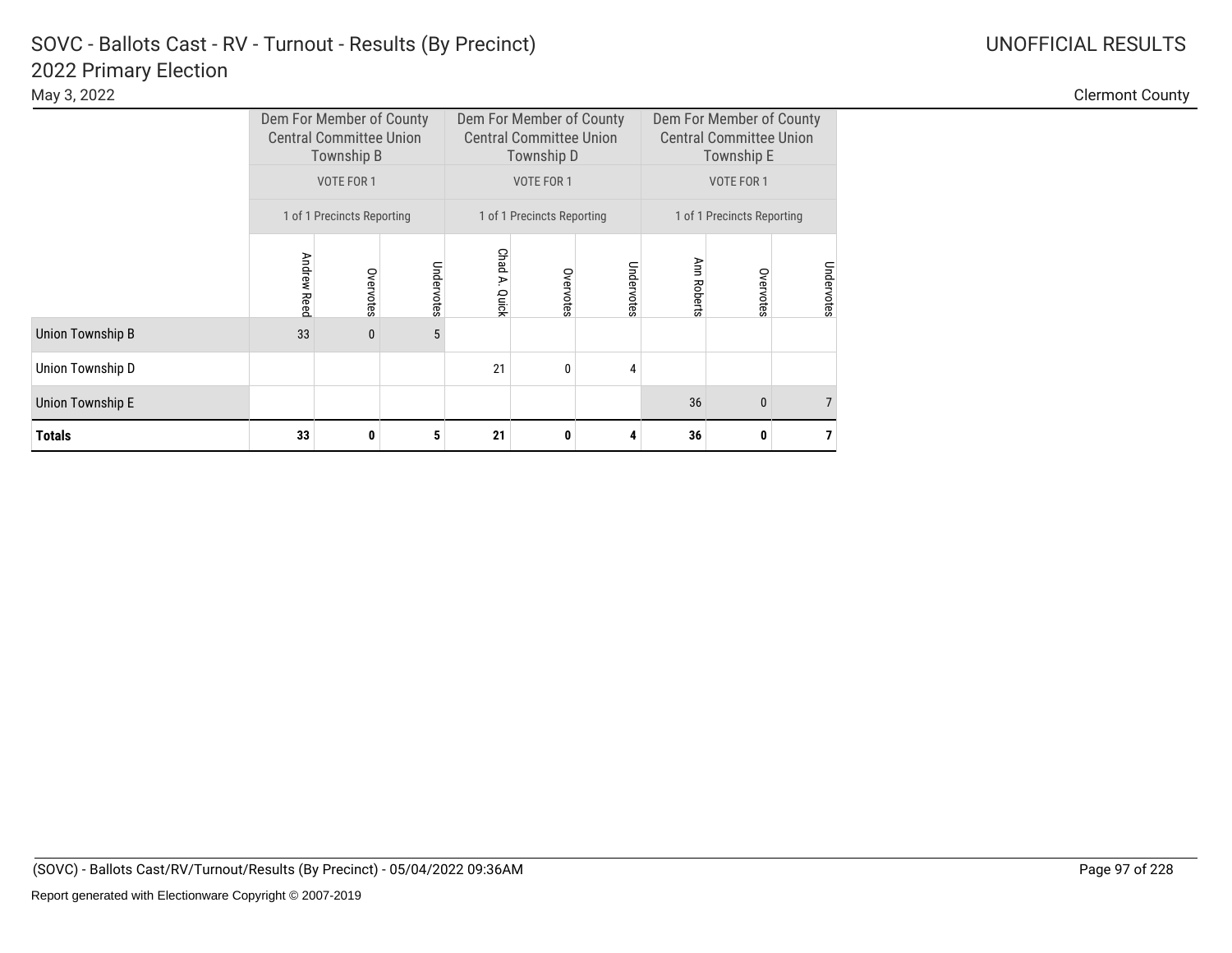|  |  | <b>JOFFICIAL RESULTS</b> |  |  |
|--|--|--------------------------|--|--|

|                  |                                                          | Dem For Member of County<br><b>Central Committee Union</b><br>Township H |            |                       | Dem For Member of County<br><b>Central Committee Union</b><br>Township K |            | Dem For Member of County<br><b>Central Committee Union</b><br>Township L |              |            |
|------------------|----------------------------------------------------------|--------------------------------------------------------------------------|------------|-----------------------|--------------------------------------------------------------------------|------------|--------------------------------------------------------------------------|--------------|------------|
|                  |                                                          | VOTE FOR 1                                                               |            |                       | VOTE FOR 1                                                               |            | VOTE FOR 1                                                               |              |            |
|                  | 1 of 1 Precincts Reporting<br>1 of 1 Precincts Reporting |                                                                          |            |                       | 1 of 1 Precincts Reporting                                               |            |                                                                          |              |            |
|                  | Linda Bourquin                                           | Overvotes                                                                | Undervotes | Barbara D.<br>Fillion | Overvotes                                                                | Undervotes | <b>DeTemple</b><br><b>Michelle</b>                                       | Overvotes    | Undervotes |
| Union Township H | 15                                                       | $\bf{0}$                                                                 | 3          |                       |                                                                          |            |                                                                          |              |            |
| Union Township K |                                                          |                                                                          |            | 26                    | $\mathbf{0}$                                                             | 3          |                                                                          |              |            |
| Union Township L |                                                          |                                                                          |            |                       |                                                                          |            | 14                                                                       | $\mathbf{0}$ | 3          |
| <b>Totals</b>    | 15                                                       | 0                                                                        | 3          | 26                    | 0                                                                        | 3          | 14                                                                       | 0            | 3          |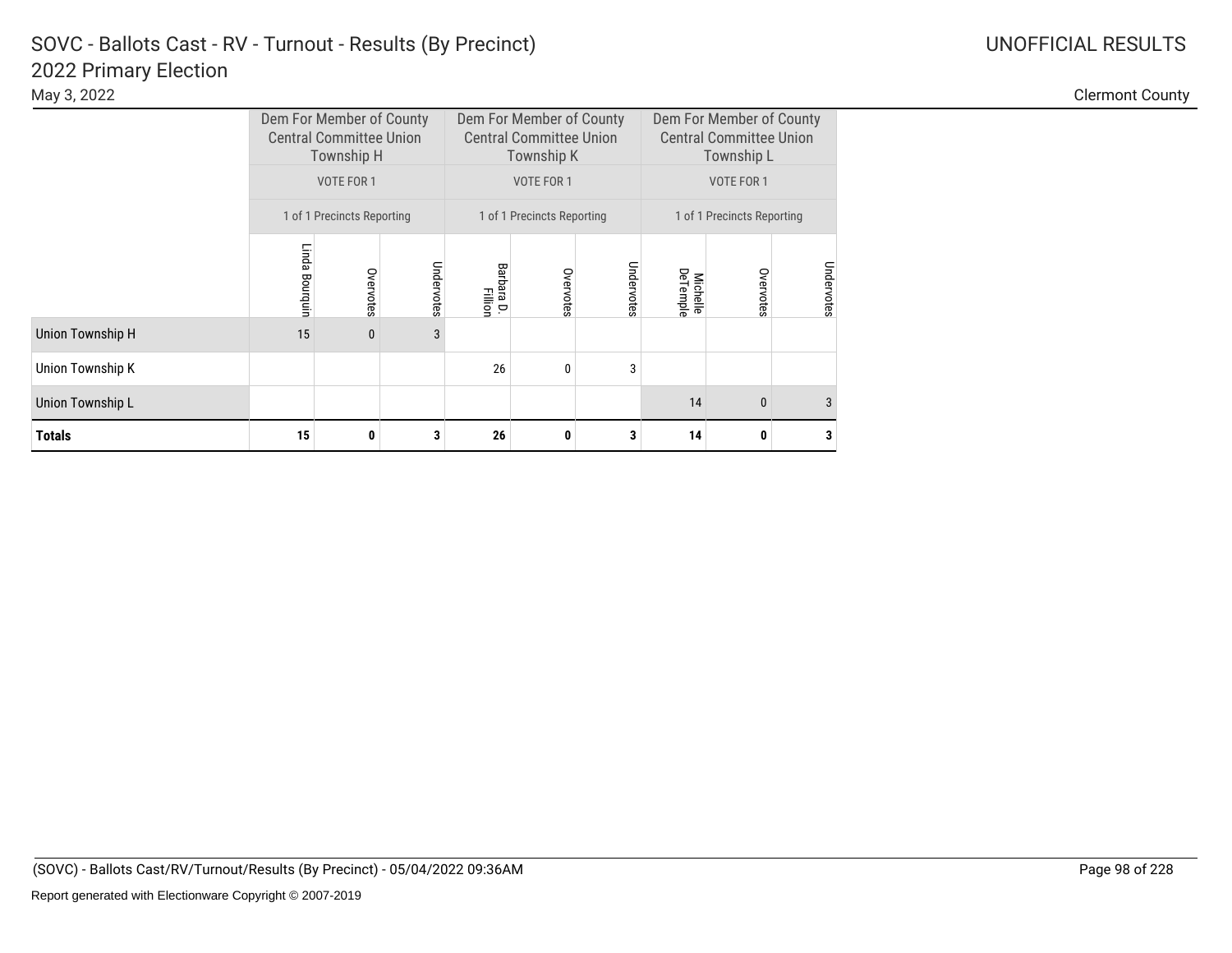|                           |                               | Dem For Member of County<br><b>Central Committee Union</b><br>Township X |            |               | Dem For Member of County<br><b>Central Committee Union</b><br>Township Z |            | Dem For Member of County<br><b>Central Committee Union</b><br><b>Township B1B</b> |              |                |  |
|---------------------------|-------------------------------|--------------------------------------------------------------------------|------------|---------------|--------------------------------------------------------------------------|------------|-----------------------------------------------------------------------------------|--------------|----------------|--|
|                           |                               | VOTE FOR 1                                                               |            |               | VOTE FOR 1                                                               |            | VOTE FOR 1                                                                        |              |                |  |
|                           |                               | 1 of 1 Precincts Reporting                                               |            |               | 1 of 1 Precincts Reporting                                               |            | 1 of 1 Precincts Reporting                                                        |              |                |  |
|                           | <b>Christine</b><br>Cornelius | Overvotes                                                                | Undervotes | Tracy Jo Smal | Overvotes                                                                | Undervotes | <b>Christine Minanc</b>                                                           | Overvotes    | Undervotes     |  |
| <b>Union Township X</b>   | 16                            | $\bf{0}$                                                                 | 6          |               |                                                                          |            |                                                                                   |              |                |  |
| Union Township Z          |                               |                                                                          |            | 25            | $\mathbf{0}$                                                             | 3          |                                                                                   |              |                |  |
| <b>Union Township B1B</b> |                               |                                                                          |            |               |                                                                          |            | 18                                                                                | $\mathbf{0}$ |                |  |
| <b>Totals</b>             | 16                            | 0                                                                        | 6          | 25            | 0                                                                        | 3          | 18                                                                                | 0            | $\overline{7}$ |  |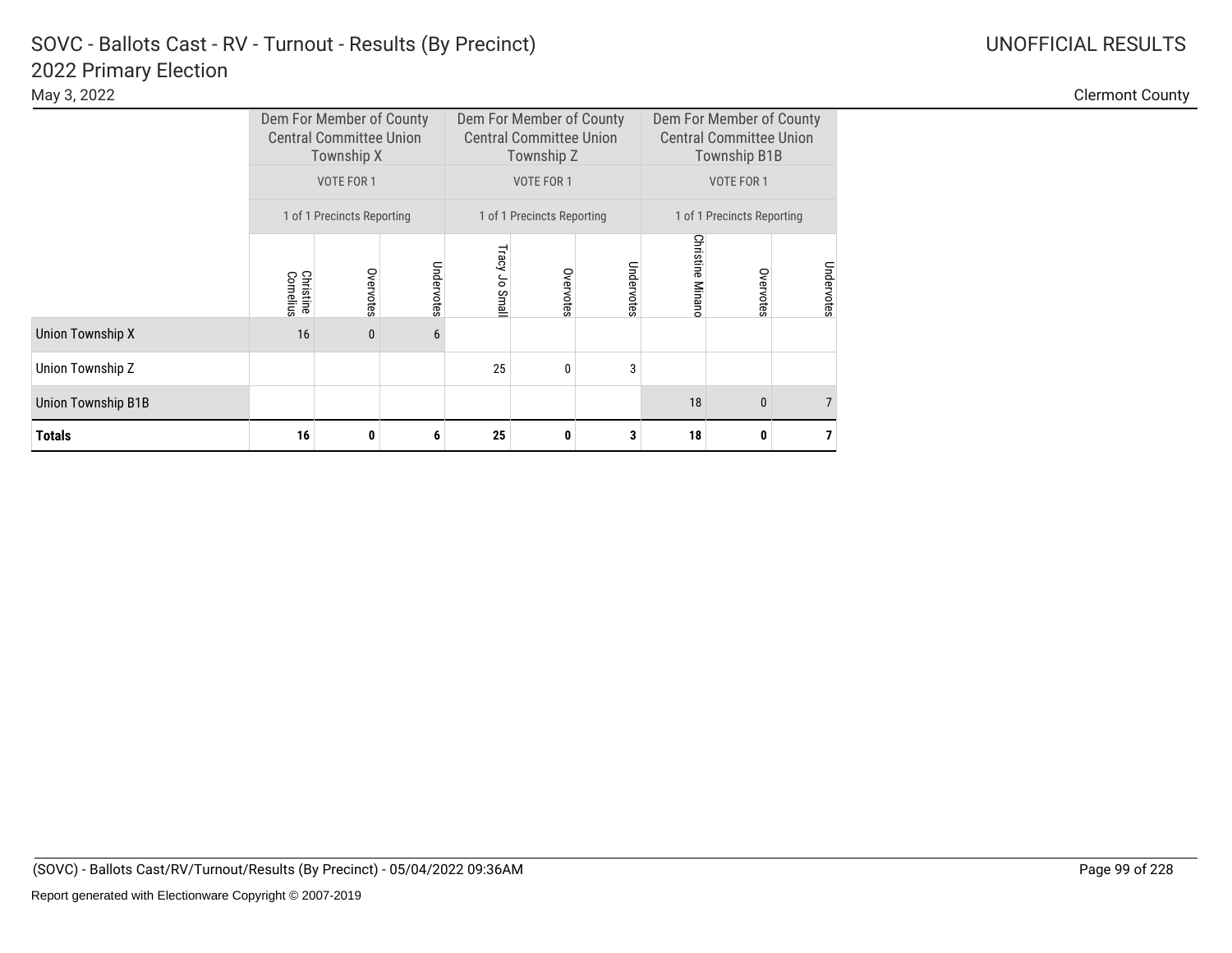|                           |                | Dem For Member of County<br><b>Central Committee Union</b><br>Township C1C |            |                    | Dem For Member of County<br><b>Central Committee Union</b><br>Township D1D |            | Dem For Member of County<br><b>Central Committee Union</b><br><b>Township F1F</b> |              |            |
|---------------------------|----------------|----------------------------------------------------------------------------|------------|--------------------|----------------------------------------------------------------------------|------------|-----------------------------------------------------------------------------------|--------------|------------|
|                           |                | VOTE FOR 1                                                                 |            |                    | VOTE FOR 1                                                                 |            | VOTE FOR 1                                                                        |              |            |
|                           |                | 1 of 1 Precincts Reporting                                                 |            |                    | 1 of 1 Precincts Reporting                                                 |            | 1 of 1 Precincts Reporting                                                        |              |            |
|                           | Joann M. Meyer | Overvotes                                                                  | Undervotes | <b>Brian Flick</b> | Overvotes                                                                  | Undervotes | Terry<br>Conway                                                                   | Overvotes    | Undervotes |
| Union Township C1C        | 17             | $\mathbf{0}$                                                               | 4          |                    |                                                                            |            |                                                                                   |              |            |
| Union Township D1D        |                |                                                                            |            | 13                 | $\mathbf{0}$                                                               | 4          |                                                                                   |              |            |
| <b>Union Township F1F</b> |                |                                                                            |            |                    |                                                                            |            | 44                                                                                | $\mathbf{0}$ | 6          |
| <b>Totals</b>             | 17             | 0                                                                          | 4          | 13                 | 0                                                                          | 4          | 44                                                                                | 0            | 6          |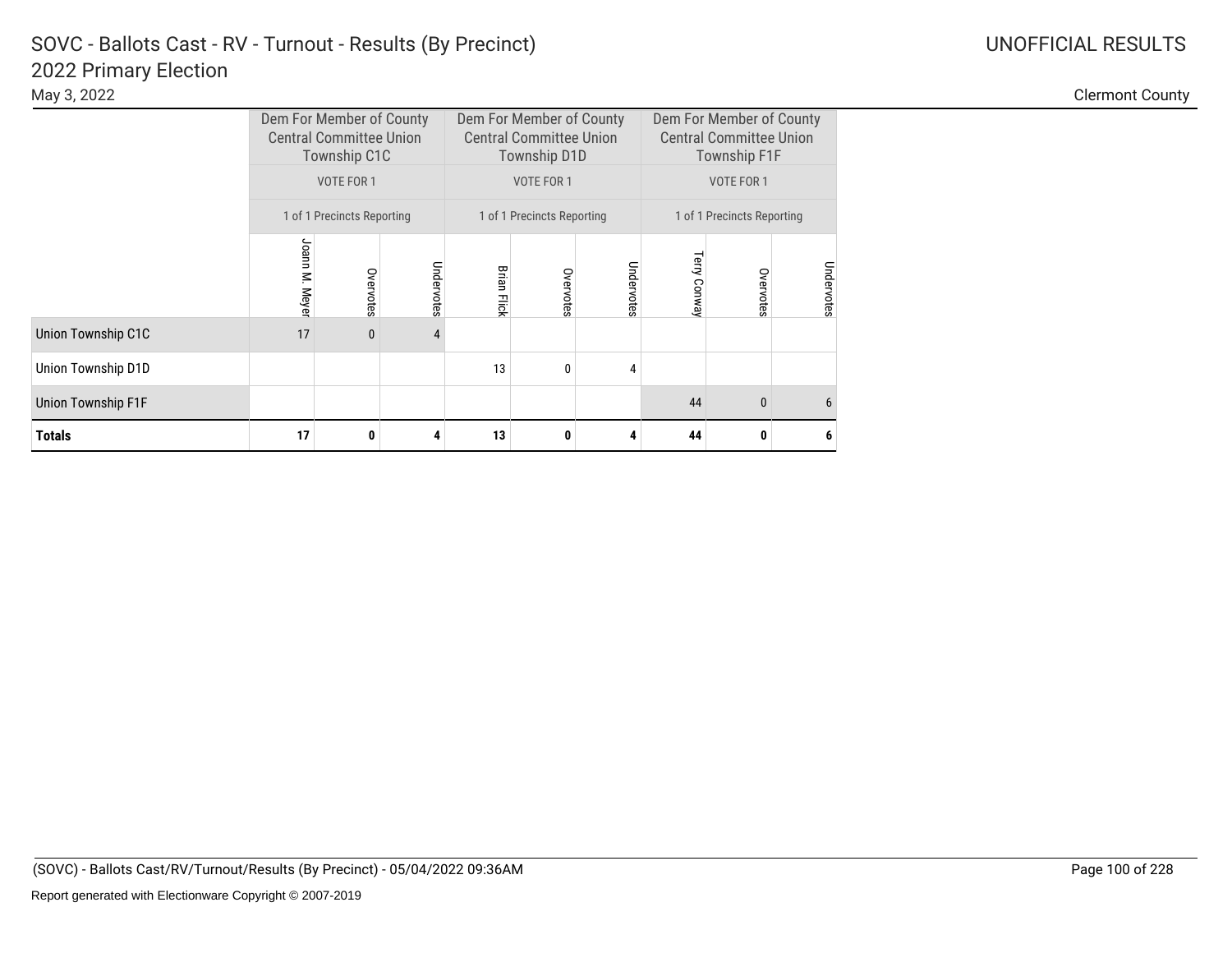### 2022 Primary Election SOVC - Ballots Cast - RV - Turnout - Results (By Precinct) and Manuscription Control Control Control Control Control Control Control Control Control Control Control Control Control Control Control Control Control Control C

|                              |                            | Dem For Member of County<br><b>Central Committee Union</b><br>Township P1P |            |                      | Dem For Member of County<br><b>Central Committee Washington</b><br>Township B |            | Dem For Member of County<br><b>Central Committee Wayne</b><br>Township B |           |            |  |
|------------------------------|----------------------------|----------------------------------------------------------------------------|------------|----------------------|-------------------------------------------------------------------------------|------------|--------------------------------------------------------------------------|-----------|------------|--|
|                              |                            | VOTE FOR 1                                                                 |            |                      | VOTE FOR 1                                                                    |            | VOTE FOR 1                                                               |           |            |  |
|                              | 1 of 1 Precincts Reporting |                                                                            |            |                      | 1 of 1 Precincts Reporting                                                    |            | 1 of 1 Precincts Reporting                                               |           |            |  |
|                              | Molly Goldberg             | Overvotes                                                                  | Undervotes | <b>Jeff Richards</b> | Overvotes                                                                     | Undervotes | Jan Schoellman                                                           | Overvotes | Undervotes |  |
| Union Township P1P           | 39                         | $\mathbf{0}$                                                               | 16         |                      |                                                                               |            |                                                                          |           |            |  |
| <b>Washington Township B</b> |                            |                                                                            |            | 25                   | $\mathbf{0}$                                                                  | 3          |                                                                          |           |            |  |
| Wayne Township B             |                            |                                                                            |            |                      |                                                                               | 19         | $\mathbf{0}$                                                             |           |            |  |
| <b>Totals</b>                | 39                         | 0                                                                          | 16         | 25                   | 0                                                                             | 3          | 19                                                                       | 0         |            |  |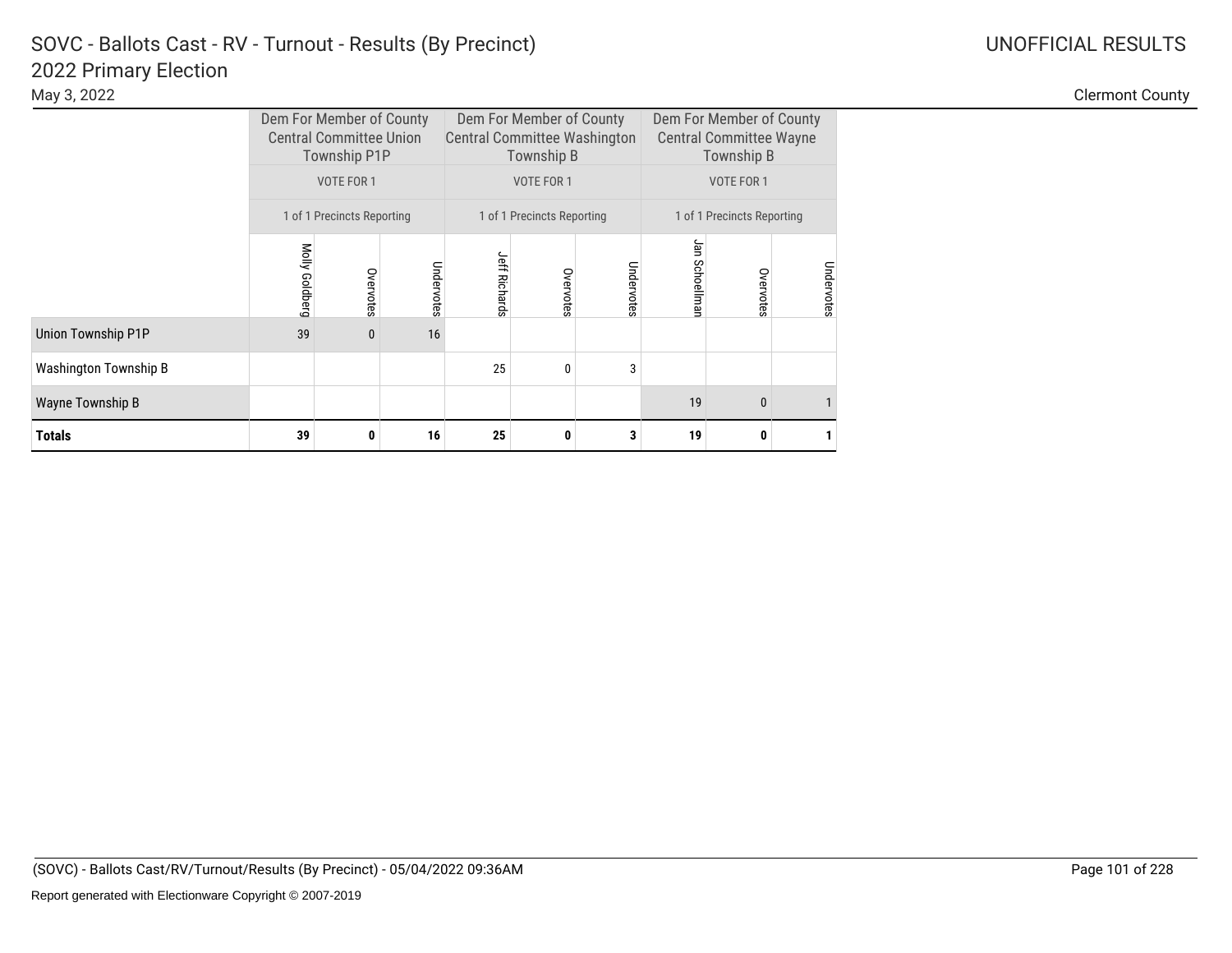# 2022 Primary Election SOVC - Ballots Cast - RV - Turnout - Results (By Precinct) and Manuscription Control Control Control Control Control Control Control Control Control Control Control Control Control Control Control Control Control Control C

|                         |                       | Dem For Member of County<br><b>Central Committee Wayne</b><br>Township C<br>VOTE FOR 1 |            | Dem For Member of County<br><b>Central Committee</b><br>Williamsburg Township A<br>VOTE FOR 1 |           |            |  |
|-------------------------|-----------------------|----------------------------------------------------------------------------------------|------------|-----------------------------------------------------------------------------------------------|-----------|------------|--|
|                         |                       | 1 of 1 Precincts Reporting                                                             |            | 1 of 1 Precincts Reporting                                                                    |           |            |  |
|                         | Mastromaurc<br>Joseph | Overvotes                                                                              | Undervotes | <b>Dexter Bastir</b>                                                                          | Overvotes | Undervotes |  |
| Wayne Township C        | 22                    | $\mathbf{0}$                                                                           | 5          |                                                                                               |           |            |  |
| Williamsburg Township A |                       |                                                                                        |            | 23                                                                                            | 0         | 8          |  |
| <b>Totals</b>           | 22                    | 0                                                                                      | 5          | 23                                                                                            | 0         | 8          |  |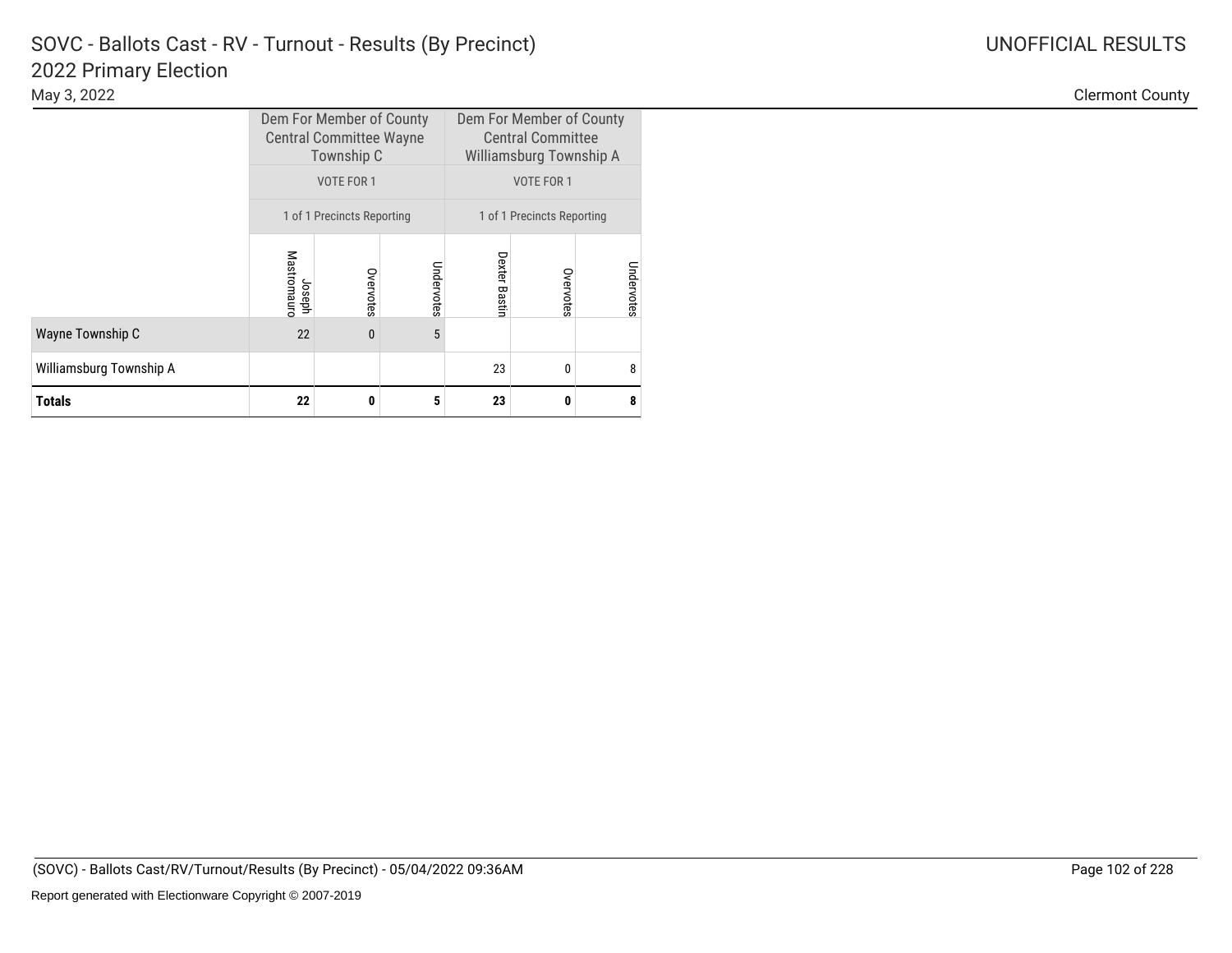## 2022 Primary Election SOVC - Ballots Cast - RV - Turnout - Results (By Precinct)

|                           |                                            |                               |                                | Rep For Governor and Lieutenant Governor |                  |                |           |                                |                |  |  |
|---------------------------|--------------------------------------------|-------------------------------|--------------------------------|------------------------------------------|------------------|----------------|-----------|--------------------------------|----------------|--|--|
|                           |                                            |                               | VOTE FOR 1                     |                                          |                  |                |           | VOTE FOR 1                     |                |  |  |
|                           |                                            |                               | 168 of 168 Precincts Reporting |                                          |                  |                |           | 168 of 168 Precincts Reporting |                |  |  |
|                           | Joe Blystone<br>and Jeremiah W.<br>Workman | Mike DeWine<br>and Jon Husted | Ron Hood and<br>Candice Keller | Jim Renacci and<br>Joe Knopp             | Overvotes        | Undervotes     | Dave Yost | Overvotes                      | Undervotes     |  |  |
| Loveland City A           | 8                                          | 42                            | 6                              | 32                                       | $\mathbf{1}$     | $\pmb{0}$      | 66        | $\pmb{0}$                      | 23             |  |  |
| Loveland City B           | 3                                          | 40                            | 1                              | 20                                       | 0                | 1              | 49        | 0                              | 16             |  |  |
| Loveland City C           | 10                                         | 100                           | 3                              | 73                                       | $\mathbf{1}$     | 3              | 145       | $\bf{0}$                       | 45             |  |  |
| <b>Batavia Village A</b>  | 29                                         | 77                            | 3                              | 52                                       | 0                | 3              | 119       | 0                              | 45             |  |  |
| <b>Batavia Township A</b> | 29                                         | 129                           | 5                              | 78                                       | $\pmb{0}$        | $\sqrt{2}$     | 201       | $\pmb{0}$                      | 42             |  |  |
| <b>Batavia Township B</b> | 29                                         | 83                            | 3                              | 57                                       | $\pmb{0}$        | $\sqrt{2}$     | 147       | $\pmb{0}$                      | 27             |  |  |
| Batavia Township C        | $\overline{7}$                             | 25                            | $\sqrt{3}$                     | 13                                       | $\pmb{0}$        | $\pmb{0}$      | 41        | $\pmb{0}$                      | $\overline{7}$ |  |  |
| Batavia Township D        | 15                                         | 70                            | 7                              | 64                                       | $\pmb{0}$        | 4              | 137       | 0                              | 23             |  |  |
| <b>Batavia Township E</b> | 14                                         | 43                            | $\pmb{0}$                      | 32                                       | $\pmb{0}$        | $\pmb{0}$      | 79        | $\pmb{0}$                      | 10             |  |  |
| <b>Batavia Township F</b> | 31                                         | 79                            | 4                              | 48                                       | $\pmb{0}$        | 4              | 129       | $\pmb{0}$                      | 37             |  |  |
| <b>Batavia Township G</b> | 21                                         | 56                            | $\sqrt{2}$                     | 46                                       | $\pmb{0}$        | 0              | 108       | $\pmb{0}$                      | 17             |  |  |
| <b>Batavia Township H</b> | 22                                         | 50                            | 1                              | 50                                       | $\boldsymbol{2}$ | 0              | 102       | 0                              | 23             |  |  |
| <b>Batavia Township I</b> | 14                                         | 53                            | $\pmb{0}$                      | 47                                       | $\pmb{0}$        | $\mathbf{1}$   | 88        | $\pmb{0}$                      | 27             |  |  |
| Batavia Township J        | 27                                         | 69                            | 6                              | 70                                       | $\pmb{0}$        | $\overline{2}$ | 140       | 0                              | 34             |  |  |
| <b>Batavia Township K</b> | 6                                          | 47                            | $\overline{2}$                 | 31                                       | $\pmb{0}$        | $\overline{2}$ | 68        | $\bf{0}$                       | 20             |  |  |
| Batavia Township L        | 23                                         | 47                            | 3                              | 48                                       | 0                | 0              | 107       | 0                              | 14             |  |  |

<sup>(</sup>SOVC) - Ballots Cast/RV/Turnout/Results (By Precinct) - 05/04/2022 09:36AM Page 103 of 228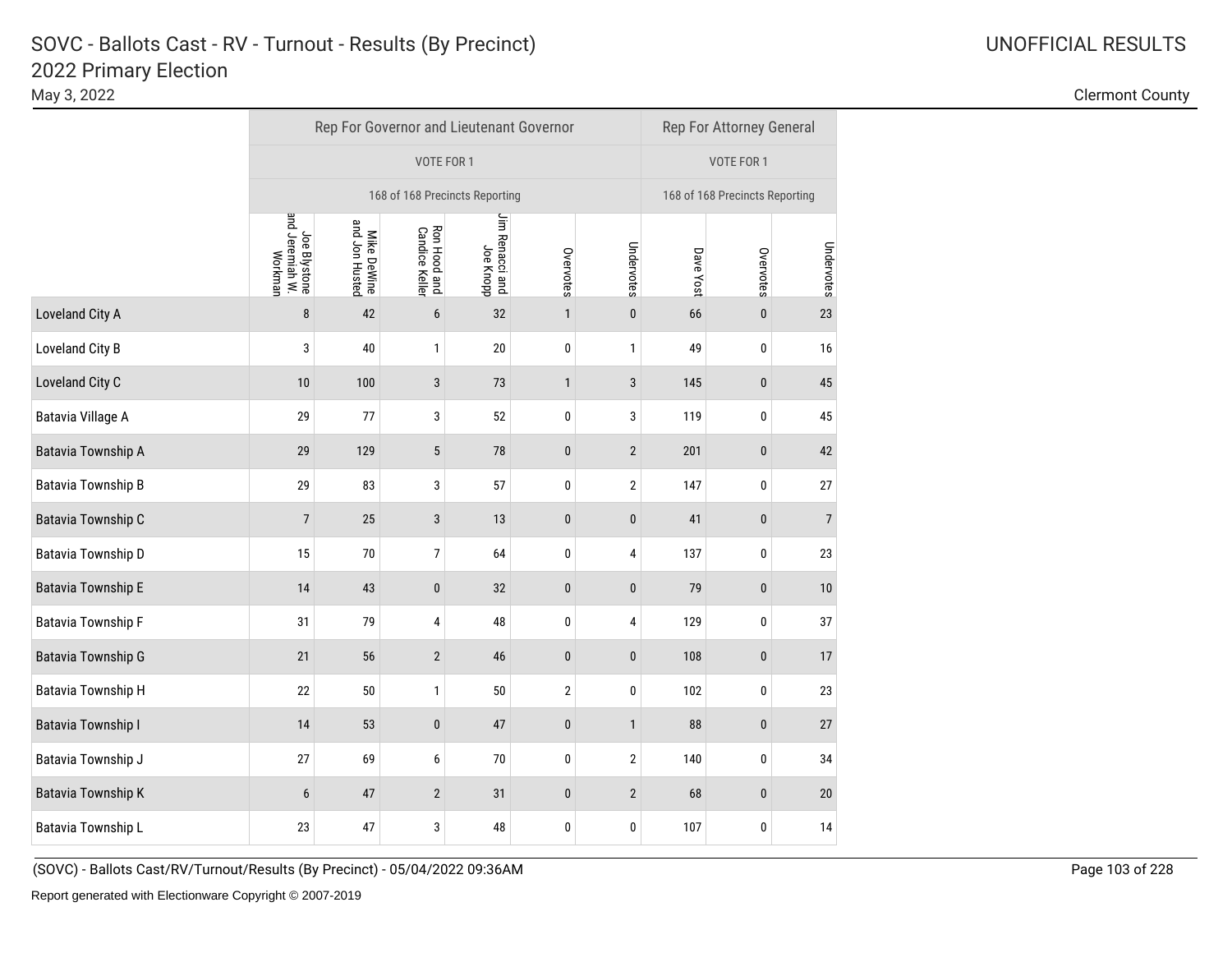|                           | Rep For Governor and Lieutenant Governor   |                               |                                |                                     |           |              |           | Rep For Attorney General       |              |  |  |
|---------------------------|--------------------------------------------|-------------------------------|--------------------------------|-------------------------------------|-----------|--------------|-----------|--------------------------------|--------------|--|--|
|                           |                                            |                               | VOTE FOR 1                     |                                     |           |              |           |                                |              |  |  |
|                           | 168 of 168 Precincts Reporting             |                               |                                |                                     |           |              |           | 168 of 168 Precincts Reporting |              |  |  |
|                           | Joe Blystone<br>and Jeremiah W.<br>Workman | Mike DeWine<br>and Jon Husted | Ron Hood and<br>Candice Keller | Jim Renacci and<br>John Renacci and | Overvotes | Undervotes   | Dave Yost | Overvotes                      | Undervotes   |  |  |
| <b>Batavia Township M</b> | 39                                         | 105                           | $\overline{\mathbf{r}}$        | 75                                  | $\pmb{0}$ | $\pmb{4}$    | 173       | $\pmb{0}$                      | 54           |  |  |
| <b>Batavia Township N</b> | 6                                          | 76                            | $\sqrt{2}$                     | 52                                  | $\pmb{0}$ | $\pmb{0}$    | 121       | $\pmb{0}$                      | 15           |  |  |
| Batavia Township O        | 23                                         | $24\,$                        | $\overline{4}$                 | 45                                  | $\bf{0}$  | $\pmb{0}$    | 74        | $\pmb{0}$                      | 22           |  |  |
| Batavia Township P        | 23                                         | 40                            | 3                              | 41                                  | $\pmb{0}$ | $\pmb{0}$    | 91        | $\pmb{0}$                      | 16           |  |  |
| <b>Felicity Village</b>   | 22                                         | 27                            | $\overline{2}$                 | 12                                  | $\bf{0}$  | $\mathbf{1}$ | 47        | $\pmb{0}$                      | 17           |  |  |
| Franklin Township A       | 75                                         | 104                           | 4                              | 71                                  | $\pmb{0}$ | 10           | 211       | 0                              | 53           |  |  |
| Franklin Township B       | 38                                         | 48                            | 9                              | 40                                  | $\pmb{0}$ | $\sqrt{5}$   | 97        | $\pmb{0}$                      | 43           |  |  |
| Franklin Township D       | 42                                         | 76                            | 5                              | 50                                  | $\pmb{0}$ | 8            | 128       | 0                              | 53           |  |  |
| Goshen Township A         | 23                                         | 53                            | $\pmb{0}$                      | 63                                  | $\pmb{0}$ | $\mathbf{1}$ | 118       | $\pmb{0}$                      | 22           |  |  |
| Goshen Township B         | 36                                         | 57                            | 3                              | 80                                  | 0         | $\mathbf{1}$ | 149       | 0                              | 28           |  |  |
| Goshen Township D         | 19                                         | 48                            | $\sqrt{2}$                     | 57                                  | $\pmb{0}$ | $\mathbf{1}$ | 100       | $\pmb{0}$                      | 27           |  |  |
| Goshen Township E         | 26                                         | 62                            | $\overline{2}$                 | 89                                  | 0         | 7            | 170       | 0                              | 16           |  |  |
| Goshen Township F         | 8                                          | 25                            | $\sqrt{2}$                     | $18\,$                              | $\pmb{0}$ | $\pmb{0}$    | 43        | $\pmb{0}$                      | 10           |  |  |
| Goshen Township G         | 25                                         | 26                            | 6                              | 17                                  | 0         | $\pmb{0}$    | 60        | $\pmb{0}$                      | 14           |  |  |
| Goshen Township I         | 9                                          | $28\,$                        | $\sqrt{2}$                     | 14                                  | $\pmb{0}$ | $\pmb{0}$    | 52        | $\pmb{0}$                      | $\mathbf{1}$ |  |  |
| Goshen Township J         | 24                                         | 49                            | $\sqrt{5}$                     | 33                                  | $\pmb{0}$ | $\mathbf{1}$ | 95        | $\pmb{0}$                      | 17           |  |  |
|                           |                                            |                               |                                |                                     |           |              |           |                                |              |  |  |

May 3, 2022 Clermont County

(SOVC) - Ballots Cast/RV/Turnout/Results (By Precinct) - 05/04/2022 09:36AM Page 104 of 228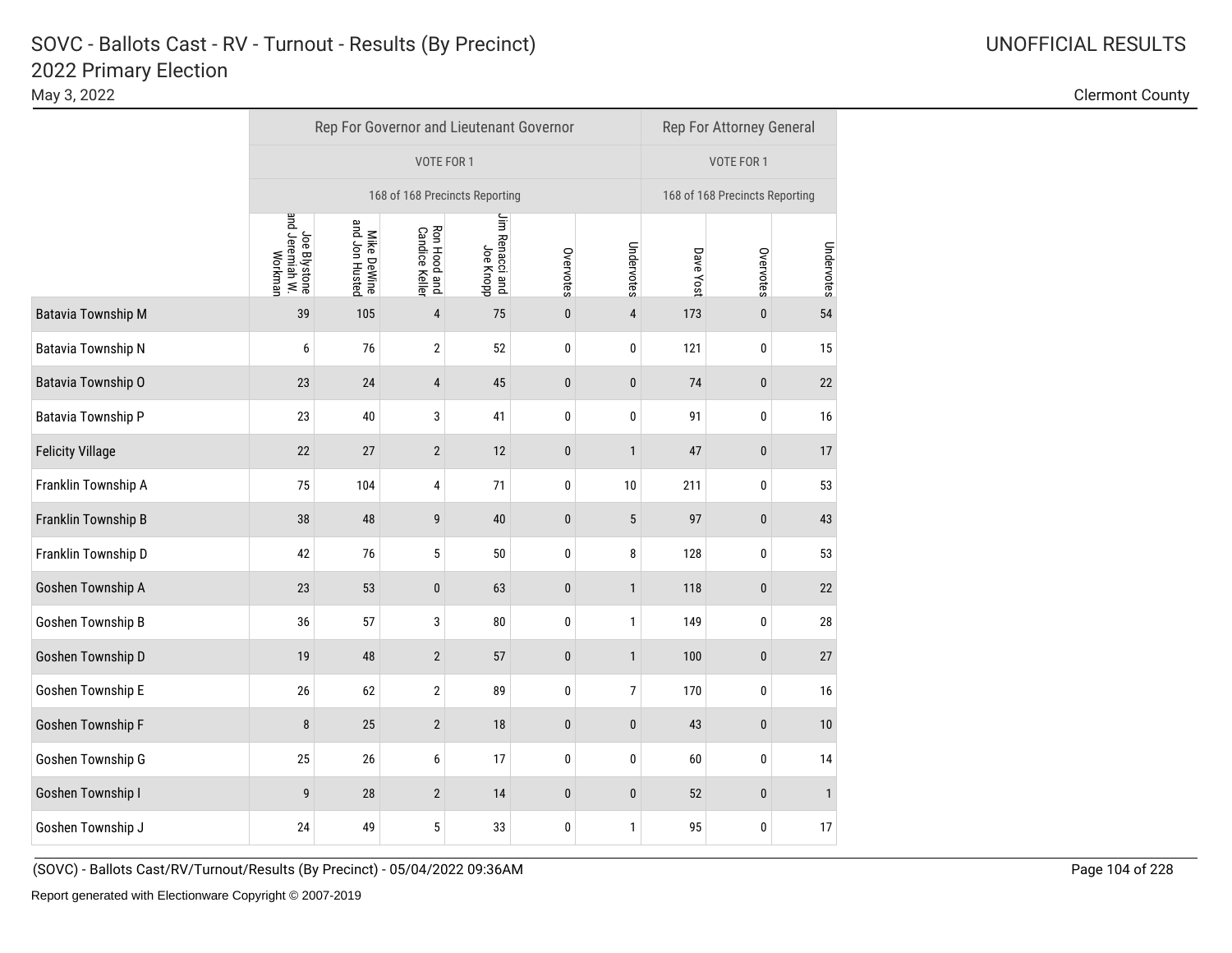# 2022 Primary Election SOVC - Ballots Cast - RV - Turnout - Results (By Precinct)

|                    |                                            |                               | Rep For Governor and Lieutenant Governor |                              |              |                |           | Rep For Attorney General       |                  |
|--------------------|--------------------------------------------|-------------------------------|------------------------------------------|------------------------------|--------------|----------------|-----------|--------------------------------|------------------|
|                    |                                            |                               | VOTE FOR 1                               |                              |              |                |           | VOTE FOR 1                     |                  |
|                    |                                            |                               | 168 of 168 Precincts Reporting           |                              |              |                |           | 168 of 168 Precincts Reporting |                  |
|                    | Joe Blystone<br>and Jeremiah W.<br>Workman | Mike DeWine<br>and Jon Husted | Ron Hood and<br>Candice Keller           | Jim Renacci and<br>Joe Knopp | Overvotes    | Undervotes     | Dave Yost | Overvotes                      | Undervotes       |
| Goshen Township K  | 21                                         | 42                            | $\mathbf{1}$                             | 46                           | $\pmb{0}$    | $\mathbf{1}$   | 86        | $\pmb{0}$                      | 25               |
| Goshen Township L  | 15                                         | 48                            | 6                                        | 54                           | $\mathbf{1}$ | 0              | 110       | 0                              | 14               |
| Goshen Township M  | 11                                         | 12                            | $\bf{0}$                                 | 24                           | $\pmb{0}$    | $\bf{0}$       | 41        | $\bf{0}$                       | $\boldsymbol{6}$ |
| Goshen Township N  | $\overline{7}$                             | 81                            | 4                                        | 59                           | 0            | 0              | 132       | 0                              | 19               |
| Jackson Township A | 54                                         | 58                            | $\mathbf{2}$                             | 45                           | $\pmb{0}$    | $\sqrt{2}$     | 135       | $\pmb{0}$                      | 26               |
| Jackson Township B | 38                                         | 39                            | 5                                        | 42                           | 0            | 3              | 94        | 0                              | 33               |
| Jackson Township C | 56                                         | 61                            | 3                                        | 84                           | $\mathbf{1}$ | $\sqrt{2}$     | 173       | $\pmb{0}$                      | 34               |
| Milford City A     | 14                                         | 30                            | $\sqrt{2}$                               | 37                           | 0            | 1              | 60        | 0                              | 24               |
| Milford City B     | 14                                         | 57                            | $\pmb{0}$                                | 42                           | $\pmb{0}$    | $\overline{2}$ | 92        | $\pmb{0}$                      | 23               |
| Milford City D     | $\mathbf{1}$                               | 39                            | 0                                        | 14                           | 0            | 0              | 41        | $\pmb{0}$                      | 13               |
| Milford City E     | 6                                          | 51                            | $\pmb{0}$                                | 42                           | $\mathbf{1}$ | $\pmb{0}$      | 75        | $\pmb{0}$                      | 25               |
| Milford City F     | 6                                          | 26                            | 1                                        | 25                           | 0            | 0              | 52        | $\pmb{0}$                      | 6                |
| Milford City G     | 10                                         | 74                            | $\sqrt{3}$                               | 23                           | $\pmb{0}$    | $\sqrt{3}$     | 89        | $\pmb{0}$                      | 24               |
| Milford City H     | 11                                         | 85                            | 4                                        | $70\,$                       | 0            | 4              | 137       | 0                              | 37               |
| Miami Township A   | 11                                         | 49                            | 4                                        | 48                           | $\pmb{0}$    | $\mathbf{1}$   | 92        | $\mathbf{0}$                   | 21               |
| Miami Township C   | 14                                         | 91                            | 1                                        | 63                           | 0            | $\pmb{0}$      | 137       | $\pmb{0}$                      | 32               |

<sup>(</sup>SOVC) - Ballots Cast/RV/Turnout/Results (By Precinct) - 05/04/2022 09:36AM Page 105 of 228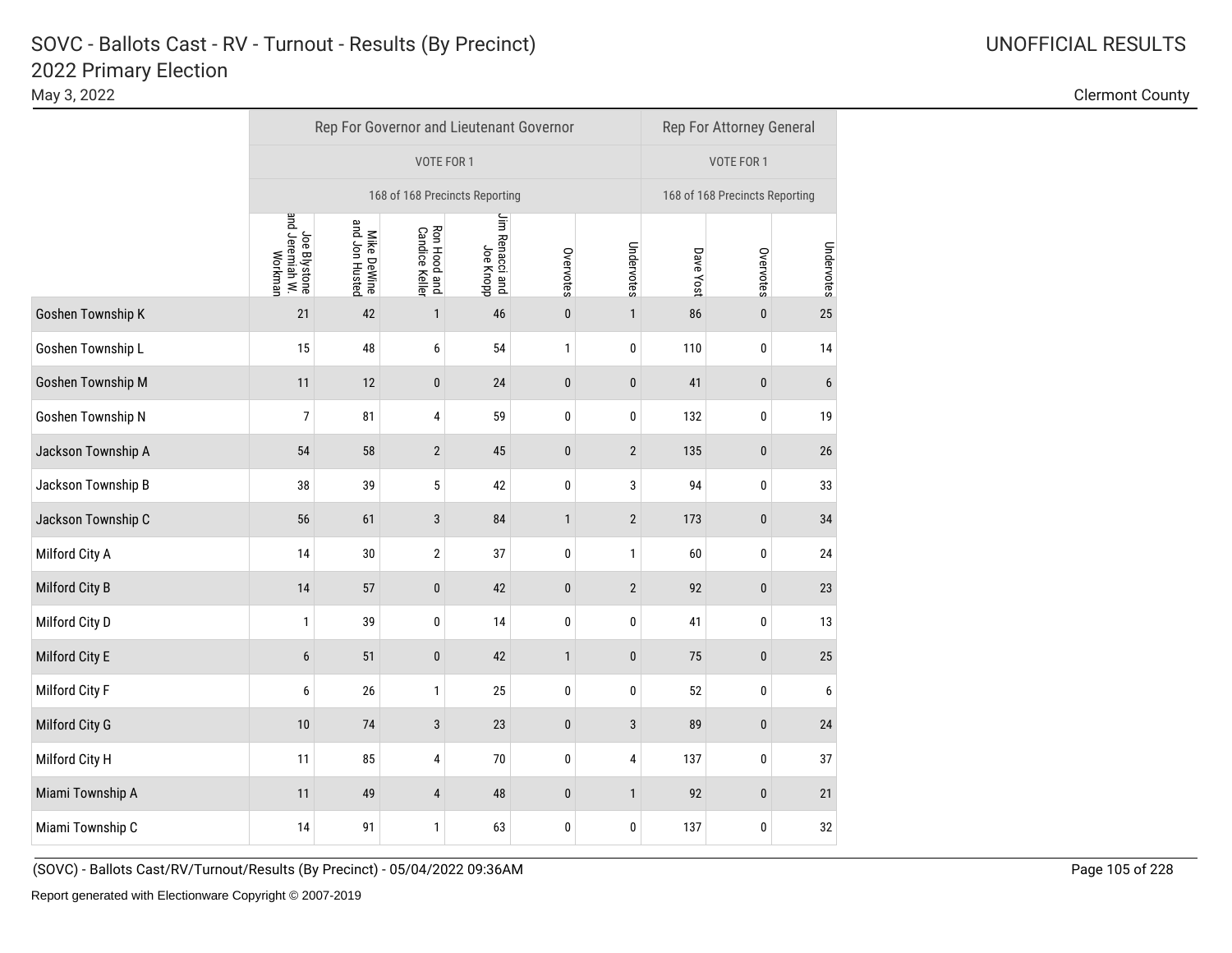|                  | Rep For Governor and Lieutenant Governor   |                                |                                |                              |           |                |           | Rep For Attorney General |                                |  |  |  |
|------------------|--------------------------------------------|--------------------------------|--------------------------------|------------------------------|-----------|----------------|-----------|--------------------------|--------------------------------|--|--|--|
|                  |                                            |                                | VOTE FOR 1                     |                              |           |                |           |                          |                                |  |  |  |
|                  |                                            | 168 of 168 Precincts Reporting |                                |                              |           |                |           |                          | 168 of 168 Precincts Reporting |  |  |  |
|                  | Joe Blystone<br>and Jeremiah W.<br>Workman | Mike DeWine<br>and Jon Husted  | Ron Hood and<br>Candice Keller | Jim Renacci and<br>Joe Knopp | Overvotes | Undervotes     | Dave Yost | Overvotes                | Undervotes                     |  |  |  |
| Miami Township D | 18                                         | 64                             | $\boldsymbol{6}$               | 56                           | $\pmb{0}$ | $\mathbf{1}$   | 125       | $\pmb{0}$                | 20                             |  |  |  |
| Miami Township E | 5                                          | 59                             | 1                              | 36                           | $\pmb{0}$ | $\pmb{0}$      | 75        | $\pmb{0}$                | 26                             |  |  |  |
| Miami Township F | 11                                         | 127                            | $\sqrt{5}$                     | 92                           | $\bf{0}$  | $\overline{2}$ | 196       | $\pmb{0}$                | 41                             |  |  |  |
| Miami Township G | 8                                          | 49                             | 1                              | 33                           | $\pmb{0}$ | $\mathbf{1}$   | 75        | $\pmb{0}$                | 17                             |  |  |  |
| Miami Township H | $\overline{7}$                             | 45                             | $\mathbf{1}$                   | 41                           | $\bf{0}$  | $\mathbf{1}$   | 83        | $\pmb{0}$                | 12                             |  |  |  |
| Miami Township I | 12                                         | 105                            | 4                              | 71                           | $\pmb{0}$ | $\sqrt{5}$     | 165       | 0                        | 32                             |  |  |  |
| Miami Township J | 18                                         | 65                             | $\overline{2}$                 | 56                           | $\pmb{0}$ | $\pmb{0}$      | 103       | $\pmb{0}$                | 38                             |  |  |  |
| Miami Township K | 17                                         | 119                            | 3                              | 57                           | $\pmb{0}$ | $\sqrt{5}$     | 157       | 0                        | 44                             |  |  |  |
| Miami Township L | $\overline{4}$                             | 74                             | $\sqrt{3}$                     | 58                           | $\pmb{0}$ | $\pmb{0}$      | 108       | $\pmb{0}$                | 31                             |  |  |  |
| Miami Township M | 10                                         | 75                             | 10                             | 60                           | 0         | $\mathbf{1}$   | 115       | 0                        | 41                             |  |  |  |
| Miami Township N | 13                                         | 56                             | 4                              | 53                           | $\pmb{0}$ | $\mathbf{1}$   | 99        | $\pmb{0}$                | 28                             |  |  |  |
| Miami Township P | 11                                         | 35                             | 5                              | 33                           | 0         | $\sqrt{2}$     | 63        | 0                        | 23                             |  |  |  |
| Miami Township Q | 19                                         | $71$                           | $\mathbf{1}$                   | 48                           | $\pmb{0}$ | $\mathbf{1}$   | 104       | $\pmb{0}$                | 36                             |  |  |  |
| Miami Township R | 12                                         | 55                             | 4                              | 52                           | 0         | $\sqrt{2}$     | 105       | 0                        | 20                             |  |  |  |
| Miami Township S | 13                                         | $26\,$                         | $\pmb{0}$                      | 22                           | $\pmb{0}$ | $\pmb{0}$      | 45        | $\pmb{0}$                | 16                             |  |  |  |
| Miami Township T | 11                                         | 47                             | 3                              | 42                           | $\pmb{0}$ | $\mathbf{1}$   | 73        | $\pmb{0}$                | 31                             |  |  |  |

May 3, 2022 Clermont County

(SOVC) - Ballots Cast/RV/Turnout/Results (By Precinct) - 05/04/2022 09:36AM Page 106 of 228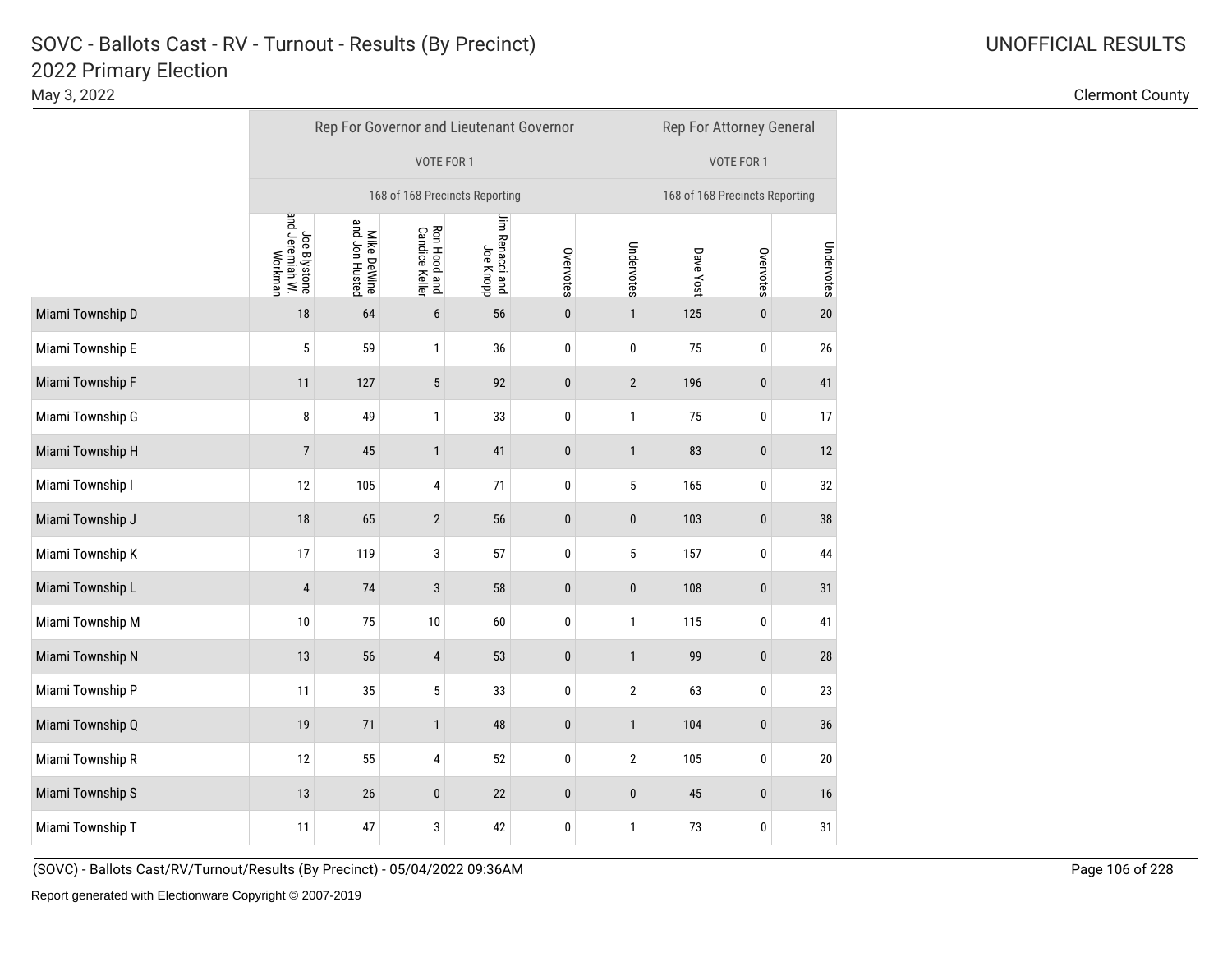|                    |                                            | Rep For Governor and Lieutenant Governor | Rep For Attorney General       |                              |              |                |           |                                |            |  |  |
|--------------------|--------------------------------------------|------------------------------------------|--------------------------------|------------------------------|--------------|----------------|-----------|--------------------------------|------------|--|--|
|                    |                                            |                                          | VOTE FOR 1                     |                              |              |                |           |                                |            |  |  |
|                    | 168 of 168 Precincts Reporting             |                                          |                                |                              |              |                |           | 168 of 168 Precincts Reporting |            |  |  |
|                    | Joe Blystone<br>and Jeremiah W.<br>Workman | Mike DeWine<br>and Jon Husted            | Ron Hood and<br>Candice Keller | Jim Renacci and<br>Joe Knopp | Overvotes    | Undervotes     | Dave Yost | Overvotes                      | Undervotes |  |  |
| Miami Township U   | 10                                         | 62                                       | $\mathbf{1}$                   | 21                           | $\pmb{0}$    | $\mathbf{1}$   | 75        | $\pmb{0}$                      | $20\,$     |  |  |
| Miami Township V   | 17                                         | 34                                       | 3                              | 36                           | 0            | $\pmb{0}$      | 79        | $\pmb{0}$                      | 11         |  |  |
| Miami Township X   | 10                                         | 140                                      | $\overline{4}$                 | 67                           | $\mathbf{1}$ | $\mathbf{3}$   | 178       | $\pmb{0}$                      | 47         |  |  |
| Miami Township Y   | 16                                         | 91                                       | $\boldsymbol{2}$               | 77                           | $\pmb{0}$    | 0              | 156       | $\pmb{0}$                      | 30         |  |  |
| Miami Township Z   | 9                                          | 127                                      | $\mathbf{1}$                   | 86                           | $\pmb{0}$    | $\overline{4}$ | 178       | $\pmb{0}$                      | 49         |  |  |
| Miami Township A1A | $\overline{7}$                             | 68                                       | $\pmb{0}$                      | 38                           | 1            | $\pmb{0}$      | 88        | 0                              | 26         |  |  |
| Miami Township B1B | 14                                         | 82                                       | $\sqrt{4}$                     | 56                           | $\pmb{0}$    | $\mathbf{1}$   | 123       | $\pmb{0}$                      | 34         |  |  |
| Miami Township C1C | 16                                         | 70                                       | $\pmb{0}$                      | 35                           | $\pmb{0}$    | 3              | 99        | $\pmb{0}$                      | 25         |  |  |
| Miami Township D1D | 14                                         | 60                                       | $\overline{2}$                 | 46                           | $\pmb{0}$    | 3              | 102       | $\pmb{0}$                      | 23         |  |  |
| Miami Township F1F | 16                                         | 62                                       | 3                              | 56                           | 0            | $\sqrt{2}$     | 108       | 0                              | 31         |  |  |
| Miami Township G1G | $\overline{7}$                             | 82                                       | $\mathbf{1}$                   | 37                           | $\pmb{0}$    | $\pmb{0}$      | 94        | $\pmb{0}$                      | 33         |  |  |
| Miami Township H1H | 15                                         | 86                                       | 2                              | 53                           | 0            | 1              | 133       | 0                              | 24         |  |  |
| Miami Township K1K | $\overline{7}$                             | 50                                       | $\overline{4}$                 | 53                           | $\pmb{0}$    | $\sqrt{3}$     | 88        | $\pmb{0}$                      | 29         |  |  |
| Miami Township L1L | 6                                          | 113                                      | $\bf{0}$                       | 44                           | 0            | 0              | 132       | 0                              | 31         |  |  |
| Miami Township M1M | $\overline{7}$                             | 96                                       | $\sqrt{3}$                     | 52                           | $\pmb{0}$    | $\sqrt{2}$     | 119       | $\pmb{0}$                      | 41         |  |  |
| Miami Township N1N | 6                                          | 130                                      | $\pmb{0}$                      | 105                          | 0            | $\sqrt{2}$     | 202       | $\pmb{0}$                      | 41         |  |  |

May 3, 2022 Clermont County

(SOVC) - Ballots Cast/RV/Turnout/Results (By Precinct) - 05/04/2022 09:36AM Page 107 of 228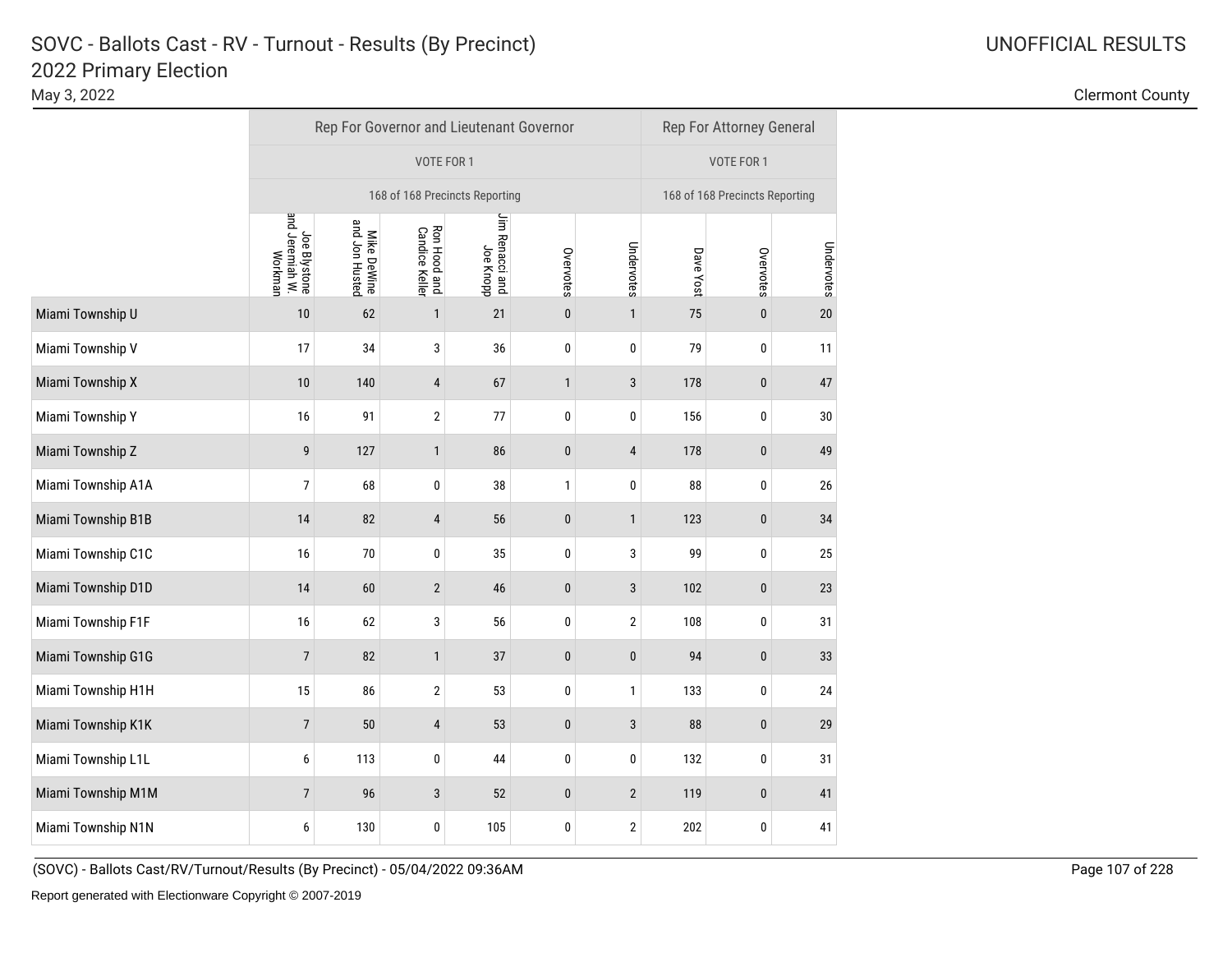|                        |                                            | Rep For Governor and Lieutenant Governor | Rep For Attorney General              |                              |           |              |           |                                |              |  |  |
|------------------------|--------------------------------------------|------------------------------------------|---------------------------------------|------------------------------|-----------|--------------|-----------|--------------------------------|--------------|--|--|
|                        |                                            |                                          | VOTE FOR 1                            | VOTE FOR 1                   |           |              |           |                                |              |  |  |
|                        | 168 of 168 Precincts Reporting             |                                          |                                       |                              |           |              |           | 168 of 168 Precincts Reporting |              |  |  |
|                        | Joe Blystone<br>and Jeremiah W.<br>Workman | Mike DeWine<br>and Jon Husted            | <b>Ron Hood and</b><br>Candice Keller | Jim Renacci and<br>Joe Knopp | Overvotes | Undervotes   | Dave Yost | Overvotes                      | Undervotes   |  |  |
| Miami Township 010     | 12                                         | 58                                       | $\overline{2}$                        | 67                           | $\bf{0}$  | $\pmb{0}$    | 117       | $\pmb{0}$                      | 22           |  |  |
| Miami Township P1P     | 6                                          | 79                                       | $\boldsymbol{2}$                      | 42                           | $\pmb{0}$ | $\pmb{0}$    | 105       | 0                              | 24           |  |  |
| Miami Township Q1Q     | 21                                         | 68                                       | $\sqrt{3}$                            | 65                           | $\pmb{0}$ | $\mathbf{1}$ | 126       | $\pmb{0}$                      | 32           |  |  |
| Monroe Township A      | 19                                         | 24                                       | $\overline{\mathbf{c}}$               | 12                           | 1         | $\pmb{0}$    | 52        | 0                              | 6            |  |  |
| Monroe Township B      | 18                                         | 54                                       | $\mathbf{1}$                          | 46                           | $\pmb{0}$ | $\mathbf{1}$ | 98        | $\pmb{0}$                      | 22           |  |  |
| Monroe Township C      | 44                                         | 66                                       | $\overline{2}$                        | 64                           | 0         | $\bf{0}$     | 144       | 0                              | 32           |  |  |
| Monroe Township D      | 46                                         | 48                                       | $\sqrt{3}$                            | 43                           | $\pmb{0}$ | $\pmb{0}$    | 116       | $\pmb{0}$                      | 24           |  |  |
| Monroe Township E      | 43                                         | 78                                       | $\pmb{0}$                             | 62                           | 0         | $\pmb{0}$    | 150       | 0                              | 33           |  |  |
| Monroe Township I      | 8                                          | 6                                        | $\mathbf{1}$                          | 11                           | $\bf{0}$  | $\pmb{0}$    | 23        | $\pmb{0}$                      | $\mathbf{3}$ |  |  |
| New Richmond Village A | 11                                         | 32                                       | 7                                     | $30\,$                       | $\pmb{0}$ | $\mathbf{1}$ | 64        | 0                              | 17           |  |  |
| New Richmond Village B | 27                                         | 57                                       | $\sqrt{2}$                            | 55                           | $\pmb{0}$ | $\pmb{0}$    | 116       | $\pmb{0}$                      | 25           |  |  |
| Ohio Township A        | 17                                         | 41                                       | 4                                     | 34                           | $\pmb{0}$ | $\pmb{0}$    | 82        | 0                              | 14           |  |  |
| Ohio Township B        | 18                                         | 35                                       | $\overline{4}$                        | 34                           | $\pmb{0}$ | $\pmb{0}$    | 74        | $\pmb{0}$                      | 17           |  |  |
| Ohio Township C        | 18                                         | 50                                       | $\mathbf{1}$                          | 45                           | 1         | $\pmb{0}$    | 97        | 0                              | 18           |  |  |
| Pierce Township A      | $\bf 8$                                    | 105                                      | $\sqrt{3}$                            | 65                           | $\pmb{0}$ | $\pmb{0}$    | 149       | $\pmb{0}$                      | 32           |  |  |
| Pierce Township B      | 17                                         | 56                                       | 1                                     | 32                           | $\pmb{0}$ | $\pmb{0}$    | $70$      | $\pmb{0}$                      | 36           |  |  |

May 3, 2022 Clermont County

(SOVC) - Ballots Cast/RV/Turnout/Results (By Precinct) - 05/04/2022 09:36AM Page 108 of 228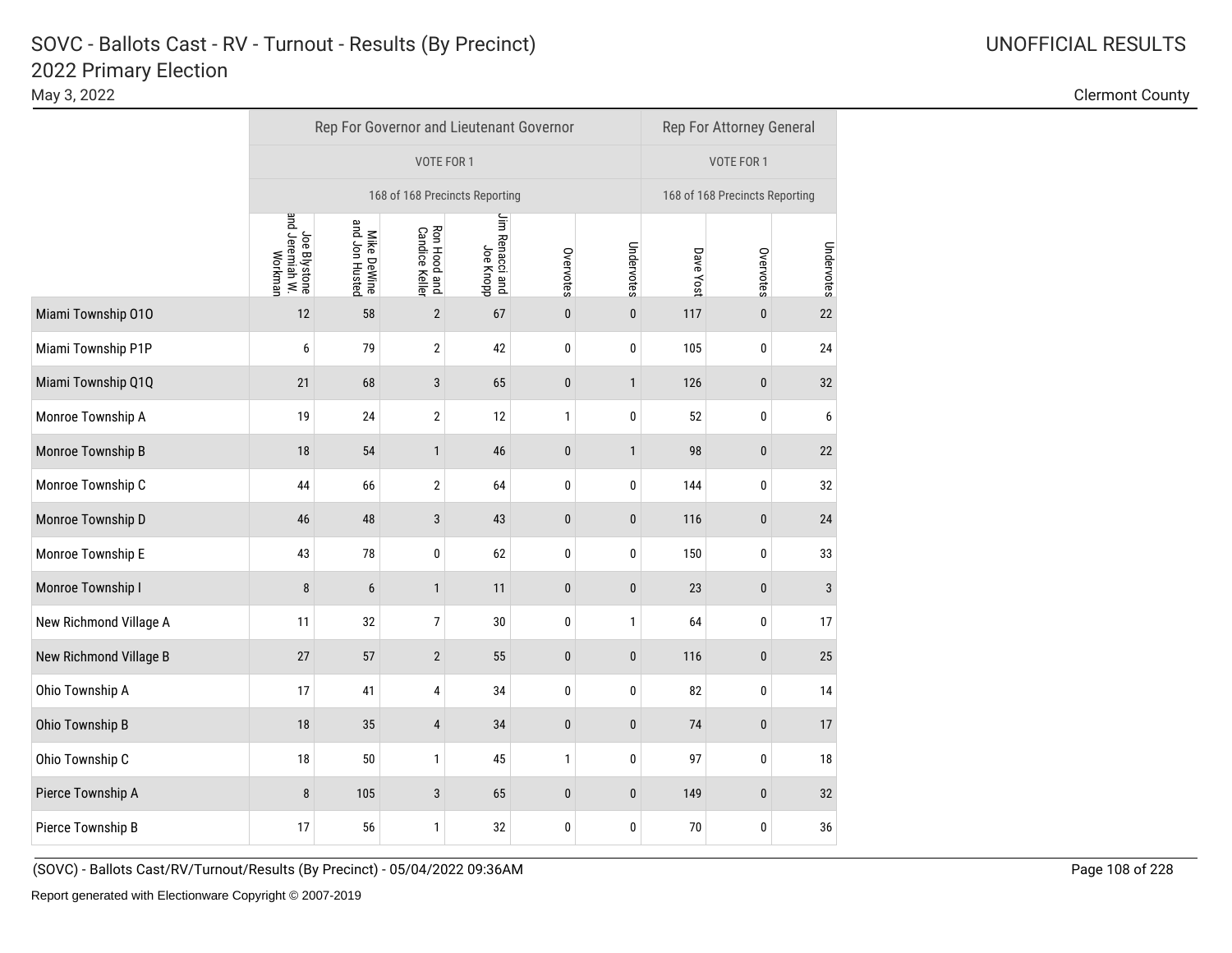|                             |                                            | Rep For Governor and Lieutenant Governor |                                |                                |           |              | Rep For Attorney General |                                |            |  |  |
|-----------------------------|--------------------------------------------|------------------------------------------|--------------------------------|--------------------------------|-----------|--------------|--------------------------|--------------------------------|------------|--|--|
|                             |                                            |                                          | VOTE FOR 1                     |                                |           |              |                          | VOTE FOR 1                     |            |  |  |
|                             |                                            |                                          |                                | 168 of 168 Precincts Reporting |           |              |                          | 168 of 168 Precincts Reporting |            |  |  |
|                             | Joe Blystone<br>and Jeremiah W.<br>Workman | Mike DeWine<br>and Jon Husted            | Ron Hood and<br>Candice Keller | Jim Renacci and<br>Joe Knopp   | Overvotes | Undervotes   | Dave Yost                | Overvotes                      | Undervotes |  |  |
| Pierce Township C           | 20                                         | 45                                       | $\mathbf{1}$                   | 31                             | $\pmb{0}$ | $\pmb{0}$    | 73                       | $\pmb{0}$                      | 24         |  |  |
| Pierce Township D           | 16                                         | 62                                       | 2                              | 48                             | 0         | 1            | 105                      | $\pmb{0}$                      | 24         |  |  |
| Pierce Township E           | 15                                         | 112                                      | 9                              | 75                             | $\pmb{0}$ | 4            | 171                      | $\pmb{0}$                      | 44         |  |  |
| Pierce Township G           | 12                                         | 113                                      | 0                              | 82                             | 1         | 1            | 171                      | 0                              | 38         |  |  |
| Pierce Township I           | $\overline{7}$                             | 109                                      | $\overline{2}$                 | 73                             | $\pmb{0}$ | $\mathbf{1}$ | 152                      | $\pmb{0}$                      | 40         |  |  |
| Pierce Township J           | 0                                          | 39                                       | 3                              | 57                             | 0         | 0            | 81                       | $\pmb{0}$                      | 18         |  |  |
| Pierce Township K           | 9                                          | 105                                      | $\overline{2}$                 | 59                             | $\pmb{0}$ | $\mathbf 0$  | 151                      | $\pmb{0}$                      | 24         |  |  |
| Pierce Township M           | 9                                          | 149                                      | 2                              | 60                             | 0         | 0            | 176                      | 0                              | 44         |  |  |
| Pierce Township N           | 23                                         | 56                                       | $\sqrt{5}$                     | 54                             | $\pmb{0}$ | $\mathbf{1}$ | 114                      | $\pmb{0}$                      | 25         |  |  |
| Pierce Township O           | 14                                         | 42                                       | 2                              | 40                             | 0         | 1            | 77                       | 0                              | 22         |  |  |
| <b>Owensville Village</b>   | 15                                         | 21                                       | 0                              | $20\,$                         | $\pmb{0}$ | 1            | 47                       | $\pmb{0}$                      | $10$       |  |  |
| Stonelick Township A        | 29                                         | 73                                       | $\overline{2}$                 | 94                             | 0         | 2            | 161                      | 0                              | 39         |  |  |
| <b>Stonelick Township B</b> | 28                                         | $35\,$                                   | $\mathbf{1}$                   | 62                             | $\bf{0}$  | 0            | 103                      | $\pmb{0}$                      | 23         |  |  |
| Stonelick Township C        | 11                                         | 57                                       | 1                              | 79                             | 0         | 0            | 129                      | $\pmb{0}$                      | 19         |  |  |
| <b>Stonelick Township D</b> | 34                                         | 45                                       | $\sqrt{5}$                     | 60                             | $\pmb{0}$ | 0            | 119                      | $\pmb{0}$                      | 25         |  |  |
| <b>Stonelick Township E</b> | 24                                         | 48                                       | 2                              | 62                             | 0         | 1            | 105                      | 0                              | 32         |  |  |

<sup>(</sup>SOVC) - Ballots Cast/RV/Turnout/Results (By Precinct) - 05/04/2022 09:36AM Page 109 of 228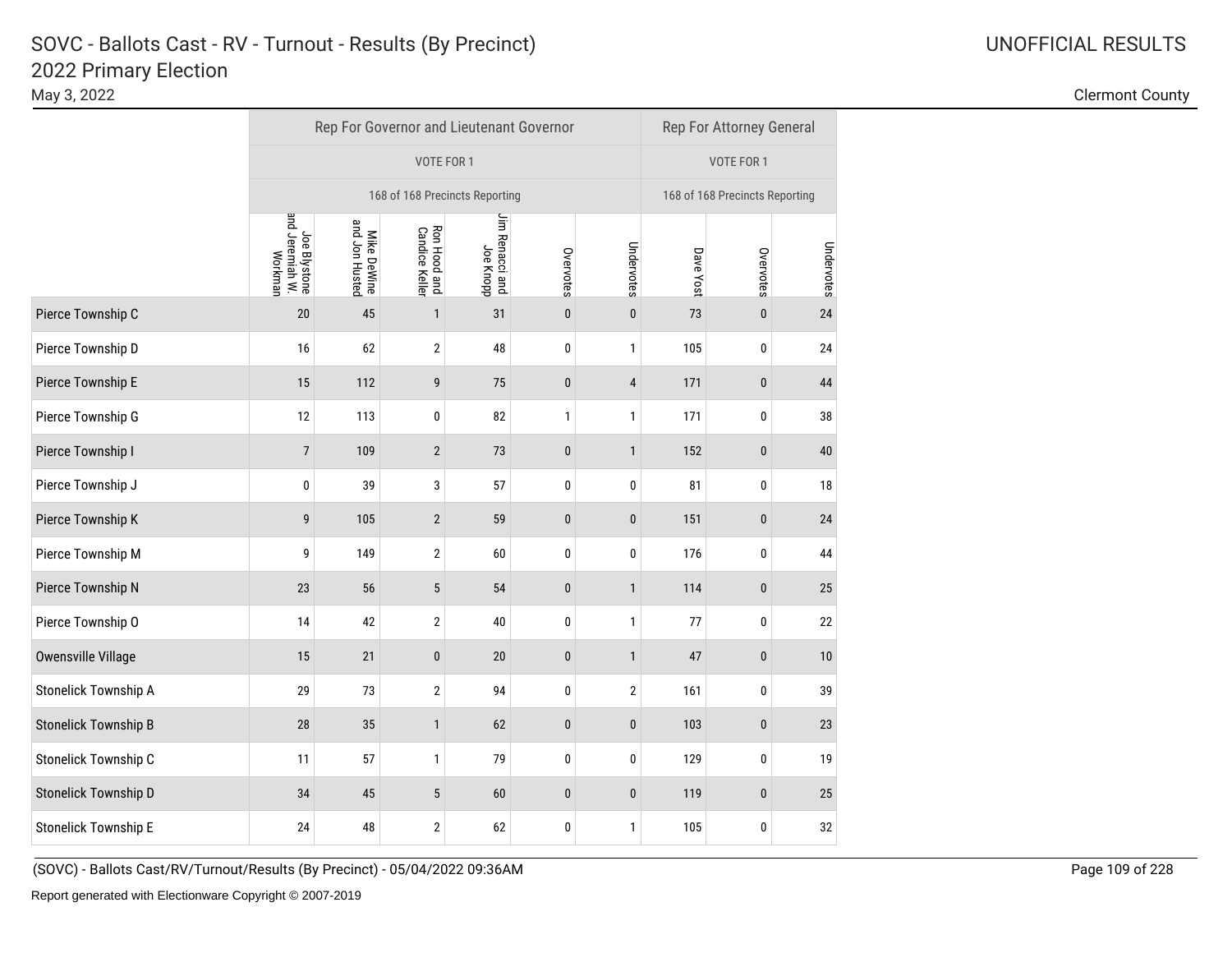|                         |                                            |                               | Rep For Governor and Lieutenant Governor |                              |              |              | Rep For Attorney General |                                |            |  |  |
|-------------------------|--------------------------------------------|-------------------------------|------------------------------------------|------------------------------|--------------|--------------|--------------------------|--------------------------------|------------|--|--|
|                         |                                            |                               | VOTE FOR 1                               |                              |              |              |                          | VOTE FOR 1                     |            |  |  |
|                         |                                            |                               | 168 of 168 Precincts Reporting           |                              |              |              |                          | 168 of 168 Precincts Reporting |            |  |  |
|                         | Joe Blystone<br>and Jeremiah W.<br>Workman | Mike DeWine<br>and Jon Husted | Ron Hood and<br>Candice Keller           | Jim Renacci and<br>Joe Knopp | Overvotes    | Undervotes   | Dave Yost                | Overvotes                      | Undervotes |  |  |
| <b>Bethel Village A</b> | 22                                         | 36                            | $\pmb{0}$                                | 51                           | $\mathbf{1}$ | $\mathbf{1}$ | 95                       | $\pmb{0}$                      | 16         |  |  |
| <b>Bethel Village B</b> | 20                                         | 32                            | 6                                        | 52                           | 0            | 3            | 93                       | 0                              | 20         |  |  |
| Tate Township A         | 44                                         | 60                            | $\sqrt{5}$                               | 47                           | $\pmb{0}$    | 1            | 127                      | $\pmb{0}$                      | 30         |  |  |
| Tate Township B         | 46                                         | 43                            | 4                                        | 25                           | 0            | 1            | 99                       | 0                              | 20         |  |  |
| Tate Township D         | 40                                         | 78                            | 3                                        | 92                           | $\pmb{0}$    | $\sqrt{3}$   | 177                      | $\pmb{0}$                      | 39         |  |  |
| Tate Township F         | 47                                         | 65                            | 5                                        | 76                           | 0            | 1            | 167                      | 0                              | 27         |  |  |
| Tate Township H         | 52                                         | 49                            | 6                                        | 71                           | $\pmb{0}$    | 3            | 144                      | $\pmb{0}$                      | 37         |  |  |
| <b>Union Township A</b> | 14                                         | 90                            | 3                                        | 59                           | 0            | 0            | 128                      | 0                              | 38         |  |  |
| <b>Union Township B</b> | $\overline{7}$                             | 32                            | $\pmb{0}$                                | 31                           | $\mathbf{1}$ | $\pmb{0}$    | 52                       | $\pmb{0}$                      | 19         |  |  |
| Union Township C        | 9                                          | 53                            | 8                                        | 45                           | $\mathbf{1}$ | 2            | 100                      | 0                              | 18         |  |  |
| <b>Union Township D</b> | 22                                         | 48                            | 6                                        | 63                           | $\mathbf{1}$ | $\mathbf{2}$ | 107                      | $\pmb{0}$                      | $35\,$     |  |  |
| <b>Union Township E</b> | 29                                         | 124                           | 8                                        | 77                           | 0            | 3            | 187                      | 0                              | 54         |  |  |
| <b>Union Township F</b> | 14                                         | 81                            | $\overline{2}$                           | 62                           | $\pmb{0}$    | $\pmb{0}$    | 136                      | $\pmb{0}$                      | 23         |  |  |
| <b>Union Township G</b> | 8                                          | 65                            | 1                                        | 42                           | 0            | 0            | 96                       | $\pmb{0}$                      | $20\,$     |  |  |
| <b>Union Township H</b> | 11                                         | 37                            | $\mathbf{1}$                             | 39                           | $\pmb{0}$    | $\mathbf{1}$ | 72                       | $\pmb{0}$                      | 17         |  |  |
| Union Township I        | 13                                         | 35                            | 2                                        | 38                           | 0            | 0            | 76                       | 0                              | 12         |  |  |

<sup>(</sup>SOVC) - Ballots Cast/RV/Turnout/Results (By Precinct) - 05/04/2022 09:36AM Page 110 of 228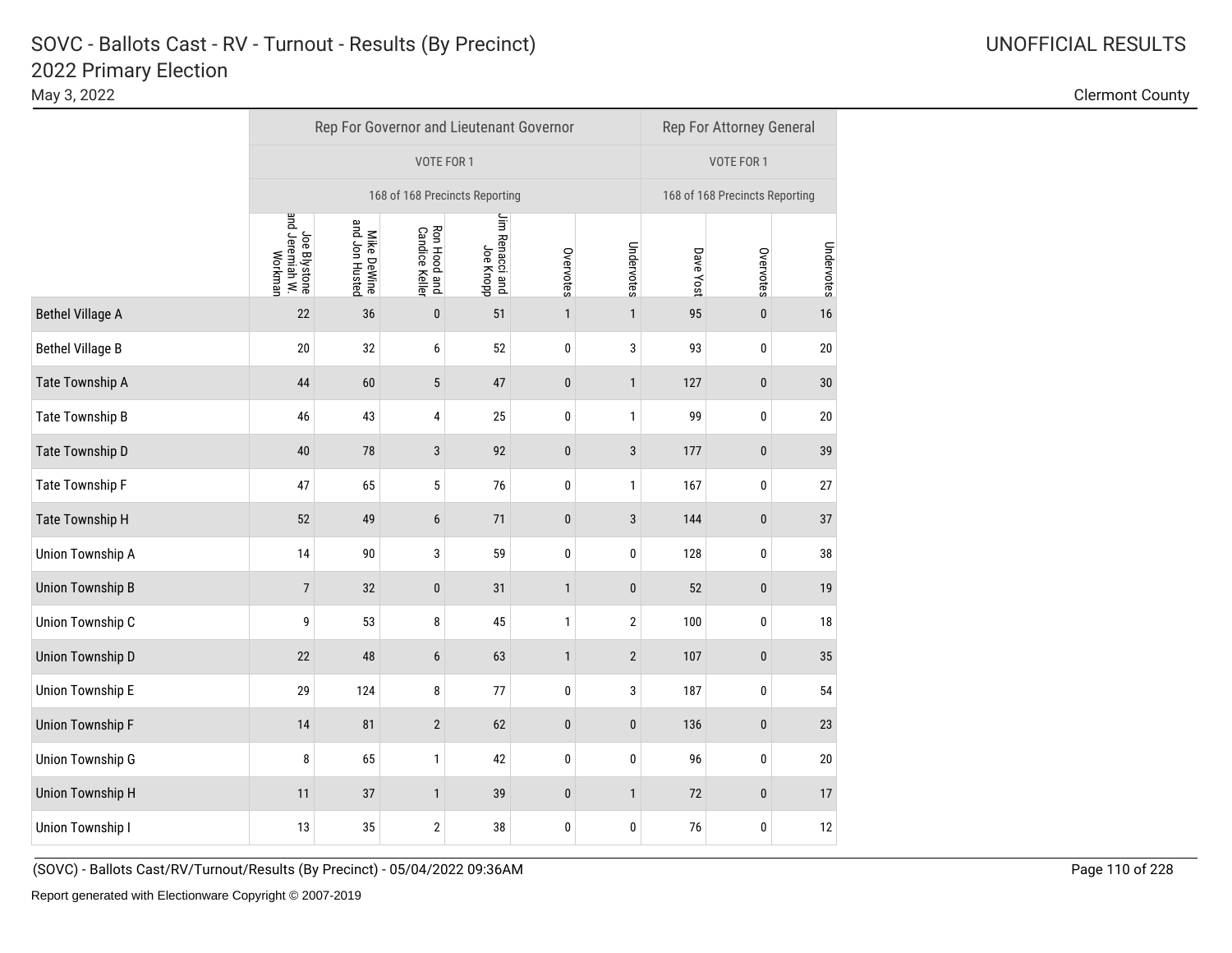|                         |                                            |                               | Rep For Governor and Lieutenant Governor |                              |              |                | Rep For Attorney General |                                |                  |  |  |
|-------------------------|--------------------------------------------|-------------------------------|------------------------------------------|------------------------------|--------------|----------------|--------------------------|--------------------------------|------------------|--|--|
|                         |                                            |                               | VOTE FOR 1                               |                              |              |                |                          | VOTE FOR 1                     |                  |  |  |
|                         |                                            |                               | 168 of 168 Precincts Reporting           |                              |              |                |                          | 168 of 168 Precincts Reporting |                  |  |  |
|                         | Joe Blystone<br>and Jeremiah W.<br>Workman | Mike DeWine<br>and Jon Husted | Ron Hood and<br>Candice Keller           | Jim Renacci and<br>Joe Knopp | Overvotes    | Undervotes     | Dave Yost                | Overvotes                      | Undervotes       |  |  |
| Union Township J        | 8                                          | 40                            | $\sqrt{2}$                               | 41                           | $\pmb{0}$    | $\pmb{0}$      | 73                       | $\pmb{0}$                      | 18               |  |  |
| Union Township K        | 14                                         | 43                            | $\boldsymbol{2}$                         | 35                           | $\pmb{0}$    | 0              | 74                       | 0                              | $20\,$           |  |  |
| <b>Union Township L</b> | 12                                         | 33                            | $\pmb{0}$                                | 34                           | $\pmb{0}$    | $\pmb{0}$      | 65                       | $\pmb{0}$                      | 14               |  |  |
| <b>Union Township M</b> | 11                                         | 29                            | 1                                        | 28                           | 0            | 0              | 58                       | 0                              | 11               |  |  |
| <b>Union Township N</b> | 6                                          | 27                            | $\sqrt{2}$                               | 27                           | $\pmb{0}$    | $\pmb{0}$      | 56                       | $\pmb{0}$                      | $\boldsymbol{6}$ |  |  |
| Union Township O        | 15                                         | 77                            | 2                                        | 63                           | 0            | 1              | 136                      | 0                              | 22               |  |  |
| <b>Union Township P</b> | 9                                          | 25                            | 3                                        | 29                           | $\pmb{0}$    | $\mathbf{1}$   | 56                       | $\pmb{0}$                      | 11               |  |  |
| Union Township Q        | 6                                          | 68                            | 3                                        | 49                           | 0            | 0              | 104                      | 0                              | 22               |  |  |
| <b>Union Township R</b> | 15                                         | 64                            | $\mathbf{1}$                             | 49                           | $\mathbf{1}$ | $\mathbf{1}$   | 104                      | $\pmb{0}$                      | 27               |  |  |
| Union Township T        | 15                                         | 83                            | 7                                        | 58                           | 0            | 1              | 135                      | 0                              | 29               |  |  |
| Union Township U        | 5                                          | 100                           | 6                                        | 56                           | $\pmb{0}$    | 3              | 136                      | $\pmb{0}$                      | 34               |  |  |
| <b>Union Township W</b> | 4                                          | 70                            | 3                                        | 42                           | 0            | 1              | 100                      | 0                              | 20               |  |  |
| <b>Union Township X</b> | 5                                          | 56                            | $\pmb{0}$                                | 26                           | $\pmb{0}$    | $\pmb{0}$      | 69                       | $\pmb{0}$                      | 18               |  |  |
| <b>Union Township Y</b> | 8                                          | 55                            | 1                                        | 43                           | 0            | 0              | 80                       | 0                              | 27               |  |  |
| Union Township Z        | 8                                          | 65                            | 3                                        | 63                           | $\pmb{0}$    | $\overline{2}$ | 105                      | $\pmb{0}$                      | $36\,$           |  |  |
| Union Township B1B      | 33                                         | 68                            | 4                                        | 57                           | 0            | 2              | 124                      | 0                              | 40               |  |  |

<sup>(</sup>SOVC) - Ballots Cast/RV/Turnout/Results (By Precinct) - 05/04/2022 09:36AM Page 111 of 228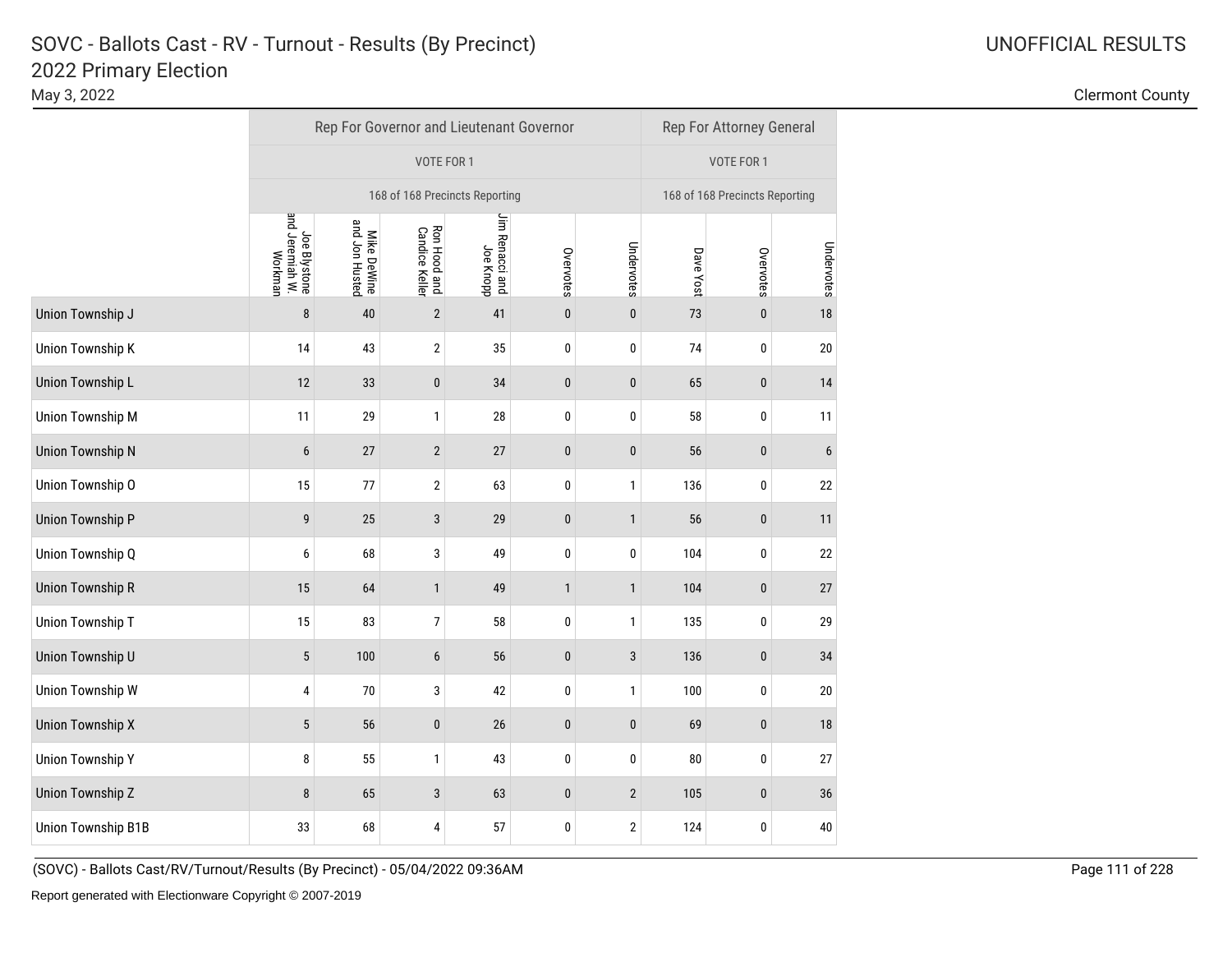May 3, 2022 Clermont County

|                              | Rep For Governor and Lieutenant Governor   |                               |                                |                              |              |                |                                | <b>Rep For Attorney General</b> |            |  |  |
|------------------------------|--------------------------------------------|-------------------------------|--------------------------------|------------------------------|--------------|----------------|--------------------------------|---------------------------------|------------|--|--|
|                              |                                            |                               | VOTE FOR 1                     |                              |              |                |                                | VOTE FOR 1                      |            |  |  |
|                              |                                            |                               | 168 of 168 Precincts Reporting |                              |              |                | 168 of 168 Precincts Reporting |                                 |            |  |  |
|                              | Joe Blystone<br>and Jeremiah W.<br>Workman | Mike DeWine<br>and Jon Husted | Ron Hood and<br>Candice Keller | Jim Renacci and<br>Joe Knopp | Overvotes    | Undervotes     | Dave Yost                      | Overvotes                       | Undervotes |  |  |
| <b>Union Township C1C</b>    | $\overline{7}$                             | 70                            | 6                              | 44                           | $\pmb{0}$    | $\pmb{0}$      | 108                            | $\pmb{0}$                       | 19         |  |  |
| Union Township D1D           | 12                                         | 53                            | $\mathbf 2$                    | 44                           | $\pmb{0}$    | 0              | 84                             | 0                               | 27         |  |  |
| <b>Union Township E1E</b>    | 16                                         | 116                           | $\sqrt{5}$                     | 73                           | $\mathbf{1}$ | 4              | 160                            | $\pmb{0}$                       | 55         |  |  |
| <b>Union Township F1F</b>    | 11                                         | 146                           | 5                              | 73                           | 0            | $\overline{7}$ | 181                            | 0                               | 61         |  |  |
| Union Township J1J           | 11                                         | 53                            | $\overline{7}$                 | 30                           | $\pmb{0}$    | $\sqrt{3}$     | 76                             | $\pmb{0}$                       | 28         |  |  |
| Union Township K1K           | 8                                          | 40                            | 0                              | $30\,$                       | 0            | $\mathbf{1}$   | 66                             | 0                               | 13         |  |  |
| <b>Union Township L1L</b>    | 16                                         | 76                            | 4                              | 75                           | $\pmb{0}$    | 3              | 148                            | $\pmb{0}$                       | 26         |  |  |
| <b>Union Township M1M</b>    | 10                                         | 17                            | 1                              | 31                           | 0            | 0              | 51                             | 0                               | 8          |  |  |
| <b>Union Township P1P</b>    | 15                                         | 77                            | 3                              | 63                           | $\pmb{0}$    | 5              | 123                            | $\pmb{0}$                       | 40         |  |  |
| Union Township R1R           | 8                                          | 64                            | 3                              | 37                           | 0            | $\mathbf{1}$   | 100                            | 0                               | 13         |  |  |
| <b>Union Township S1S</b>    | 8                                          | 111                           | 4                              | 57                           | $\pmb{0}$    | 0              | 140                            | $\pmb{0}$                       | 40         |  |  |
| Union Township U1U           | 12                                         | 44                            | $\mathbf{2}$                   | 39                           | 0            | 0              | 75                             | 0                               | 22         |  |  |
| <b>Union Township V1V</b>    | 17                                         | 48                            | $\pmb{0}$                      | 48                           | $\pmb{0}$    | $\pmb{0}$      | 87                             | $\pmb{0}$                       | 26         |  |  |
| Washington Township A        | 39                                         | 37                            | 0                              | 52                           | 0            | 3              | 97                             | 0                               | 34         |  |  |
| <b>Washington Township B</b> | 18                                         | 37                            | $\mathbf{1}$                   | 41                           | $\pmb{0}$    | $\mathbf{1}$   | 78                             | $\pmb{0}$                       | 20         |  |  |
| Washington Township C        | 17                                         | 45                            | 1                              | 65                           | 0            | 2              | 104                            | 0                               | 26         |  |  |

(SOVC) - Ballots Cast/RV/Turnout/Results (By Precinct) - 05/04/2022 09:36AM Page 112 of 228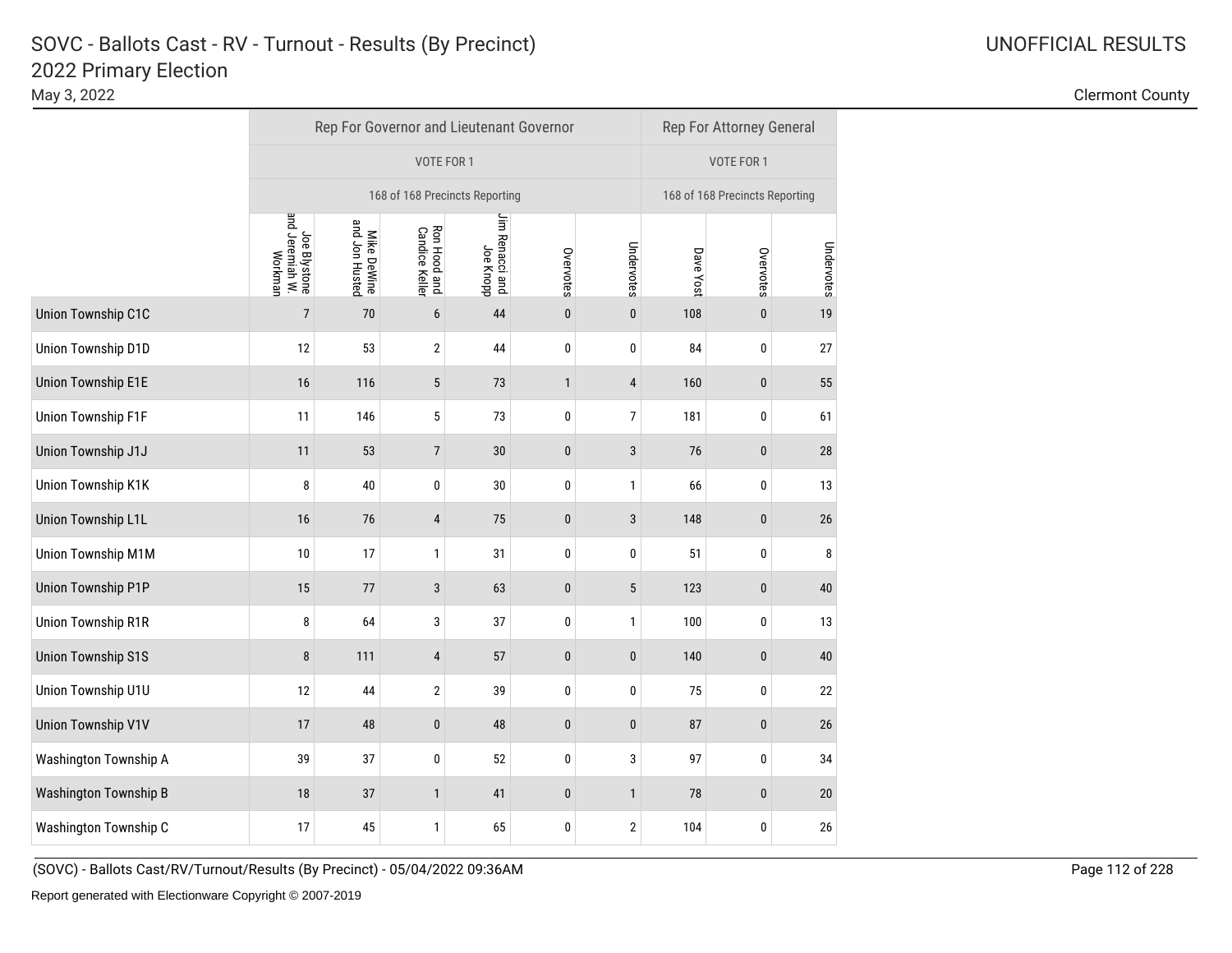| 2022 Primary Election<br>May 3, 2022 |                                          |                                | <b>Clermont County</b> |
|--------------------------------------|------------------------------------------|--------------------------------|------------------------|
|                                      | Rep For Governor and Lieutenant Governor | Rep For Attorney General       |                        |
|                                      | VOTE FOR 1                               | VOTE FOR 1                     |                        |
|                                      | 168 of 168 Precincts Reporting           | 168 of 168 Precincts Reporting |                        |

|                         |                                            |                               |                                      | 168 of 168 Precincts Reporting  |              |            | 168 of 168 Precincts Reporting |           |            |  |
|-------------------------|--------------------------------------------|-------------------------------|--------------------------------------|---------------------------------|--------------|------------|--------------------------------|-----------|------------|--|
|                         | and Jeremiah W.<br>Joe Blystone<br>Workman | and Jon Husted<br>Mike DeWine | Ron Hood and<br><b>Candice Kelle</b> | Jim Renacci<br>Joe Knopp<br>and | Overvotes    | Undervotes | Dave<br>Yost                   | Overvotes | Undervotes |  |
| Wayne Township A        | 67                                         | 68                            | $\bf{0}$                             | 64                              |              | 5          | 171                            | 0         | 34         |  |
| Wayne Township B        | 58                                         | 37                            | 4                                    | 55                              | 0            | 0          | 120                            | 0         | 34         |  |
| Wayne Township C        | 46                                         | 93                            | 4                                    | 69                              | $\mathbf{0}$ | 3          | 185                            | 0         | 30         |  |
| Williamsburg Village A  | 48                                         | 58                            | 1                                    | 47                              | 0            | 1          | 117                            | 0         | 38         |  |
| Williamsburg Village C  | 39                                         | 68                            | $\overline{7}$                       | 36                              | $\mathbf{0}$ | 4          | 124                            | 0         | 30         |  |
| Williamsburg Township A | 41                                         | 80                            | 4                                    | 48                              | $\mathbf{1}$ | $\bf{0}$   | 133                            | 0         | 41         |  |
| Williamsburg Township B | 72                                         | 97                            | 6                                    | 66                              | $\mathbf{0}$ | 4          | 191                            | 0         | 54         |  |
| Williamsburg Township C | 8                                          | 41                            | $\overline{2}$                       | 44                              | 0            | 5          | 80                             | 0         | 20         |  |
| <b>Totals</b>           | 3,156                                      | 10,501                        | 472                                  | 8,372                           | 20           | 231        | 18,294                         | 0         | 4,458      |  |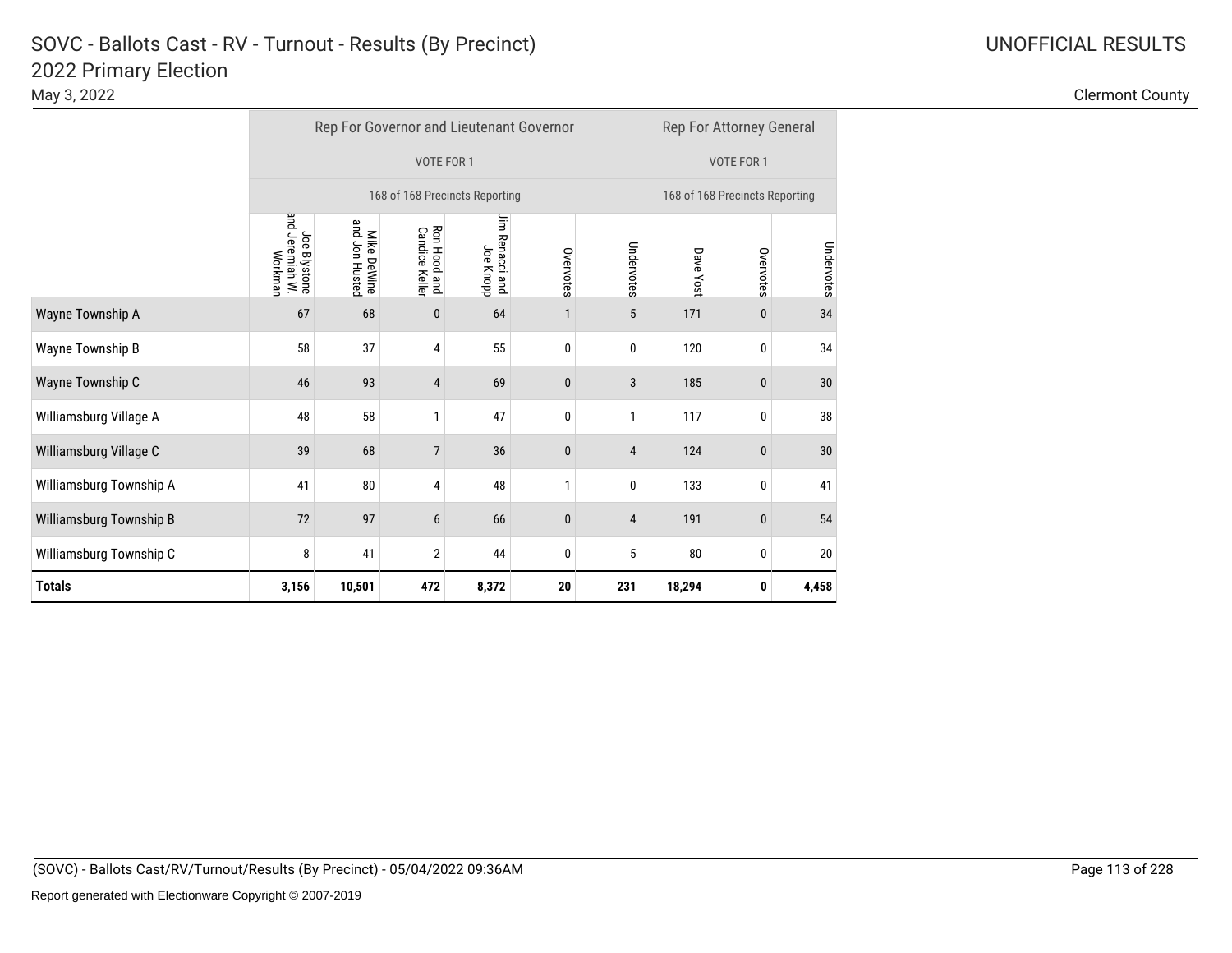|                           |                                | Rep For Auditor of State |                |            |                     | Rep For Secretary of State     | Rep For Treasurer of State     |                |           |            |  |
|---------------------------|--------------------------------|--------------------------|----------------|------------|---------------------|--------------------------------|--------------------------------|----------------|-----------|------------|--|
|                           | VOTE FOR 1                     |                          |                |            | VOTE FOR 1          |                                |                                | VOTE FOR 1     |           |            |  |
|                           | 168 of 168 Precincts Reporting |                          |                |            |                     | 168 of 168 Precincts Reporting | 168 of 168 Precincts Reporting |                |           |            |  |
|                           | <b>Keith Faber</b>             | Overvotes                | Undervotes     | John Adams | <b>Frank LaRose</b> | Overvotes                      | Undervotes                     | Robert Sprague | Overvotes | Undervotes |  |
| Loveland City A           | 65                             | $\pmb{0}$                | 24             | 28         | 44                  | $\pmb{0}$                      | 17                             | 65             | $\bf{0}$  | 24         |  |
| Loveland City B           | 47                             | 0                        | 18             | 15         | 41                  | 0                              | 9                              | 50             | 0         | 15         |  |
| Loveland City C           | 135                            | $\bf{0}$                 | 55             | 61         | 105                 | $\pmb{0}$                      | 24                             | 133            | $\bf{0}$  | 57         |  |
| Batavia Village A         | 104                            | 0                        | 60             | 46         | 87                  | $\bf{0}$                       | 31                             | 104            | 0         | 60         |  |
| Batavia Township A        | 194                            | $\bf{0}$                 | 49             | 64         | 147                 | $\pmb{0}$                      | 32                             | 188            | $\pmb{0}$ | 55         |  |
| <b>Batavia Township B</b> | 137                            | 0                        | 37             | 53         | 100                 | 0                              | 21                             | 134            | 0         | 40         |  |
| Batavia Township C        | 41                             | $\pmb{0}$                | $\overline{7}$ | 19         | 25                  | $\pmb{0}$                      | 4                              | 39             | $\pmb{0}$ | 9          |  |
| Batavia Township D        | 134                            | 0                        | 26             | 60         | 87                  | 0                              | 13                             | 134            | 0         | 26         |  |
| <b>Batavia Township E</b> | 76                             | $\pmb{0}$                | 13             | 28         | 54                  | $\pmb{0}$                      | $\overline{7}$                 | 76             | $\pmb{0}$ | 13         |  |
| <b>Batavia Township F</b> | 118                            | 0                        | 48             | 51         | 89                  | 0                              | 26                             | 118            | 0         | 48         |  |
| <b>Batavia Township G</b> | 104                            | $\bf{0}$                 | 21             | 41         | 73                  | $\pmb{0}$                      | 11                             | 100            | $\pmb{0}$ | 25         |  |
| <b>Batavia Township H</b> | 94                             | $\pmb{0}$                | 31             | 49         | 63                  | 0                              | 13                             | 97             | 0         | 28         |  |
| <b>Batavia Township I</b> | 85                             | $\bf{0}$                 | $30\,$         | 23         | 80                  | $\pmb{0}$                      | 12                             | 84             | $\pmb{0}$ | 31         |  |
| Batavia Township J        | 135                            | 0                        | 39             | 54         | 102                 | 0                              | $18\,$                         | 129            | 0         | 45         |  |
| <b>Batavia Township K</b> | 63                             | $\bf{0}$                 | 25             | 27         | 53                  | $\pmb{0}$                      | 8                              | 66             | $\bf{0}$  | 22         |  |
| Batavia Township L        | 103                            | $\bf{0}$                 | 18             | 43         | 73                  | 0                              | 5                              | 101            | 0         | 20         |  |

<sup>(</sup>SOVC) - Ballots Cast/RV/Turnout/Results (By Precinct) - 05/04/2022 09:36AM Page 114 of 228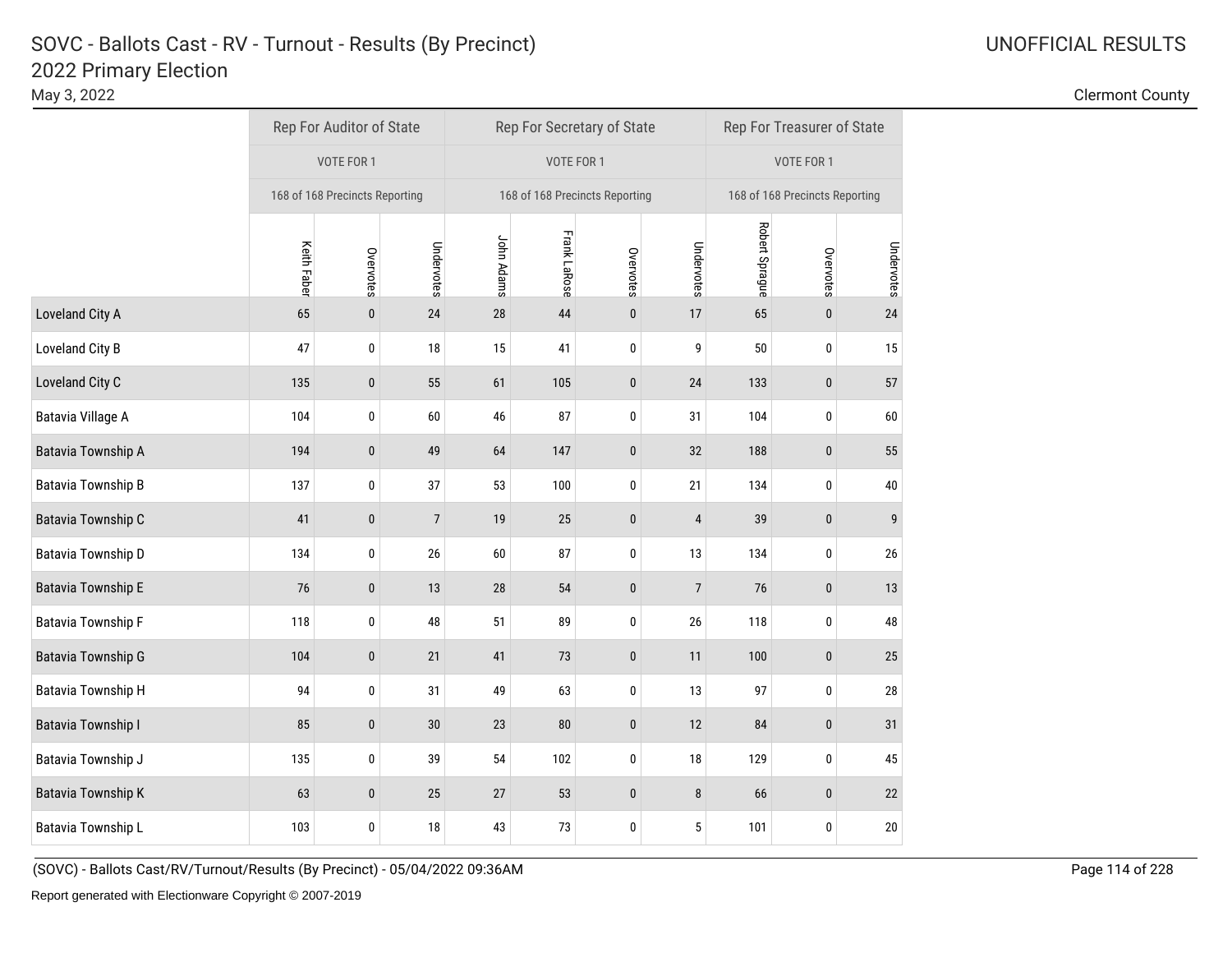May 3, 2022 Clermont County

|                           |                                | Rep For Auditor of State |            |            |                     | Rep For Secretary of State     | Rep For Treasurer of State     |                |             |            |  |
|---------------------------|--------------------------------|--------------------------|------------|------------|---------------------|--------------------------------|--------------------------------|----------------|-------------|------------|--|
|                           | VOTE FOR 1                     |                          |            |            | VOTE FOR 1          |                                |                                | VOTE FOR 1     |             |            |  |
|                           | 168 of 168 Precincts Reporting |                          |            |            |                     | 168 of 168 Precincts Reporting | 168 of 168 Precincts Reporting |                |             |            |  |
|                           | <b>Keith Faber</b>             | Overvotes                | Undervotes | John Adams | <b>Frank LaRose</b> | Overvotes                      | Undervotes                     | Robert Sprague | Overvotes   | Undervotes |  |
| <b>Batavia Township M</b> | 165                            | $\bf{0}$                 | 62         | 79         | 122                 | $\pmb{0}$                      | 26                             | 165            | 0           | 62         |  |
| Batavia Township N        | 110                            | 0                        | 26         | 37         | 86                  | $\bf{0}$                       | 13                             | 113            | 0           | 23         |  |
| Batavia Township O        | 74                             | $\pmb{0}$                | 22         | 34         | 48                  | $\pmb{0}$                      | 14                             | 73             | $\pmb{0}$   | 23         |  |
| Batavia Township P        | 91                             | 0                        | 16         | 40         | 56                  | 0                              | 11                             | 91             | 0           | 16         |  |
| <b>Felicity Village</b>   | 48                             | $\bf{0}$                 | $16$       | $28\,$     | 24                  | $\pmb{0}$                      | 12                             | 40             | $\mathbf 0$ | 24         |  |
| Franklin Township A       | 188                            | $\pmb{0}$                | 76         | $78\,$     | 145                 | $\pmb{0}$                      | 41                             | 190            | 0           | 74         |  |
| Franklin Township B       | 91                             | $\pmb{0}$                | 49         | 53         | 54                  | $\pmb{0}$                      | 33                             | 88             | $\mathbf 0$ | 52         |  |
| Franklin Township D       | 120                            | 0                        | 61         | 65         | 75                  | $\pmb{0}$                      | 41                             | 112            | 0           | 69         |  |
| Goshen Township A         | 112                            | $\pmb{0}$                | 28         | 61         | 71                  | $\mathbf{1}$                   | $\sqrt{7}$                     | 112            | $\pmb{0}$   | 28         |  |
| Goshen Township B         | 141                            | 0                        | 36         | 48         | 111                 | $\pmb{0}$                      | 18                             | 139            | 0           | 38         |  |
| Goshen Township D         | 89                             | $\pmb{0}$                | 38         | 49         | 69                  | $\pmb{0}$                      | $\boldsymbol{9}$               | 87             | $\mathbf 0$ | 40         |  |
| Goshen Township E         | 156                            | $\pmb{0}$                | 30         | 51         | 114                 | $\mathbf{1}$                   | 20                             | 154            | $\pmb{0}$   | 32         |  |
| Goshen Township F         | 42                             | $\pmb{0}$                | 11         | 13         | 36                  | $\pmb{0}$                      | 4                              | $44\,$         | $\pmb{0}$   | 9          |  |
| Goshen Township G         | 59                             | $\pmb{0}$                | 15         | 16         | 53                  | 0                              | 5                              | 59             | 0           | 15         |  |
| Goshen Township I         | 49                             | $\bf{0}$                 | 4          | 15         | 36                  | $\mathbf 0$                    | $\overline{2}$                 | 47             | $\bf{0}$    | 6          |  |
| Goshen Township J         | 91                             | 0                        | 21         | 35         | 72                  | $\pmb{0}$                      | 5                              | 90             | 0           | 22         |  |

(SOVC) - Ballots Cast/RV/Turnout/Results (By Precinct) - 05/04/2022 09:36AM Page 115 of 228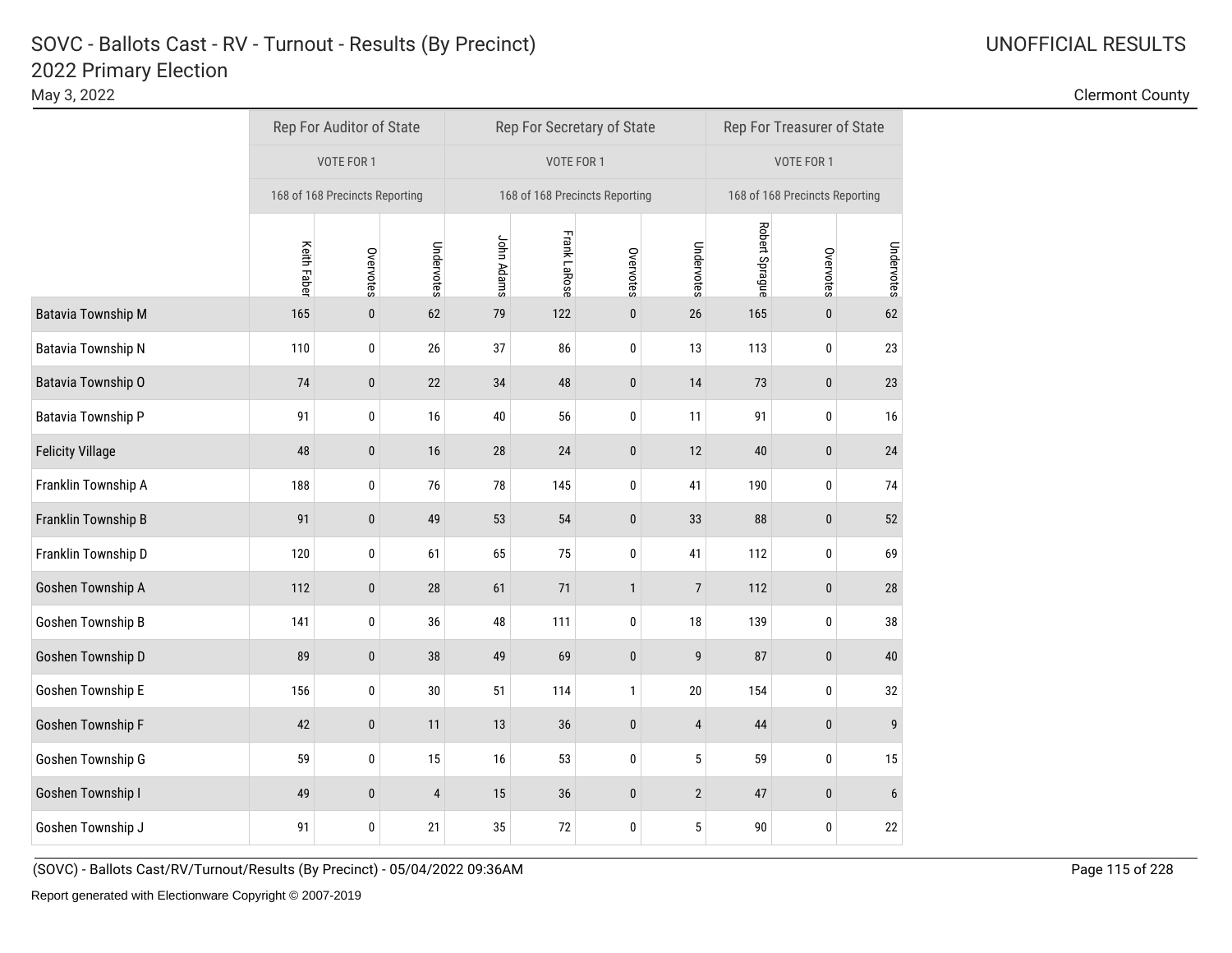May 3, 2022 Clermont County

|                    |             | Rep For Auditor of State       |            |            |                     | Rep For Secretary of State     |                | Rep For Treasurer of State |                                |            |  |
|--------------------|-------------|--------------------------------|------------|------------|---------------------|--------------------------------|----------------|----------------------------|--------------------------------|------------|--|
|                    |             | VOTE FOR 1                     |            |            | VOTE FOR 1          |                                |                |                            | VOTE FOR 1                     |            |  |
|                    |             | 168 of 168 Precincts Reporting |            |            |                     | 168 of 168 Precincts Reporting |                |                            | 168 of 168 Precincts Reporting |            |  |
|                    | Keith Faber | Overvotes                      | Undervotes | John Adams | <b>Frank LaRose</b> | Overvotes                      | Undervotes     | Robert Sprague             | Overvotes                      | Undervotes |  |
| Goshen Township K  | 82          | $\pmb{0}$                      | 29         | 40         | 60                  | $\pmb{0}$                      | 11             | 87                         | $\pmb{0}$                      | 24         |  |
| Goshen Township L  | 104         | $\pmb{0}$                      | 20         | 41         | 72                  | $\pmb{0}$                      | 11             | 108                        | 0                              | 16         |  |
| Goshen Township M  | 36          | $\pmb{0}$                      | 11         | 22         | 18                  | $\pmb{0}$                      | $\overline{7}$ | 35                         | $\pmb{0}$                      | 12         |  |
| Goshen Township N  | 126         | $\pmb{0}$                      | 25         | 43         | 92                  | $\mathbf{1}$                   | 15             | 127                        | 0                              | 24         |  |
| Jackson Township A | 121         | $\pmb{0}$                      | 40         | 62         | 83                  | $\pmb{0}$                      | 16             | 123                        | $\pmb{0}$                      | 38         |  |
| Jackson Township B | 89          | $\pmb{0}$                      | 38         | 45         | 62                  | $\pmb{0}$                      | 20             | 94                         | 0                              | 33         |  |
| Jackson Township C | 163         | $\pmb{0}$                      | 44         | 66         | 122                 | $\mathbf{1}$                   | 18             | 161                        | 0                              | 46         |  |
| Milford City A     | 55          | 0                              | 29         | 24         | 48                  | $\pmb{0}$                      | 12             | 51                         | 0                              | 33         |  |
| Milford City B     | 89          | $\pmb{0}$                      | 26         | $30\,$     | 65                  | $\pmb{0}$                      | 20             | 84                         | $\pmb{0}$                      | 31         |  |
| Milford City D     | 35          | $\pmb{0}$                      | 19         | 14         | 32                  | $\pmb{0}$                      | 8              | 36                         | 0                              | 18         |  |
| Milford City E     | 69          | 0                              | 31         | $26\,$     | 61                  | $\mathbf 0$                    | 13             | 70                         | $\bf{0}$                       | 30         |  |
| Milford City F     | 47          | $\pmb{0}$                      | 11         | 11         | 42                  | 0                              | 5              | 45                         | 0                              | 13         |  |
| Milford City G     | 79          | $\pmb{0}$                      | 34         | $27\,$     | 68                  | $\pmb{0}$                      | 18             | 79                         | $\pmb{0}$                      | 34         |  |
| Milford City H     | 131         | $\pmb{0}$                      | 43         | 41         | 110                 | $\pmb{0}$                      | 23             | 124                        | $\pmb{0}$                      | 50         |  |
| Miami Township A   | 83          | $\pmb{0}$                      | 30         | 44         | 55                  | $\bf{0}$                       | 14             | 83                         | $\pmb{0}$                      | 30         |  |
| Miami Township C   | 129         | $\pmb{0}$                      | 40         | 66         | 85                  | $\pmb{0}$                      | 18             | 129                        | 0                              | 40         |  |

(SOVC) - Ballots Cast/RV/Turnout/Results (By Precinct) - 05/04/2022 09:36AM Page 116 of 228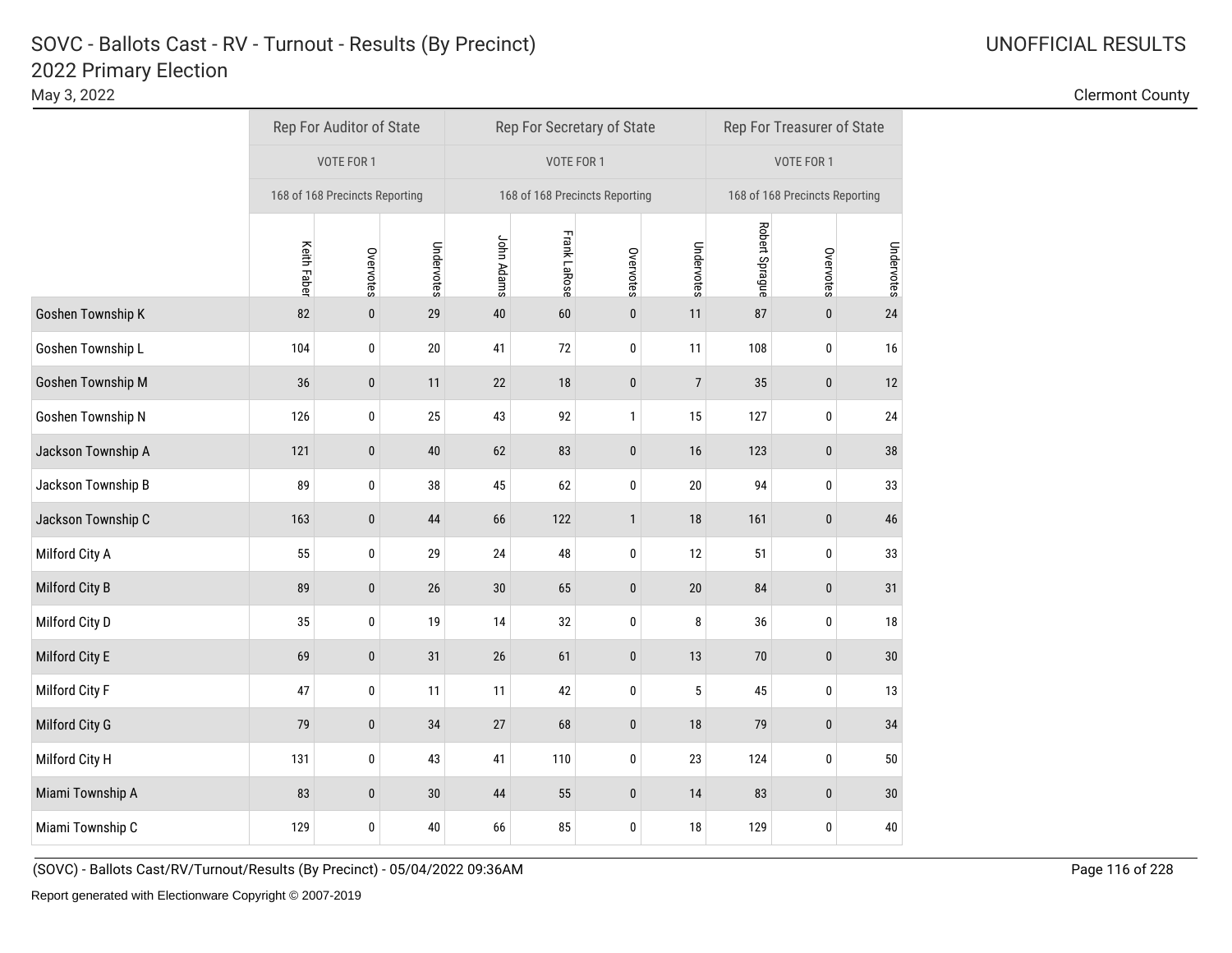May 3, 2022 Clermont County

|                  |             | Rep For Auditor of State       |            |            |                     | Rep For Secretary of State     |                | Rep For Treasurer of State |                                |            |  |
|------------------|-------------|--------------------------------|------------|------------|---------------------|--------------------------------|----------------|----------------------------|--------------------------------|------------|--|
|                  |             | VOTE FOR 1                     |            |            | VOTE FOR 1          |                                |                |                            | VOTE FOR 1                     |            |  |
|                  |             | 168 of 168 Precincts Reporting |            |            |                     | 168 of 168 Precincts Reporting |                |                            | 168 of 168 Precincts Reporting |            |  |
|                  | Keith Faber | Overvotes                      | Undervotes | John Adams | <b>Frank LaRose</b> | Overvotes                      | Undervotes     | Robert Sprague             | Overvotes                      | Undervotes |  |
| Miami Township D | 119         | $\pmb{0}$                      | $26\,$     | $50\,$     | 83                  | $\pmb{0}$                      | 12             | 116                        | $\mathbf 0$                    | 29         |  |
| Miami Township E | 69          | $\pmb{0}$                      | 32         | 38         | 49                  | $\bf{0}$                       | 14             | 67                         | 0                              | 34         |  |
| Miami Township F | 182         | $\bf{0}$                       | 55         | 69         | 145                 | $\bf{0}$                       | 23             | 179                        | $\pmb{0}$                      | 58         |  |
| Miami Township G | 71          | $\pmb{0}$                      | 21         | 25         | 60                  | $\pmb{0}$                      | $\overline{7}$ | 67                         | 0                              | 25         |  |
| Miami Township H | 77          | $\pmb{0}$                      | 18         | $30\,$     | 59                  | $\bf{0}$                       | $6\,$          | 74                         | $\pmb{0}$                      | 21         |  |
| Miami Township I | 162         | $\pmb{0}$                      | 35         | 79         | 100                 | $\bf{0}$                       | 18             | 159                        | 0                              | 38         |  |
| Miami Township J | 97          | $\mathbf{0}$                   | 44         | 50         | $70$                | $\mathbf{1}$                   | 20             | 99                         | $\pmb{0}$                      | 42         |  |
| Miami Township K | 148         | $\pmb{0}$                      | 53         | 57         | 121                 | $\mathbf 0$                    | 23             | 142                        | 0                              | 59         |  |
| Miami Township L | 104         | $\pmb{0}$                      | 35         | 47         | 84                  | $\pmb{0}$                      | 8              | 102                        | $\pmb{0}$                      | 37         |  |
| Miami Township M | 100         | $\pmb{0}$                      | 56         | $50\,$     | 92                  | $\bf{0}$                       | 14             | 101                        | 0                              | 55         |  |
| Miami Township N | 93          | $\pmb{0}$                      | 34         | 46         | $70\,$              | $\bf{0}$                       | 11             | 91                         | $\pmb{0}$                      | 36         |  |
| Miami Township P | 57          | $\pmb{0}$                      | 29         | 27         | 45                  | $\bf{0}$                       | 14             | 56                         | 0                              | 30         |  |
| Miami Township Q | 90          | $\pmb{0}$                      | 50         | 61         | 60                  | $\pmb{0}$                      | 19             | 95                         | $\pmb{0}$                      | 45         |  |
| Miami Township R | 99          | 0                              | 26         | 35         | 74                  | $\pmb{0}$                      | 16             | 98                         | 0                              | 27         |  |
| Miami Township S | 45          | $\bf{0}$                       | 16         | 19         | 36                  | $\pmb{0}$                      | 6              | 41                         | $\mathbf 0$                    | 20         |  |
| Miami Township T | 70          | 0                              | 34         | 24         | 67                  | $\bf{0}$                       | 13             | 70                         | 0                              | 34         |  |

(SOVC) - Ballots Cast/RV/Turnout/Results (By Precinct) - 05/04/2022 09:36AM Page 117 of 228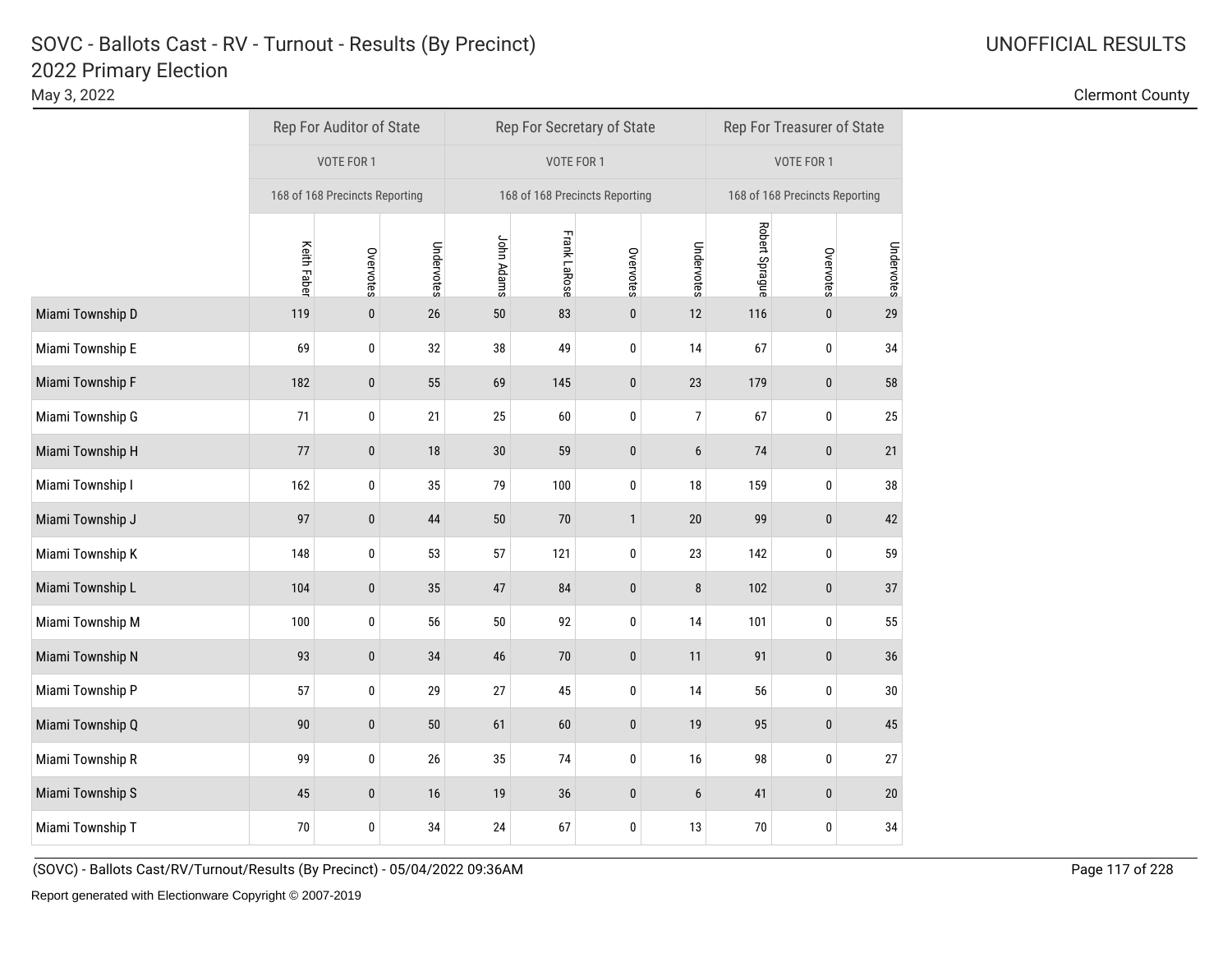May 3, 2022 Clermont County

|                    |                    | Rep For Auditor of State       |            |            |                     | Rep For Secretary of State     |            | Rep For Treasurer of State |                                |            |  |
|--------------------|--------------------|--------------------------------|------------|------------|---------------------|--------------------------------|------------|----------------------------|--------------------------------|------------|--|
|                    |                    | VOTE FOR 1                     |            |            | VOTE FOR 1          |                                |            |                            | VOTE FOR 1                     |            |  |
|                    |                    | 168 of 168 Precincts Reporting |            |            |                     | 168 of 168 Precincts Reporting |            |                            | 168 of 168 Precincts Reporting |            |  |
|                    | <b>Keith Faber</b> | Overvotes                      | Undervotes | John Adams | <b>Frank LaRose</b> | Overvotes                      | Undervotes | Robert Sprague             | Overvotes                      | Undervotes |  |
| Miami Township U   | 73                 | $\pmb{0}$                      | 22         | 35         | 44                  | $\pmb{0}$                      | 16         | 73                         | $\pmb{0}$                      | 22         |  |
| Miami Township V   | 74                 | 0                              | 16         | 32         | 54                  | $\bf{0}$                       | 4          | 73                         | 0                              | 17         |  |
| Miami Township X   | 172                | $\bf{0}$                       | 53         | 82         | 120                 | $\pmb{0}$                      | 23         | 174                        | $\mathbf 0$                    | 51         |  |
| Miami Township Y   | 152                | 0                              | 34         | 51         | 115                 | 0                              | 20         | 148                        | 0                              | 38         |  |
| Miami Township Z   | 167                | $\pmb{0}$                      | 60         | 68         | 131                 | $\mathbf{1}$                   | 27         | 160                        | 0                              | 67         |  |
| Miami Township A1A | 85                 | $\pmb{0}$                      | 29         | 27         | 76                  | $\pmb{0}$                      | 11         | 82                         | 0                              | 32         |  |
| Miami Township B1B | 116                | $\pmb{0}$                      | 41         | 45         | 100                 | $\pmb{0}$                      | 12         | 114                        | 0                              | 43         |  |
| Miami Township C1C | 94                 | 0                              | $30\,$     | 43         | 69                  | $\pmb{0}$                      | 12         | 98                         | 0                              | 26         |  |
| Miami Township D1D | 98                 | $\pmb{0}$                      | 27         | $47\,$     | 66                  | $\pmb{0}$                      | 12         | 102                        | $\pmb{0}$                      | 23         |  |
| Miami Township F1F | 100                | 0                              | 39         | 40         | 77                  | $\pmb{0}$                      | 22         | 97                         | $\pmb{0}$                      | 42         |  |
| Miami Township G1G | 87                 | $\pmb{0}$                      | 40         | 24         | 79                  | $\pmb{0}$                      | 24         | 86                         | 0                              | 41         |  |
| Miami Township H1H | 125                | 0                              | 32         | 39         | 99                  | $\pmb{0}$                      | 19         | 124                        | 0                              | 33         |  |
| Miami Township K1K | 85                 | $\bf{0}$                       | 32         | 31         | 69                  | $\pmb{0}$                      | 17         | 87                         | $\pmb{0}$                      | 30         |  |
| Miami Township L1L | 131                | 0                              | 32         | 53         | 92                  | $\pmb{0}$                      | 18         | 128                        | 0                              | 35         |  |
| Miami Township M1M | 111                | $\bf{0}$                       | 49         | 59         | 82                  | $\mathbf 0$                    | 19         | 107                        | 0                              | 53         |  |
| Miami Township N1N | 193                | 0                              | 50         | 64         | 149                 | $\bf{0}$                       | 30         | 191                        | 0                              | 52         |  |

(SOVC) - Ballots Cast/RV/Turnout/Results (By Precinct) - 05/04/2022 09:36AM Page 118 of 228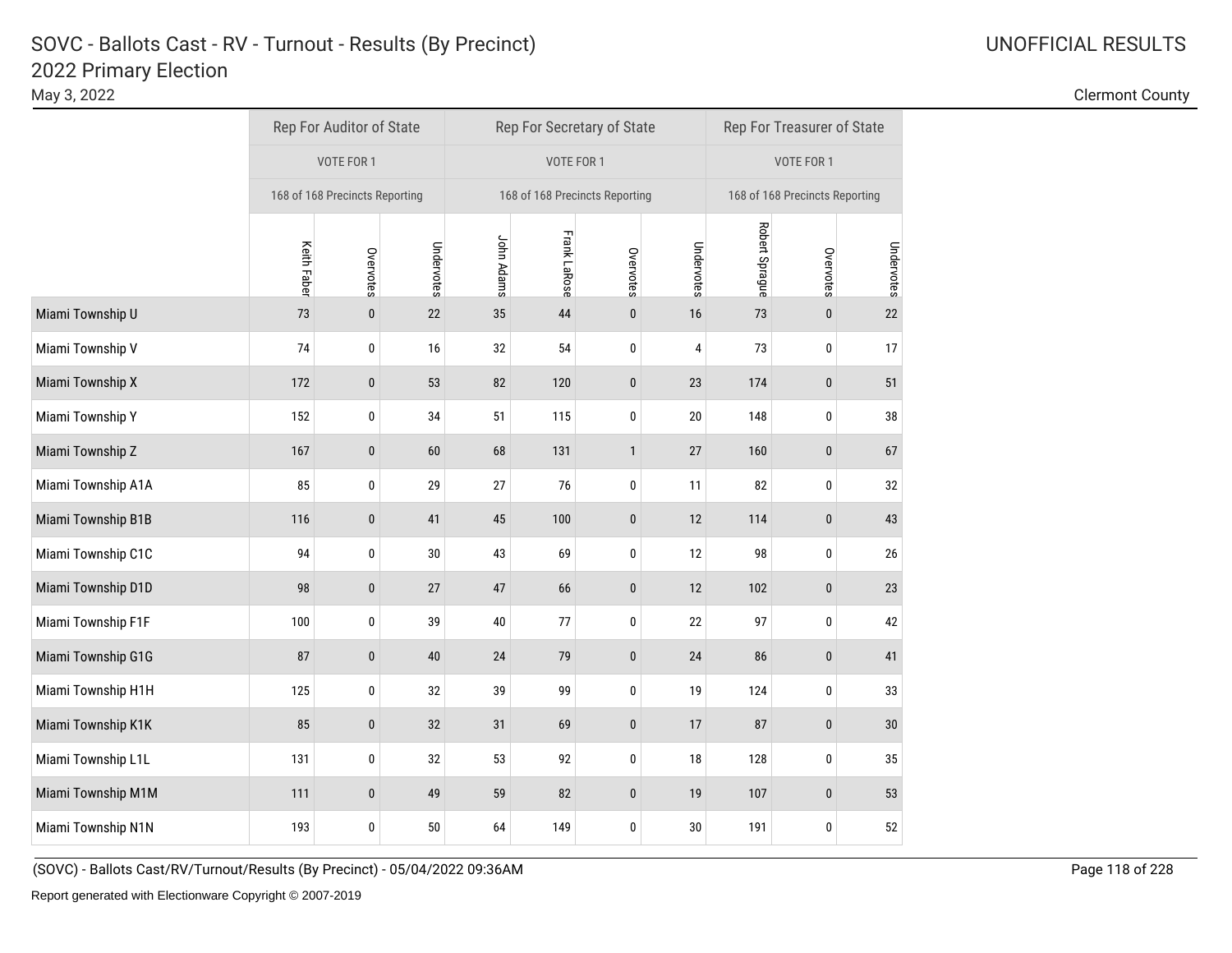May 3, 2022 Clermont County

|                        |                    | Rep For Auditor of State       |            |            |                     | Rep For Secretary of State     |                | Rep For Treasurer of State |                                |            |  |
|------------------------|--------------------|--------------------------------|------------|------------|---------------------|--------------------------------|----------------|----------------------------|--------------------------------|------------|--|
|                        |                    | VOTE FOR 1                     |            |            | VOTE FOR 1          |                                |                |                            | VOTE FOR 1                     |            |  |
|                        |                    | 168 of 168 Precincts Reporting |            |            |                     | 168 of 168 Precincts Reporting |                |                            | 168 of 168 Precincts Reporting |            |  |
|                        | <b>Keith Faber</b> | Overvotes                      | Undervotes | John Adams | <b>Frank LaRose</b> | Overvotes                      | Undervotes     | Robert Sprague             | Overvotes                      | Undervotes |  |
| Miami Township 010     | 114                | $\pmb{0}$                      | 25         | 46         | 81                  | $\pmb{0}$                      | 12             | 116                        | $\mathbf 0$                    | 23         |  |
| Miami Township P1P     | 101                | 0                              | 28         | 41         | 74                  | $\mathbf{0}$                   | 14             | 99                         | 0                              | 30         |  |
| Miami Township Q1Q     | 119                | $\bf{0}$                       | 39         | 50         | 82                  | $\pmb{0}$                      | 26             | 117                        | 0                              | 41         |  |
| Monroe Township A      | 49                 | 0                              | 9          | 25         | 30                  | $\bf{0}$                       | 3              | 48                         | 0                              | 10         |  |
| Monroe Township B      | 90                 | $\bf{0}$                       | $30\,$     | 35         | 70                  | $\bf{0}$                       | 15             | 90                         | $\bf{0}$                       | 30         |  |
| Monroe Township C      | 135                | 0                              | 41         | 52         | 107                 | $\mathbf{0}$                   | 17             | 132                        | 0                              | 44         |  |
| Monroe Township D      | 111                | $\pmb{0}$                      | 29         | 42         | 81                  | $\mathbf{1}$                   | 16             | 109                        | 0                              | 31         |  |
| Monroe Township E      | 144                | 0                              | 39         | 52         | 117                 | 0                              | 14             | 142                        | 0                              | 41         |  |
| Monroe Township I      | 23                 | $\pmb{0}$                      | 3          | 14         | 10                  | $\pmb{0}$                      | $\overline{2}$ | 23                         | $\pmb{0}$                      | 3          |  |
| New Richmond Village A | 61                 | $\pmb{0}$                      | $20\,$     | 28         | 46                  | $\pmb{0}$                      | $\overline{7}$ | 65                         | 0                              | 16         |  |
| New Richmond Village B | 111                | $\pmb{0}$                      | $30\,$     | 51         | 75                  | $\bf{0}$                       | 15             | 103                        | 0                              | 38         |  |
| Ohio Township A        | 78                 | 0                              | 18         | 29         | 57                  | 0                              | $10$           | 77                         | 0                              | 19         |  |
| Ohio Township B        | 64                 | $\pmb{0}$                      | 27         | 29         | 56                  | $\pmb{0}$                      | 6              | 64                         | $\pmb{0}$                      | 27         |  |
| Ohio Township C        | 90                 | $\pmb{0}$                      | 25         | 33         | 74                  | $\mathbf 0$                    | 8              | 91                         | $\mathbf 0$                    | 24         |  |
| Pierce Township A      | 143                | $\bf{0}$                       | 38         | 43         | 120                 | $\mathbf 0$                    | 18             | 142                        | 0                              | 39         |  |
| Pierce Township B      | 67                 | 0                              | 39         | 26         | 58                  | 0                              | 22             | 68                         | 0                              | 38         |  |

(SOVC) - Ballots Cast/RV/Turnout/Results (By Precinct) - 05/04/2022 09:36AM Page 119 of 228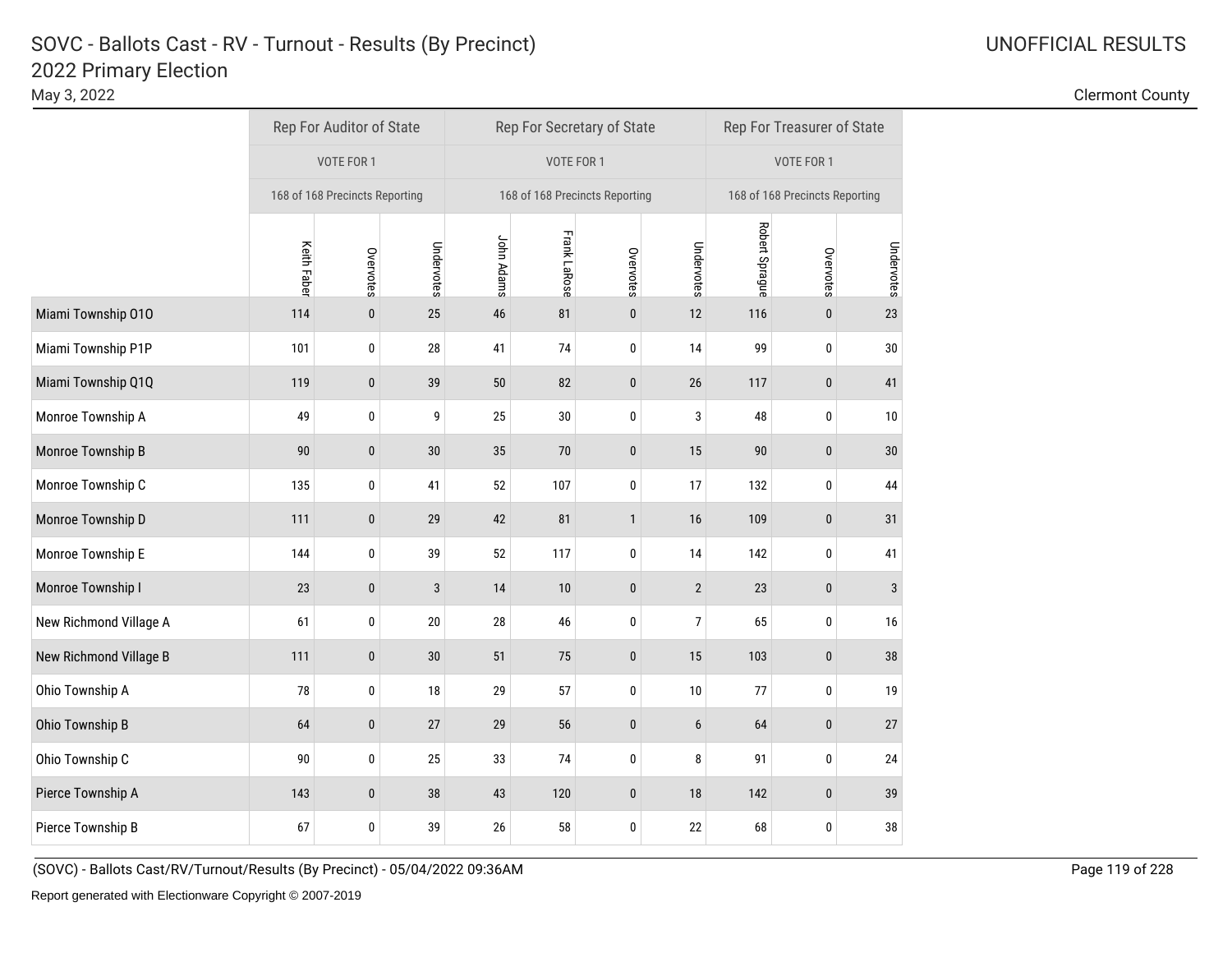May 3, 2022 Clermont County

|                             |                    | Rep For Auditor of State       |            |            | Rep For Secretary of State     |           |                 | Rep For Treasurer of State |                                |            |  |
|-----------------------------|--------------------|--------------------------------|------------|------------|--------------------------------|-----------|-----------------|----------------------------|--------------------------------|------------|--|
|                             |                    | VOTE FOR 1                     |            |            | VOTE FOR 1                     |           |                 |                            | VOTE FOR 1                     |            |  |
|                             |                    | 168 of 168 Precincts Reporting |            |            | 168 of 168 Precincts Reporting |           |                 |                            | 168 of 168 Precincts Reporting |            |  |
|                             | <b>Keith Faber</b> | Overvotes                      | Undervotes | John Adams | <b>Frank LaRose</b>            | Overvotes | Undervotes      | Robert Sprague             | Overvotes                      | Undervotes |  |
| Pierce Township C           | 67                 | $\bf{0}$                       | $30\,$     | 40         | 52                             | $\bf{0}$  | $\sqrt{5}$      | 69                         | $\pmb{0}$                      | 28         |  |
| Pierce Township D           | 101                | 0                              | 28         | 44         | 67                             | 0         | 18              | 101                        | 0                              | 28         |  |
| Pierce Township E           | 159                | $\pmb{0}$                      | 56         | 54         | 131                            | $\bf{0}$  | 30              | 154                        | $\bf{0}$                       | 61         |  |
| Pierce Township G           | 159                | 0                              | $50\,$     | 71         | 120                            | 1         | 17              | 160                        | 0                              | 49         |  |
| Pierce Township I           | 142                | $\pmb{0}$                      | 50         | 60         | 107                            | $\pmb{0}$ | $25\,$          | 142                        | $\pmb{0}$                      | 50         |  |
| Pierce Township J           | 76                 | 0                              | 23         | 28         | 62                             | 0         | 9               | 77                         | $\pmb{0}$                      | 22         |  |
| Pierce Township K           | 136                | $\pmb{0}$                      | 39         | 54         | 108                            | $\pmb{0}$ | 13              | 141                        | $\pmb{0}$                      | 34         |  |
| Pierce Township M           | 164                | 0                              | 56         | 38         | 151                            | 0         | 31              | 164                        | 0                              | 56         |  |
| Pierce Township N           | 110                | $\pmb{0}$                      | 29         | 56         | 72                             | $\pmb{0}$ | 11              | 110                        | $\pmb{0}$                      | 29         |  |
| Pierce Township O           | 72                 | $\pmb{0}$                      | 27         | 32         | 57                             | 0         | 10 <sup>°</sup> | 71                         | 0                              | 28         |  |
| Owensville Village          | 42                 | $\pmb{0}$                      | 15         | 19         | 32                             | $\pmb{0}$ | $6\phantom{.}6$ | 42                         | $\pmb{0}$                      | 15         |  |
| Stonelick Township A        | 154                | $\pmb{0}$                      | 46         | 45         | 139                            | 0         | 16              | 156                        | $\pmb{0}$                      | 44         |  |
| <b>Stonelick Township B</b> | 97                 | $\pmb{0}$                      | 29         | 37         | 82                             | $\pmb{0}$ | $\overline{7}$  | 99                         | $\pmb{0}$                      | 27         |  |
| Stonelick Township C        | 122                | 0                              | 26         | 24         | 114                            | 0         | $10\,$          | 123                        | 0                              | 25         |  |
| Stonelick Township D        | 115                | $\pmb{0}$                      | 29         | 43         | 92                             | $\bf{0}$  | 9               | 112                        | $\bf{0}$                       | 32         |  |
| <b>Stonelick Township E</b> | 99                 | $\pmb{0}$                      | 38         | 39         | 86                             | 0         | 12              | 102                        | 0                              | 35         |  |

(SOVC) - Ballots Cast/RV/Turnout/Results (By Precinct) - 05/04/2022 09:36AM Page 120 of 228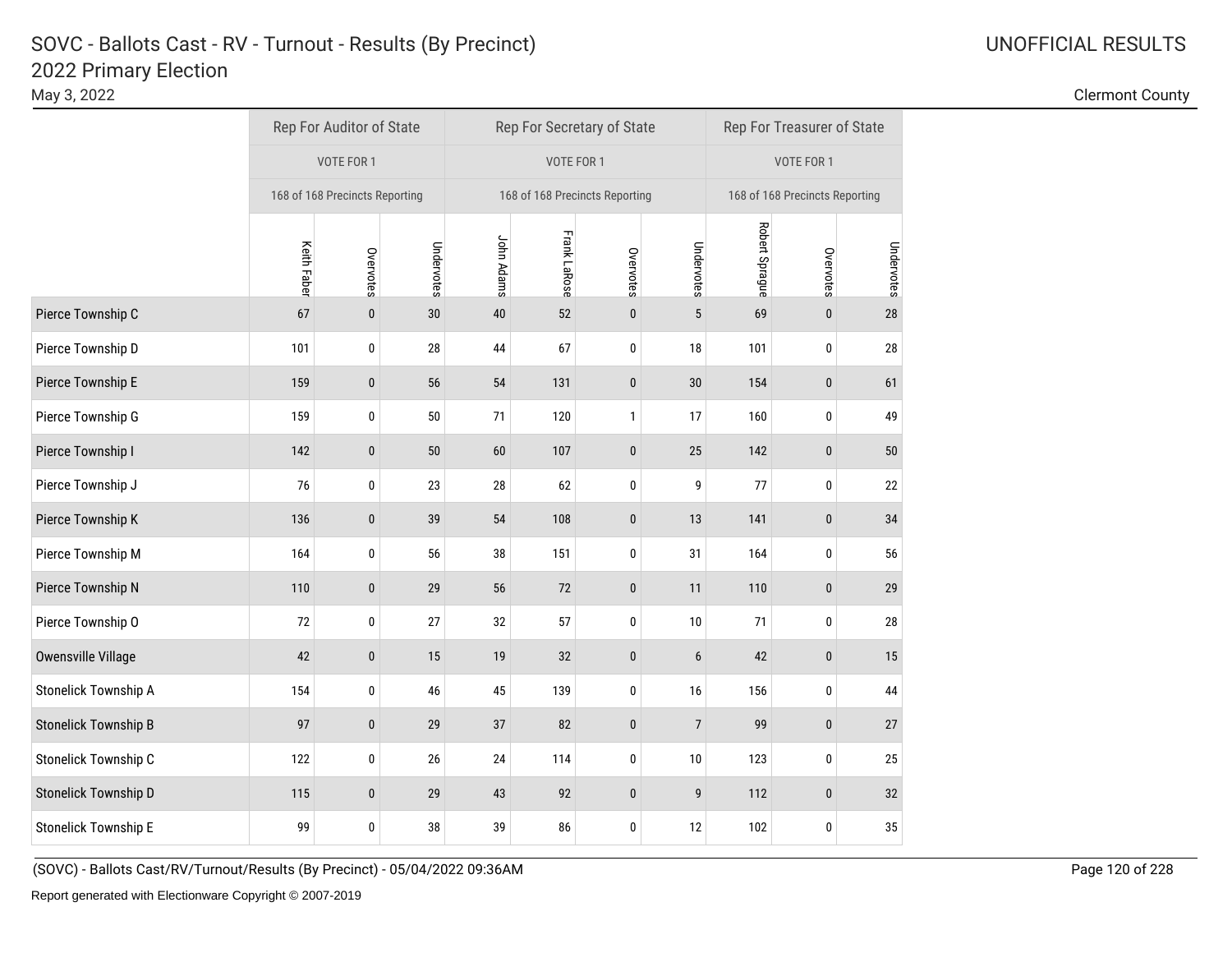May 3, 2022 Clermont County

|                         |                    | Rep For Auditor of State       |            |            | Rep For Secretary of State     |           |                | Rep For Treasurer of State |                                |            |  |
|-------------------------|--------------------|--------------------------------|------------|------------|--------------------------------|-----------|----------------|----------------------------|--------------------------------|------------|--|
|                         |                    | VOTE FOR 1                     |            |            | VOTE FOR 1                     |           |                |                            | VOTE FOR 1                     |            |  |
|                         |                    | 168 of 168 Precincts Reporting |            |            | 168 of 168 Precincts Reporting |           |                |                            | 168 of 168 Precincts Reporting |            |  |
|                         | <b>Keith Faber</b> | Overvotes                      | Undervotes | John Adams | <b>Frank LaRose</b>            | Overvotes | Undervotes     | Robert Sprague             | Overvotes                      | Undervotes |  |
| <b>Bethel Village A</b> | 94                 | $\pmb{0}$                      | 17         | 25         | 73                             | 0         | 13             | 89                         | $\pmb{0}$                      | 22         |  |
| <b>Bethel Village B</b> | 90                 | 0                              | 23         | 25         | 80                             | 0         | 8              | 90                         | 0                              | 23         |  |
| Tate Township A         | 121                | $\pmb{0}$                      | 36         | 50         | 90                             | $\bf{0}$  | 17             | 122                        | $\pmb{0}$                      | 35         |  |
| <b>Tate Township B</b>  | 90                 | 0                              | 29         | 46         | 64                             | 0         | 9              | 89                         | 0                              | 30         |  |
| Tate Township D         | 166                | $\pmb{0}$                      | $50\,$     | 61         | 129                            | $\pmb{0}$ | $26\,$         | 163                        | $\pmb{0}$                      | 53         |  |
| Tate Township F         | 156                | 0                              | 38         | 59         | 111                            | 1         | 23             | 153                        | $\pmb{0}$                      | 41         |  |
| Tate Township H         | 137                | $\pmb{0}$                      | $44\,$     | 60         | 103                            | $\pmb{0}$ | $18\,$         | 137                        | $\pmb{0}$                      | 44         |  |
| Union Township A        | 120                | 0                              | 46         | 54         | 97                             | 0         | 15             | 112                        | 0                              | 54         |  |
| <b>Union Township B</b> | 46                 | $\pmb{0}$                      | 25         | 14         | 50                             | $\pmb{0}$ | $\overline{7}$ | 49                         | $\pmb{0}$                      | 22         |  |
| Union Township C        | 89                 | 0                              | 29         | 39         | 68                             | 0         | 11             | 92                         | $\pmb{0}$                      | 26         |  |
| <b>Union Township D</b> | 108                | $\pmb{0}$                      | 34         | 42         | 87                             | $\pmb{0}$ | 13             | 106                        | $\pmb{0}$                      | 36         |  |
| <b>Union Township E</b> | 174                | 0                              | 67         | 66         | 146                            | 0         | 29             | 175                        | 0                              | 66         |  |
| <b>Union Township F</b> | 129                | $\pmb{0}$                      | $30\,$     | 52         | 92                             | $\pmb{0}$ | 15             | 127                        | $\pmb{0}$                      | 32         |  |
| <b>Union Township G</b> | 87                 | 0                              | 29         | 35         | $70\,$                         | 0         | 11             | 87                         | 0                              | 29         |  |
| <b>Union Township H</b> | 72                 | $\bf{0}$                       | 17         | 26         | $50\,$                         | $\pmb{0}$ | 13             | 71                         | $\pmb{0}$                      | 18         |  |
| Union Township I        | 71                 | 0                              | 17         | $20\,$     | 58                             | 0         | 10             | $70\,$                     | 0                              | 18         |  |

(SOVC) - Ballots Cast/RV/Turnout/Results (By Precinct) - 05/04/2022 09:36AM Page 121 of 228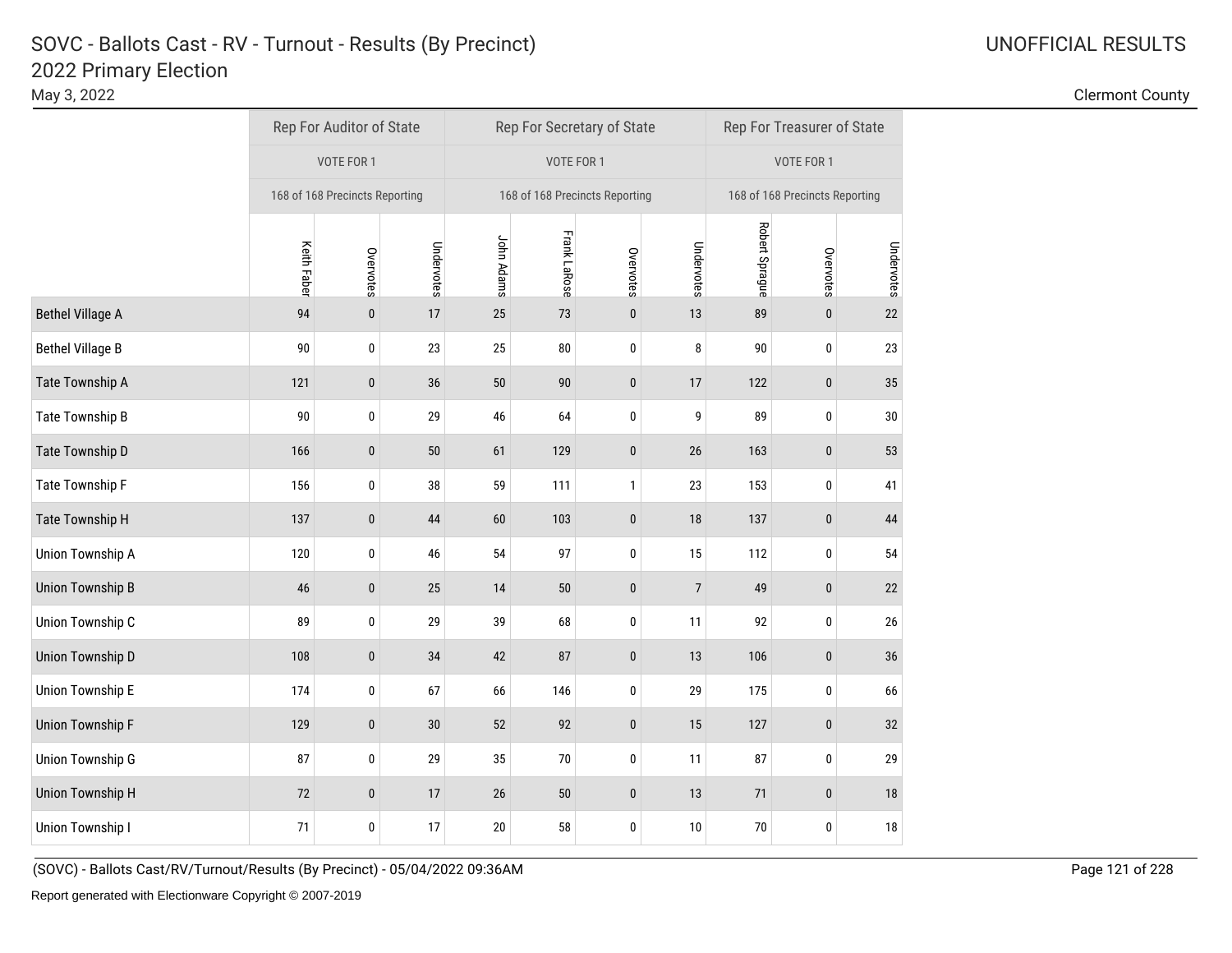May 3, 2022 Clermont County

|                           |                    | Rep For Auditor of State       |            |            |                     | Rep For Secretary of State     |              | Rep For Treasurer of State |                                |            |  |
|---------------------------|--------------------|--------------------------------|------------|------------|---------------------|--------------------------------|--------------|----------------------------|--------------------------------|------------|--|
|                           |                    | VOTE FOR 1                     |            |            | VOTE FOR 1          |                                |              |                            | VOTE FOR 1                     |            |  |
|                           |                    | 168 of 168 Precincts Reporting |            |            |                     | 168 of 168 Precincts Reporting |              |                            | 168 of 168 Precincts Reporting |            |  |
|                           | <b>Keith Faber</b> | Overvotes                      | Undervotes | John Adams | <b>Frank LaRose</b> | Overvotes                      | Undervotes   | Robert Sprague             | Overvotes                      | Undervotes |  |
| Union Township J          | 69                 | $\pmb{0}$                      | 22         | 36         | 47                  | $\pmb{0}$                      | 8            | 68                         | $\pmb{0}$                      | 23         |  |
| <b>Union Township K</b>   | 71                 | 0                              | 23         | 31         | 54                  | 0                              | 9            | 76                         | 0                              | 18         |  |
| <b>Union Township L</b>   | 60                 | $\bf{0}$                       | 19         | $30\,$     | 37                  | $\pmb{0}$                      | 12           | 62                         | $\bf{0}$                       | 17         |  |
| <b>Union Township M</b>   | 58                 | 0                              | 11         | $20\,$     | 45                  | $\bf{0}$                       | 4            | 56                         | 0                              | 13         |  |
| <b>Union Township N</b>   | 49                 | $\bf{0}$                       | $13\,$     | 14         | 47                  | $\pmb{0}$                      | $\mathbf{1}$ | 52                         | $\pmb{0}$                      | 10         |  |
| Union Township O          | 122                | 0                              | 36         | 50         | 97                  | $\pmb{0}$                      | 11           | 127                        | 0                              | 31         |  |
| <b>Union Township P</b>   | 53                 | $\pmb{0}$                      | 14         | 25         | 38                  | $\pmb{0}$                      | 4            | 52                         | $\pmb{0}$                      | 15         |  |
| Union Township Q          | 96                 | 0                              | $30\,$     | 33         | 73                  | 0                              | 20           | 93                         | 0                              | 33         |  |
| <b>Union Township R</b>   | 101                | $\bf{0}$                       | 30         | 45         | 78                  | $\pmb{0}$                      | 8            | 103                        | $\pmb{0}$                      | 28         |  |
| <b>Union Township T</b>   | 123                | 0                              | 41         | 57         | 94                  | 0                              | 13           | 120                        | 0                              | 44         |  |
| Union Township U          | 122                | $\bf{0}$                       | 48         | 55         | 94                  | $\pmb{0}$                      | 21           | 128                        | $\pmb{0}$                      | 42         |  |
| <b>Union Township W</b>   | 93                 | $\bf{0}$                       | 27         | 37         | 74                  | 0                              | 9            | 98                         | 0                              | 22         |  |
| <b>Union Township X</b>   | 66                 | $\bf{0}$                       | 21         | 27         | 55                  | $\pmb{0}$                      | 5            | 67                         | $\pmb{0}$                      | 20         |  |
| <b>Union Township Y</b>   | 78                 | 0                              | 29         | 40         | 55                  | 0                              | 12           | 79                         | 0                              | 28         |  |
| <b>Union Township Z</b>   | 99                 | $\bf{0}$                       | 42         | 59         | 68                  | $\pmb{0}$                      | 14           | 101                        | $\bf{0}$                       | 40         |  |
| <b>Union Township B1B</b> | 115                | $\bf{0}$                       | 49         | 61         | 86                  | 0                              | 17           | 123                        | 0                              | 41         |  |

(SOVC) - Ballots Cast/RV/Turnout/Results (By Precinct) - 05/04/2022 09:36AM Page 122 of 228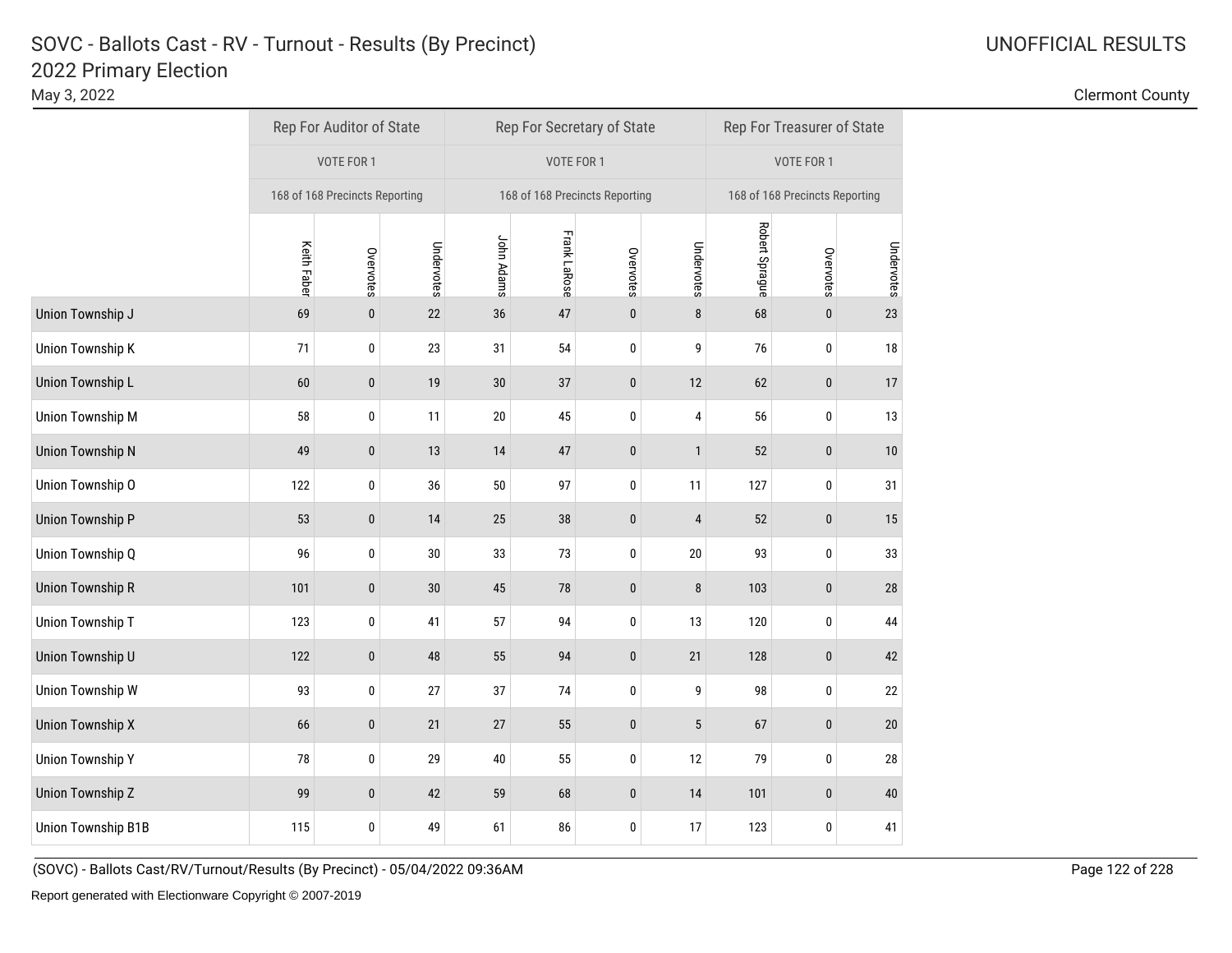May 3, 2022 Clermont County

|                           | Rep For Auditor of State |                                |            |            |                     | Rep For Secretary of State     |                | Rep For Treasurer of State |                                |            |  |
|---------------------------|--------------------------|--------------------------------|------------|------------|---------------------|--------------------------------|----------------|----------------------------|--------------------------------|------------|--|
|                           |                          | VOTE FOR 1                     |            |            | VOTE FOR 1          |                                |                |                            | VOTE FOR 1                     |            |  |
|                           |                          | 168 of 168 Precincts Reporting |            |            |                     | 168 of 168 Precincts Reporting |                |                            | 168 of 168 Precincts Reporting |            |  |
|                           | Keith Faber              | Overvotes                      | Undervotes | John Adams | <b>Frank LaRose</b> | Overvotes                      | Undervotes     | Robert Sprague             | Overvotes                      | Undervotes |  |
| Union Township C1C        | 101                      | $\bf{0}$                       | 26         | 42         | 75                  | $\pmb{0}$                      | 10             | 100                        | $\pmb{0}$                      | 27         |  |
| Union Township D1D        | 76                       | $\pmb{0}$                      | 35         | 37         | 56                  | $\mathbf{0}$                   | 18             | 75                         | $\pmb{0}$                      | 36         |  |
| <b>Union Township E1E</b> | 146                      | $\pmb{0}$                      | 69         | 84         | 94                  | $\pmb{0}$                      | 37             | 143                        | 0                              | 72         |  |
| <b>Union Township F1F</b> | 169                      | 0                              | 73         | 72         | 132                 | $\bf{0}$                       | 38             | 165                        | 0                              | 77         |  |
| Union Township J1J        | 70                       | $\bf{0}$                       | 34         | 44         | 48                  | $\pmb{0}$                      | 12             | 69                         | $\pmb{0}$                      | 35         |  |
| Union Township K1K        | 64                       | 0                              | 15         | $30\,$     | 42                  | $\bf{0}$                       | $\overline{7}$ | 62                         | 0                              | 17         |  |
| <b>Union Township L1L</b> | 141                      | $\bf{0}$                       | 33         | 57         | 103                 | $\mathbf{0}$                   | 14             | 142                        | 0                              | 32         |  |
| Union Township M1M        | 51                       | 0                              | 8          | 22         | 35                  | 0                              | $\sqrt{2}$     | 51                         | 0                              | 8          |  |
| <b>Union Township P1P</b> | 121                      | $\pmb{0}$                      | 42         | 54         | 88                  | $\pmb{0}$                      | 21             | 115                        | $\pmb{0}$                      | 48         |  |
| Union Township R1R        | 94                       | $\pmb{0}$                      | 19         | 38         | 62                  | $\pmb{0}$                      | 13             | 89                         | 0                              | 24         |  |
| <b>Union Township S1S</b> | 132                      | $\pmb{0}$                      | 48         | 47         | 103                 | $\pmb{0}$                      | 30             | 134                        | $\mathbf 0$                    | 46         |  |
| Union Township U1U        | 70                       | 0                              | 27         | 33         | 52                  | $\pmb{0}$                      | 12             | 71                         | 0                              | 26         |  |
| <b>Union Township V1V</b> | 82                       | $\pmb{0}$                      | 31         | 36         | 68                  | $\pmb{0}$                      | 9              | 81                         | $\pmb{0}$                      | 32         |  |
| Washington Township A     | 85                       | $\pmb{0}$                      | 46         | 35         | 64                  | $\pmb{0}$                      | 32             | 85                         | 0                              | 46         |  |
| Washington Township B     | 72                       | $\bf{0}$                       | $26\,$     | 31         | 49                  | $\pmb{0}$                      | 18             | 75                         | $\mathbf 0$                    | 23         |  |
| Washington Township C     | 96                       | 0                              | 34         | 51         | 64                  | 0                              | 15             | 98                         | 0                              | 32         |  |

(SOVC) - Ballots Cast/RV/Turnout/Results (By Precinct) - 05/04/2022 09:36AM Page 123 of 228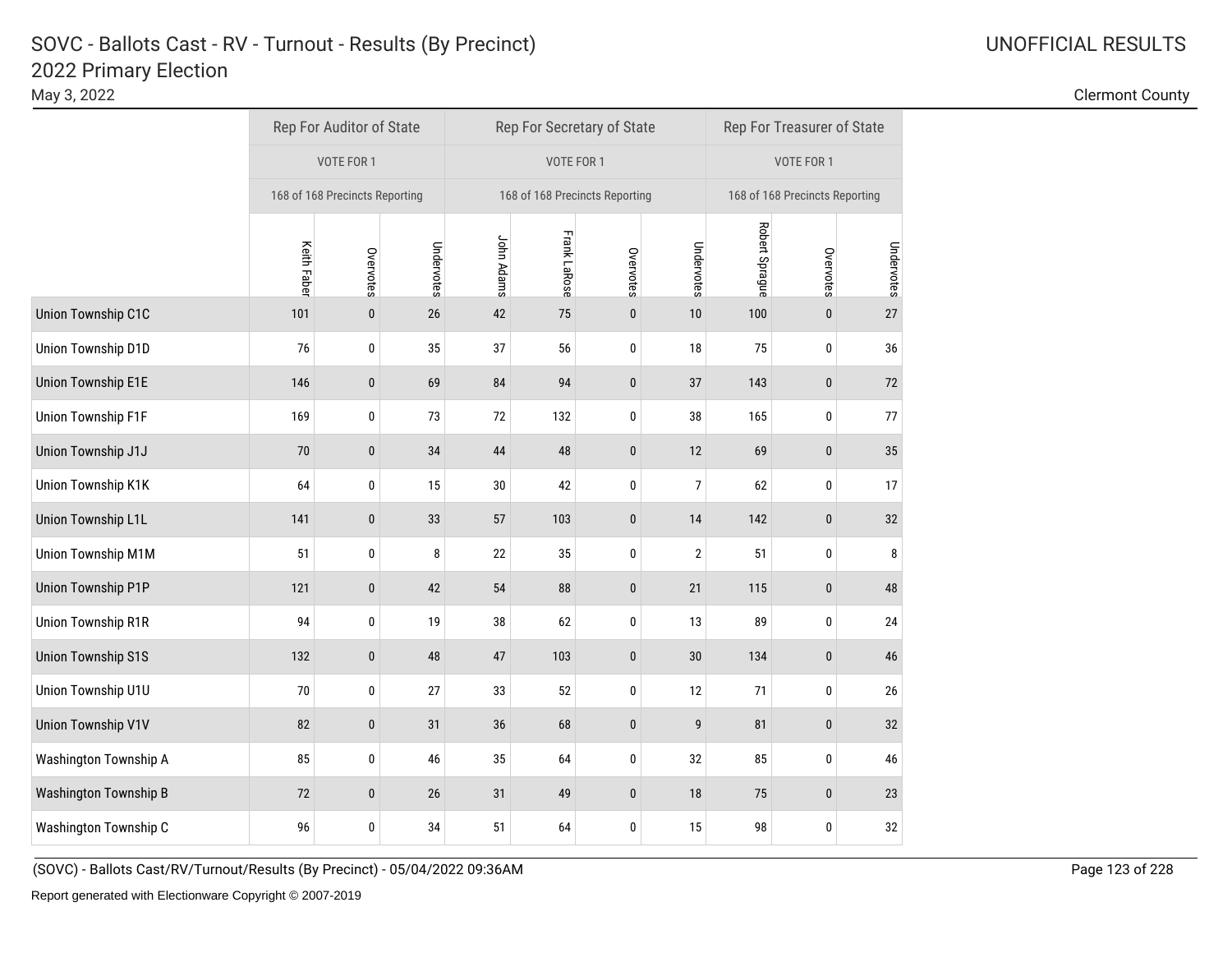|                         |             | Rep For Auditor of State       |            |            |              | Rep For Secretary of State     |            | Rep For Treasurer of State |                                |            |  |
|-------------------------|-------------|--------------------------------|------------|------------|--------------|--------------------------------|------------|----------------------------|--------------------------------|------------|--|
|                         |             | VOTE FOR 1                     |            |            | VOTE FOR 1   |                                |            |                            | VOTE FOR 1                     |            |  |
|                         |             | 168 of 168 Precincts Reporting |            |            |              | 168 of 168 Precincts Reporting |            |                            | 168 of 168 Precincts Reporting |            |  |
|                         | Keith Faber | Overvotes                      | Undervotes | John Adams | Frank LaRose | Overvotes                      | Undervotes | Robert Sprague             | Overvotes                      | Undervotes |  |
| Wayne Township A        | 148         | $\mathbf{0}$                   | 57         | 78         | 104          | 0                              | 23         | 151                        | $\mathbf{0}$                   | 54         |  |
| Wayne Township B        | 116         | 0                              | 38         | 50         | 85           | 1                              | 18         | 113                        | 0                              | 41         |  |
| Wayne Township C        | 170         | 0                              | 45         | 61         | 131          | 0                              | 23         | 174                        | $\bf{0}$                       | 41         |  |
| Williamsburg Village A  | 102         | 0                              | 53         | 64         | 72           | 0                              | 19         | 101                        | 0                              | 54         |  |
| Williamsburg Village C  | 118         | 0                              | 36         | 62         | 69           | 0                              | 23         | 112                        | $\bf{0}$                       | 42         |  |
| Williamsburg Township A | 122         | 0                              | 52         | 57         | 96           | 0                              | 21         | 120                        | 0                              | 54         |  |
| Williamsburg Township B | 179         | $\mathbf{0}$                   | 66         | 72         | 140          | 0                              | 33         | 174                        | $\boldsymbol{0}$               | 71         |  |
| Williamsburg Township C | 76          | 0                              | 24         | 27         | 61           | 0                              | 12         | 77                         | 0                              | 23         |  |
| <b>Totals</b>           | 17,186      | 0                              | 5,566      | 7,171      | 13,020       | 10                             | 2,551      | 17,082                     | 0                              | 5,670      |  |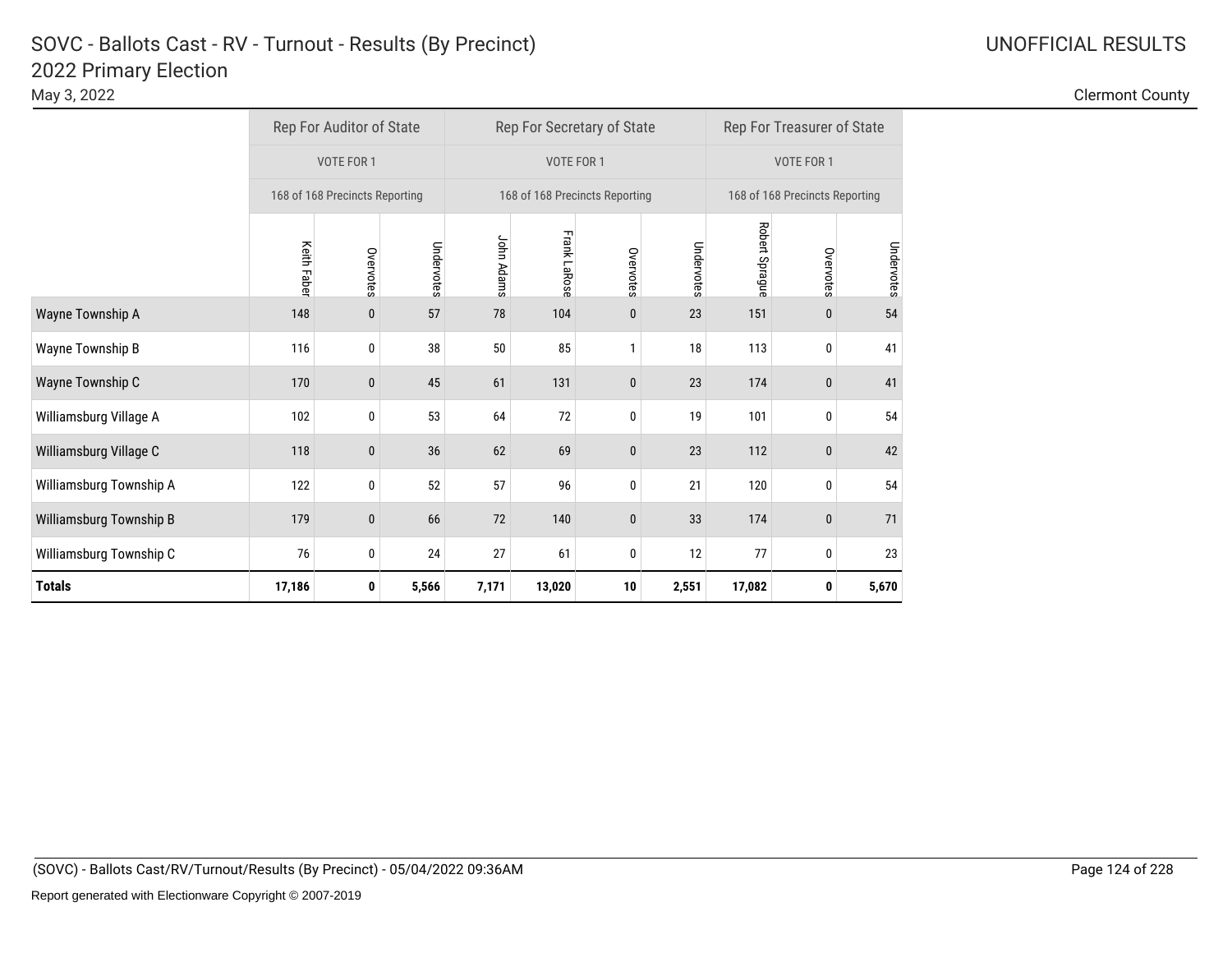May 3, 2022 Clermont County

|                           |                      | <b>Supreme Court</b>           |            |             | Court (1/1)                    |            | Rep For Chief Justice of the Rep For Justice of the Supreme Rep For Justice of the Supreme<br>Court (1/2) |                                |            |  |
|---------------------------|----------------------|--------------------------------|------------|-------------|--------------------------------|------------|-----------------------------------------------------------------------------------------------------------|--------------------------------|------------|--|
|                           |                      | VOTE FOR 1                     |            |             | VOTE FOR 1                     |            | VOTE FOR 1                                                                                                |                                |            |  |
|                           |                      | 168 of 168 Precincts Reporting |            |             | 168 of 168 Precincts Reporting |            |                                                                                                           | 168 of 168 Precincts Reporting |            |  |
|                           | Sharon L.<br>Kennedy | Overvotes                      | Undervotes | Pat Fischer | Overvotes                      | Undervotes | Pat DeWine                                                                                                | Overvotes                      | Undervotes |  |
| Loveland City A           | 67                   | $\pmb{0}$                      | 22         | 66          | $\pmb{0}$                      | 23         | 56                                                                                                        | $\pmb{0}$                      | 33         |  |
| Loveland City B           | 48                   | 0                              | 17         | 46          | 0                              | 19         | 45                                                                                                        | 0                              | 20         |  |
| Loveland City C           | 132                  | $\pmb{0}$                      | 58         | 132         | $\pmb{0}$                      | 58         | 127                                                                                                       | $\pmb{0}$                      | 63         |  |
| Batavia Village A         | 111                  | 0                              | 53         | 107         | 0                              | 57         | 96                                                                                                        | 0                              | 68         |  |
| Batavia Township A        | 189                  | $\pmb{0}$                      | 54         | 186         | $\pmb{0}$                      | 57         | 185                                                                                                       | $\pmb{0}$                      | 58         |  |
| Batavia Township B        | 135                  | 0                              | 39         | 136         | 0                              | 38         | 133                                                                                                       | 0                              | 41         |  |
| Batavia Township C        | 37                   | $\pmb{0}$                      | 11         | 38          | $\pmb{0}$                      | 10         | 37                                                                                                        | $\pmb{0}$                      | 11         |  |
| Batavia Township D        | 134                  | 0                              | 26         | 131         | 0                              | 29         | 123                                                                                                       | 0                              | 37         |  |
| <b>Batavia Township E</b> | 75                   | $\pmb{0}$                      | 14         | 75          | $\pmb{0}$                      | 14         | 64                                                                                                        | $\pmb{0}$                      | $25\,$     |  |
| <b>Batavia Township F</b> | 116                  | 0                              | 50         | 116         | 0                              | 50         | 101                                                                                                       | 0                              | 65         |  |
| <b>Batavia Township G</b> | 101                  | $\pmb{0}$                      | 24         | 101         | $\pmb{0}$                      | 24         | 96                                                                                                        | $\pmb{0}$                      | 29         |  |
| <b>Batavia Township H</b> | 99                   | 0                              | 26         | 95          | 0                              | 30         | 95                                                                                                        | 0                              | $30\,$     |  |
| <b>Batavia Township I</b> | 90                   | $\pmb{0}$                      | 25         | 87          | $\pmb{0}$                      | 28         | 73                                                                                                        | $\pmb{0}$                      | 42         |  |
| Batavia Township J        | 134                  | 0                              | 40         | 130         | 0                              | 44         | 116                                                                                                       | 0                              | 58         |  |
| <b>Batavia Township K</b> | 65                   | $\pmb{0}$                      | 23         | 61          | $\pmb{0}$                      | 27         | 53                                                                                                        | $\pmb{0}$                      | 35         |  |
| Batavia Township L        | 99                   | 0                              | 22         | 95          | 0                              | 26         | 94                                                                                                        | 0                              | 27         |  |

(SOVC) - Ballots Cast/RV/Turnout/Results (By Precinct) - 05/04/2022 09:36AM Page 125 of 228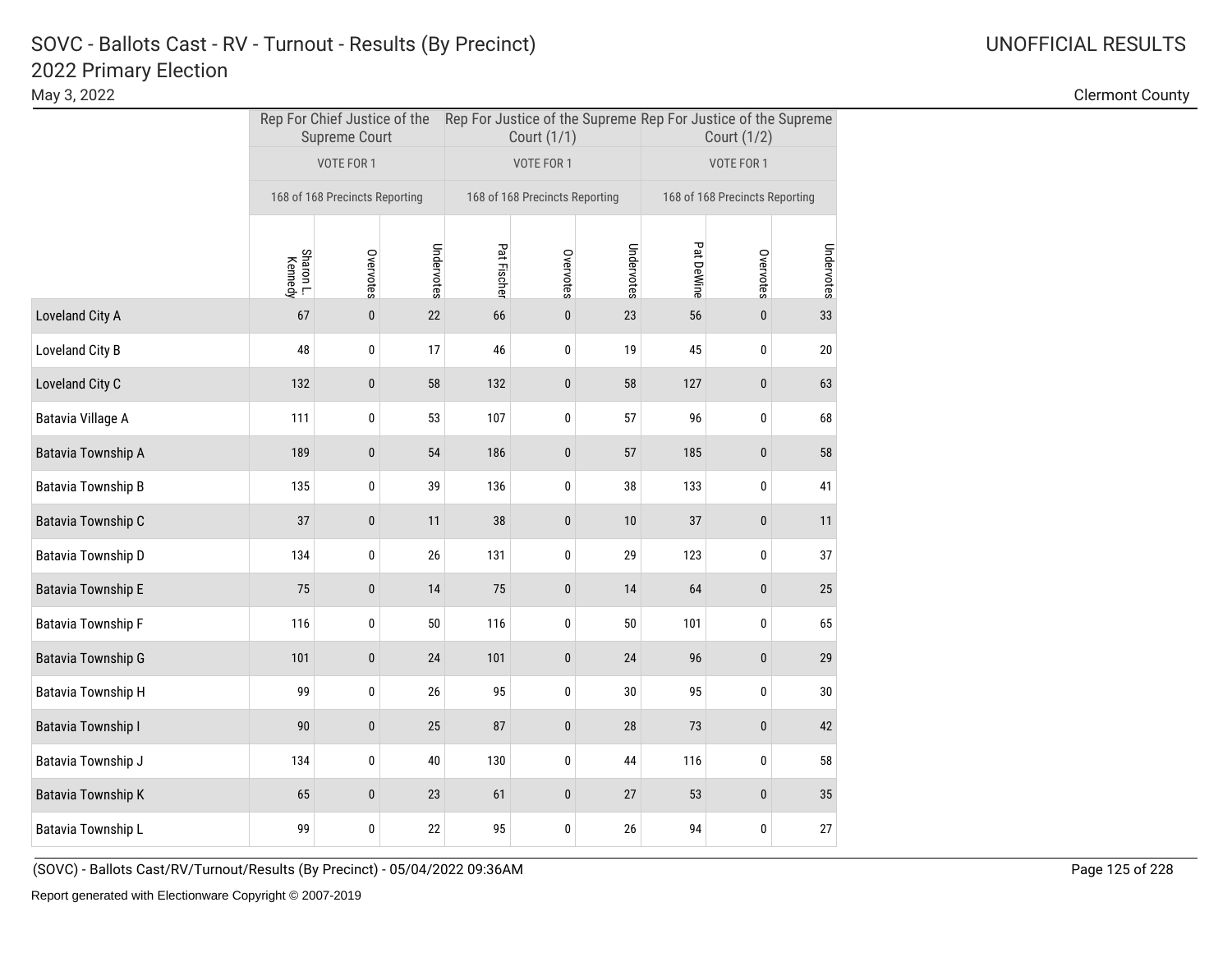May 3, 2022 Clermont County

|                           |                      | <b>Supreme Court</b>           |            |             | Court (1/1)                    |                | Rep For Chief Justice of the Rep For Justice of the Supreme Rep For Justice of the Supreme<br>Court (1/2) |                                |                 |  |
|---------------------------|----------------------|--------------------------------|------------|-------------|--------------------------------|----------------|-----------------------------------------------------------------------------------------------------------|--------------------------------|-----------------|--|
|                           |                      | VOTE FOR 1                     |            |             | VOTE FOR 1                     |                |                                                                                                           | VOTE FOR 1                     |                 |  |
|                           |                      | 168 of 168 Precincts Reporting |            |             | 168 of 168 Precincts Reporting |                |                                                                                                           | 168 of 168 Precincts Reporting |                 |  |
|                           | Sharon L.<br>Kennedy | Overvotes                      | Undervotes | Pat Fischer | Overvotes                      | Undervotes     | Pat DeWine                                                                                                | Overvotes                      | Undervotes      |  |
| <b>Batavia Township M</b> | 171                  | 0                              | 56         | 160         | 0                              | 67             | 147                                                                                                       | 0                              | 80              |  |
| Batavia Township N        | 112                  | 0                              | 24         | 107         | 0                              | 29             | 104                                                                                                       | 0                              | 32              |  |
| Batavia Township O        | 76                   | 0                              | 20         | 77          | $\mathbf{0}$                   | 19             | 64                                                                                                        | $\mathbf{0}$                   | 32              |  |
| Batavia Township P        | 88                   | 0                              | 19         | 89          | 0                              | 18             | 77                                                                                                        | 0                              | 30              |  |
| <b>Felicity Village</b>   | 38                   | 0                              | $26\,$     | 41          | $\pmb{0}$                      | 23             | 38                                                                                                        | 0                              | 26              |  |
| Franklin Township A       | 186                  | 0                              | 78         | 190         | 0                              | 74             | 175                                                                                                       | 0                              | 89              |  |
| Franklin Township B       | 90                   | 0                              | $50\,$     | 89          | 0                              | 51             | 90                                                                                                        | 0                              | $50\,$          |  |
| Franklin Township D       | 113                  | 0                              | 68         | 112         | 0                              | 69             | 112                                                                                                       | 0                              | 69              |  |
| Goshen Township A         | 108                  | 0                              | 32         | 111         | 0                              | 29             | 89                                                                                                        | 0                              | 51              |  |
| Goshen Township B         | 139                  | 0                              | 38         | 134         | 0                              | 43             | 128                                                                                                       | 0                              | 49              |  |
| Goshen Township D         | 95                   | $\mathbf{0}$                   | 32         | 85          | $\mathbf{0}$                   | 42             | 80                                                                                                        | $\mathbf{0}$                   | 47              |  |
| Goshen Township E         | 148                  | 0                              | 38         | 145         | 0                              | 41             | 140                                                                                                       | 0                              | 46              |  |
| Goshen Township F         | 45                   | $\pmb{0}$                      | 8          | 40          | $\pmb{0}$                      | 13             | 35                                                                                                        | $\bf{0}$                       | 18              |  |
| Goshen Township G         | 59                   | 0                              | 15         | 61          | 0                              | 13             | 53                                                                                                        | 0                              | 21              |  |
| Goshen Township I         | 48                   | 0                              | 5          | 46          | 0                              | $\overline{7}$ | 47                                                                                                        | $\mathbf{0}$                   | $6\phantom{.}6$ |  |
| Goshen Township J         | 85                   | 0                              | 27         | 83          | 0                              | 29             | 77                                                                                                        | 0                              | 35              |  |

(SOVC) - Ballots Cast/RV/Turnout/Results (By Precinct) - 05/04/2022 09:36AM Page 126 of 228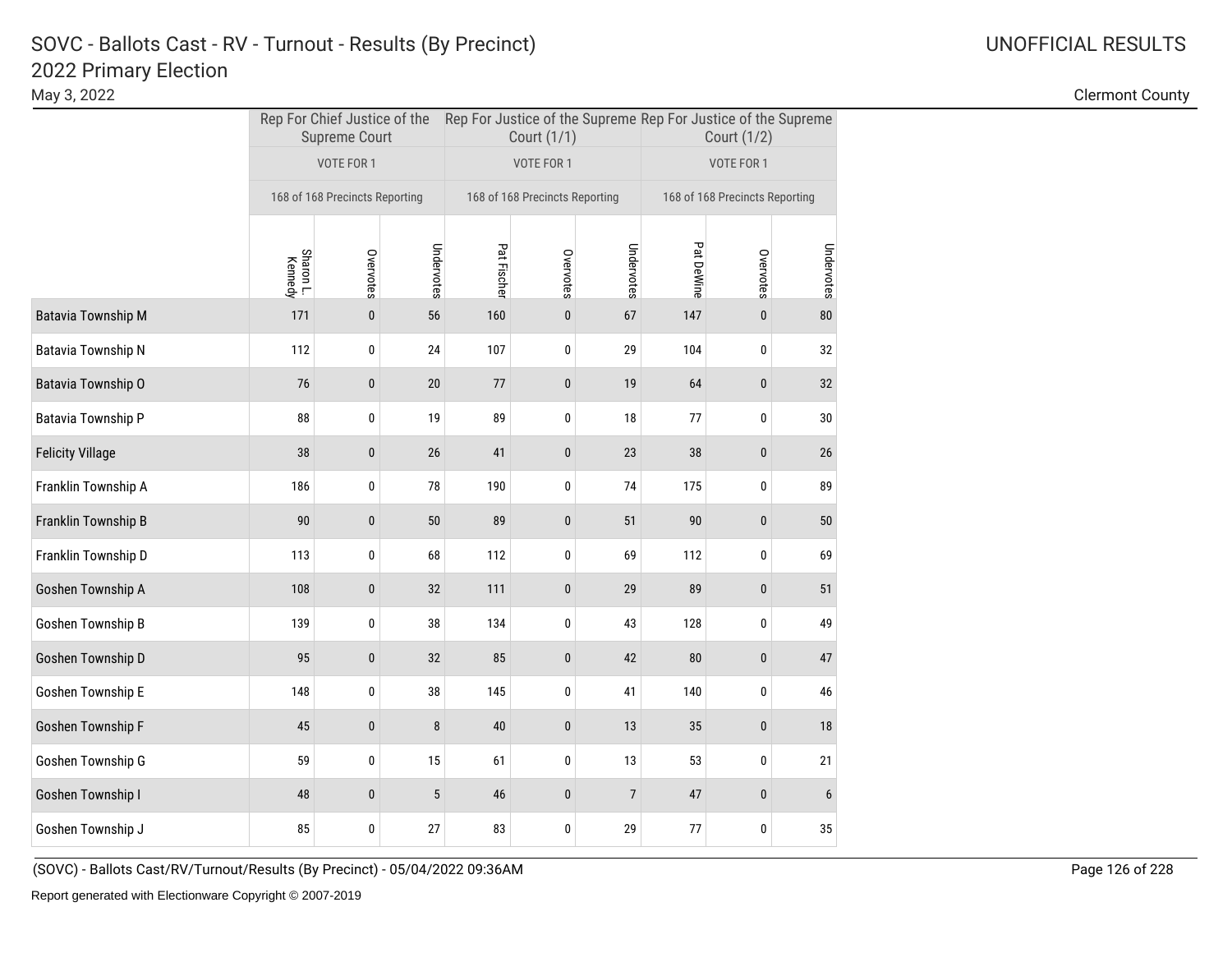May 3, 2022 Clermont County

|                    |                      | <b>Supreme Court</b>           |            |             | Court (1/1)                    |            | Rep For Chief Justice of the Rep For Justice of the Supreme Rep For Justice of the Supreme<br>Court (1/2) |           |            |  |
|--------------------|----------------------|--------------------------------|------------|-------------|--------------------------------|------------|-----------------------------------------------------------------------------------------------------------|-----------|------------|--|
|                    |                      | VOTE FOR 1                     |            |             | VOTE FOR 1                     |            | VOTE FOR 1                                                                                                |           |            |  |
|                    |                      | 168 of 168 Precincts Reporting |            |             | 168 of 168 Precincts Reporting |            | 168 of 168 Precincts Reporting                                                                            |           |            |  |
|                    | Sharon L.<br>Kennedy | Overvotes                      | Undervotes | Pat Fischer | Overvotes                      | Undervotes | Pat DeWine                                                                                                | Overvotes | Undervotes |  |
| Goshen Township K  | 86                   | $\pmb{0}$                      | 25         | 83          | $\pmb{0}$                      | 28         | 77                                                                                                        | $\pmb{0}$ | 34         |  |
| Goshen Township L  | 102                  | 0                              | 22         | 103         | 0                              | 21         | 94                                                                                                        | 0         | $30\,$     |  |
| Goshen Township M  | 38                   | $\pmb{0}$                      | 9          | 37          | $\pmb{0}$                      | 10         | 33                                                                                                        | $\pmb{0}$ | 14         |  |
| Goshen Township N  | 125                  | 0                              | 26         | 124         | 0                              | 27         | 120                                                                                                       | 0         | 31         |  |
| Jackson Township A | 124                  | $\pmb{0}$                      | 37         | 120         | $\pmb{0}$                      | 41         | 112                                                                                                       | $\pmb{0}$ | 49         |  |
| Jackson Township B | 90                   | 0                              | 37         | 90          | 0                              | 37         | 76                                                                                                        | 0         | 51         |  |
| Jackson Township C | 159                  | $\pmb{0}$                      | 48         | 162         | $\pmb{0}$                      | 45         | 144                                                                                                       | $\pmb{0}$ | 63         |  |
| Milford City A     | 55                   | 0                              | 29         | 54          | 0                              | 30         | 46                                                                                                        | 0         | 38         |  |
| Milford City B     | 90                   | $\pmb{0}$                      | 25         | 85          | $\pmb{0}$                      | $30\,$     | $74$                                                                                                      | $\pmb{0}$ | 41         |  |
| Milford City D     | 39                   | 0                              | 15         | 37          | 0                              | 17         | 40                                                                                                        | 0         | 14         |  |
| Milford City E     | 72                   | $\pmb{0}$                      | 28         | $70$        | $\pmb{0}$                      | $30\,$     | 69                                                                                                        | $\pmb{0}$ | 31         |  |
| Milford City F     | 44                   | 0                              | 14         | 47          | 0                              | 11         | 42                                                                                                        | 0         | 16         |  |
| Milford City G     | 84                   | $\pmb{0}$                      | 29         | 80          | $\pmb{0}$                      | 33         | 78                                                                                                        | $\pmb{0}$ | 35         |  |
| Milford City H     | 125                  | 0                              | 49         | 124         | 0                              | $50\,$     | 118                                                                                                       | 0         | 56         |  |
| Miami Township A   | 83                   | $\pmb{0}$                      | 30         | 86          | $\pmb{0}$                      | 27         | 80                                                                                                        | $\pmb{0}$ | 33         |  |
| Miami Township C   | 128                  | 0                              | 41         | 129         | 0                              | 40         | 121                                                                                                       | 0         | 48         |  |

(SOVC) - Ballots Cast/RV/Turnout/Results (By Precinct) - 05/04/2022 09:36AM Page 127 of 228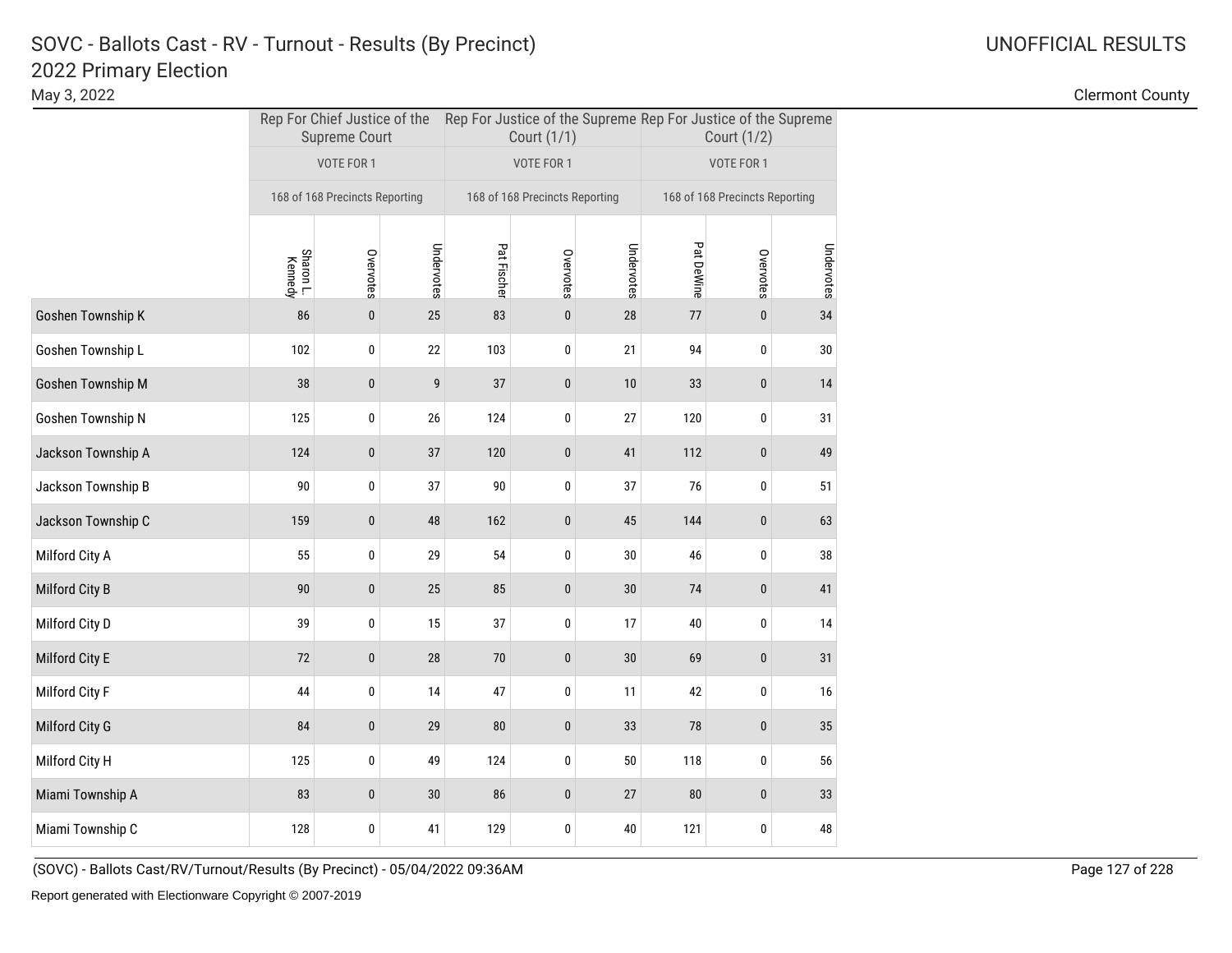May 3, 2022 Clermont County

|                  |                      | <b>Supreme Court</b>           |            |             | Court (1/1)                    |            | Rep For Chief Justice of the Rep For Justice of the Supreme Rep For Justice of the Supreme<br>Court (1/2) |                                |            |  |
|------------------|----------------------|--------------------------------|------------|-------------|--------------------------------|------------|-----------------------------------------------------------------------------------------------------------|--------------------------------|------------|--|
|                  |                      | VOTE FOR 1                     |            |             | VOTE FOR 1                     |            |                                                                                                           | VOTE FOR 1                     |            |  |
|                  |                      | 168 of 168 Precincts Reporting |            |             | 168 of 168 Precincts Reporting |            |                                                                                                           | 168 of 168 Precincts Reporting |            |  |
|                  | Sharon L.<br>Kennedy | Overvotes                      | Undervotes | Pat Fischer | Overvotes                      | Undervotes | Pat DeWine                                                                                                | Overvotes                      | Undervotes |  |
| Miami Township D | 124                  | $\pmb{0}$                      | 21         | 113         | $\pmb{0}$                      | 32         | 105                                                                                                       | $\pmb{0}$                      | $40\,$     |  |
| Miami Township E | 70                   | 0                              | 31         | 69          | 0                              | 32         | 68                                                                                                        | 0                              | 33         |  |
| Miami Township F | 182                  | $\pmb{0}$                      | 55         | 183         | $\pmb{0}$                      | 54         | 174                                                                                                       | $\pmb{0}$                      | 63         |  |
| Miami Township G | 65                   | 0                              | 27         | 67          | 0                              | 25         | 61                                                                                                        | 0                              | 31         |  |
| Miami Township H | 74                   | $\pmb{0}$                      | 21         | 73          | $\pmb{0}$                      | 22         | 69                                                                                                        | $\pmb{0}$                      | $26\,$     |  |
| Miami Township I | 162                  | 0                              | 35         | 157         | 0                              | 40         | 147                                                                                                       | 0                              | 50         |  |
| Miami Township J | 100                  | $\pmb{0}$                      | 41         | 96          | $\pmb{0}$                      | 45         | 87                                                                                                        | $\pmb{0}$                      | 54         |  |
| Miami Township K | 141                  | 0                              | 60         | 136         | 0                              | 65         | 140                                                                                                       | 0                              | 61         |  |
| Miami Township L | 103                  | $\pmb{0}$                      | 36         | 101         | $\pmb{0}$                      | 38         | 101                                                                                                       | $\pmb{0}$                      | 38         |  |
| Miami Township M | 100                  | 0                              | 56         | 95          | 0                              | 61         | 97                                                                                                        | 0                              | 59         |  |
| Miami Township N | 99                   | $\pmb{0}$                      | 28         | 94          | $\pmb{0}$                      | 33         | 94                                                                                                        | $\pmb{0}$                      | 33         |  |
| Miami Township P | 54                   | 0                              | 32         | 54          | 0                              | 32         | 56                                                                                                        | 0                              | $30\,$     |  |
| Miami Township Q | 104                  | $\pmb{0}$                      | 36         | 92          | $\pmb{0}$                      | 48         | 86                                                                                                        | $\pmb{0}$                      | 54         |  |
| Miami Township R | 103                  | 0                              | 22         | 102         | 0                              | 23         | 96                                                                                                        | 0                              | 29         |  |
| Miami Township S | 45                   | $\pmb{0}$                      | 16         | 44          | $\pmb{0}$                      | 17         | 42                                                                                                        | $\pmb{0}$                      | 19         |  |
| Miami Township T | 70                   | 0                              | 34         | 70          | 0                              | 34         | 73                                                                                                        | 0                              | 31         |  |

(SOVC) - Ballots Cast/RV/Turnout/Results (By Precinct) - 05/04/2022 09:36AM Page 128 of 228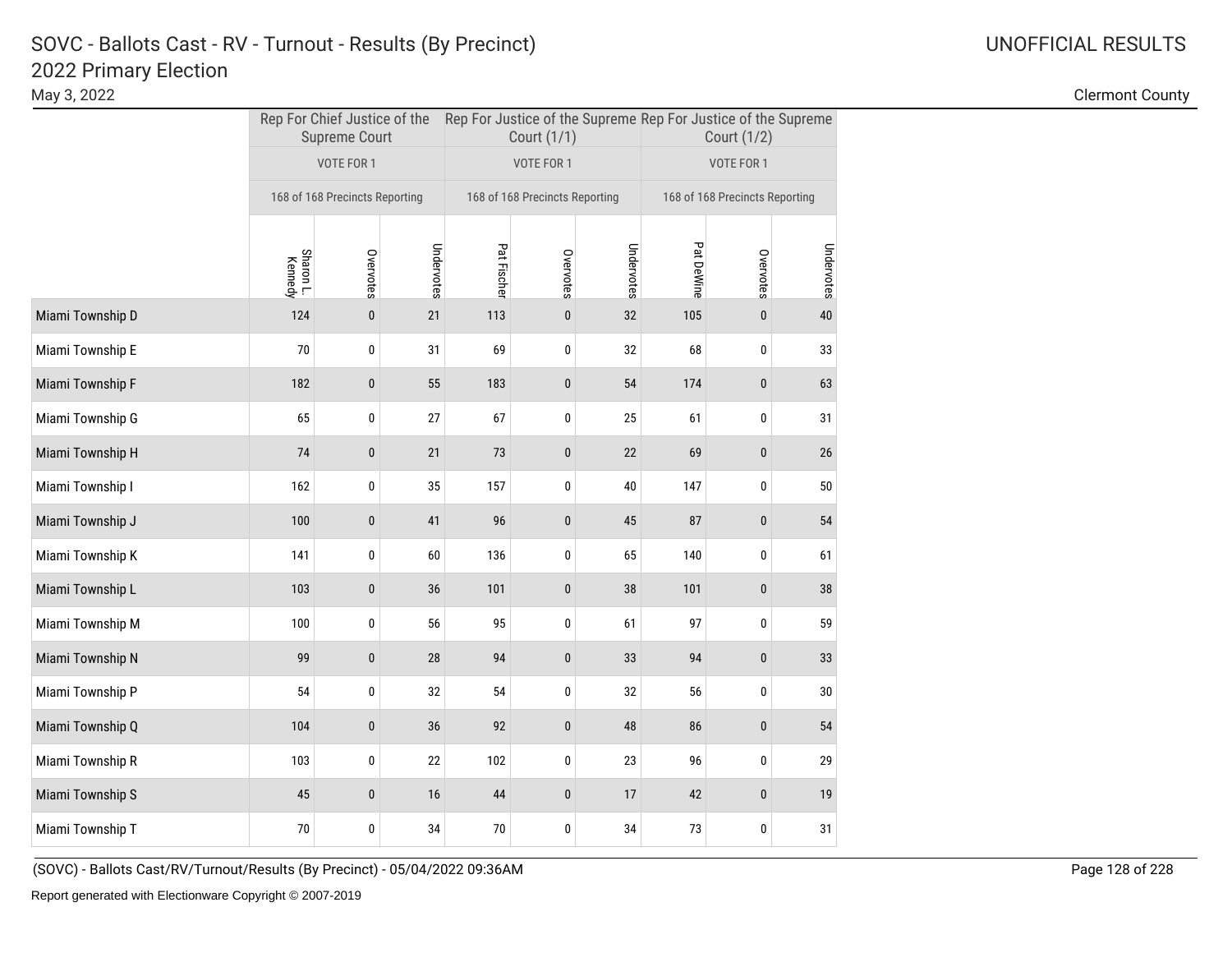May 3, 2022 Clermont County

|                    |                      | <b>Supreme Court</b>           |            |             | Court (1/1)                    |            | Rep For Chief Justice of the Rep For Justice of the Supreme Rep For Justice of the Supreme<br>Court (1/2) |            |            |
|--------------------|----------------------|--------------------------------|------------|-------------|--------------------------------|------------|-----------------------------------------------------------------------------------------------------------|------------|------------|
|                    |                      | VOTE FOR 1                     |            |             | VOTE FOR 1                     |            |                                                                                                           | VOTE FOR 1 |            |
|                    |                      | 168 of 168 Precincts Reporting |            |             | 168 of 168 Precincts Reporting |            | 168 of 168 Precincts Reporting                                                                            |            |            |
|                    | Sharon L.<br>Kennedy | Overvotes                      | Undervotes | Pat Fischer | Overvotes                      | Undervotes | Pat DeWine                                                                                                | Overvotes  | Undervotes |
| Miami Township U   | 74                   | $\pmb{0}$                      | 21         | 74          | $\pmb{0}$                      | 21         | 67                                                                                                        | $\pmb{0}$  | 28         |
| Miami Township V   | 74                   | 0                              | 16         | 74          | 0                              | 16         | 64                                                                                                        | 0          | 26         |
| Miami Township X   | 173                  | $\pmb{0}$                      | 52         | 169         | $\pmb{0}$                      | 56         | 167                                                                                                       | $\pmb{0}$  | 58         |
| Miami Township Y   | 148                  | 0                              | 38         | 151         | 0                              | 35         | 137                                                                                                       | 0          | 49         |
| Miami Township Z   | 164                  | $\pmb{0}$                      | 63         | 162         | $\pmb{0}$                      | 65         | 159                                                                                                       | $\pmb{0}$  | 68         |
| Miami Township A1A | 82                   | 0                              | 32         | 85          | 0                              | 29         | 86                                                                                                        | 0          | 28         |
| Miami Township B1B | 119                  | $\pmb{0}$                      | 38         | 113         | 0                              | 44         | 104                                                                                                       | $\pmb{0}$  | 53         |
| Miami Township C1C | 91                   | 0                              | 33         | 86          | 0                              | 38         | 88                                                                                                        | 0          | 36         |
| Miami Township D1D | 102                  | $\pmb{0}$                      | 23         | 99          | $\pmb{0}$                      | 26         | 92                                                                                                        | $\pmb{0}$  | 33         |
| Miami Township F1F | 100                  | 0                              | 39         | 94          | 0                              | 45         | 96                                                                                                        | 0          | 43         |
| Miami Township G1G | 87                   | $\pmb{0}$                      | 40         | 85          | $\pmb{0}$                      | 42         | 84                                                                                                        | $\pmb{0}$  | 43         |
| Miami Township H1H | 120                  | 0                              | 37         | 118         | 0                              | 39         | 111                                                                                                       | 0          | 46         |
| Miami Township K1K | 84                   | $\pmb{0}$                      | 33         | 81          | $\pmb{0}$                      | 36         | 80                                                                                                        | $\pmb{0}$  | 37         |
| Miami Township L1L | 128                  | 0                              | 35         | 124         | 0                              | 39         | 127                                                                                                       | 0          | 36         |
| Miami Township M1M | 112                  | $\pmb{0}$                      | 48         | 110         | $\pmb{0}$                      | $50\,$     | 111                                                                                                       | $\pmb{0}$  | 49         |
| Miami Township N1N | 191                  | 0                              | 52         | 189         | 0                              | 54         | 187                                                                                                       | 0          | 56         |

(SOVC) - Ballots Cast/RV/Turnout/Results (By Precinct) - 05/04/2022 09:36AM Page 129 of 228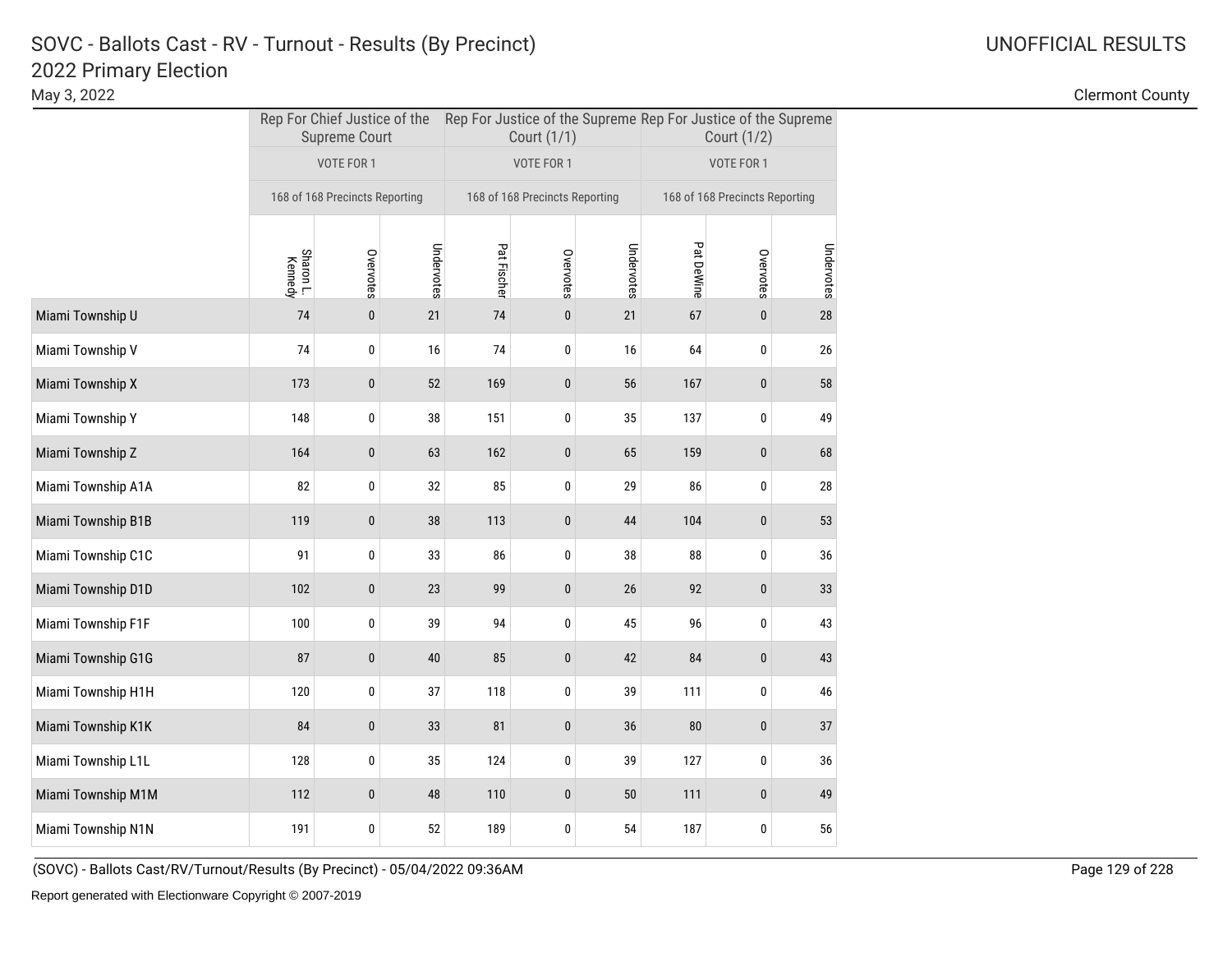May 3, 2022 Clermont County

|                        |                      | <b>Supreme Court</b>           |              |                                | Court (1/1) |            | Rep For Chief Justice of the Rep For Justice of the Supreme Rep For Justice of the Supreme<br>Court (1/2) |              |            |  |
|------------------------|----------------------|--------------------------------|--------------|--------------------------------|-------------|------------|-----------------------------------------------------------------------------------------------------------|--------------|------------|--|
|                        |                      | VOTE FOR 1                     |              |                                | VOTE FOR 1  |            |                                                                                                           | VOTE FOR 1   |            |  |
|                        |                      | 168 of 168 Precincts Reporting |              | 168 of 168 Precincts Reporting |             |            | 168 of 168 Precincts Reporting                                                                            |              |            |  |
|                        | Sharon L.<br>Kennedy | Overvotes                      | Undervotes   | Pat Fischer                    | Overvotes   | Undervotes | Pat DeWine                                                                                                | Overvotes    | Undervotes |  |
| Miami Township 010     | 115                  | $\mathbf{0}$                   | 24           | 113                            | $\pmb{0}$   | 26         | 105                                                                                                       | $\mathbf{0}$ | 34         |  |
| Miami Township P1P     | 100                  | 0                              | 29           | 96                             | 0           | 33         | 95                                                                                                        | 0            | 34         |  |
| Miami Township Q1Q     | 117                  | $\pmb{0}$                      | 41           | 111                            | $\pmb{0}$   | $47\,$     | 103                                                                                                       | $\pmb{0}$    | 55         |  |
| Monroe Township A      | 46                   | 0                              | 12           | 49                             | 0           | 9          | 43                                                                                                        | 0            | 15         |  |
| Monroe Township B      | 90                   | $\pmb{0}$                      | 30           | 87                             | $\pmb{0}$   | 33         | 82                                                                                                        | $\bf{0}$     | 38         |  |
| Monroe Township C      | 135                  | 0                              | 41           | 126                            | 0           | 50         | 119                                                                                                       | 0            | 57         |  |
| Monroe Township D      | 108                  | $\pmb{0}$                      | 32           | 108                            | $\pmb{0}$   | 32         | 101                                                                                                       | $\pmb{0}$    | 39         |  |
| Monroe Township E      | 145                  | 0                              | 38           | 140                            | 0           | 43         | 128                                                                                                       | 0            | 55         |  |
| Monroe Township I      | 23                   | $\pmb{0}$                      | $\mathbf{3}$ | 21                             | $\pmb{0}$   | 5          | 18                                                                                                        | $\pmb{0}$    | 8          |  |
| New Richmond Village A | 58                   | 0                              | 23           | 58                             | 0           | 23         | 53                                                                                                        | 0            | 28         |  |
| New Richmond Village B | 105                  | $\pmb{0}$                      | 36           | 100                            | $\pmb{0}$   | 41         | 101                                                                                                       | $\pmb{0}$    | 40         |  |
| Ohio Township A        | 76                   | 0                              | 20           | 74                             | 0           | 22         | 69                                                                                                        | 0            | 27         |  |
| Ohio Township B        | 66                   | $\pmb{0}$                      | 25           | 65                             | $\pmb{0}$   | 26         | 64                                                                                                        | $\pmb{0}$    | 27         |  |
| Ohio Township C        | 93                   | 0                              | 22           | 91                             | $\mathbf 0$ | 24         | 83                                                                                                        | 0            | 32         |  |
| Pierce Township A      | 137                  | $\mathbf{0}$                   | 44           | 139                            | $\pmb{0}$   | 42         | 133                                                                                                       | $\mathbf{0}$ | 48         |  |
| Pierce Township B      | 70                   | 0                              | 36           | 66                             | 0           | 40         | 65                                                                                                        | $\pmb{0}$    | 41         |  |

(SOVC) - Ballots Cast/RV/Turnout/Results (By Precinct) - 05/04/2022 09:36AM Page 130 of 228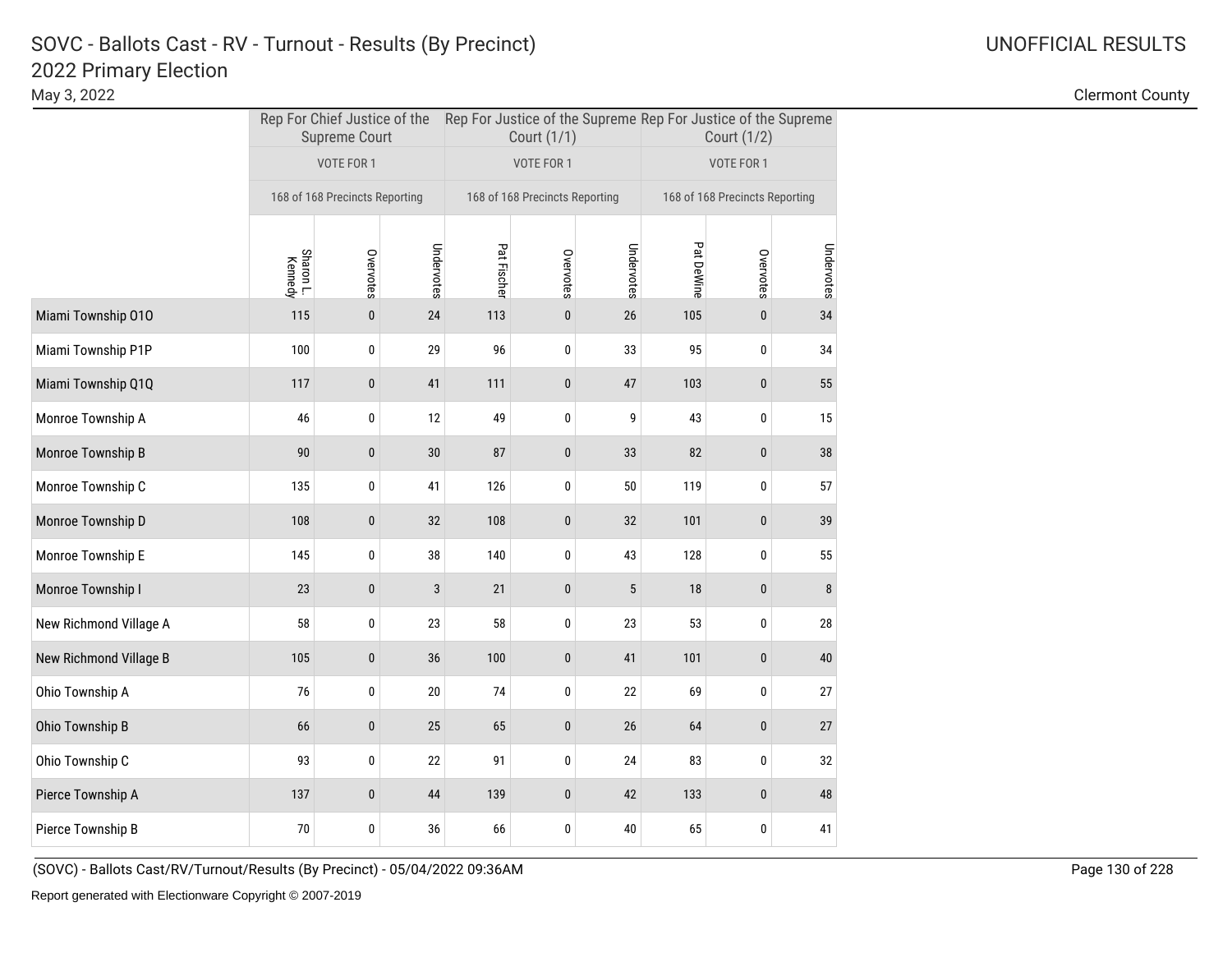May 3, 2022 Clermont County

|                             |                      | <b>Supreme Court</b>           |            |             | Court (1/1)                    |            | Rep For Chief Justice of the Rep For Justice of the Supreme Rep For Justice of the Supreme<br>Court (1/2) |            |            |
|-----------------------------|----------------------|--------------------------------|------------|-------------|--------------------------------|------------|-----------------------------------------------------------------------------------------------------------|------------|------------|
|                             |                      | VOTE FOR 1                     |            |             | VOTE FOR 1                     |            |                                                                                                           | VOTE FOR 1 |            |
|                             |                      | 168 of 168 Precincts Reporting |            |             | 168 of 168 Precincts Reporting |            | 168 of 168 Precincts Reporting                                                                            |            |            |
|                             | Sharon L.<br>Kennedy | Overvotes                      | Undervotes | Pat Fischer | Overvotes                      | Undervotes | Pat DeWine                                                                                                | Overvotes  | Undervotes |
| Pierce Township C           | 70                   | $\pmb{0}$                      | 27         | 65          | $\pmb{0}$                      | 32         | 64                                                                                                        | $\pmb{0}$  | 33         |
| Pierce Township D           | 98                   | 0                              | 31         | 96          | 0                              | 33         | 93                                                                                                        | 0          | 36         |
| Pierce Township E           | 157                  | $\pmb{0}$                      | 58         | 153         | $\pmb{0}$                      | 62         | 146                                                                                                       | $\pmb{0}$  | 69         |
| Pierce Township G           | 156                  | 0                              | 53         | 149         | 0                              | 60         | 154                                                                                                       | 0          | 55         |
| Pierce Township I           | 148                  | $\pmb{0}$                      | 44         | 144         | $\pmb{0}$                      | 48         | 135                                                                                                       | $\pmb{0}$  | 57         |
| Pierce Township J           | 74                   | 0                              | 25         | 74          | 0                              | 25         | 60                                                                                                        | 0          | 39         |
| Pierce Township K           | 133                  | $\pmb{0}$                      | 42         | 134         | 0                              | 41         | 124                                                                                                       | $\pmb{0}$  | 51         |
| Pierce Township M           | 169                  | 0                              | 51         | 165         | 0                              | 55         | 165                                                                                                       | 0          | 55         |
| Pierce Township N           | 113                  | $\pmb{0}$                      | 26         | 110         | $\pmb{0}$                      | 29         | 95                                                                                                        | $\pmb{0}$  | 44         |
| Pierce Township O           | 74                   | 0                              | 25         | 72          | 0                              | 27         | 73                                                                                                        | 0          | 26         |
| Owensville Village          | 42                   | $\pmb{0}$                      | 15         | 40          | $\pmb{0}$                      | 17         | 35                                                                                                        | $\pmb{0}$  | $22\,$     |
| Stonelick Township A        | 149                  | 0                              | 51         | 149         | 0                              | 51         | 141                                                                                                       | 0          | 59         |
| <b>Stonelick Township B</b> | 97                   | $\pmb{0}$                      | 29         | 103         | $\pmb{0}$                      | 23         | 93                                                                                                        | $\pmb{0}$  | 33         |
| Stonelick Township C        | 122                  | 0                              | 26         | 120         | 0                              | 28         | 111                                                                                                       | 0          | 37         |
| Stonelick Township D        | 117                  | $\pmb{0}$                      | 27         | 116         | $\pmb{0}$                      | 28         | 105                                                                                                       | $\pmb{0}$  | 39         |
| Stonelick Township E        | 101                  | 0                              | 36         | 100         | 0                              | 37         | 93                                                                                                        | 0          | 44         |

(SOVC) - Ballots Cast/RV/Turnout/Results (By Precinct) - 05/04/2022 09:36AM Page 131 of 228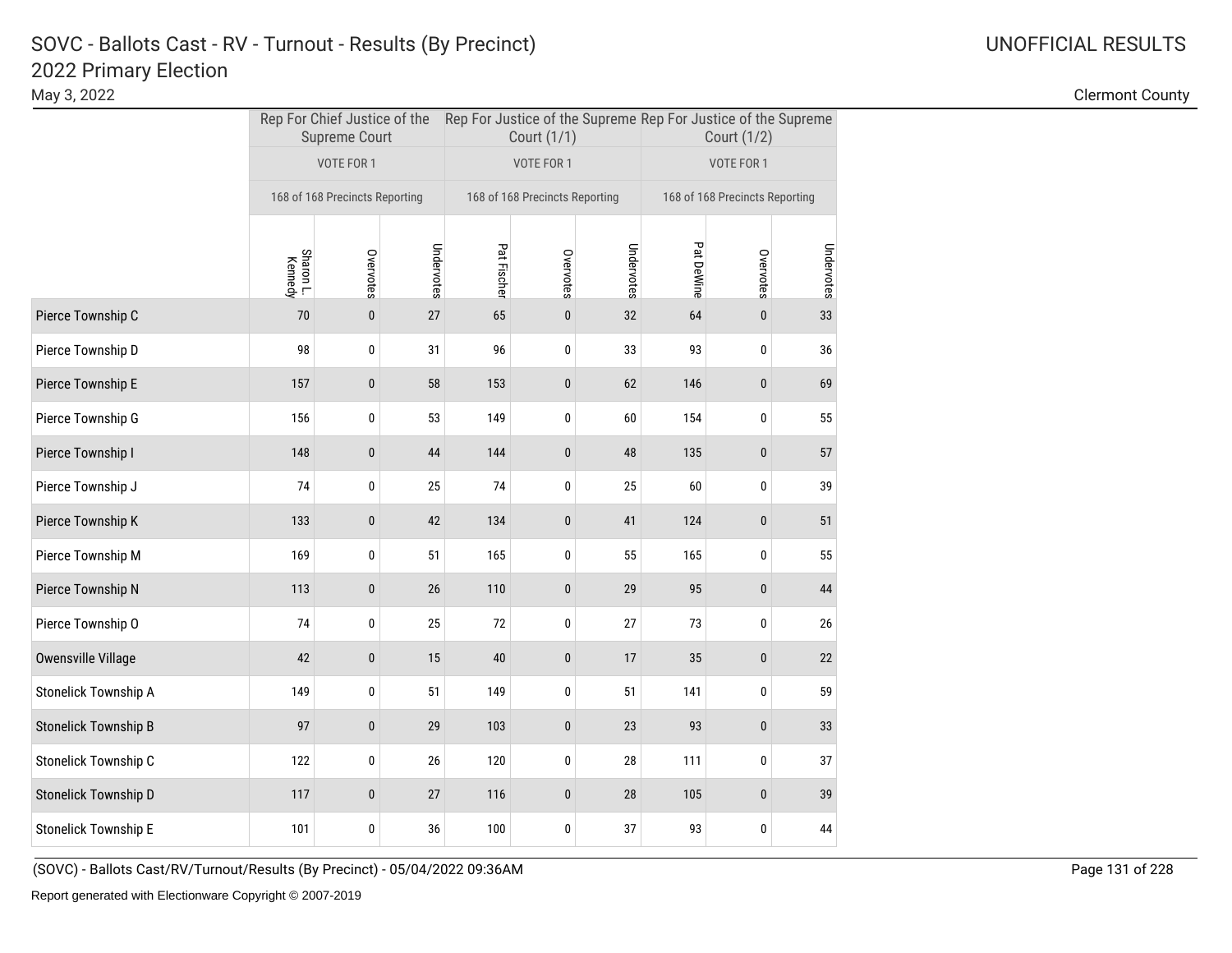May 3, 2022 Clermont County

|                         |                      | <b>Supreme Court</b>           |            |             | Court (1/1)                    |            | Rep For Chief Justice of the Rep For Justice of the Supreme Rep For Justice of the Supreme<br>Court (1/2) |                                |            |
|-------------------------|----------------------|--------------------------------|------------|-------------|--------------------------------|------------|-----------------------------------------------------------------------------------------------------------|--------------------------------|------------|
|                         |                      | VOTE FOR 1                     |            |             | VOTE FOR 1                     |            |                                                                                                           | VOTE FOR 1                     |            |
|                         |                      | 168 of 168 Precincts Reporting |            |             | 168 of 168 Precincts Reporting |            |                                                                                                           | 168 of 168 Precincts Reporting |            |
|                         | Sharon L.<br>Kennedy | Overvotes                      | Undervotes | Pat Fischer | Overvotes                      | Undervotes | Pat DeWine                                                                                                | Overvotes                      | Undervotes |
| <b>Bethel Village A</b> | 86                   | 0                              | 25         | 88          | $\pmb{0}$                      | 23         | 85                                                                                                        | 0                              | $26\,$     |
| <b>Bethel Village B</b> | 84                   | 0                              | 29         | 88          | 0                              | 25         | 82                                                                                                        | 0                              | 31         |
| Tate Township A         | 122                  | 0                              | 35         | 115         | 0                              | 42         | 110                                                                                                       | 0                              | 47         |
| Tate Township B         | 88                   | 0                              | 31         | 87          | 0                              | 32         | 79                                                                                                        | 0                              | 40         |
| Tate Township D         | 163                  | 0                              | 53         | 155         | 0                              | 61         | 145                                                                                                       | 0                              | 71         |
| Tate Township F         | 154                  | 0                              | 40         | 145         | 0                              | 49         | 131                                                                                                       | 0                              | 63         |
| Tate Township H         | 131                  | 0                              | 50         | 134         | 0                              | 47         | 123                                                                                                       | 0                              | 58         |
| Union Township A        | 122                  | 0                              | 44         | 121         | 0                              | 45         | 116                                                                                                       | 0                              | 50         |
| <b>Union Township B</b> | 45                   | $\pmb{0}$                      | 26         | 43          | $\pmb{0}$                      | 28         | 43                                                                                                        | $\pmb{0}$                      | 28         |
| Union Township C        | 86                   | 0                              | 32         | 85          | 0                              | 33         | 85                                                                                                        | 0                              | 33         |
| <b>Union Township D</b> | 105                  | 0                              | 37         | 101         | 0                              | 41         | 95                                                                                                        | $\mathbf 0$                    | $47\,$     |
| <b>Union Township E</b> | 175                  | 0                              | 66         | 174         | 0                              | 67         | 169                                                                                                       | 0                              | 72         |
| <b>Union Township F</b> | 131                  | $\pmb{0}$                      | $28\,$     | 125         | $\pmb{0}$                      | 34         | 119                                                                                                       | $\pmb{0}$                      | 40         |
| Union Township G        | 84                   | $\pmb{0}$                      | 32         | 76          | $\pmb{0}$                      | 40         | 79                                                                                                        | 0                              | 37         |
| <b>Union Township H</b> | 71                   | 0                              | 18         | 69          | $\mathbf 0$                    | 20         | 62                                                                                                        | 0                              | 27         |
| Union Township I        | 69                   | $\pmb{0}$                      | 19         | 69          | 0                              | 19         | 68                                                                                                        | $\pmb{0}$                      | $20\,$     |

(SOVC) - Ballots Cast/RV/Turnout/Results (By Precinct) - 05/04/2022 09:36AM Page 132 of 228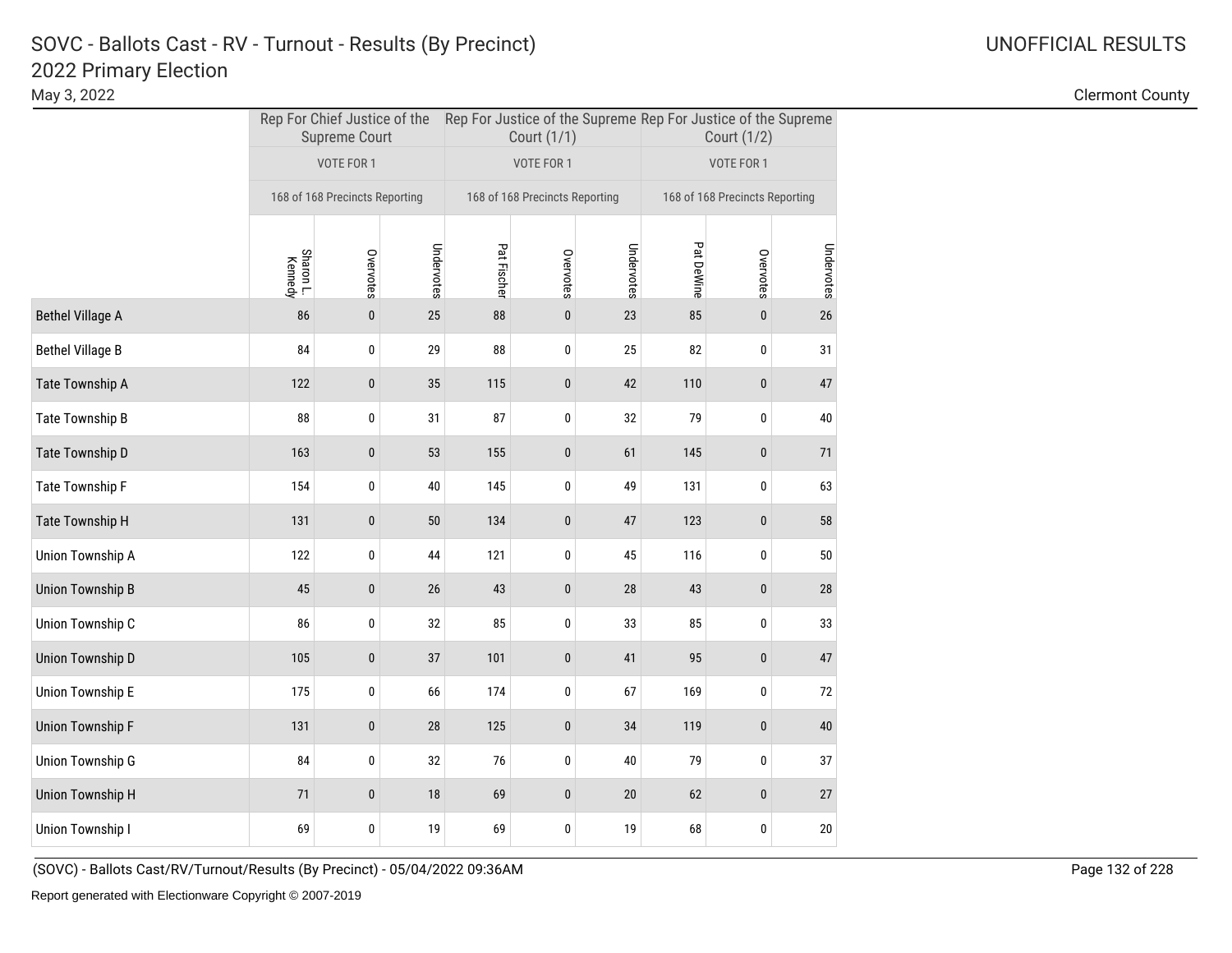May 3, 2022 Clermont County

|                           |                      | <b>Supreme Court</b>           |            |             | Court (1/1)                    |            | Rep For Chief Justice of the Rep For Justice of the Supreme Rep For Justice of the Supreme<br>Court (1/2) |             |            |  |
|---------------------------|----------------------|--------------------------------|------------|-------------|--------------------------------|------------|-----------------------------------------------------------------------------------------------------------|-------------|------------|--|
|                           |                      | VOTE FOR 1                     |            |             | VOTE FOR 1                     |            |                                                                                                           | VOTE FOR 1  |            |  |
|                           |                      | 168 of 168 Precincts Reporting |            |             | 168 of 168 Precincts Reporting |            | 168 of 168 Precincts Reporting                                                                            |             |            |  |
|                           | Sharon L.<br>Kennedy | Overvotes                      | Undervotes | Pat Fischer | Overvotes                      | Undervotes | Pat DeWine                                                                                                | Overvotes   | Undervotes |  |
| Union Township J          | 67                   | $\pmb{0}$                      | 24         | 68          | $\pmb{0}$                      | 23         | 67                                                                                                        | $\pmb{0}$   | 24         |  |
| <b>Union Township K</b>   | 78                   | 0                              | 16         | 70          | 0                              | 24         | 62                                                                                                        | 0           | 32         |  |
| Union Township L          | 65                   | $\pmb{0}$                      | 14         | 59          | $\pmb{0}$                      | 20         | 59                                                                                                        | 0           | 20         |  |
| <b>Union Township M</b>   | 57                   | 0                              | 12         | 58          | 0                              | 11         | 56                                                                                                        | 0           | 13         |  |
| <b>Union Township N</b>   | 51                   | $\pmb{0}$                      | 11         | 49          | $\pmb{0}$                      | 13         | 47                                                                                                        | 0           | 15         |  |
| Union Township O          | 127                  | 0                              | 31         | 125         | 0                              | 33         | 119                                                                                                       | 0           | 39         |  |
| <b>Union Township P</b>   | 54                   | $\pmb{0}$                      | 13         | 49          | $\pmb{0}$                      | 18         | 48                                                                                                        | 0           | 19         |  |
| Union Township Q          | 91                   | 0                              | 35         | 92          | 0                              | 34         | 89                                                                                                        | 0           | 37         |  |
| <b>Union Township R</b>   | 104                  | $\pmb{0}$                      | 27         | 101         | $\pmb{0}$                      | $30\,$     | 100                                                                                                       | 0           | 31         |  |
| Union Township T          | 125                  | 0                              | 39         | 119         | 0                              | 45         | 111                                                                                                       | 0           | 53         |  |
| Union Township U          | 129                  | 0                              | 41         | 124         | $\pmb{0}$                      | 46         | 108                                                                                                       | $\mathbf 0$ | 62         |  |
| <b>Union Township W</b>   | 97                   | 0                              | 23         | 90          | 0                              | 30         | 93                                                                                                        | 0           | 27         |  |
| <b>Union Township X</b>   | 62                   | $\pmb{0}$                      | 25         | 60          | $\pmb{0}$                      | 27         | 60                                                                                                        | 0           | 27         |  |
| <b>Union Township Y</b>   | 78                   | 0                              | 29         | 75          | 0                              | 32         | 71                                                                                                        | 0           | 36         |  |
| <b>Union Township Z</b>   | 99                   | $\pmb{0}$                      | 42         | 99          | $\mathbf 0$                    | 42         | 94                                                                                                        | $\mathbf 0$ | 47         |  |
| <b>Union Township B1B</b> | 120                  | 0                              | 44         | 119         | 0                              | 45         | 103                                                                                                       | 0           | 61         |  |

(SOVC) - Ballots Cast/RV/Turnout/Results (By Precinct) - 05/04/2022 09:36AM Page 133 of 228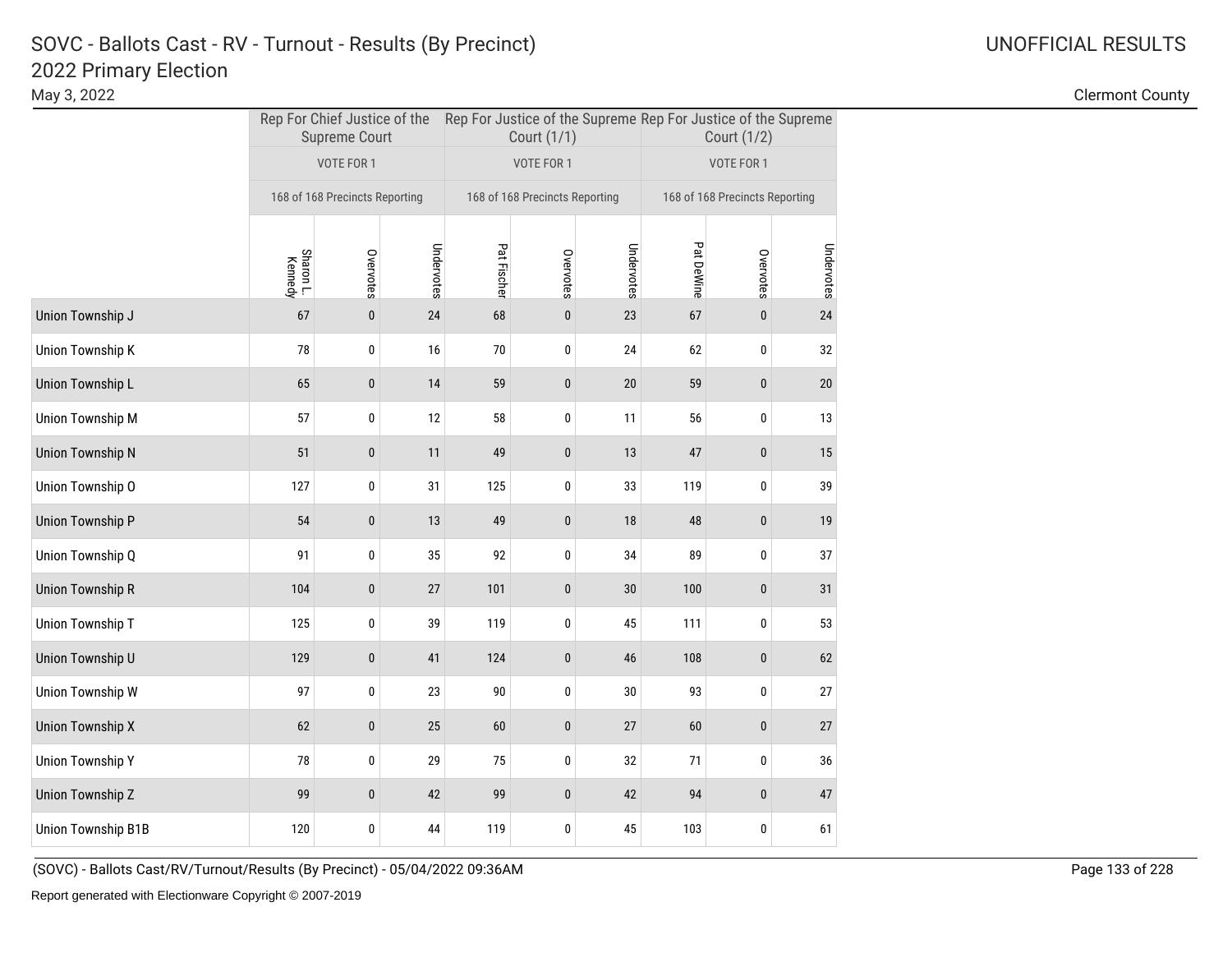May 3, 2022 Clermont County

|                              |                      | <b>Supreme Court</b>           |            |             | Court (1/1)                    |            | Rep For Chief Justice of the Rep For Justice of the Supreme Rep For Justice of the Supreme<br>Court (1/2) |                                |                 |  |
|------------------------------|----------------------|--------------------------------|------------|-------------|--------------------------------|------------|-----------------------------------------------------------------------------------------------------------|--------------------------------|-----------------|--|
|                              |                      | VOTE FOR 1                     |            |             | VOTE FOR 1                     |            |                                                                                                           | VOTE FOR 1                     |                 |  |
|                              |                      | 168 of 168 Precincts Reporting |            |             | 168 of 168 Precincts Reporting |            |                                                                                                           | 168 of 168 Precincts Reporting |                 |  |
|                              | Sharon L.<br>Kennedy | Overvotes                      | Undervotes | Pat Fischer | Overvotes                      | Undervotes | Pat DeWine                                                                                                | Overvotes                      | Undervotes      |  |
| Union Township C1C           | 98                   | $\pmb{0}$                      | 29         | 100         | $\pmb{0}$                      | 27         | 97                                                                                                        | $\mathbf{0}$                   | 30 <sup>°</sup> |  |
| Union Township D1D           | 80                   | 0                              | 31         | 76          | 0                              | 35         | 76                                                                                                        | 0                              | 35              |  |
| <b>Union Township E1E</b>    | 148                  | $\pmb{0}$                      | 67         | 144         | $\pmb{0}$                      | $71\,$     | 145                                                                                                       | 0                              | $70\,$          |  |
| <b>Union Township F1F</b>    | 176                  | 0                              | 66         | 164         | 0                              | 78         | 156                                                                                                       | 0                              | 86              |  |
| Union Township J1J           | 71                   | $\pmb{0}$                      | 33         | 72          | $\pmb{0}$                      | 32         | $70\,$                                                                                                    | 0                              | 34              |  |
| Union Township K1K           | 63                   | 0                              | 16         | 61          | 0                              | 18         | 62                                                                                                        | 0                              | 17              |  |
| <b>Union Township L1L</b>    | 143                  | $\bf{0}$                       | 31         | 144         | 0                              | 30         | 130                                                                                                       | 0                              | 44              |  |
| Union Township M1M           | 46                   | 0                              | 13         | 51          | 0                              | 8          | 43                                                                                                        | 0                              | 16              |  |
| <b>Union Township P1P</b>    | 116                  | $\pmb{0}$                      | 47         | 121         | $\pmb{0}$                      | 42         | 118                                                                                                       | 0                              | 45              |  |
| Union Township R1R           | 86                   | 0                              | 27         | 89          | 0                              | 24         | 86                                                                                                        | 0                              | 27              |  |
| <b>Union Township S1S</b>    | 132                  | $\pmb{0}$                      | 48         | 131         | 0                              | 49         | 132                                                                                                       | 0                              | 48              |  |
| Union Township U1U           | 72                   | 0                              | 25         | 69          | 0                              | 28         | 62                                                                                                        | 0                              | 35              |  |
| <b>Union Township V1V</b>    | 83                   | $\pmb{0}$                      | $30\,$     | 81          | $\pmb{0}$                      | 32         | 76                                                                                                        | $\pmb{0}$                      | 37              |  |
| Washington Township A        | 90                   | 0                              | 41         | 86          | 0                              | 45         | 72                                                                                                        | 0                              | 59              |  |
| <b>Washington Township B</b> | 73                   | $\pmb{0}$                      | 25         | 74          | $\pmb{0}$                      | 24         | 65                                                                                                        | 0                              | 33              |  |
| Washington Township C        | 95                   | $\pmb{0}$                      | 35         | 96          | 0                              | 34         | 83                                                                                                        | 0                              | 47              |  |

(SOVC) - Ballots Cast/RV/Turnout/Results (By Precinct) - 05/04/2022 09:36AM Page 134 of 228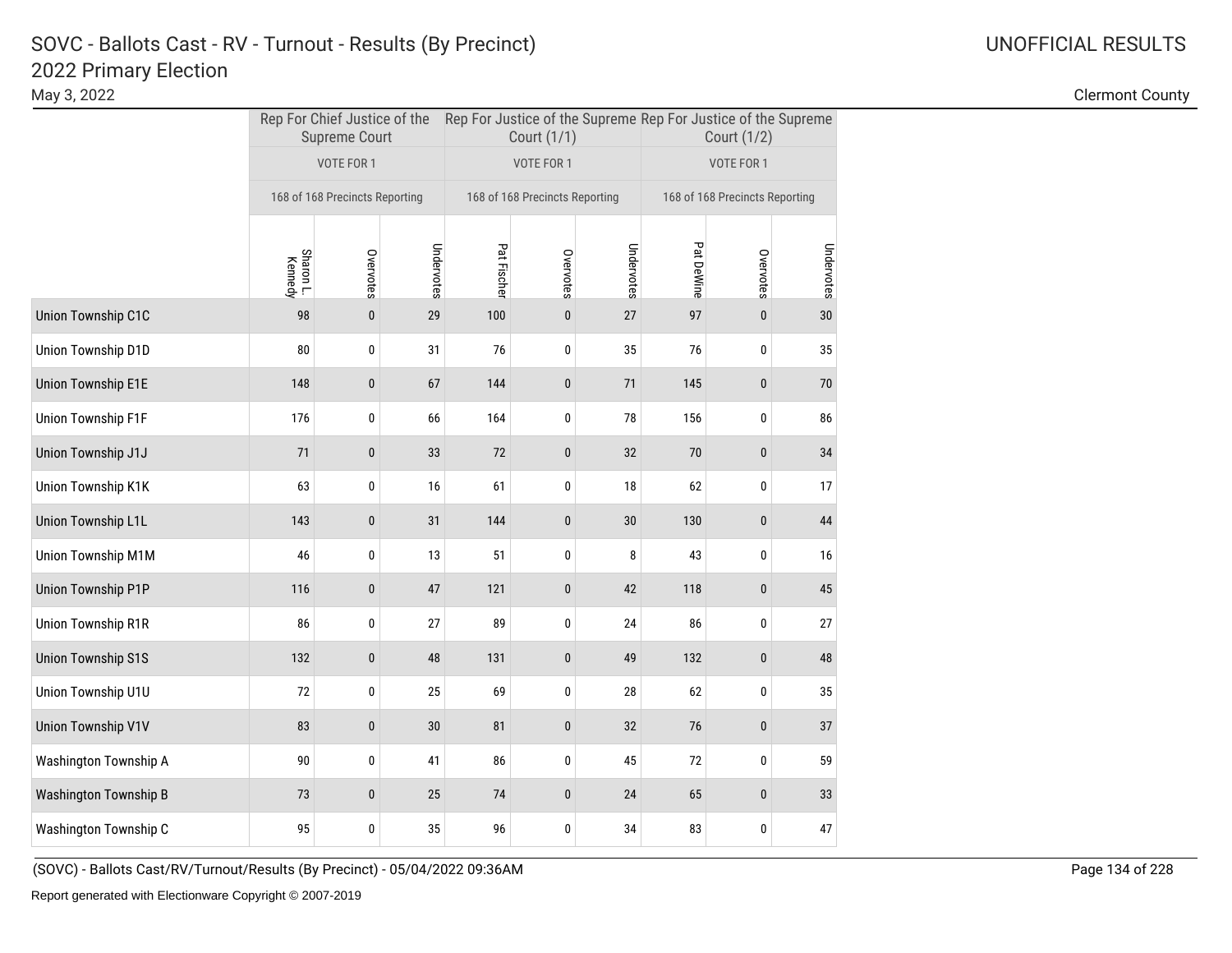|                         |                      | Rep For Chief Justice of the<br><b>Supreme Court</b> |            | Rep For Justice of the Supreme Rep For Justice of the Supreme | Court (1/1)                    |            |            | Court (1/2)                    |            |
|-------------------------|----------------------|------------------------------------------------------|------------|---------------------------------------------------------------|--------------------------------|------------|------------|--------------------------------|------------|
|                         |                      | VOTE FOR 1                                           |            |                                                               | VOTE FOR 1                     |            |            | VOTE FOR 1                     |            |
|                         |                      | 168 of 168 Precincts Reporting                       |            |                                                               | 168 of 168 Precincts Reporting |            |            | 168 of 168 Precincts Reporting |            |
|                         | Sharon L.<br>Kennedy | Overvotes                                            | Undervotes | Pat Fischer                                                   | Overvotes                      | Undervotes | Pat DeWine | Overvotes                      | Undervotes |
| Wayne Township A        | 149                  | 0                                                    | 56         | 146                                                           | $\bf{0}$                       | 59         | 139        | 0                              | 66         |
| Wayne Township B        | 116                  | 0                                                    | 38         | 110                                                           | 0                              | 44         | 103        | 0                              | 51         |
| Wayne Township C        | 165                  | 0                                                    | 50         | 167                                                           | $\pmb{0}$                      | 48         | 162        | $\pmb{0}$                      | 53         |
| Williamsburg Village A  | 109                  | 0                                                    | 46         | 96                                                            | 0                              | 59         | 96         | 0                              | 59         |
| Williamsburg Village C  | 116                  | 0                                                    | 38         | 109                                                           | $\bf{0}$                       | 45         | 111        | 0                              | 43         |
| Williamsburg Township A | 121                  | 0                                                    | 53         | 115                                                           | 0                              | 59         | 118        | 0                              | 56         |
| Williamsburg Township B | 183                  | 0                                                    | 62         | 170                                                           | $\pmb{0}$                      | 75         | 165        | 0                              | 80         |
| Williamsburg Township C | 77                   | 0                                                    | 23         | 77                                                            | 0                              | 23         | 73         | 0                              | 27         |
| Totals                  | 17,154               | 0                                                    | 5,598      | 16,778                                                        | 0                              | 5,974      | 15,897     | 0                              | 6,855      |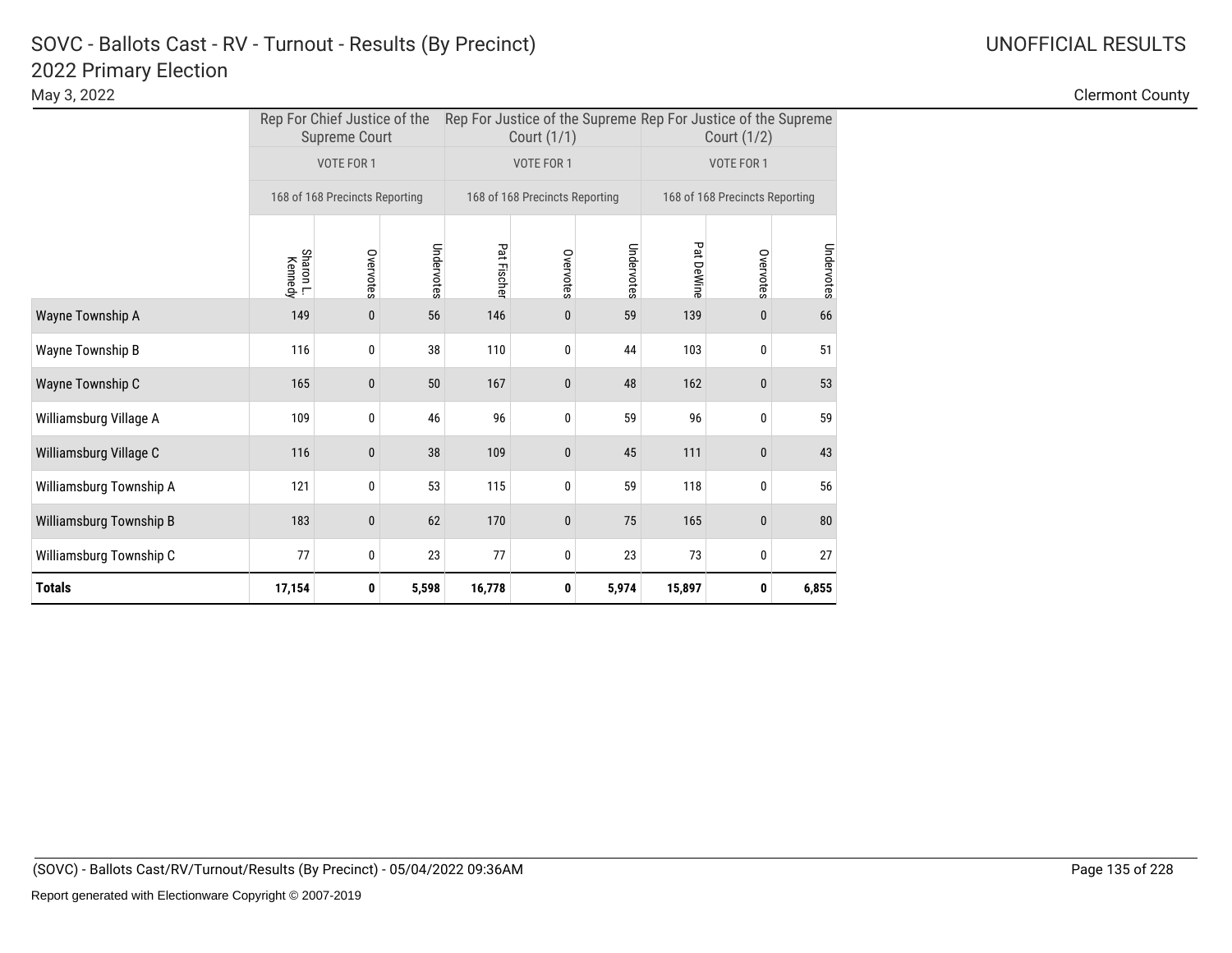|                           |            | Rep For U.S. Senator |             |                   |                                |                  |          |              |                |  |
|---------------------------|------------|----------------------|-------------|-------------------|--------------------------------|------------------|----------|--------------|----------------|--|
|                           |            |                      |             |                   | VOTE FOR 1                     |                  |          |              |                |  |
|                           |            |                      |             |                   | 168 of 168 Precincts Reporting |                  |          |              |                |  |
|                           | Matt Dolan | Mike Gibbons         | Josh Mandel | <b>Neil Patel</b> | Mark Pukita                    | Jane Timken      | JD Vance | Overvotes    | Undervotes     |  |
| Loveland City A           | 19         | $\boldsymbol{7}$     | 24          | $\mathbf{1}$      | $\mathbf{1}$                   | $\boldsymbol{9}$ | $27\,$   | $\mathbf{1}$ | $\pmb{0}$      |  |
| Loveland City B           | 15         | $\boldsymbol{6}$     | 12          | $\pmb{0}$         | 0                              | $\boldsymbol{6}$ | 24       | $\mathbf{1}$ | $\mathbf{1}$   |  |
| Loveland City C           | 35         | $27\,$               | 37          | $\pmb{0}$         | $\pmb{0}$                      | 19               | 68       | $\mathbf{1}$ | $\mathbf{3}$   |  |
| Batavia Village A         | 34         | 23                   | 27          | $\pmb{4}$         | $\overline{\mathbf{c}}$        | 10               | 54       | $\mathbf{1}$ | 9              |  |
| <b>Batavia Township A</b> | 46         | 37                   | 47          | $\mathbf{1}$      | $\mathbf{2}$                   | 21               | 86       | $\pmb{0}$    | $\sqrt{3}$     |  |
| <b>Batavia Township B</b> | 29         | $18\,$               | 47          | $\pmb{0}$         | $\overline{\mathbf{c}}$        | 12               | 60       | 0            | 6              |  |
| <b>Batavia Township C</b> | 9          | $\boldsymbol{6}$     | 9           | $\pmb{0}$         | $\mathbf{1}$                   | $\boldsymbol{9}$ | 14       | $\pmb{0}$    | $\pmb{0}$      |  |
| Batavia Township D        | 42         | 17                   | 44          | $\mathbf{1}$      | $\pmb{0}$                      | 5                | 47       | $\sqrt{2}$   | $\overline{2}$ |  |
| <b>Batavia Township E</b> | 20         | $\overline{7}$       | 25          | $\pmb{0}$         | $\pmb{0}$                      | 11               | 24       | $\pmb{0}$    | $\sqrt{2}$     |  |
| <b>Batavia Township F</b> | 36         | 16                   | 27          | $\pmb{0}$         | 4                              | 17               | 62       | $\mathbf{1}$ | 3              |  |
| <b>Batavia Township G</b> | 24         | 19                   | $32\,$      | $\mathbf{1}$      | $\mathbf{1}$                   | $\boldsymbol{6}$ | $40\,$   | $\pmb{0}$    | $\sqrt{2}$     |  |
| <b>Batavia Township H</b> | 33         | $18\,$               | 22          | $\pmb{0}$         | $\mathbf{1}$                   | 11               | 40       | $\pmb{0}$    | $\mathbf 0$    |  |
| <b>Batavia Township I</b> | 23         | 12                   | 23          | $\sqrt{2}$        | $\mathbf{1}$                   | $\sqrt{5}$       | 49       | $\pmb{0}$    | $\pmb{0}$      |  |
| Batavia Township J        | 27         | 11                   | 40          | 3                 | 4                              | 5                | 76       | 0            | 8              |  |
| <b>Batavia Township K</b> | 22         | 12                   | 21          | $\pmb{0}$         | $\pmb{0}$                      | $\overline{2}$   | 31       | $\pmb{0}$    | $\pmb{0}$      |  |
| Batavia Township L        | 28         | 19                   | 24          | 3                 | 0                              | 10               | 37       | 0            | $\pmb{0}$      |  |

(SOVC) - Ballots Cast/RV/Turnout/Results (By Precinct) - 05/04/2022 09:36AM Page 136 of 228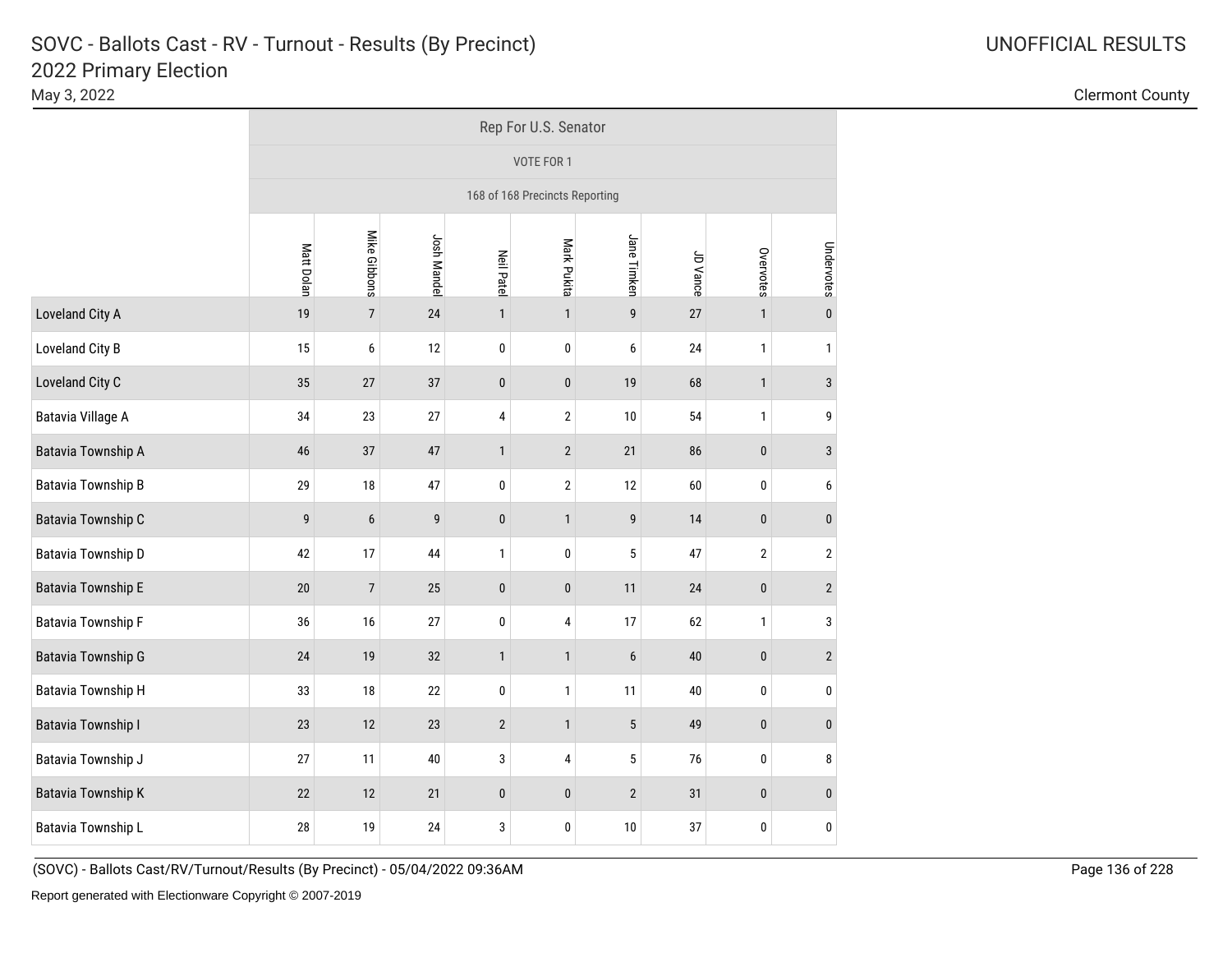|                           |              | Rep For U.S. Senator |             |                   |                                |                |          |              |                |  |
|---------------------------|--------------|----------------------|-------------|-------------------|--------------------------------|----------------|----------|--------------|----------------|--|
|                           |              |                      |             |                   | VOTE FOR 1                     |                |          |              |                |  |
|                           |              |                      |             |                   | 168 of 168 Precincts Reporting |                |          |              |                |  |
|                           | Matt Dolan   | Mike Gibbons         | Josh Mandel | <b>Neil Patel</b> | Mark Pukita                    | Jane Timken    | JD Vance | Overvotes    | Undervotes     |  |
| <b>Batavia Township M</b> | 50           | 44                   | 51          | $\overline{2}$    | $\pmb{0}$                      | 17             | 58       | $\pmb{0}$    | $\sqrt{5}$     |  |
| <b>Batavia Township N</b> | 30           | 18                   | 31          | $\mathbf{1}$      | $\mathbf{1}$                   | 6              | 48       | $\pmb{0}$    | $\mathbf{1}$   |  |
| Batavia Township O        | 19           | $\sqrt{ }$           | 25          | $\overline{2}$    | $\sqrt{2}$                     | $\overline{7}$ | 29       | $\mathbf{1}$ | $\overline{4}$ |  |
| Batavia Township P        | 17           | 21                   | 24          | $\mathbf{2}$      | $\mathbf{1}$                   | 6              | 36       | $\pmb{0}$    | $\pmb{0}$      |  |
| <b>Felicity Village</b>   | $\mathbf{1}$ | 15                   | 14          | $\mathbf{1}$      | $\overline{2}$                 | $6\phantom{1}$ | 21       | $\pmb{0}$    | $\overline{4}$ |  |
| Franklin Township A       | 34           | 31                   | 74          | 5                 | $\overline{2}$                 | 19             | 85       | $\mathbf{1}$ | 13             |  |
| Franklin Township B       | 10           | 18                   | 39          | $\pmb{0}$         | $\pmb{0}$                      | 18             | 45       | $\pmb{0}$    | $10$           |  |
| Franklin Township D       | 16           | 34                   | 45          | 8                 | $\sqrt{2}$                     | 10             | 54       | $\pmb{0}$    | 12             |  |
| Goshen Township A         | 19           | 13                   | 38          | $\overline{2}$    | $\pmb{0}$                      | 10             | 57       | $\mathbf{1}$ | $\pmb{0}$      |  |
| Goshen Township B         | 19           | 27                   | 42          | 3                 | 3                              | 15             | 65       | $\sqrt{2}$   | $\mathbf{1}$   |  |
| Goshen Township D         | 24           | 10                   | ${\bf 28}$  | $\pmb{0}$         | $\mathbf{3}$                   | 9              | 51       | $\mathbf{1}$ | $\mathbf{1}$   |  |
| Goshen Township E         | 31           | $20\,$               | 43          | 3                 | $\sqrt{2}$                     | 16             | 70       | $\mathbf 1$  | $\mathbf{0}$   |  |
| Goshen Township F         | 10           | $\boldsymbol{6}$     | $10$        | $\pmb{0}$         | $\mathbf{1}$                   | $\sqrt{3}$     | 22       | $\pmb{0}$    | $\mathbf{1}$   |  |
| Goshen Township G         | 8            | 10                   | 23          | 0                 | $\mathbf{1}$                   | $\mathbf 2$    | $30\,$   | $\pmb{0}$    | 0              |  |
| Goshen Township I         | 11           | $\bf 8$              | 11          | $\pmb{0}$         | $\pmb{0}$                      | $\sqrt{3}$     | 19       | $\pmb{0}$    | $\mathbf{1}$   |  |
| Goshen Township J         | 16           | 24                   | 27          | 0                 | $\mathbf{1}$                   | 9              | 34       | 0            | $\mathbf{1}$   |  |

May 3, 2022 Clermont County

(SOVC) - Ballots Cast/RV/Turnout/Results (By Precinct) - 05/04/2022 09:36AM Page 137 of 228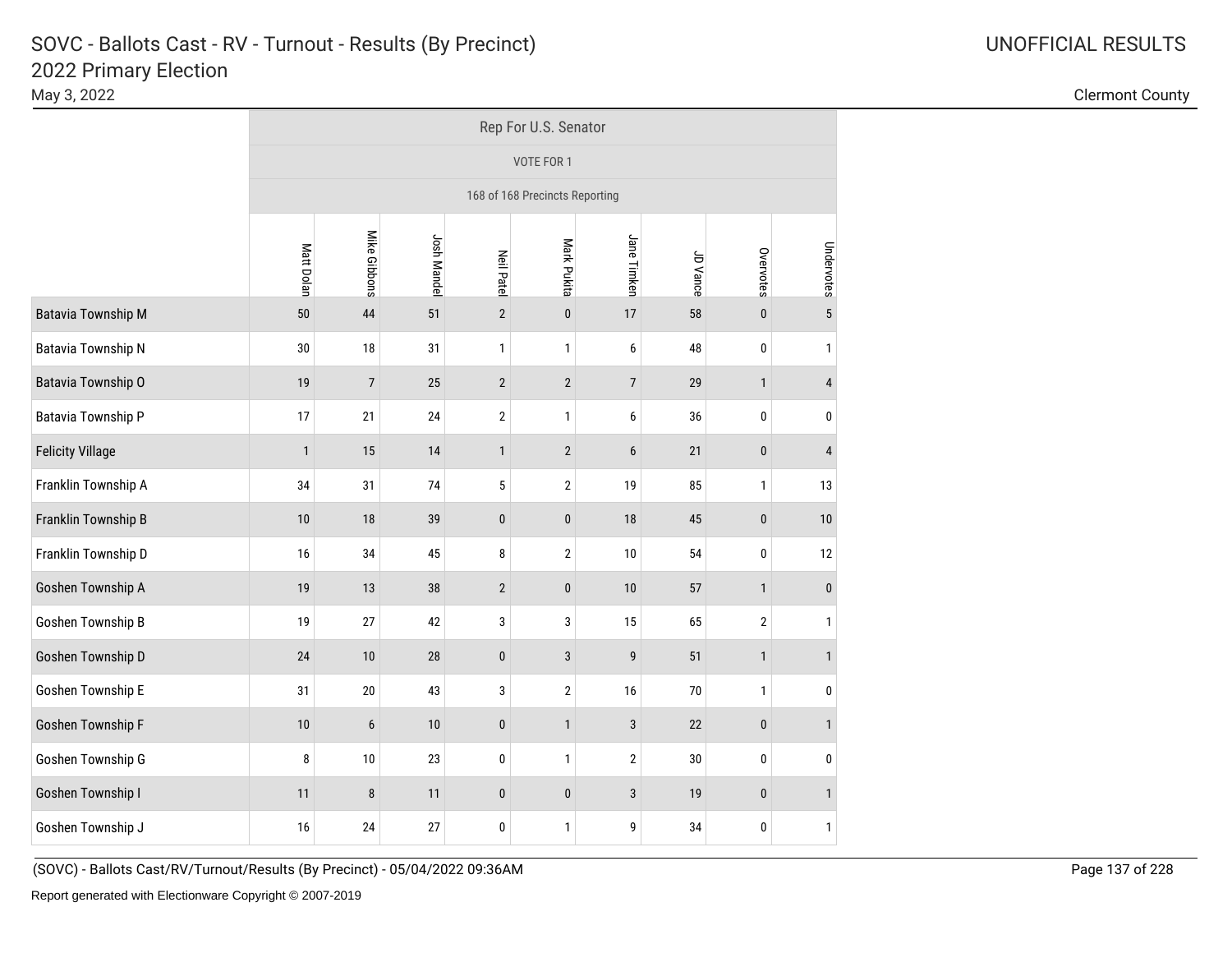|                    |                  | Rep For U.S. Senator |             |                   |                                |                            |          |              |              |  |  |  |  |  |  |
|--------------------|------------------|----------------------|-------------|-------------------|--------------------------------|----------------------------|----------|--------------|--------------|--|--|--|--|--|--|
|                    |                  |                      |             |                   | VOTE FOR 1                     |                            |          |              |              |  |  |  |  |  |  |
|                    |                  |                      |             |                   | 168 of 168 Precincts Reporting |                            |          |              |              |  |  |  |  |  |  |
|                    | Matt Dolan       | Mike Gibbons         | Josh Mandel | <b>Neil Patel</b> | Mark Pukita                    | Jane Timken                | JD Vance | Overvotes    | Undervotes   |  |  |  |  |  |  |
| Goshen Township K  | 23               | 21                   | 25          | $\pmb{0}$         | $\overline{4}$                 | $\mathbf{1}$               | 34       | $\mathbf{1}$ | $\sqrt{2}$   |  |  |  |  |  |  |
| Goshen Township L  | 19               | 27                   | $20\,$      | 1                 | $\mathbf{1}$                   | $10$                       | 44       | $\pmb{0}$    | $\mathbf{2}$ |  |  |  |  |  |  |
| Goshen Township M  | $\boldsymbol{6}$ | $\overline{7}$       | 9           | $\pmb{0}$         | $\pmb{0}$                      | $\sqrt{5}$                 | 20       | $\pmb{0}$    | $\pmb{0}$    |  |  |  |  |  |  |
| Goshen Township N  | 42               | 26                   | 33          | $\mathbf 0$       | $\mathbf{1}$                   | $\bf 8$                    | 38       | $\pmb{0}$    | $\sqrt{3}$   |  |  |  |  |  |  |
| Jackson Township A | 27               | 26                   | 41          | $\pmb{0}$         | $\overline{4}$                 | $\bf 8$                    | 53       | $\pmb{0}$    | $\mathbf{2}$ |  |  |  |  |  |  |
| Jackson Township B | $26\,$           | 17                   | 24          | 0                 | $\sqrt{2}$                     | $\pmb{4}$                  | 50       | $\pmb{0}$    | 4            |  |  |  |  |  |  |
| Jackson Township C | 28               | 22                   | 58          | $\pmb{0}$         | $\mathbf{2}$                   | $12\,$                     | 82       | $\pmb{0}$    | $\mathbf{3}$ |  |  |  |  |  |  |
| Milford City A     | 14               | 15                   | 13          | 1                 | $\pmb{0}$                      | 6                          | 31       | $\pmb{0}$    | 4            |  |  |  |  |  |  |
| Milford City B     | 26               | 13                   | $28\,$      | $\pmb{0}$         | $\mathbf{1}$                   | 11                         | 31       | $\pmb{0}$    | $\sqrt{5}$   |  |  |  |  |  |  |
| Milford City D     | 9                | 5                    | 16          | 1                 | $\pmb{0}$                      | 9                          | 9        | $\pmb{0}$    | 5            |  |  |  |  |  |  |
| Milford City E     | 18               | 10                   | 22          | 3                 | $\pmb{0}$                      | $6\phantom{1}$             | 40       | $\pmb{0}$    | $\mathbf{1}$ |  |  |  |  |  |  |
| Milford City F     | 17               | 11                   | 13          | $\sqrt{2}$        | $\mathbf{1}$                   | $\pmb{0}$                  | 13       | $\pmb{0}$    | $\mathbf{1}$ |  |  |  |  |  |  |
| Milford City G     | 32               | $\bf 8$              | $20\,$      | $\mathbf{1}$      | $\mathbf{1}$                   | 11                         | 39       | $\mathbf{1}$ | $\pmb{0}$    |  |  |  |  |  |  |
| Milford City H     | 40               | 20                   | 39          | 4                 | $\mathbf{0}$                   | 11                         | 57       | $\pmb{0}$    | 3            |  |  |  |  |  |  |
| Miami Township A   | 33               | 10                   | $18\,$      | $\mathbf{1}$      | $\mathbf{2}$                   | $\sqrt{3}$                 | 45       | $\pmb{0}$    | $\mathbf{1}$ |  |  |  |  |  |  |
| Miami Township C   | 40               | 29                   | $19$        | 1                 | 4                              | 55<br>$\pmb{0}$<br>0<br>21 |          |              |              |  |  |  |  |  |  |

May 3, 2022 Clermont County

(SOVC) - Ballots Cast/RV/Turnout/Results (By Precinct) - 05/04/2022 09:36AM Page 138 of 228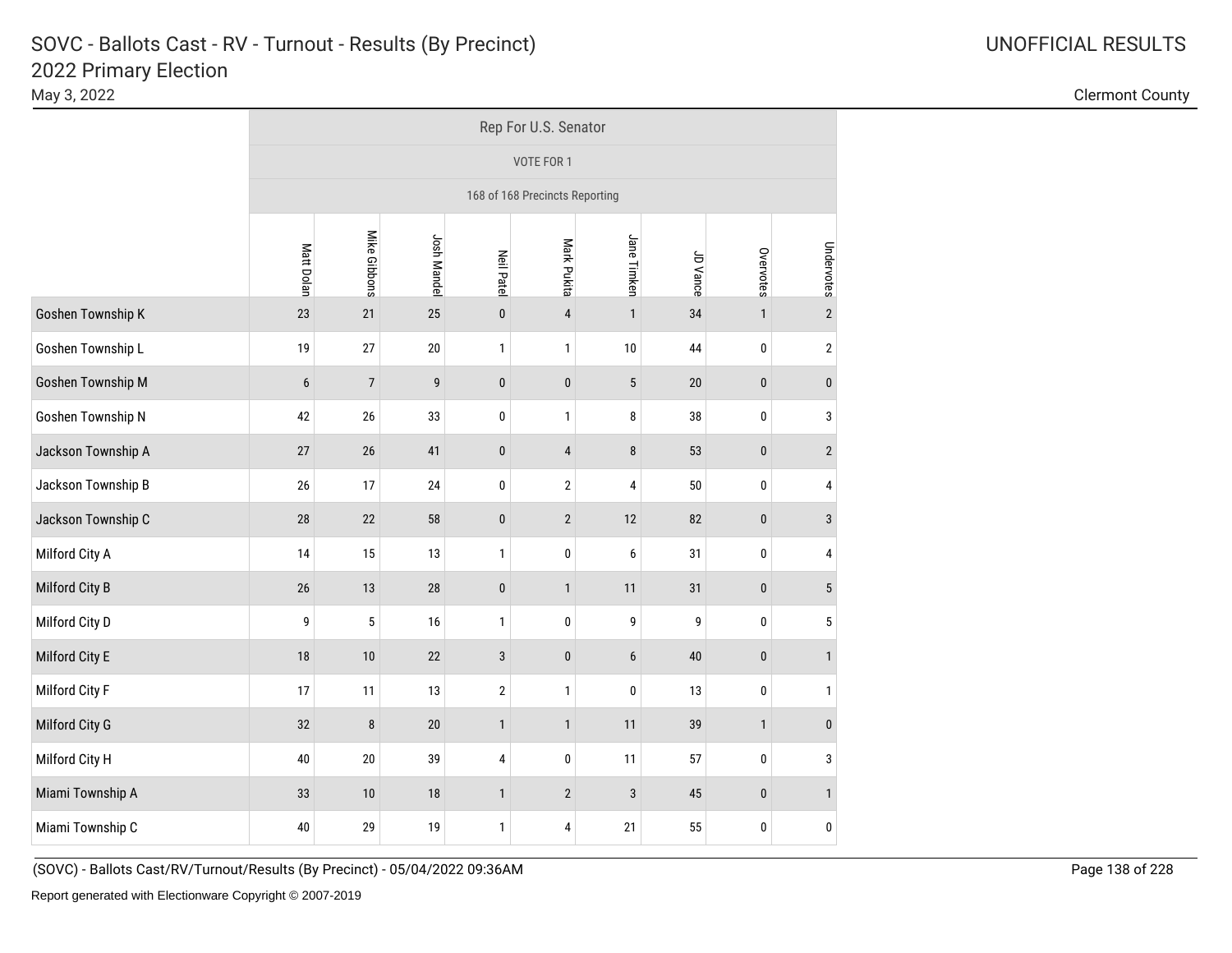|                  | Rep For U.S. Senator           |              |             |                   |                |                |          |              |                         |  |  |
|------------------|--------------------------------|--------------|-------------|-------------------|----------------|----------------|----------|--------------|-------------------------|--|--|
|                  |                                |              |             |                   | VOTE FOR 1     |                |          |              |                         |  |  |
|                  | 168 of 168 Precincts Reporting |              |             |                   |                |                |          |              |                         |  |  |
|                  | Matt Dolan                     | Mike Gibbons | Josh Mandel | <b>Neil Patel</b> | Mark Pukita    | Jane Timken    | JD Vance | Overvotes    | Undervotes              |  |  |
| Miami Township D | 28                             | $19$         | 42          | $\overline{2}$    | $\mathbf{1}$   | 17             | 36       | $\pmb{0}$    | $\pmb{0}$               |  |  |
| Miami Township E | 30                             | 8            | 15          | $\sqrt{2}$        | $\overline{2}$ | 9              | 35       | $\pmb{0}$    | 0                       |  |  |
| Miami Township F | 52                             | $28\,$       | 47          | $\mathbf{1}$      | $\overline{2}$ | 14             | 91       | $\pmb{0}$    | $\mathbf{2}$            |  |  |
| Miami Township G | 22                             | 12           | 17          | $\overline{2}$    | $\pmb{0}$      | $\sqrt{5}$     | 29       | $\pmb{0}$    | 5                       |  |  |
| Miami Township H | 24                             | 13           | $20\,$      | $\mathbf{2}$      | $\pmb{0}$      | $\sqrt{5}$     | 31       | $\pmb{0}$    | $\bf{0}$                |  |  |
| Miami Township I | 38                             | 21           | 39          | $\overline{2}$    | $\pmb{0}$      | 25             | 72       | $\pmb{0}$    | 0                       |  |  |
| Miami Township J | 32                             | 12           | 42          | $\mathbf{1}$      | $\mathbf{1}$   | 8              | 44       | $\mathbf{1}$ | $\bf{0}$                |  |  |
| Miami Township K | 43                             | 24           | 40          | 4                 | $\mathbf{1}$   | $16$           | 73       | $\pmb{0}$    | 0                       |  |  |
| Miami Township L | 35                             | 9            | 29          | $\pmb{0}$         | $\mathbf{1}$   | $\overline{7}$ | 58       | $\pmb{0}$    | $\pmb{0}$               |  |  |
| Miami Township M | 34                             | 23           | 25          | $\mathbf{2}$      | $\overline{4}$ | 8              | 59       | $\pmb{0}$    | $\mathbf{1}$            |  |  |
| Miami Township N | 24                             | 10           | 24          | $\mathbf{1}$      | $\sqrt{5}$     | $\overline{7}$ | 54       | $\pmb{0}$    | $\overline{2}$          |  |  |
| Miami Township P | 16                             | 13           | 27          | $\mathbf{2}$      | $\pmb{0}$      | 5              | 21       | $\pmb{0}$    | $\overline{\mathbf{c}}$ |  |  |
| Miami Township Q | 30                             | $19$         | 21          | $\sqrt{3}$        | $\sqrt{2}$     | 14             | 50       | $\pmb{0}$    | $\mathbf{1}$            |  |  |
| Miami Township R | 19                             | 21           | $30\,$      | $\mathbf{1}$      | $\sqrt{5}$     | 8              | 41       | $\pmb{0}$    | 0                       |  |  |
| Miami Township S | 8                              | $10$         | 14          | $\pmb{0}$         | $\mathbf{1}$   | $\sqrt{4}$     | 23       | $\pmb{0}$    | $\mathbf{1}$            |  |  |
| Miami Township T | 23                             | 16           | 24          | $\mathbf{1}$      | 3              | 4              | 33       | $\pmb{0}$    | 0                       |  |  |

May 3, 2022 Clermont County

(SOVC) - Ballots Cast/RV/Turnout/Results (By Precinct) - 05/04/2022 09:36AM Page 139 of 228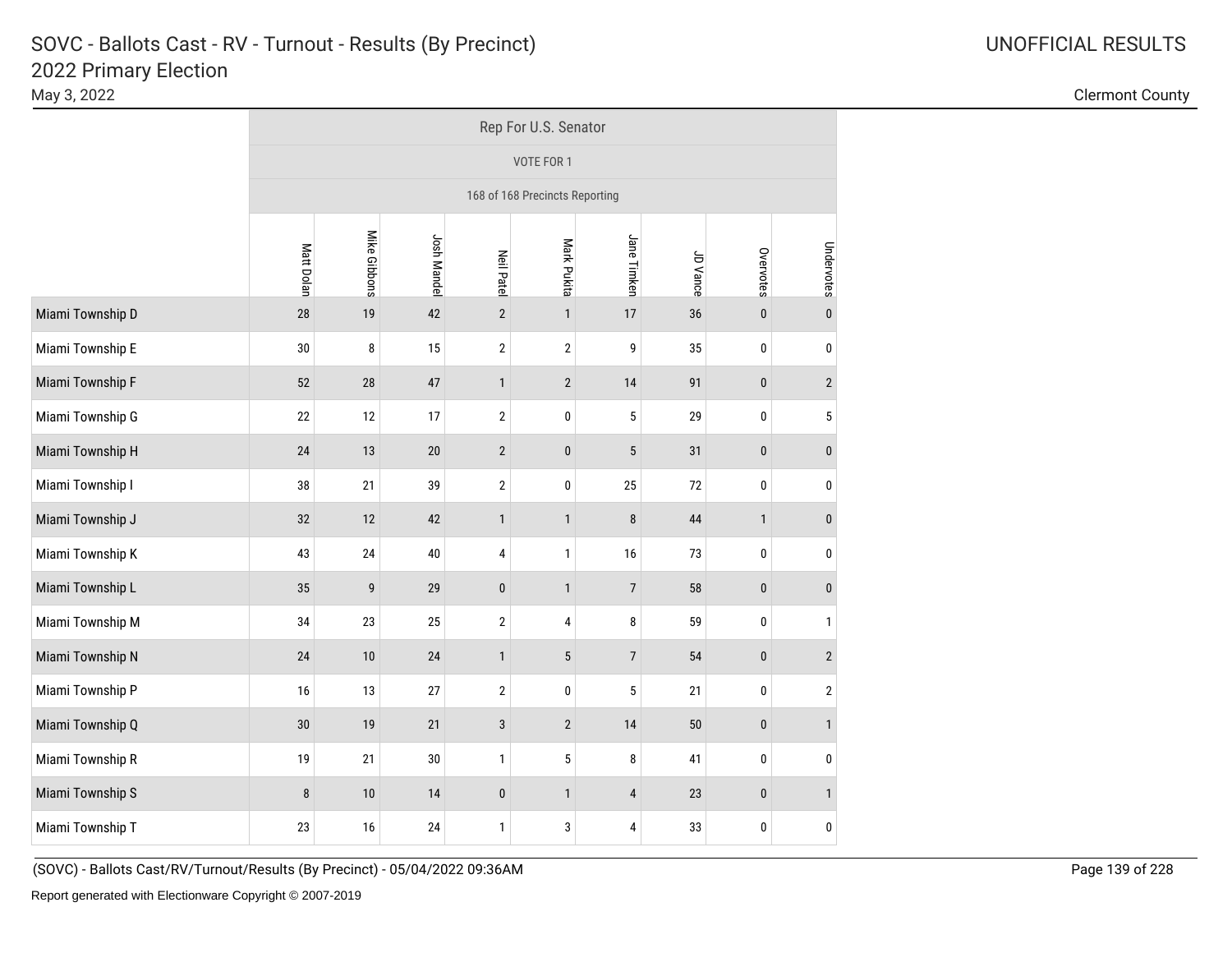|                    | Rep For U.S. Senator           |              |             |                   |                |                |          |              |                |  |  |
|--------------------|--------------------------------|--------------|-------------|-------------------|----------------|----------------|----------|--------------|----------------|--|--|
|                    | VOTE FOR 1                     |              |             |                   |                |                |          |              |                |  |  |
|                    | 168 of 168 Precincts Reporting |              |             |                   |                |                |          |              |                |  |  |
|                    | Matt Dolan                     | Mike Gibbons | Josh Mandel | <b>Neil Patel</b> | Mark Pukita    | Jane Timken    | JD Vance | Overvotes    | Undervotes     |  |  |
| Miami Township U   | 8                              | 10           | 21          | $\pmb{0}$         | $\pmb{0}$      | $16$           | 38       | $\pmb{0}$    | $\sqrt{2}$     |  |  |
| Miami Township V   | 10                             | 12           | 16          | $\mathbf{1}$      | 0              | 6              | 45       | $\pmb{0}$    | 0              |  |  |
| Miami Township X   | 53                             | 32           | 44          | $\mathbf{1}$      | $\sqrt{3}$     | 18             | $72\,$   | $\pmb{0}$    | $\mathbf{2}$   |  |  |
| Miami Township Y   | 50                             | 22           | 32          | 5                 | $\mathbf{1}$   | 15             | 61       | $\pmb{0}$    | 0              |  |  |
| Miami Township Z   | 77                             | 25           | 29          | $\pmb{0}$         | $\mathbf{1}$   | $19$           | 75       | $\pmb{0}$    | $\mathbf{1}$   |  |  |
| Miami Township A1A | $26\,$                         | 22           | 32          | 1                 | 0              | $\overline{7}$ | 23       | $\pmb{0}$    | 3              |  |  |
| Miami Township B1B | 42                             | 15           | 36          | $\mathbf{1}$      | $\mathbf{1}$   | 11             | 49       | $\pmb{0}$    | $\overline{2}$ |  |  |
| Miami Township C1C | 20                             | 17           | 22          | 1                 | 3              | 12             | 46       | $\pmb{0}$    | 3              |  |  |
| Miami Township D1D | 23                             | 21           | $28\,$      | $\pmb{0}$         | $\overline{4}$ | $\overline{7}$ | 40       | $\pmb{0}$    | $\overline{2}$ |  |  |
| Miami Township F1F | 29                             | 14           | 32          | $\mathbf{1}$      | 3              | 13             | 47       | $\pmb{0}$    | 0              |  |  |
| Miami Township G1G | 40                             | 15           | 14          | $\mathbf{1}$      | $\mathbf{1}$   | 12             | 43       | $\mathbf{1}$ | $\pmb{0}$      |  |  |
| Miami Township H1H | 31                             | $20\,$       | 29          | 0                 | $\mathbf{1}$   | $16$           | 59       | $\pmb{0}$    | $\mathbf{1}$   |  |  |
| Miami Township K1K | 29                             | 10           | 22          | $\pmb{0}$         | $\mathbf{1}$   | 5              | 48       | $\pmb{0}$    | $\overline{2}$ |  |  |
| Miami Township L1L | 66                             | 9            | 16          | $\mathbf 0$       | 0              | $19$           | 53       | $\pmb{0}$    | 0              |  |  |
| Miami Township M1M | 37                             | 12           | $40\,$      | $\overline{2}$    | $\mathbf{2}$   | 12             | 52       | $\pmb{0}$    | $\mathbf{3}$   |  |  |
| Miami Township N1N | 59                             | 19           | 29          | $\bf{0}$          | $\mathbf{2}$   | 36             | 97       | 0            | $\mathbf{1}$   |  |  |

May 3, 2022 Clermont County

(SOVC) - Ballots Cast/RV/Turnout/Results (By Precinct) - 05/04/2022 09:36AM Page 140 of 228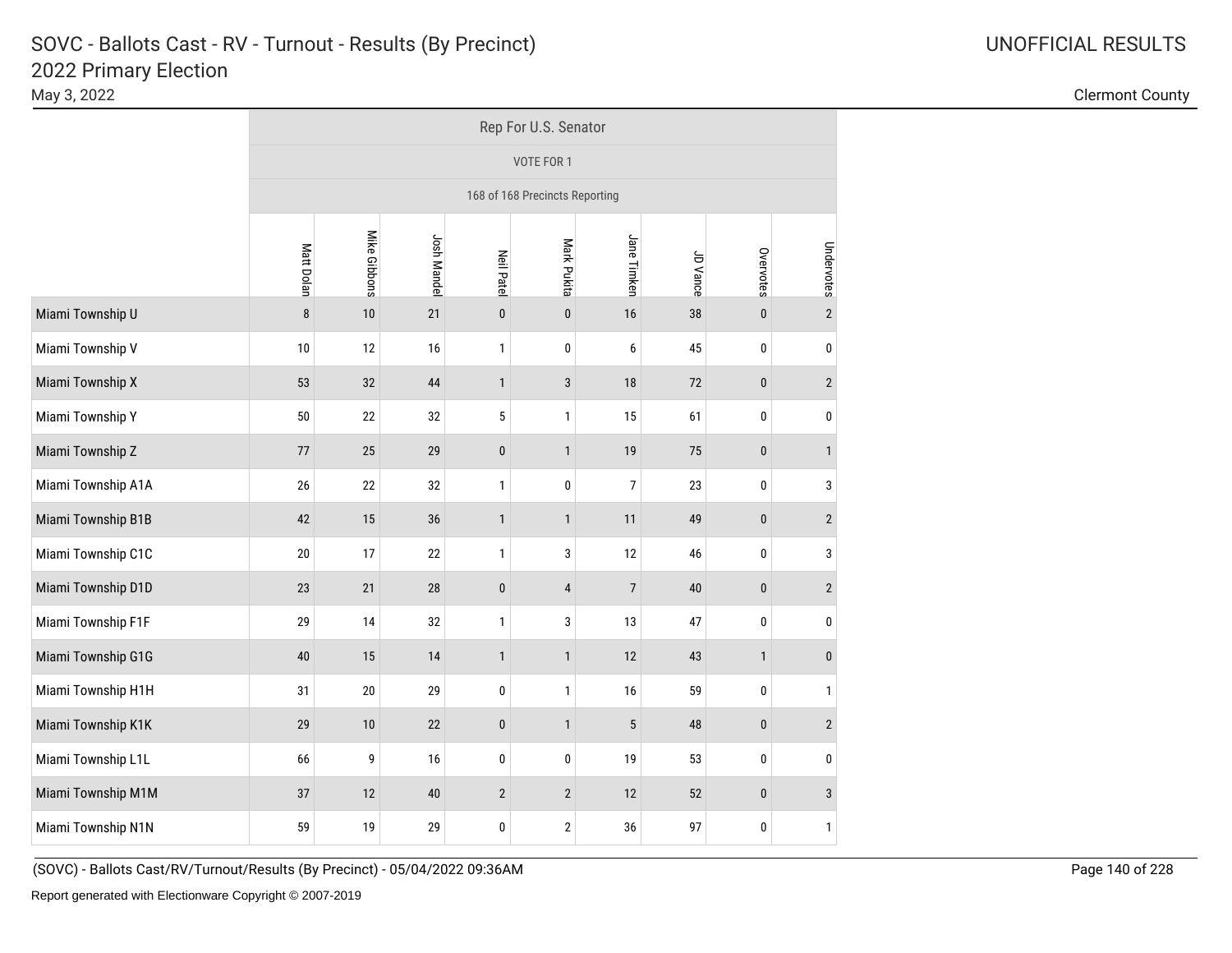|                        | Rep For U.S. Senator           |                |             |                   |                  |                  |          |             |                 |  |  |
|------------------------|--------------------------------|----------------|-------------|-------------------|------------------|------------------|----------|-------------|-----------------|--|--|
|                        | VOTE FOR 1                     |                |             |                   |                  |                  |          |             |                 |  |  |
|                        | 168 of 168 Precincts Reporting |                |             |                   |                  |                  |          |             |                 |  |  |
|                        | Matt Dolan                     | Mike Gibbons   | Josh Mandel | <b>Neil Patel</b> | Mark Pukita      | Jane Timken      | JD Vance | Overvotes   | Undervotes      |  |  |
| Miami Township 010     | 35                             | 14             | $30\,$      | $\overline{2}$    | $\pmb{0}$        | 10               | 46       | $\pmb{0}$   | $\overline{2}$  |  |  |
| Miami Township P1P     | 36                             | 11             | 18          | $\mathbf{1}$      | 3                | $\overline{7}$   | 51       | $\pmb{0}$   | $\mathbf{2}$    |  |  |
| Miami Township Q1Q     | 31                             | 31             | 29          | $\pmb{0}$         | $\sqrt{2}$       | $10$             | 50       | $\pmb{0}$   | $5\phantom{.0}$ |  |  |
| Monroe Township A      | 4                              | 12             | 16          | $\mathbf{1}$      | $\sqrt{3}$       | $\sqrt{2}$       | 18       | $\pmb{0}$   | $\sqrt{2}$      |  |  |
| Monroe Township B      | 12                             | 17             | 31          | $\pmb{0}$         | $\mathbf{1}$     | $\boldsymbol{6}$ | 48       | $\pmb{0}$   | $5\,$           |  |  |
| Monroe Township C      | 29                             | 22             | 32          | 0                 | $\overline{2}$   | 14               | 75       | 0           | $\overline{2}$  |  |  |
| Monroe Township D      | 20                             | 32             | 27          | $\pmb{0}$         | $\boldsymbol{6}$ | $\overline{7}$   | 46       | $\pmb{0}$   | $\mathbf{2}$    |  |  |
| Monroe Township E      | 37                             | 21             | 41          | $\mathbf{1}$      | $\overline{7}$   | 12               | 61       | 0           | 3               |  |  |
| Monroe Township I      | 3                              | $\sqrt{5}$     | $\sqrt{3}$  | $\mathbf{1}$      | $\mathbf{1}$     | $\sqrt{2}$       | 11       | $\pmb{0}$   | $\pmb{0}$       |  |  |
| New Richmond Village A | 20                             | $\overline{7}$ | 14          | 0                 | 0                | 8                | 32       | 0           | 0               |  |  |
| New Richmond Village B | 17                             | 19             | 41          | $\sqrt{3}$        | $\bf 8$          | $\bf 8$          | 43       | $\pmb{0}$   | $\overline{2}$  |  |  |
| Ohio Township A        | 14                             | 14             | $30\,$      | $\mathbf{1}$      | $\mathbf{1}$     | 8                | 28       | $\pmb{0}$   | $\pmb{0}$       |  |  |
| Ohio Township B        | 25                             | $11$           | 24          | $\mathbf{1}$      | $\mathbf{3}$     | $\sqrt{5}$       | 22       | $\pmb{0}$   | $\pmb{0}$       |  |  |
| Ohio Township C        | 17                             | $10\,$         | 27          | $\mathbf 0$       | $\mathbf{1}$     | 5                | 53       | $\mathbf 0$ | $\sqrt{2}$      |  |  |
| Pierce Township A      | 45                             | $18\,$         | 32          | 3                 | $\sqrt{5}$       | $13\,$           | 65       | $\pmb{0}$   | $\pmb{0}$       |  |  |
| Pierce Township B      | 26                             | 10             | 31          | $\mathbf 2$       | $\mathbf{1}$     | 8                | 27       | 0           | $\mathbf{1}$    |  |  |

May 3, 2022 Clermont County

(SOVC) - Ballots Cast/RV/Turnout/Results (By Precinct) - 05/04/2022 09:36AM Page 141 of 228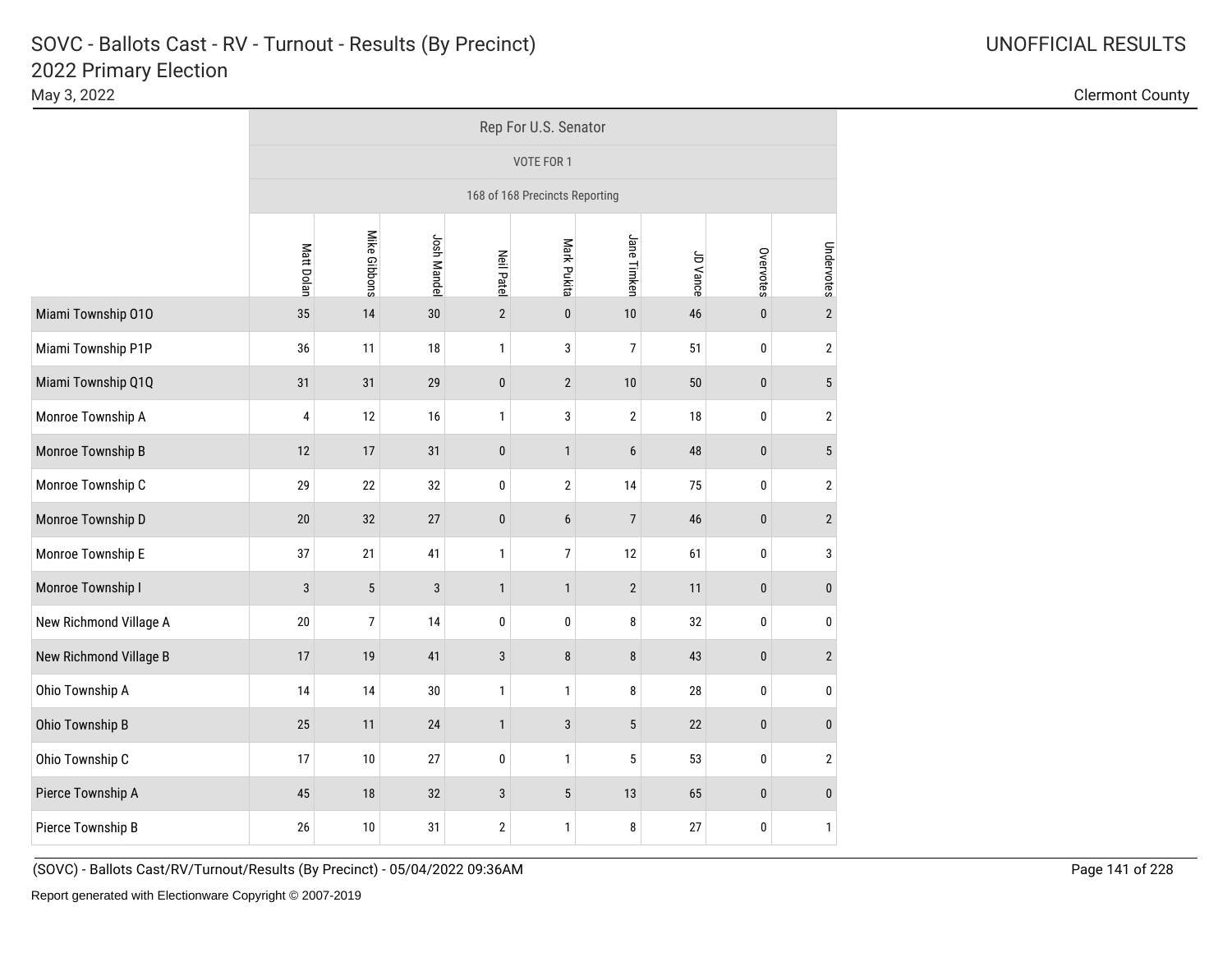|                             | Rep For U.S. Senator           |              |             |                  |                  |                |          |              |                         |  |  |
|-----------------------------|--------------------------------|--------------|-------------|------------------|------------------|----------------|----------|--------------|-------------------------|--|--|
|                             | VOTE FOR 1                     |              |             |                  |                  |                |          |              |                         |  |  |
|                             | 168 of 168 Precincts Reporting |              |             |                  |                  |                |          |              |                         |  |  |
|                             | Matt Dolan                     | Mike Gibbons | Josh Mandel | <b>Neil Pate</b> | Mark Pukita      | Jane Timken    | JD Vance | Overvotes    | Undervotes              |  |  |
| Pierce Township C           | 27                             | 9            | 25          | $\mathbf{1}$     | $\mathbf{1}$     | $\overline{7}$ | 25       | $\mathbf{1}$ | $\mathbf{1}$            |  |  |
| Pierce Township D           | 22                             | 23           | $20\,$      | $\overline{2}$   | $\mathbf{1}$     | 11             | 46       | $\pmb{0}$    | 4                       |  |  |
| Pierce Township E           | 56                             | 29           | 43          | $\pmb{0}$        | $\overline{7}$   | 11             | 66       | $\mathbf{1}$ | $\overline{2}$          |  |  |
| Pierce Township G           | 55                             | 41           | 34          | 3                | 3                | 17             | 51       | $\pmb{0}$    | 5                       |  |  |
| Pierce Township I           | 50                             | 20           | $27\,$      | $\mathbf{1}$     | $\sqrt{3}$       | 9              | 79       | $\pmb{0}$    | $\mathbf{3}$            |  |  |
| Pierce Township J           | 23                             | 11           | 16          | $\mathbf{1}$     | 0                | 3              | 44       | $\pmb{0}$    | 1                       |  |  |
| Pierce Township K           | 49                             | 22           | 43          | $\mathbf{2}$     | $\mathbf{1}$     | $16$           | 40       | $\pmb{0}$    | $\mathbf{2}$            |  |  |
| Pierce Township M           | ${\bf 80}$                     | 18           | $28\,$      | $\overline{2}$   | $\boldsymbol{2}$ | 11             | 77       | $\pmb{0}$    | $\overline{\mathbf{c}}$ |  |  |
| Pierce Township N           | 20                             | 14           | 41          | $\pmb{0}$        | $\pmb{0}$        | 11             | 52       | $\pmb{0}$    | $\mathbf{1}$            |  |  |
| Pierce Township O           | 28                             | 8            | 14          | $\mathbf 0$      | $\mathbf{1}$     | 10             | 36       | $\pmb{0}$    | $\overline{2}$          |  |  |
| Owensville Village          | $\sqrt{5}$                     | 13           | 16          | $\pmb{0}$        | $\pmb{0}$        | $\overline{4}$ | 18       | $\pmb{0}$    | $\mathbf{1}$            |  |  |
| <b>Stonelick Township A</b> | 31                             | 29           | 34          | $\mathbf{1}$     | 3                | $10$           | 89       | $\mathbf{1}$ | $\overline{\mathbf{c}}$ |  |  |
| <b>Stonelick Township B</b> | 15                             | 18           | 27          | $\mathbf{1}$     | $\mathbf{3}$     | $6\phantom{1}$ | 52       | $\pmb{0}$    | $\overline{4}$          |  |  |
| Stonelick Township C        | 22                             | 24           | 25          | $\pmb{0}$        | $\overline{2}$   | 8              | 67       | $\pmb{0}$    | 0                       |  |  |
| Stonelick Township D        | 13                             | 17           | 32          | $\mathbf{1}$     | $\overline{7}$   | $\sqrt{4}$     | 67       | $\pmb{0}$    | 3                       |  |  |
| <b>Stonelick Township E</b> | 19                             | 31           | 27          | $\overline{2}$   | 0                | $\mathbf{1}$   | 54       | 0            | 3                       |  |  |

May 3, 2022 Clermont County

(SOVC) - Ballots Cast/RV/Turnout/Results (By Precinct) - 05/04/2022 09:36AM Page 142 of 228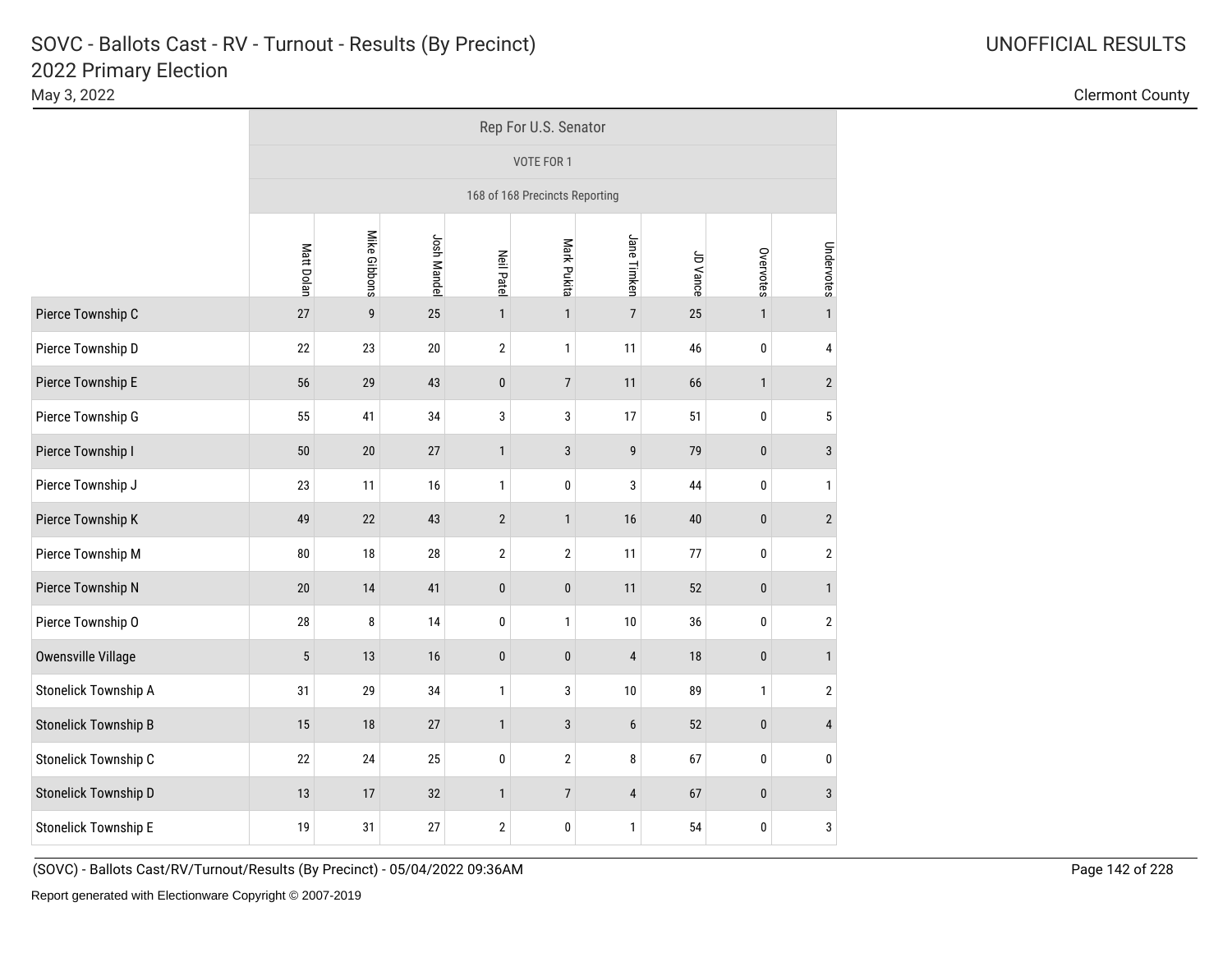|                         | Rep For U.S. Senator           |                |             |                   |                |                  |          |              |                 |  |  |
|-------------------------|--------------------------------|----------------|-------------|-------------------|----------------|------------------|----------|--------------|-----------------|--|--|
|                         | VOTE FOR 1                     |                |             |                   |                |                  |          |              |                 |  |  |
|                         | 168 of 168 Precincts Reporting |                |             |                   |                |                  |          |              |                 |  |  |
|                         | Matt Dolan                     | Mike Gibbons   | Josh Mandel | <b>Neil Patel</b> | Mark Pukita    | Jane Timken      | JD Vance | Overvotes    | Undervotes      |  |  |
| <b>Bethel Village A</b> | 15                             | 21             | 28          | $\mathbf{1}$      | $\pmb{0}$      | $5\phantom{.0}$  | 41       | $\pmb{0}$    | $\mathbf{0}$    |  |  |
| <b>Bethel Village B</b> | 11                             | 15             | 28          | $\overline{2}$    | $\mathbf{1}$   | 6                | 46       | $\pmb{0}$    | 4               |  |  |
| Tate Township A         | 19                             | 22             | 39          | $\mathbf{1}$      | $\sqrt{2}$     | 8                | 61       | $\mathbf{1}$ | $\overline{4}$  |  |  |
| Tate Township B         | 21                             | 13             | $30\,$      | $\sqrt{2}$        | $\sqrt{2}$     | 8                | 42       | $\pmb{0}$    | $\mathbf{1}$    |  |  |
| Tate Township D         | 34                             | 31             | 53          | $\sqrt{2}$        | $\sqrt{5}$     | 11               | 77       | $\mathbf{1}$ | $\overline{2}$  |  |  |
| Tate Township F         | 40                             | $30\,$         | 35          | $\mathbf{1}$      | 5              | 12               | 71       | $\pmb{0}$    | 0               |  |  |
| Tate Township H         | 20                             | 23             | 46          | $\mathbf{1}$      | 3              | 13               | 70       | $\pmb{0}$    | $5\phantom{.0}$ |  |  |
| <b>Union Township A</b> | 40                             | 15             | 25          | $\sqrt{2}$        | 3              | $18\,$           | 62       | $\pmb{0}$    | 1               |  |  |
| <b>Union Township B</b> | 16                             | $\overline{7}$ | 13          | $\pmb{0}$         | $\overline{2}$ | $\boldsymbol{6}$ | 27       | $\pmb{0}$    | $\pmb{0}$       |  |  |
| Union Township C        | 12                             | $20\,$         | 33          | $\pmb{0}$         | $\overline{2}$ | 5                | 43       | $\mathbf{1}$ | $\overline{2}$  |  |  |
| Union Township D        | 26                             | 16             | 29          | $\pmb{0}$         | $\mathbf{3}$   | $16$             | 49       | $\pmb{0}$    | $\mathbf{3}$    |  |  |
| <b>Union Township E</b> | 54                             | 29             | 54          | $\overline{4}$    | 3              | 12               | 81       | $\mathbf{1}$ | 3               |  |  |
| <b>Union Township F</b> | 41                             | 22             | 34          | $\mathbf{1}$      | $\mathbf{1}$   | $12\,$           | 48       | $\pmb{0}$    | $\pmb{0}$       |  |  |
| <b>Union Township G</b> | 17                             | 17             | 29          | $\mathbf{1}$      | $\sqrt{2}$     | $\boldsymbol{7}$ | 42       | $\mathbf{1}$ | 0               |  |  |
| <b>Union Township H</b> | 20                             | $10$           | $18\,$      | $\overline{2}$    | $\pmb{0}$      | $\pmb{4}$        | 35       | $\pmb{0}$    | $\pmb{0}$       |  |  |
| Union Township I        | 19                             | 20             | 17          | 0                 | $\pmb{0}$      | 6                | 24       | 0            | $\mathbf 2$     |  |  |

May 3, 2022 Clermont County

(SOVC) - Ballots Cast/RV/Turnout/Results (By Precinct) - 05/04/2022 09:36AM Page 143 of 228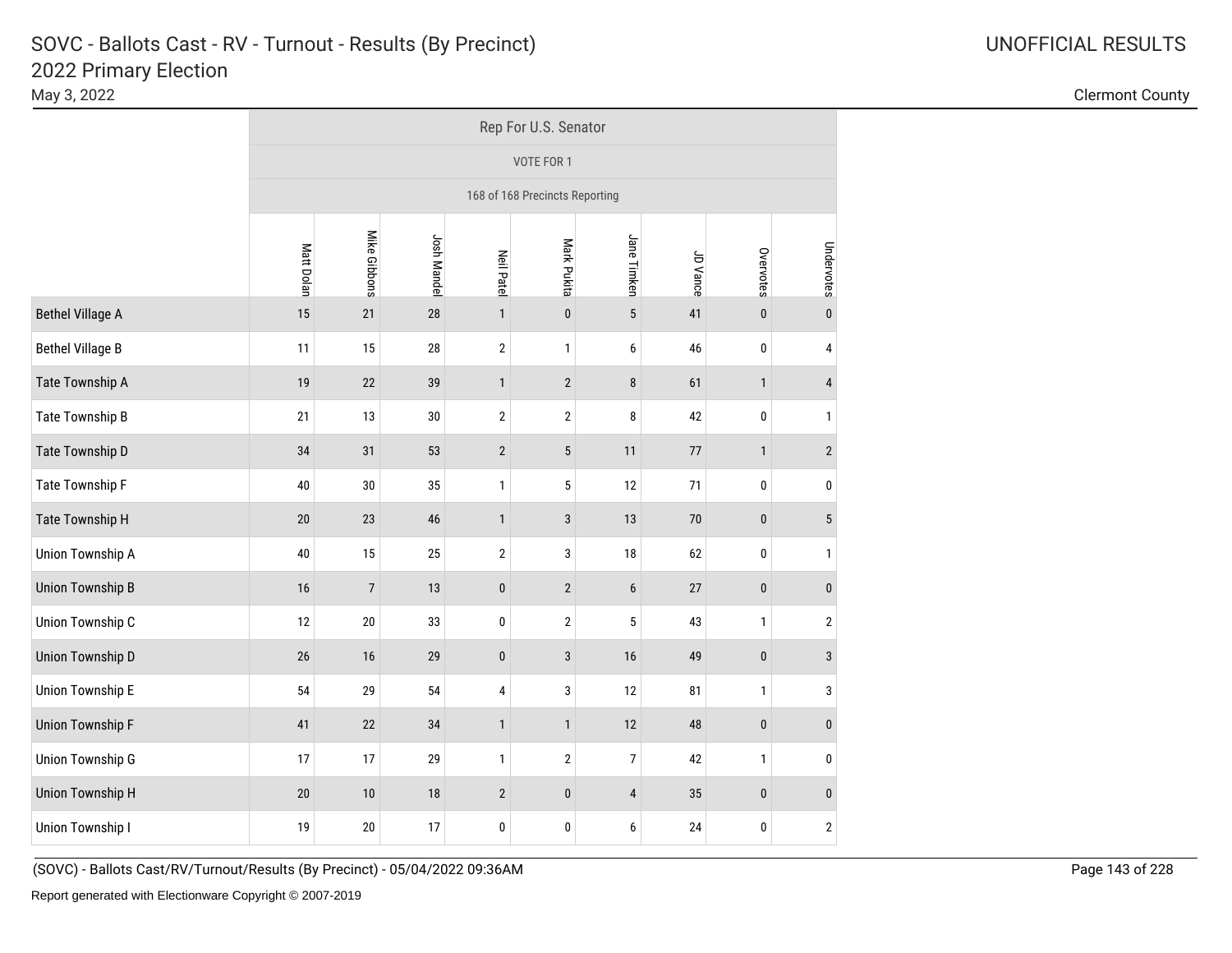|                         | Rep For U.S. Senator           |                |             |                   |                |                  |          |              |                |  |  |
|-------------------------|--------------------------------|----------------|-------------|-------------------|----------------|------------------|----------|--------------|----------------|--|--|
|                         | VOTE FOR 1                     |                |             |                   |                |                  |          |              |                |  |  |
|                         | 168 of 168 Precincts Reporting |                |             |                   |                |                  |          |              |                |  |  |
|                         | Matt Dolan                     | Mike Gibbons   | Josh Mandel | <b>Neil Patel</b> | Mark Pukita    | Jane Timken      | JD Vance | Overvotes    | Undervotes     |  |  |
| Union Township J        | 15                             | 13             | 31          | $\pmb{0}$         | $\mathbf{1}$   | $\overline{7}$   | 24       | $\pmb{0}$    | $\mathbf{0}$   |  |  |
| Union Township K        | 16                             | 10             | 23          | $\pmb{0}$         | 3              | $\mathbf{1}$     | 40       | $\mathbf{1}$ | $\mathbf 0$    |  |  |
| Union Township L        | 15                             | 5              | 11          | $\overline{2}$    | $\mathbf{1}$   | $6\phantom{1}$   | 39       | $\pmb{0}$    | $\mathbf{0}$   |  |  |
| <b>Union Township M</b> | 18                             | $\overline{7}$ | 10          | $\pmb{0}$         | $\mathbf 0$    | 6                | 28       | $\pmb{0}$    | $\pmb{0}$      |  |  |
| <b>Union Township N</b> | 15                             | 11             | 14          | $\pmb{0}$         | $\pmb{0}$      | $6\phantom{1}$   | $16\,$   | $\pmb{0}$    | $\pmb{0}$      |  |  |
| Union Township O        | 36                             | $18\,$         | 30          | $\overline{2}$    | $\mathbf{2}$   | 6                | 61       | $\mathbf{1}$ | $\overline{2}$ |  |  |
| <b>Union Township P</b> | 9                              | 5              | 21          | $\mathbf{1}$      | $\sqrt{2}$     | $\mathbf{3}$     | 26       | $\pmb{0}$    | $\pmb{0}$      |  |  |
| Union Township Q        | $28\,$                         | 15             | 22          | $\pmb{0}$         | $\overline{2}$ | 9                | 50       | $\pmb{0}$    | $\pmb{0}$      |  |  |
| <b>Union Township R</b> | 35                             | 10             | 31          | $\mathbf{1}$      | $6\,$          | 10               | 37       | $\mathbf{1}$ | $\pmb{0}$      |  |  |
| Union Township T        | 38                             | $20\,$         | 49          | $\pmb{0}$         | 4              | $10$             | 42       | $\pmb{0}$    | $\mathbf{1}$   |  |  |
| Union Township U        | 51                             | 11             | 33          | $\mathbf{1}$      | $\pmb{0}$      | 15               | 58       | $\pmb{0}$    | $\mathbf{1}$   |  |  |
| <b>Union Township W</b> | 29                             | 11             | 33          | 4                 | $\sqrt{2}$     | $\overline{7}$   | 32       | $\pmb{0}$    | $\sqrt{2}$     |  |  |
| <b>Union Township X</b> | 16                             | 12             | 29          | $\pmb{0}$         | $\mathbf{1}$   | $\boldsymbol{6}$ | 22       | $\pmb{0}$    | $\mathbf{1}$   |  |  |
| <b>Union Township Y</b> | 17                             | 19             | 14          | 3                 | $\pmb{0}$      | 4                | 49       | $\pmb{0}$    | $\mathbf{1}$   |  |  |
| <b>Union Township Z</b> | 40                             | 16             | 21          | $\pmb{0}$         | $\mathbf{1}$   | $6\phantom{1}$   | 56       | $\pmb{0}$    | $\mathbf{1}$   |  |  |
| Union Township B1B      | 20                             | 24             | 44          | $\mathbf 2$       | $\mathbf{1}$   | 6                | 65       | $\pmb{0}$    | $\mathbf{2}$   |  |  |

May 3, 2022 Clermont County

(SOVC) - Ballots Cast/RV/Turnout/Results (By Precinct) - 05/04/2022 09:36AM Page 144 of 228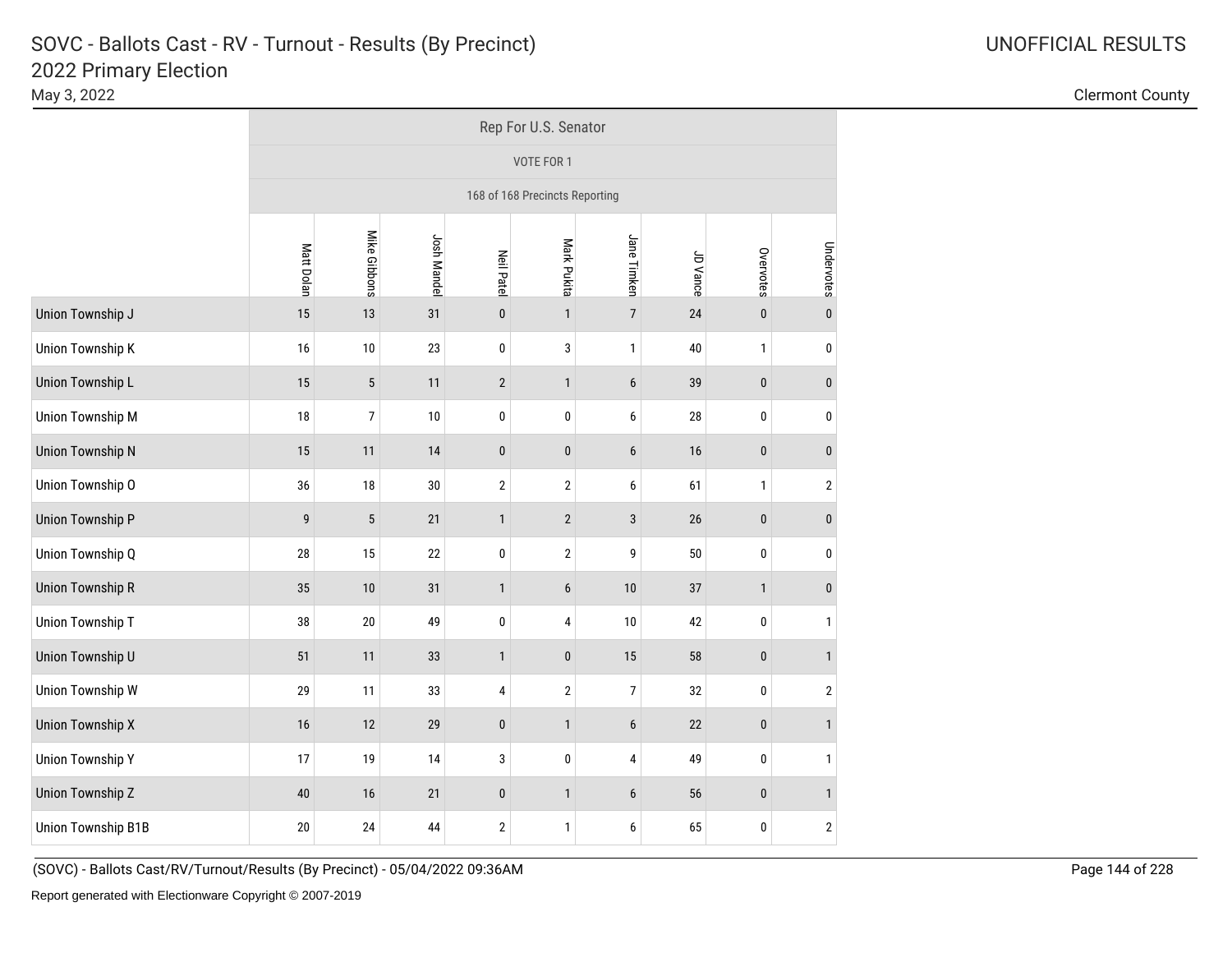|                           | Rep For U.S. Senator |                                                                                                 |             |                   |                                |                |          |              |                |  |  |  |  |  |
|---------------------------|----------------------|-------------------------------------------------------------------------------------------------|-------------|-------------------|--------------------------------|----------------|----------|--------------|----------------|--|--|--|--|--|
|                           |                      |                                                                                                 |             |                   | VOTE FOR 1                     |                |          |              |                |  |  |  |  |  |
|                           |                      |                                                                                                 |             |                   | 168 of 168 Precincts Reporting |                |          |              |                |  |  |  |  |  |
|                           | Matt Dolan           | Mike Gibbons                                                                                    | Josh Mandel | <b>Neil Patel</b> | Mark Pukita                    | Jane Timken    | JD Vance | Overvotes    | Undervotes     |  |  |  |  |  |
| Union Township C1C        | 28                   | 20                                                                                              | 30          | $\pmb{0}$         | $\pmb{0}$                      | 12             | 35       | $\mathbf{1}$ | $\mathbf{1}$   |  |  |  |  |  |
| Union Township D1D        | 28                   | 8                                                                                               | 23          | $\mathbf{1}$      | 4                              | 6              | 39       | $\pmb{0}$    | $\overline{2}$ |  |  |  |  |  |
| <b>Union Township E1E</b> | 63                   | 20                                                                                              | 39          | $\mathbf{1}$      | $\overline{2}$                 | 18             | $70$     | $\mathbf{1}$ | $\mathbf{1}$   |  |  |  |  |  |
| Union Township F1F        | 68                   | 19                                                                                              | 50          | 3                 | $\overline{2}$                 | $20\,$         | 78       | $\pmb{0}$    | $\overline{2}$ |  |  |  |  |  |
| Union Township J1J        | 19                   | 18<br>27<br>$\overline{2}$<br>$\overline{2}$<br>$\mathbf{3}$<br>30<br>$\pmb{0}$<br>$\mathbf{3}$ |             |                   |                                |                |          |              |                |  |  |  |  |  |
| Union Township K1K        | 21                   | 15                                                                                              | 13          | $\mathbf{1}$      | $\overline{2}$                 | $\pmb{4}$      | 23       | $\pmb{0}$    | 0              |  |  |  |  |  |
| <b>Union Township L1L</b> | 28                   | 27                                                                                              | 36          | $\pmb{0}$         | $\mathbf{1}$                   | 17             | 63       | $\pmb{0}$    | $\overline{2}$ |  |  |  |  |  |
| Union Township M1M        | 9                    | $\boldsymbol{6}$                                                                                | 20          | $\overline{2}$    | $\mathbf{1}$                   | 6              | 14       | $\pmb{0}$    | $\mathbf{1}$   |  |  |  |  |  |
| <b>Union Township P1P</b> | 42                   | 25                                                                                              | 16          | $\mathbf{1}$      | 10                             | 15             | 51       | $\pmb{0}$    | $\mathbf{3}$   |  |  |  |  |  |
| <b>Union Township R1R</b> | 23                   | 13                                                                                              | 31          | $\mathbf{1}$      | $\mathbf{2}$                   | $\sqrt{3}$     | 36       | $\mathbf{1}$ | 3              |  |  |  |  |  |
| <b>Union Township S1S</b> | 56                   | 17                                                                                              | 39          | $\pmb{0}$         | $\overline{4}$                 | $\overline{7}$ | 57       | $\pmb{0}$    | $\mathbf{0}$   |  |  |  |  |  |
| Union Township U1U        | 26                   | 16                                                                                              | 18          | 0                 | $\mathbf{1}$                   | 6              | 29       | $\mathbf{0}$ | $\mathbf{1}$   |  |  |  |  |  |
| <b>Union Township V1V</b> | 27                   | 18                                                                                              | 19          | $\mathbf{1}$      | $\pmb{0}$                      | $\sqrt{5}$     | 42       | $\pmb{0}$    | $\mathbf{1}$   |  |  |  |  |  |
| Washington Township A     | 11                   | 12                                                                                              | $30\,$      | 1                 | 0                              | 9              | 60       | 0            | 8              |  |  |  |  |  |
| Washington Township B     | 14                   | $\bf 8$                                                                                         | 32          | $\pmb{0}$         | $\pmb{0}$                      | 14             | 29       | $\pmb{0}$    | $\mathbf{1}$   |  |  |  |  |  |
| Washington Township C     | 19                   | 11                                                                                              | 24          | 1                 | $\mathbf{1}$                   | 35             | 35       | 0            | 4              |  |  |  |  |  |

May 3, 2022 Clermont County

(SOVC) - Ballots Cast/RV/Turnout/Results (By Precinct) - 05/04/2022 09:36AM Page 145 of 228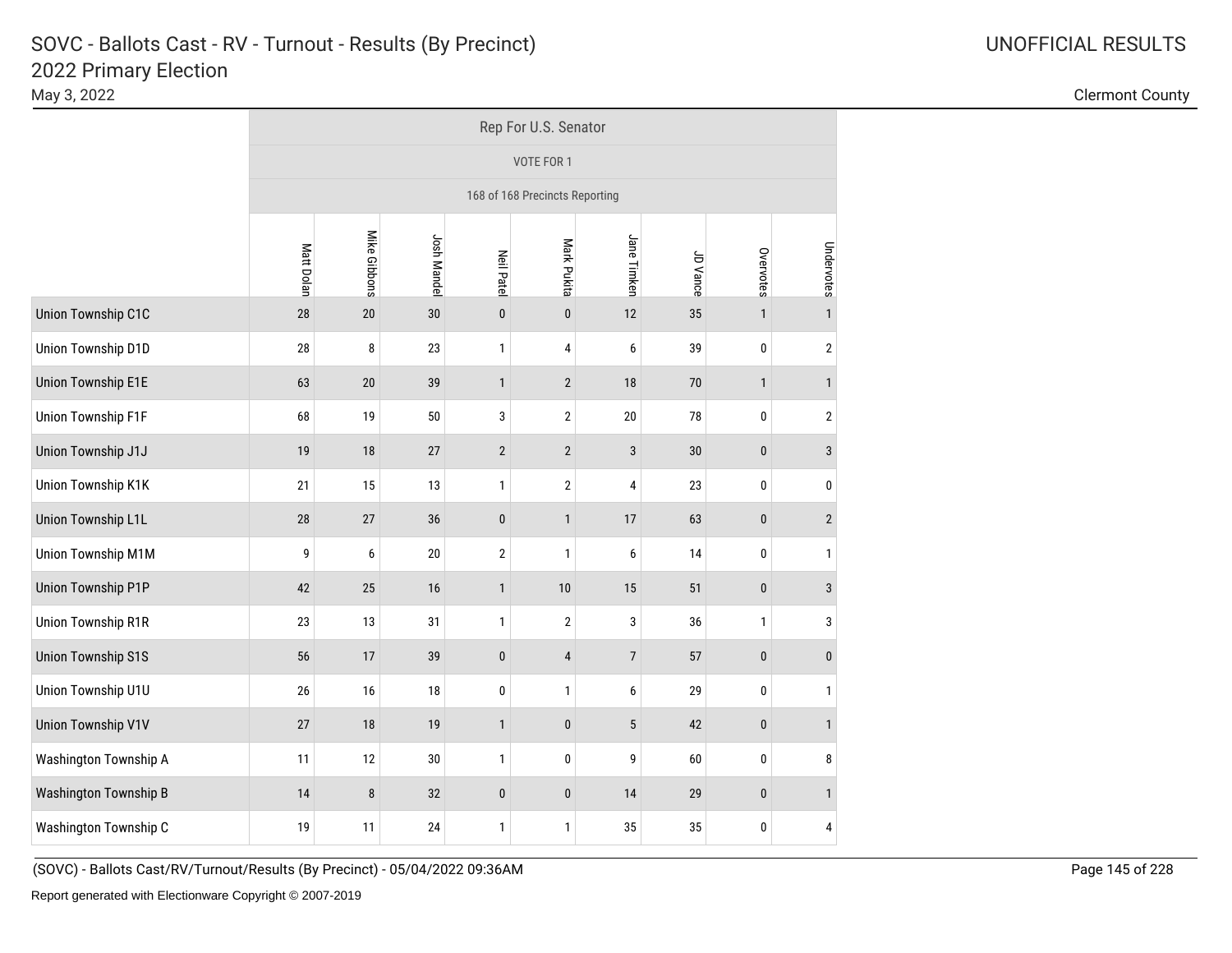|                         | Rep For U.S. Senator                                               |                                                                              |             |                  |                                |                |          |              |            |  |  |  |  |  |  |
|-------------------------|--------------------------------------------------------------------|------------------------------------------------------------------------------|-------------|------------------|--------------------------------|----------------|----------|--------------|------------|--|--|--|--|--|--|
|                         |                                                                    |                                                                              |             |                  | VOTE FOR 1                     |                |          |              |            |  |  |  |  |  |  |
|                         |                                                                    |                                                                              |             |                  | 168 of 168 Precincts Reporting |                |          |              |            |  |  |  |  |  |  |
|                         | Matt Dolan                                                         | Mike Gibbons                                                                 | Josh Mandel | <b>Neil Pate</b> | Mark Pukita                    | Jane Timken    | JD Vance | Overvotes    | Undervotes |  |  |  |  |  |  |
| Wayne Township A        | 19                                                                 | 82<br>48<br>40<br>$\overline{2}$<br>3<br>$\bf{0}$<br>$\pmb{0}$<br>11         |             |                  |                                |                |          |              |            |  |  |  |  |  |  |
| Wayne Township B        | 14                                                                 | 39<br>34<br>$\overline{2}$<br>8<br>50<br>$\overline{2}$<br>$\mathbf{1}$<br>4 |             |                  |                                |                |          |              |            |  |  |  |  |  |  |
| Wayne Township C        | 25                                                                 | 52                                                                           | 48          | $\sqrt{2}$       | 4                              | 11             | 71       |              |            |  |  |  |  |  |  |
| Williamsburg Village A  | 14                                                                 | 28                                                                           | 45          | 1                | $\overline{2}$                 | 13             | 48       | 0            | 4          |  |  |  |  |  |  |
| Williamsburg Village C  | 22                                                                 | 20                                                                           | 34          | $\mathbf{1}$     | 6                              | $\overline{7}$ | 51       | $\pmb{0}$    | 13         |  |  |  |  |  |  |
| Williamsburg Township A | 28                                                                 | 30                                                                           | 49          | 4                | 3                              | 14             | 44       | $\mathbf{1}$ | 1          |  |  |  |  |  |  |
| Williamsburg Township B | 63<br>105<br>27<br>$30\,$<br>3<br>9<br>8<br>$\pmb{0}$<br>$\pmb{0}$ |                                                                              |             |                  |                                |                |          |              |            |  |  |  |  |  |  |
| Williamsburg Township C | 18<br>13<br>17<br>$16$<br>0<br>0<br>0<br>30<br>6                   |                                                                              |             |                  |                                |                |          |              |            |  |  |  |  |  |  |
| <b>Totals</b>           | 4,553                                                              | 2,973                                                                        | 4,864       | 196              | 306                            | 1,602          | 7,877    | 35           | 346        |  |  |  |  |  |  |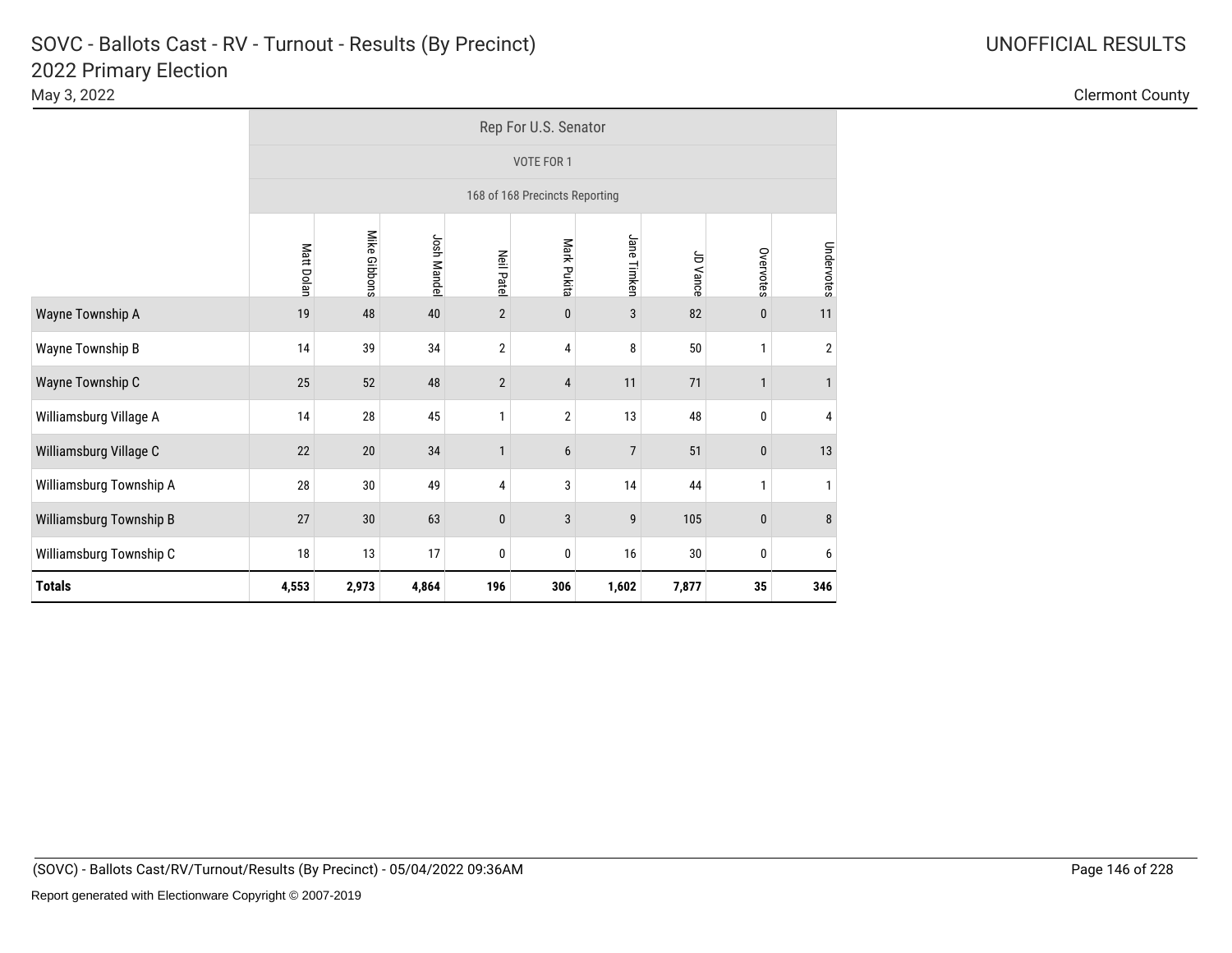|                    |                                    |                      | Rep For Representative to Congress (2nd District) |              |                |                | Rep For Judge of the Court of<br>Appeals (2/9) (12th District) |            | Rep For Judge of the Court of<br>Appeals (2/10) (12th District) |                                |            |  |
|--------------------|------------------------------------|----------------------|---------------------------------------------------|--------------|----------------|----------------|----------------------------------------------------------------|------------|-----------------------------------------------------------------|--------------------------------|------------|--|
|                    |                                    |                      | VOTE FOR 1                                        |              |                |                | VOTE FOR 1                                                     |            |                                                                 | VOTE FOR 1                     |            |  |
|                    |                                    |                      | 168 of 168 Precincts Reporting                    |              |                |                | 168 of 168 Precincts Reporting                                 |            |                                                                 | 168 of 168 Precincts Reporting |            |  |
|                    | James J. Condit<br>James J. Condit | <b>Brad Wenstrup</b> | David J.<br>Windisch                              | Overvotes    | Undervotes     | Robin N. Piper | Overvotes                                                      | Undervotes | Mike Powell                                                     | Overvotes                      | Undervotes |  |
| Loveland City A    | $\overline{4}$                     | 75                   | 3                                                 | $\mathbf{0}$ | $\overline{7}$ | 58             | $\mathbf{0}$                                                   | 31         | 62                                                              | $\mathbf{0}$                   | 27         |  |
| Loveland City B    | 1                                  | 57                   | 3                                                 | $\pmb{0}$    | $\pmb{4}$      | 43             | 0                                                              | 22         | 44                                                              | $\pmb{0}$                      | 21         |  |
| Loveland City C    | 6                                  | 159                  | 8                                                 | $\pmb{0}$    | 17             | 125            | $\pmb{0}$                                                      | 65         | 123                                                             | $\pmb{0}$                      | 67         |  |
| Batavia Village A  | 4                                  | 131                  | 8                                                 | $\pmb{0}$    | 21             | 96             | 0                                                              | 68         | 106                                                             | $\pmb{0}$                      | 58         |  |
| Batavia Township A | 9                                  | 218                  | 9                                                 | $\bf{0}$     | $\overline{7}$ | 183            | $\pmb{0}$                                                      | 60         | 184                                                             | $\pmb{0}$                      | 59         |  |
| Batavia Township B | 6                                  | 157                  | 4                                                 | 0            | $\overline{7}$ | 132            | 0                                                              | 42         | 137                                                             | 0                              | 37         |  |
| Batavia Township C | 1                                  | 45                   | $\mathbf{1}$                                      | $\pmb{0}$    | $\mathbf{1}$   | 34             | $\pmb{0}$                                                      | 14         | 38                                                              | $\pmb{0}$                      | $10\,$     |  |
| Batavia Township D | 3                                  | 143                  | $\boldsymbol{6}$                                  | $\pmb{0}$    | 8              | 130            | 0                                                              | 30         | 130                                                             | 0                              | $30\,$     |  |
| Batavia Township E | $\mathbf{1}$                       | 76                   | $\overline{7}$                                    | $\bf{0}$     | $\sqrt{5}$     | 72             | $\pmb{0}$                                                      | 17         | 73                                                              | $\pmb{0}$                      | $16$       |  |
| Batavia Township F | 13                                 | 135                  | 9                                                 | 0            | 9              | 109            | 0                                                              | 57         | 109                                                             | 0                              | 57         |  |
| Batavia Township G | 3                                  | 117                  | 3                                                 | $\pmb{0}$    | $\sqrt{2}$     | 98             | $\pmb{0}$                                                      | 27         | 102                                                             | $\pmb{0}$                      | 23         |  |
| Batavia Township H | 3                                  | 112                  | 8                                                 | 0            | $\sqrt{2}$     | 95             | $\pmb{0}$                                                      | 30         | 96                                                              | 0                              | 29         |  |
| Batavia Township I | 4                                  | 108                  | $\mathbf{1}$                                      | $\bf{0}$     | $\sqrt{2}$     | 82             | $\pmb{0}$                                                      | 33         | 84                                                              | $\bf{0}$                       | $31\,$     |  |
| Batavia Township J | 7                                  | 154                  | 6                                                 | 0            | $\overline{7}$ | 129            | $\pmb{0}$                                                      | 45         | 133                                                             | 0                              | 41         |  |
| Batavia Township K | 5                                  | $75\,$               | $\mathbf{3}$                                      | $\pmb{0}$    | $\sqrt{5}$     | 58             | $\pmb{0}$                                                      | $30\,$     | 60                                                              | $\pmb{0}$                      | 28         |  |
| Batavia Township L | 9                                  | 105                  | 5                                                 | $\mathbf 0$  | $\overline{2}$ | 90             | $\mathbf 0$                                                    | 31         | 90                                                              | 0                              | 31         |  |

(SOVC) - Ballots Cast/RV/Turnout/Results (By Precinct) - 05/04/2022 09:36AM Page 147 of 228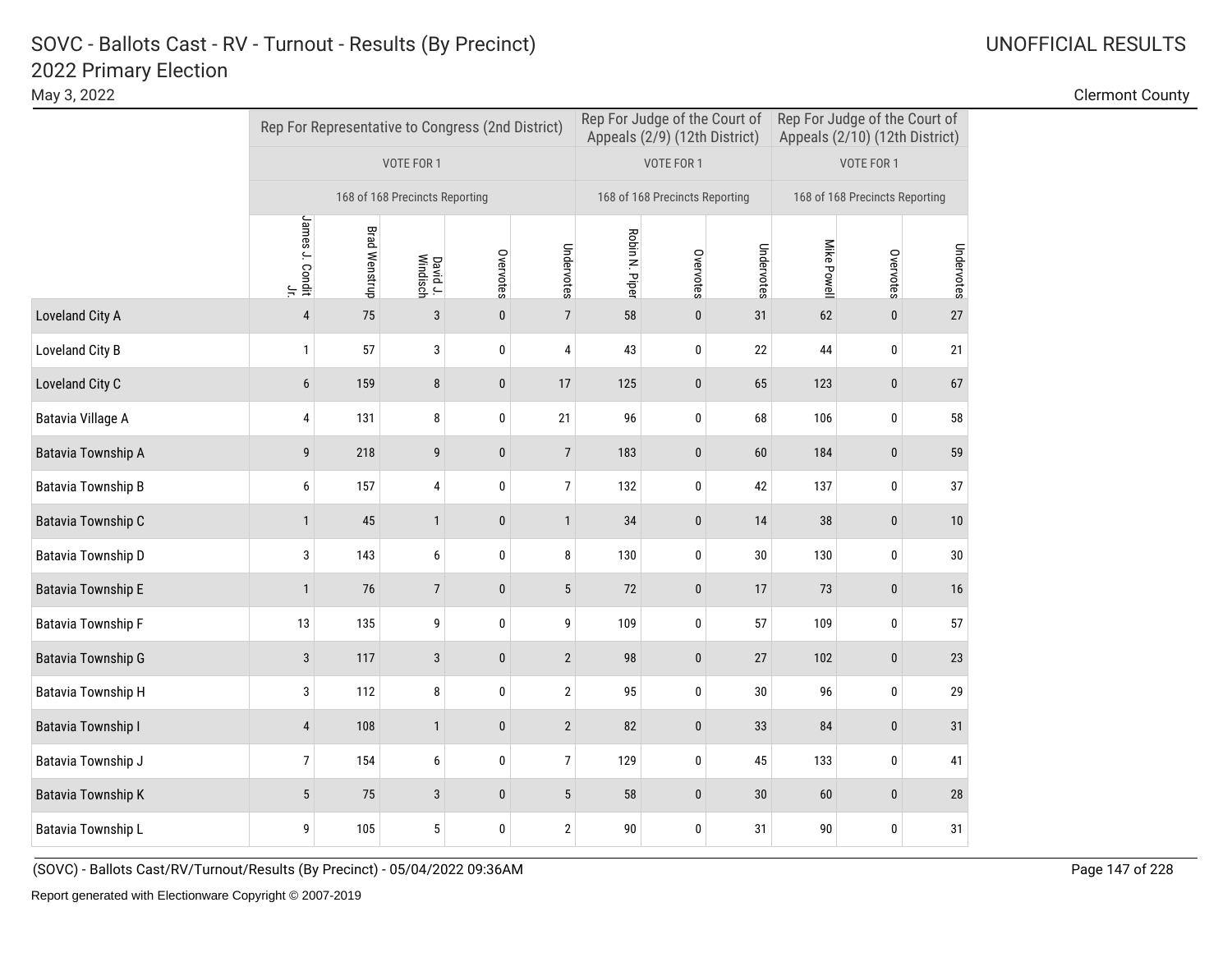|                           |                                    |                      |                                | Rep For Representative to Congress (2nd District) |                |                | Rep For Judge of the Court of<br>Appeals (2/9) (12th District) |            | Rep For Judge of the Court of<br>Appeals (2/10) (12th District) |                                |            |
|---------------------------|------------------------------------|----------------------|--------------------------------|---------------------------------------------------|----------------|----------------|----------------------------------------------------------------|------------|-----------------------------------------------------------------|--------------------------------|------------|
|                           |                                    |                      | VOTE FOR 1                     |                                                   |                |                | VOTE FOR 1                                                     |            |                                                                 | VOTE FOR 1                     |            |
|                           |                                    |                      | 168 of 168 Precincts Reporting |                                                   |                |                | 168 of 168 Precincts Reporting                                 |            |                                                                 | 168 of 168 Precincts Reporting |            |
|                           | James J. Condit<br>James J. Condit | <b>Brad Wenstrup</b> | David J.<br>Windisch           | Overvotes                                         | Undervotes     | Robin N. Piper | Overvotes                                                      | Undervotes | Mike Powell                                                     | Overvotes                      | Undervotes |
| <b>Batavia Township M</b> | 14                                 | 192                  | $\overline{7}$                 | $\bf{0}$                                          | 14             | 156            | $\bf{0}$                                                       | 71         | 156                                                             | $\mathbf{0}$                   | 71         |
| Batavia Township N        | 9                                  | 118                  | 6                              | 0                                                 | $\sqrt{3}$     | 108            | 0                                                              | 28         | 103                                                             | 0                              | 33         |
| Batavia Township O        | $\overline{4}$                     | 81                   | 5                              | $\mathbf{0}$                                      | $6\phantom{1}$ | 72             | $\bf{0}$                                                       | 24         | 72                                                              | 0                              | 24         |
| Batavia Township P        | $\mathbf{1}$                       | 95                   | $\boldsymbol{7}$               | 0                                                 | 4              | 83             | 0                                                              | 24         | 88                                                              | 0                              | $19$       |
| <b>Felicity Village</b>   | $\overline{7}$                     | 50                   | $\overline{2}$                 | $\mathbf{0}$                                      | 5              | 38             | $\bf{0}$                                                       | 26         | 40                                                              | $\mathbf{0}$                   | 24         |
| Franklin Township A       | 9                                  | 225                  | 11                             | $\pmb{0}$                                         | 19             | 183            | 0                                                              | 81         | 183                                                             | 0                              | 81         |
| Franklin Township B       | 5                                  | 115                  | 3                              | $\pmb{0}$                                         | 17             | 88             | $\pmb{0}$                                                      | 52         | 89                                                              | $\pmb{0}$                      | 51         |
| Franklin Township D       | 6                                  | 137                  | 9                              | $\pmb{0}$                                         | 29             | 113            | 0                                                              | 68         | 114                                                             | 0                              | 67         |
| Goshen Township A         | $\overline{7}$                     | 116                  | $\bf 8$                        | $\pmb{0}$                                         | $\overline{9}$ | 98             | $\pmb{0}$                                                      | 42         | 98                                                              | 0                              | 42         |
| Goshen Township B         | 3                                  | 159                  | $\overline{7}$                 | $\pmb{0}$                                         | 8              | 129            | 0                                                              | 48         | 131                                                             | 0                              | 46         |
| Goshen Township D         | 8                                  | 112                  | $\overline{4}$                 | $\pmb{0}$                                         | $\mathbf{3}$   | 79             | $\pmb{0}$                                                      | 48         | 76                                                              | 0                              | 51         |
| Goshen Township E         | 6                                  | 159                  | 9                              | $\mathbf{1}$                                      | 11             | 143            | $\pmb{0}$                                                      | 43         | 141                                                             | 0                              | 45         |
| Goshen Township F         | $\overline{2}$                     | 48                   | $\overline{2}$                 | $\pmb{0}$                                         | $\mathbf{1}$   | 39             | $\pmb{0}$                                                      | 14         | 41                                                              | 0                              | 12         |
| Goshen Township G         | 10                                 | 60                   | 3                              | $\pmb{0}$                                         | $\mathbf{1}$   | 58             | 0                                                              | 16         | 57                                                              | 0                              | 17         |
| Goshen Township I         | 3                                  | 46                   | $\overline{2}$                 | $\pmb{0}$                                         | $\sqrt{2}$     | 44             | $\pmb{0}$                                                      | 9          | 43                                                              | $\mathbf 0$                    | $10\,$     |
| Goshen Township J         | 4                                  | 105                  | $\mathbf{1}$                   | $\pmb{0}$                                         | $\overline{2}$ | 86             | $\pmb{0}$                                                      | 26         | 82                                                              | 0                              | $30\,$     |

(SOVC) - Ballots Cast/RV/Turnout/Results (By Precinct) - 05/04/2022 09:36AM Page 148 of 228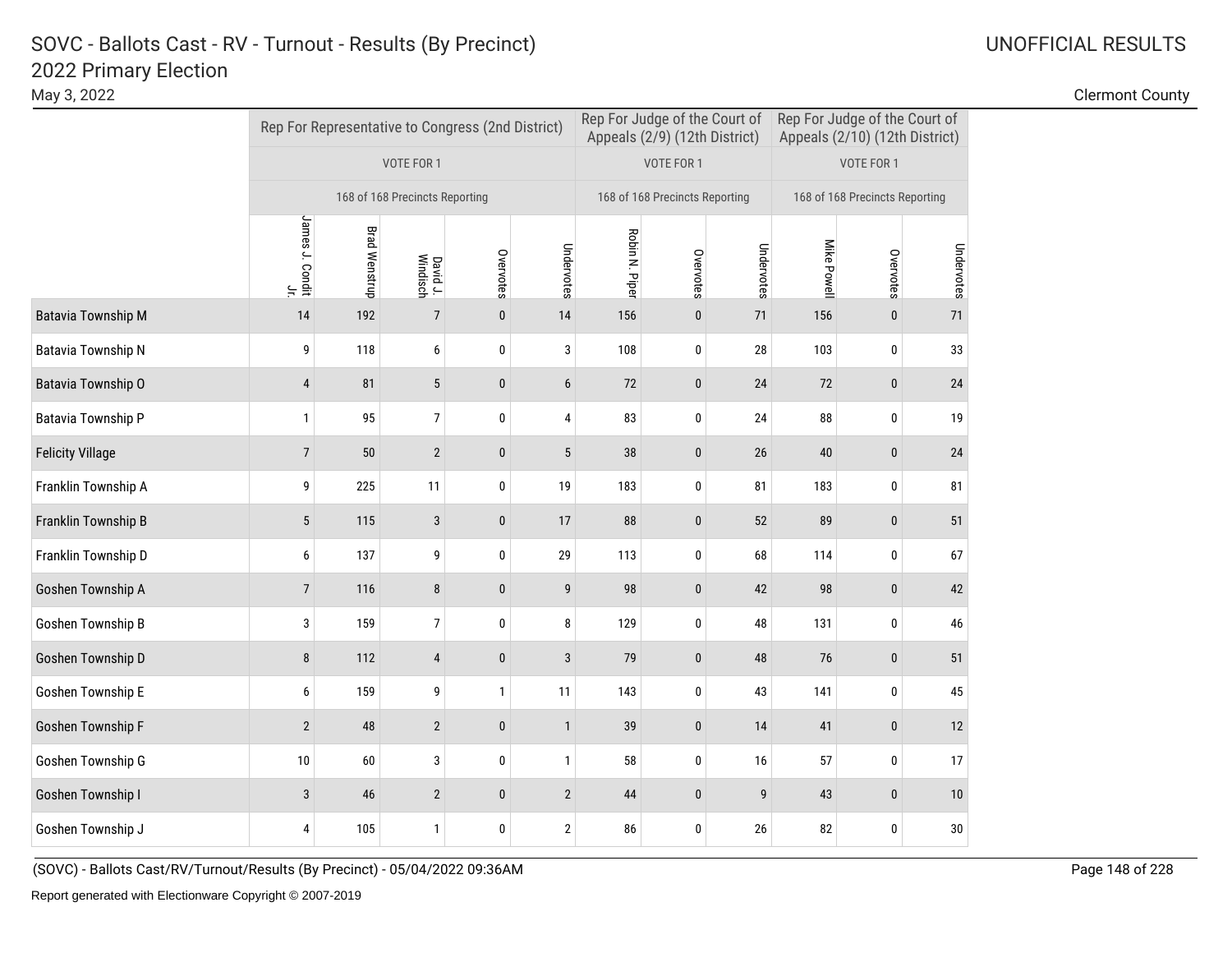May 3, 2022 Clermont County

|                    |                       |                      |                                | Rep For Representative to Congress (2nd District) |                | Rep For Judge of the Court of<br>Appeals (2/9) (12th District) |                                |            | Rep For Judge of the Court of<br>Appeals (2/10) (12th District) |                                |            |
|--------------------|-----------------------|----------------------|--------------------------------|---------------------------------------------------|----------------|----------------------------------------------------------------|--------------------------------|------------|-----------------------------------------------------------------|--------------------------------|------------|
|                    |                       |                      | VOTE FOR 1                     |                                                   |                |                                                                | VOTE FOR 1                     |            |                                                                 | VOTE FOR 1                     |            |
|                    |                       |                      | 168 of 168 Precincts Reporting |                                                   |                |                                                                | 168 of 168 Precincts Reporting |            |                                                                 | 168 of 168 Precincts Reporting |            |
|                    | James J. Condit<br>≒. | <b>Brad Wenstrup</b> | David J.<br>Windisch           | Overvotes                                         | Undervotes     | Robin N. Piper                                                 | Overvotes                      | Undervotes | Mike Powell                                                     | Overvotes                      | Undervotes |
| Goshen Township K  | $\sqrt{4}$            | 98                   | $\sqrt{5}$                     | $\pmb{0}$                                         | $\sqrt{4}$     | 71                                                             | $\pmb{0}$                      | $40\,$     | 76                                                              | $\pmb{0}$                      | 35         |
| Goshen Township L  | 3                     | 109                  | 8                              | 0                                                 | 4              | 100                                                            | 0                              | 24         | 103                                                             | 0                              | 21         |
| Goshen Township M  | $\mathbf{3}$          | $40\,$               | $\mathbf{1}$                   | $\pmb{0}$                                         | $\sqrt{3}$     | 36                                                             | $\pmb{0}$                      | 11         | 37                                                              | $\pmb{0}$                      | 10         |
| Goshen Township N  | 3                     | 135                  | $\overline{7}$                 | 0                                                 | 6              | 122                                                            | $\pmb{0}$                      | 29         | 123                                                             | $\pmb{0}$                      | 28         |
| Jackson Township A | 9                     | 136                  | $\bf 8$                        | $\pmb{0}$                                         | $\bf 8$        | 114                                                            | $\pmb{0}$                      | 47         | 116                                                             | $\pmb{0}$                      | 45         |
| Jackson Township B | 3                     | 109                  | 8                              | 0                                                 | $\overline{7}$ | 83                                                             | 0                              | 44         | 86                                                              | $\pmb{0}$                      | 41         |
| Jackson Township C | 12                    | 180                  | $\bf 8$                        | $\pmb{0}$                                         | $\overline{7}$ | 152                                                            | $\pmb{0}$                      | 55         | 158                                                             | $\pmb{0}$                      | 49         |
| Milford City A     | $\mathbf{1}$          | 67                   | 6                              | 0                                                 | $10$           | 49                                                             | 0                              | 35         | 54                                                              | 0                              | 30         |
| Milford City B     | 8                     | 93                   | $\overline{7}$                 | $\pmb{0}$                                         | $\overline{7}$ | 83                                                             | $\pmb{0}$                      | 32         | 82                                                              | $\bf{0}$                       | 33         |
| Milford City D     | 5                     | 43                   | $\mathbf{1}$                   | 0                                                 | $\sqrt{5}$     | 33                                                             | 0                              | 21         | 33                                                              | 0                              | 21         |
| Milford City E     | $\pmb{0}$             | 89                   | $\overline{4}$                 | $\pmb{0}$                                         | $\overline{7}$ | 68                                                             | $\pmb{0}$                      | 32         | 66                                                              | $\pmb{0}$                      | 34         |
| Milford City F     | $\mathbf{1}$          | 46                   | 6                              | $\pmb{0}$                                         | 5              | 42                                                             | 0                              | 16         | 42                                                              | 0                              | 16         |
| Milford City G     | 5                     | 99                   | $\mathbf{1}$                   | $\mathbf{0}$                                      | $\bf 8$        | 78                                                             | $\pmb{0}$                      | 35         | 79                                                              | 0                              | 34         |
| Milford City H     | 14                    | 146                  | 6                              | $\mathbf 0$                                       | 8              | 121                                                            | 0                              | 53         | 118                                                             | 0                              | 56         |
| Miami Township A   | $\overline{1}$        | 97                   | $\overline{4}$                 | $\pmb{0}$                                         | 11             | 81                                                             | $\pmb{0}$                      | 32         | 83                                                              | 0                              | 30         |
| Miami Township C   | 10                    | 136                  | $10$                           | 0                                                 | 13             | 125                                                            | 0                              | 44         | 125                                                             | 0                              | 44         |

(SOVC) - Ballots Cast/RV/Turnout/Results (By Precinct) - 05/04/2022 09:36AM Page 149 of 228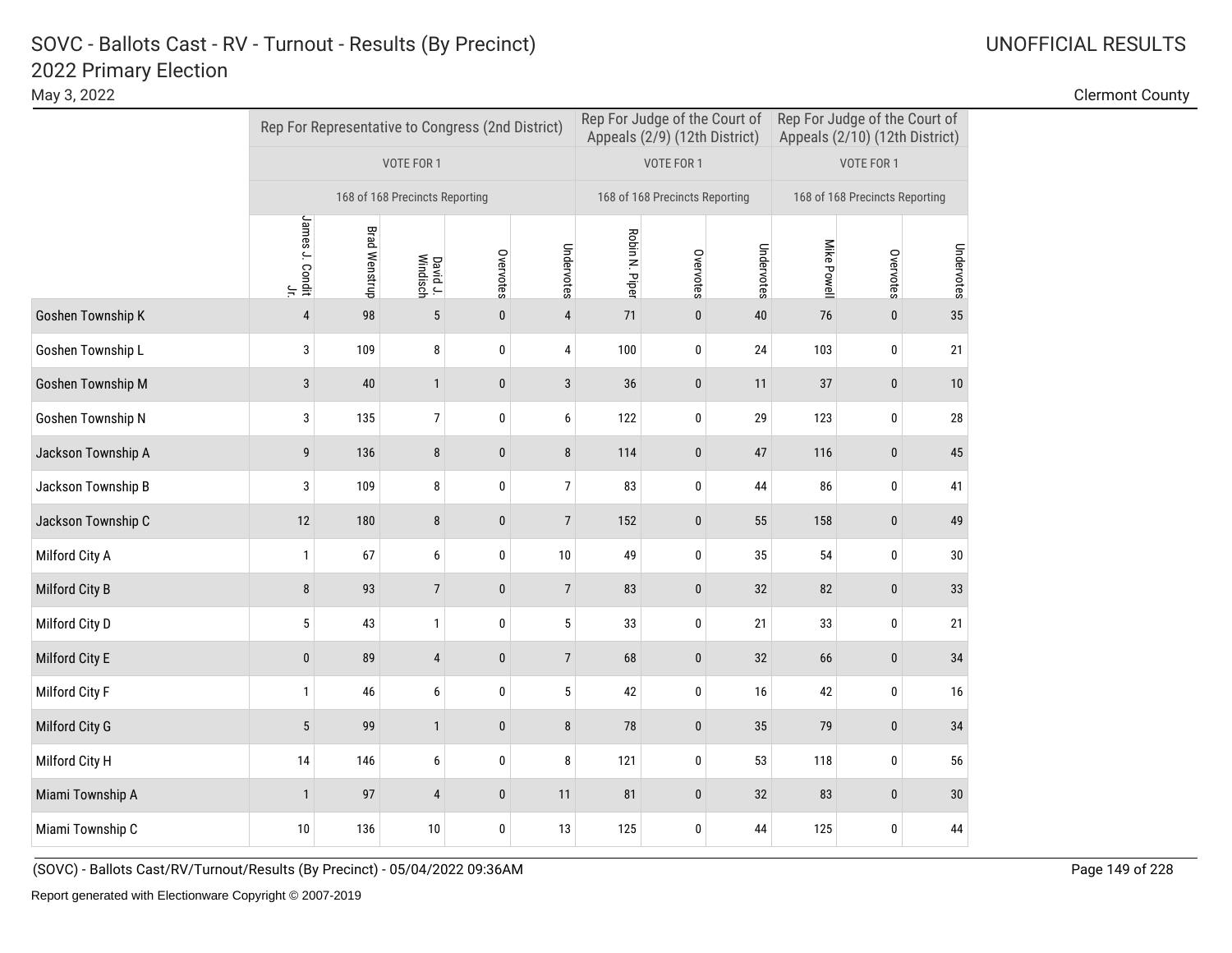|                  |                       |                      |                                | Rep For Representative to Congress (2nd District) |                  |                | Rep For Judge of the Court of<br>Appeals (2/9) (12th District) |            | Rep For Judge of the Court of<br>Appeals (2/10) (12th District) |                                |            |  |
|------------------|-----------------------|----------------------|--------------------------------|---------------------------------------------------|------------------|----------------|----------------------------------------------------------------|------------|-----------------------------------------------------------------|--------------------------------|------------|--|
|                  |                       |                      | VOTE FOR 1                     |                                                   |                  |                | VOTE FOR 1                                                     |            |                                                                 | VOTE FOR 1                     |            |  |
|                  |                       |                      | 168 of 168 Precincts Reporting |                                                   |                  |                | 168 of 168 Precincts Reporting                                 |            |                                                                 | 168 of 168 Precincts Reporting |            |  |
|                  | James J. Condit<br>٢. | <b>Brad Wenstrup</b> | David J.<br>Windisch           | Overvotes                                         | Undervotes       | Robin N. Piper | Overvotes                                                      | Undervotes | Mike Powel                                                      | Overvotes                      | Undervotes |  |
| Miami Township D | $\overline{5}$        | 129                  | $\overline{7}$                 | $\pmb{0}$                                         | $\overline{4}$   | 107            | $\pmb{0}$                                                      | 38         | 106                                                             | 0                              | 39         |  |
| Miami Township E | 3                     | 86                   | 6                              | 0                                                 | 6                | 67             | 0                                                              | 34         | 67                                                              | 0                              | 34         |  |
| Miami Township F | 8                     | 212                  | $\sqrt{5}$                     | $\pmb{0}$                                         | 12               | 169            | $\pmb{0}$                                                      | 68         | 171                                                             | $\pmb{0}$                      | 66         |  |
| Miami Township G | $\mathbf{1}$          | 81                   | $\overline{4}$                 | 0                                                 | 6                | 68             | 0                                                              | 24         | 64                                                              | $\pmb{0}$                      | 28         |  |
| Miami Township H | 6                     | 81                   | 6                              | 0                                                 | $\sqrt{2}$       | $70$           | $\pmb{0}$                                                      | 25         | 73                                                              | 0                              | 22         |  |
| Miami Township I | 9                     | 174                  | 6                              | 0                                                 | 8                | 157            | 0                                                              | 40         | 156                                                             | 0                              | 41         |  |
| Miami Township J | 14                    | 111                  | $\overline{7}$                 | $\mathbf{0}$                                      | 9                | 94             | $\mathbf{0}$                                                   | 47         | 96                                                              | $\mathbf{0}$                   | 45         |  |
| Miami Township K | 8                     | 180                  | $\overline{7}$                 | 0                                                 | 6                | 131            | 0                                                              | $70$       | 138                                                             | $\pmb{0}$                      | 63         |  |
| Miami Township L | $\overline{5}$        | 125                  | $\sqrt{3}$                     | 0                                                 | $\boldsymbol{6}$ | 97             | $\pmb{0}$                                                      | 42         | 97                                                              | 0                              | 42         |  |
| Miami Township M | 7                     | 134                  | $\overline{7}$                 | 0                                                 | 8                | 98             | 0                                                              | 58         | 99                                                              | 0                              | 57         |  |
| Miami Township N | 6                     | 107                  | 5                              | $\mathbf{0}$                                      | 9                | 85             | $\pmb{0}$                                                      | 42         | 90                                                              | $\mathbf{0}$                   | 37         |  |
| Miami Township P | 8                     | 72                   | $\sqrt{2}$                     | 0                                                 | 4                | 53             | 0                                                              | 33         | 56                                                              | 0                              | 30         |  |
| Miami Township Q | 11                    | 119                  | $\mathbf{1}$                   | $\pmb{0}$                                         | $\overline{9}$   | 94             | $\pmb{0}$                                                      | 46         | 95                                                              | $\pmb{0}$                      | 45         |  |
| Miami Township R | 5                     | 111                  | 5                              | $\mathbf{1}$                                      | 3                | 97             | 0                                                              | 28         | 96                                                              | 0                              | 29         |  |
| Miami Township S | $\mathbf{1}$          | 49                   | $\overline{4}$                 | $\mathbf{1}$                                      | $6\phantom{1}$   | 41             | $\mathbf{0}$                                                   | $20\,$     | 44                                                              | 0                              | 17         |  |
| Miami Township T | 3                     | $90\,$               | 6                              | 0                                                 | 5                | 64             | $\mathbf 0$                                                    | 40         | 66                                                              | 0                              | 38         |  |

(SOVC) - Ballots Cast/RV/Turnout/Results (By Precinct) - 05/04/2022 09:36AM Page 150 of 228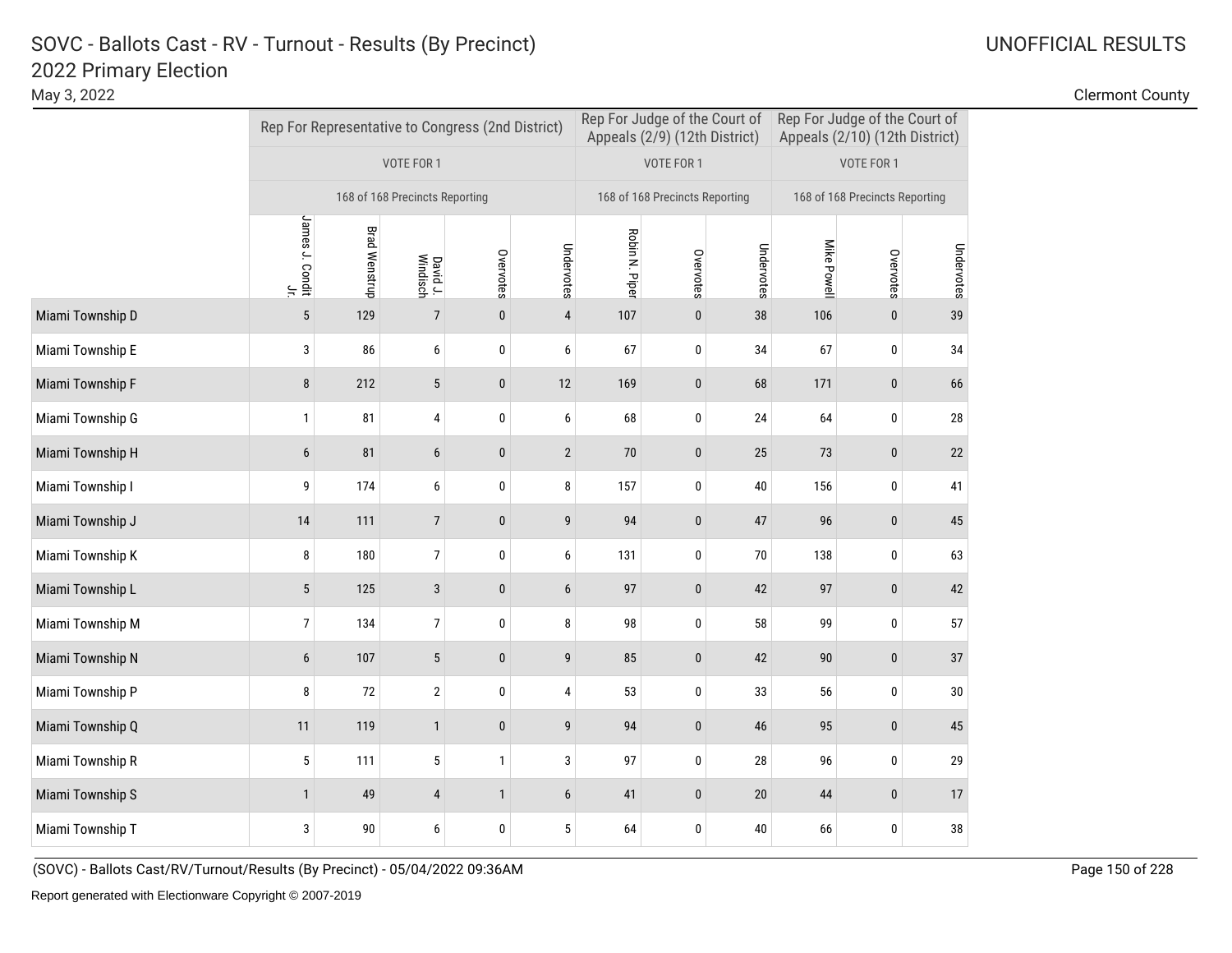|                    |                       |                      |                                | Rep For Representative to Congress (2nd District) |                | Rep For Judge of the Court of<br>Appeals (2/9) (12th District) |                                |            | Rep For Judge of the Court of<br>Appeals (2/10) (12th District) |                                |            |
|--------------------|-----------------------|----------------------|--------------------------------|---------------------------------------------------|----------------|----------------------------------------------------------------|--------------------------------|------------|-----------------------------------------------------------------|--------------------------------|------------|
|                    |                       |                      | VOTE FOR 1                     |                                                   |                |                                                                | VOTE FOR 1                     |            |                                                                 | VOTE FOR 1                     |            |
|                    |                       |                      | 168 of 168 Precincts Reporting |                                                   |                |                                                                | 168 of 168 Precincts Reporting |            |                                                                 | 168 of 168 Precincts Reporting |            |
|                    | James J. Condit<br>٢. | <b>Brad Wenstrup</b> | David J.<br>Windisch           | Overvotes                                         | Undervotes     | Robin N. Piper                                                 | Overvotes                      | Undervotes | Mike Powell                                                     | Overvotes                      | Undervotes |
| Miami Township U   | $\overline{3}$        | 84                   | $6\phantom{1}$                 | $\pmb{0}$                                         | $\overline{2}$ | 68                                                             | $\pmb{0}$                      | 27         | 69                                                              | $\pmb{0}$                      | 26         |
| Miami Township V   | 6                     | 81                   | $\mathbf{1}$                   | 0                                                 | $\overline{2}$ | 69                                                             | 0                              | 21         | 73                                                              | 0                              | 17         |
| Miami Township X   | 14                    | 194                  | $\sqrt{5}$                     | $\pmb{0}$                                         | 12             | 168                                                            | $\pmb{0}$                      | 57         | 163                                                             | $\pmb{0}$                      | 62         |
| Miami Township Y   | 6                     | 151                  | 10                             | 0                                                 | 19             | 139                                                            | 0                              | 47         | 142                                                             | 0                              | 44         |
| Miami Township Z   | 5                     | 198                  | 14                             | 0                                                 | $10$           | 155                                                            | $\pmb{0}$                      | 72         | 154                                                             | 0                              | 73         |
| Miami Township A1A | 3                     | 100                  | 4                              | 0                                                 | $\overline{7}$ | 83                                                             | 0                              | 31         | 82                                                              | 0                              | 32         |
| Miami Township B1B | 10                    | 139                  | $\overline{2}$                 | $\mathbf{0}$                                      | $6\phantom{1}$ | 111                                                            | $\pmb{0}$                      | 46         | 111                                                             | 0                              | 46         |
| Miami Township C1C | 4                     | 110                  | 5                              | 0                                                 | 5              | 88                                                             | 0                              | 36         | 84                                                              | 0                              | 40         |
| Miami Township D1D | $\overline{7}$        | 108                  | $\sqrt{3}$                     | 0                                                 | $\overline{7}$ | 93                                                             | $\pmb{0}$                      | 32         | 98                                                              | 0                              | 27         |
| Miami Township F1F | $\sqrt{5}$            | 121                  | 3                              | 0                                                 | $10\,$         | 93                                                             | 0                              | 46         | 93                                                              | 0                              | 46         |
| Miami Township G1G | $\overline{2}$        | 117                  | $\overline{4}$                 | $\mathbf{0}$                                      | $\overline{4}$ | 82                                                             | $\pmb{0}$                      | 45         | 83                                                              | 0                              | 44         |
| Miami Township H1H | 4                     | 142                  | $\overline{4}$                 | 0                                                 | $\overline{7}$ | 109                                                            | 0                              | 48         | 118                                                             | 0                              | 39         |
| Miami Township K1K | $\overline{2}$        | 104                  | $\overline{2}$                 | $\pmb{0}$                                         | 9              | 78                                                             | $\pmb{0}$                      | 39         | 75                                                              | $\pmb{0}$                      | 42         |
| Miami Township L1L | 6                     | 141                  | 5                              | 0                                                 | 11             | 125                                                            | 0                              | 38         | 123                                                             | 0                              | $40\,$     |
| Miami Township M1M | 10                    | 128                  | $\overline{4}$                 | $\mathbf{0}$                                      | 18             | 102                                                            | $\mathbf{0}$                   | 58         | 101                                                             | 0                              | 59         |
| Miami Township N1N | 5                     | 209                  | 13                             | 0                                                 | 16             | 185                                                            | $\mathbf 0$                    | 58         | 182                                                             | 0                              | 61         |

(SOVC) - Ballots Cast/RV/Turnout/Results (By Precinct) - 05/04/2022 09:36AM Page 151 of 228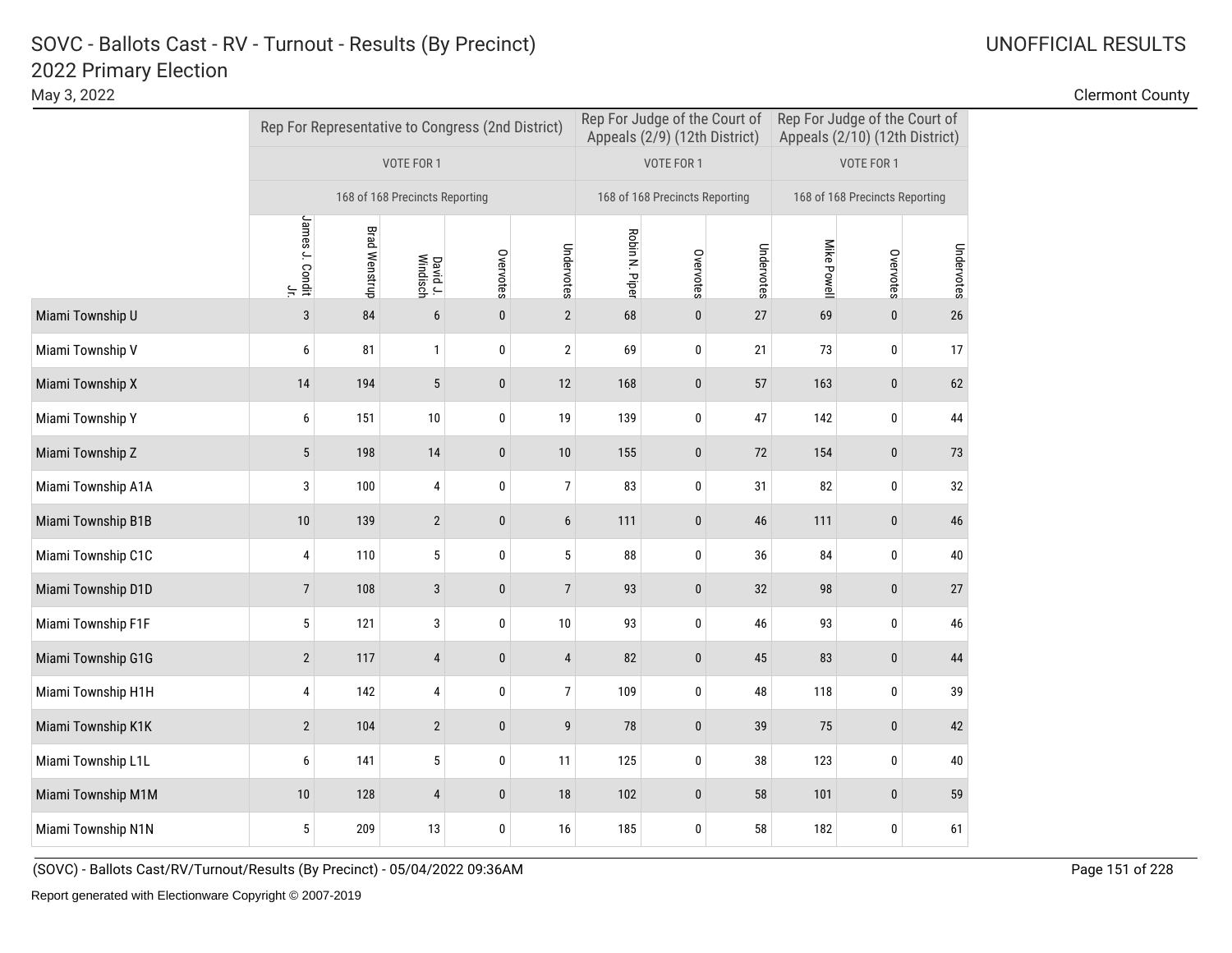May 3, 2022 Clermont County

|                        |                              |                      |                                | Rep For Representative to Congress (2nd District) |                | Rep For Judge of the Court of<br>Appeals (2/9) (12th District) |                                |            | Rep For Judge of the Court of<br>Appeals (2/10) (12th District) |                                |                |
|------------------------|------------------------------|----------------------|--------------------------------|---------------------------------------------------|----------------|----------------------------------------------------------------|--------------------------------|------------|-----------------------------------------------------------------|--------------------------------|----------------|
|                        |                              |                      | VOTE FOR 1                     |                                                   |                |                                                                | VOTE FOR 1                     |            |                                                                 | VOTE FOR 1                     |                |
|                        |                              |                      | 168 of 168 Precincts Reporting |                                                   |                |                                                                | 168 of 168 Precincts Reporting |            |                                                                 | 168 of 168 Precincts Reporting |                |
|                        | James J. Condit<br>$\exists$ | <b>Brad Wenstrup</b> | David J.<br>Windisch           | Overvotes                                         | Undervotes     | Robin N. Piper                                                 | Overvotes                      | Undervotes | Mike Powell                                                     | Overvotes                      | Undervotes     |
| Miami Township 010     | $\overline{4}$               | 127                  | $\sqrt{4}$                     | $\mathbf{0}$                                      | $\overline{4}$ | 116                                                            | $\pmb{0}$                      | 23         | 114                                                             | $\mathbf{0}$                   | 25             |
| Miami Township P1P     | 4                            | 109                  | 6                              | 0                                                 | 10             | 92                                                             | 0                              | 37         | 96                                                              | 0                              | 33             |
| Miami Township Q1Q     | 13                           | 133                  | $\overline{7}$                 | $\pmb{0}$                                         | $\sqrt{5}$     | 113                                                            | $\bf{0}$                       | 45         | 110                                                             | 0                              | 48             |
| Monroe Township A      | 3                            | 49                   | $\overline{4}$                 | $\mathbf 0$                                       | $\overline{2}$ | 45                                                             | 0                              | 13         | 49                                                              | 0                              | 9              |
| Monroe Township B      | 9                            | 97                   | $\overline{7}$                 | $\mathbf{0}$                                      | $\overline{7}$ | 89                                                             | $\pmb{0}$                      | 31         | 87                                                              | $\mathbf{0}$                   | 33             |
| Monroe Township C      | 9                            | 145                  | 9                              | 0                                                 | 13             | 126                                                            | 0                              | $50\,$     | 126                                                             | 0                              | 50             |
| Monroe Township D      | 10                           | 119                  | 6                              | 0                                                 | $\sqrt{5}$     | 100                                                            | $\pmb{0}$                      | $40\,$     | 102                                                             | $\bf{0}$                       | 38             |
| Monroe Township E      | 13                           | 158                  | 4                              | 0                                                 | 8              | 133                                                            | 0                              | $50\,$     | 129                                                             | 0                              | 54             |
| Monroe Township I      | $\mathbf{1}$                 | 24                   | $\mathbf{1}$                   | 0                                                 | $\pmb{0}$      | 21                                                             | $\pmb{0}$                      | 5          | 21                                                              | $\pmb{0}$                      | $\overline{5}$ |
| New Richmond Village A | $\overline{2}$               | $72\,$               | $\sqrt{2}$                     | 0                                                 | 5              | 55                                                             | 0                              | 26         | 54                                                              | 0                              | 27             |
| New Richmond Village B | $\overline{7}$               | 124                  | 5                              | $\mathbf{1}$                                      | $\overline{4}$ | 107                                                            | $\pmb{0}$                      | 34         | 104                                                             | 0                              | 37             |
| Ohio Township A        | $\sqrt{2}$                   | 87                   | $\overline{7}$                 | $\mathbf 0$                                       | $\mathbf 0$    | 74                                                             | 0                              | 22         | 75                                                              | 0                              | 21             |
| Ohio Township B        | 6                            | 78                   | 6                              | 0                                                 | $\mathbf{1}$   | 62                                                             | $\pmb{0}$                      | 29         | 64                                                              | $\pmb{0}$                      | 27             |
| Ohio Township C        | 9                            | 98                   | $\overline{7}$                 | 0                                                 | $\mathbf{1}$   | 90                                                             | 0                              | 25         | 89                                                              | 0                              | 26             |
| Pierce Township A      | 9                            | 164                  | 4                              | 0                                                 | $\overline{4}$ | 134                                                            | $\pmb{0}$                      | 47         | 135                                                             | 0                              | 46             |
| Pierce Township B      | 5                            | 87                   | 5                              | 0                                                 | 9              | 62                                                             | 0                              | 44         | 64                                                              | 0                              | 42             |

(SOVC) - Ballots Cast/RV/Turnout/Results (By Precinct) - 05/04/2022 09:36AM Page 152 of 228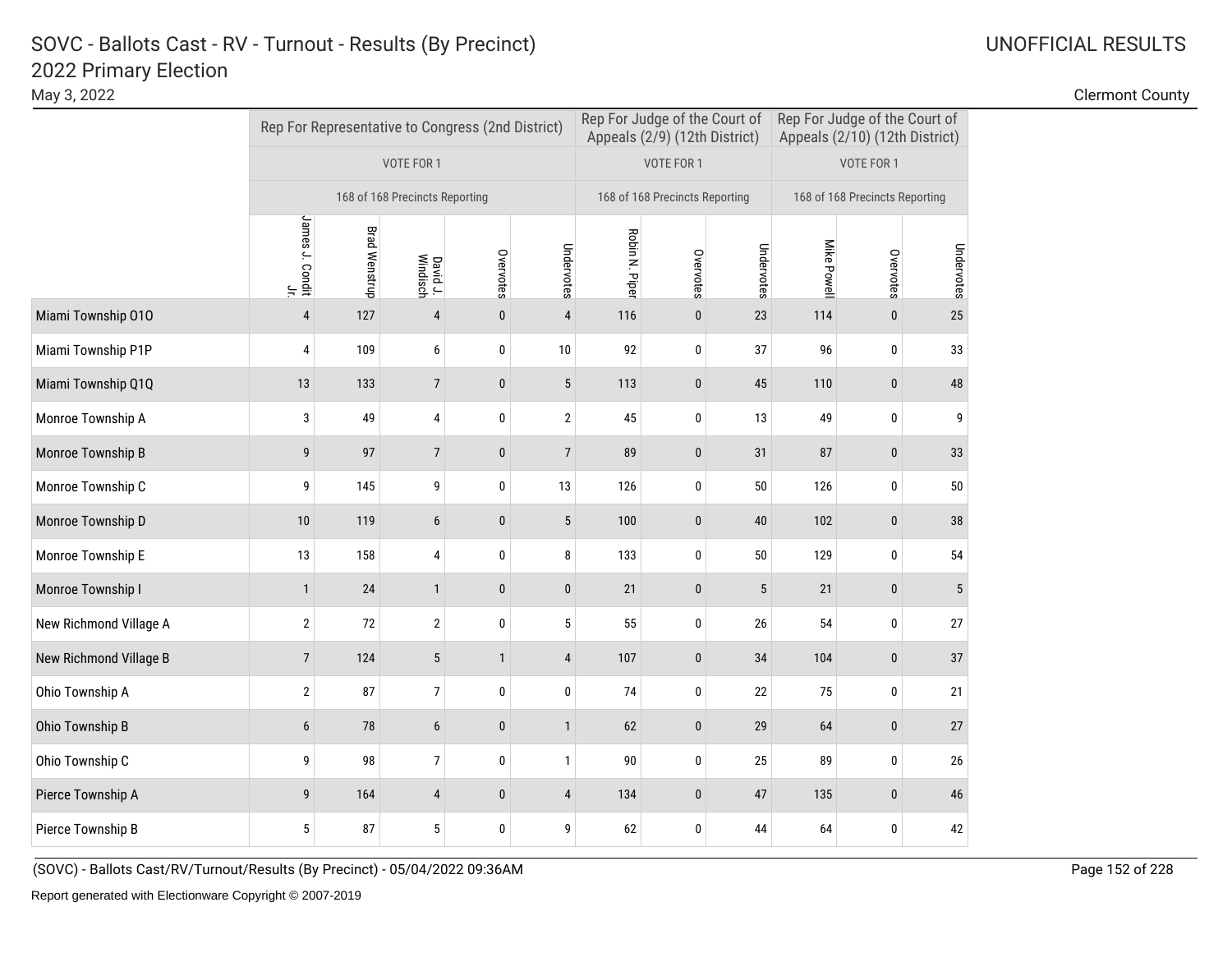May 3, 2022 Clermont County

|                             |                                    | Rep For Representative to Congress (2nd District) |                                |              |                  |                | Rep For Judge of the Court of<br>Appeals (2/9) (12th District) |            |             | Rep For Judge of the Court of<br>Appeals (2/10) (12th District) |            |  |
|-----------------------------|------------------------------------|---------------------------------------------------|--------------------------------|--------------|------------------|----------------|----------------------------------------------------------------|------------|-------------|-----------------------------------------------------------------|------------|--|
|                             |                                    |                                                   | VOTE FOR 1                     |              |                  |                | VOTE FOR 1                                                     |            |             | VOTE FOR 1                                                      |            |  |
|                             |                                    |                                                   | 168 of 168 Precincts Reporting |              |                  |                | 168 of 168 Precincts Reporting                                 |            |             | 168 of 168 Precincts Reporting                                  |            |  |
|                             | James J. Condit<br>James J. Condit | <b>Brad Wenstrup</b>                              | David J.<br>Windisch           | Overvotes    | Undervotes       | Robin N. Piper | Overvotes                                                      | Undervotes | Mike Powell | Overvotes                                                       | Undervotes |  |
| Pierce Township C           | $\overline{4}$                     | 90                                                | $\mathbf{2}$                   | $\mathbf{0}$ | $\mathbf{1}$     | 60             | 0                                                              | 37         | 61          | 0                                                               | 36         |  |
| Pierce Township D           | 4                                  | 112                                               | 8                              | $\pmb{0}$    | 5                | 94             | 0                                                              | 35         | 92          | 0                                                               | 37         |  |
| Pierce Township E           | 9                                  | 181                                               | $14$                           | $\mathbf{0}$ | 11               | 146            | $\pmb{0}$                                                      | 69         | 146         | 0                                                               | 69         |  |
| Pierce Township G           | 11                                 | 182                                               | 8                              | $\mathbf{1}$ | $\overline{7}$   | 148            | 0                                                              | 61         | 145         | 0                                                               | 64         |  |
| Pierce Township I           | 6                                  | 178                                               | $\mathbf{3}$                   | $\pmb{0}$    | $\sqrt{5}$       | 142            | 0                                                              | $50\,$     | 143         | 0                                                               | 49         |  |
| Pierce Township J           | 3                                  | 90                                                | $\mathbf{1}$                   | $\pmb{0}$    | 5                | 66             | 0                                                              | 33         | 67          | 0                                                               | 32         |  |
| Pierce Township K           | 3                                  | 155                                               | 14                             | $\pmb{0}$    | 3                | 127            | 0                                                              | 48         | 132         | 0                                                               | 43         |  |
| Pierce Township M           | 8                                  | 196                                               | 11                             | 0            | 5                | 158            | 0                                                              | 62         | 159         | 0                                                               | 61         |  |
| Pierce Township N           | 6                                  | 121                                               | $\overline{7}$                 | $\pmb{0}$    | $\sqrt{5}$       | 107            | 0                                                              | 32         | 103         | 0                                                               | 36         |  |
| Pierce Township O           | 10                                 | 80                                                | 4                              | 0            | $\sqrt{5}$       | 72             | 0                                                              | 27         | 72          | 0                                                               | 27         |  |
| <b>Owensville Village</b>   | $\overline{2}$                     | 54                                                | $\pmb{0}$                      | $\pmb{0}$    | $\mathbf{1}$     | 38             | $\pmb{0}$                                                      | 19         | 39          | $\pmb{0}$                                                       | 18         |  |
| <b>Stonelick Township A</b> | 3                                  | 183                                               | 6                              | 0            | 8                | 136            | 0                                                              | 64         | 136         | 0                                                               | 64         |  |
| <b>Stonelick Township B</b> | $5\phantom{.0}$                    | 111                                               | 4                              | $\pmb{0}$    | $6\,$            | 95             | 0                                                              | 31         | 96          | $\pmb{0}$                                                       | 30         |  |
| Stonelick Township C        | 4                                  | 137                                               | 5                              | 0            | $\boldsymbol{2}$ | 112            | 0                                                              | 36         | 113         | 0                                                               | 35         |  |
| Stonelick Township D        | $\overline{7}$                     | 121                                               | 12                             | $\pmb{0}$    | $\overline{4}$   | 103            | 0                                                              | 41         | 108         | 0                                                               | 36         |  |
| <b>Stonelick Township E</b> | 5                                  | 120                                               | 8                              | 0            | 4                | 94             | 0                                                              | 43         | 93          | 0                                                               | 44         |  |

(SOVC) - Ballots Cast/RV/Turnout/Results (By Precinct) - 05/04/2022 09:36AM Page 153 of 228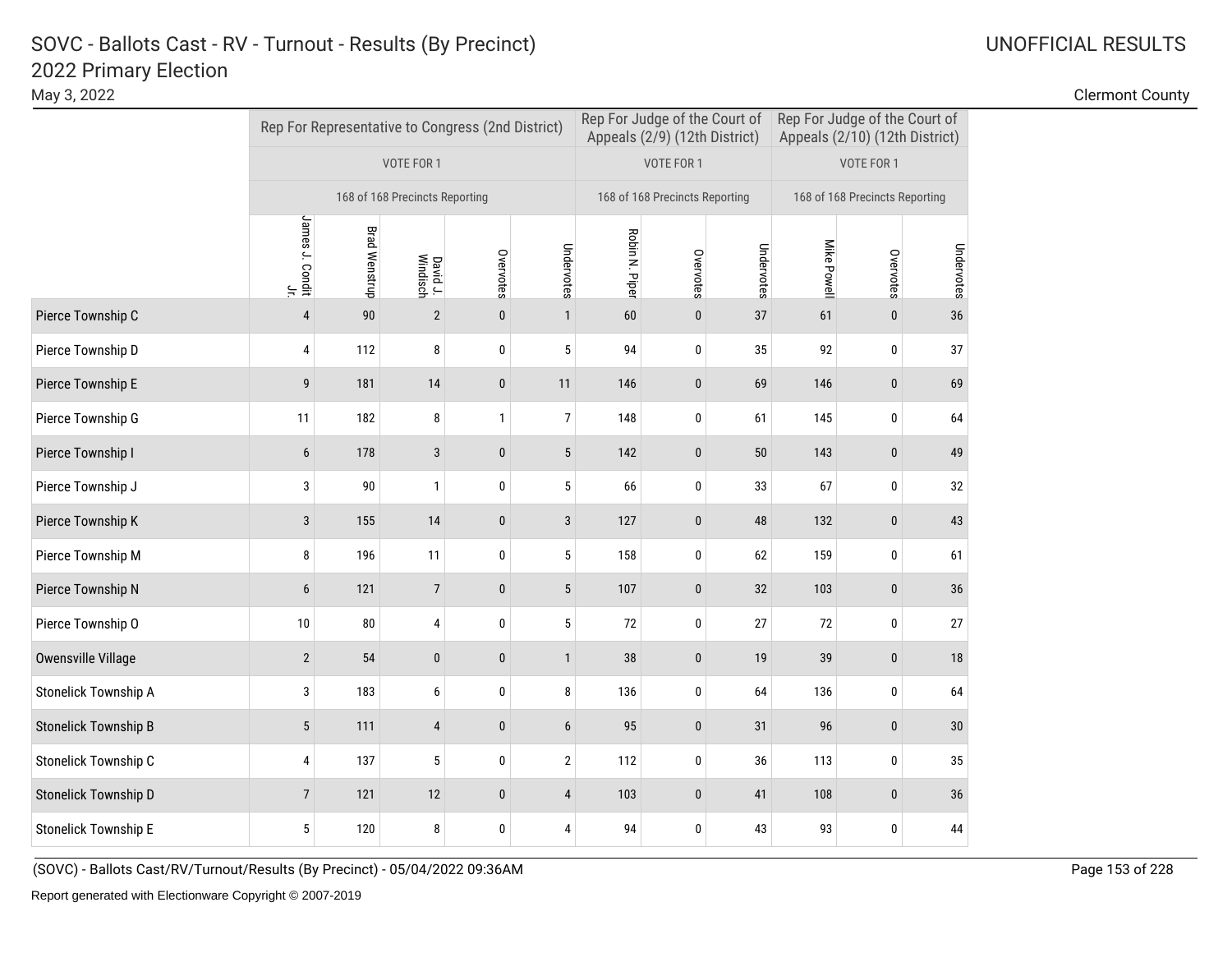|                         |                                    |                      |                                | Rep For Representative to Congress (2nd District) |                | Rep For Judge of the Court of<br>Appeals (2/9) (12th District) |                                |            | Rep For Judge of the Court of<br>Appeals (2/10) (12th District) |                                |            |
|-------------------------|------------------------------------|----------------------|--------------------------------|---------------------------------------------------|----------------|----------------------------------------------------------------|--------------------------------|------------|-----------------------------------------------------------------|--------------------------------|------------|
|                         |                                    |                      | VOTE FOR 1                     |                                                   |                |                                                                | VOTE FOR 1                     |            |                                                                 | VOTE FOR 1                     |            |
|                         |                                    |                      | 168 of 168 Precincts Reporting |                                                   |                |                                                                | 168 of 168 Precincts Reporting |            |                                                                 | 168 of 168 Precincts Reporting |            |
|                         | James J. Condit<br>James J. Condit | <b>Brad Wenstrup</b> | David J.<br>Windisch           | Overvotes                                         | Undervotes     | Robin N. Piper                                                 | Overvotes                      | Undervotes | Mike Powell                                                     | Overvotes                      | Undervotes |
| <b>Bethel Village A</b> | $\mathbf{1}$                       | 99                   | $\bf 8$                        | $\mathbf{0}$                                      | $\mathbf{3}$   | 81                                                             | $\pmb{0}$                      | 30         | 79                                                              | $\pmb{0}$                      | 32         |
| <b>Bethel Village B</b> | 8                                  | 95                   | 5                              | $\pmb{0}$                                         | 5              | 81                                                             | 0                              | 32         | 81                                                              | 0                              | 32         |
| Tate Township A         | 9                                  | 132                  | $\overline{7}$                 | $\mathbf{0}$                                      | 9              | 115                                                            | 0                              | 42         | 112                                                             | 0                              | 45         |
| Tate Township B         | 6                                  | 101                  | 8                              | 0                                                 | 4              | 83                                                             | 0                              | 36         | 86                                                              | 0                              | 33         |
| Tate Township D         | 10                                 | 185                  | 8                              | $\mathbf{0}$                                      | 13             | 152                                                            | 0                              | 64         | 154                                                             | 0                              | 62         |
| Tate Township F         | 9                                  | 162                  | $14$                           | $\pmb{0}$                                         | 9              | 137                                                            | 0                              | 57         | 138                                                             | 0                              | 56         |
| Tate Township H         | 6                                  | 160                  | $\overline{7}$                 | $\mathbf{0}$                                      | 8              | 124                                                            | 0                              | 57         | 124                                                             | $\pmb{0}$                      | 57         |
| Union Township A        | 11                                 | 139                  | 6                              | $\pmb{0}$                                         | 10             | 107                                                            | 0                              | 59         | 108                                                             | 0                              | 58         |
| <b>Union Township B</b> | $\overline{4}$                     | 62                   | 4                              | $\pmb{0}$                                         | $\mathbf{1}$   | 47                                                             | $\pmb{0}$                      | 24         | $47\,$                                                          | 0                              | 24         |
| Union Township C        | 3                                  | 105                  | 3                              | $\mathbf{1}$                                      | 6              | 88                                                             | 0                              | $30\,$     | 87                                                              | 0                              | 31         |
| <b>Union Township D</b> | 9                                  | 122                  | 4                              | $\pmb{0}$                                         | $\overline{7}$ | 96                                                             | $\pmb{0}$                      | 46         | 102                                                             | $\pmb{0}$                      | $40\,$     |
| <b>Union Township E</b> | 6                                  | 214                  | 9                              | $\pmb{0}$                                         | 12             | 159                                                            | 0                              | 82         | 161                                                             | 0                              | ${\bf 80}$ |
| <b>Union Township F</b> | 9                                  | 136                  | $\overline{7}$                 | $\pmb{0}$                                         | $\overline{7}$ | 118                                                            | 0                              | 41         | 123                                                             | 0                              | 36         |
| <b>Union Township G</b> | $\sqrt{2}$                         | 105                  | $\overline{7}$                 | $\pmb{0}$                                         | $\sqrt{2}$     | 82                                                             | 0                              | 34         | 83                                                              | 0                              | 33         |
| <b>Union Township H</b> | 11                                 | 71                   | 4                              | $\pmb{0}$                                         | $\sqrt{3}$     | 68                                                             | $\pmb{0}$                      | 21         | 67                                                              | 0                              | 22         |
| <b>Union Township I</b> | $\mathbf{1}$                       | 77                   | $\sqrt{5}$                     | $\mathbf{0}$                                      | 5              | 58                                                             | 0                              | 30         | 60                                                              | 0                              | 28         |

(SOVC) - Ballots Cast/RV/Turnout/Results (By Precinct) - 05/04/2022 09:36AM Page 154 of 228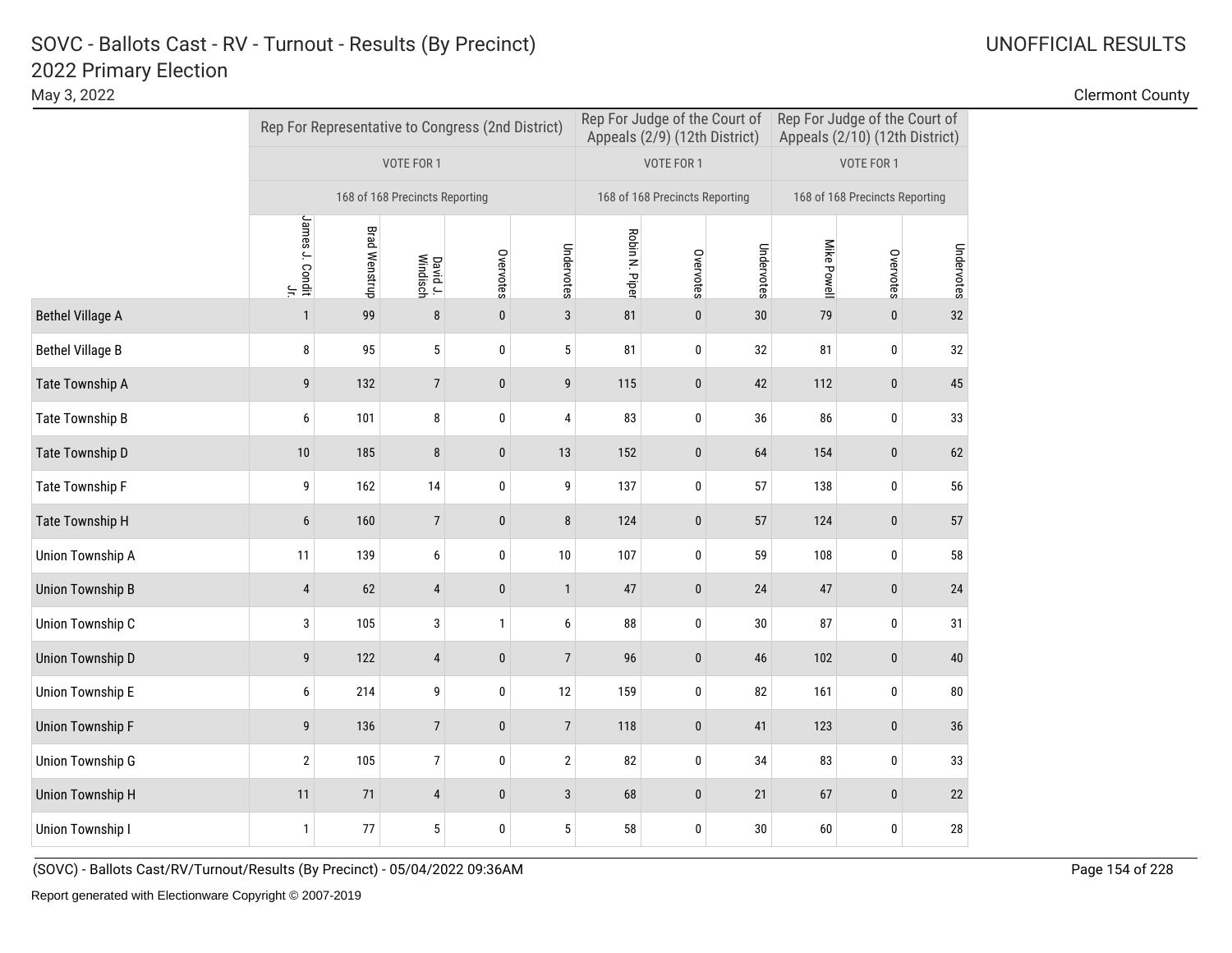|                           |                                    |                      |                                | Rep For Representative to Congress (2nd District) |                |                | Rep For Judge of the Court of<br>Appeals (2/9) (12th District) |            | Rep For Judge of the Court of<br>Appeals (2/10) (12th District) |                                |            |
|---------------------------|------------------------------------|----------------------|--------------------------------|---------------------------------------------------|----------------|----------------|----------------------------------------------------------------|------------|-----------------------------------------------------------------|--------------------------------|------------|
|                           |                                    |                      | VOTE FOR 1                     |                                                   |                |                | VOTE FOR 1                                                     |            |                                                                 | VOTE FOR 1                     |            |
|                           |                                    |                      | 168 of 168 Precincts Reporting |                                                   |                |                | 168 of 168 Precincts Reporting                                 |            |                                                                 | 168 of 168 Precincts Reporting |            |
|                           | James J. Condit<br>James J. Condit | <b>Brad Wenstrup</b> | David J.<br>Windisch           | Overvotes                                         | Undervotes     | Robin N. Piper | Overvotes                                                      | Undervotes | Mike Powell                                                     | Overvotes                      | Undervotes |
| Union Township J          | $\sqrt{2}$                         | 85                   | $\sqrt{2}$                     | $\mathbf{0}$                                      | $\overline{2}$ | 64             | $\pmb{0}$                                                      | 27         | 61                                                              | $\pmb{0}$                      | 30         |
| <b>Union Township K</b>   | 5                                  | 81                   | 4                              | $\pmb{0}$                                         | 4              | 69             | 0                                                              | 25         | 68                                                              | 0                              | $26\,$     |
| Union Township L          | $\overline{2}$                     | 71                   | $\overline{2}$                 | $\mathbf{0}$                                      | $\overline{4}$ | 60             | 0                                                              | 19         | 59                                                              | 0                              | 20         |
| <b>Union Township M</b>   | 4                                  | 62                   | 3                              | 0                                                 | $\pmb{0}$      | 54             | 0                                                              | 15         | 55                                                              | 0                              | 14         |
| <b>Union Township N</b>   | $\overline{2}$                     | 58                   | $\overline{2}$                 | $\mathbf{0}$                                      | $\pmb{0}$      | 48             | 0                                                              | 14         | 48                                                              | 0                              | 14         |
| Union Township O          | 10                                 | 139                  | 6                              | $\pmb{0}$                                         | 3              | 119            | 0                                                              | 39         | 119                                                             | 0                              | 39         |
| <b>Union Township P</b>   | 5                                  | 58                   | 3                              | $\mathbf{0}$                                      | $\mathbf{1}$   | 48             | 0                                                              | 19         | 48                                                              | $\pmb{0}$                      | 19         |
| Union Township Q          | $\overline{7}$                     | 104                  | 6                              | $\pmb{0}$                                         | 9              | 89             | 0                                                              | 37         | 89                                                              | 0                              | 37         |
| <b>Union Township R</b>   | $\overline{7}$                     | 117                  | $\sqrt{3}$                     | $\mathbf{1}$                                      | $\sqrt{3}$     | 100            | $\pmb{0}$                                                      | 31         | 103                                                             | 0                              | $28\,$     |
| Union Township T          | 6                                  | 142                  | $10\,$                         | $\pmb{0}$                                         | 6              | 115            | 0                                                              | 49         | 119                                                             | 0                              | 45         |
| Union Township U          | 5                                  | 149                  | $10\,$                         | $\pmb{0}$                                         | 6              | 122            | $\pmb{0}$                                                      | 48         | 124                                                             | $\pmb{0}$                      | 46         |
| <b>Union Township W</b>   | 8                                  | 103                  | $\sqrt{5}$                     | $\pmb{0}$                                         | 4              | 87             | 0                                                              | 33         | 89                                                              | 0                              | 31         |
| <b>Union Township X</b>   | $\overline{4}$                     | 75                   | $\sqrt{3}$                     | $\pmb{0}$                                         | 5              | 59             | 0                                                              | $28\,$     | 61                                                              | 0                              | 26         |
| <b>Union Township Y</b>   | $\sqrt{5}$                         | 89                   | 5                              | $\mathbf{1}$                                      | $\overline{7}$ | 69             | 0                                                              | 38         | 69                                                              | 0                              | 38         |
| <b>Union Township Z</b>   | 6                                  | 118                  | $\sqrt{5}$                     | $\pmb{0}$                                         | 12             | 97             | 0                                                              | $44\,$     | 92                                                              | $\pmb{0}$                      | 49         |
| <b>Union Township B1B</b> | 14                                 | 135                  | 8                              | $\mathbf 0$                                       | $\overline{7}$ | 115            | 0                                                              | 49         | 119                                                             | 0                              | 45         |

(SOVC) - Ballots Cast/RV/Turnout/Results (By Precinct) - 05/04/2022 09:36AM Page 155 of 228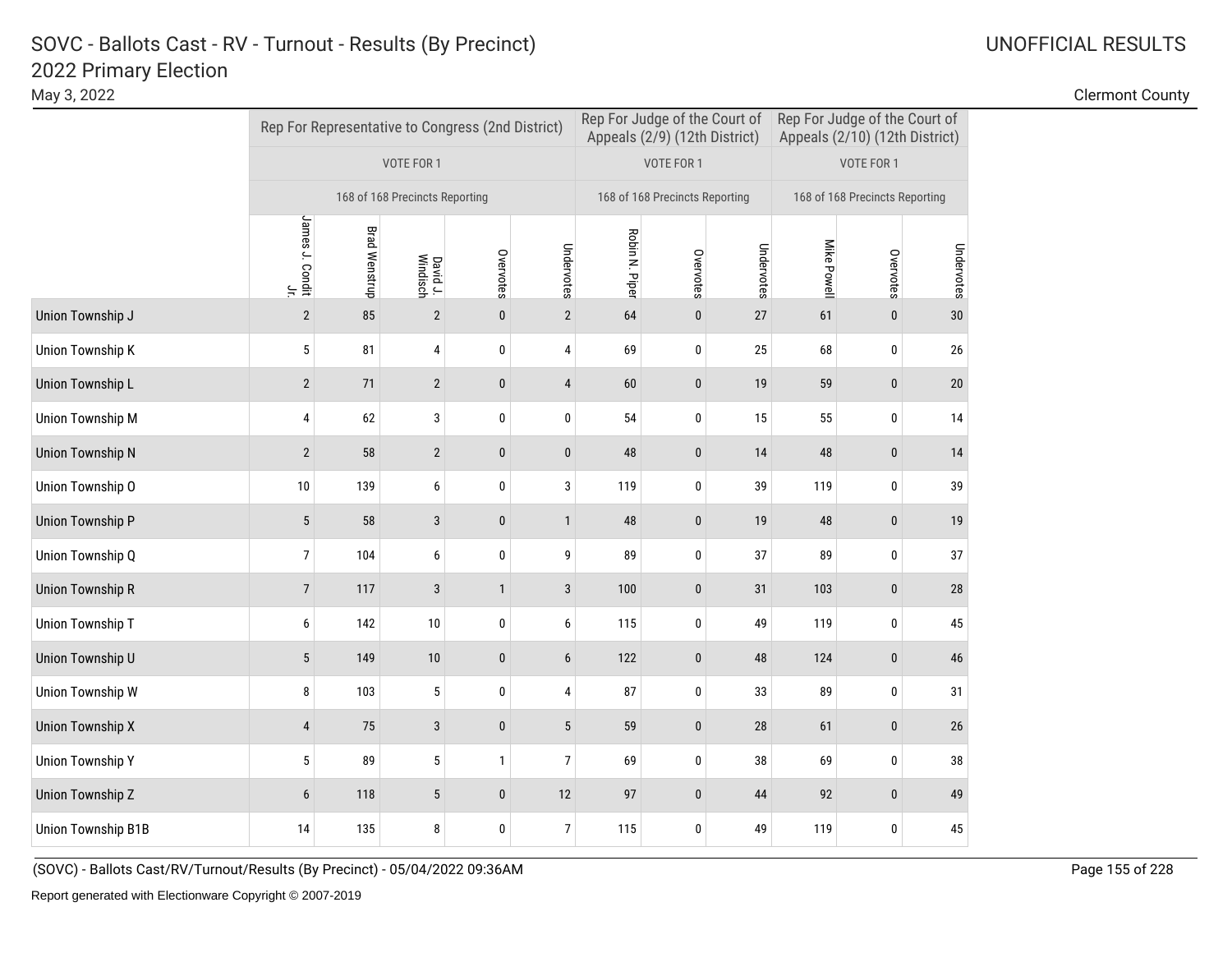|                              |                                    |                      |                                | Rep For Representative to Congress (2nd District) |                  | Rep For Judge of the Court of<br>Appeals (2/9) (12th District) |                                |            | Rep For Judge of the Court of<br>Appeals (2/10) (12th District) |                                |            |
|------------------------------|------------------------------------|----------------------|--------------------------------|---------------------------------------------------|------------------|----------------------------------------------------------------|--------------------------------|------------|-----------------------------------------------------------------|--------------------------------|------------|
|                              |                                    |                      | VOTE FOR 1                     |                                                   |                  |                                                                | VOTE FOR 1                     |            |                                                                 | VOTE FOR 1                     |            |
|                              |                                    |                      | 168 of 168 Precincts Reporting |                                                   |                  |                                                                | 168 of 168 Precincts Reporting |            |                                                                 | 168 of 168 Precincts Reporting |            |
|                              | James J. Condit<br>James J. Condit | <b>Brad Wenstrup</b> | David J.<br>Windisch           | Overvotes                                         | Undervotes       | Robin N. Piper                                                 | Overvotes                      | Undervotes | Mike Powell                                                     | Overvotes                      | Undervotes |
| Union Township C1C           | $\overline{7}$                     | 115                  | $\overline{4}$                 | $\mathbf{0}$                                      | $\mathbf{1}$     | 93                                                             | $\pmb{0}$                      | 34         | 98                                                              | $\mathbf{0}$                   | 29         |
| Union Township D1D           | 9                                  | 92                   | 3                              | 0                                                 | $\overline{7}$   | 75                                                             | 0                              | 36         | 75                                                              | 0                              | 36         |
| <b>Union Township E1E</b>    | 12                                 | 177                  | 12                             | $\pmb{0}$                                         | 14               | 140                                                            | $\bf{0}$                       | 75         | 144                                                             | 0                              | 71         |
| Union Township F1F           | 15                                 | 200                  | 9                              | 0                                                 | 18               | 167                                                            | 0                              | 75         | 163                                                             | 0                              | 79         |
| Union Township J1J           | 8                                  | 85                   | 8                              | $\pmb{0}$                                         | 3                | 67                                                             | $\bf{0}$                       | 37         | 68                                                              | 0                              | 36         |
| Union Township K1K           | 3                                  | 70                   | 6                              | $\pmb{0}$                                         | $\pmb{0}$        | 60                                                             | 0                              | 19         | 60                                                              | 0                              | 19         |
| <b>Union Township L1L</b>    | 11                                 | 154                  | 3                              | $\mathbf{0}$                                      | $\boldsymbol{6}$ | 137                                                            | $\pmb{0}$                      | 37         | 137                                                             | $\pmb{0}$                      | 37         |
| <b>Union Township M1M</b>    | 3                                  | 51                   | $\mathbf{1}$                   | $\pmb{0}$                                         | 4                | 48                                                             | 0                              | 11         | 49                                                              | 0                              | $10\,$     |
| <b>Union Township P1P</b>    | 9                                  | 137                  | $\overline{7}$                 | $\pmb{0}$                                         | 10               | 115                                                            | $\pmb{0}$                      | 48         | 112                                                             | 0                              | 51         |
| <b>Union Township R1R</b>    | 6                                  | 93                   | 6                              | $\pmb{0}$                                         | 8                | 84                                                             | 0                              | 29         | 90                                                              | 0                              | 23         |
| <b>Union Township S1S</b>    | 5                                  | 152                  | $20\,$                         | $\pmb{0}$                                         | $\sqrt{3}$       | 131                                                            | $\pmb{0}$                      | 49         | 131                                                             | 0                              | 49         |
| Union Township U1U           | 11                                 | 77                   | 3                              | $\pmb{0}$                                         | 6                | 69                                                             | $\pmb{0}$                      | 28         | 70                                                              | 0                              | 27         |
| <b>Union Township V1V</b>    | $\overline{4}$                     | 102                  | $\overline{4}$                 | $\pmb{0}$                                         | $\mathbf{3}$     | 84                                                             | $\pmb{0}$                      | 29         | 81                                                              | 0                              | 32         |
| Washington Township A        | 4                                  | 107                  | 8                              | $\mathbf{1}$                                      | 11               | 77                                                             | 0                              | 54         | 85                                                              | 0                              | 46         |
| <b>Washington Township B</b> | $\mathbf{1}$                       | 89                   | $\overline{4}$                 | $\pmb{0}$                                         | $\overline{4}$   | 69                                                             | $\pmb{0}$                      | 29         | 70                                                              | 0                              | 28         |
| Washington Township C        | 10                                 | 100                  | 11                             | $\pmb{0}$                                         | 9                | 84                                                             | $\pmb{0}$                      | 46         | 91                                                              | 0                              | 39         |

(SOVC) - Ballots Cast/RV/Turnout/Results (By Precinct) - 05/04/2022 09:36AM Page 156 of 228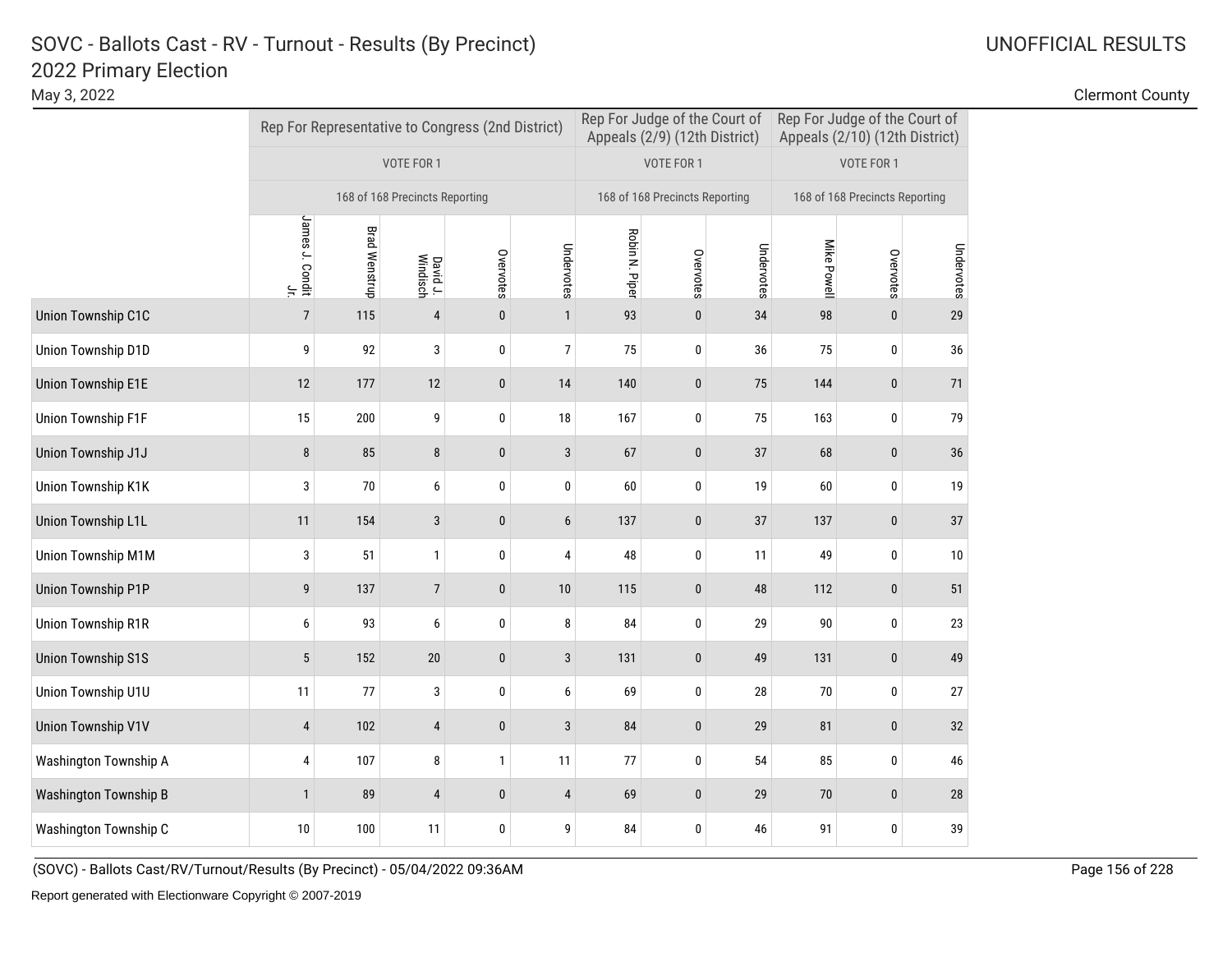| May 3, 2022             |                             |                      |                                |                                                   |            |                |                                                                |            |                                |                                                                 |            | <b>Clermont County</b> |
|-------------------------|-----------------------------|----------------------|--------------------------------|---------------------------------------------------|------------|----------------|----------------------------------------------------------------|------------|--------------------------------|-----------------------------------------------------------------|------------|------------------------|
|                         |                             |                      |                                | Rep For Representative to Congress (2nd District) |            |                | Rep For Judge of the Court of<br>Appeals (2/9) (12th District) |            |                                | Rep For Judge of the Court of<br>Appeals (2/10) (12th District) |            |                        |
|                         |                             |                      | VOTE FOR 1                     |                                                   |            | VOTE FOR 1     |                                                                |            |                                | VOTE FOR 1                                                      |            |                        |
|                         |                             |                      | 168 of 168 Precincts Reporting |                                                   |            |                | 168 of 168 Precincts Reporting                                 |            | 168 of 168 Precincts Reporting |                                                                 |            |                        |
|                         | James<br>a. Condit .<br>مال | <b>Brad Wenstrup</b> | David J.<br>Windisch           | Overvotes                                         | Undervotes | Robin N. Piper | Overvotes                                                      | Undervotes | Mike Powell                    | Overvotes                                                       | Undervotes |                        |
| Wayne Township A        | 5                           | 178                  | 7                              | 0                                                 | 15         | 136            | $\bf{0}$                                                       | 69         | 144                            | $\mathbf{0}$                                                    | 61         |                        |
| Wayne Township B        | 3                           | 138                  | 3                              | $\mathbf 0$                                       | 10         | 106            | $\mathbf 0$                                                    | 48         | 108                            | 0                                                               | 46         |                        |
| Wayne Township C        | 11                          | 196                  | 3                              | 0                                                 | 5          | 151            | $\bf{0}$                                                       | 64         | 163                            | $\mathbf{0}$                                                    | 52         |                        |
| Williamsburg Village A  | 3                           | 141                  | 5                              | 0                                                 | 6          | 99             | 0                                                              | 56         | 92                             | $\mathbf{0}$                                                    | 63         |                        |
| Williamsburg Village C  | 10                          | 127                  | 9                              | 0                                                 | 8          | 110            | $\bf{0}$                                                       | 44         | 109                            | $\mathbf{0}$                                                    | 45         |                        |
| Williamsburg Township A | 6                           | 155                  | 4                              | 0                                                 | 9          | 114            | $\mathbf 0$                                                    | 60         | 119                            | $\mathbf{0}$                                                    | 55         |                        |
| Williamsburg Township B | 6                           | 225                  | 3                              |                                                   | 10         | 159            | $\mathbf{0}$                                                   | 86         | 166                            | $\mathbf 0$                                                     | 79         |                        |
| Williamsburg Township C |                             | 87                   | 3                              | 0                                                 | 6          | 73             | $\mathbf 0$                                                    | 27         | 73                             | 0                                                               | 27         |                        |
| <b>Totals</b>           | 1,010                       | 19,677               | 946                            | 10                                                | 1,109      | 16,125         | 0                                                              | 6,627      | 16,288                         | $\mathbf 0$                                                     | 6,464      |                        |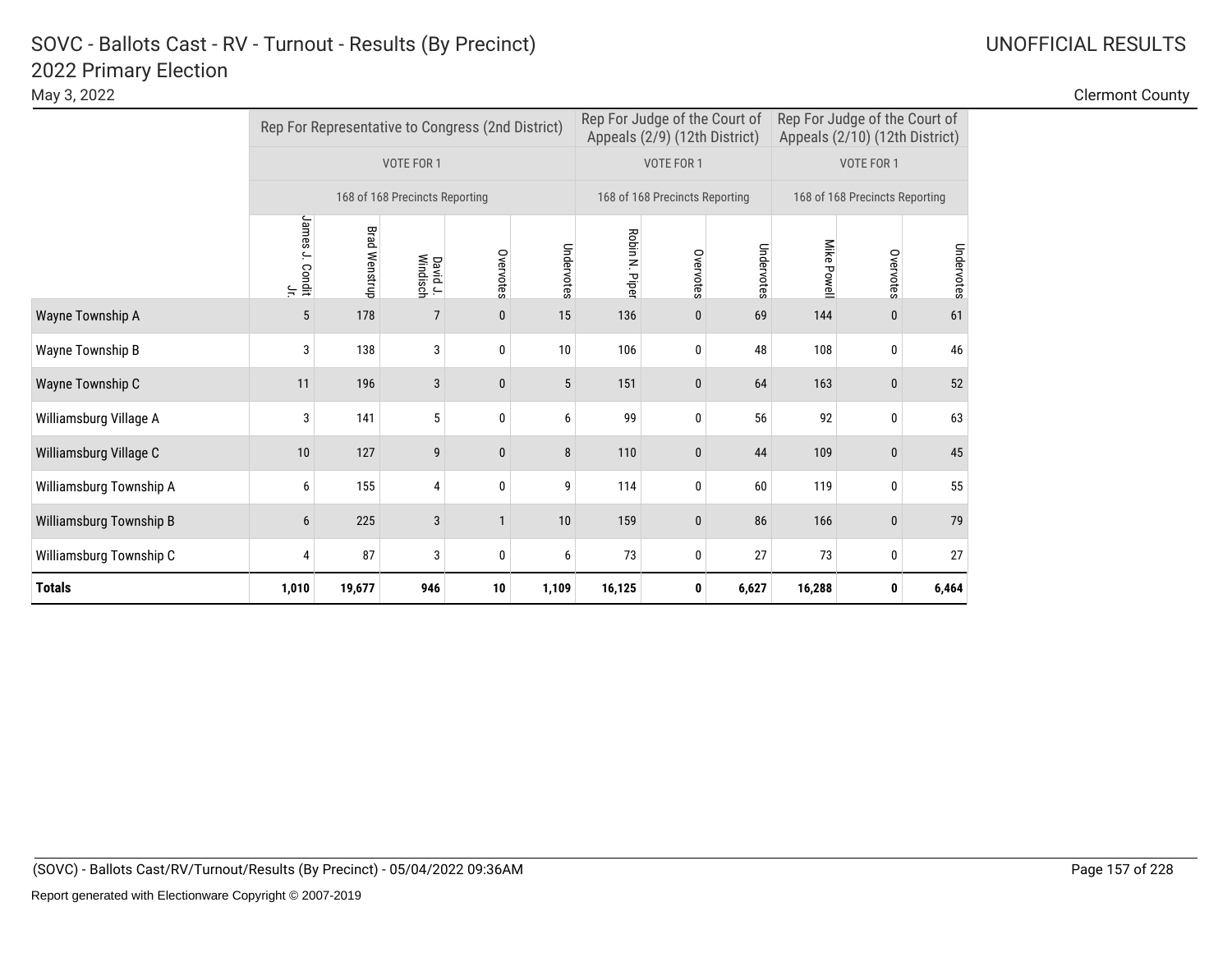# 2022 Primary Election SOVC - Ballots Cast - RV - Turnout - Results (By Precinct) and Manuscription Control Control Control Control C

|                           |                     | Common Pleas (1/1)             |            | Common Pleas (1/2) (Domestic | Relations)                     |            | Rep For Judge of the Court of Rep For Judge of the Court of Rep For Judge of the Court of<br>Common Pleas (UTE) |                                |            |  |
|---------------------------|---------------------|--------------------------------|------------|------------------------------|--------------------------------|------------|-----------------------------------------------------------------------------------------------------------------|--------------------------------|------------|--|
|                           |                     | VOTE FOR 1                     |            |                              | VOTE FOR 1                     |            |                                                                                                                 | VOTE FOR 1                     |            |  |
|                           |                     | 168 of 168 Precincts Reporting |            |                              | 168 of 168 Precincts Reporting |            |                                                                                                                 | 168 of 168 Precincts Reporting |            |  |
|                           | Anthony W.<br>Brock | Overvotes                      | Undervotes | Mary Lynne Birck             | Overvotes                      | Undervotes | Kevin T. Miles                                                                                                  | Overvotes                      | Undervotes |  |
| Loveland City A           | 62                  | $\pmb{0}$                      | 27         | 60                           | $\pmb{0}$                      | 29         | 61                                                                                                              | $\pmb{0}$                      | $28\,$     |  |
| Loveland City B           | 45                  | 0                              | 20         | 42                           | 0                              | 23         | 43                                                                                                              | 0                              | 22         |  |
| Loveland City C           | 125                 | $\mathbf{0}$                   | 65         | 125                          | 0                              | 65         | 121                                                                                                             | 0                              | 69         |  |
| Batavia Village A         | 104                 | 0                              | 60         | 109                          | 0                              | 55         | 103                                                                                                             | 0                              | 61         |  |
| Batavia Township A        | 184                 | $\mathbf{0}$                   | 59         | 185                          | 0                              | 58         | 185                                                                                                             | 0                              | 58         |  |
| Batavia Township B        | 132                 | 0                              | 42         | 133                          | 0                              | 41         | 131                                                                                                             | 0                              | 43         |  |
| Batavia Township C        | 39                  | $\bf{0}$                       | 9          | 37                           | 0                              | 11         | 35                                                                                                              | $\bf{0}$                       | 13         |  |
| Batavia Township D        | 135                 | 0                              | 25         | 128                          | 0                              | 32         | 130                                                                                                             | 0                              | 30         |  |
| Batavia Township E        | 76                  | $\pmb{0}$                      | 13         | 71                           | $\pmb{0}$                      | 18         | 75                                                                                                              | 0                              | $14\,$     |  |
| <b>Batavia Township F</b> | 114                 | 0                              | 52         | 110                          | 0                              | 56         | 111                                                                                                             | 0                              | 55         |  |
| Batavia Township G        | 104                 | $\pmb{0}$                      | 21         | 101                          | 0                              | 24         | 101                                                                                                             | $\pmb{0}$                      | 24         |  |
| Batavia Township H        | 93                  | 0                              | 32         | 92                           | 0                              | 33         | 91                                                                                                              | 0                              | 34         |  |
| Batavia Township I        | 85                  | $\bf{0}$                       | 30         | 85                           | 0                              | 30         | 86                                                                                                              | 0                              | 29         |  |
| Batavia Township J        | 136                 | 0                              | 38         | 134                          | 0                              | 40         | 130                                                                                                             | 0                              | 44         |  |
| <b>Batavia Township K</b> | 62                  | $\mathbf{0}$                   | 26         | 59                           | 0                              | 29         | 56                                                                                                              | 0                              | 32         |  |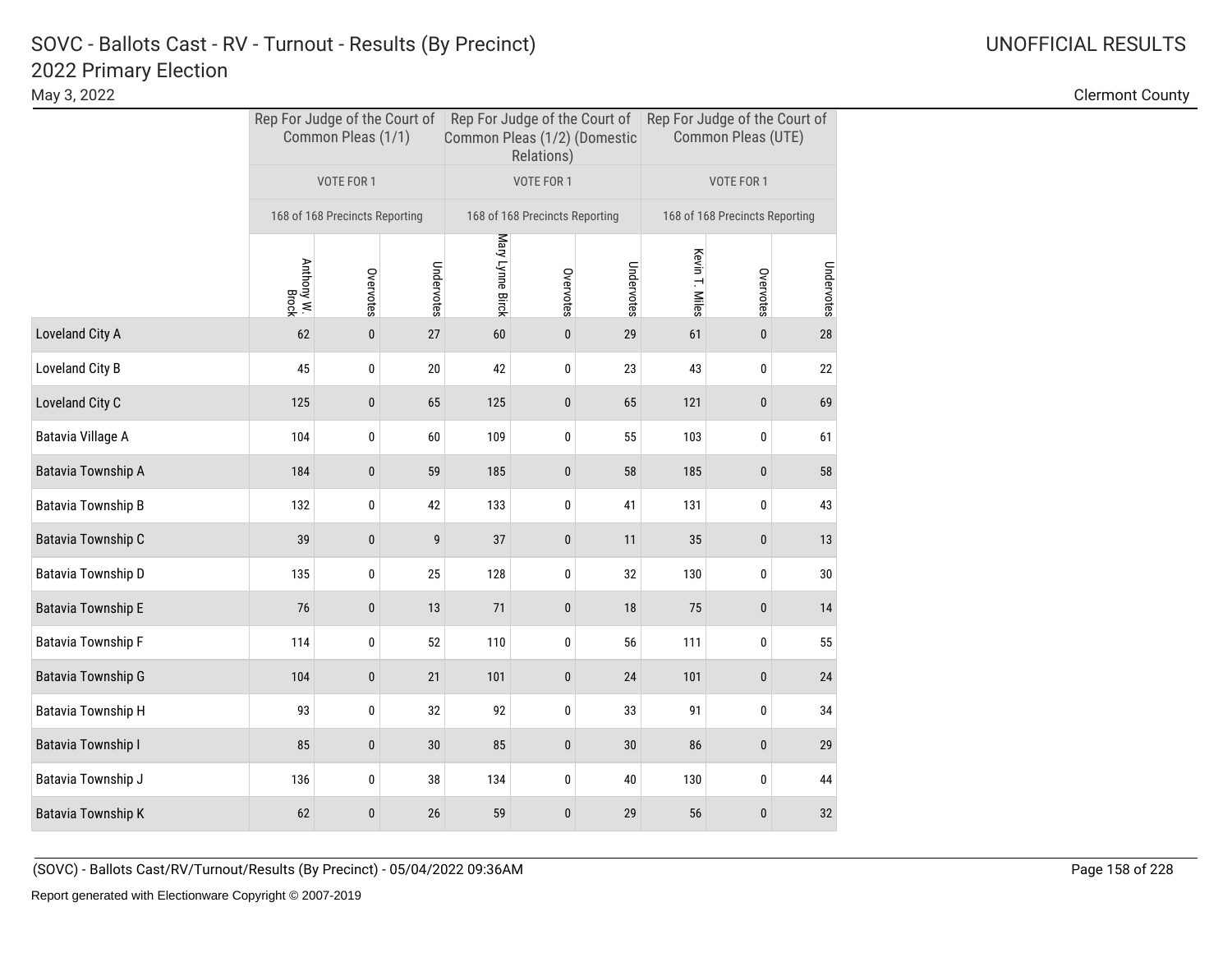# 2022 Primary Election SOVC - Ballots Cast - RV - Turnout - Results (By Precinct) and Monthlytherman Communication Control Communication Communication Communication Communication Communication Communication Communication Communication Communicat

May 3, 2022 Clermont County

|                         |                     | Common Pleas (1/1)             |            | Common Pleas (1/2) (Domestic | Relations)                     |            | Rep For Judge of the Court of Rep For Judge of the Court of Rep For Judge of the Court of<br>Common Pleas (UTE) |                                |            |  |
|-------------------------|---------------------|--------------------------------|------------|------------------------------|--------------------------------|------------|-----------------------------------------------------------------------------------------------------------------|--------------------------------|------------|--|
|                         |                     | VOTE FOR 1                     |            |                              | VOTE FOR 1                     |            |                                                                                                                 | VOTE FOR 1                     |            |  |
|                         |                     | 168 of 168 Precincts Reporting |            |                              | 168 of 168 Precincts Reporting |            |                                                                                                                 | 168 of 168 Precincts Reporting |            |  |
|                         | Anthony W.<br>Brock | Overvotes                      | Undervotes | Mary Lynne Birck             | Overvotes                      | Undervotes | Kevin T. Miles                                                                                                  | Overvotes                      | Undervotes |  |
| Batavia Township L      | 91                  | 0                              | 30         | 90                           | 0                              | 31         | 95                                                                                                              | 0                              | 26         |  |
| Batavia Township M      | 163                 | 0                              | 64         | 158                          | $\mathbf 0$                    | 69         | 159                                                                                                             | $\pmb{0}$                      | 68         |  |
| Batavia Township N      | 107                 | 0                              | 29         | 107                          | 0                              | 29         | 108                                                                                                             | 0                              | 28         |  |
| Batavia Township O      | 71                  | 0                              | 25         | 70                           | 0                              | 26         | 70                                                                                                              | $\pmb{0}$                      | 26         |  |
| Batavia Township P      | 83                  | 0                              | 24         | 89                           | 0                              | 18         | 80                                                                                                              | 0                              | 27         |  |
| <b>Felicity Village</b> | 40                  | $\bf{0}$                       | 24         | 35                           | 0                              | 29         | 36                                                                                                              | $\pmb{0}$                      | 28         |  |
| Franklin Township A     | 187                 | 0                              | 77         | 178                          | 0                              | 86         | 177                                                                                                             | 0                              | 87         |  |
| Franklin Township B     | 91                  | 0                              | 49         | 91                           | 0                              | 49         | 86                                                                                                              | $\pmb{0}$                      | 54         |  |
| Franklin Township D     | 116                 | 0                              | 65         | 116                          | 0                              | 65         | 118                                                                                                             | 0                              | 63         |  |
| Goshen Township A       | 106                 | 0                              | 34         | 109                          | 0                              | 31         | 101                                                                                                             | $\pmb{0}$                      | 39         |  |
| Goshen Township B       | 132                 | 0                              | 45         | 131                          | 0                              | 46         | 132                                                                                                             | 0                              | 45         |  |
| Goshen Township D       | 81                  | $\mathbf{0}$                   | 46         | 82                           | 0                              | 45         | 77                                                                                                              | $\pmb{0}$                      | 50         |  |
| Goshen Township E       | 146                 | 0                              | 40         | 146                          | 0                              | 40         | 144                                                                                                             | $\pmb{0}$                      | 42         |  |
| Goshen Township F       | 41                  | 0                              | 12         | 40                           | 0                              | 13         | 38                                                                                                              | $\pmb{0}$                      | 15         |  |
| Goshen Township G       | 59                  | 0                              | 15         | 57                           | 0                              | 17         | 57                                                                                                              | 0                              | 17         |  |

(SOVC) - Ballots Cast/RV/Turnout/Results (By Precinct) - 05/04/2022 09:36AM Page 159 of 228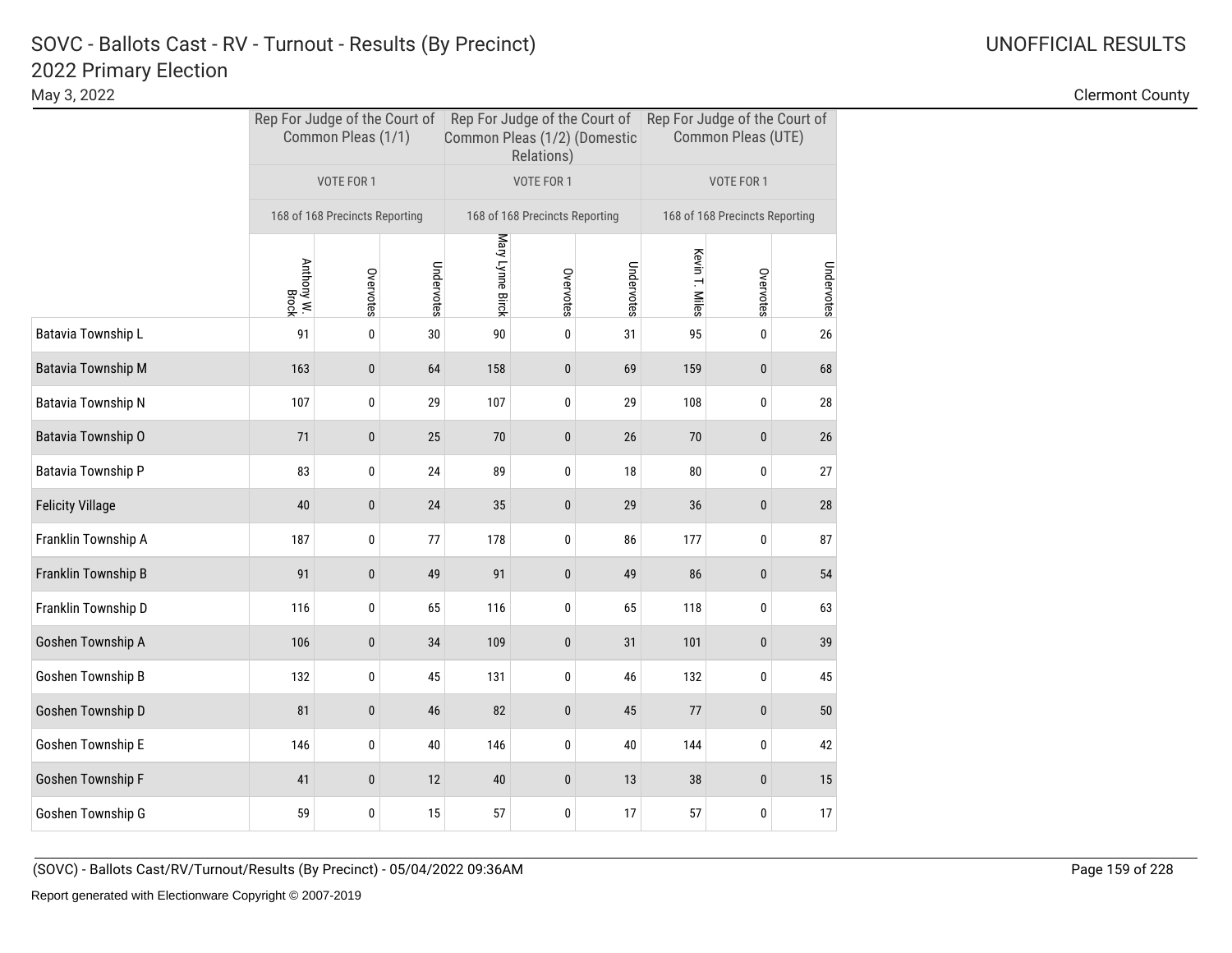|                    | Common Pleas (1/1)  |                                |                 | Common Pleas (1/2) (Domestic | Relations)                     |            | Rep For Judge of the Court of Rep For Judge of the Court of Rep For Judge of the Court of<br>Common Pleas (UTE) |                                |                |  |
|--------------------|---------------------|--------------------------------|-----------------|------------------------------|--------------------------------|------------|-----------------------------------------------------------------------------------------------------------------|--------------------------------|----------------|--|
|                    |                     | VOTE FOR 1                     |                 |                              | VOTE FOR 1                     |            |                                                                                                                 | VOTE FOR 1                     |                |  |
|                    |                     | 168 of 168 Precincts Reporting |                 |                              | 168 of 168 Precincts Reporting |            |                                                                                                                 | 168 of 168 Precincts Reporting |                |  |
|                    | Anthony W.<br>Brock | Overvotes                      | Undervotes      | Mary Lynne Birck             | Overvotes                      | Undervotes | Kevin T. Miles                                                                                                  | Overvotes                      | Undervotes     |  |
| Goshen Township I  | 46                  | $\pmb{0}$                      | $7\overline{ }$ | 44                           | $\bf{0}$                       | 9          | 46                                                                                                              | $\pmb{0}$                      | $\overline{7}$ |  |
| Goshen Township J  | 87                  | 0                              | 25              | 87                           | 0                              | 25         | 85                                                                                                              | 0                              | 27             |  |
| Goshen Township K  | 74                  | $\bf{0}$                       | 37              | 79                           | 0                              | 32         | 74                                                                                                              | $\pmb{0}$                      | 37             |  |
| Goshen Township L  | 100                 | 0                              | 24              | 100                          | 0                              | 24         | 98                                                                                                              | 0                              | 26             |  |
| Goshen Township M  | 37                  | $\bf{0}$                       | $10$            | 37                           | $\pmb{0}$                      | $10$       | 37                                                                                                              | $\pmb{0}$                      | $10$           |  |
| Goshen Township N  | 122                 | 0                              | 29              | 119                          | 0                              | 32         | 122                                                                                                             | 0                              | 29             |  |
| Jackson Township A | 121                 | $\pmb{0}$                      | $40\,$          | 111                          | $\pmb{0}$                      | $50\,$     | 115                                                                                                             | $\pmb{0}$                      | 46             |  |
| Jackson Township B | 89                  | 0                              | 38              | 86                           | 0                              | 41         | 88                                                                                                              | 0                              | 39             |  |
| Jackson Township C | 160                 | $\bf{0}$                       | 47              | 153                          | $\pmb{0}$                      | 54         | 152                                                                                                             | $\pmb{0}$                      | 55             |  |
| Milford City A     | 55                  | 0                              | 29              | 51                           | 0                              | 33         | 51                                                                                                              | 0                              | 33             |  |
| Milford City B     | 84                  | $\pmb{0}$                      | 31              | 85                           | $\pmb{0}$                      | 30         | 82                                                                                                              | $\pmb{0}$                      | 33             |  |
| Milford City D     | 31                  | 0                              | 23              | 33                           | 0                              | 21         | 31                                                                                                              | 0                              | 23             |  |
| Milford City E     | 69                  | $\pmb{0}$                      | 31              | 69                           | $\pmb{0}$                      | 31         | 68                                                                                                              | $\pmb{0}$                      | 32             |  |
| Milford City F     | 44                  | 0                              | 14              | 41                           | 0                              | 17         | 44                                                                                                              | 0                              | 14             |  |
| Milford City G     | 79                  | $\bf{0}$                       | 34              | 81                           | 0                              | 32         | 77                                                                                                              | 0                              | 36             |  |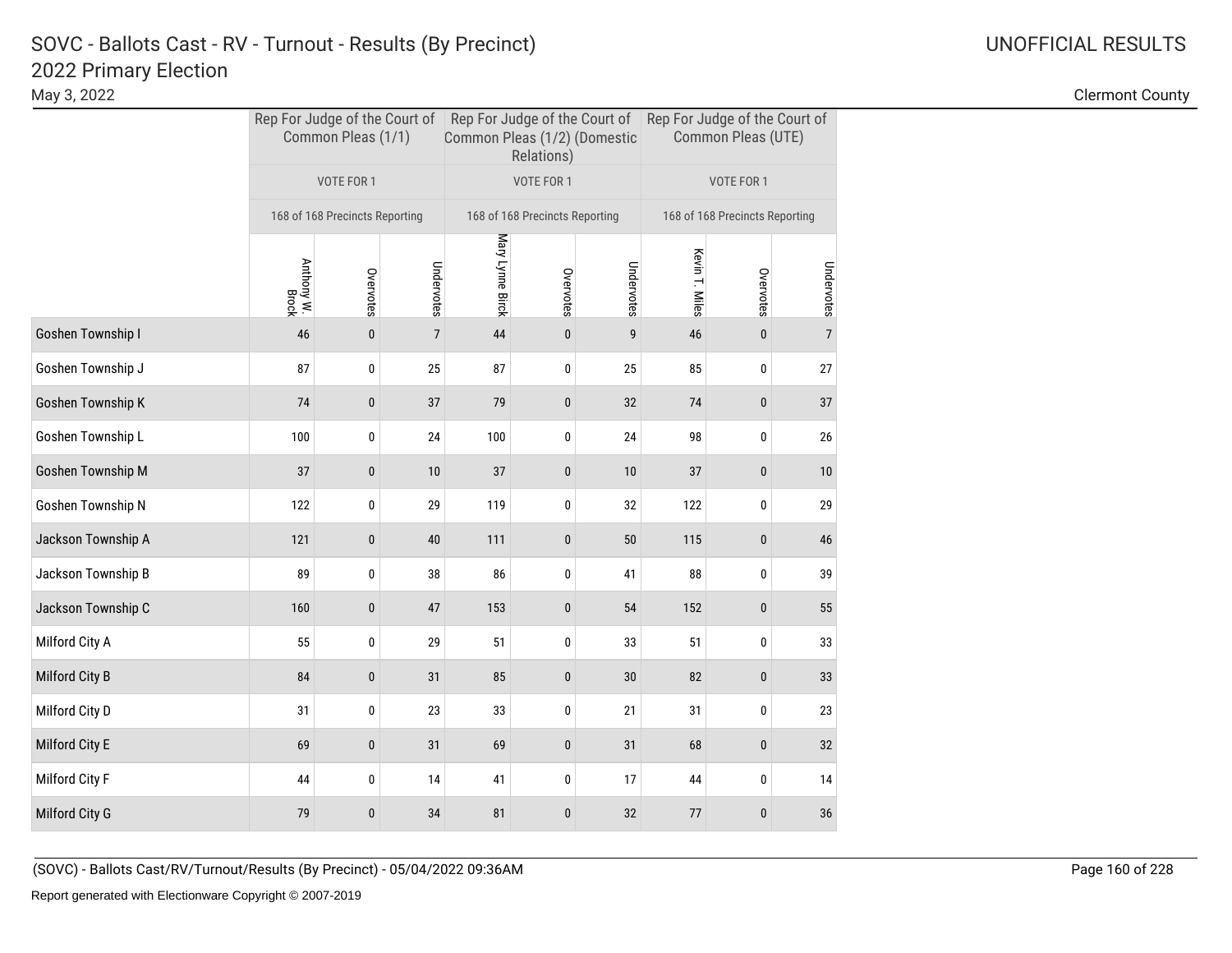May 3, 2022 Clermont County

|                  |                     | Common Pleas (1/1)             |            | Common Pleas (1/2) (Domestic | Relations)                     |            | Rep For Judge of the Court of Rep For Judge of the Court of Rep For Judge of the Court of<br>Common Pleas (UTE) |                                |            |  |
|------------------|---------------------|--------------------------------|------------|------------------------------|--------------------------------|------------|-----------------------------------------------------------------------------------------------------------------|--------------------------------|------------|--|
|                  |                     | VOTE FOR 1                     |            |                              | VOTE FOR 1                     |            |                                                                                                                 | VOTE FOR 1                     |            |  |
|                  |                     | 168 of 168 Precincts Reporting |            |                              | 168 of 168 Precincts Reporting |            |                                                                                                                 | 168 of 168 Precincts Reporting |            |  |
|                  | Anthony W.<br>Brock | Overvotes                      | Undervotes | Mary Lynne Birck             | Overvotes                      | Undervotes | Kevin T. Miles                                                                                                  | Overvotes                      | Undervotes |  |
| Milford City H   | 119                 | $\pmb{0}$                      | 55         | 119                          | 0                              | 55         | 119                                                                                                             | 0                              | 55         |  |
| Miami Township A | 79                  | 0                              | 34         | 79                           | $\bf{0}$                       | 34         | 77                                                                                                              | 0                              | 36         |  |
| Miami Township C | 123                 | 0                              | 46         | 123                          | 0                              | 46         | 123                                                                                                             | 0                              | 46         |  |
| Miami Township D | 108                 | 0                              | 37         | 105                          | $\pmb{0}$                      | 40         | 105                                                                                                             | 0                              | $40\,$     |  |
| Miami Township E | 68                  | $\bf{0}$                       | 33         | 66                           | 0                              | 35         | 67                                                                                                              | 0                              | 34         |  |
| Miami Township F | 180                 | $\pmb{0}$                      | 57         | 173                          | $\pmb{0}$                      | 64         | 170                                                                                                             | 0                              | 67         |  |
| Miami Township G | 63                  | 0                              | 29         | 64                           | 0                              | 28         | 65                                                                                                              | 0                              | 27         |  |
| Miami Township H | 73                  | 0                              | 22         | 73                           | $\pmb{0}$                      | 22         | 71                                                                                                              | 0                              | 24         |  |
| Miami Township I | 159                 | 0                              | 38         | 157                          | 0                              | 40         | 158                                                                                                             | 0                              | 39         |  |
| Miami Township J | 94                  | $\bf{0}$                       | 47         | 94                           | $\pmb{0}$                      | 47         | 90                                                                                                              | 0                              | 51         |  |
| Miami Township K | 140                 | 0                              | 61         | 134                          | $\mathbf 0$                    | 67         | 135                                                                                                             | 0                              | 66         |  |
| Miami Township L | 96                  | $\bf{0}$                       | 43         | 99                           | $\bf{0}$                       | 40         | 98                                                                                                              | 0                              | 41         |  |
| Miami Township M | 102                 | 0                              | 54         | 102                          | 0                              | 54         | 100                                                                                                             | 0                              | 56         |  |
| Miami Township N | 92                  | $\mathbf{0}$                   | 35         | 89                           | $\mathbf{0}$                   | 38         | 91                                                                                                              | 0                              | 36         |  |
| Miami Township P | 55                  | 0                              | 31         | 54                           | 0                              | 32         | 55                                                                                                              | 0                              | 31         |  |

(SOVC) - Ballots Cast/RV/Turnout/Results (By Precinct) - 05/04/2022 09:36AM Page 161 of 228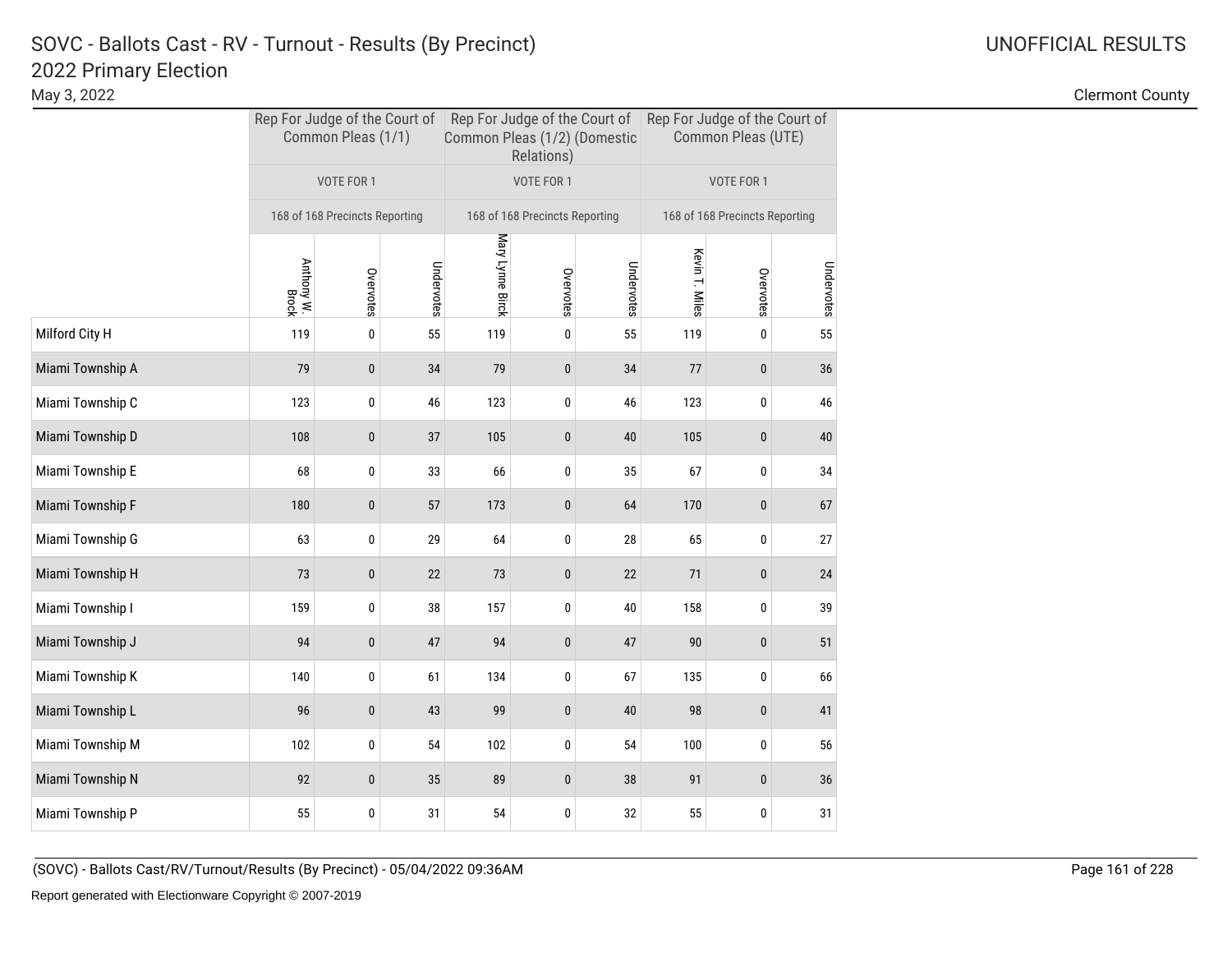# 2022 Primary Election SOVC - Ballots Cast - RV - Turnout - Results (By Precinct) and Manuscription Control Control Control Control C

|                    | Common Pleas (1/1)  |                                |            | Common Pleas (1/2) (Domestic | Relations)                     |            | Rep For Judge of the Court of Rep For Judge of the Court of Rep For Judge of the Court of<br>Common Pleas (UTE) |                                |            |  |
|--------------------|---------------------|--------------------------------|------------|------------------------------|--------------------------------|------------|-----------------------------------------------------------------------------------------------------------------|--------------------------------|------------|--|
|                    |                     | VOTE FOR 1                     |            |                              | VOTE FOR 1                     |            |                                                                                                                 | VOTE FOR 1                     |            |  |
|                    |                     | 168 of 168 Precincts Reporting |            |                              | 168 of 168 Precincts Reporting |            |                                                                                                                 | 168 of 168 Precincts Reporting |            |  |
|                    | Anthony W.<br>Brock | Overvotes                      | Undervotes | Mary Lynne Birck             | Overvotes                      | Undervotes | Kevin T. Miles                                                                                                  | Overvotes                      | Undervotes |  |
| Miami Township Q   | 100                 | $\bf{0}$                       | $40\,$     | 95                           | 0                              | 45         | 99                                                                                                              | $\bf{0}$                       | 41         |  |
| Miami Township R   | 98                  | 0                              | 27         | 95                           | 0                              | $30\,$     | 95                                                                                                              | 0                              | $30\,$     |  |
| Miami Township S   | 41                  | $\pmb{0}$                      | 20         | 42                           | 0                              | 19         | 41                                                                                                              | 0                              | 20         |  |
| Miami Township T   | 71                  | 0                              | 33         | 65                           | 0                              | 39         | 68                                                                                                              | 0                              | 36         |  |
| Miami Township U   | 69                  | $\mathbf{0}$                   | 26         | 68                           | 0                              | 27         | 66                                                                                                              | 0                              | 29         |  |
| Miami Township V   | 75                  | 0                              | 15         | 70                           | 0                              | $20\,$     | 69                                                                                                              | 0                              | 21         |  |
| Miami Township X   | 167                 | $\bf{0}$                       | 58         | 167                          | 0                              | 58         | 163                                                                                                             | $\bf{0}$                       | 62         |  |
| Miami Township Y   | 142                 | 0                              | 44         | 143                          | 0                              | 43         | 140                                                                                                             | 0                              | 46         |  |
| Miami Township Z   | 156                 | $\pmb{0}$                      | 71         | 156                          | 0                              | 71         | 157                                                                                                             | 0                              | 70         |  |
| Miami Township A1A | 81                  | 0                              | 33         | 80                           | 0                              | 34         | 83                                                                                                              | 0                              | 31         |  |
| Miami Township B1B | 108                 | $\pmb{0}$                      | 49         | 105                          | $\pmb{0}$                      | 52         | 110                                                                                                             | $\pmb{0}$                      | 47         |  |
| Miami Township C1C | 90                  | 0                              | 34         | 90                           | 0                              | 34         | 89                                                                                                              | 0                              | 35         |  |
| Miami Township D1D | 95                  | $\pmb{0}$                      | 30         | 96                           | 0                              | 29         | 95                                                                                                              | 0                              | $30\,$     |  |
| Miami Township F1F | 95                  | 0                              | 44         | 93                           | 0                              | 46         | 93                                                                                                              | 0                              | 46         |  |
| Miami Township G1G | 82                  | 0                              | 45         | 83                           | 0                              | 44         | 86                                                                                                              | 0                              | 41         |  |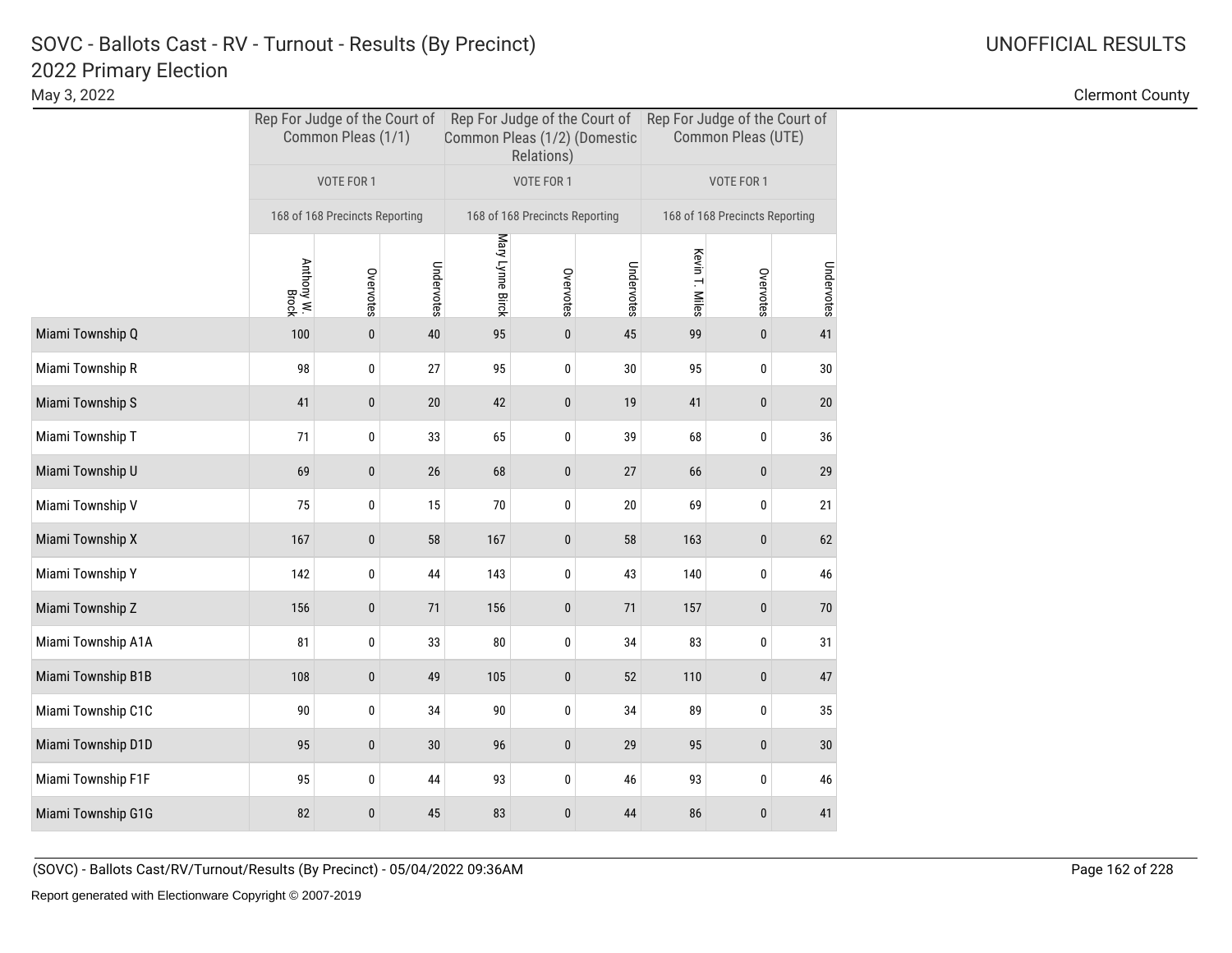May 3, 2022 Clermont County

|                        | Rep For Judge of the Court of Rep For Judge of the Court of Rep For Judge of the Court of<br>Common Pleas (1/1) |                                |            | Common Pleas (1/2) (Domestic | Relations)                     |            | Common Pleas (UTE) |                                |            |  |
|------------------------|-----------------------------------------------------------------------------------------------------------------|--------------------------------|------------|------------------------------|--------------------------------|------------|--------------------|--------------------------------|------------|--|
|                        |                                                                                                                 | VOTE FOR 1                     |            |                              | VOTE FOR 1                     |            |                    | VOTE FOR 1                     |            |  |
|                        |                                                                                                                 | 168 of 168 Precincts Reporting |            |                              | 168 of 168 Precincts Reporting |            |                    | 168 of 168 Precincts Reporting |            |  |
|                        | Anthony W.<br>Brock                                                                                             | Overvotes                      | Undervotes | Mary Lynne Birck             | Overvotes                      | Undervotes | Kevin T. Miles     | Overvotes                      | Undervotes |  |
| Miami Township H1H     | 117                                                                                                             | $\pmb{0}$                      | 40         | 114                          | 0                              | 43         | 112                | 0                              | 45         |  |
| Miami Township K1K     | 81                                                                                                              | 0                              | 36         | 82                           | $\bf{0}$                       | 35         | 80                 | 0                              | 37         |  |
| Miami Township L1L     | 126                                                                                                             | 0                              | 37         | 125                          | 0                              | 38         | 125                | 0                              | 38         |  |
| Miami Township M1M     | 102                                                                                                             | $\mathbf{0}$                   | 58         | 99                           | $\pmb{0}$                      | 61         | 100                | 0                              | 60         |  |
| Miami Township N1N     | 188                                                                                                             | $\bf{0}$                       | 55         | 187                          | 0                              | 56         | 179                | 0                              | 64         |  |
| Miami Township 010     | 113                                                                                                             | 0                              | 26         | 115                          | $\pmb{0}$                      | 24         | 111                | 0                              | 28         |  |
| Miami Township P1P     | 95                                                                                                              | 0                              | 34         | 98                           | 0                              | 31         | 94                 | 0                              | 35         |  |
| Miami Township Q1Q     | 111                                                                                                             | 0                              | 47         | 109                          | $\pmb{0}$                      | 49         | 108                | 0                              | $50\,$     |  |
| Monroe Township A      | 49                                                                                                              | 0                              | 9          | 45                           | 0                              | 13         | 45                 | 0                              | 13         |  |
| Monroe Township B      | 90                                                                                                              | 0                              | 30         | 85                           | 0                              | 35         | 82                 | 0                              | 38         |  |
| Monroe Township C      | 133                                                                                                             | 0                              | 43         | 128                          | 0                              | 48         | 126                | 0                              | 50         |  |
| Monroe Township D      | 107                                                                                                             | $\bf{0}$                       | 33         | 100                          | $\pmb{0}$                      | 40         | 100                | 0                              | 40         |  |
| Monroe Township E      | 138                                                                                                             | 0                              | 45         | 134                          | 0                              | 49         | 139                | 0                              | 44         |  |
| Monroe Township I      | 21                                                                                                              | $\mathbf{0}$                   | 5          | 20                           | $\mathbf{0}$                   | 6          | 21                 | 0                              | 5          |  |
| New Richmond Village A | 56                                                                                                              | 0                              | 25         | 54                           | 0                              | 27         | 57                 | 0                              | 24         |  |

(SOVC) - Ballots Cast/RV/Turnout/Results (By Precinct) - 05/04/2022 09:36AM Page 163 of 228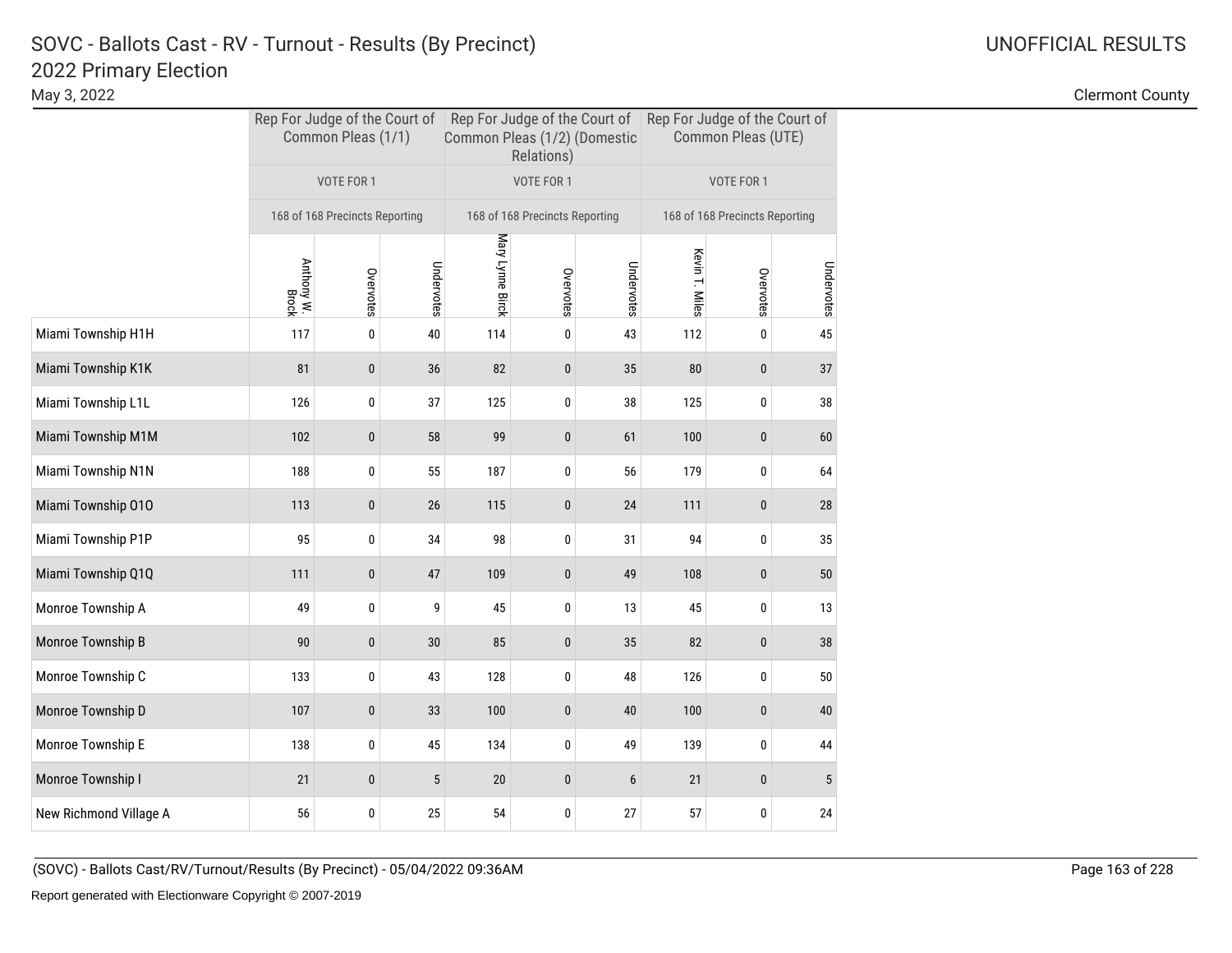# 2022 Primary Election SOVC - Ballots Cast - RV - Turnout - Results (By Precinct) and Monthlytherman Communication Control Communication Communication Communication Communication Communication Communication Communication Communication Communicat

|                        |                     | Common Pleas (1/1)             |            | Common Pleas (1/2) (Domestic | Relations)                     |            | Rep For Judge of the Court of Rep For Judge of the Court of Rep For Judge of the Court of<br>Common Pleas (UTE) |                                |            |  |
|------------------------|---------------------|--------------------------------|------------|------------------------------|--------------------------------|------------|-----------------------------------------------------------------------------------------------------------------|--------------------------------|------------|--|
|                        |                     | VOTE FOR 1                     |            |                              | VOTE FOR 1                     |            |                                                                                                                 | VOTE FOR 1                     |            |  |
|                        |                     | 168 of 168 Precincts Reporting |            |                              | 168 of 168 Precincts Reporting |            |                                                                                                                 | 168 of 168 Precincts Reporting |            |  |
|                        | Anthony W.<br>Brock | Overvotes                      | Undervotes | Mary Lynne Birck             | Overvotes                      | Undervotes | Kevin T. Miles                                                                                                  | Overvotes                      | Undervotes |  |
| New Richmond Village B | 104                 | $\pmb{0}$                      | 37         | 102                          | $\pmb{0}$                      | 39         | 96                                                                                                              | $\pmb{0}$                      | 45         |  |
| Ohio Township A        | 77                  | $\bf{0}$                       | 19         | 76                           | $\mathbf 0$                    | 20         | 77                                                                                                              | 0                              | 19         |  |
| Ohio Township B        | 64                  | $\bf{0}$                       | 27         | 66                           | $\pmb{0}$                      | 25         | 63                                                                                                              | 0                              | 28         |  |
| Ohio Township C        | 89                  | 0                              | 26         | 87                           | 0                              | 28         | 86                                                                                                              | 0                              | 29         |  |
| Pierce Township A      | 135                 | $\pmb{0}$                      | 46         | 134                          | $\bf{0}$                       | 47         | 136                                                                                                             | 0                              | 45         |  |
| Pierce Township B      | 70                  | 0                              | 36         | 65                           | 0                              | 41         | 70                                                                                                              | 0                              | 36         |  |
| Pierce Township C      | 64                  | $\pmb{0}$                      | 33         | 62                           | $\pmb{0}$                      | 35         | 61                                                                                                              | 0                              | 36         |  |
| Pierce Township D      | 98                  | 0                              | 31         | 90                           | 0                              | 39         | 95                                                                                                              | 0                              | 34         |  |
| Pierce Township E      | 149                 | 0                              | 66         | 151                          | $\pmb{0}$                      | 64         | 148                                                                                                             | 0                              | 67         |  |
| Pierce Township G      | 155                 | $\bf{0}$                       | 54         | 147                          | 0                              | 62         | 148                                                                                                             | 0                              | 61         |  |
| Pierce Township I      | 143                 | 0                              | 49         | 139                          | $\pmb{0}$                      | 53         | 140                                                                                                             | $\pmb{0}$                      | 52         |  |
| Pierce Township J      | 75                  | 0                              | 24         | 70                           | 0                              | 29         | 73                                                                                                              | 0                              | 26         |  |
| Pierce Township K      | 132                 | $\pmb{0}$                      | 43         | 132                          | 0                              | 43         | 130                                                                                                             | 0                              | 45         |  |
| Pierce Township M      | 165                 | 0                              | 55         | 162                          | 0                              | 58         | 160                                                                                                             | 0                              | 60         |  |
| Pierce Township N      | 105                 | 0                              | 34         | 108                          | 0                              | 31         | 107                                                                                                             | 0                              | 32         |  |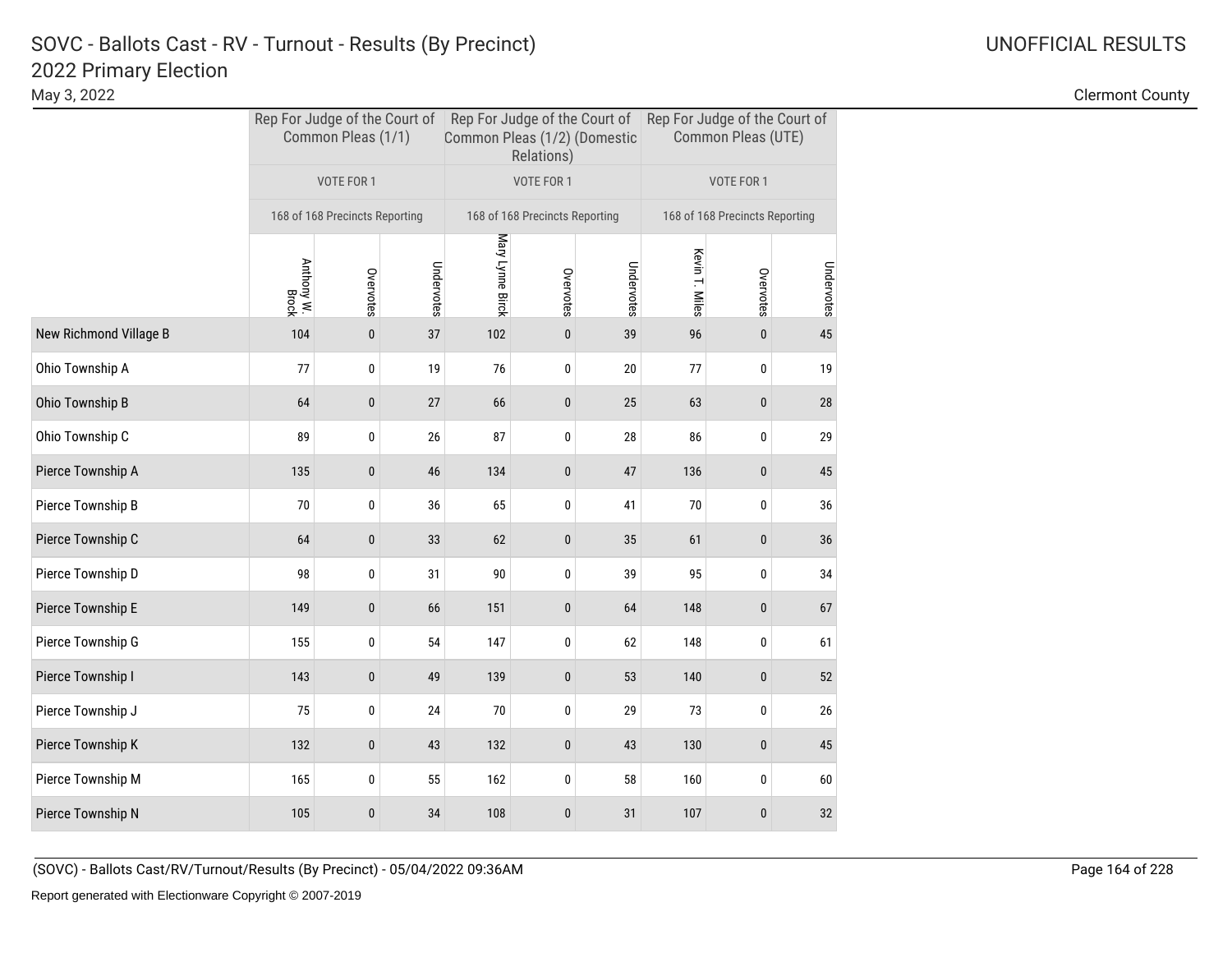May 3, 2022 Clermont County

|     |                     |            |                                                      |           |            | Common Pleas (UTE)                                                           |            |                                                                                                                             |  |
|-----|---------------------|------------|------------------------------------------------------|-----------|------------|------------------------------------------------------------------------------|------------|-----------------------------------------------------------------------------------------------------------------------------|--|
|     | VOTE FOR 1          |            |                                                      |           |            |                                                                              | VOTE FOR 1 |                                                                                                                             |  |
|     |                     |            |                                                      |           |            |                                                                              |            |                                                                                                                             |  |
|     | Overvotes           | Undervotes | Mary Lynne Birck                                     | Overvotes | Undervotes | Kevin T. Miles                                                               | Overvotes  | Undervotes                                                                                                                  |  |
| 71  | 0                   | 28         | 70                                                   | 0         | 29         | 66                                                                           | 0          | 33                                                                                                                          |  |
| 38  | 0                   | 19         | 38                                                   | 0         | 19         | 37                                                                           | 0          | $20\,$                                                                                                                      |  |
| 143 | 0                   | 57         | 141                                                  | 0         | 59         | 142                                                                          | 0          | 58                                                                                                                          |  |
| 99  | 0                   | 27         | 99                                                   | 0         | 27         | 99                                                                           | 0          | 27                                                                                                                          |  |
| 115 | 0                   | 33         | 116                                                  | 0         | 32         | 114                                                                          | 0          | 34                                                                                                                          |  |
| 113 | $\bf{0}$            | 31         | 111                                                  | 0         | 33         | 110                                                                          | 0          | 34                                                                                                                          |  |
| 96  | 0                   | 41         | 97                                                   | 0         | 40         | 97                                                                           | 0          | 40                                                                                                                          |  |
| 86  | $\pmb{0}$           | 25         | 86                                                   | 0         | 25         | 86                                                                           | 0          | 25                                                                                                                          |  |
| 87  | 0                   | 26         | 86                                                   | 0         | 27         | 88                                                                           | 0          | 25                                                                                                                          |  |
| 114 | $\bf{0}$            | 43         | 115                                                  | 0         | 42         | 113                                                                          | 0          | 44                                                                                                                          |  |
| 84  | 0                   | 35         | 86                                                   | 0         | 33         | 84                                                                           | 0          | 35                                                                                                                          |  |
| 160 | 0                   | 56         | 158                                                  | $\pmb{0}$ | 58         | 153                                                                          | 0          | 63                                                                                                                          |  |
| 144 | 0                   | 50         | 140                                                  | 0         | 54         | 143                                                                          | 0          | 51                                                                                                                          |  |
| 130 | $\mathbf{0}$        | 51         | 129                                                  | 0         | 52         | 129                                                                          | 0          | 52                                                                                                                          |  |
| 116 | 0                   | $50\,$     | 111                                                  | 0         | 55         | 111                                                                          | 0          | 55                                                                                                                          |  |
|     | Anthony W.<br>Brock |            | Common Pleas (1/1)<br>168 of 168 Precincts Reporting |           | VOTE FOR 1 | Common Pleas (1/2) (Domestic<br>Relations)<br>168 of 168 Precincts Reporting |            | Rep For Judge of the Court of Rep For Judge of the Court of Rep For Judge of the Court of<br>168 of 168 Precincts Reporting |  |

(SOVC) - Ballots Cast/RV/Turnout/Results (By Precinct) - 05/04/2022 09:36AM Page 165 of 228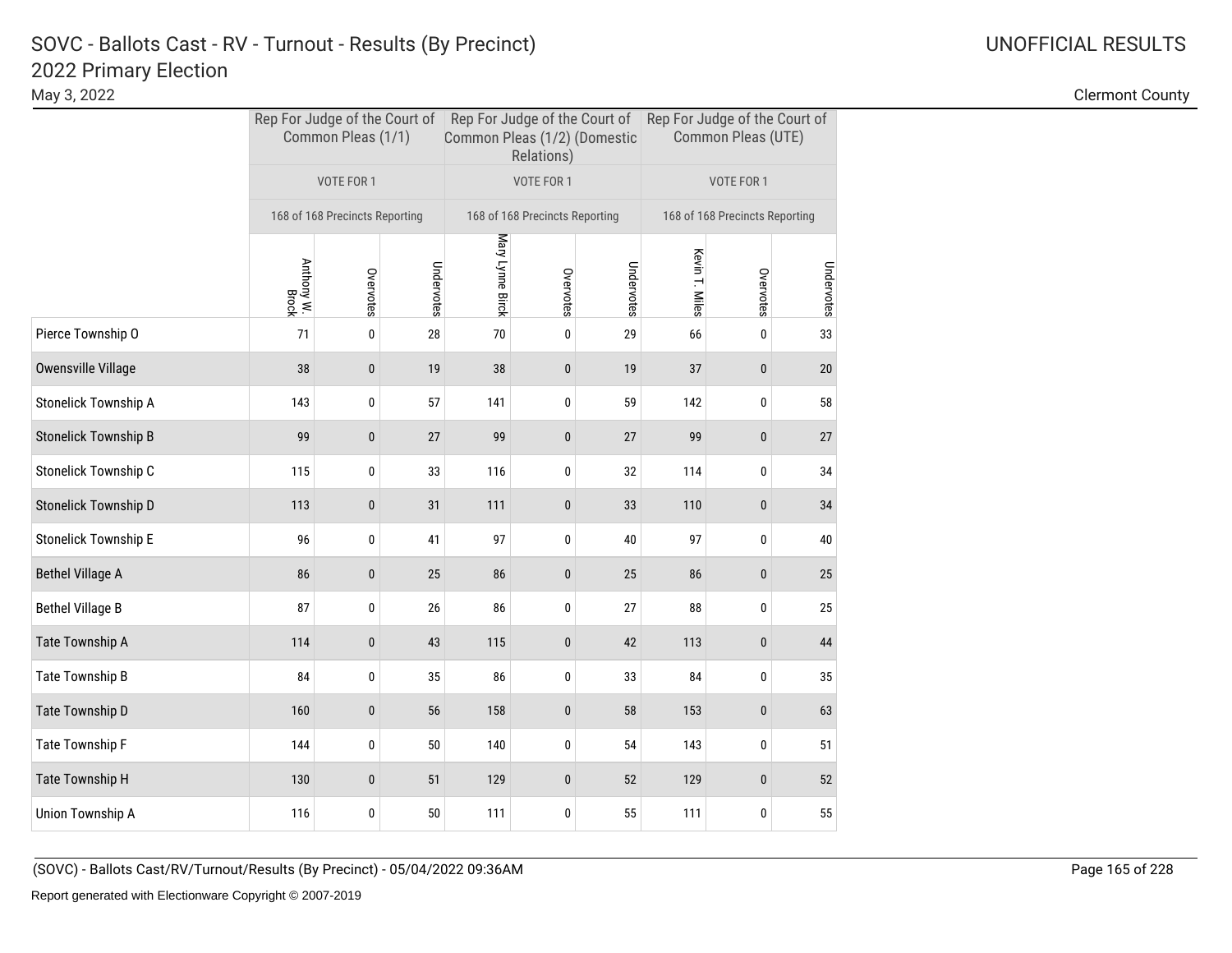|                  |                     | Common Pleas (1/1)             |            | Common Pleas (1/2) (Domestic | Relations)                     |            | Rep For Judge of the Court of Rep For Judge of the Court of Rep For Judge of the Court of<br>Common Pleas (UTE) |                                |            |  |
|------------------|---------------------|--------------------------------|------------|------------------------------|--------------------------------|------------|-----------------------------------------------------------------------------------------------------------------|--------------------------------|------------|--|
|                  |                     | VOTE FOR 1                     |            |                              | VOTE FOR 1                     |            |                                                                                                                 | VOTE FOR 1                     |            |  |
|                  |                     | 168 of 168 Precincts Reporting |            |                              | 168 of 168 Precincts Reporting |            |                                                                                                                 | 168 of 168 Precincts Reporting |            |  |
|                  | Anthony W.<br>Brock | Overvotes                      | Undervotes | Mary Lynne Birck             | Overvotes                      | Undervotes | Kevin T. Miles                                                                                                  | Overvotes                      | Undervotes |  |
| Union Township B | 46                  | $\pmb{0}$                      | 25         | 46                           | $\pmb{0}$                      | 25         | 46                                                                                                              | $\bf{0}$                       | 25         |  |
| Union Township C | 91                  | 0                              | 27         | 89                           | 0                              | 29         | 91                                                                                                              | 0                              | 27         |  |
| Union Township D | 105                 | $\bf{0}$                       | 37         | 100                          | 0                              | 42         | 101                                                                                                             | $\pmb{0}$                      | 41         |  |
| Union Township E | 168                 | 0                              | 73         | 163                          | 0                              | 78         | 164                                                                                                             | 0                              | 77         |  |
| Union Township F | 125                 | $\bf{0}$                       | 34         | 122                          | $\mathbf 0$                    | 37         | 122                                                                                                             | $\pmb{0}$                      | 37         |  |
| Union Township G | 86                  | 0                              | 30         | 88                           | 0                              | 28         | 85                                                                                                              | 0                              | 31         |  |
| Union Township H | 68                  | 0                              | 21         | 69                           | 0                              | $20\,$     | 69                                                                                                              | $\pmb{0}$                      | 20         |  |
| Union Township I | 64                  | 0                              | 24         | 63                           | 0                              | 25         | 62                                                                                                              | 0                              | 26         |  |
| Union Township J | 62                  | 0                              | 29         | 66                           | 0                              | 25         | 66                                                                                                              | $\pmb{0}$                      | 25         |  |
| Union Township K | 69                  | 0                              | 25         | 67                           | 0                              | 27         | 72                                                                                                              | 0                              | 22         |  |
| Union Township L | 61                  | 0                              | 18         | 60                           | 0                              | 19         | 60                                                                                                              | $\pmb{0}$                      | 19         |  |
| Union Township M | 57                  | 0                              | 12         | 58                           | 0                              | 11         | 54                                                                                                              | 0                              | 15         |  |
| Union Township N | 50                  | 0                              | 12         | 50                           | 0                              | 12         | 48                                                                                                              | $\pmb{0}$                      | 14         |  |
| Union Township O | 123                 | 0                              | 35         | 125                          | 0                              | 33         | 125                                                                                                             | 0                              | 33         |  |
| Union Township P | 54                  | 0                              | 13         | 47                           | $\bf{0}$                       | 20         | 50                                                                                                              | $\pmb{0}$                      | 17         |  |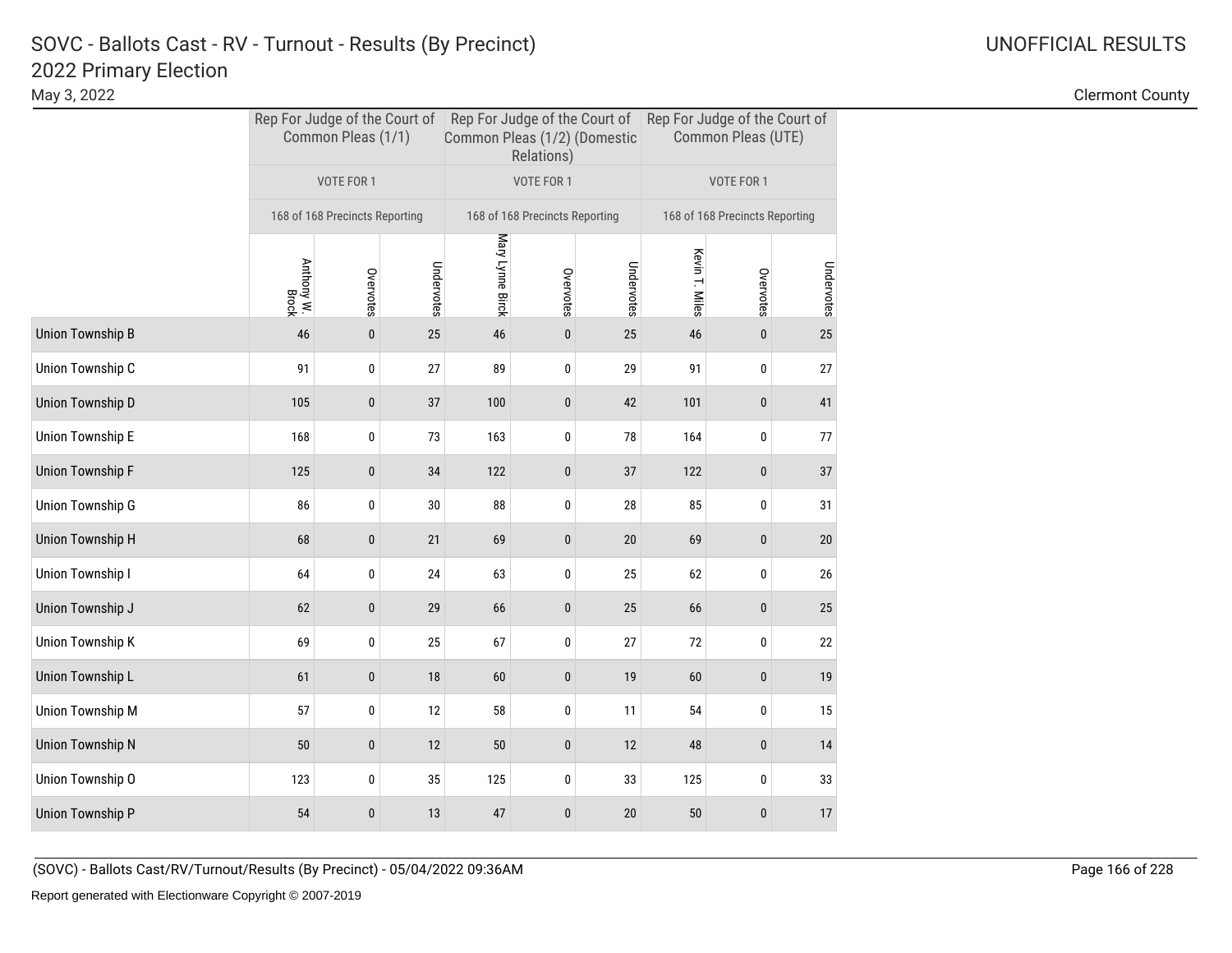# 2022 Primary Election SOVC - Ballots Cast - RV - Turnout - Results (By Precinct) and Manuscription Control Control Control Control C

|                    |                     | Common Pleas (1/1)             |            | Common Pleas (1/2) (Domestic | Relations)                     |            | Rep For Judge of the Court of Rep For Judge of the Court of Rep For Judge of the Court of<br>Common Pleas (UTE) |                                |            |  |
|--------------------|---------------------|--------------------------------|------------|------------------------------|--------------------------------|------------|-----------------------------------------------------------------------------------------------------------------|--------------------------------|------------|--|
|                    |                     | VOTE FOR 1                     |            |                              | VOTE FOR 1                     |            |                                                                                                                 | VOTE FOR 1                     |            |  |
|                    |                     | 168 of 168 Precincts Reporting |            |                              | 168 of 168 Precincts Reporting |            |                                                                                                                 | 168 of 168 Precincts Reporting |            |  |
|                    | Anthony W.<br>Brock | Overvotes                      | Undervotes | Mary Lynne Birck             | Overvotes                      | Undervotes | Kevin T. Miles                                                                                                  | Overvotes                      | Undervotes |  |
| Union Township Q   | 92                  | $\pmb{0}$                      | 34         | 90                           | 0                              | 36         | 88                                                                                                              | 0                              | 38         |  |
| Union Township R   | 102                 | 0                              | 29         | 102                          | $\pmb{0}$                      | 29         | 103                                                                                                             | 0                              | 28         |  |
| Union Township T   | 122                 | 0                              | 42         | 118                          | 0                              | 46         | 118                                                                                                             | 0                              | 46         |  |
| Union Township U   | 125                 | 0                              | 45         | 126                          | $\bf{0}$                       | 44         | 125                                                                                                             | 0                              | 45         |  |
| Union Township W   | 92                  | $\pmb{0}$                      | 28         | 87                           | 0                              | 33         | 96                                                                                                              | 0                              | 24         |  |
| Union Township X   | 63                  | 0                              | 24         | 61                           | $\pmb{0}$                      | 26         | 61                                                                                                              | 0                              | 26         |  |
| Union Township Y   | 72                  | 0                              | 35         | 73                           | 0                              | 34         | 73                                                                                                              | 0                              | 34         |  |
| Union Township Z   | 94                  | $\pmb{0}$                      | 47         | 94                           | $\pmb{0}$                      | 47         | 92                                                                                                              | 0                              | 49         |  |
| Union Township B1B | 121                 | 0                              | 43         | 118                          | 0                              | 46         | 117                                                                                                             | 0                              | 47         |  |
| Union Township C1C | 96                  | 0                              | 31         | 98                           | 0                              | 29         | 98                                                                                                              | 0                              | 29         |  |
| Union Township D1D | 76                  | $\mathbf 0$                    | 35         | 78                           | 0                              | 33         | 76                                                                                                              | 0                              | 35         |  |
| Union Township E1E | 145                 | $\bf{0}$                       | $70$       | 145                          | $\pmb{0}$                      | 70         | 148                                                                                                             | 0                              | 67         |  |
| Union Township F1F | 163                 | 0                              | 79         | 164                          | 0                              | 78         | 163                                                                                                             | 0                              | 79         |  |
| Union Township J1J | 69                  | $\mathbf{0}$                   | 35         | 70                           | $\mathbf{0}$                   | 34         | 69                                                                                                              | 0                              | 35         |  |
| Union Township K1K | 61                  | 0                              | 18         | 61                           | 0                              | 18         | 61                                                                                                              | 0                              | 18         |  |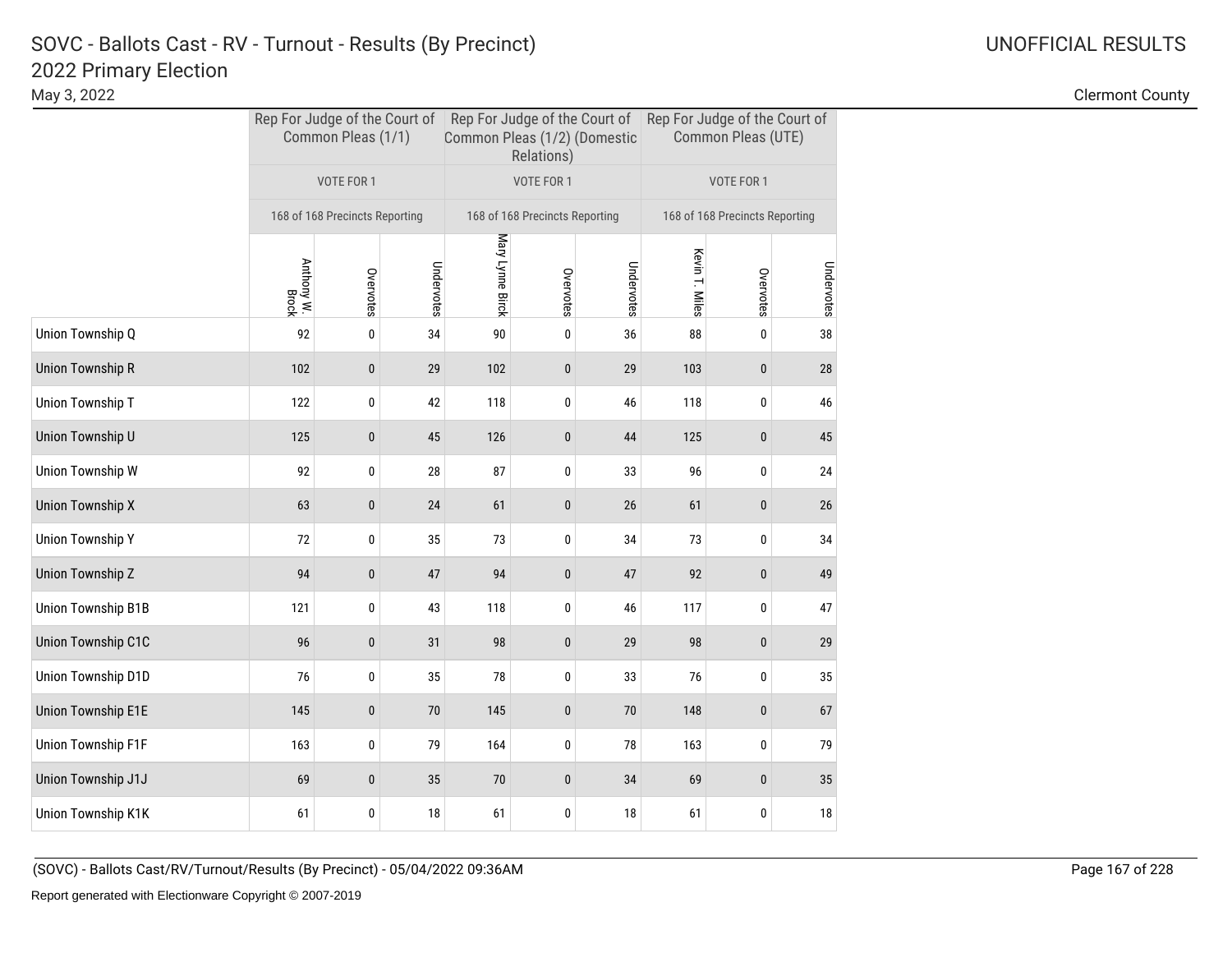|                           |                     | Common Pleas (1/1)             |            | Common Pleas (1/2) (Domestic | Relations)                     |            | Rep For Judge of the Court of Rep For Judge of the Court of Rep For Judge of the Court of<br>Common Pleas (UTE) |                                |            |  |
|---------------------------|---------------------|--------------------------------|------------|------------------------------|--------------------------------|------------|-----------------------------------------------------------------------------------------------------------------|--------------------------------|------------|--|
|                           |                     | VOTE FOR 1                     |            |                              | VOTE FOR 1                     |            |                                                                                                                 | VOTE FOR 1                     |            |  |
|                           |                     | 168 of 168 Precincts Reporting |            |                              | 168 of 168 Precincts Reporting |            |                                                                                                                 | 168 of 168 Precincts Reporting |            |  |
|                           | Anthony W.<br>Brock | Overvotes                      | Undervotes | Mary Lynne Birck             | Overvotes                      | Undervotes | Kevin T. Miles                                                                                                  | Overvotes                      | Undervotes |  |
| Union Township L1L        | 141                 | $\pmb{0}$                      | 33         | 139                          | $\pmb{0}$                      | 35         | 140                                                                                                             | $\pmb{0}$                      | 34         |  |
| Union Township M1M        | 51                  | 0                              | 8          | 48                           | 0                              | 11         | 50                                                                                                              | 0                              | 9          |  |
| <b>Union Township P1P</b> | 121                 | $\pmb{0}$                      | 42         | 118                          | $\pmb{0}$                      | 45         | 118                                                                                                             | 0                              | 45         |  |
| <b>Union Township R1R</b> | 84                  | 0                              | 29         | 87                           | 0                              | 26         | 87                                                                                                              | 0                              | 26         |  |
| <b>Union Township S1S</b> | 135                 | $\bf{0}$                       | 45         | 129                          | 0                              | 51         | 129                                                                                                             | 0                              | 51         |  |
| Union Township U1U        | 69                  | 0                              | 28         | 70                           | 0                              | 27         | 71                                                                                                              | 0                              | 26         |  |
| <b>Union Township V1V</b> | 86                  | $\pmb{0}$                      | 27         | 82                           | $\pmb{0}$                      | 31         | 83                                                                                                              | 0                              | 30         |  |
| Washington Township A     | 91                  | 0                              | 40         | 83                           | 0                              | 48         | 86                                                                                                              | 0                              | 45         |  |
| Washington Township B     | 73                  | 0                              | 25         | 72                           | $\pmb{0}$                      | 26         | 68                                                                                                              | 0                              | 30         |  |
| Washington Township C     | 96                  | 0                              | 34         | 96                           | 0                              | 34         | 92                                                                                                              | 0                              | 38         |  |
| Wayne Township A          | 147                 | $\pmb{0}$                      | 58         | 142                          | $\pmb{0}$                      | 63         | 141                                                                                                             | $\pmb{0}$                      | 64         |  |
| Wayne Township B          | 113                 | 0                              | 41         | 112                          | 0                              | 42         | 112                                                                                                             | 0                              | 42         |  |
| Wayne Township C          | 161                 | 0                              | 54         | 160                          | 0                              | 55         | 159                                                                                                             | 0                              | 56         |  |
| Williamsburg Village A    | 97                  | 0                              | 58         | 99                           | 0                              | 56         | 91                                                                                                              | 0                              | 64         |  |
| Williamsburg Village C    | 112                 | 0                              | 42         | 107                          | 0                              | 47         | 108                                                                                                             | 0                              | 46         |  |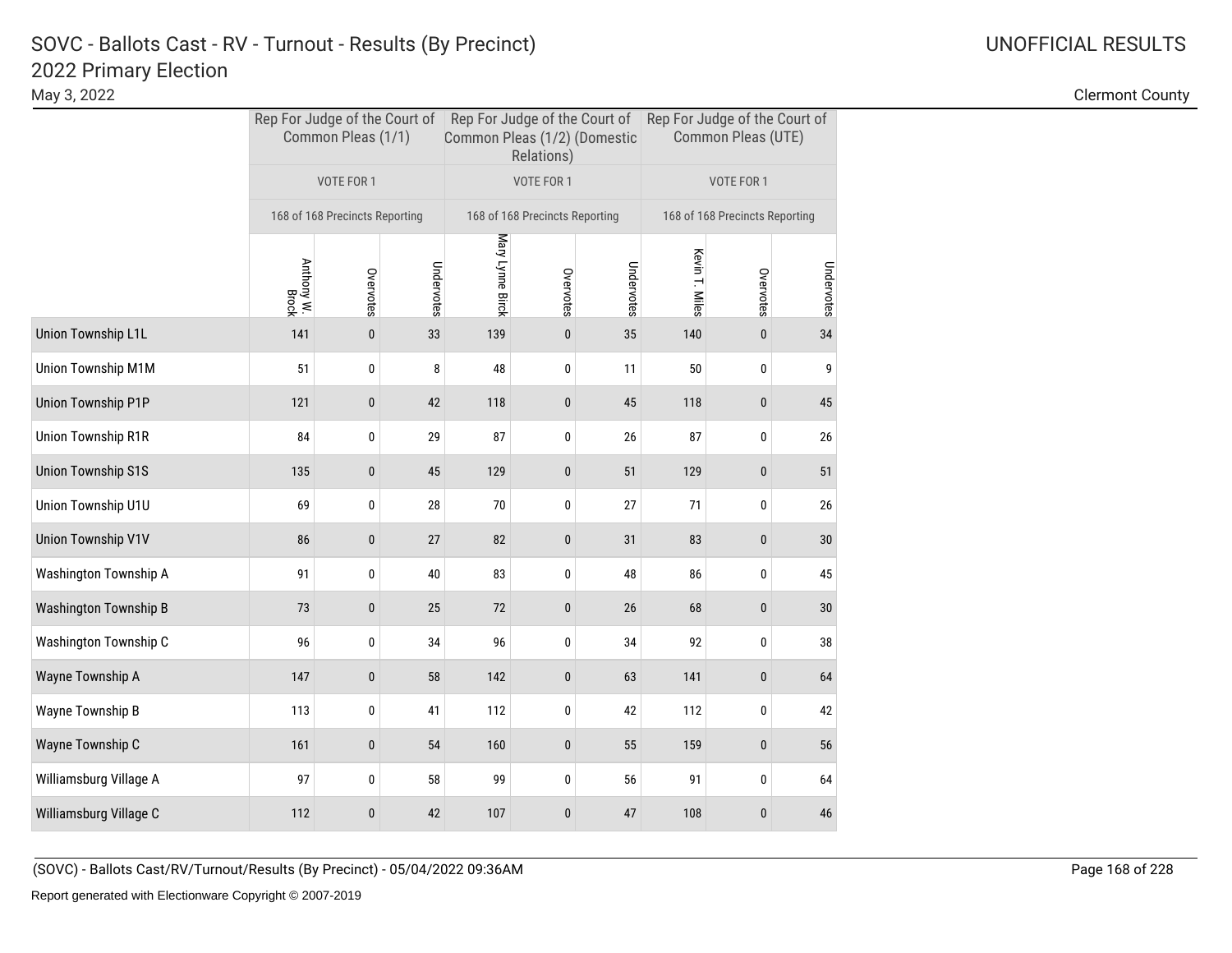|                         |                     | Rep For Judge of the Court of<br>Common Pleas (1/1) |            |                  | Rep For Judge of the Court of<br>Common Pleas (1/2) (Domestic<br>Relations) |            | Rep For Judge of the Court of | Common Pleas (UTE)             |            |
|-------------------------|---------------------|-----------------------------------------------------|------------|------------------|-----------------------------------------------------------------------------|------------|-------------------------------|--------------------------------|------------|
|                         |                     | VOTE FOR 1                                          |            |                  | VOTE FOR 1                                                                  |            |                               | VOTE FOR 1                     |            |
|                         |                     | 168 of 168 Precincts Reporting                      |            |                  | 168 of 168 Precincts Reporting                                              |            |                               | 168 of 168 Precincts Reporting |            |
|                         | Anthony W.<br>Brock | Overvotes                                           | Undervotes | Mary Lynne Birck | Overvotes                                                                   | Undervotes | Kevin<br>T. Miles             | Overvotes                      | Undervotes |
| Williamsburg Township A | 121                 | $\mathbf{0}$                                        | 53         | 115              | 0                                                                           | 59         | 118                           | 0                              | 56         |
| Williamsburg Township B | 173                 | $\mathbf{0}$                                        | 72         | 163              | $\mathbf{0}$                                                                | 82         | 167                           | $\mathbf{0}$                   | 78         |
| Williamsburg Township C | 71                  | 0                                                   | 29         | 72               | 0                                                                           | 28         | 70                            | 0                              | 30         |
| <b>Totals</b>           | 16,641              | 0                                                   | 6,111      | 16,386           | 0                                                                           | 6,366      | 16,319                        | 0                              | 6,433      |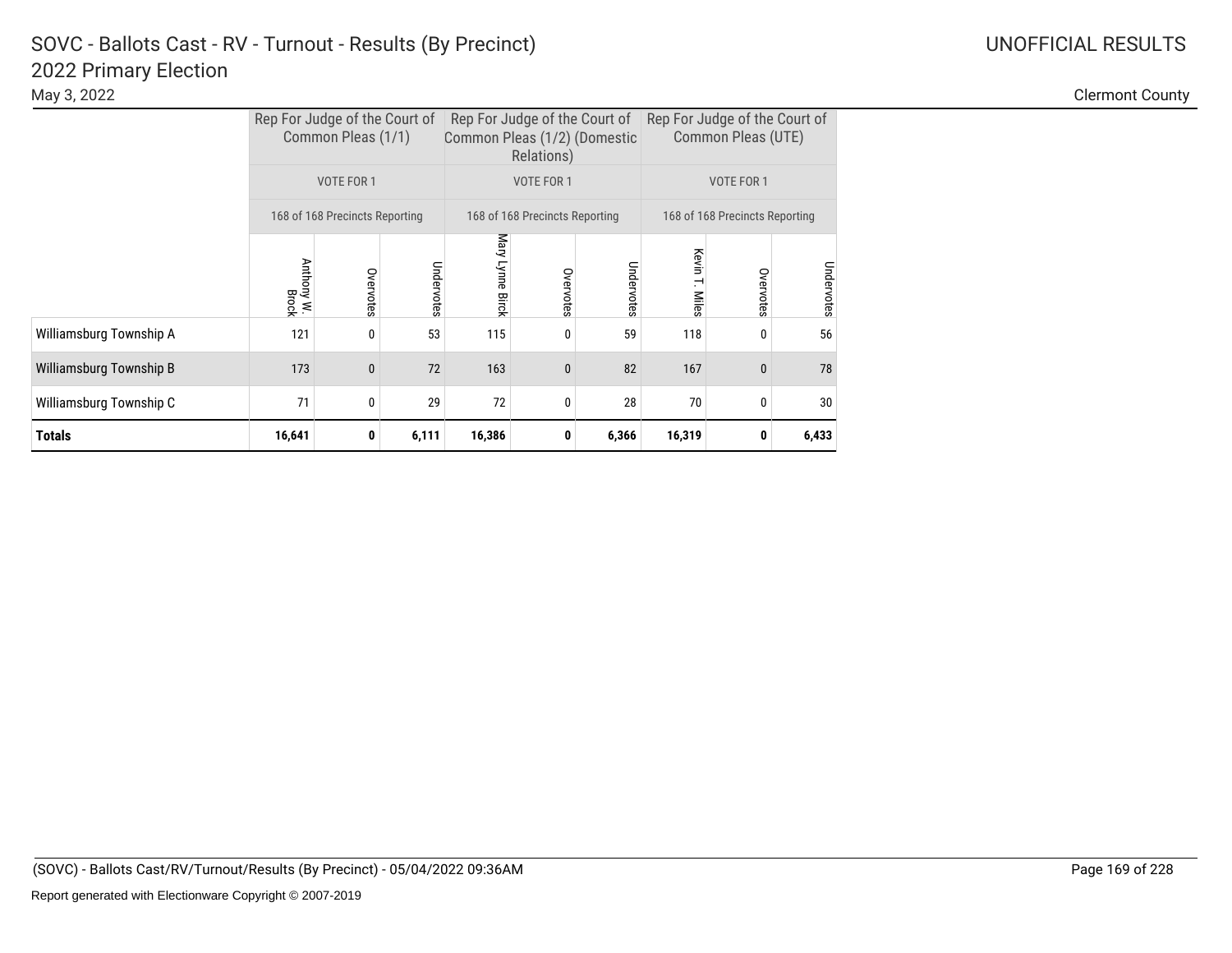|                           |                       | Rep For County Commissioner    |                 |                 | Rep For County Auditor         |              |                  | Rep For Member of County<br><b>Central Committee Loveland</b><br>City C |                            |            |
|---------------------------|-----------------------|--------------------------------|-----------------|-----------------|--------------------------------|--------------|------------------|-------------------------------------------------------------------------|----------------------------|------------|
|                           |                       | VOTE FOR 1                     |                 |                 | VOTE FOR 1                     |              |                  |                                                                         | VOTE FOR 1                 |            |
|                           |                       | 168 of 168 Precincts Reporting |                 |                 | 168 of 168 Precincts Reporting |              |                  |                                                                         | 1 of 1 Precincts Reporting |            |
|                           | Corcoran<br>Claire B. | Overvotes                      | Undervotes      | Linda L. Fraley | Tim Rudd                       | Overvotes    | Undervotes       | Pamela Gross                                                            | Overvotes                  | Undervotes |
| Loveland City A           | 60                    | $\pmb{0}$                      | 29              | 52              | 27                             | $\pmb{0}$    | 10               |                                                                         |                            |            |
| Loveland City B           | 45                    | 0                              | 20              | 45              | $14$                           | $\mathbf 0$  | 6                |                                                                         |                            |            |
| Loveland City C           | 125                   | $\pmb{0}$                      | 65              | 112             | 61                             | $\pmb{0}$    | $17\,$           | 116                                                                     | $\pmb{0}$                  | 74         |
| Batavia Village A         | 103                   | 0                              | 61              | 102             | 51                             | $\mathbf{1}$ | $10\,$           |                                                                         |                            |            |
| Batavia Township A        | 190                   | $\pmb{0}$                      | 53              | 167             | 68                             | $\pmb{0}$    | $\bf 8$          |                                                                         |                            |            |
| <b>Batavia Township B</b> | 136                   | 0                              | 38              | 107             | 60                             | 0            | $\boldsymbol{7}$ |                                                                         |                            |            |
| Batavia Township C        | 39                    | $\pmb{0}$                      | 9               | 33              | 13                             | $\bf{0}$     | $\overline{2}$   |                                                                         |                            |            |
| Batavia Township D        | 133                   | 0                              | 27              | 96              | 60                             | 0            | 4                |                                                                         |                            |            |
| <b>Batavia Township E</b> | 74                    | $\pmb{0}$                      | 15              | 48              | 38                             | $\mathbf{1}$ | $\overline{2}$   |                                                                         |                            |            |
| <b>Batavia Township F</b> | 114                   | 0                              | 52              | 102             | 57                             | 0            | $\boldsymbol{7}$ |                                                                         |                            |            |
| <b>Batavia Township G</b> | 101                   | $\pmb{0}$                      | 24              | $70$            | 49                             | $\mathbf{1}$ | $5\phantom{.0}$  |                                                                         |                            |            |
| <b>Batavia Township H</b> | 92                    | 0                              | 33              | 70              | 55                             | $\mathbf 0$  | $\pmb{0}$        |                                                                         |                            |            |
| <b>Batavia Township I</b> | 85                    | $\pmb{0}$                      | 30 <sup>°</sup> | 65              | 42                             | $\pmb{0}$    | 8                |                                                                         |                            |            |
| Batavia Township J        | 135                   | 0                              | 39              | 101             | $70\,$                         | 0            | 3                |                                                                         |                            |            |
| <b>Batavia Township K</b> | 61                    | $\bf{0}$                       | 27              | 54              | 27                             | $\mathbf{1}$ | $\boldsymbol{6}$ |                                                                         |                            |            |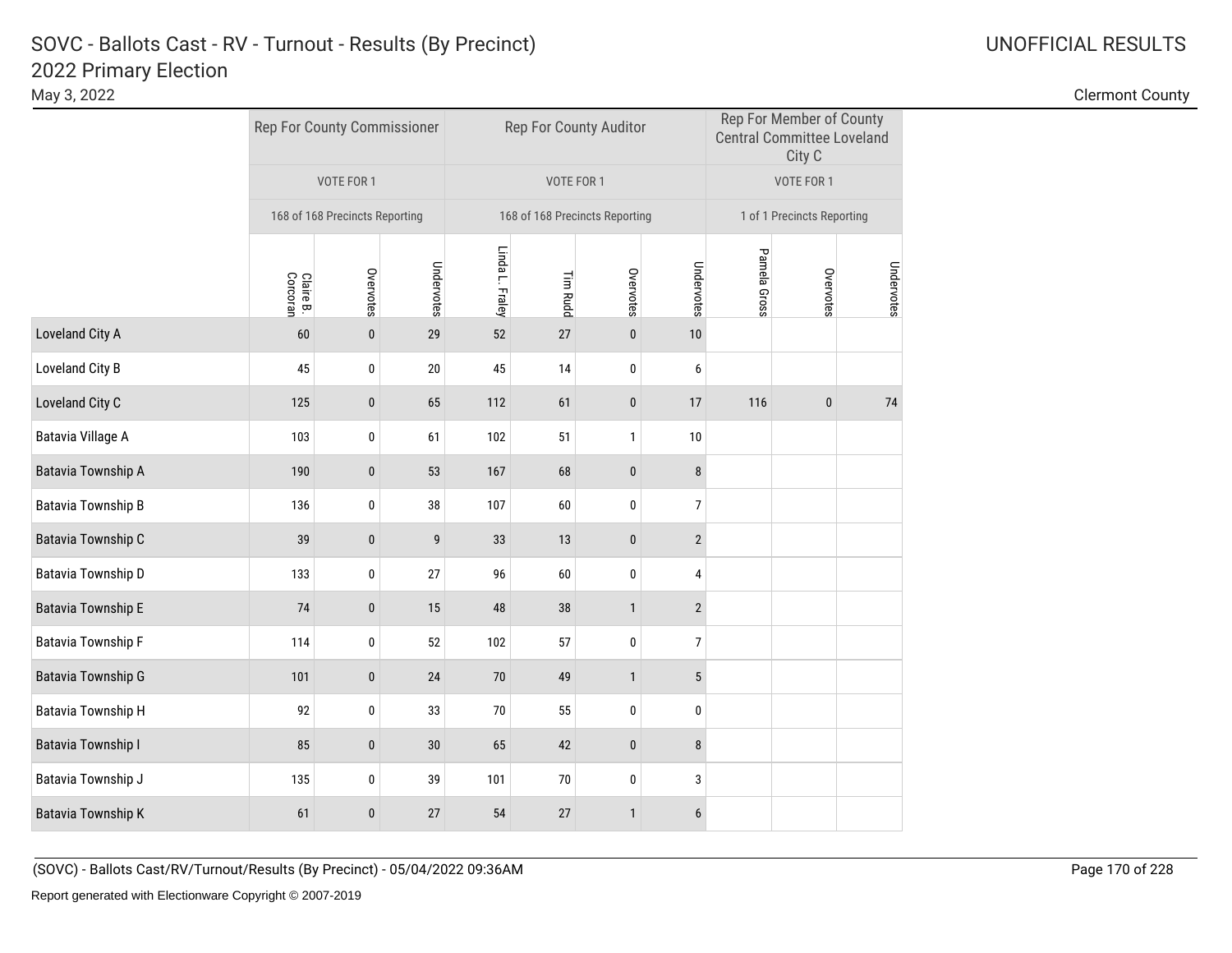|                           |                       | Rep For County Commissioner    |            |                 | Rep For County Auditor         |           |                  |              | Rep For Member of County<br><b>Central Committee Loveland</b><br>City C |            |
|---------------------------|-----------------------|--------------------------------|------------|-----------------|--------------------------------|-----------|------------------|--------------|-------------------------------------------------------------------------|------------|
|                           |                       | VOTE FOR 1                     |            |                 | VOTE FOR 1                     |           |                  |              | VOTE FOR 1                                                              |            |
|                           |                       | 168 of 168 Precincts Reporting |            |                 | 168 of 168 Precincts Reporting |           |                  |              | 1 of 1 Precincts Reporting                                              |            |
|                           | Claire B.<br>Corcoran | Overvotes                      | Undervotes | Linda L. Fraley | <b>Tim Rudd</b>                | Overvotes | Undervotes       | Pamela Gross | Overvotes                                                               | Undervotes |
| Batavia Township L        | 95                    | $\pmb{0}$                      | $26\,$     | 59              | 59                             | $\pmb{0}$ | $\sqrt{3}$       |              |                                                                         |            |
| <b>Batavia Township M</b> | 161                   | $\bf{0}$                       | 66         | 148             | 73                             | 0         | $\boldsymbol{6}$ |              |                                                                         |            |
| Batavia Township N        | 109                   | $\pmb{0}$                      | 27         | 90              | 43                             | 0         | 3                |              |                                                                         |            |
| Batavia Township O        | 69                    | $\pmb{0}$                      | 27         | 63              | $30\,$                         | $\pmb{0}$ | $\sqrt{3}$       |              |                                                                         |            |
| Batavia Township P        | 82                    | 0                              | 25         | 77              | 29                             | 0         | $\mathbf{1}$     |              |                                                                         |            |
| <b>Felicity Village</b>   | 38                    | $\bf{0}$                       | 26         | 28              | 33                             | 0         | $\mathbf{3}$     |              |                                                                         |            |
| Franklin Township A       | 189                   | $\pmb{0}$                      | 75         | $78\,$          | 177                            | 0         | 9                |              |                                                                         |            |
| Franklin Township B       | 89                    | $\pmb{0}$                      | 51         | 47              | ${\bf 80}$                     | $\pmb{0}$ | 13               |              |                                                                         |            |
| Franklin Township D       | 119                   | $\pmb{0}$                      | 62         | 65              | 109                            | $\pmb{0}$ | $\overline{7}$   |              |                                                                         |            |
| Goshen Township A         | 101                   | $\bf{0}$                       | 39         | 74              | 62                             | 0         | $\overline{4}$   |              |                                                                         |            |
| Goshen Township B         | 125                   | 0                              | 52         | 113             | 58                             | 0         | 6                |              |                                                                         |            |
| Goshen Township D         | 84                    | $\bf{0}$                       | 43         | 74              | 52                             | 0         | $\mathbf{1}$     |              |                                                                         |            |
| Goshen Township E         | 142                   | 0                              | 44         | 124             | 54                             | 0         | 8                |              |                                                                         |            |
| Goshen Township F         | 41                    | $\bf{0}$                       | 12         | 29              | 21                             | 0         | 3                |              |                                                                         |            |
| Goshen Township G         | 59                    | 0                              | 15         | 47              | $26\,$                         | 0         | $\mathbf{1}$     |              |                                                                         |            |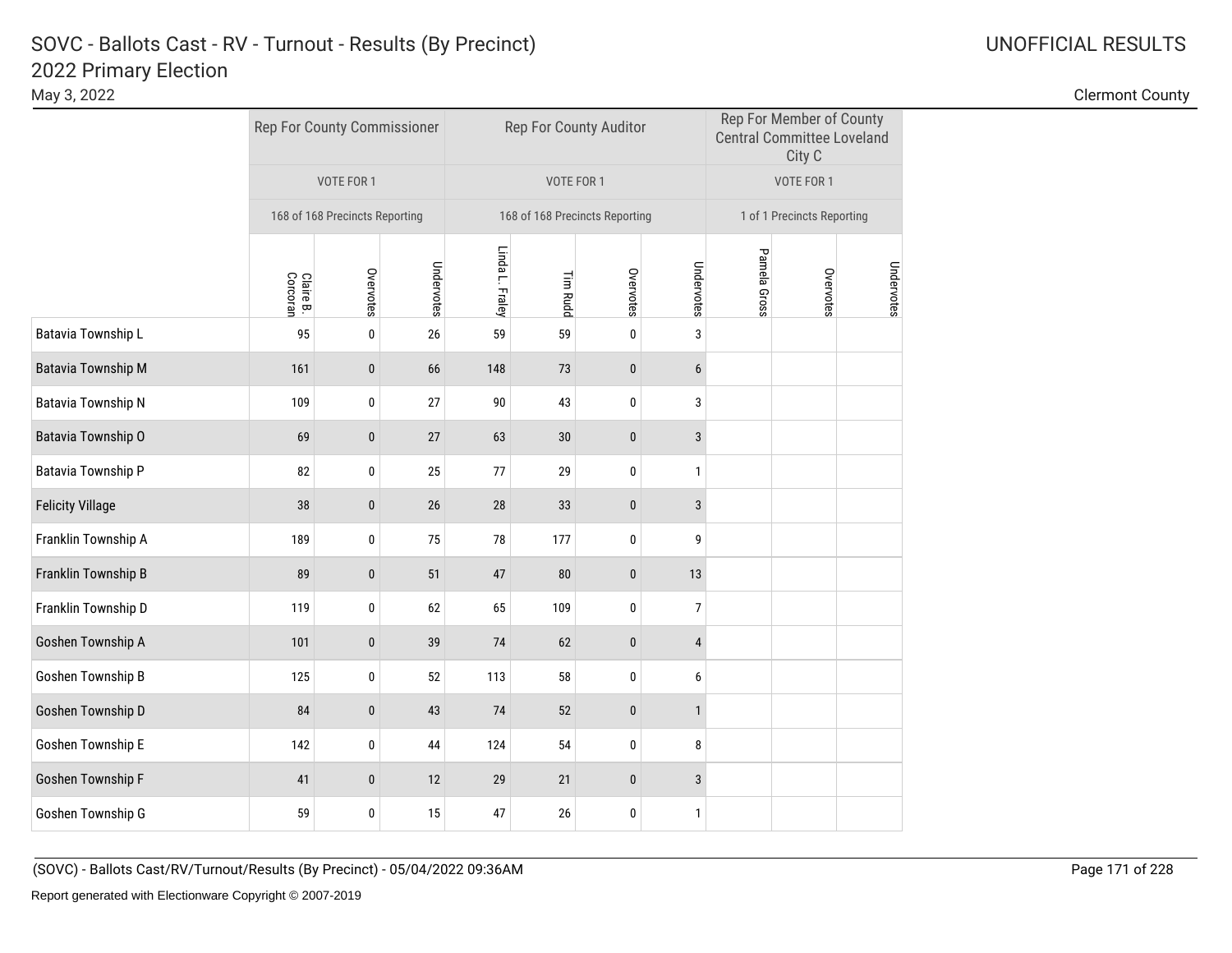|                    |                       | Rep For County Commissioner    |            |                 | Rep For County Auditor         |           |                         |              | Rep For Member of County<br><b>Central Committee Loveland</b><br>City C |            |
|--------------------|-----------------------|--------------------------------|------------|-----------------|--------------------------------|-----------|-------------------------|--------------|-------------------------------------------------------------------------|------------|
|                    |                       | VOTE FOR 1                     |            |                 | VOTE FOR 1                     |           |                         |              | VOTE FOR 1                                                              |            |
|                    |                       | 168 of 168 Precincts Reporting |            |                 | 168 of 168 Precincts Reporting |           |                         |              | 1 of 1 Precincts Reporting                                              |            |
|                    | Claire B.<br>Corcoran | Overvotes                      | Undervotes | Linda L. Fraley | Tim Rudd                       | Overvotes | Undervotes              | Pamela Gross | Overvotes                                                               | Undervotes |
| Goshen Township I  | 44                    | $\pmb{0}$                      | 9          | 29              | 19                             | $\pmb{0}$ | $5\phantom{.0}$         |              |                                                                         |            |
| Goshen Township J  | 76                    | 0                              | 36         | 65              | 45                             | 0         | $\overline{\mathbf{c}}$ |              |                                                                         |            |
| Goshen Township K  | 74                    | $\pmb{0}$                      | $37\,$     | 64              | 44                             | $\pmb{0}$ | $\mathbf{3}$            |              |                                                                         |            |
| Goshen Township L  | 101                   | 0                              | 23         | 85              | 34                             | 0         | $\sqrt{5}$              |              |                                                                         |            |
| Goshen Township M  | 36                    | $\pmb{0}$                      | 11         | 31              | 15                             | $\pmb{0}$ | $\mathbf{1}$            |              |                                                                         |            |
| Goshen Township N  | 123                   | 0                              | 28         | 81              | 63                             | 0         | $\boldsymbol{7}$        |              |                                                                         |            |
| Jackson Township A | 119                   | $\pmb{0}$                      | 42         | 99              | 60                             | $\pmb{0}$ | $\overline{2}$          |              |                                                                         |            |
| Jackson Township B | 82                    | 0                              | 45         | 64              | 57                             | 0         | 6                       |              |                                                                         |            |
| Jackson Township C | 157                   | $\pmb{0}$                      | 50         | 119             | 81                             | $\pmb{0}$ | $\overline{7}$          |              |                                                                         |            |
| Milford City A     | 55                    | 0                              | 29         | 48              | 29                             | 0         | $\overline{7}$          |              |                                                                         |            |
| Milford City B     | 88                    | $\pmb{0}$                      | 27         | 75              | 35                             | $\pmb{0}$ | $5\,$                   |              |                                                                         |            |
| Milford City D     | 33                    | 0                              | 21         | $26\,$          | 19                             | 0         | 9                       |              |                                                                         |            |
| Milford City E     | $74$                  | $\pmb{0}$                      | 26         | 62              | 27                             | $\pmb{0}$ | 11                      |              |                                                                         |            |
| Milford City F     | 42                    | 0                              | $16\,$     | 29              | 27                             | 0         | $\overline{\mathbf{c}}$ |              |                                                                         |            |
| Milford City G     | 79                    | $\pmb{0}$                      | 34         | 72              | 30                             | $\pmb{0}$ | 11                      |              |                                                                         |            |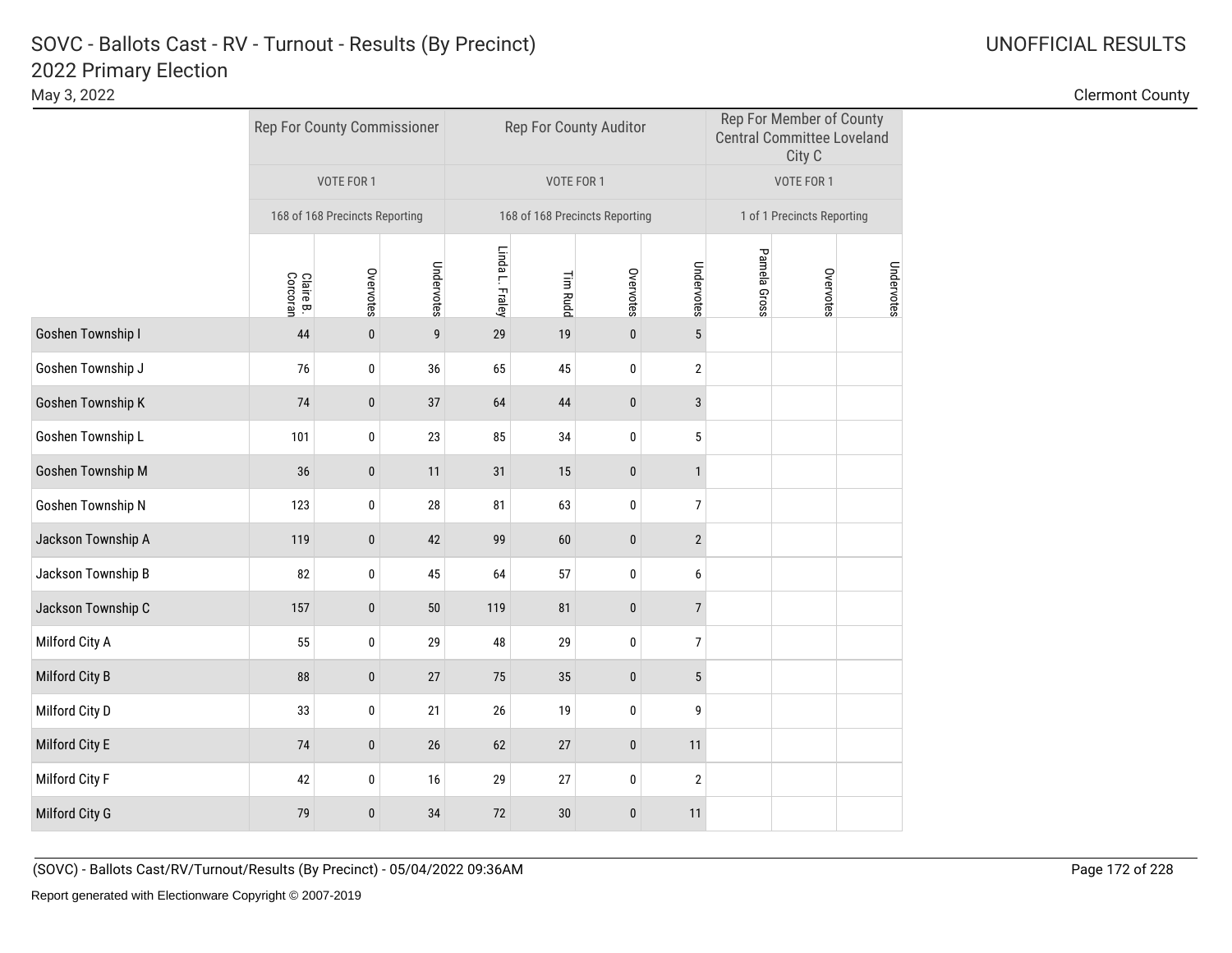|                  |                       | Rep For County Commissioner    |            |                 |            | Rep For County Auditor         |                |              | Rep For Member of County<br><b>Central Committee Loveland</b><br>City C |            |
|------------------|-----------------------|--------------------------------|------------|-----------------|------------|--------------------------------|----------------|--------------|-------------------------------------------------------------------------|------------|
|                  |                       | VOTE FOR 1                     |            |                 | VOTE FOR 1 |                                |                |              | VOTE FOR 1                                                              |            |
|                  |                       | 168 of 168 Precincts Reporting |            |                 |            | 168 of 168 Precincts Reporting |                |              | 1 of 1 Precincts Reporting                                              |            |
|                  | Claire B.<br>Corcoran | Overvotes                      | Undervotes | Linda L. Fraley | Tim Rudd   | Overvotes                      | Undervotes     | Pamela Gross | Overvotes                                                               | Undervotes |
| Milford City H   | 122                   | $\pmb{0}$                      | 52         | 109             | 54         | $\pmb{0}$                      | 11             |              |                                                                         |            |
| Miami Township A | 78                    | $\pmb{0}$                      | 35         | 73              | 27         | $\pmb{0}$                      | 13             |              |                                                                         |            |
| Miami Township C | 124                   | $\pmb{0}$                      | 45         | 119             | 41         | $\pmb{0}$                      | 9              |              |                                                                         |            |
| Miami Township D | 112                   | $\bf{0}$                       | 33         | 77              | 61         | 0                              | $\overline{7}$ |              |                                                                         |            |
| Miami Township E | 68                    | $\pmb{0}$                      | 33         | 61              | 29         | 0                              | 11             |              |                                                                         |            |
| Miami Township F | 182                   | $\pmb{0}$                      | 55         | 162             | 62         | $\pmb{0}$                      | 13             |              |                                                                         |            |
| Miami Township G | 68                    | $\pmb{0}$                      | 24         | 54              | $30\,$     | $\pmb{0}$                      | $\bf 8$        |              |                                                                         |            |
| Miami Township H | 74                    | $\pmb{0}$                      | 21         | 54              | 34         | $\pmb{0}$                      | $\overline{7}$ |              |                                                                         |            |
| Miami Township I | 160                   | 0                              | 37         | 119             | $70$       | 0                              | 8              |              |                                                                         |            |
| Miami Township J | 95                    | $\bf{0}$                       | 46         | 79              | 52         | $\pmb{0}$                      | 10             |              |                                                                         |            |
| Miami Township K | 141                   | 0                              | 60         | 133             | 56         | 0                              | 12             |              |                                                                         |            |
| Miami Township L | 100                   | $\pmb{0}$                      | 39         | 87              | 42         | $\pmb{0}$                      | 10             |              |                                                                         |            |
| Miami Township M | 101                   | $\pmb{0}$                      | 55         | 92              | 48         | $\pmb{0}$                      | 16             |              |                                                                         |            |
| Miami Township N | 95                    | $\pmb{0}$                      | 32         | 80              | 35         | $\bf{0}$                       | 12             |              |                                                                         |            |
| Miami Township P | 55                    | 0                              | 31         | 51              | 32         | 0                              | $\sqrt{3}$     |              |                                                                         |            |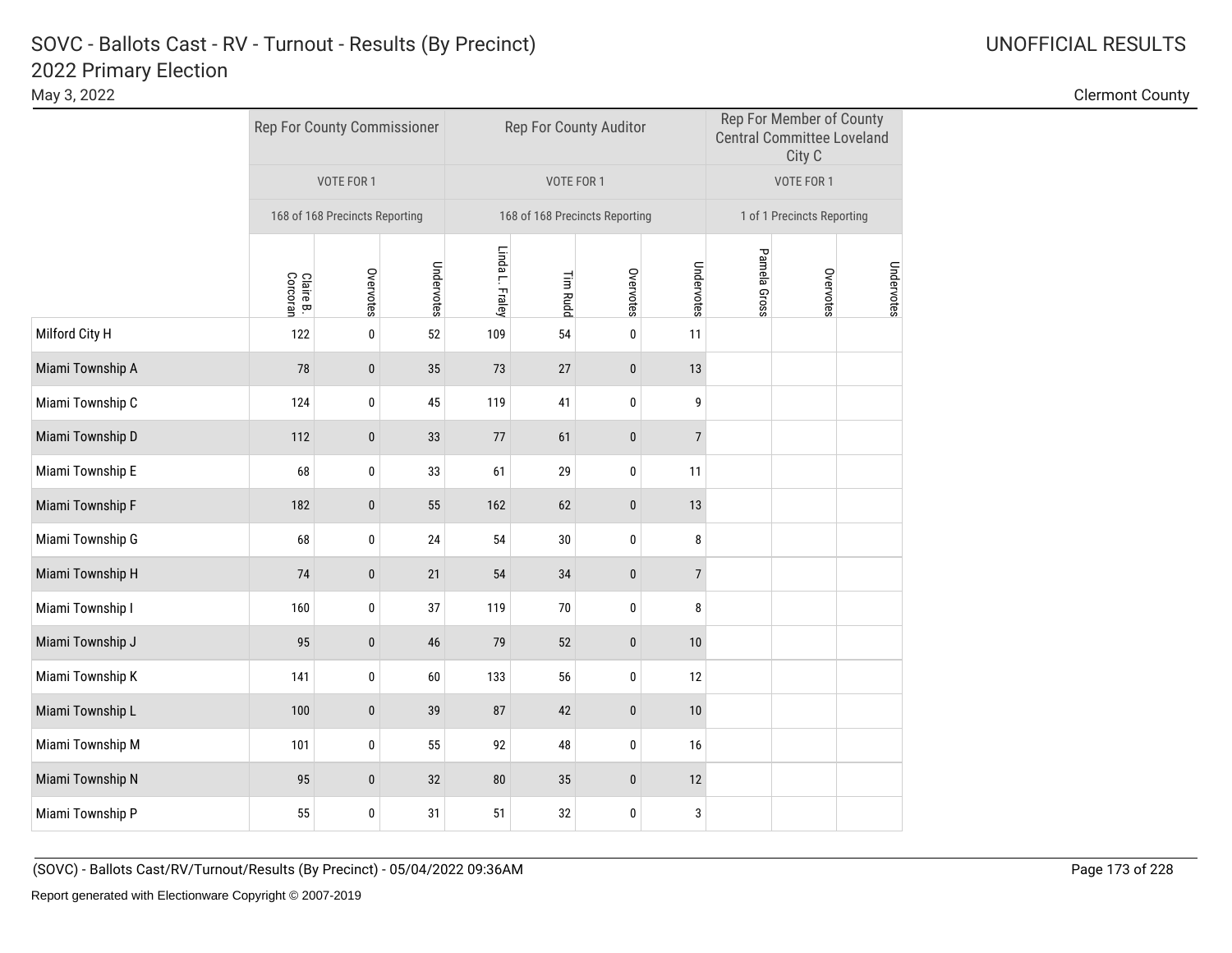|                    |                       | Rep For County Commissioner    |            |                 |            | Rep For County Auditor         |                  |              | Rep For Member of County<br><b>Central Committee Loveland</b><br>City C |            |
|--------------------|-----------------------|--------------------------------|------------|-----------------|------------|--------------------------------|------------------|--------------|-------------------------------------------------------------------------|------------|
|                    |                       | VOTE FOR 1                     |            |                 | VOTE FOR 1 |                                |                  |              | VOTE FOR 1                                                              |            |
|                    |                       | 168 of 168 Precincts Reporting |            |                 |            | 168 of 168 Precincts Reporting |                  |              | 1 of 1 Precincts Reporting                                              |            |
|                    | Corcoran<br>Claire B. | Overvotes                      | Undervotes | Linda L. Fraley | Tim Rudd   | Overvotes                      | Undervotes       | Pamela Gross | Overvotes                                                               | Undervotes |
| Miami Township Q   | 95                    | $\pmb{0}$                      | 45         | 86              | 41         | $\pmb{0}$                      | 13               |              |                                                                         |            |
| Miami Township R   | 97                    | $\pmb{0}$                      | 28         | 88              | 30         | $\pmb{0}$                      | $\boldsymbol{7}$ |              |                                                                         |            |
| Miami Township S   | 44                    | $\pmb{0}$                      | 17         | 42              | 17         | $\pmb{0}$                      | $\overline{2}$   |              |                                                                         |            |
| Miami Township T   | 68                    | 0                              | 36         | 68              | 27         | 0                              | 9                |              |                                                                         |            |
| Miami Township U   | 73                    | $\pmb{0}$                      | 22         | 63              | 25         | $\pmb{0}$                      | $\sqrt{ }$       |              |                                                                         |            |
| Miami Township V   | 77                    | 0                              | 13         | 56              | 33         | 0                              | $\mathbf{1}$     |              |                                                                         |            |
| Miami Township X   | 170                   | $\pmb{0}$                      | 55         | 143             | 73         | $\pmb{0}$                      | $\boldsymbol{9}$ |              |                                                                         |            |
| Miami Township Y   | 144                   | 0                              | 42         | 103             | 64         | 0                              | 19               |              |                                                                         |            |
| Miami Township Z   | 157                   | $\pmb{0}$                      | $70$       | 153             | 58         | $\pmb{0}$                      | 16               |              |                                                                         |            |
| Miami Township A1A | 79                    | 0                              | 35         | 76              | 24         | 0                              | 14               |              |                                                                         |            |
| Miami Township B1B | 112                   | $\pmb{0}$                      | 45         | 106             | 42         | $\pmb{0}$                      | 9                |              |                                                                         |            |
| Miami Township C1C | 94                    | 0                              | 30         | 87              | 35         | 0                              | $\overline{2}$   |              |                                                                         |            |
| Miami Township D1D | 93                    | $\pmb{0}$                      | 32         | 78              | 39         | $\pmb{0}$                      | $\bf 8$          |              |                                                                         |            |
| Miami Township F1F | 96                    | $\pmb{0}$                      | 43         | 82              | 41         | 0                              | 16               |              |                                                                         |            |
| Miami Township G1G | 84                    | $\bf{0}$                       | 43         | $70$            | 49         | $\pmb{0}$                      | 8                |              |                                                                         |            |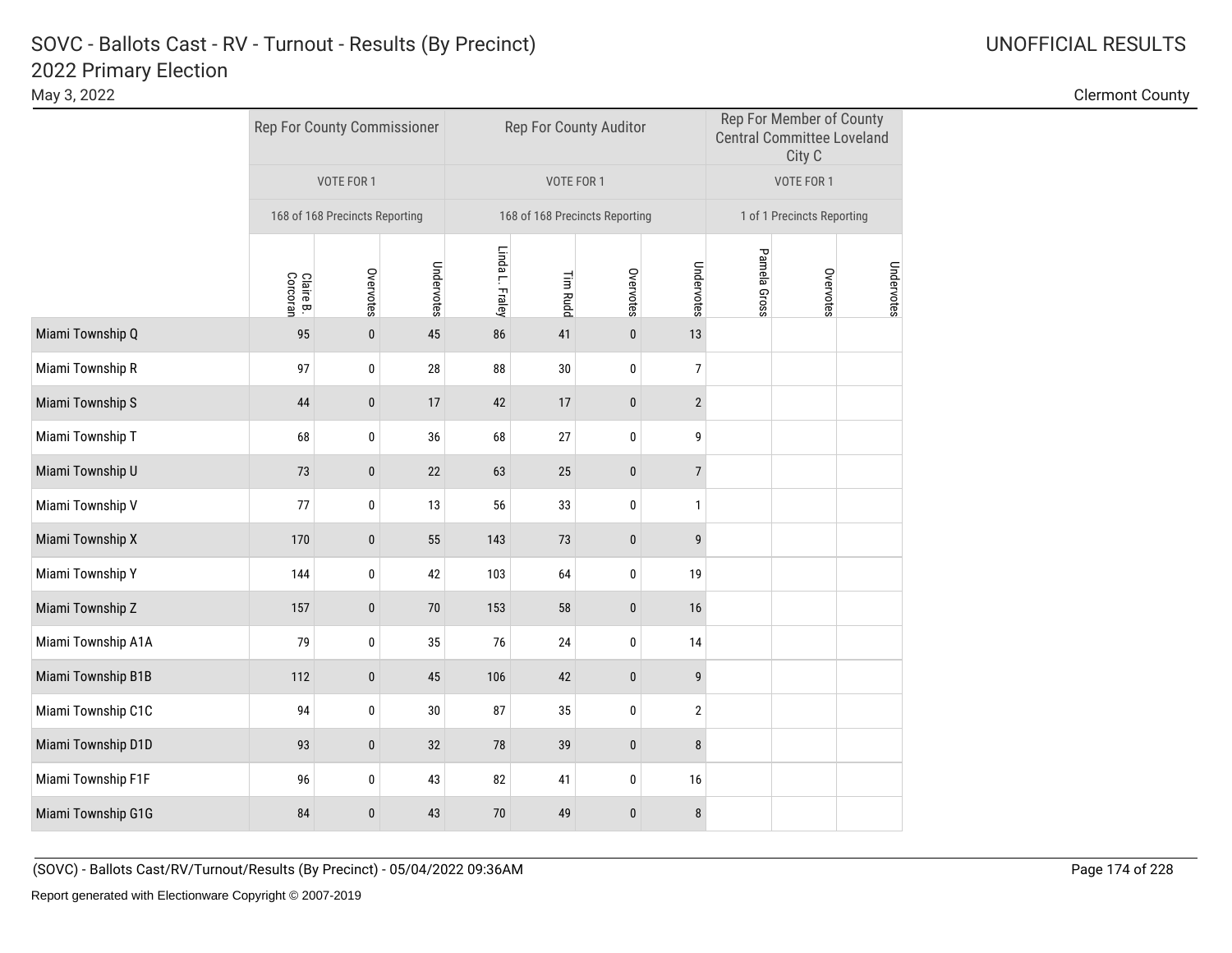|                        |                       | Rep For County Commissioner    |                |                 | Rep For County Auditor         |             |                  |              | Rep For Member of County<br><b>Central Committee Loveland</b><br>City C |            |
|------------------------|-----------------------|--------------------------------|----------------|-----------------|--------------------------------|-------------|------------------|--------------|-------------------------------------------------------------------------|------------|
|                        |                       | VOTE FOR 1                     |                |                 | VOTE FOR 1                     |             |                  |              | VOTE FOR 1                                                              |            |
|                        |                       | 168 of 168 Precincts Reporting |                |                 | 168 of 168 Precincts Reporting |             |                  |              | 1 of 1 Precincts Reporting                                              |            |
|                        | Claire B.<br>Corcoran | Overvotes                      | Undervotes     | Linda L. Fraley | Tim Rudd                       | Overvotes   | Undervotes       | Pamela Gross | Overvotes                                                               | Undervotes |
| Miami Township H1H     | 115                   | $\pmb{0}$                      | 42             | 112             | 40                             | $\pmb{0}$   | $\sqrt{5}$       |              |                                                                         |            |
| Miami Township K1K     | 80                    | $\pmb{0}$                      | 37             | 69              | 35                             | $\pmb{0}$   | 13               |              |                                                                         |            |
| Miami Township L1L     | 126                   | $\pmb{0}$                      | 37             | 109             | 43                             | $\pmb{0}$   | 11               |              |                                                                         |            |
| Miami Township M1M     | 101                   | $\bf{0}$                       | 59             | 111             | 36                             | $\bf{0}$    | 13               |              |                                                                         |            |
| Miami Township N1N     | 189                   | 0                              | 54             | 149             | 74                             | 0           | $20\,$           |              |                                                                         |            |
| Miami Township 010     | 113                   | $\pmb{0}$                      | $26\,$         | 82              | 48                             | $\pmb{0}$   | $\boldsymbol{9}$ |              |                                                                         |            |
| Miami Township P1P     | 98                    | $\pmb{0}$                      | 31             | 95              | 27                             | $\pmb{0}$   | $\overline{7}$   |              |                                                                         |            |
| Miami Township Q1Q     | 116                   | $\pmb{0}$                      | 42             | 82              | 66                             | $\mathbf 0$ | 10               |              |                                                                         |            |
| Monroe Township A      | 47                    | 0                              | 11             | 32              | 25                             | 0           | $\mathbf{1}$     |              |                                                                         |            |
| Monroe Township B      | 88                    | $\bf{0}$                       | 32             | 63              | 51                             | $\pmb{0}$   | 6                |              |                                                                         |            |
| Monroe Township C      | 131                   | 0                              | 45             | 79              | 87                             | 0           | 10               |              |                                                                         |            |
| Monroe Township D      | 104                   | $\pmb{0}$                      | 36             | 68              | 69                             | $\pmb{0}$   | $\mathbf{3}$     |              |                                                                         |            |
| Monroe Township E      | 138                   | 0                              | 45             | 101             | 77                             | $\pmb{0}$   | $5\phantom{.0}$  |              |                                                                         |            |
| Monroe Township I      | 22                    | $\bf{0}$                       | $\overline{4}$ | 14              | 12                             | $\bf{0}$    | $\pmb{0}$        |              |                                                                         |            |
| New Richmond Village A | 63                    | 0                              | $18\,$         | 45              | $30\,$                         | 0           | 6                |              |                                                                         |            |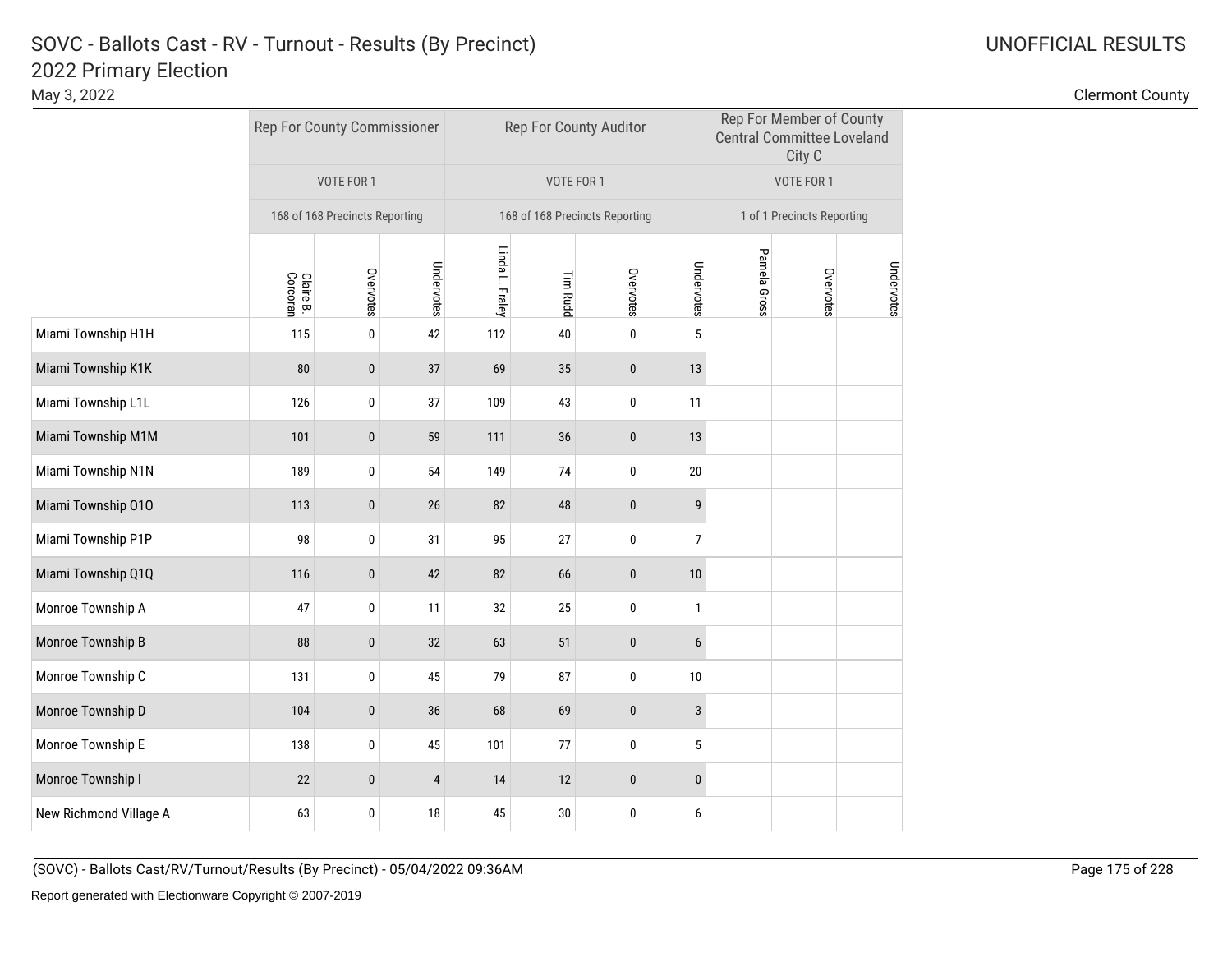|                        |                       | Rep For County Commissioner    |            |                 | Rep For County Auditor         |              |                  |              | Rep For Member of County<br><b>Central Committee Loveland</b><br>City C |            |
|------------------------|-----------------------|--------------------------------|------------|-----------------|--------------------------------|--------------|------------------|--------------|-------------------------------------------------------------------------|------------|
|                        |                       | VOTE FOR 1                     |            |                 | VOTE FOR 1                     |              |                  |              | VOTE FOR 1                                                              |            |
|                        |                       | 168 of 168 Precincts Reporting |            |                 | 168 of 168 Precincts Reporting |              |                  |              | 1 of 1 Precincts Reporting                                              |            |
|                        | Claire B.<br>Corcoran | Overvotes                      | Undervotes | Linda L. Fraley | Tim Rudd                       | Overvotes    | Undervotes       | Pamela Gross | Overvotes                                                               | Undervotes |
| New Richmond Village B | 109                   | $\pmb{0}$                      | 32         | 90              | 50                             | $\pmb{0}$    | $\mathbf{1}$     |              |                                                                         |            |
| Ohio Township A        | 77                    | $\pmb{0}$                      | 19         | 50              | 44                             | $\pmb{0}$    | $\mathbf{2}$     |              |                                                                         |            |
| Ohio Township B        | 66                    | $\pmb{0}$                      | 25         | 52              | 37                             | $\pmb{0}$    | $\overline{2}$   |              |                                                                         |            |
| Ohio Township C        | 91                    | 0                              | 24         | 63              | 49                             | 0            | 3                |              |                                                                         |            |
| Pierce Township A      | 137                   | $\mathbf{0}$                   | 44         | 120             | 54                             | $\mathbf{0}$ | $\overline{7}$   |              |                                                                         |            |
| Pierce Township B      | 65                    | 0                              | 41         | 63              | 32                             | 0            | 11               |              |                                                                         |            |
| Pierce Township C      | 66                    | $\pmb{0}$                      | 31         | 58              | 39                             | $\pmb{0}$    | $\pmb{0}$        |              |                                                                         |            |
| Pierce Township D      | 97                    | 0                              | 32         | 67              | 61                             | 0            | $\mathbf{1}$     |              |                                                                         |            |
| Pierce Township E      | 155                   | $\pmb{0}$                      | 60         | 147             | 57                             | $\pmb{0}$    | 11               |              |                                                                         |            |
| Pierce Township G      | 156                   | 0                              | 53         | 116             | 88                             | 0            | $\sqrt{5}$       |              |                                                                         |            |
| Pierce Township I      | 135                   | $\pmb{0}$                      | 57         | 115             | 72                             | $\mathbf{1}$ | $\overline{4}$   |              |                                                                         |            |
| Pierce Township J      | 74                    | 0                              | 25         | 62              | 35                             | 0            | $\overline{2}$   |              |                                                                         |            |
| Pierce Township K      | 132                   | $\pmb{0}$                      | 43         | 112             | 60                             | $\pmb{0}$    | $\mathbf{3}$     |              |                                                                         |            |
| Pierce Township M      | 164                   | 0                              | 56         | 136             | 79                             | $\pmb{0}$    | $\sqrt{5}$       |              |                                                                         |            |
| Pierce Township N      | 112                   | $\bf{0}$                       | 27         | 78              | 52                             | $\pmb{0}$    | $\boldsymbol{9}$ |              |                                                                         |            |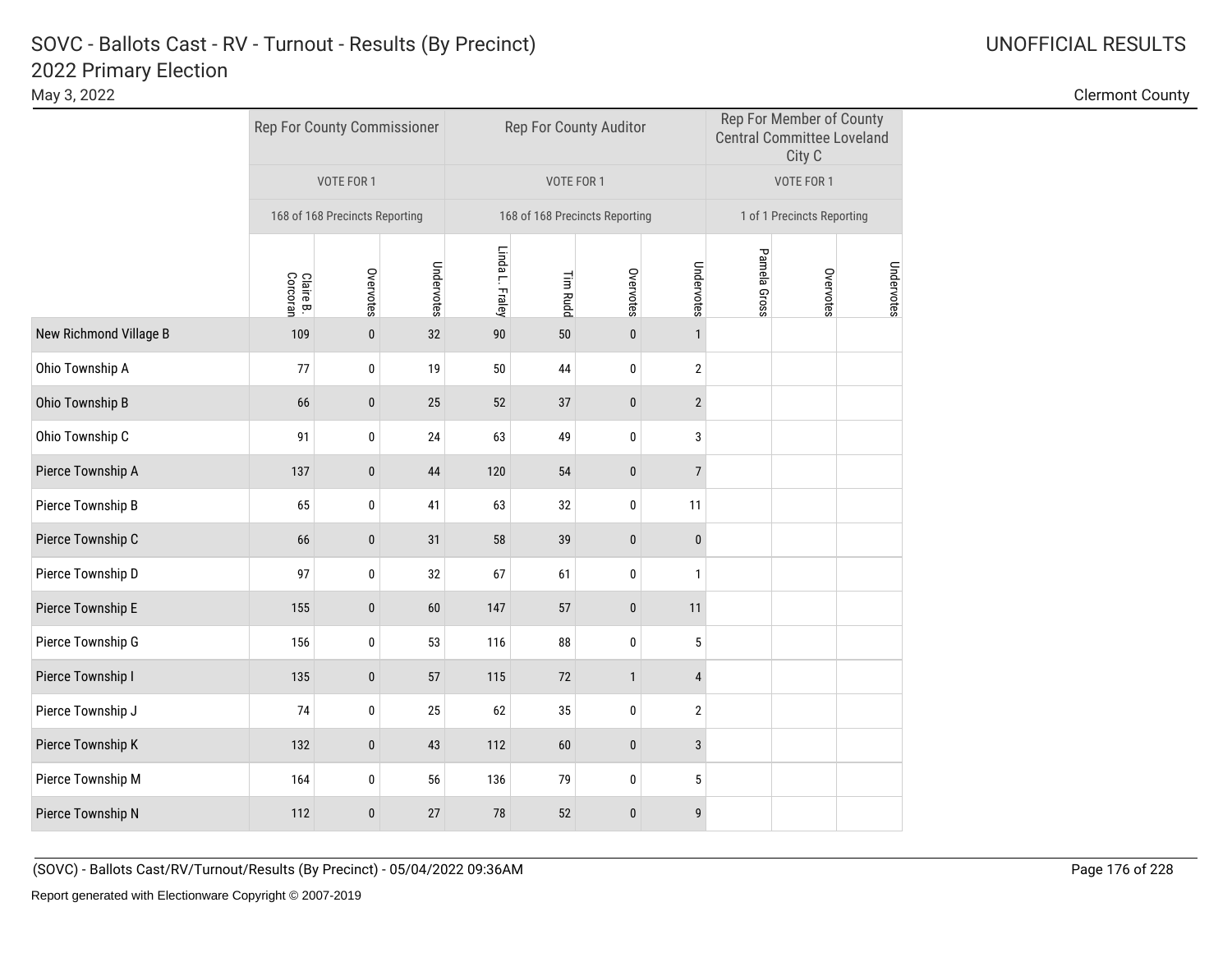|                             |                       | Rep For County Commissioner    |            |                 | Rep For County Auditor         |           |                |              | Rep For Member of County<br><b>Central Committee Loveland</b><br>City C |            |
|-----------------------------|-----------------------|--------------------------------|------------|-----------------|--------------------------------|-----------|----------------|--------------|-------------------------------------------------------------------------|------------|
|                             |                       | VOTE FOR 1                     |            |                 | VOTE FOR 1                     |           |                |              | VOTE FOR 1                                                              |            |
|                             |                       | 168 of 168 Precincts Reporting |            |                 | 168 of 168 Precincts Reporting |           |                |              | 1 of 1 Precincts Reporting                                              |            |
|                             | Claire B.<br>Corcoran | Overvotes                      | Undervotes | Linda L. Fraley | Tim Rudd                       | Overvotes | Undervotes     | Pamela Gross | Overvotes                                                               | Undervotes |
| Pierce Township O           | 73                    | $\pmb{0}$                      | 26         | 54              | 42                             | $\pmb{0}$ | 3              |              |                                                                         |            |
| Owensville Village          | 43                    | $\pmb{0}$                      | 14         | 33              | 20                             | $\pmb{0}$ | $\overline{4}$ |              |                                                                         |            |
| Stonelick Township A        | 147                   | $\pmb{0}$                      | 53         | 113             | 77                             | $\pmb{0}$ | 10             |              |                                                                         |            |
| <b>Stonelick Township B</b> | 95                    | $\pmb{0}$                      | 31         | 56              | 62                             | $\bf{0}$  | $\bf 8$        |              |                                                                         |            |
| Stonelick Township C        | 118                   | $\pmb{0}$                      | 30         | 95              | 47                             | 0         | 6              |              |                                                                         |            |
| Stonelick Township D        | 109                   | $\pmb{0}$                      | 35         | 68              | 67                             | $\pmb{0}$ | 9              |              |                                                                         |            |
| <b>Stonelick Township E</b> | 97                    | $\pmb{0}$                      | $40\,$     | 72              | 60                             | 0         | $\sqrt{5}$     |              |                                                                         |            |
| <b>Bethel Village A</b>     | 88                    | $\pmb{0}$                      | 23         | 53              | 57                             | $\pmb{0}$ | $\mathbf{1}$   |              |                                                                         |            |
| <b>Bethel Village B</b>     | 86                    | $\pmb{0}$                      | 27         | 56              | 53                             | $\pmb{0}$ | 4              |              |                                                                         |            |
| Tate Township A             | 123                   | $\pmb{0}$                      | 34         | 66              | 87                             | $\pmb{0}$ | $\overline{4}$ |              |                                                                         |            |
| Tate Township B             | 86                    | $\pmb{0}$                      | 33         | 51              | 63                             | 0         | $\sqrt{5}$     |              |                                                                         |            |
| Tate Township D             | 159                   | $\pmb{0}$                      | 57         | 104             | 101                            | $\pmb{0}$ | 11             |              |                                                                         |            |
| Tate Township F             | 142                   | $\pmb{0}$                      | 52         | 80              | 110                            | 0         | 4              |              |                                                                         |            |
| Tate Township H             | 132                   | $\pmb{0}$                      | 49         | 68              | 103                            | $\pmb{0}$ | $10\,$         |              |                                                                         |            |
| Union Township A            | 110                   | $\pmb{0}$                      | 56         | 71              | 86                             | 0         | 9              |              |                                                                         |            |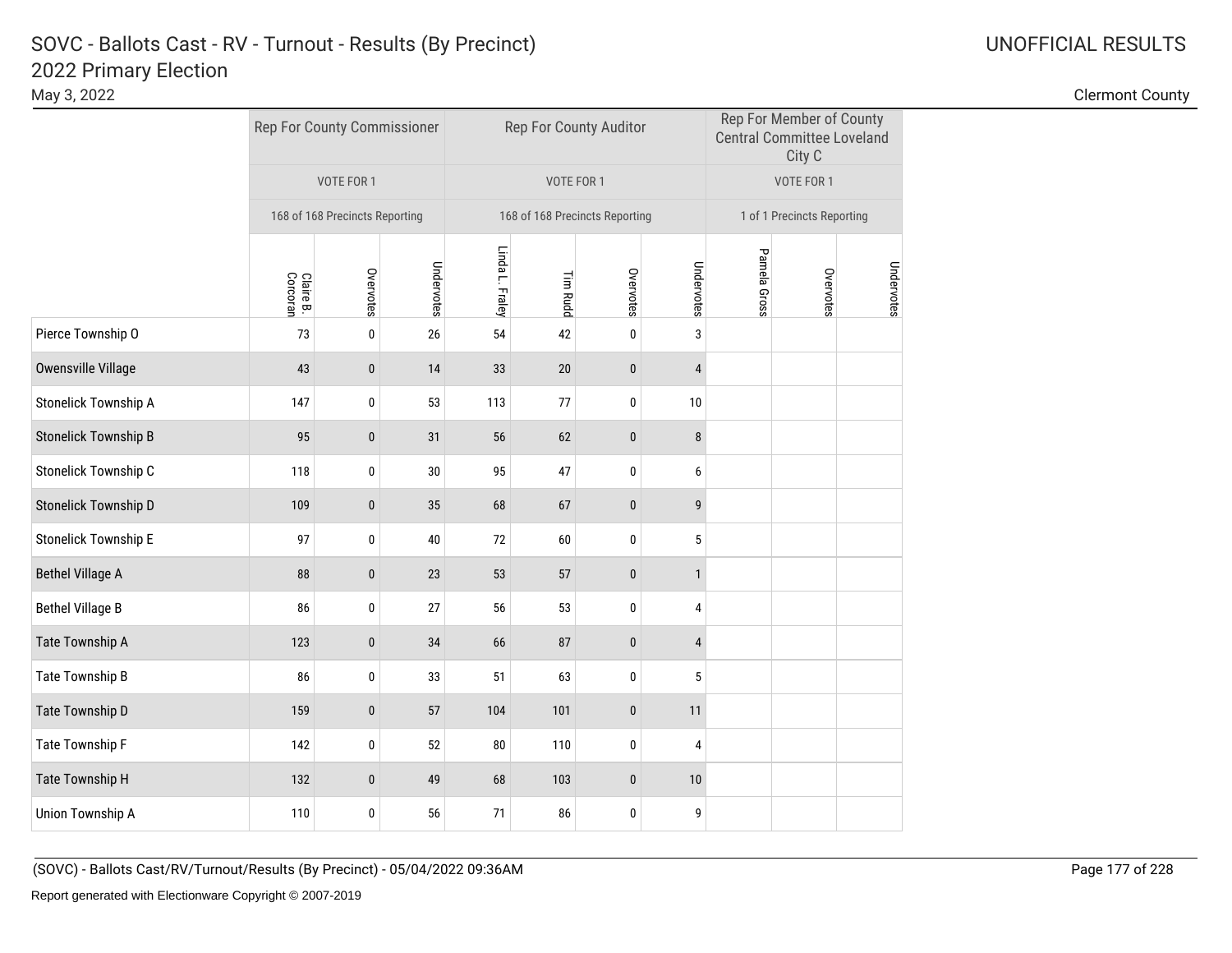|                         |                       | Rep For County Commissioner    |            |                 | Rep For County Auditor         |              |                 |              | Rep For Member of County<br><b>Central Committee Loveland</b><br>City C |            |
|-------------------------|-----------------------|--------------------------------|------------|-----------------|--------------------------------|--------------|-----------------|--------------|-------------------------------------------------------------------------|------------|
|                         |                       | VOTE FOR 1                     |            |                 | VOTE FOR 1                     |              |                 |              | VOTE FOR 1                                                              |            |
|                         |                       | 168 of 168 Precincts Reporting |            |                 | 168 of 168 Precincts Reporting |              |                 |              | 1 of 1 Precincts Reporting                                              |            |
|                         | Claire B.<br>Corcoran | Overvotes                      | Undervotes | Linda L. Fraley | Tim Rudd                       | Overvotes    | Undervotes      | Pamela Gross | Overvotes                                                               | Undervotes |
| <b>Union Township B</b> | $50\,$                | $\pmb{0}$                      | 21         | 57              | 11                             | $\pmb{0}$    | $\mathbf{3}$    |              |                                                                         |            |
| Union Township C        | 92                    | 0                              | $26\,$     | 60              | 52                             | $\mathbf{1}$ | $\sqrt{5}$      |              |                                                                         |            |
| <b>Union Township D</b> | 103                   | $\pmb{0}$                      | 39         | 77              | 60                             | $\pmb{0}$    | $5\phantom{.0}$ |              |                                                                         |            |
| <b>Union Township E</b> | 167                   | $\pmb{0}$                      | 74         | 133             | 96                             | 0            | 12              |              |                                                                         |            |
| <b>Union Township F</b> | 124                   | $\pmb{0}$                      | 35         | 93              | 55                             | $\pmb{0}$    | 11              |              |                                                                         |            |
| <b>Union Township G</b> | 84                    | $\pmb{0}$                      | 32         | 72              | 40                             | $\mathbf 0$  | 4               |              |                                                                         |            |
| <b>Union Township H</b> | 69                    | $\pmb{0}$                      | 20         | 44              | 42                             | $\pmb{0}$    | $\mathbf{3}$    |              |                                                                         |            |
| Union Township I        | 63                    | 0                              | 25         | 54              | 30                             | 0            | $\overline{4}$  |              |                                                                         |            |
| Union Township J        | 66                    | $\pmb{0}$                      | 25         | 55              | 33                             | $\pmb{0}$    | $\mathbf{3}$    |              |                                                                         |            |
| <b>Union Township K</b> | 75                    | 0                              | 19         | 49              | 39                             | 0            | 6               |              |                                                                         |            |
| Union Township L        | 59                    | $\pmb{0}$                      | $20\,$     | 43              | 32                             | $\pmb{0}$    | $\overline{4}$  |              |                                                                         |            |
| <b>Union Township M</b> | 56                    | 0                              | 13         | 42              | $26\,$                         | 0            | $\mathbf{1}$    |              |                                                                         |            |
| <b>Union Township N</b> | 52                    | $\pmb{0}$                      | $10$       | 42              | $20\,$                         | $\pmb{0}$    | $\pmb{0}$       |              |                                                                         |            |
| Union Township O        | 121                   | 0                              | 37         | 91              | 64                             | 0            | $\sqrt{3}$      |              |                                                                         |            |
| <b>Union Township P</b> | 52                    | 0                              | 15         | 41              | 25                             | $\bf{0}$     | $\mathbf{1}$    |              |                                                                         |            |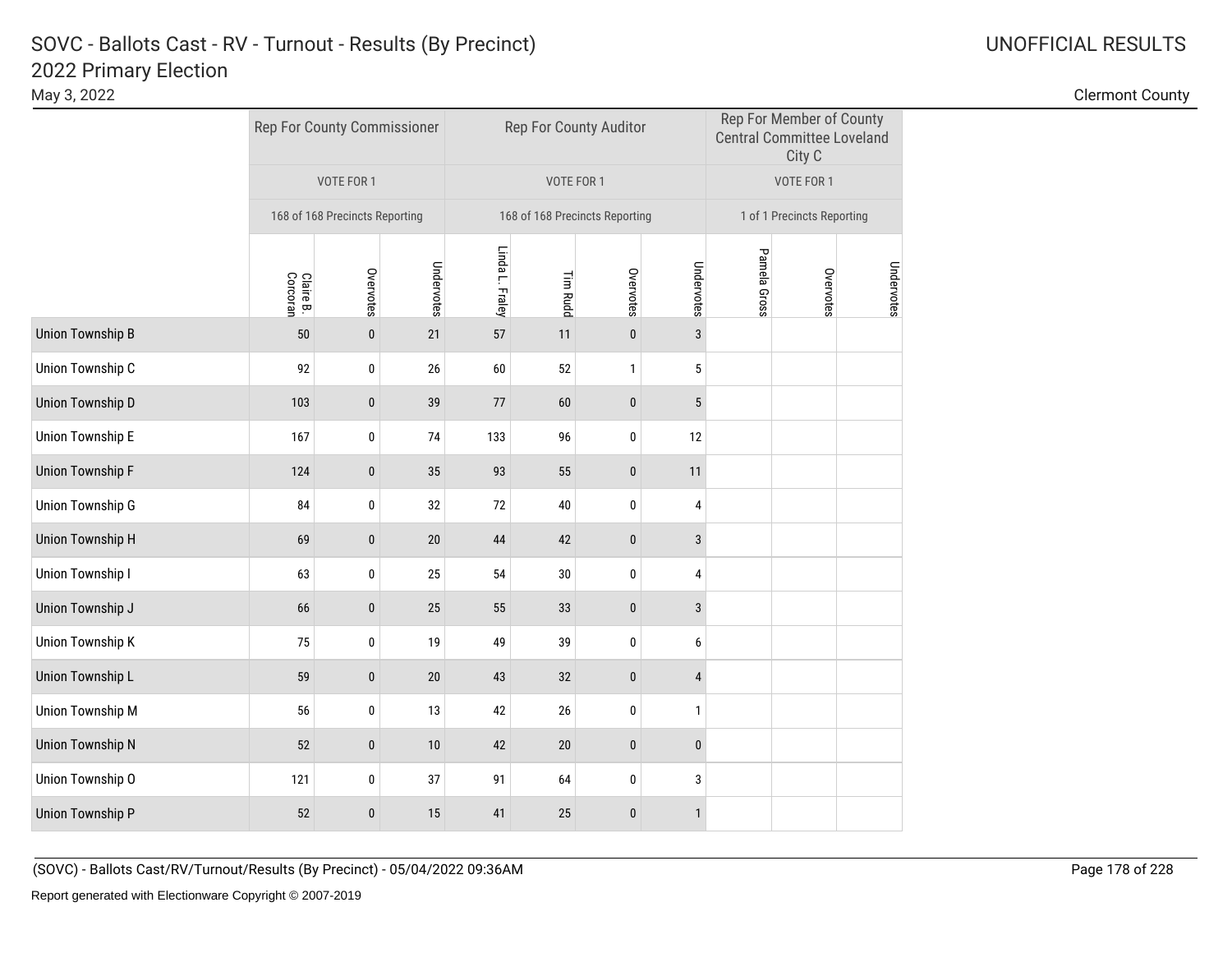|                           |                       | Rep For County Commissioner    |            |                 |            | Rep For County Auditor         |                         |              | Rep For Member of County<br><b>Central Committee Loveland</b><br>City C |            |
|---------------------------|-----------------------|--------------------------------|------------|-----------------|------------|--------------------------------|-------------------------|--------------|-------------------------------------------------------------------------|------------|
|                           |                       | VOTE FOR 1                     |            |                 | VOTE FOR 1 |                                |                         |              | VOTE FOR 1                                                              |            |
|                           |                       | 168 of 168 Precincts Reporting |            |                 |            | 168 of 168 Precincts Reporting |                         |              | 1 of 1 Precincts Reporting                                              |            |
|                           | Claire B.<br>Corcoran | Overvotes                      | Undervotes | Linda L. Fraley | Tim Rudd   | Overvotes                      | Undervotes              | Pamela Gross | Overvotes                                                               | Undervotes |
| Union Township Q          | 91                    | $\pmb{0}$                      | 35         | 79              | 39         | $\pmb{0}$                      | 8                       |              |                                                                         |            |
| <b>Union Township R</b>   | 105                   | $\bf{0}$                       | 26         | 78              | 47         | $\pmb{0}$                      | 6                       |              |                                                                         |            |
| Union Township T          | 124                   | 0                              | 40         | 98              | 59         | 0                              | $\overline{7}$          |              |                                                                         |            |
| Union Township U          | 127                   | $\pmb{0}$                      | 43         | 111             | 46         | $\pmb{0}$                      | 13                      |              |                                                                         |            |
| Union Township W          | 94                    | 0                              | 26         | 82              | 33         | 0                              | 5                       |              |                                                                         |            |
| <b>Union Township X</b>   | 62                    | $\pmb{0}$                      | 25         | 51              | 30         | $\bf{0}$                       | 6                       |              |                                                                         |            |
| <b>Union Township Y</b>   | 74                    | 0                              | 33         | 56              | 45         | 0                              | 6                       |              |                                                                         |            |
| <b>Union Township Z</b>   | 96                    | $\pmb{0}$                      | 45         | 89              | 41         | $\pmb{0}$                      | 11                      |              |                                                                         |            |
| <b>Union Township B1B</b> | 120                   | $\pmb{0}$                      | 44         | 85              | 66         | $\pmb{0}$                      | 13                      |              |                                                                         |            |
| <b>Union Township C1C</b> | 100                   | $\pmb{0}$                      | 27         | 65              | 56         | $\bf{0}$                       | 6                       |              |                                                                         |            |
| Union Township D1D        | 77                    | 0                              | 34         | 69              | 38         | $\pmb{0}$                      | 4                       |              |                                                                         |            |
| <b>Union Township E1E</b> | 145                   | $\pmb{0}$                      | 70         | 139             | 69         | $\pmb{0}$                      | $\overline{7}$          |              |                                                                         |            |
| Union Township F1F        | 163                   | 0                              | 79         | 154             | 74         | $\pmb{0}$                      | 14                      |              |                                                                         |            |
| Union Township J1J        | 70                    | 0                              | 34         | 58              | 42         | $\pmb{0}$                      | 4                       |              |                                                                         |            |
| Union Township K1K        | 61                    | 0                              | 18         | 51              | 26         | 0                              | $\overline{\mathbf{c}}$ |              |                                                                         |            |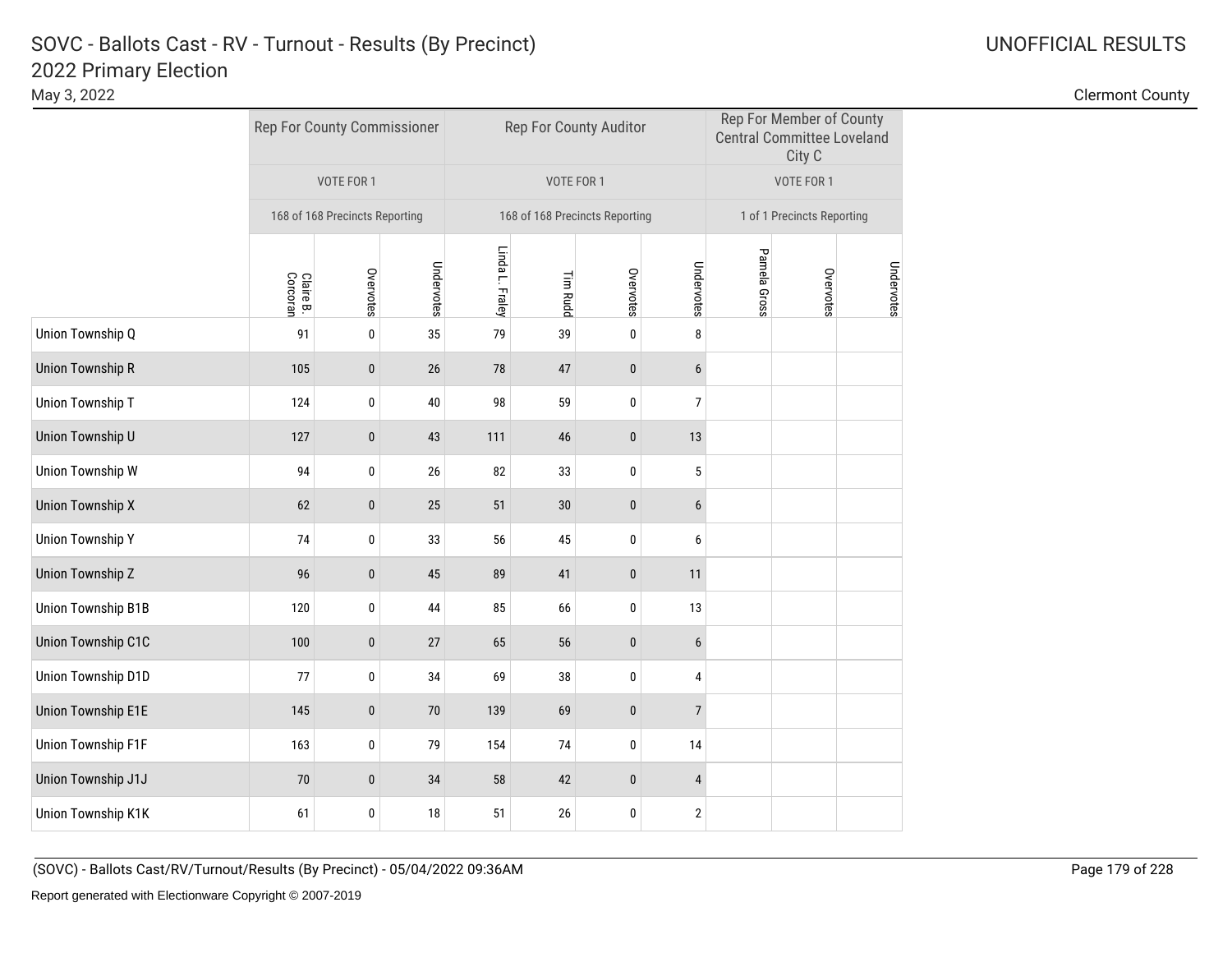|                              |                       | Rep For County Commissioner    |            |                 | Rep For County Auditor         |             |                  |              | Rep For Member of County<br><b>Central Committee Loveland</b><br>City C |            |
|------------------------------|-----------------------|--------------------------------|------------|-----------------|--------------------------------|-------------|------------------|--------------|-------------------------------------------------------------------------|------------|
|                              |                       | VOTE FOR 1                     |            |                 | VOTE FOR 1                     |             |                  |              | VOTE FOR 1                                                              |            |
|                              |                       | 168 of 168 Precincts Reporting |            |                 | 168 of 168 Precincts Reporting |             |                  |              | 1 of 1 Precincts Reporting                                              |            |
|                              | Claire B.<br>Corcoran | Overvotes                      | Undervotes | Linda L. Fraley | <b>Tim Rudd</b>                | Overvotes   | Undervotes       | Pamela Gross | Overvotes                                                               | Undervotes |
| <b>Union Township L1L</b>    | 141                   | $\pmb{0}$                      | 33         | 97              | 75                             | $\pmb{0}$   | $\overline{2}$   |              |                                                                         |            |
| Union Township M1M           | 49                    | 0                              | 10         | 34              | 22                             | $\pmb{0}$   | 3                |              |                                                                         |            |
| <b>Union Township P1P</b>    | 118                   | $\pmb{0}$                      | 45         | 76              | 79                             | $\pmb{0}$   | 8                |              |                                                                         |            |
| <b>Union Township R1R</b>    | 90                    | 0                              | 23         | 76              | 33                             | $\pmb{0}$   | 4                |              |                                                                         |            |
| <b>Union Township S1S</b>    | 128                   | 0                              | 52         | 129             | 44                             | $\pmb{0}$   | $\overline{7}$   |              |                                                                         |            |
| Union Township U1U           | 70                    | $\pmb{0}$                      | 27         | 52              | 42                             | $\pmb{0}$   | 3                |              |                                                                         |            |
| <b>Union Township V1V</b>    | 82                    | $\pmb{0}$                      | 31         | 69              | 41                             | $\pmb{0}$   | $\mathbf{3}$     |              |                                                                         |            |
| Washington Township A        | 86                    | 0                              | 45         | 41              | 81                             | 0           | 9                |              |                                                                         |            |
| <b>Washington Township B</b> | 72                    | $\pmb{0}$                      | 26         | 27              | 66                             | $\pmb{0}$   | $5\,$            |              |                                                                         |            |
| Washington Township C        | 97                    | 0                              | 33         | 36              | 94                             | 0           | 0                |              |                                                                         |            |
| Wayne Township A             | 154                   | $\pmb{0}$                      | 51         | 134             | 62                             | $\pmb{0}$   | $\mathsf{g}$     |              |                                                                         |            |
| Wayne Township B             | 111                   | $\pmb{0}$                      | 43         | 101             | 41                             | $\mathbf 0$ | 12               |              |                                                                         |            |
| Wayne Township C             | 166                   | $\pmb{0}$                      | 49         | 154             | 57                             | $\pmb{0}$   | $\overline{4}$   |              |                                                                         |            |
| Williamsburg Village A       | 96                    | 0                              | 59         | 61              | 87                             | 0           | $\boldsymbol{7}$ |              |                                                                         |            |
| Williamsburg Village C       | 109                   | 0                              | 45         | 82              | 64                             | $\pmb{0}$   | $\bf 8$          |              |                                                                         |            |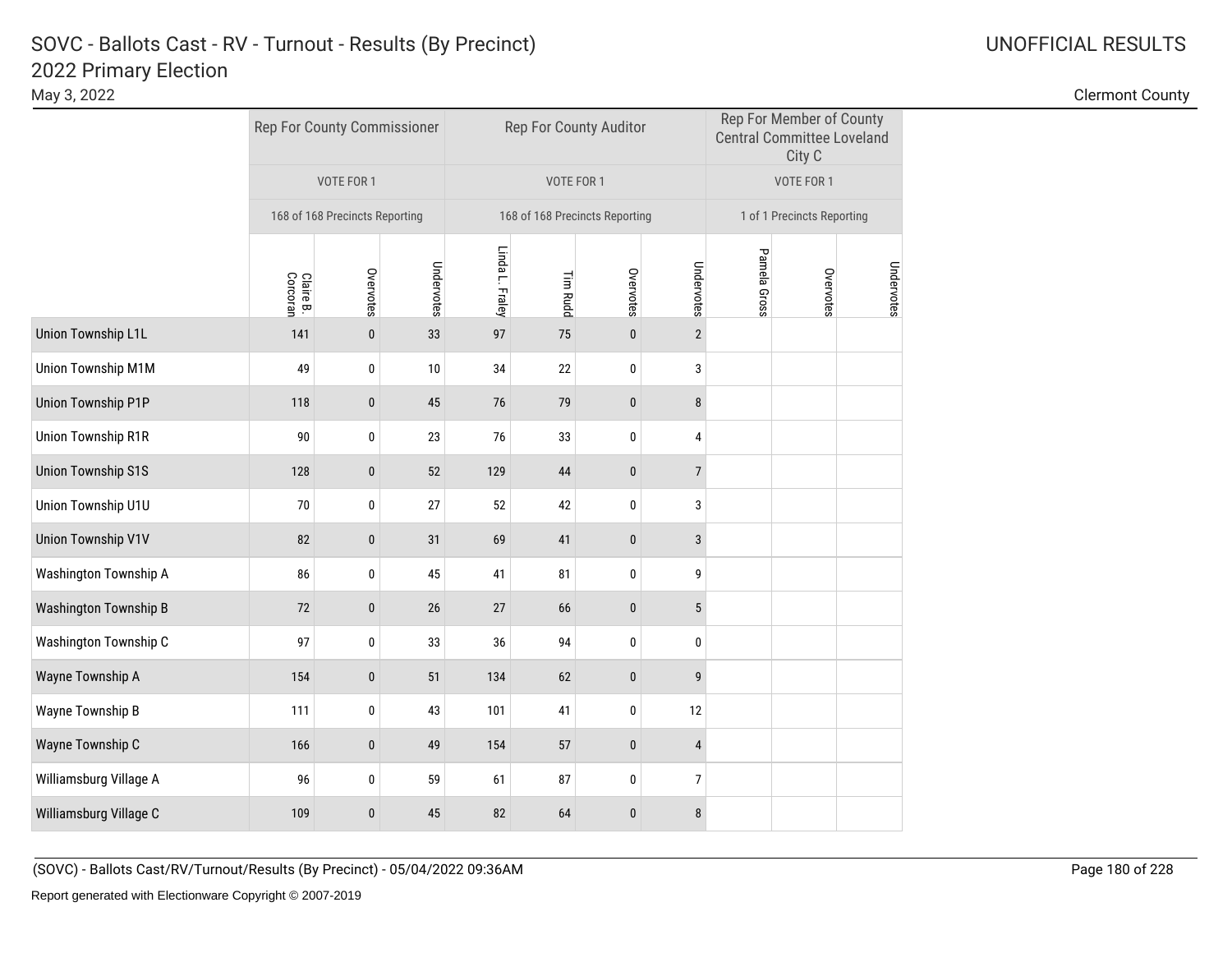|                         | <b>Rep For County Commissioner</b> |                                |            |                      |            | Rep For County Auditor         |                | Rep For Member of County<br><b>Central Committee Loveland</b><br>City C |                            |            |  |
|-------------------------|------------------------------------|--------------------------------|------------|----------------------|------------|--------------------------------|----------------|-------------------------------------------------------------------------|----------------------------|------------|--|
|                         |                                    | VOTE FOR 1                     |            |                      | VOTE FOR 1 |                                |                |                                                                         | VOTE FOR 1                 |            |  |
|                         |                                    | 168 of 168 Precincts Reporting |            |                      |            | 168 of 168 Precincts Reporting |                |                                                                         | 1 of 1 Precincts Reporting |            |  |
|                         | Claire B.<br>Corcoran              | Overvotes                      | Undervotes | Linda<br>Ē<br>Fraley | Tim Rudc   | Overvotes                      | Undervotes     | Pamela Gross                                                            | Overvotes                  | Undervotes |  |
| Williamsburg Township A | 115                                | 0                              | 59         | 91                   | 77         |                                | 5              |                                                                         |                            |            |  |
| Williamsburg Township B | 167                                | $\mathbf{0}$                   | 78         | 109                  | 132        | $\mathbf{0}$                   | $\overline{4}$ |                                                                         |                            |            |  |
| Williamsburg Township C | 75                                 | 0                              | 25         | 47                   | 48         | 5                              |                |                                                                         |                            |            |  |
| <b>Totals</b>           | 16,680                             | 0                              | 6,072      | 13,154               | 8,499      |                                | 1,092          | 116                                                                     | 0                          | 74         |  |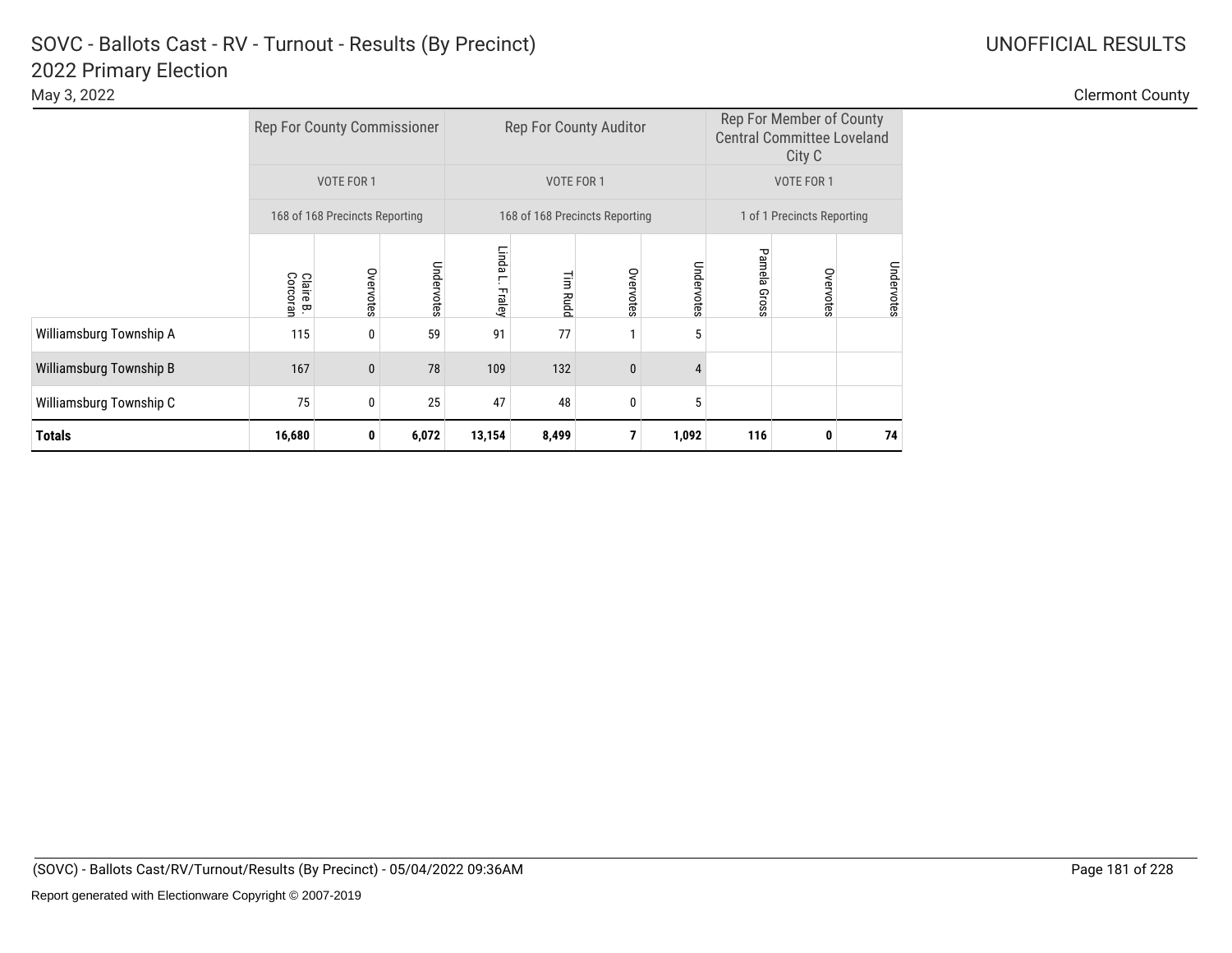|                    |                 | Rep For Member of County<br><b>Central Committee Batavia</b><br>Township A |            | Rep For Member of County<br>Rep For Member of County<br><b>Central Committee Batavia</b><br><b>Central Committee Batavia</b><br>Township H<br>Township B |                            |            |              |                            |            |  |
|--------------------|-----------------|----------------------------------------------------------------------------|------------|----------------------------------------------------------------------------------------------------------------------------------------------------------|----------------------------|------------|--------------|----------------------------|------------|--|
|                    |                 | VOTE FOR 1                                                                 |            |                                                                                                                                                          | VOTE FOR 1                 |            |              | VOTE FOR 1                 |            |  |
|                    |                 | 1 of 1 Precincts Reporting                                                 |            |                                                                                                                                                          | 1 of 1 Precincts Reporting |            |              | 1 of 1 Precincts Reporting |            |  |
|                    | Linda L. Fraley | Overvotes                                                                  | Undervotes | Kyle Ebaugh                                                                                                                                              | Overvotes                  | Undervotes | Jonathan Nau | Overvotes                  | Undervotes |  |
| Batavia Township A | 187             | $\mathbf{0}$                                                               | 56         |                                                                                                                                                          |                            |            |              |                            |            |  |
| Batavia Township B |                 |                                                                            |            | 140                                                                                                                                                      | $\mathbf{0}$               | 34         |              |                            |            |  |
| Batavia Township H |                 |                                                                            |            |                                                                                                                                                          |                            |            | 94           | 0                          | 31         |  |
| Totals             | 187             | 0                                                                          | 56         | 140                                                                                                                                                      | 0                          | 34         | 94           | 0                          | 31         |  |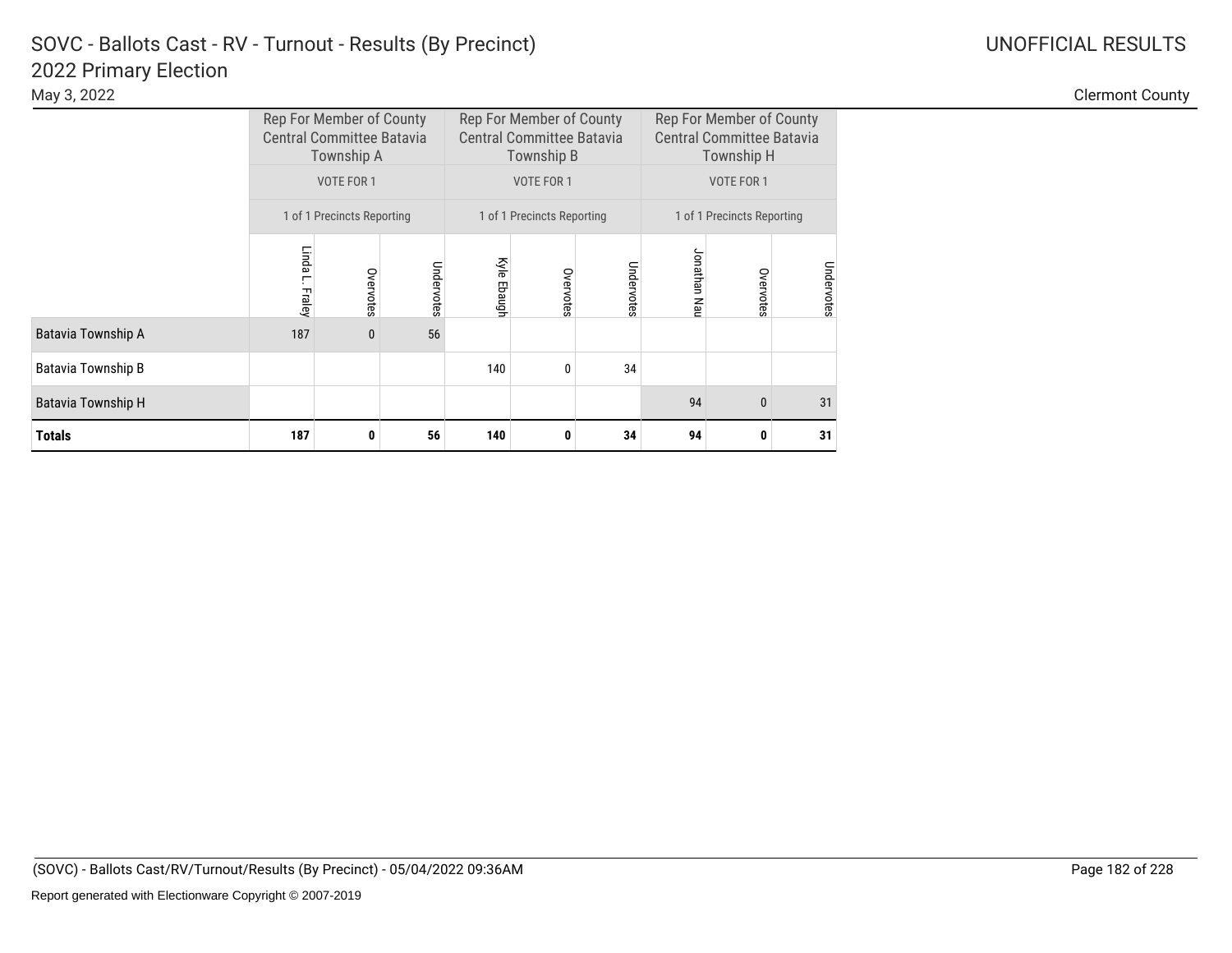|                           |                      | Rep For Member of County Central<br>Rep For Member of County<br><b>Central Committee Batavia</b><br>Committee Batavia Township M<br>Township J |            |                       |                   |           |            |  |
|---------------------------|----------------------|------------------------------------------------------------------------------------------------------------------------------------------------|------------|-----------------------|-------------------|-----------|------------|--|
|                           |                      | VOTE FOR 1                                                                                                                                     |            |                       | VOTE FOR 1        |           |            |  |
|                           |                      | 1 of 1 Precincts Reporting<br>1 of 1 Precincts Reporting                                                                                       |            |                       |                   |           |            |  |
|                           | <b>Chris Mehlman</b> | Overvotes                                                                                                                                      | Undervotes | Broussard<br>Kristine | <b>Hank Pryor</b> | Overvotes | Undervotes |  |
| Batavia Township J        | 134                  | $\mathbf{0}$                                                                                                                                   | 40         |                       |                   |           |            |  |
| <b>Batavia Township M</b> | 42<br>160<br>0       |                                                                                                                                                |            |                       |                   |           |            |  |
| <b>Totals</b>             | 134                  | 0                                                                                                                                              | 40         | 160                   | 42                | 0         | 25         |  |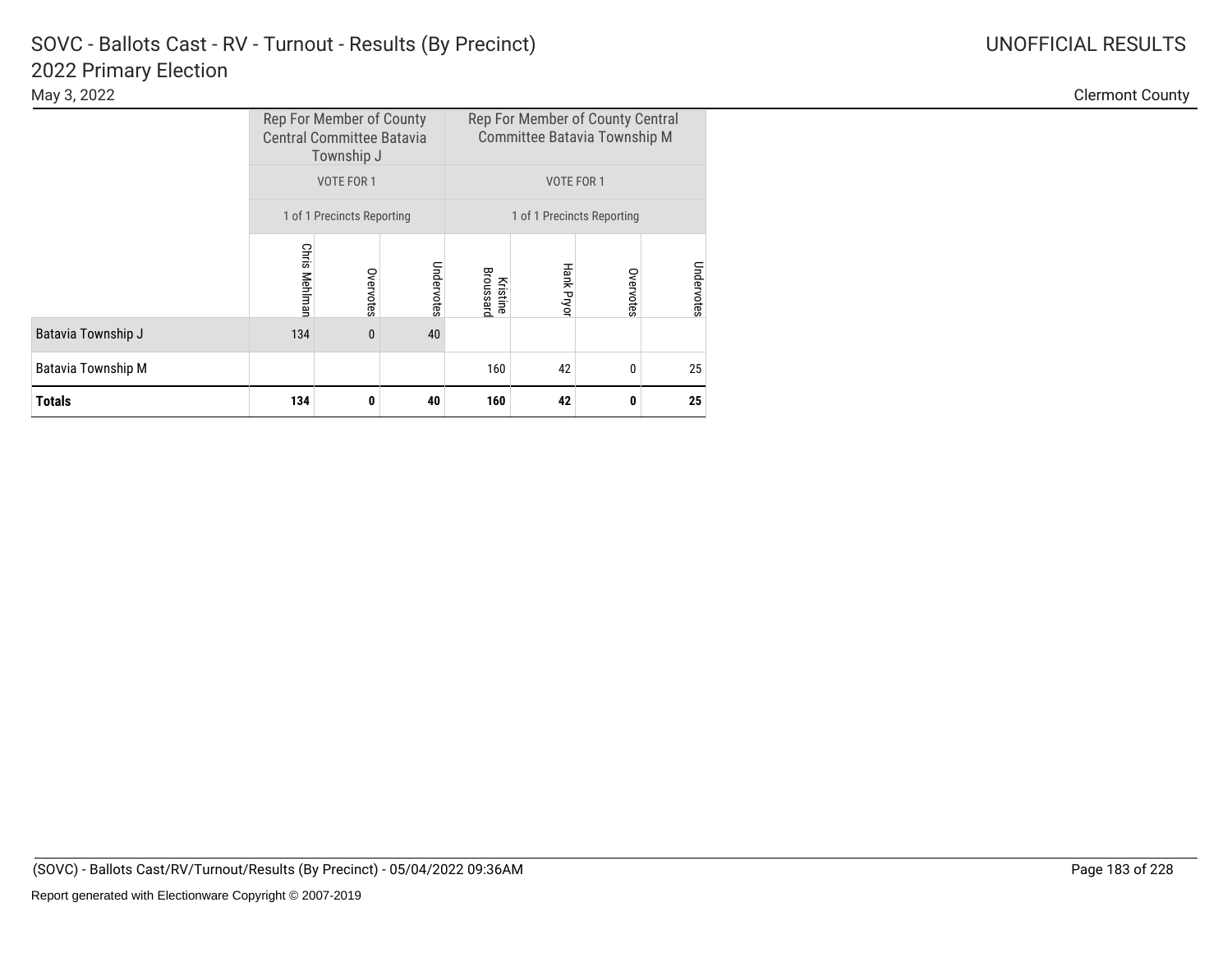|                           |                     |                    | <b>Batavia Township N</b>  | Rep For Member of County Central Committee |            |                  | Rep For Member of County<br><b>Central Committee Batavia</b><br>Township O |            |                | Rep For Member of County<br><b>Central Committee Batavia</b><br>Township P |            |
|---------------------------|---------------------|--------------------|----------------------------|--------------------------------------------|------------|------------------|----------------------------------------------------------------------------|------------|----------------|----------------------------------------------------------------------------|------------|
|                           |                     |                    | VOTE FOR 1                 |                                            |            |                  | VOTE FOR 1                                                                 |            |                | VOTE FOR 1                                                                 |            |
|                           |                     |                    | 1 of 1 Precincts Reporting |                                            |            |                  | 1 of 1 Precincts Reporting                                                 |            |                | 1 of 1 Precincts Reporting                                                 |            |
|                           | <b>Tracy Braden</b> | Judith A.<br>Kelch | Zachary A.<br>Zipperer     | Overvotes                                  | Undervotes | <b>Bill Rapp</b> | Overvotes                                                                  | Undervotes | Deborah Cleppe | Overvotes                                                                  | Undervotes |
| <b>Batavia Township N</b> | 42                  | 43                 | 33                         | 0                                          | 18         |                  |                                                                            |            |                |                                                                            |            |
| Batavia Township O        |                     |                    |                            |                                            |            | 76               | 0                                                                          | 20         |                |                                                                            |            |
| <b>Batavia Township P</b> |                     |                    |                            |                                            |            |                  |                                                                            |            | 88             | $\mathbf{0}$                                                               | 19         |
| <b>Totals</b>             | 42                  | 43<br>33           |                            |                                            |            | 76               | 0                                                                          | 20         | 88             | 0                                                                          | 19         |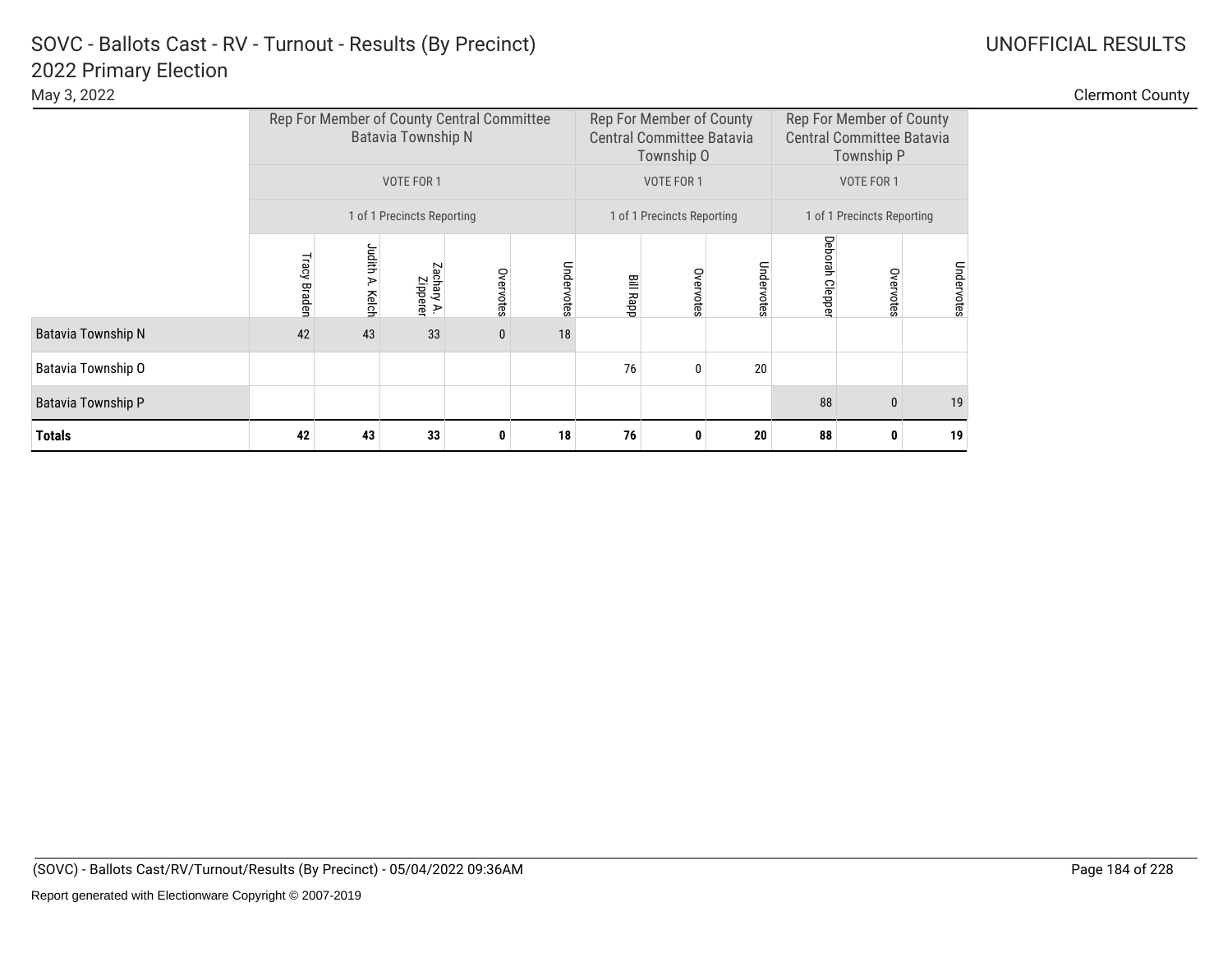|                         |                     | Rep For Member of County<br><b>Central Committee Felicity</b><br>Village |            |            | Rep For Member of County<br><b>Central Committee Franklin</b><br>Township A |            | Rep For Member of County<br><b>Central Committee Franklin</b><br>Township B |                            |            |  |
|-------------------------|---------------------|--------------------------------------------------------------------------|------------|------------|-----------------------------------------------------------------------------|------------|-----------------------------------------------------------------------------|----------------------------|------------|--|
|                         |                     | VOTE FOR 1                                                               |            |            | VOTE FOR 1                                                                  |            |                                                                             | VOTE FOR 1                 |            |  |
|                         |                     | 1 of 1 Precincts Reporting                                               |            |            | 1 of 1 Precincts Reporting                                                  |            |                                                                             | 1 of 1 Precincts Reporting |            |  |
|                         | Baudendiste<br>Cale | Overvotes                                                                | Undervotes | Jim Napier | Overvotes                                                                   | Undervotes | Gregory Hensley                                                             | Overvote<br>Ö              | Undervotes |  |
| <b>Felicity Village</b> | 45                  | $\mathbf{0}$                                                             | 19         |            |                                                                             |            |                                                                             |                            |            |  |
| Franklin Township A     |                     |                                                                          |            | 197        | 0                                                                           | 67         |                                                                             |                            |            |  |
| Franklin Township B     |                     |                                                                          |            |            |                                                                             | 94         | $\Omega$                                                                    | 46                         |            |  |
| Totals                  | 45                  | 0                                                                        | 19         | 197        | 0                                                                           | 67         | 94                                                                          | 0                          | 46         |  |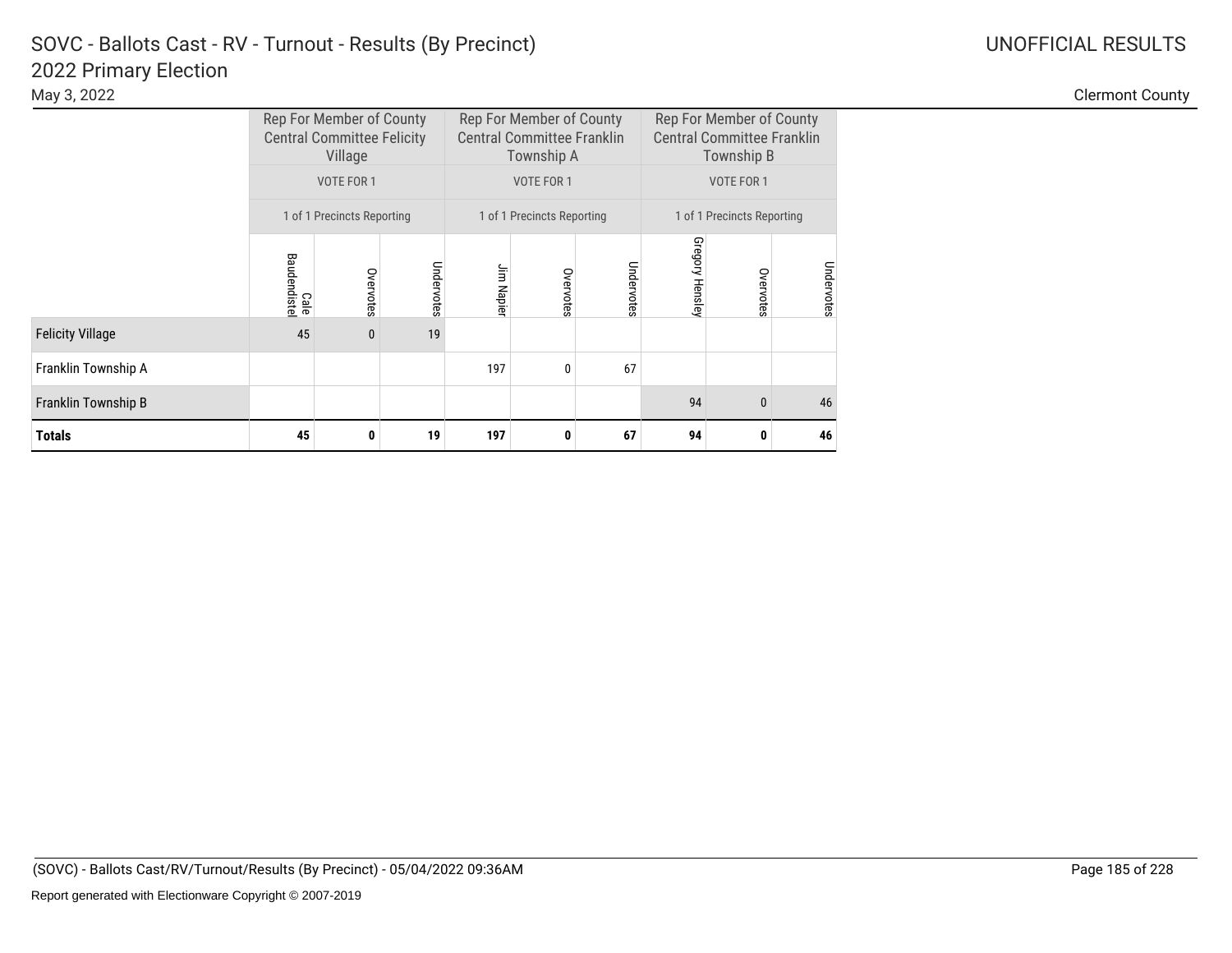|                          |              | Rep For Member of County<br><b>Central Committee Goshen</b><br>Township B |            |                     | Rep For Member of County<br><b>Central Committee Goshen</b><br>Township D |            | Rep For Member of County<br><b>Central Committee Goshen</b><br>Township E |            |            |  |
|--------------------------|--------------|---------------------------------------------------------------------------|------------|---------------------|---------------------------------------------------------------------------|------------|---------------------------------------------------------------------------|------------|------------|--|
|                          |              | VOTE FOR 1                                                                |            |                     | VOTE FOR 1                                                                |            |                                                                           | VOTE FOR 1 |            |  |
|                          |              | 1 of 1 Precincts Reporting                                                |            |                     | 1 of 1 Precincts Reporting                                                |            | 1 of 1 Precincts Reporting                                                |            |            |  |
|                          | Elben Miller | Overvotes                                                                 | Undervotes | Sandra E.<br>Graham | Overvotes                                                                 | Undervotes | Jeff Corcorar                                                             | Overvotes  | Undervotes |  |
| Goshen Township B        | 136          | 0                                                                         | 41         |                     |                                                                           |            |                                                                           |            |            |  |
| Goshen Township D        |              |                                                                           |            | 87                  | 0                                                                         | 40         |                                                                           |            |            |  |
| <b>Goshen Township E</b> |              |                                                                           |            |                     |                                                                           |            | 139                                                                       | 0          | 47         |  |
| <b>Totals</b>            | 136          | 41<br>0                                                                   |            |                     | 0                                                                         | 40         | 139                                                                       | 0          | 47         |  |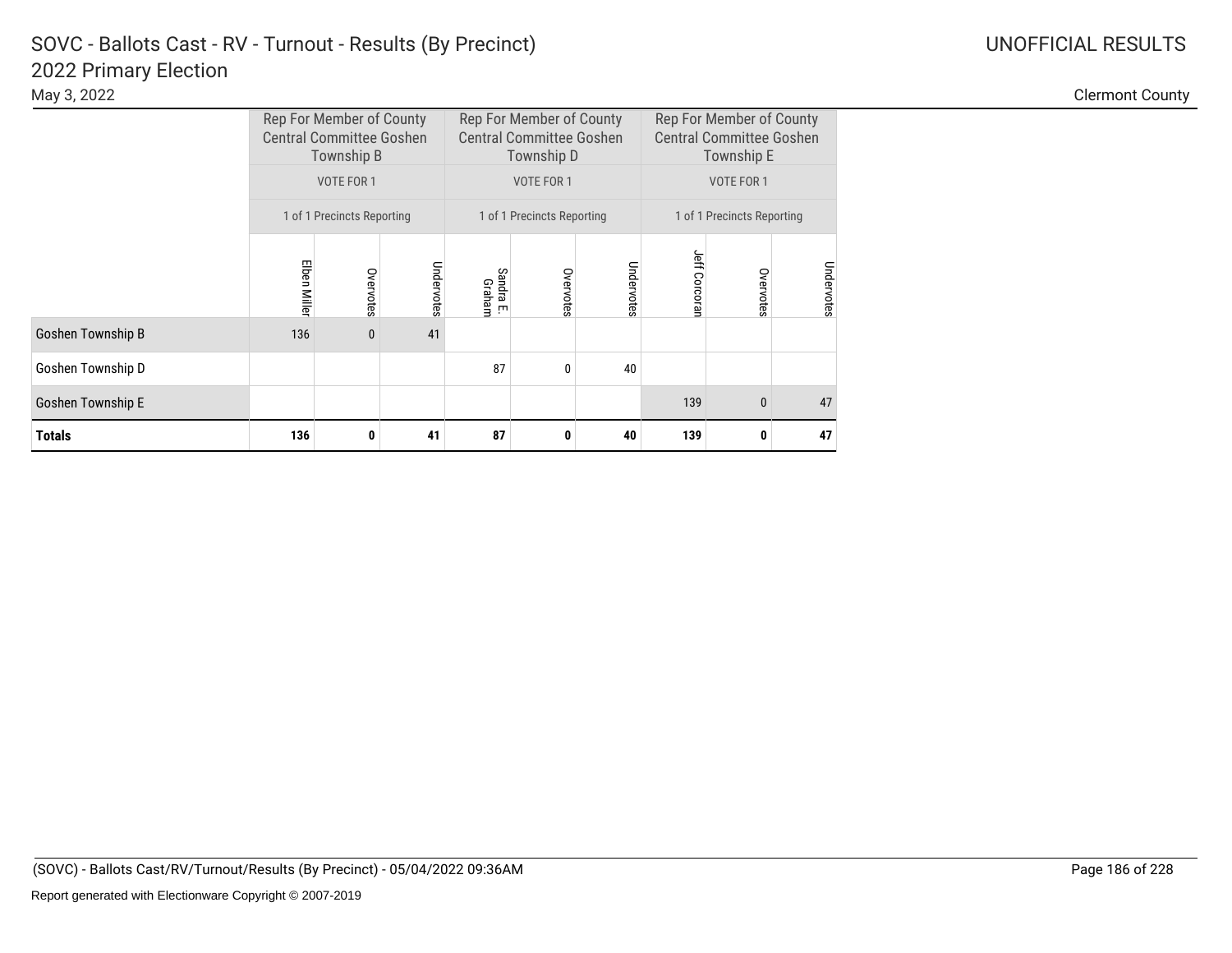|                   |               | Rep For Member of County<br><b>Central Committee Goshen</b><br>Township I<br>VOTE FOR 1 |            |               | Rep For Member of County<br><b>Central Committee Goshen</b><br>Township K<br>VOTE FOR 1 |            | Rep For Member of County<br><b>Central Committee Goshen</b><br>Township L<br>VOTE FOR 1 |                            |            |  |
|-------------------|---------------|-----------------------------------------------------------------------------------------|------------|---------------|-----------------------------------------------------------------------------------------|------------|-----------------------------------------------------------------------------------------|----------------------------|------------|--|
|                   |               |                                                                                         |            |               |                                                                                         |            |                                                                                         |                            |            |  |
|                   |               | 1 of 1 Precincts Reporting                                                              |            |               | 1 of 1 Precincts Reporting                                                              |            |                                                                                         | 1 of 1 Precincts Reporting |            |  |
|                   | Luiza McQueen | Overvotes                                                                               | Undervotes | Virgil Murphy | Overvotes                                                                               | Undervotes | <b>Judith Kocica</b>                                                                    | Overvotes                  | Undervotes |  |
| Goshen Township I | 45            | 0                                                                                       | 8          |               |                                                                                         |            |                                                                                         |                            |            |  |
| Goshen Township K |               |                                                                                         |            | 77            | $\mathbf{0}$                                                                            | 34         |                                                                                         |                            |            |  |
| Goshen Township L |               |                                                                                         |            |               |                                                                                         |            | 102                                                                                     | $\bf{0}$                   | 22         |  |
| <b>Totals</b>     | 45            | 0                                                                                       | 8          | 77            | 0                                                                                       | 34         | 102                                                                                     | 0                          | 22         |  |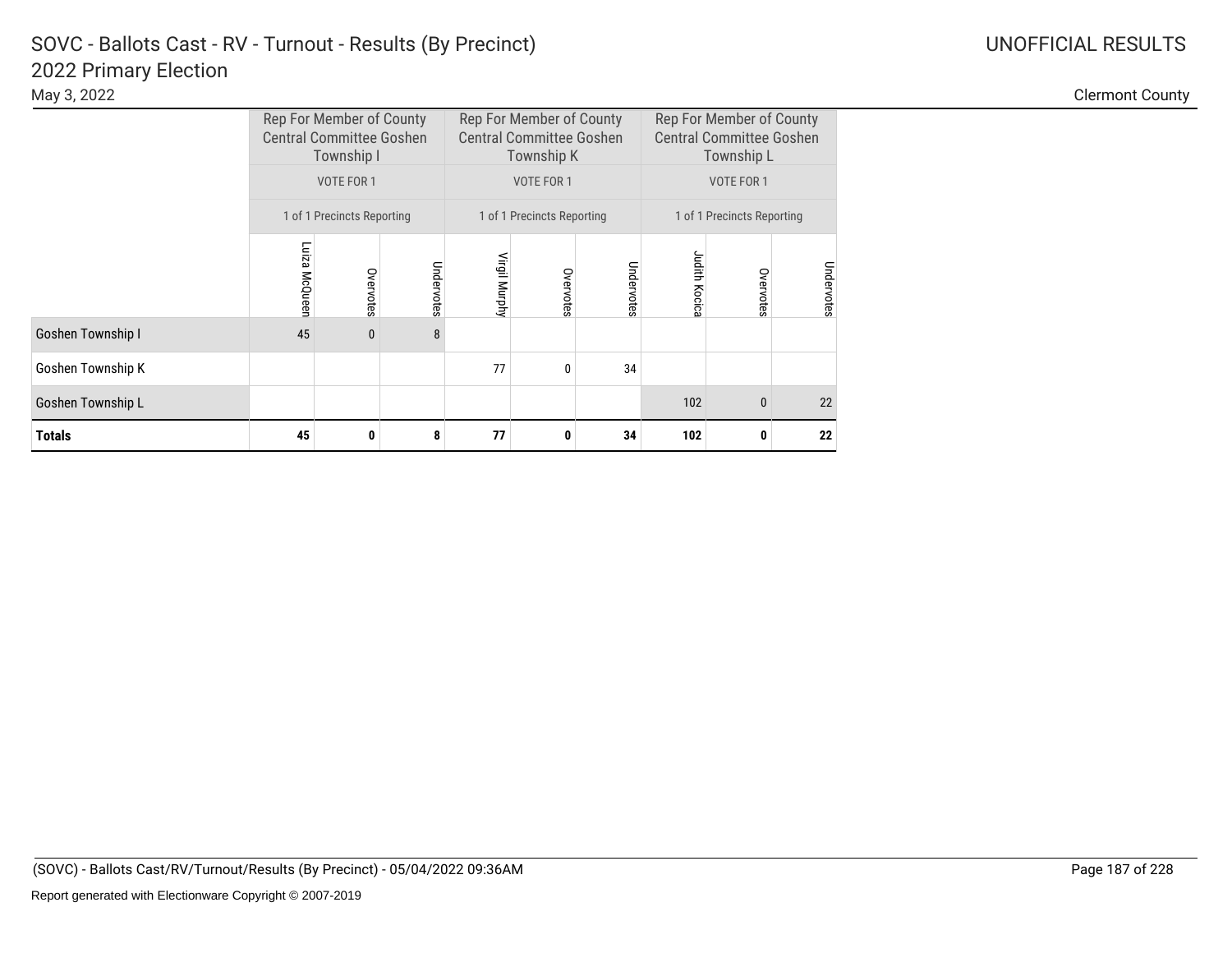|                          |               | Rep For Member of County<br><b>Central Committee Goshen</b><br><b>Township M</b> |            | Rep For Member of County Central<br>Committee Goshen Township N | Rep For Member of County<br><b>Central Committee Jackson</b><br>Township A |                            |            |                        |                            |            |
|--------------------------|---------------|----------------------------------------------------------------------------------|------------|-----------------------------------------------------------------|----------------------------------------------------------------------------|----------------------------|------------|------------------------|----------------------------|------------|
|                          |               | VOTE FOR 1                                                                       |            |                                                                 |                                                                            | VOTE FOR 1                 |            |                        | VOTE FOR 1                 |            |
|                          |               | 1 of 1 Precincts Reporting                                                       |            |                                                                 |                                                                            | 1 of 1 Precincts Reporting |            |                        | 1 of 1 Precincts Reporting |            |
|                          | Trish Lambeck | Overvotes                                                                        | Undervotes | Mike Keeley                                                     | Bob Ueckel                                                                 | Overvotes                  | Undervotes | <b>Darrell Hawkins</b> | Overvote                   | Undervotes |
| <b>Goshen Township M</b> | 38            | $\mathbf{0}$                                                                     | 9          |                                                                 |                                                                            |                            |            |                        |                            |            |
| Goshen Township N        |               |                                                                                  |            | 46                                                              | 78                                                                         | 0                          | 27         |                        |                            |            |
| Jackson Township A       |               |                                                                                  |            |                                                                 |                                                                            |                            |            | 119                    | $\mathbf{0}$               | 42         |
| <b>Totals</b>            | 38            | 0                                                                                | 9          | 46                                                              | 78                                                                         | 0                          | 27         | 119                    | 0                          | 42         |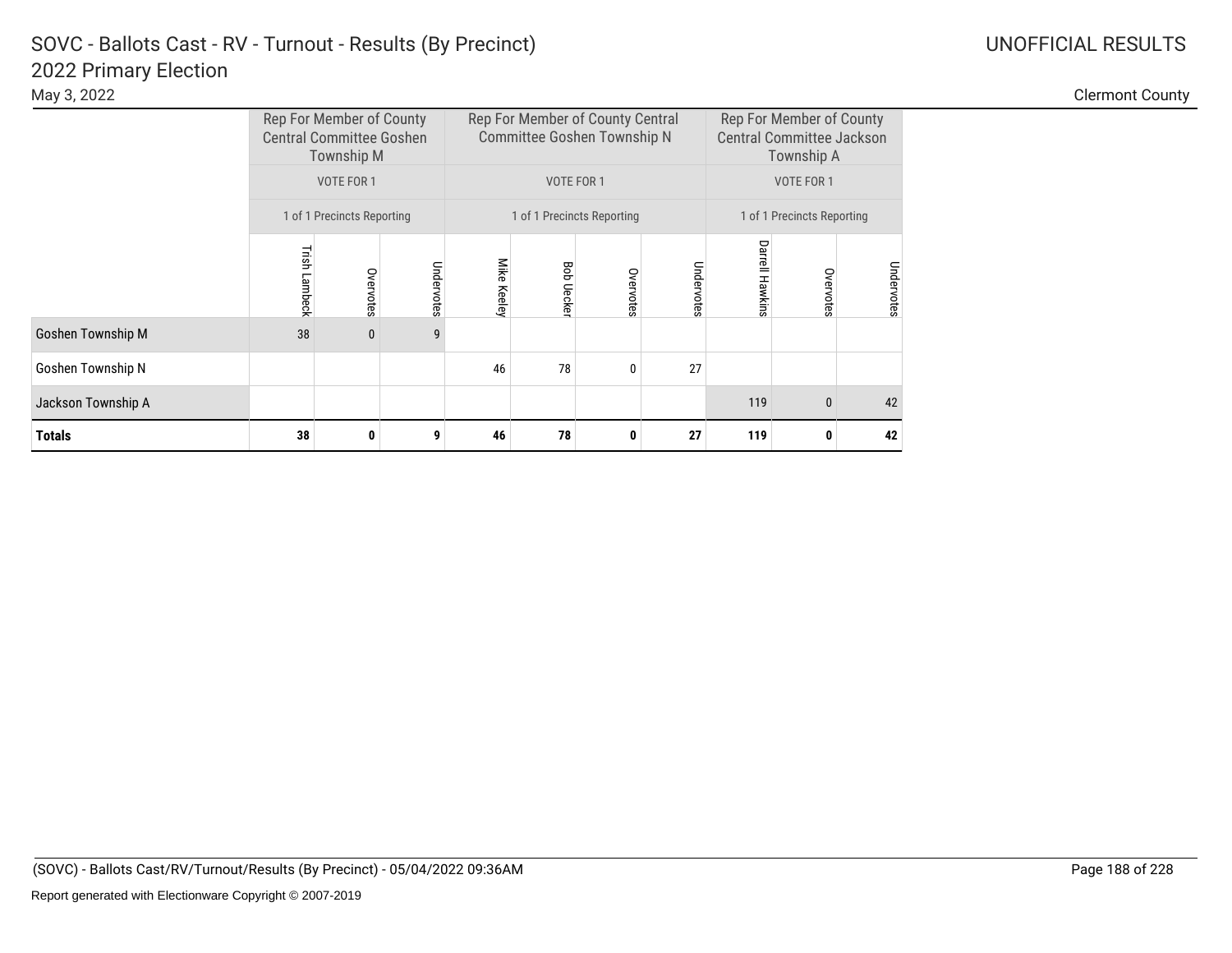|                    |           | Rep For Member of County<br><b>Central Committee Jackson</b><br>Township B |            |                        | Rep For Member of County<br><b>Central Committee Jackson</b><br>Township C |            | Rep For Member of County<br><b>Central Committee Milford City</b><br>A |                            |            |  |
|--------------------|-----------|----------------------------------------------------------------------------|------------|------------------------|----------------------------------------------------------------------------|------------|------------------------------------------------------------------------|----------------------------|------------|--|
|                    |           | VOTE FOR 1                                                                 |            |                        | VOTE FOR 1                                                                 |            |                                                                        | VOTE FOR 1                 |            |  |
|                    |           | 1 of 1 Precincts Reporting                                                 |            |                        | 1 of 1 Precincts Reporting                                                 |            |                                                                        | 1 of 1 Precincts Reporting |            |  |
|                    | Joe Speeg | Overvotes                                                                  | Undervotes | Jeannie M.<br>Zurmehly | Overvotes                                                                  | Undervotes | <b>Randy Kleine</b>                                                    | Overvotes                  | Undervotes |  |
| Jackson Township B | 94        | $\mathbf{0}$                                                               | 33         |                        |                                                                            |            |                                                                        |                            |            |  |
| Jackson Township C |           |                                                                            |            | 164                    | 0                                                                          | 43         |                                                                        |                            |            |  |
| Milford City A     |           |                                                                            |            |                        |                                                                            |            | 52                                                                     | $\mathbf{0}$               | 32         |  |
| <b>Totals</b>      | 94        | 0                                                                          | 33         | 164                    | 0                                                                          | 43         | 52                                                                     | 0                          | 32         |  |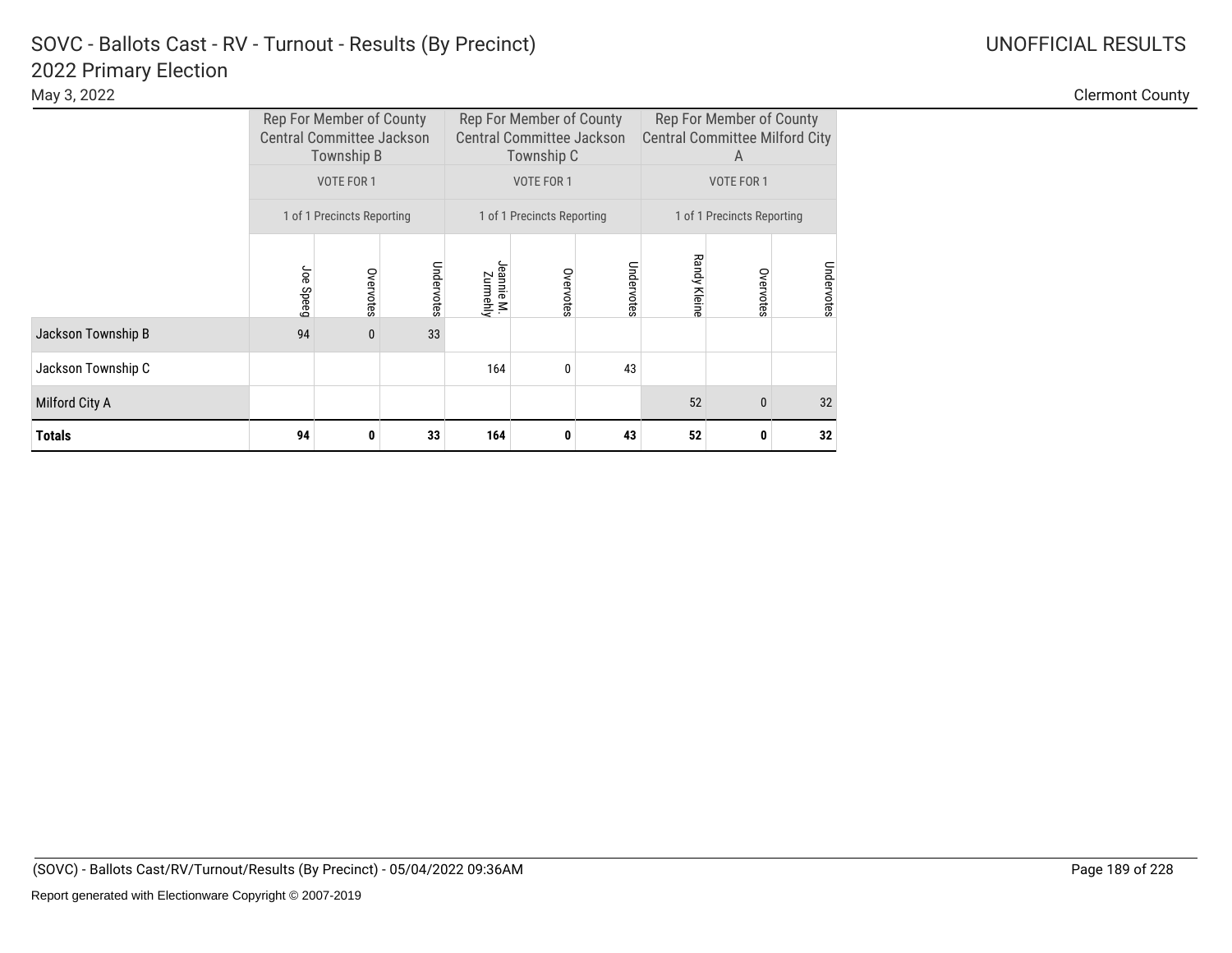|                | <b>Central Committee Milford City</b> | Rep For Member of County<br>B |            |                     | Rep For Member of County Central<br><b>Committee Milford City E</b> |                            |            | G                                                                                                                                    |            |  |
|----------------|---------------------------------------|-------------------------------|------------|---------------------|---------------------------------------------------------------------|----------------------------|------------|--------------------------------------------------------------------------------------------------------------------------------------|------------|--|
|                |                                       | VOTE FOR 1                    |            |                     |                                                                     | VOTE FOR 1                 |            | VOTE FOR 1                                                                                                                           |            |  |
|                |                                       | 1 of 1 Precincts Reporting    |            |                     |                                                                     | 1 of 1 Precincts Reporting |            | Rep For Member of County<br><b>Central Committee Milford City</b><br>1 of 1 Precincts Reporting<br>Ralph Vilardo Jr<br>85<br>85<br>0 |            |  |
|                | <b>David Kahle</b>                    | Overvotes                     | Undervotes | Pschesang<br>Samuel | <b>Tracey Sparks</b>                                                | Overvotes                  | Undervotes | Overvotes                                                                                                                            | Undervotes |  |
| Milford City B | 82                                    | $\bf{0}$                      | 33         |                     |                                                                     |                            |            |                                                                                                                                      |            |  |
| Milford City E |                                       |                               |            | 28                  | 58                                                                  | 0                          | 14         |                                                                                                                                      |            |  |
| Milford City G |                                       |                               |            |                     |                                                                     |                            |            | $\mathbf{0}$                                                                                                                         | 28         |  |
| Totals         | 82                                    | 0                             | 33         | 28                  | 58                                                                  | 0                          | 14         |                                                                                                                                      | 28         |  |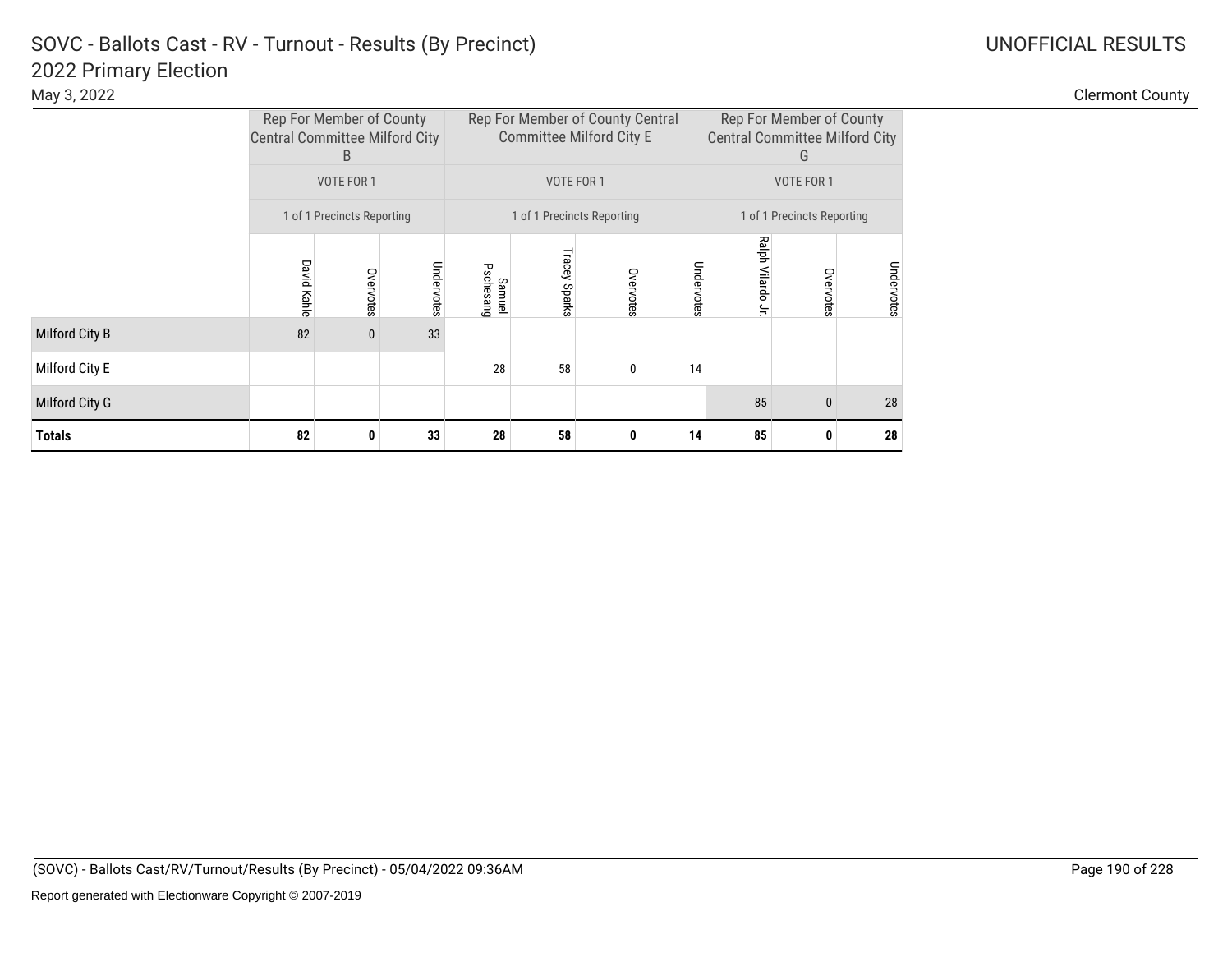Clermont County

|                  |            |               | Rep For Member of County Central<br>Committee Miami Township C |            |              | Rep For Member of County<br><b>Central Committee Miami</b><br>Township D |            | Rep For Member of County<br><b>Central Committee Miami</b><br>Township E |              |            |  |
|------------------|------------|---------------|----------------------------------------------------------------|------------|--------------|--------------------------------------------------------------------------|------------|--------------------------------------------------------------------------|--------------|------------|--|
|                  |            | VOTE FOR 1    |                                                                |            |              | VOTE FOR 1                                                               |            | VOTE FOR 1                                                               |              |            |  |
|                  |            |               | 1 of 1 Precincts Reporting                                     |            |              | 1 of 1 Precincts Reporting                                               |            | 1 of 1 Precincts Reporting                                               |              |            |  |
|                  | Otto Huber | Calvin Pauley | Overvotes                                                      | Undervotes | Mark Schulte | Overvotes                                                                | Undervotes | Rick W. Combs                                                            | Overvotes    | Undervotes |  |
| Miami Township C | 91         | 54            | $\bf{0}$                                                       | 24         |              |                                                                          |            |                                                                          |              |            |  |
| Miami Township D |            |               |                                                                |            | 116          | 0                                                                        | 29         |                                                                          |              |            |  |
| Miami Township E |            |               |                                                                |            |              |                                                                          |            | 70                                                                       | $\mathbf{0}$ | 31         |  |
| <b>Totals</b>    | 91         | 54            | 0                                                              | 24         | 116          | 0                                                                        | 29         | 70                                                                       | 0            | 31         |  |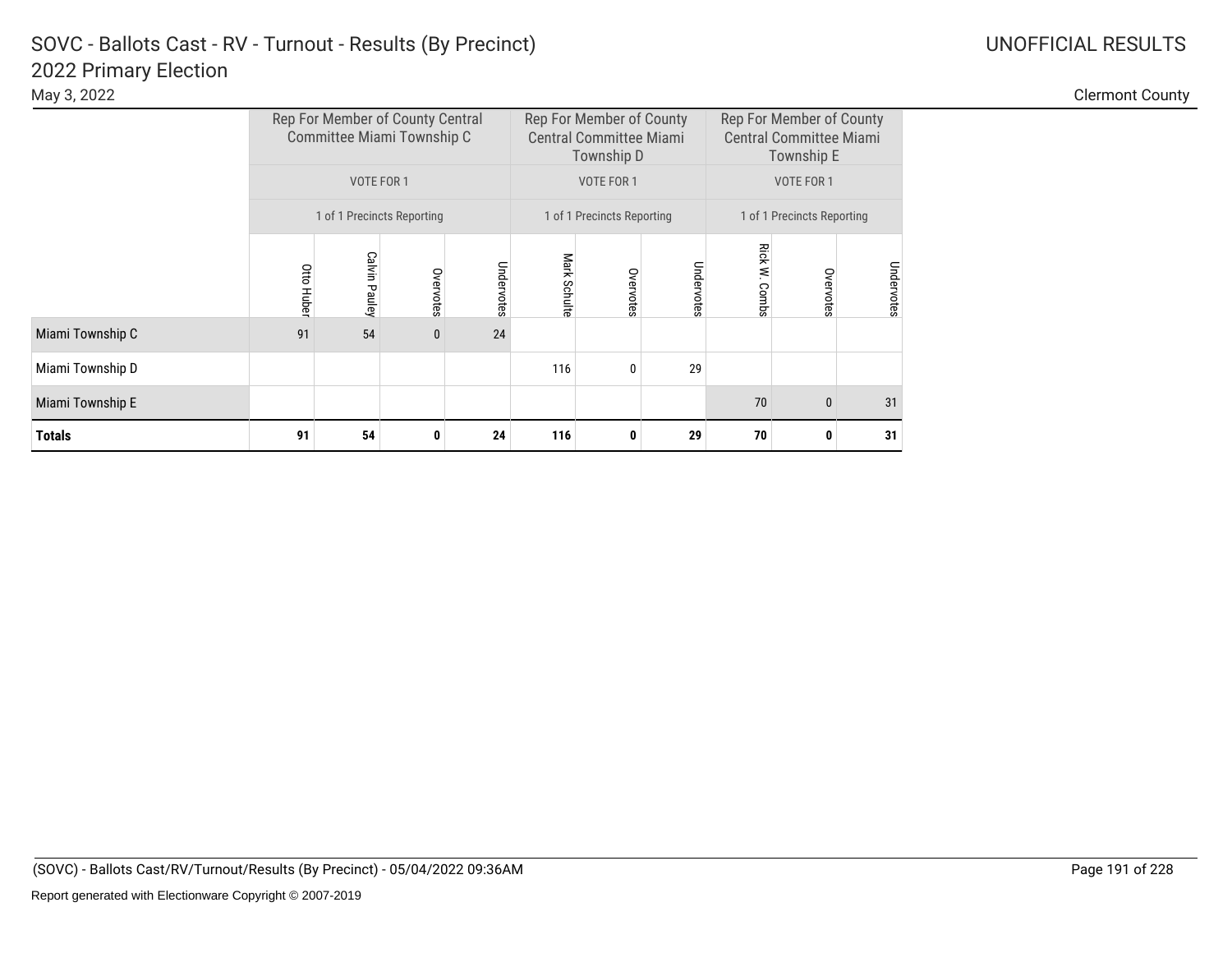|                  |                        | Rep For Member of County<br><b>Central Committee Miami</b><br>Township F |            |                | Rep For Member of County<br><b>Central Committee Miami</b><br>Township G |            | Rep For Member of County<br><b>Central Committee Miami</b><br>Township I |                            |            |  |
|------------------|------------------------|--------------------------------------------------------------------------|------------|----------------|--------------------------------------------------------------------------|------------|--------------------------------------------------------------------------|----------------------------|------------|--|
|                  |                        | VOTE FOR 1                                                               |            |                | VOTE FOR 1                                                               |            |                                                                          | VOTE FOR 1                 |            |  |
|                  |                        | 1 of 1 Precincts Reporting                                               |            |                | 1 of 1 Precincts Reporting                                               |            |                                                                          | 1 of 1 Precincts Reporting |            |  |
|                  | <b>Richard Frazier</b> | Overvotes                                                                | Undervotes | Terry A. Owens | Overvotes                                                                | Undervotes | <b>Bill Boggess</b>                                                      | Overvotes                  | Undervotes |  |
| Miami Township F | 178                    | $\mathbf{0}$                                                             | 59         |                |                                                                          |            |                                                                          |                            |            |  |
| Miami Township G |                        |                                                                          |            | 66             | $\mathbf{0}$                                                             | 26         |                                                                          |                            |            |  |
| Miami Township I |                        |                                                                          |            |                |                                                                          |            | 162                                                                      | $\bf{0}$                   | 35         |  |
| Totals           | 178                    | 0                                                                        | 59         | 66             | 0                                                                        | 26         | 162                                                                      | 0                          | 35         |  |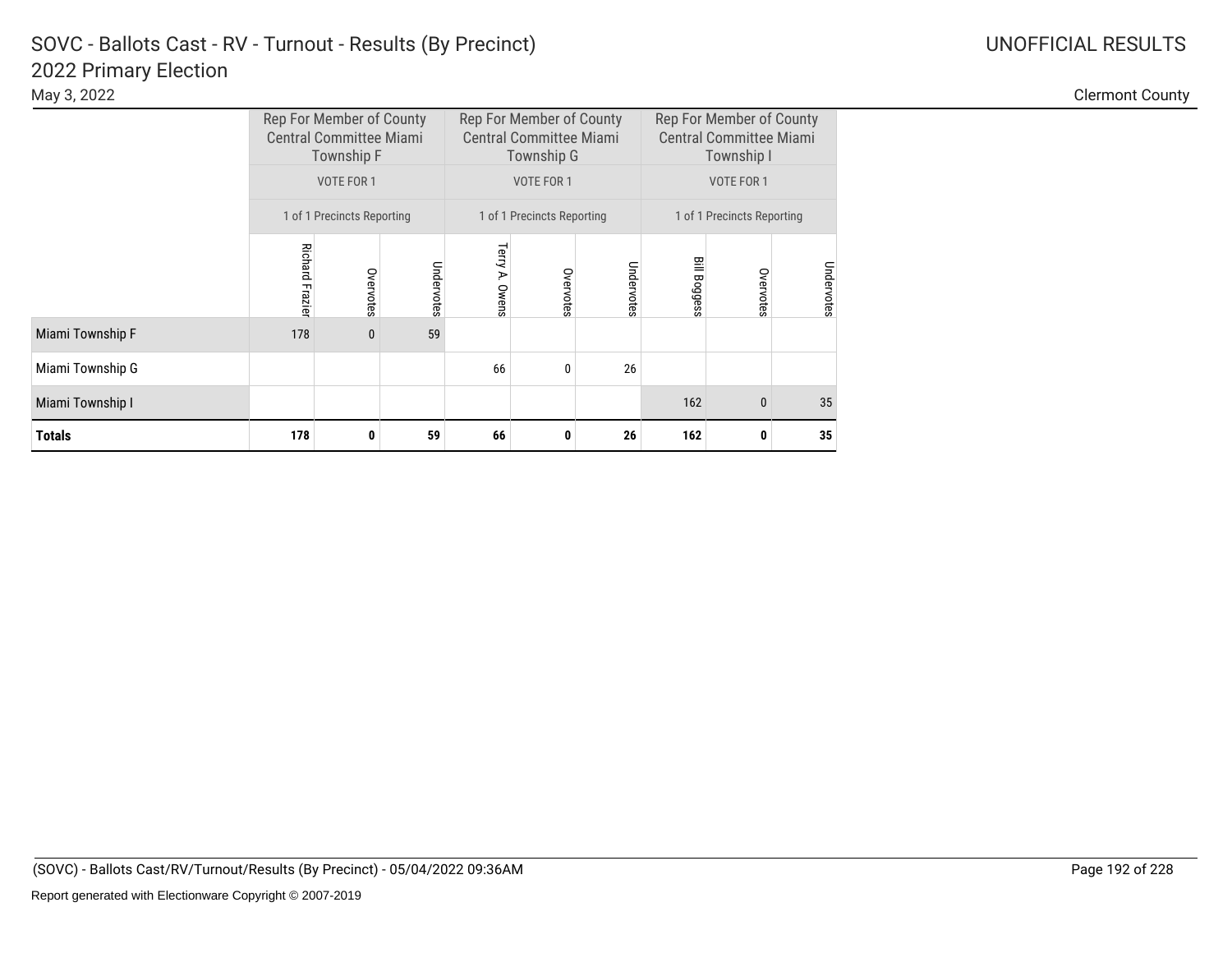| May 3, 2022 |                          |                                                  |                          | <b>Clermont County</b> |
|-------------|--------------------------|--------------------------------------------------|--------------------------|------------------------|
|             | Rep For Member of County | Rep For Member of County Central Committee Miami | Rep For Member of County |                        |

|                  |                            | Rep For Member of County<br><b>Central Committee Miami</b><br>Township J |            | Rep For Member of County Central Committee Miami |               | Township L                 |           | Rep For Member of County<br><b>Central Committee Miami</b><br><b>Township M</b> |                            |              |            |  |
|------------------|----------------------------|--------------------------------------------------------------------------|------------|--------------------------------------------------|---------------|----------------------------|-----------|---------------------------------------------------------------------------------|----------------------------|--------------|------------|--|
|                  |                            | VOTE FOR 1                                                               |            |                                                  |               | VOTE FOR 1                 |           |                                                                                 |                            | VOTE FOR 1   |            |  |
|                  |                            | 1 of 1 Precincts Reporting                                               |            |                                                  |               | 1 of 1 Precincts Reporting |           |                                                                                 | 1 of 1 Precincts Reporting |              |            |  |
|                  | Jeffrey L.<br>Brockman Sr. | Overvotes                                                                | Undervotes | Keith Hayes                                      | Joe Uecker    | Jo-El Weige                | Overvotes | Undervotes                                                                      | George E.<br>Pattison      | Overvotes    | Undervotes |  |
| Miami Township J | 90                         | 0                                                                        | 51         |                                                  |               |                            |           |                                                                                 |                            |              |            |  |
| Miami Township L |                            |                                                                          |            | 25                                               | 72            | 26                         | 0         | 16                                                                              |                            |              |            |  |
| Miami Township M |                            |                                                                          |            |                                                  |               |                            |           |                                                                                 | 102                        | $\mathbf{0}$ | 54         |  |
| <b>Totals</b>    | 90                         | 0                                                                        | 51         | 25                                               | 72<br>26<br>0 |                            |           |                                                                                 |                            | O            | 54         |  |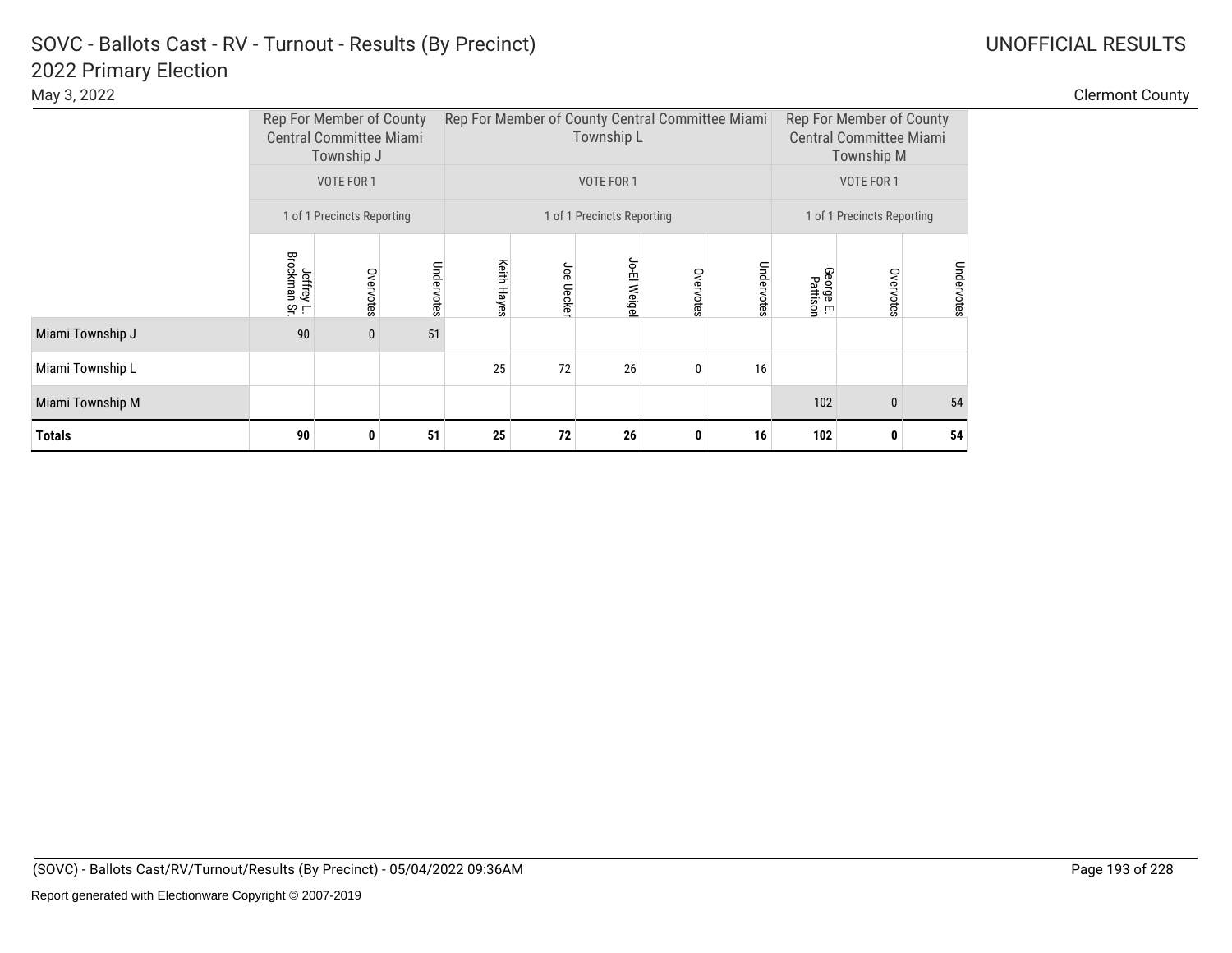|                  |                  |                     | Rep For Member of County Central<br>Committee Miami Township N |            |                         | Rep For Member of County<br><b>Central Committee Miami</b><br>Township R |            | Rep For Member of County<br><b>Central Committee Miami</b><br>Township T |                            |            |  |
|------------------|------------------|---------------------|----------------------------------------------------------------|------------|-------------------------|--------------------------------------------------------------------------|------------|--------------------------------------------------------------------------|----------------------------|------------|--|
|                  |                  | VOTE FOR 1          |                                                                |            |                         | VOTE FOR 1                                                               |            |                                                                          | VOTE FOR 1                 |            |  |
|                  |                  |                     | 1 of 1 Precincts Reporting                                     |            |                         | 1 of 1 Precincts Reporting                                               |            |                                                                          | 1 of 1 Precincts Reporting |            |  |
|                  | Carolyn S. Cline | Edward W.<br>Marcin | Overvotes                                                      | Undervotes | Susan L.<br>Hardenbergh | Overvotes                                                                | Undervotes | Sandra Kunke                                                             | Overvotes                  | Undervotes |  |
| Miami Township N | 65               | 45                  | $\bf{0}$                                                       | 17         |                         |                                                                          |            |                                                                          |                            |            |  |
| Miami Township R |                  |                     |                                                                |            | 96                      | 0                                                                        | 29         |                                                                          |                            |            |  |
| Miami Township T |                  |                     |                                                                |            |                         |                                                                          |            | 68                                                                       | $\mathbf{0}$               | 36         |  |
| <b>Totals</b>    | 65               | 45                  | 0                                                              | 17         | 96                      | 0                                                                        | 29         | 68                                                                       | 0                          | 36         |  |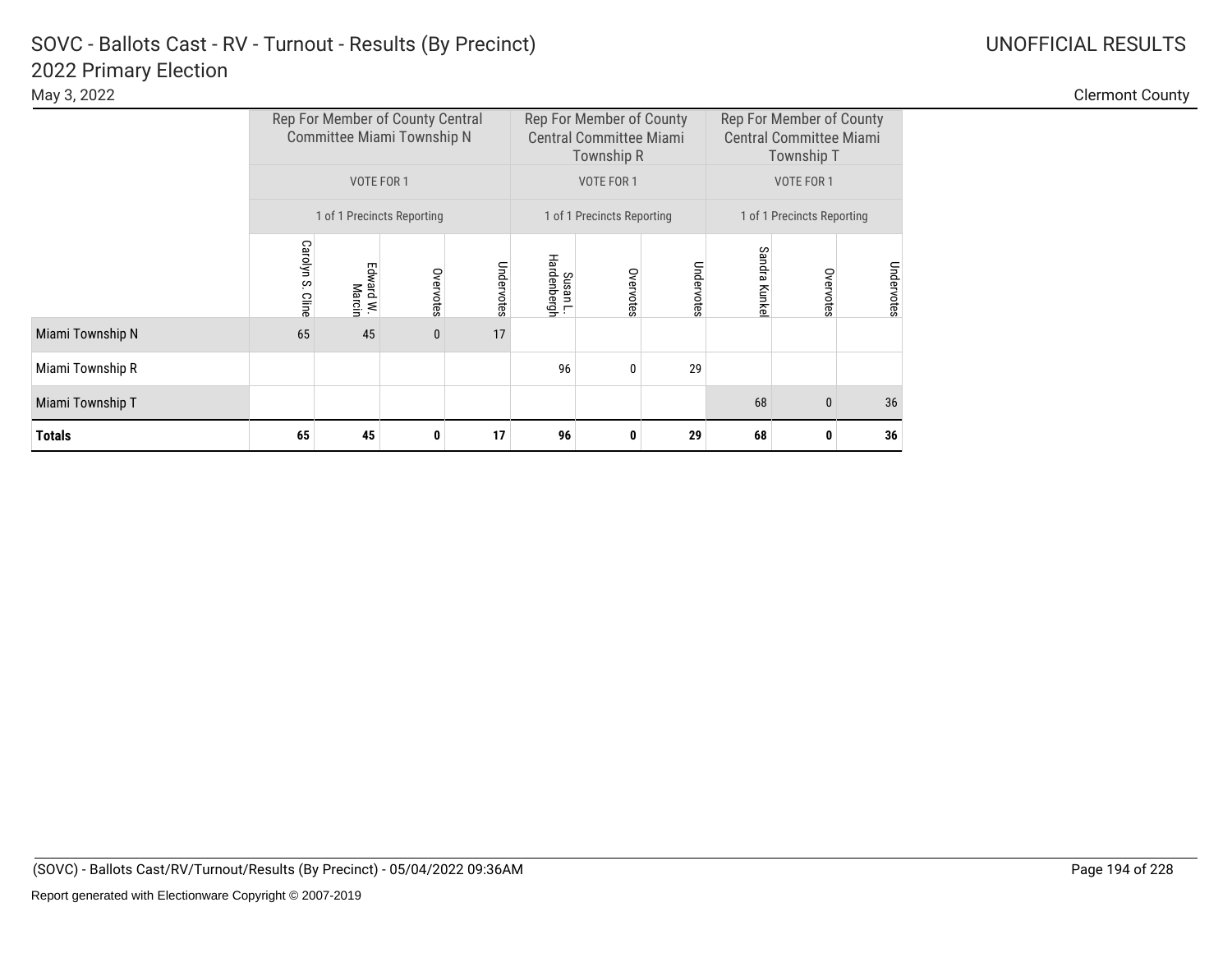|                  |                | Rep For Member of County<br><b>Central Committee Miami</b><br>Township X |            |               | Rep For Member of County<br><b>Central Committee Miami</b><br><b>Township Y</b> |            | Rep For Member of County<br><b>Central Committee Miami</b><br>Township Z |                            |            |  |
|------------------|----------------|--------------------------------------------------------------------------|------------|---------------|---------------------------------------------------------------------------------|------------|--------------------------------------------------------------------------|----------------------------|------------|--|
|                  |                | VOTE FOR 1                                                               |            |               | VOTE FOR 1                                                                      |            |                                                                          | VOTE FOR 1                 |            |  |
|                  |                | 1 of 1 Precincts Reporting                                               |            |               | 1 of 1 Precincts Reporting                                                      |            |                                                                          | 1 of 1 Precincts Reporting |            |  |
|                  | Larry Heller   | Overvotes                                                                | Undervotes | Laura Hoffman | Overvotes                                                                       | Undervotes | Linda Hoffmar                                                            | Overvotes                  | Undervotes |  |
| Miami Township X | 175            | $\mathbf{0}$                                                             | 50         |               |                                                                                 |            |                                                                          |                            |            |  |
| Miami Township Y |                |                                                                          |            | 148           | $\mathbf{0}$                                                                    | 38         |                                                                          |                            |            |  |
| Miami Township Z |                |                                                                          |            |               |                                                                                 |            | 160                                                                      | $\bf{0}$                   | 67         |  |
| Totals           | 175<br>50<br>0 |                                                                          |            | 148           | 0                                                                               | 38         | 160                                                                      | 0                          | 67         |  |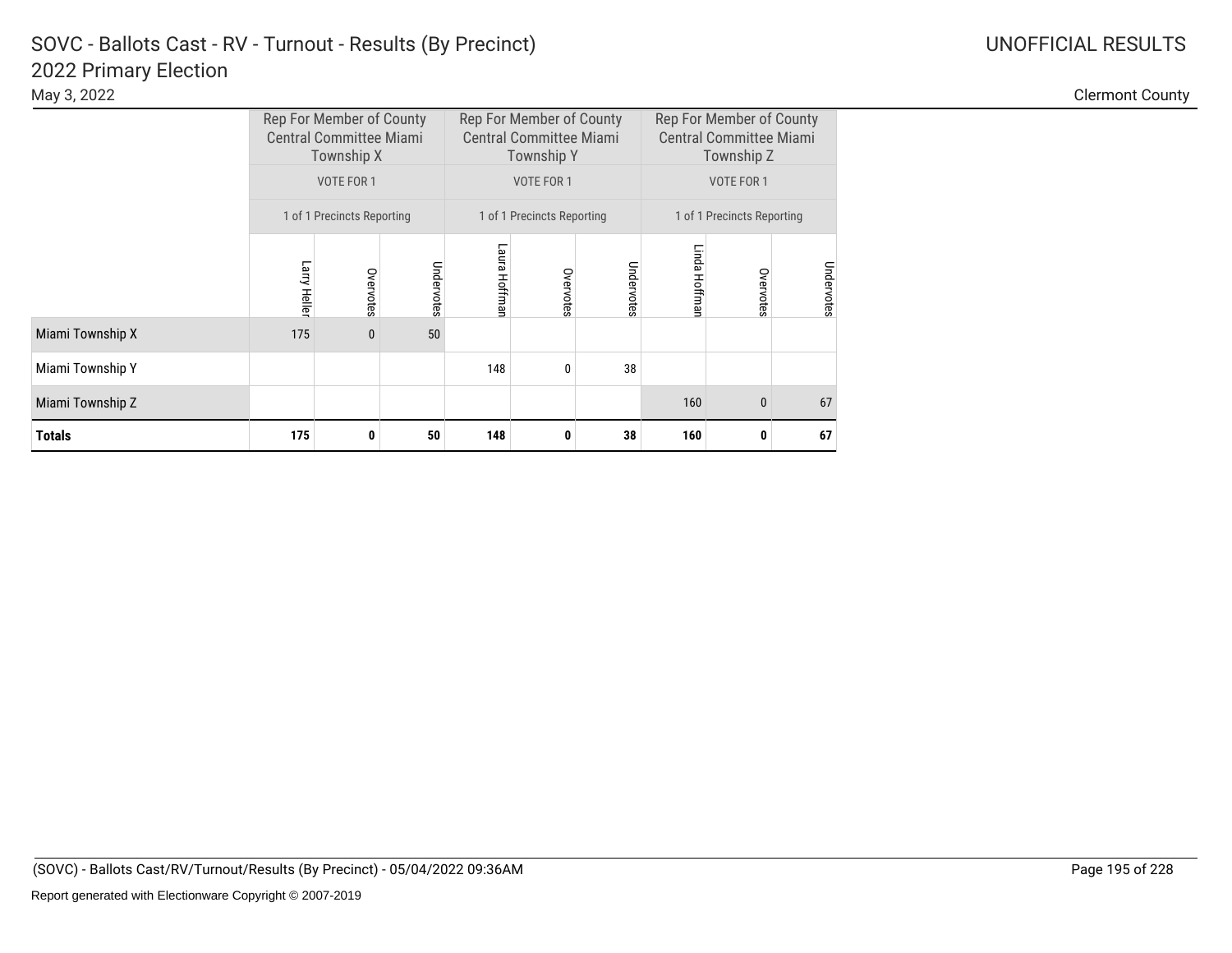|                    |                                      | Rep For Member of County<br><b>Central Committee Miami</b><br>Township A1A |    |    | Rep For Member of County Central<br>Committee Miami Township B1B |                            |    | Rep For Member of County<br><b>Central Committee Miami</b><br>Township C1C |                            |            |  |
|--------------------|--------------------------------------|----------------------------------------------------------------------------|----|----|------------------------------------------------------------------|----------------------------|----|----------------------------------------------------------------------------|----------------------------|------------|--|
|                    |                                      | VOTE FOR 1                                                                 |    |    |                                                                  | VOTE FOR 1                 |    |                                                                            | VOTE FOR 1                 |            |  |
|                    |                                      | 1 of 1 Precincts Reporting                                                 |    |    |                                                                  | 1 of 1 Precincts Reporting |    | 1 of 1 Precincts Reporting                                                 |                            |            |  |
|                    | Undervotes<br>Greg Narc<br>Overvotes |                                                                            |    |    | Mary Petric<br>Undervotes<br>Mary Wolf<br>Overvotes              |                            |    |                                                                            | Eric C. Ferry<br>Overvotes | Undervotes |  |
| Miami Township A1A | 82                                   | $\mathbf{0}$                                                               | 32 |    |                                                                  |                            |    |                                                                            |                            |            |  |
| Miami Township B1B |                                      |                                                                            |    | 49 | 90                                                               | 0                          | 18 |                                                                            |                            |            |  |
| Miami Township C1C |                                      |                                                                            |    |    |                                                                  |                            |    | 96                                                                         | $\mathbf{0}$               | 28         |  |
| <b>Totals</b>      | 82                                   | 0                                                                          | 32 | 49 | 90                                                               | 0                          | 18 | 96                                                                         | 0                          | 28         |  |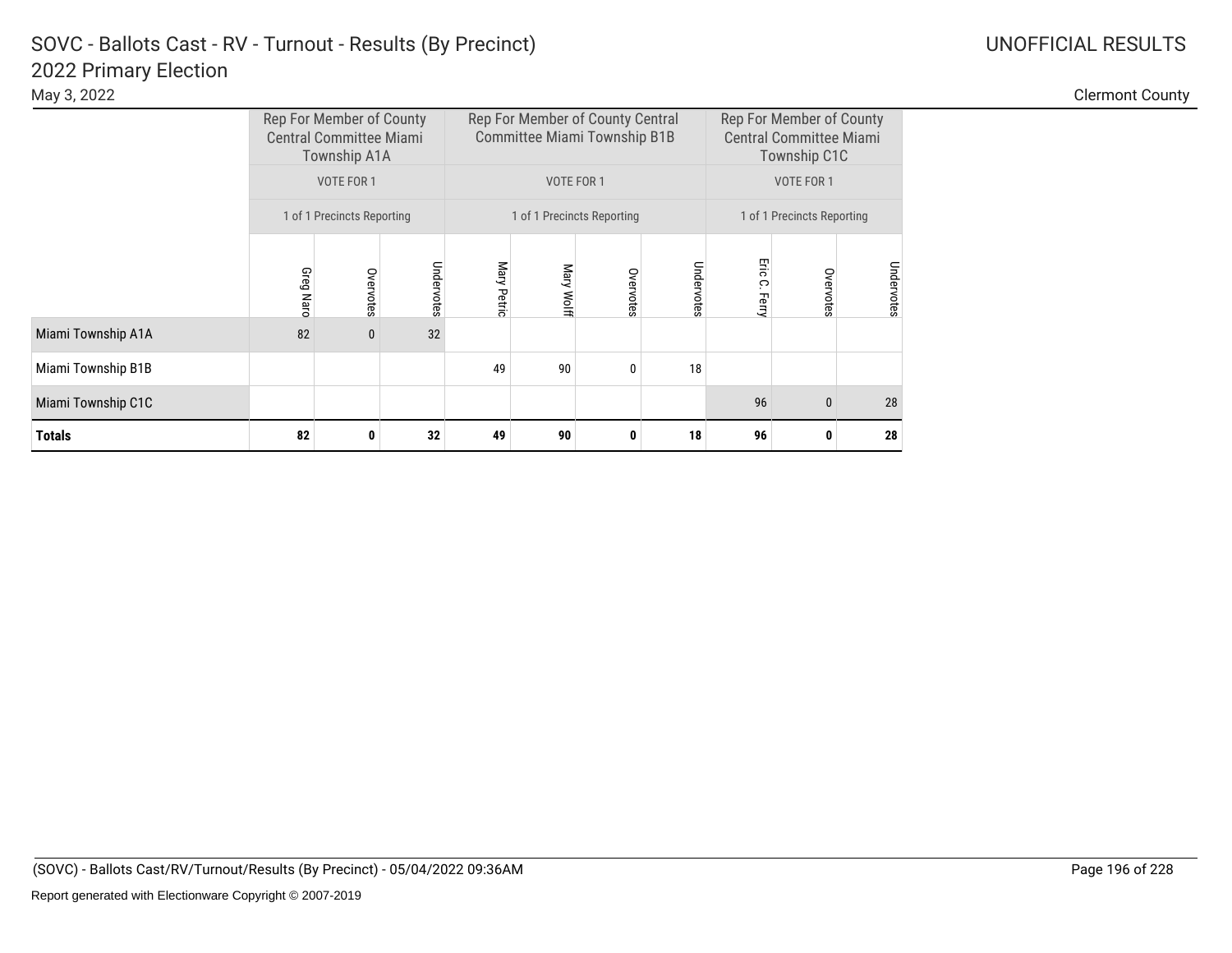|                    |                                                          | Rep For Member of County<br><b>Central Committee Miami</b><br>Township D1D |            |             | Rep For Member of County<br><b>Central Committee Miami</b><br>Township F1F |            | Rep For Member of County<br><b>Central Committee Miami</b><br>Township L1L |                            |            |  |
|--------------------|----------------------------------------------------------|----------------------------------------------------------------------------|------------|-------------|----------------------------------------------------------------------------|------------|----------------------------------------------------------------------------|----------------------------|------------|--|
|                    |                                                          | VOTE FOR 1                                                                 |            |             | <b>VOTE FOR 1</b>                                                          |            |                                                                            | VOTE FOR 1                 |            |  |
|                    | 1 of 1 Precincts Reporting<br>1 of 1 Precincts Reporting |                                                                            |            |             |                                                                            |            |                                                                            | 1 of 1 Precincts Reporting |            |  |
|                    | Greg Simpson                                             | Overvotes                                                                  | Undervotes | Cory Wright | Overvotes                                                                  | Undervotes | Jodi Achterberg                                                            | Overvotes                  | Undervotes |  |
| Miami Township D1D | 96                                                       | $\mathbf{0}$                                                               | 29         |             |                                                                            |            |                                                                            |                            |            |  |
| Miami Township F1F |                                                          |                                                                            |            | 93          | $\mathbf{0}$                                                               | 46         |                                                                            |                            |            |  |
| Miami Township L1L |                                                          |                                                                            |            |             |                                                                            |            | 126                                                                        | $\mathbf{0}$               | 37         |  |
| Totals             | 96<br>93<br>29<br>46<br>126<br>0<br>0                    |                                                                            |            |             | 0                                                                          | 37         |                                                                            |                            |            |  |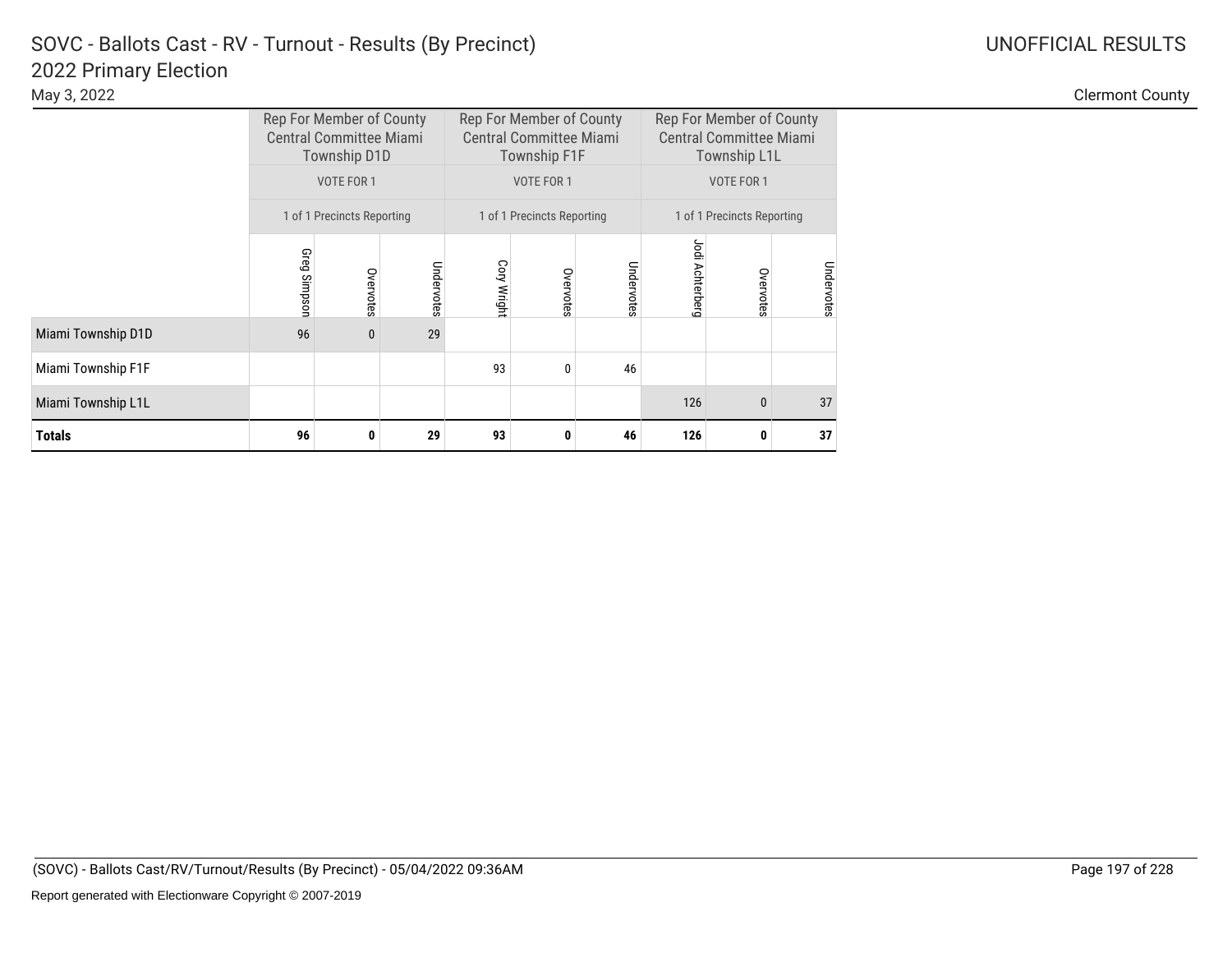|                    |                 |             | Rep For Member of County Central<br>Committee Miami Township M1M |            |                 | Rep For Member of County<br><b>Central Committee Miami</b><br><b>Township N1N</b> |            | Rep For Member of County<br><b>Central Committee Miami</b><br>Township 010 |                            |            |  |
|--------------------|-----------------|-------------|------------------------------------------------------------------|------------|-----------------|-----------------------------------------------------------------------------------|------------|----------------------------------------------------------------------------|----------------------------|------------|--|
|                    |                 | VOTE FOR 1  |                                                                  |            |                 | VOTE FOR 1                                                                        |            |                                                                            | VOTE FOR 1                 |            |  |
|                    |                 |             | 1 of 1 Precincts Reporting                                       |            |                 | 1 of 1 Precincts Reporting                                                        |            |                                                                            | 1 of 1 Precincts Reporting |            |  |
|                    | Christy Kennedy | Paul Odioso | Overvotes                                                        | Undervotes | Jean<br>Schmidt | Overvotes                                                                         | Undervotes | Lara<br>Baron                                                              | Overvotes                  | Undervotes |  |
| Miami Township M1M | 82              | 38          | 0                                                                | 40         |                 |                                                                                   |            |                                                                            |                            |            |  |
| Miami Township N1N |                 |             |                                                                  |            | 194             | $\Omega$                                                                          | 49         |                                                                            |                            |            |  |
| Miami Township 010 |                 |             |                                                                  |            |                 |                                                                                   |            | 113                                                                        | $\mathbf{0}$               | 26         |  |
| <b>Totals</b>      | 82              | 38          | 0                                                                | 40         | 194             | 0                                                                                 | 49         | 113                                                                        | 0                          | 26         |  |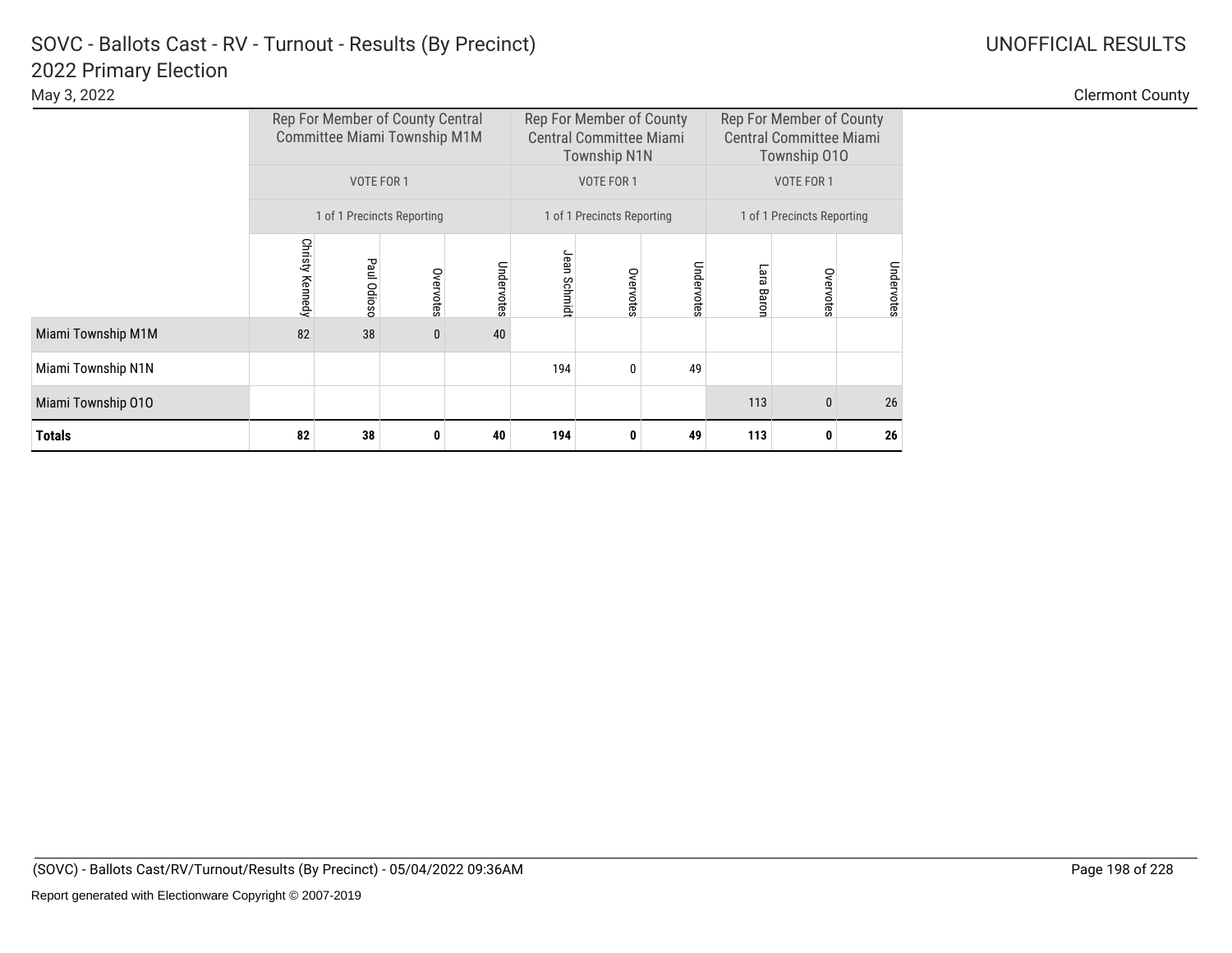|                    |               | Rep For Member of County<br><b>Central Committee Miami</b><br>Township Q1Q |            |                     | Rep For Member of County<br><b>Central Committee Monroe</b><br>Township C |            | Rep For Member of County<br><b>Central Committee Monroe</b><br>Township D |                            |            |  |
|--------------------|---------------|----------------------------------------------------------------------------|------------|---------------------|---------------------------------------------------------------------------|------------|---------------------------------------------------------------------------|----------------------------|------------|--|
|                    |               | VOTE FOR 1                                                                 |            |                     | VOTE FOR 1                                                                |            |                                                                           | VOTE FOR 1                 |            |  |
|                    |               | 1 of 1 Precincts Reporting                                                 |            |                     | 1 of 1 Precincts Reporting                                                |            |                                                                           | 1 of 1 Precincts Reporting |            |  |
|                    | Jeffrey Braun | Overvotes                                                                  | Undervotes | <b>Byron Baxter</b> | Overvotes                                                                 | Undervotes | Tom Peck                                                                  | Overvotes                  | Undervotes |  |
| Miami Township Q1Q | 115           | $\mathbf{0}$                                                               | 43         |                     |                                                                           |            |                                                                           |                            |            |  |
| Monroe Township C  |               |                                                                            |            | 128                 | 0                                                                         | 48         |                                                                           |                            |            |  |
| Monroe Township D  |               |                                                                            |            |                     |                                                                           |            | 112                                                                       | $\mathbf{0}$               | 28         |  |
| <b>Totals</b>      | 115           | 0                                                                          | 43         | 128                 | 0                                                                         | 48         | 112                                                                       | 0                          | 28         |  |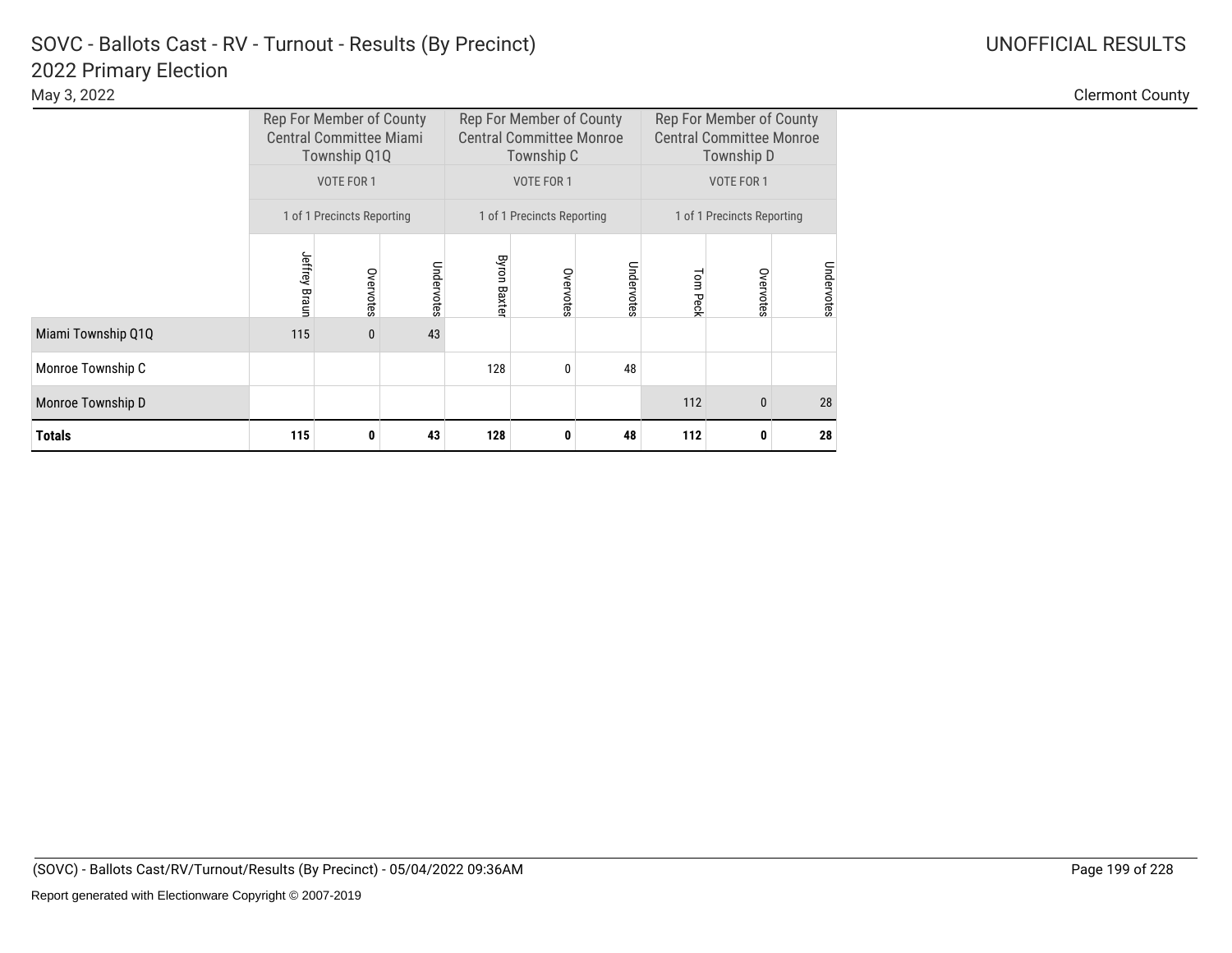|                        |                | Rep For Member of County<br><b>Central Committee Monroe</b><br>Township E |            |                             | Rep For Member of County<br><b>Central Committee New</b><br>Richmond Village B |            | Rep For Member of County<br><b>Central Committee Ohio</b><br>Township A |              |            |  |
|------------------------|----------------|---------------------------------------------------------------------------|------------|-----------------------------|--------------------------------------------------------------------------------|------------|-------------------------------------------------------------------------|--------------|------------|--|
|                        |                | VOTE FOR 1                                                                |            |                             | VOTE FOR 1                                                                     |            |                                                                         | VOTE FOR 1   |            |  |
|                        |                | 1 of 1 Precincts Reporting                                                |            |                             | 1 of 1 Precincts Reporting                                                     |            | 1 of 1 Precincts Reporting                                              |              |            |  |
|                        | Jean Williams  | Overvotes                                                                 | Undervotes | Joseph<br>лерh Т.<br>Моопеу | Overvotes                                                                      | Undervotes | David L.<br>Painter                                                     | Overvotes    | Undervotes |  |
| Monroe Township E      | 144            | $\mathbf{0}$                                                              | 39         |                             |                                                                                |            |                                                                         |              |            |  |
| New Richmond Village B |                |                                                                           |            | 107                         | $\mathbf{0}$                                                                   | 34         |                                                                         |              |            |  |
| Ohio Township A        |                |                                                                           |            |                             |                                                                                |            | 79                                                                      | $\mathbf{0}$ | 17         |  |
| <b>Totals</b>          | 144<br>39<br>0 |                                                                           |            | 107                         | 0                                                                              | 34         | 79                                                                      | 0            | 17         |  |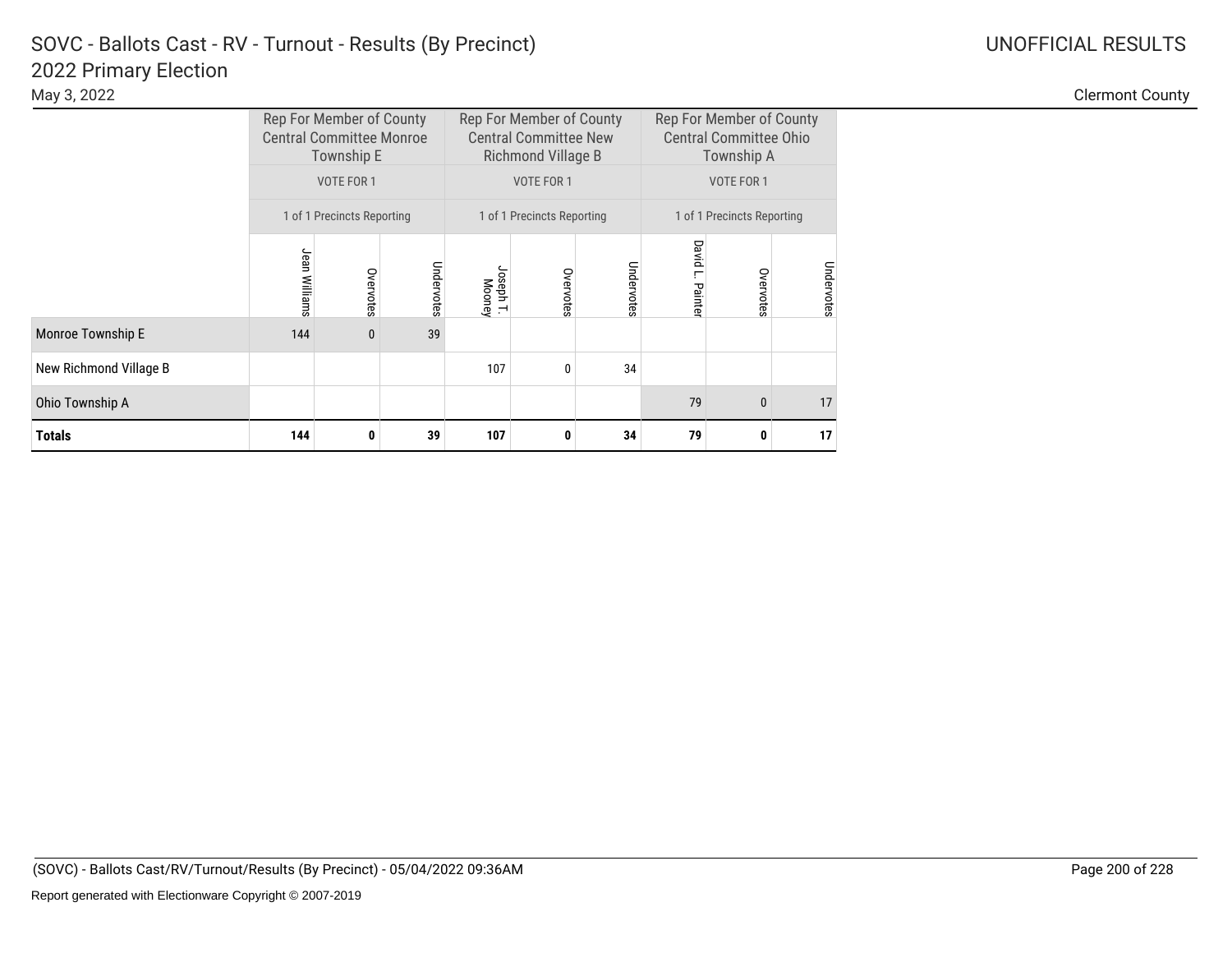|                   |                                                  | Rep For Member of County<br><b>Central Committee Ohio</b><br>Township B |    |                         | Rep For Member of County<br><b>Central Committee Pierce</b><br>Township A |            | Rep For Member of County Central<br>Committee Pierce Township C |               |              |            |
|-------------------|--------------------------------------------------|-------------------------------------------------------------------------|----|-------------------------|---------------------------------------------------------------------------|------------|-----------------------------------------------------------------|---------------|--------------|------------|
|                   |                                                  | VOTE FOR 1                                                              |    |                         | VOTE FOR 1                                                                |            |                                                                 | VOTE FOR 1    |              |            |
|                   |                                                  | 1 of 1 Precincts Reporting                                              |    |                         | 1 of 1 Precincts Reporting                                                |            | 1 of 1 Precincts Reporting                                      |               |              |            |
|                   | Zimmerman<br>Undervotes<br>Jonathan<br>Overvotes |                                                                         |    | James Duffy<br>Beischel | Overvotes                                                                 | Undervotes | <b>Alexander</b><br>Noszo<br>$\leftrightharpoons$ $\sqsubset$   | William Palme | Overvotes    | Undervotes |
| Ohio Township B   | 68                                               | $\mathbf{0}$                                                            | 23 |                         |                                                                           |            |                                                                 |               |              |            |
| Pierce Township A |                                                  |                                                                         |    | 131                     | 0                                                                         | 50         |                                                                 |               |              |            |
| Pierce Township C |                                                  |                                                                         |    |                         |                                                                           |            | 25                                                              | 61            | $\mathbf{0}$ | 11         |
| <b>Totals</b>     | 68<br>23<br>0                                    |                                                                         |    | 131                     | 0                                                                         | 50         | 25                                                              | 61            |              | 11         |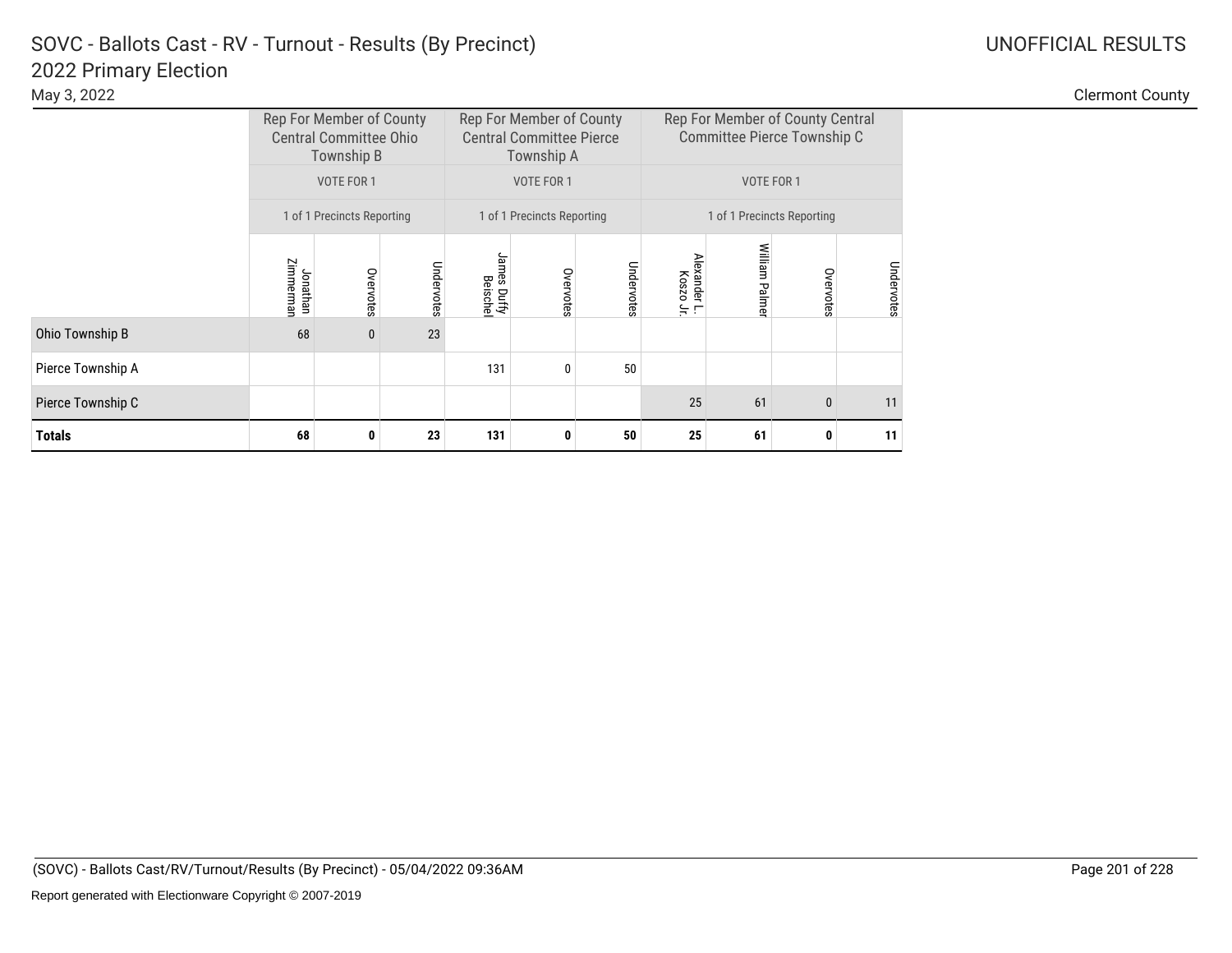|                   |                                                | Rep For Member of County<br><b>Central Committee Pierce</b><br>Township E |    |     |                                                                         | Rep For Member of County Central<br>Committee Pierce Township G |    | Rep For Member of County<br><b>Central Committee Pierce</b><br>Township I |                                   |            |  |
|-------------------|------------------------------------------------|---------------------------------------------------------------------------|----|-----|-------------------------------------------------------------------------|-----------------------------------------------------------------|----|---------------------------------------------------------------------------|-----------------------------------|------------|--|
|                   |                                                | VOTE FOR 1                                                                |    |     | VOTE FOR 1                                                              |                                                                 |    |                                                                           | VOTE FOR 1                        |            |  |
|                   |                                                | 1 of 1 Precincts Reporting                                                |    |     |                                                                         | 1 of 1 Precincts Reporting                                      |    | 1 of 1 Precincts Reporting                                                |                                   |            |  |
|                   | Undervotes<br>Overvotes<br>Allen M.<br>Freeman |                                                                           |    |     | John R.<br>Chuck W.<br>Undervotes<br>Overvotes<br>Berger<br><b>Lane</b> |                                                                 |    |                                                                           | Gerard W.<br>Seipelt<br>Overvotes | Undervotes |  |
| Pierce Township E | 150                                            | $\mathbf{0}$                                                              | 65 |     |                                                                         |                                                                 |    |                                                                           |                                   |            |  |
| Pierce Township G |                                                |                                                                           |    | 108 | 80                                                                      | 0                                                               | 21 |                                                                           |                                   |            |  |
| Pierce Township I |                                                |                                                                           |    |     |                                                                         |                                                                 |    | 139                                                                       | $\mathbf{0}$                      | 53         |  |
| <b>Totals</b>     | 150                                            | 65<br>0                                                                   |    |     | 80                                                                      | 0                                                               | 21 | 139                                                                       | 0                                 | 53         |  |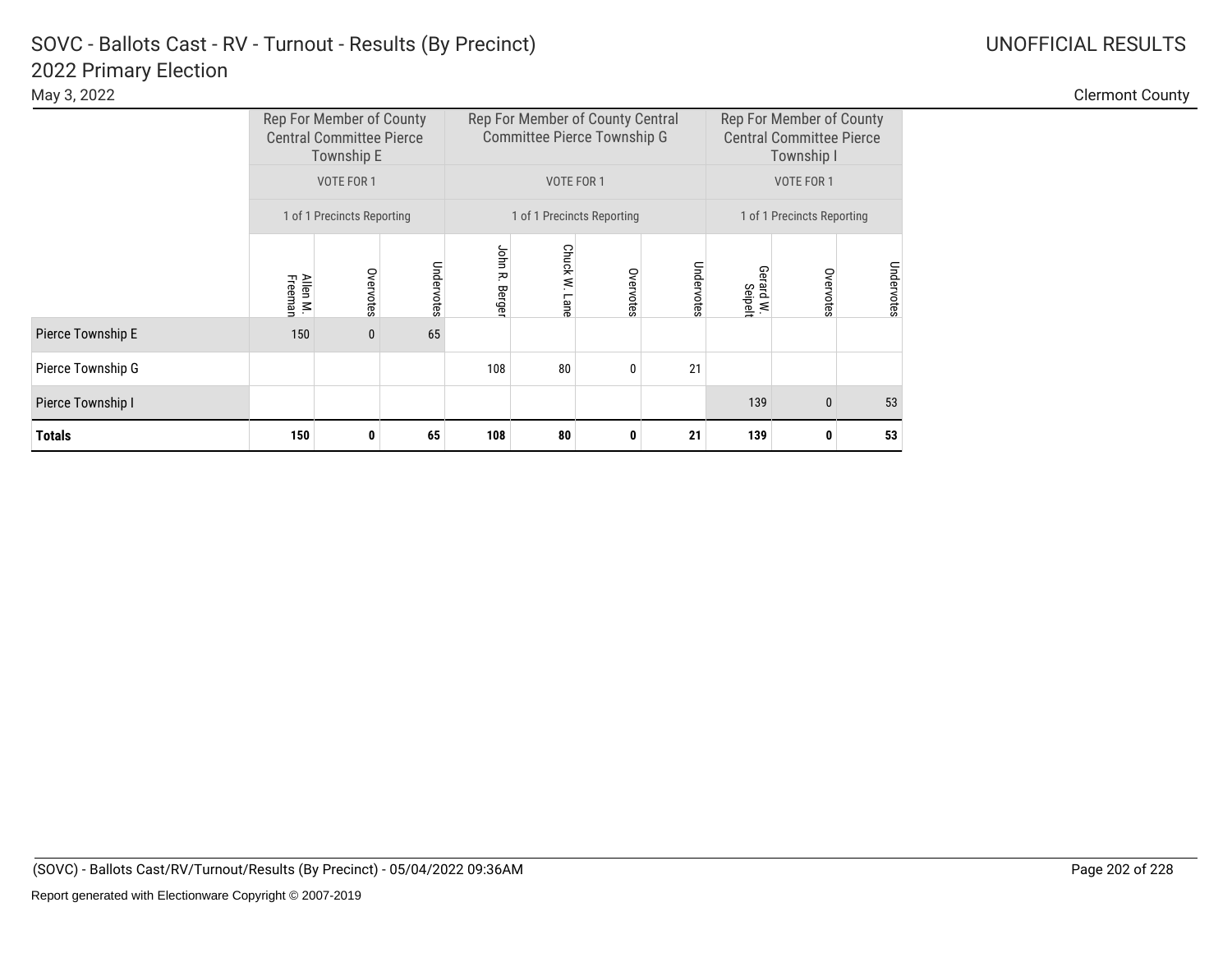|                   |                        | Rep For Member of County<br><b>Central Committee Pierce</b><br>Township K |    |                 | Rep For Member of County<br><b>Central Committee Pierce</b><br><b>Township M</b> |    | Rep For Member of County<br><b>Central Committee Pierce</b><br>Township N |                            |            |  |
|-------------------|------------------------|---------------------------------------------------------------------------|----|-----------------|----------------------------------------------------------------------------------|----|---------------------------------------------------------------------------|----------------------------|------------|--|
|                   |                        | VOTE FOR 1                                                                |    |                 | <b>VOTE FOR 1</b>                                                                |    |                                                                           | VOTE FOR 1                 |            |  |
|                   |                        | 1 of 1 Precincts Reporting                                                |    |                 | 1 of 1 Precincts Reporting                                                       |    |                                                                           | 1 of 1 Precincts Reporting |            |  |
|                   | <b>Bonnie Batchler</b> | Undervotes<br>Overvotes                                                   |    | Mark J. Tekulve | Undervotes<br>Overvotes                                                          |    | Dani Speige                                                               | Overvotes                  | Undervotes |  |
| Pierce Township K | 135                    | $\mathbf{0}$                                                              | 40 |                 |                                                                                  |    |                                                                           |                            |            |  |
| Pierce Township M |                        |                                                                           |    | 163             | $\mathbf{0}$                                                                     | 57 |                                                                           |                            |            |  |
| Pierce Township N |                        |                                                                           |    |                 |                                                                                  |    | 106                                                                       | $\mathbf{0}$               | 33         |  |
| <b>Totals</b>     | 135<br>40<br>0         |                                                                           |    | 163             | 0                                                                                | 57 | 106                                                                       | 0                          | 33         |  |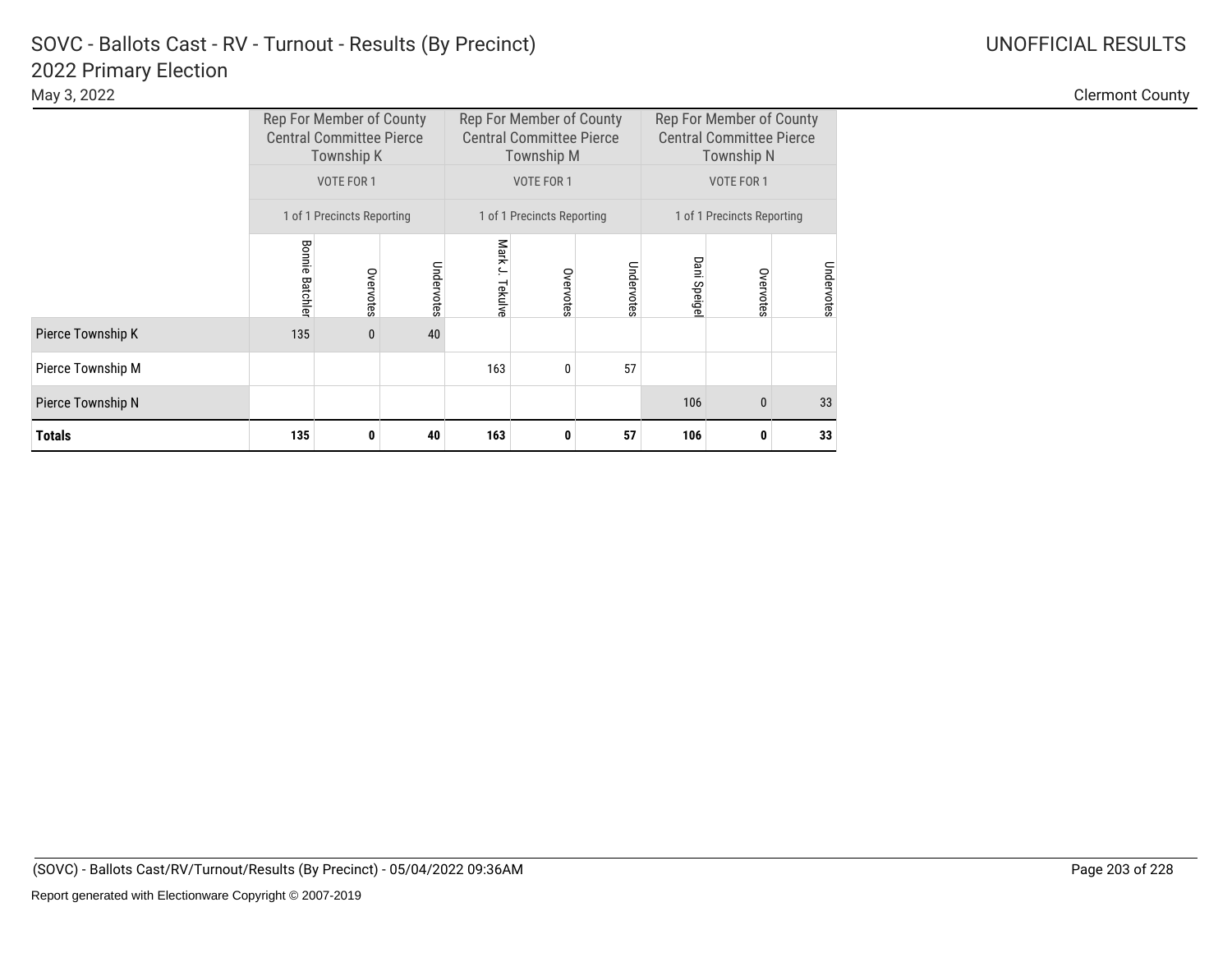|                             |              | Rep For Member of County<br><b>Central Committee Stonelick</b><br>Township A<br>VOTE FOR 1 |            |                     | Rep For Member of County<br><b>Central Committee Stonelick</b><br>Township B<br>VOTE FOR 1 |            | Rep For Member of County<br><b>Central Committee Stonelick</b><br>Township C<br>VOTE FOR 1 |                            |            |  |
|-----------------------------|--------------|--------------------------------------------------------------------------------------------|------------|---------------------|--------------------------------------------------------------------------------------------|------------|--------------------------------------------------------------------------------------------|----------------------------|------------|--|
|                             |              | 1 of 1 Precincts Reporting                                                                 |            |                     | 1 of 1 Precincts Reporting                                                                 |            |                                                                                            | 1 of 1 Precincts Reporting |            |  |
|                             | Jenny Lanham | Overvotes                                                                                  | Undervotes | <b>Billy Fowler</b> | Overvotes                                                                                  | Undervotes | Gloria Martin                                                                              | Overvotes                  | Undervotes |  |
| Stonelick Township A        | 146          | $\bf{0}$                                                                                   | 54         |                     |                                                                                            |            |                                                                                            |                            |            |  |
| <b>Stonelick Township B</b> |              |                                                                                            |            | 100                 | 0                                                                                          | 26         |                                                                                            |                            |            |  |
| Stonelick Township C        |              |                                                                                            |            |                     |                                                                                            |            | 114                                                                                        | $\mathbf{0}$               | 34         |  |
| <b>Totals</b>               | 146          | 0                                                                                          | 54         | 100                 | 0                                                                                          | 26         | 114                                                                                        | 0                          | 34         |  |

Clermont County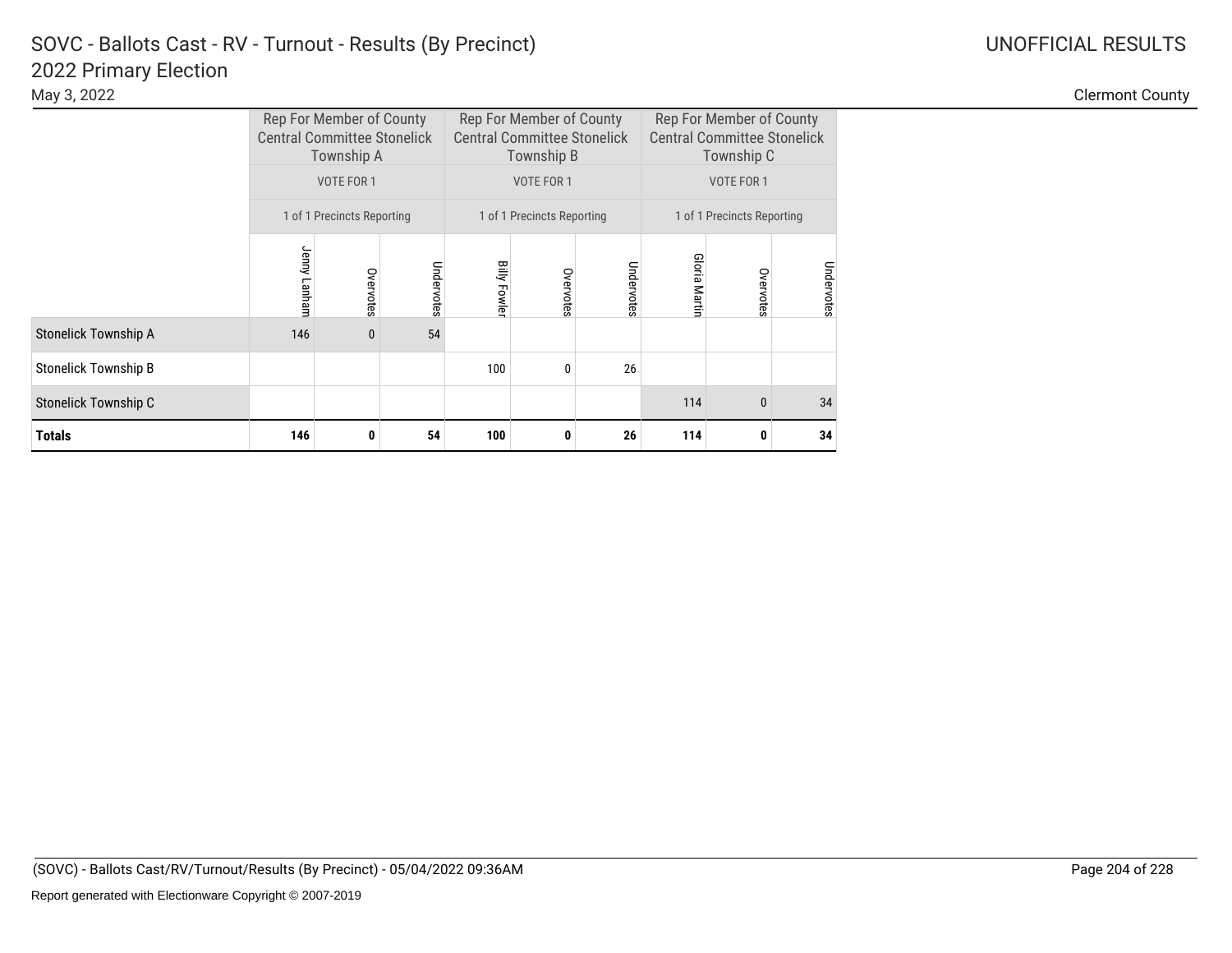## 2022 Primary Election<br>May 3, 2022 SOVC - Ballots Cast - RV - Turnout - Results (By Precinct) and Manuscription Control Control Control Control Control Control Control Control Control Control Control Control Control Control Control Control Control Control C

|                             |                     | Rep For Member of County<br><b>Central Committee Stonelick</b><br><b>Township E</b> |            |                   | Rep For Member of County<br><b>Central Committee Bethel</b><br>Village B |            | Rep For Member of County<br><b>Central Committee Tate</b><br>Township D |                            |            |  |
|-----------------------------|---------------------|-------------------------------------------------------------------------------------|------------|-------------------|--------------------------------------------------------------------------|------------|-------------------------------------------------------------------------|----------------------------|------------|--|
|                             |                     | VOTE FOR 1                                                                          |            |                   | VOTE FOR 1                                                               |            |                                                                         | VOTE FOR 1                 |            |  |
|                             |                     | 1 of 1 Precincts Reporting                                                          |            |                   | 1 of 1 Precincts Reporting                                               |            |                                                                         | 1 of 1 Precincts Reporting |            |  |
|                             | Duchemir<br>Paul A. | Overvotes                                                                           | Undervotes | Stephanie<br>Ross | Overvotes                                                                | Undervotes | Greg<br><b>Schuler</b>                                                  | Overvotes                  | Undervotes |  |
| <b>Stonelick Township E</b> | 96                  | $\mathbf{0}$                                                                        | 41         |                   |                                                                          |            |                                                                         |                            |            |  |
| <b>Bethel Village B</b>     |                     |                                                                                     |            | 84                | 0                                                                        | 29         |                                                                         |                            |            |  |
| Tate Township D             |                     |                                                                                     |            |                   |                                                                          |            | 160                                                                     | $\mathbf{0}$               | 56         |  |
| <b>Totals</b>               | 96                  | 0                                                                                   | 41         | 84                | 0                                                                        | 29         | 160                                                                     | 0                          | 56         |  |

Clermont County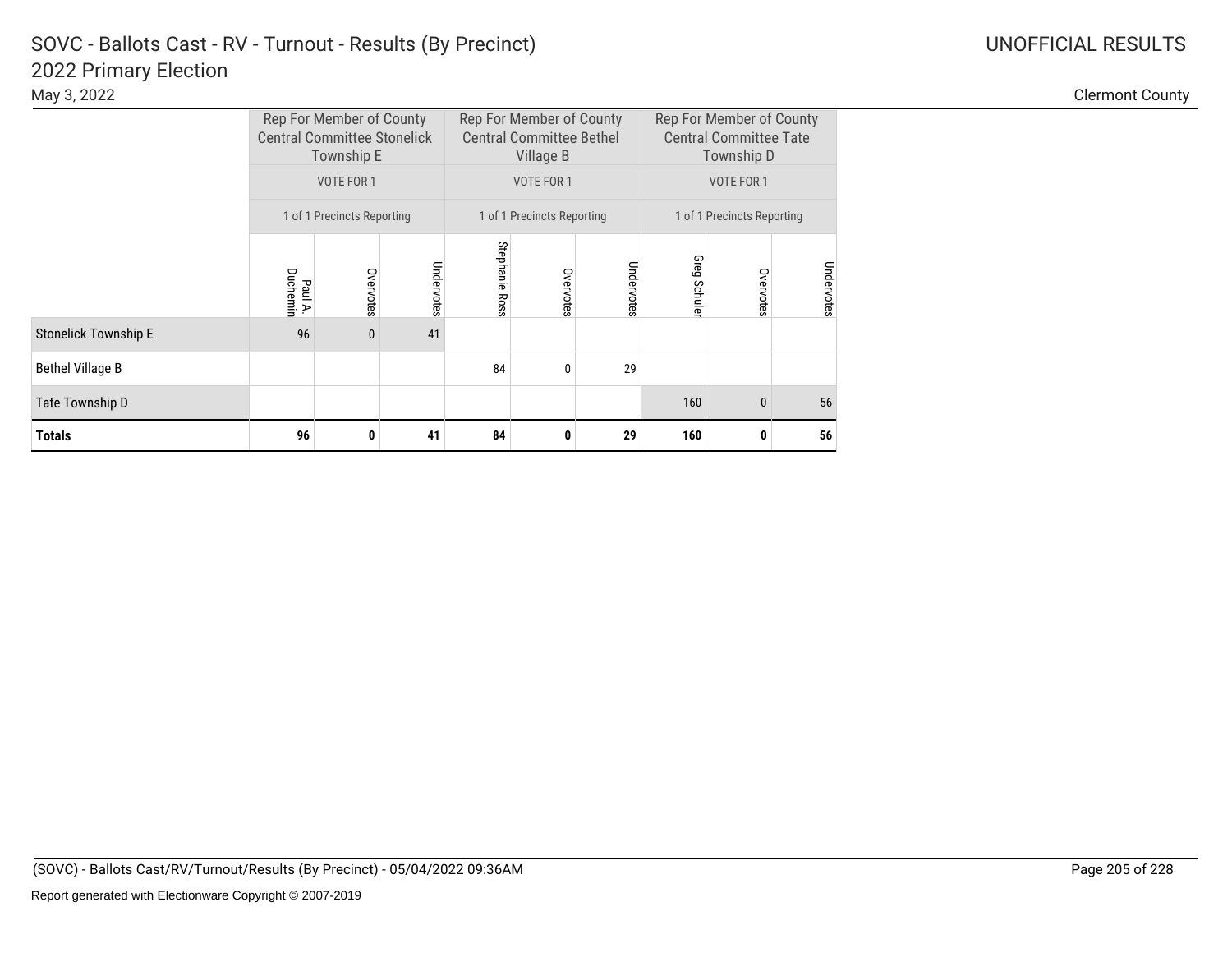### 2022 Primary Election SOVC - Ballots Cast - RV - Turnout - Results (By Precinct) and Manuscription Control Control Control Control Control Control Control Control Control Control Control Control Control Control Control Control Control Control C

|                         |                                        | Rep For Member of County<br><b>Central Committee Tate</b><br>Township F |            |                | Rep For Member of County<br><b>Central Committee Tate</b><br>Township H |            |           | Rep For Member of County Central<br>Committee Union Township A |                            |            |  |  |
|-------------------------|----------------------------------------|-------------------------------------------------------------------------|------------|----------------|-------------------------------------------------------------------------|------------|-----------|----------------------------------------------------------------|----------------------------|------------|--|--|
|                         | VOTE FOR 1<br>VOTE FOR 1<br>VOTE FOR 1 |                                                                         |            |                |                                                                         |            |           |                                                                |                            |            |  |  |
|                         |                                        | 1 of 1 Precincts Reporting                                              |            |                | 1 of 1 Precincts Reporting                                              |            |           |                                                                | 1 of 1 Precincts Reporting |            |  |  |
|                         | <b>Richard Herron</b>                  | Overvotes                                                               | Undervotes | Nathan Schuler | Overvotes                                                               | Undervotes | Mark Faus | Bill Thomas                                                    | Overvotes                  | Undervotes |  |  |
| <b>Tate Township F</b>  | 141                                    | $\bf{0}$                                                                | 53         |                |                                                                         |            |           |                                                                |                            |            |  |  |
| Tate Township H         |                                        |                                                                         |            | 127            | $\mathbf{0}$                                                            | 54         |           |                                                                |                            |            |  |  |
| <b>Union Township A</b> |                                        |                                                                         |            |                |                                                                         |            | 87        | 30                                                             |                            |            |  |  |
| <b>Totals</b>           | 141                                    | 0                                                                       | 53         | 127            | 0                                                                       | 54         | 87        | 49                                                             | 0                          | 30         |  |  |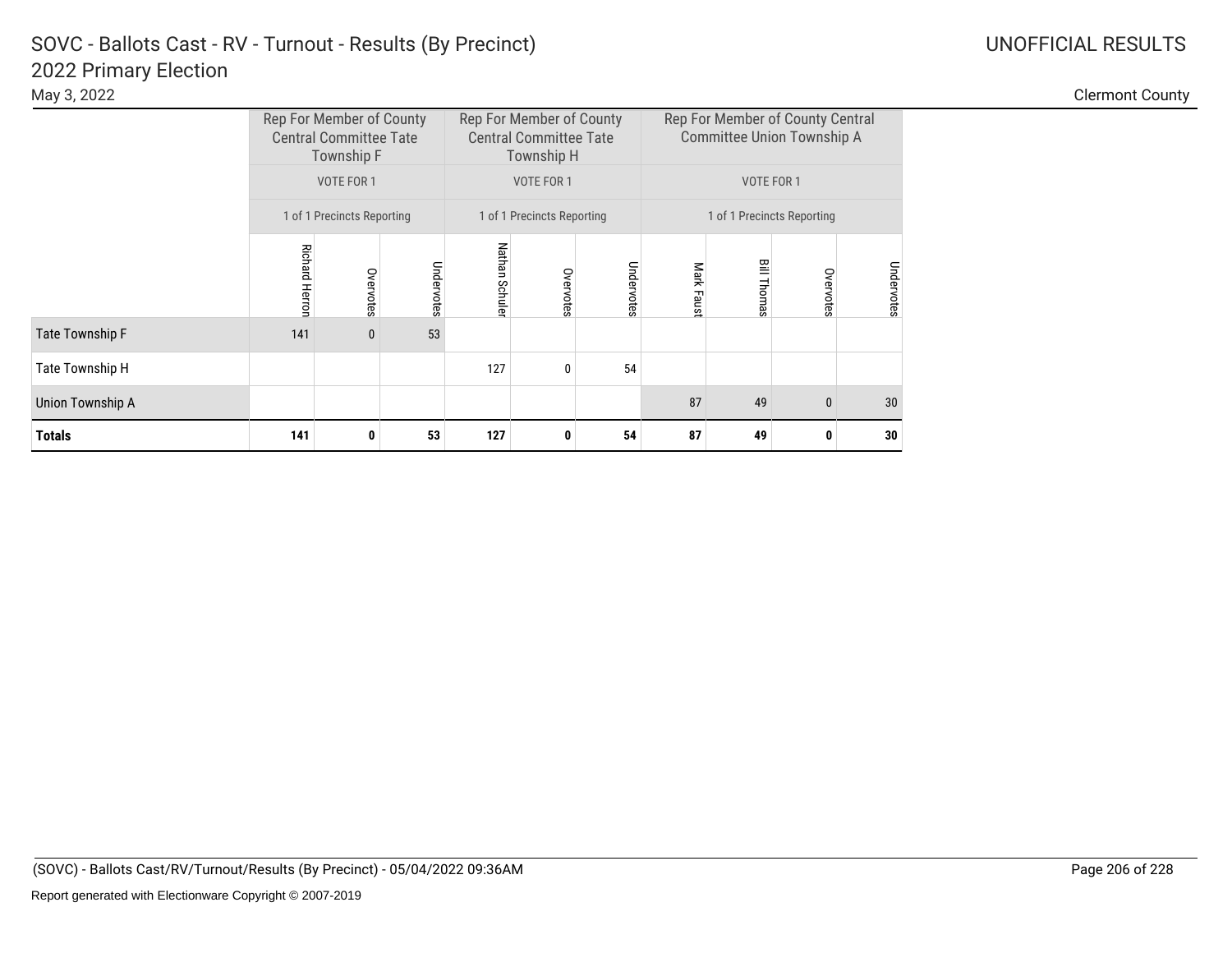### 2022 Primary Election SOVC - Ballots Cast - RV - Turnout - Results (By Precinct) and Manuscription Control Control Control Control Control Control Control Control Control Control Control Control Control Control Control Control Control Control C

|                         |                   | Rep For Member of County<br><b>Central Committee Union</b><br>Township B |            |                | Rep For Member of County<br><b>Central Committee Union</b><br>Township D |            | Rep For Member of County Central<br>Committee Union Township E |                   |                            |            |  |
|-------------------------|-------------------|--------------------------------------------------------------------------|------------|----------------|--------------------------------------------------------------------------|------------|----------------------------------------------------------------|-------------------|----------------------------|------------|--|
|                         |                   | VOTE FOR 1                                                               |            |                | VOTE FOR 1                                                               |            |                                                                | VOTE FOR 1        |                            |            |  |
|                         |                   | 1 of 1 Precincts Reporting                                               |            |                | 1 of 1 Precincts Reporting                                               |            |                                                                |                   | 1 of 1 Precincts Reporting |            |  |
|                         | Debra<br>Siegroth | Overvotes                                                                | Undervotes | John K. McGraw | Overvotes                                                                | Undervotes | John M. Dingc                                                  | <b>Danny Ruck</b> | Overvotes                  | Undervotes |  |
| <b>Union Township B</b> | 46                | $\bf{0}$                                                                 | 25         |                |                                                                          |            |                                                                |                   |                            |            |  |
| Union Township D        |                   |                                                                          |            | 109            | 0                                                                        | 33         |                                                                |                   |                            |            |  |
| Union Township E        |                   |                                                                          |            |                |                                                                          |            | 96                                                             | 74                | $\mathbf{0}$               | 71         |  |
| <b>Totals</b>           | 46                | 0                                                                        | 25         | 109            | 0                                                                        | 33         | 96                                                             | 74                | 0                          | 71         |  |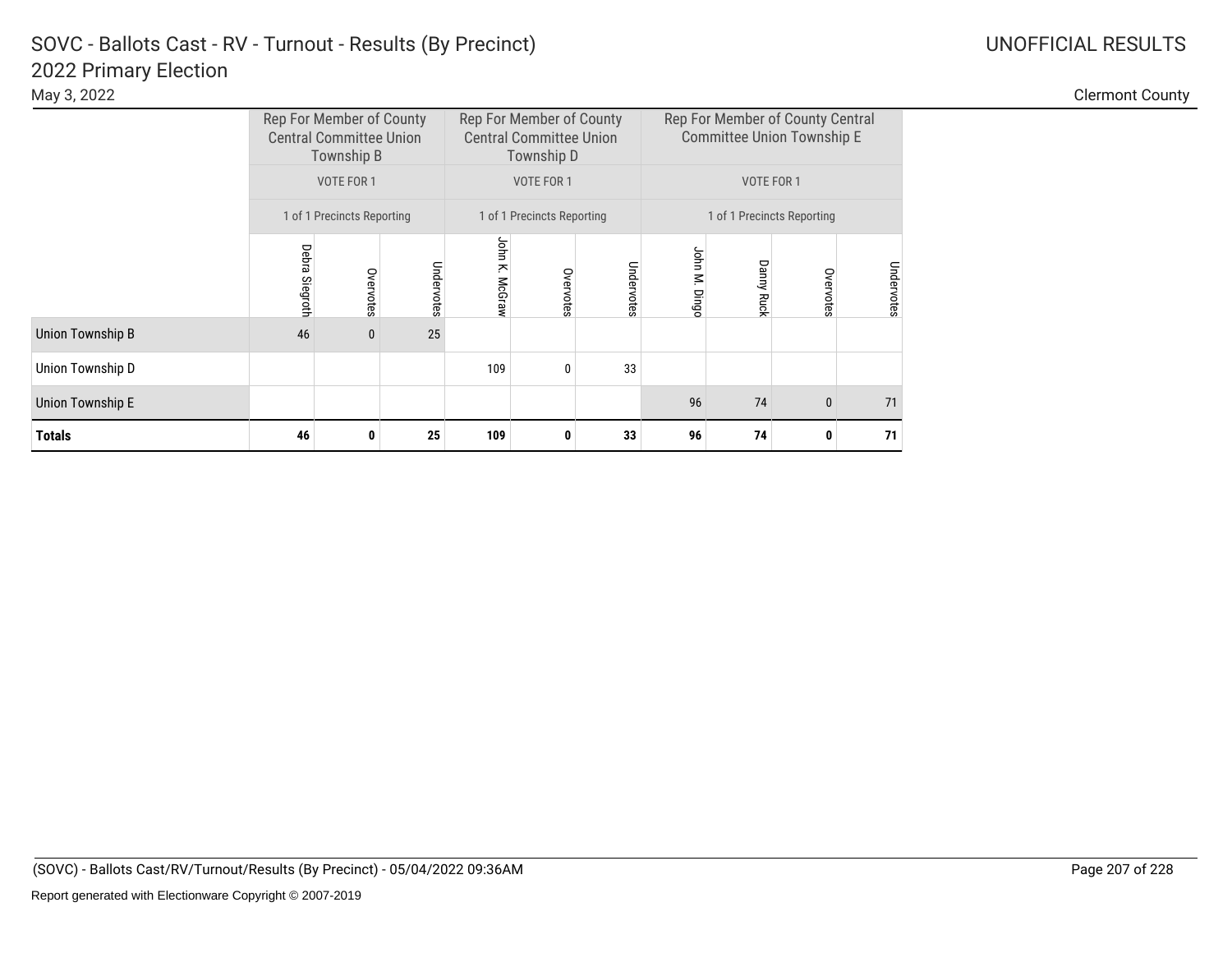|                         |                  | Rep For Member of County<br><b>Central Committee Union</b><br>Township F |            |              | Rep For Member of County<br><b>Central Committee Union</b><br>Township J |            | Rep For Member of County<br><b>Central Committee Union</b><br>Township O |                            |            |  |  |
|-------------------------|------------------|--------------------------------------------------------------------------|------------|--------------|--------------------------------------------------------------------------|------------|--------------------------------------------------------------------------|----------------------------|------------|--|--|
|                         |                  | VOTE FOR 1                                                               |            |              | VOTE FOR 1                                                               |            |                                                                          | VOTE FOR 1                 |            |  |  |
|                         |                  | 1 of 1 Precincts Reporting                                               |            |              | 1 of 1 Precincts Reporting                                               |            |                                                                          | 1 of 1 Precincts Reporting |            |  |  |
|                         | <b>Bob McGee</b> | Overvotes                                                                | Undervotes | Andrew Kappe | Overvotes                                                                | Undervotes | Joseph Wolfer                                                            | Overvotes                  | Undervotes |  |  |
| <b>Union Township F</b> | 120              | $\mathbf{0}$                                                             | 39         |              |                                                                          |            |                                                                          |                            |            |  |  |
| Union Township J        |                  |                                                                          |            | 63           | 0                                                                        | 28         |                                                                          |                            |            |  |  |
| Union Township O        |                  |                                                                          |            |              |                                                                          |            | 120                                                                      | $\mathbf{0}$               | 38         |  |  |
| Totals                  | 120              | 0                                                                        | 39         | 63           | 0                                                                        | 28         | 120<br>0                                                                 |                            |            |  |  |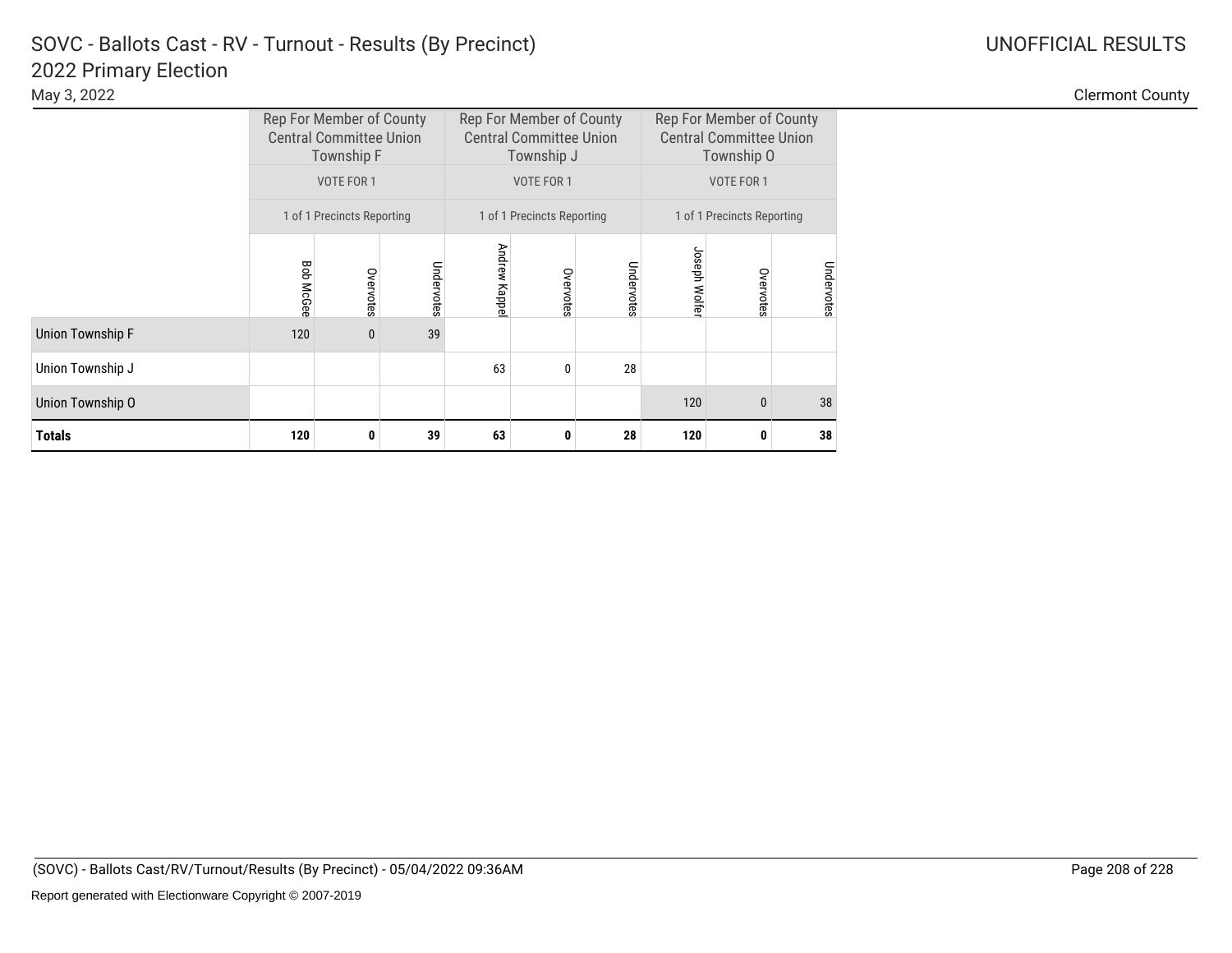### 2022 Primary Election SOVC - Ballots Cast - RV - Turnout - Results (By Precinct) and Manuscription Control Control Control Control Control Control Control Control Control Control Control Control Control Control Control Control Control Control C

| May 3, 2022             |             |                                                                          |            |                  |                                                                |               |            |                            |                     |                                                                       |           | <b>Clermont County</b> |
|-------------------------|-------------|--------------------------------------------------------------------------|------------|------------------|----------------------------------------------------------------|---------------|------------|----------------------------|---------------------|-----------------------------------------------------------------------|-----------|------------------------|
|                         |             | Rep For Member of County<br><b>Central Committee Union</b><br>Township P |            |                  | Rep For Member of County Central<br>Committee Union Township Q |               |            |                            |                     | Rep For Member of County Central<br><b>Committee Union Township R</b> |           |                        |
|                         |             | VOTE FOR 1                                                               |            | VOTE FOR 1       |                                                                |               |            |                            | VOTE FOR 1          |                                                                       |           |                        |
|                         |             | 1 of 1 Precincts Reporting                                               |            |                  | 1 of 1 Precincts Reporting                                     |               |            | 1 of 1 Precincts Reporting |                     |                                                                       |           |                        |
|                         | Jude DeWitt | Overvotes                                                                | Undervotes | John<br>J. Lipps | <b>Brian Willis</b>                                            | Overvote<br>Ö | Undervotes | Ronald B.<br>Campbell      | Micha<br>₾<br>Walke | S<br>ate                                                              | Undervote |                        |
| <b>Union Township P</b> | 52          | $\bf{0}$                                                                 | 15         |                  |                                                                |               |            |                            |                     |                                                                       |           |                        |
| Union Township Q        |             |                                                                          |            | 66               | 50                                                             |               | 10         |                            |                     |                                                                       |           |                        |
| <b>Union Township R</b> |             |                                                                          |            |                  |                                                                |               |            | 78                         | 45                  | $\mathbf{0}$                                                          |           |                        |
| <b>Totals</b>           | 52          | 0                                                                        | 15         | 66               | 50                                                             |               | 10         | 78                         | 45                  |                                                                       |           |                        |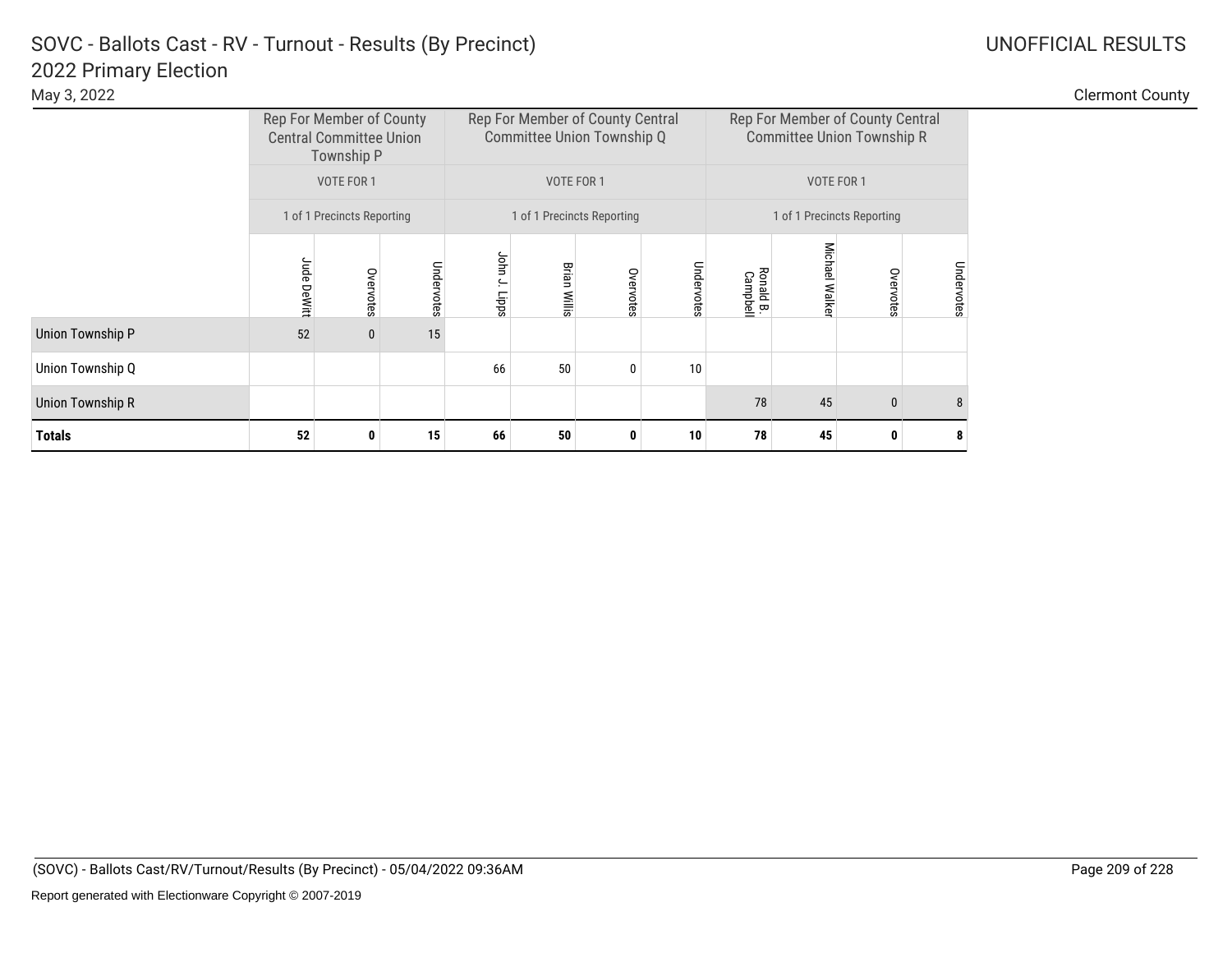|                         | Rep For Member of County Central<br><b>Committee Union Township Y</b><br>VOTE FOR 1 |                      |                            |            |             | Rep For Member of County<br><b>Central Committee Union</b><br>Township Z |            | Rep For Member of County<br><b>Central Committee Union</b><br><b>Township D1D</b> |            |            |  |
|-------------------------|-------------------------------------------------------------------------------------|----------------------|----------------------------|------------|-------------|--------------------------------------------------------------------------|------------|-----------------------------------------------------------------------------------|------------|------------|--|
|                         |                                                                                     |                      |                            |            |             | VOTE FOR 1                                                               |            |                                                                                   | VOTE FOR 1 |            |  |
|                         |                                                                                     |                      | 1 of 1 Precincts Reporting |            |             | 1 of 1 Precincts Reporting                                               |            | 1 of 1 Precincts Reporting                                                        |            |            |  |
|                         | Magda Dawson                                                                        | Holly A.<br>Lawrence | Overvotes                  | Undervotes | John Becker | Overvotes                                                                | Undervotes | Robert L.<br>Wing II                                                              | Overvotes  | Undervotes |  |
| <b>Union Township Y</b> | 59                                                                                  | 33                   | $\bf{0}$                   | 15         |             |                                                                          |            |                                                                                   |            |            |  |
| Union Township Z        |                                                                                     |                      |                            |            | 107         | 0                                                                        | 34         |                                                                                   |            |            |  |
| Union Township D1D      |                                                                                     |                      |                            |            |             |                                                                          |            | 83                                                                                | 0          | 28         |  |
| <b>Totals</b>           | 59                                                                                  | 33                   | 0                          | 15         | 107         | 0                                                                        | 34         | 83                                                                                | 0          | 28         |  |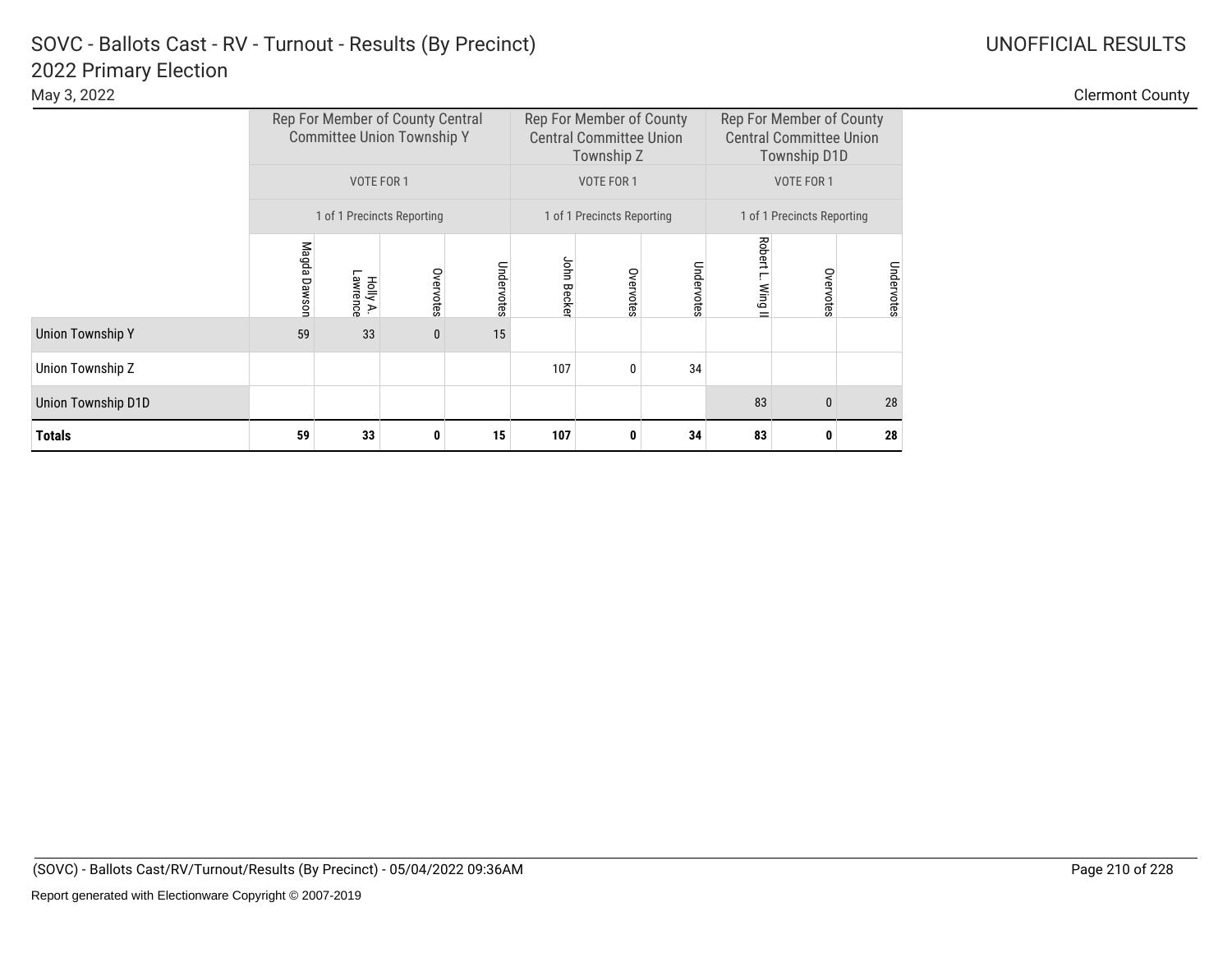### 2022 Primary Election SOVC - Ballots Cast - RV - Turnout - Results (By Precinct) and Manuscription Control Control Control Control Control Control Control Control Control Control Control Control Control Control Control Control Control Control C

|                           |                     | Rep For Member of County<br><b>Central Committee Union</b><br><b>Township E1E</b> |            |                         |                   | Rep For Member of County Central<br>Committee Union Township J1J |            | Rep For Member of County<br><b>Central Committee Union</b><br>Township K1K |            |            |  |
|---------------------------|---------------------|-----------------------------------------------------------------------------------|------------|-------------------------|-------------------|------------------------------------------------------------------|------------|----------------------------------------------------------------------------|------------|------------|--|
|                           |                     | <b>VOTE FOR 1</b>                                                                 |            |                         | VOTE FOR 1        |                                                                  |            |                                                                            | VOTE FOR 1 |            |  |
|                           |                     | 1 of 1 Precincts Reporting                                                        |            |                         |                   | 1 of 1 Precincts Reporting                                       |            | 1 of 1 Precincts Reporting                                                 |            |            |  |
|                           | Tina Ann<br>Sanborn | Overvotes                                                                         | Undervotes | Melanie<br><b>Ahern</b> | Brinkman<br>Tammy | Overvotes                                                        | Undervotes | <b>Barry Cole</b>                                                          | Overvotes  | Undervotes |  |
| <b>Union Township E1E</b> | 144                 | $\mathbf{0}$                                                                      | 71         |                         |                   |                                                                  |            |                                                                            |            |            |  |
| Union Township J1J        |                     |                                                                                   |            | 24                      | 72                | $\mathbf{0}$                                                     | 8          |                                                                            |            |            |  |
| Union Township K1K        |                     |                                                                                   |            |                         |                   |                                                                  |            | 59                                                                         | 0          | 20         |  |
| <b>Totals</b>             | 144<br>71<br>0      |                                                                                   |            | 24                      | 72                | $\bf{0}$                                                         | 8          | 59                                                                         | 0          | 20         |  |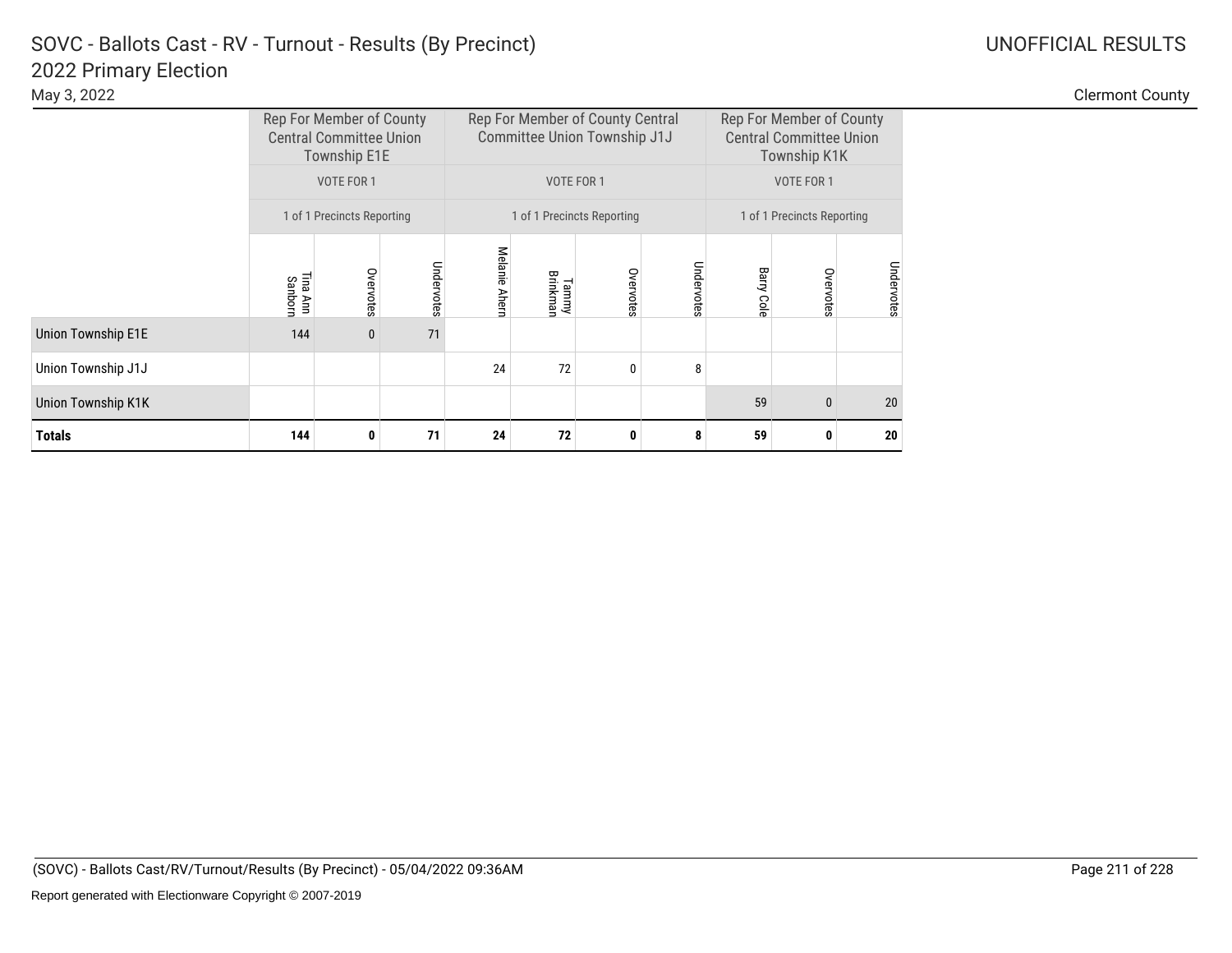Clermont County

|                           |                    | Rep For Member of County Central<br>Committee Union Township P1P |                            |            |           | Rep For Member of County<br><b>Central Committee Union</b><br><b>Township R1R</b> |            | Rep For Member of County<br><b>Central Committee Union</b><br><b>Township S1S</b> |                            |            |  |
|---------------------------|--------------------|------------------------------------------------------------------|----------------------------|------------|-----------|-----------------------------------------------------------------------------------|------------|-----------------------------------------------------------------------------------|----------------------------|------------|--|
|                           |                    | VOTE FOR 1                                                       |                            |            |           | VOTE FOR 1                                                                        |            |                                                                                   | VOTE FOR 1                 |            |  |
|                           |                    |                                                                  | 1 of 1 Precincts Reporting |            |           | 1 of 1 Precincts Reporting                                                        |            |                                                                                   | 1 of 1 Precincts Reporting |            |  |
|                           | <b>Chris Hicks</b> | <b>Blair Terpstra</b>                                            | Overvotes                  | Undervotes | Joe Dills | Overvotes                                                                         | Undervotes | Michael Logue                                                                     | Overvotes                  | Undervotes |  |
| <b>Union Township P1P</b> | 104                | 55                                                               | $\bf{0}$                   |            |           |                                                                                   |            |                                                                                   |                            |            |  |
| Union Township R1R        |                    |                                                                  |                            |            | 91        | $\mathbf{0}$                                                                      | 22         |                                                                                   |                            |            |  |
| <b>Union Township S1S</b> |                    |                                                                  |                            |            |           |                                                                                   |            | 130                                                                               | 0                          | 50         |  |
| <b>Totals</b>             | 104                | 55                                                               | 0                          |            | 91        | 0                                                                                 | 22         | 130                                                                               | 0                          | 50         |  |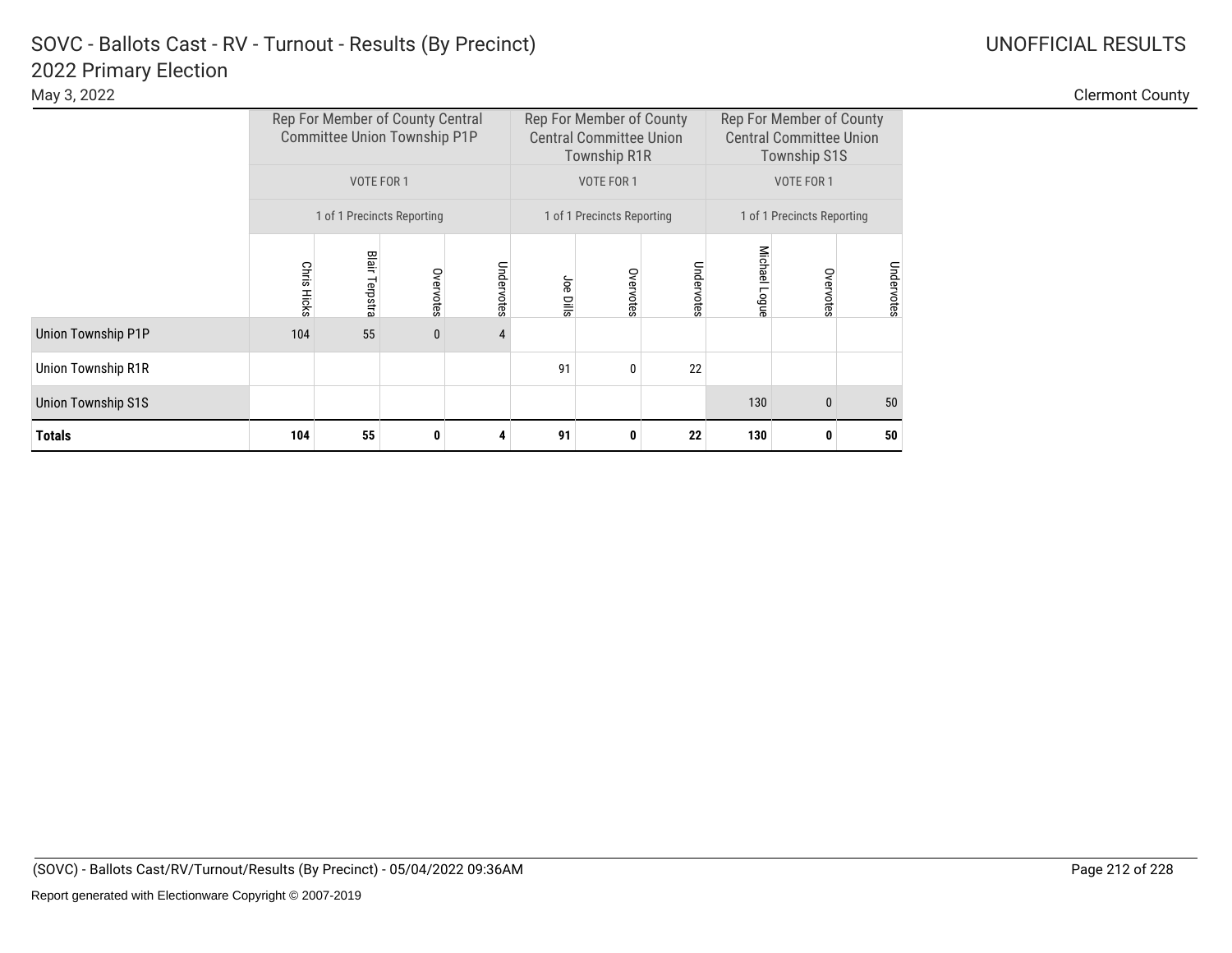### 2022 Primary Election SOVC - Ballots Cast - RV - Turnout - Results (By Precinct) and Manuscription Control Control Control Control Control Control Control Control Control Control Control Control Control Control Control Control Control Control C

|                       |               | Rep For Member of County<br><b>Central Committee Union</b><br>Township U1U |            |           | Rep For Member of County<br><b>Central Committee Union</b><br>Township V1V |              | Rep For Member of County<br><b>Central Committee Washington</b><br>Township A |                            |            |  |
|-----------------------|---------------|----------------------------------------------------------------------------|------------|-----------|----------------------------------------------------------------------------|--------------|-------------------------------------------------------------------------------|----------------------------|------------|--|
|                       |               | VOTE FOR 1                                                                 |            |           | VOTE FOR 1                                                                 |              |                                                                               | VOTE FOR 1                 |            |  |
|                       |               | 1 of 1 Precincts Reporting                                                 |            |           | 1 of 1 Precincts Reporting                                                 |              |                                                                               | 1 of 1 Precincts Reporting |            |  |
|                       | Travis C. Hal | Overvotes                                                                  | Undervotes | Jim Lewis | Overvotes                                                                  | Undervotes   | Tim Rudc                                                                      | Overvotes                  | Undervotes |  |
| Union Township U1U    | 72            | $\mathbf{0}$                                                               | 25         |           |                                                                            |              |                                                                               |                            |            |  |
| Union Township V1V    |               |                                                                            |            | 79        | $\mathbf{0}$                                                               | 34           |                                                                               |                            |            |  |
| Washington Township A |               |                                                                            |            |           | 97                                                                         | $\mathbf{0}$ | 34                                                                            |                            |            |  |
| Totals                | 72            | 0                                                                          | 25         | 79        | 0                                                                          | 34           | 97                                                                            | 34                         |            |  |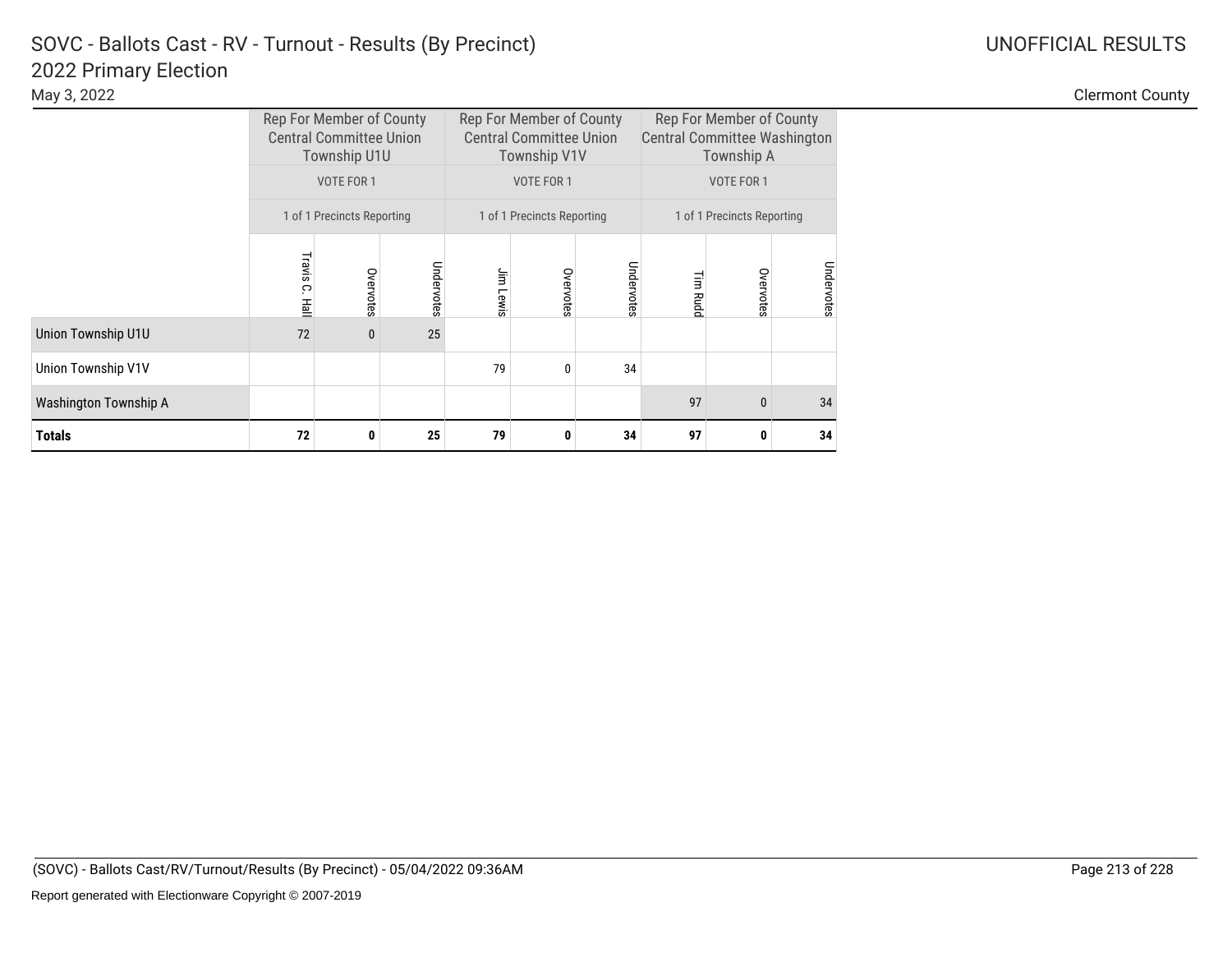### 2022 Primary Election SOVC - Ballots Cast - RV - Turnout - Results (By Precinct)

|                              | Central Committee Washington Central Committee Washington | Rep For Member of County<br>Township B |            |                  | Rep For Member of County<br>Township C |            | Rep For Member of County<br><b>Central Committee Wayne</b><br>Township A |                            |            |  |
|------------------------------|-----------------------------------------------------------|----------------------------------------|------------|------------------|----------------------------------------|------------|--------------------------------------------------------------------------|----------------------------|------------|--|
|                              |                                                           | VOTE FOR 1                             |            |                  | VOTE FOR 1                             |            |                                                                          | VOTE FOR 1                 |            |  |
|                              |                                                           | 1 of 1 Precincts Reporting             |            |                  | 1 of 1 Precincts Reporting             |            |                                                                          | 1 of 1 Precincts Reporting |            |  |
|                              | Aaron Maus                                                | Overvotes                              | Undervotes | Dennis<br>Cooper | Overvotes                              | Undervotes | James A.<br>Kidwell<br>⋗                                                 | Overvotes                  | Undervotes |  |
| <b>Washington Township B</b> | 75                                                        | $\mathbf{0}$                           | 23         |                  |                                        |            |                                                                          |                            |            |  |
| Washington Township C        |                                                           |                                        |            | 110              | $\mathbf{0}$                           | 20         |                                                                          |                            |            |  |
| Wayne Township A             |                                                           |                                        |            |                  |                                        |            | 142                                                                      | $\Omega$                   | 63         |  |
| Totals                       | 75                                                        | 0                                      | 23         | 110              | 0                                      | 20         | 142                                                                      | 0                          | 63         |  |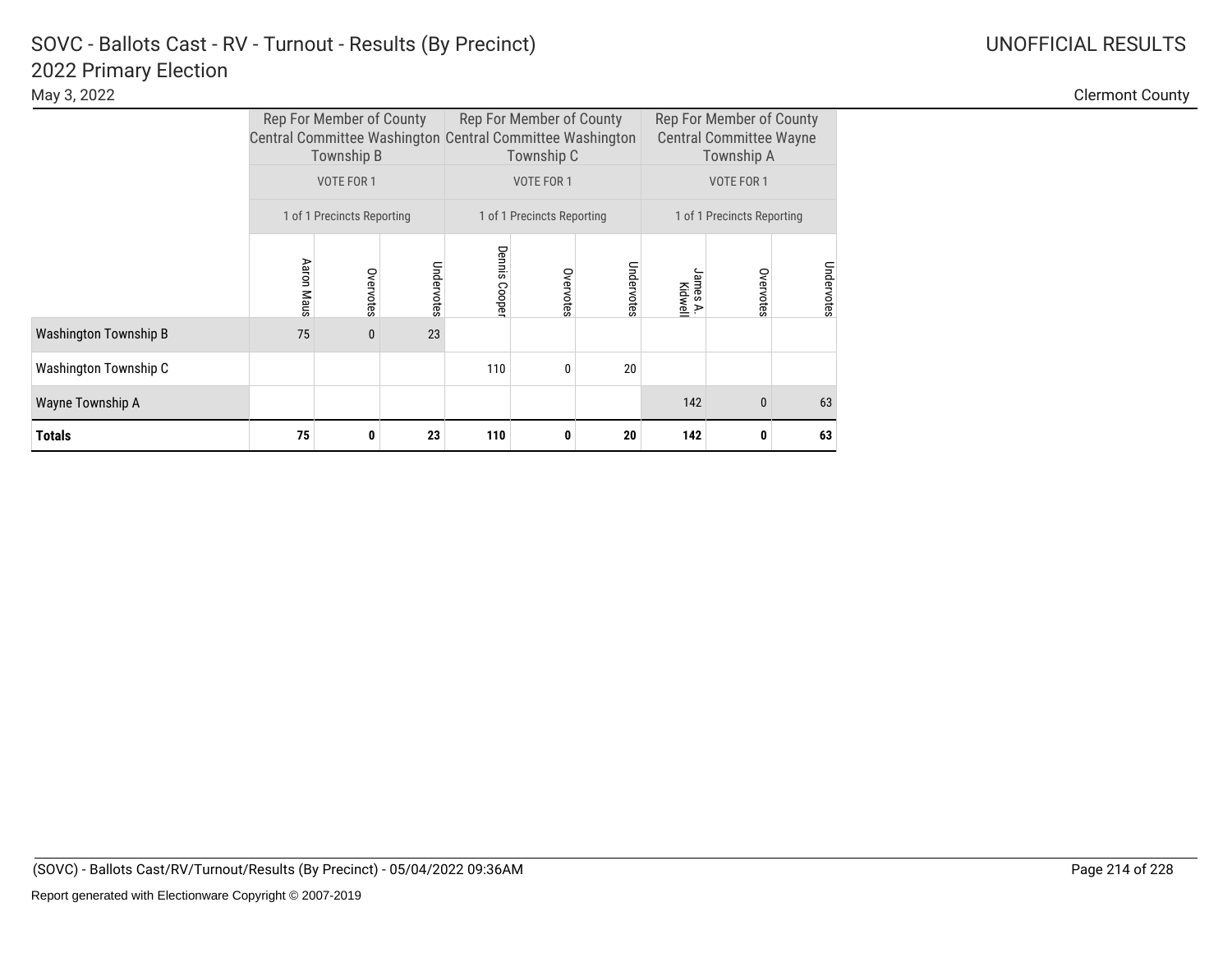### 2022 Primary Election SOVC - Ballots Cast - RV - Turnout - Results (By Precinct) and Manuscription Control Control Control Control Control Control Control Control Control Control Control Control Control Control Control Control Control Control C

|                         | Rep For Member of County<br><b>Central Committee Wayne</b><br>Township B<br>VOTE FOR 1<br>1 of 1 Precincts Reporting |           |            | Rep For Member of County<br><b>Central Committee Wayne</b><br>Township C<br>VOTE FOR 1 |              |            | Rep For Member of County<br><b>Central Committee</b><br>Williamsburg Village A<br>VOTE FOR 1 |              |            |
|-------------------------|----------------------------------------------------------------------------------------------------------------------|-----------|------------|----------------------------------------------------------------------------------------|--------------|------------|----------------------------------------------------------------------------------------------|--------------|------------|
|                         |                                                                                                                      |           |            |                                                                                        |              |            |                                                                                              |              |            |
|                         |                                                                                                                      |           |            | 1 of 1 Precincts Reporting                                                             |              |            | 1 of 1 Precincts Reporting                                                                   |              |            |
|                         | Richard Grant                                                                                                        | Overvotes | Undervotes | Dennis J.<br>Elchlinger                                                                | Overvotes    | Undervotes | David<br>ŗm<br>Carter                                                                        | Overvotes    | Undervotes |
| <b>Wayne Township B</b> | 105                                                                                                                  | $\bf{0}$  | 49         |                                                                                        |              |            |                                                                                              |              |            |
| Wayne Township C        |                                                                                                                      |           |            | 171                                                                                    | $\mathbf{0}$ | 44         |                                                                                              |              |            |
| Williamsburg Village A  |                                                                                                                      |           |            |                                                                                        |              |            | 101                                                                                          | $\mathbf{0}$ | 54         |
| <b>Totals</b>           | 105                                                                                                                  | 0         | 49         | 171                                                                                    | 0            | 44         | 101                                                                                          | 0            | 54         |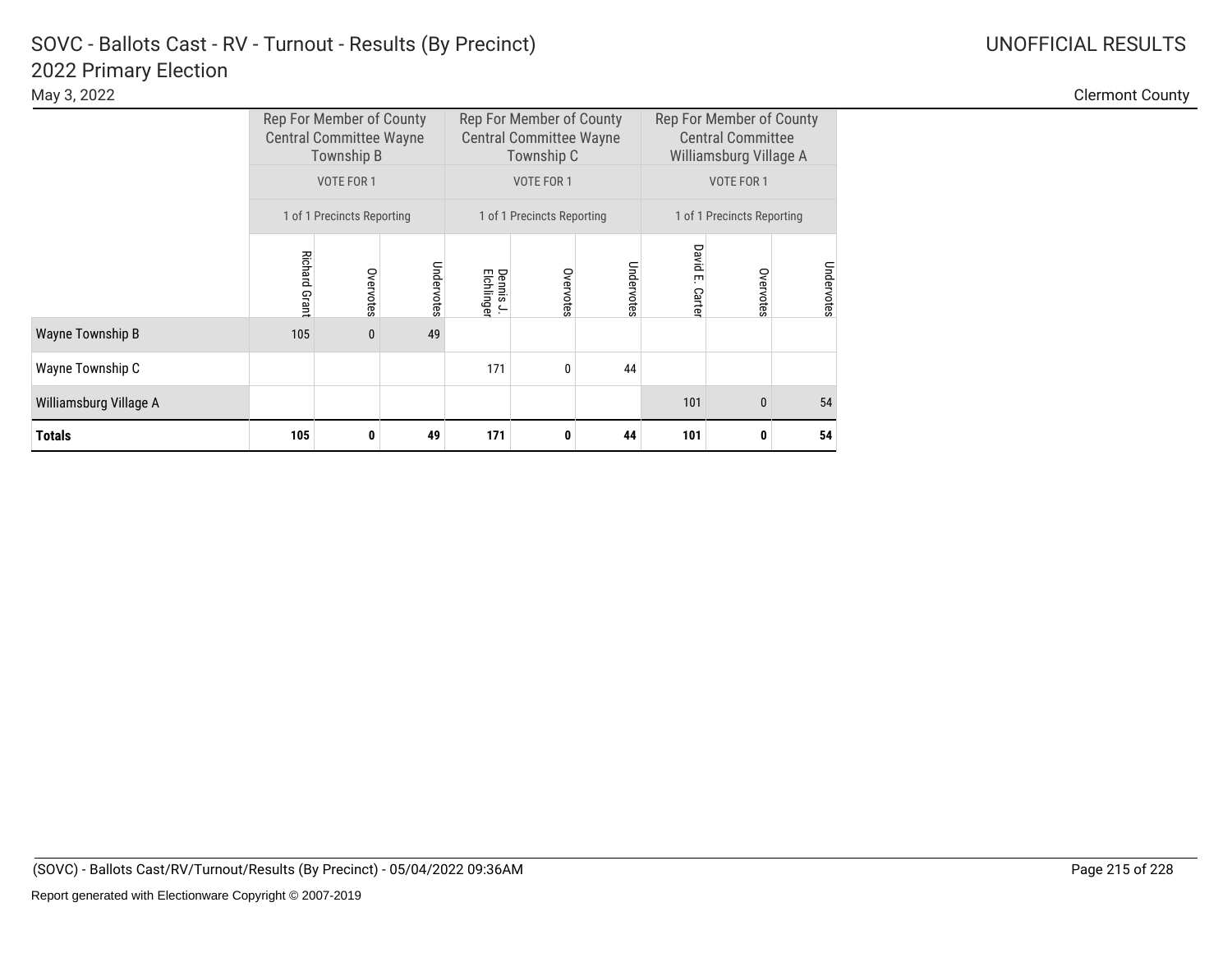|                         | Rep For Member of County<br><b>Central Committee</b><br>Williamsburg Village C<br>VOTE FOR 1<br>1 of 1 Precincts Reporting |              |            | Rep For Member of County<br><b>Central Committee</b><br>Williamsburg Township A<br>VOTE FOR 1 |              |            | Rep For Member of County<br><b>Central Committee</b><br>Williamsburg Township B<br>VOTE FOR 1 |              |            |
|-------------------------|----------------------------------------------------------------------------------------------------------------------------|--------------|------------|-----------------------------------------------------------------------------------------------|--------------|------------|-----------------------------------------------------------------------------------------------|--------------|------------|
|                         |                                                                                                                            |              |            | 1 of 1 Precincts Reporting                                                                    |              |            | 1 of 1 Precincts Reporting                                                                    |              |            |
|                         | Ed Carter I                                                                                                                | Overvotes    | Undervotes | Schrinner<br><b>Melissa</b>                                                                   | Overvotes    | Undervotes | Eddie<br><b>Brock</b>                                                                         | Overvotes    | Undervotes |
| Williamsburg Village C  | 117                                                                                                                        | $\mathbf{0}$ | 37         |                                                                                               |              |            |                                                                                               |              |            |
| Williamsburg Township A |                                                                                                                            |              |            | 116                                                                                           | $\mathbf{0}$ | 58         |                                                                                               |              |            |
| Williamsburg Township B |                                                                                                                            |              |            |                                                                                               |              |            | 168                                                                                           | $\mathbf{0}$ | 77         |
| <b>Totals</b>           | 117                                                                                                                        | 0            | 37         | 116                                                                                           | 0            | 58         | 168                                                                                           | 0            | 77         |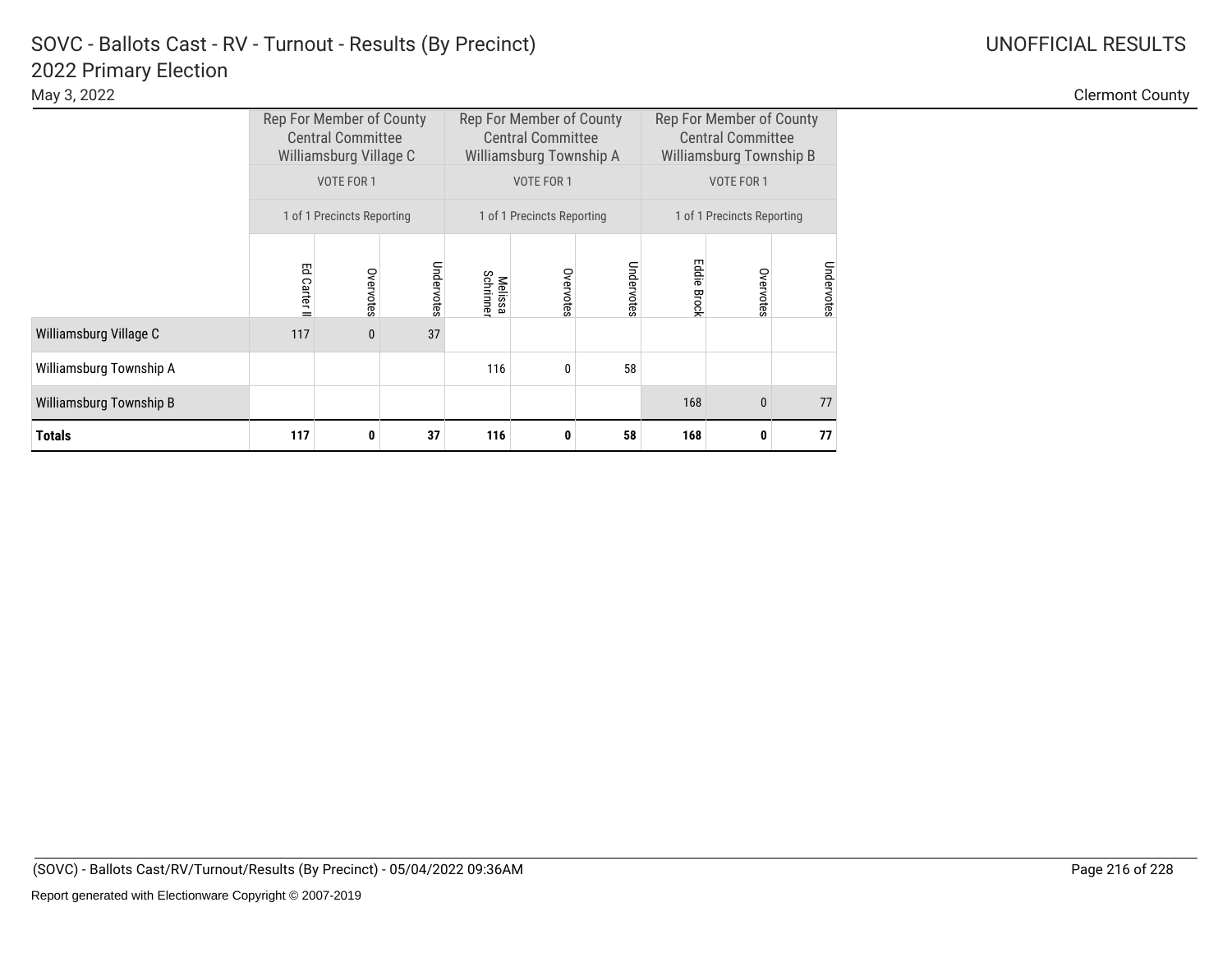| May 3, 2022             |         |                                                                                 |            |                 |                                                               |                            |            |                |                         |                                                                 |            | <b>Clermont County</b> |
|-------------------------|---------|---------------------------------------------------------------------------------|------------|-----------------|---------------------------------------------------------------|----------------------------|------------|----------------|-------------------------|-----------------------------------------------------------------|------------|------------------------|
|                         |         | Rep For Member of County<br><b>Central Committee</b><br>Williamsburg Township C |            |                 | Rep For Member of County Central<br>Committee Loveland City A |                            |            |                |                         | Rep For Member of County Central<br>Committee Batavia Village A |            |                        |
|                         |         | VOTE FOR 1                                                                      |            |                 |                                                               | VOTE FOR 1                 |            |                |                         | VOTE FOR 1                                                      |            |                        |
|                         |         | 1 of 1 Precincts Reporting                                                      |            |                 |                                                               | 1 of 1 Precincts Reporting |            |                |                         | 1 of 1 Precincts Reporting                                      |            |                        |
|                         | Ed Boll | Overvotes                                                                       | Undervotes | Write-in Totals | Write-in: Not<br>Assigned                                     | Overvotes                  | Undervotes | Write<br>otals | ite-in: Not<br>Assigned | Overvotes                                                       | Undervotes |                        |
| Loveland City A         |         |                                                                                 |            | 15              | 15                                                            | $\mathbf{0}$               | 74         |                |                         |                                                                 |            |                        |
| Batavia Village A       |         |                                                                                 |            |                 |                                                               |                            |            | 20             | 20                      |                                                                 | 144        |                        |
| Williamsburg Township C | 73      | $\mathbf{0}$                                                                    | 27         |                 |                                                               |                            |            |                |                         |                                                                 |            |                        |
| <b>Totals</b>           | 73      | 0                                                                               | 27         | 15              | 15                                                            |                            | 74         | 20             | 20                      |                                                                 | 144        |                        |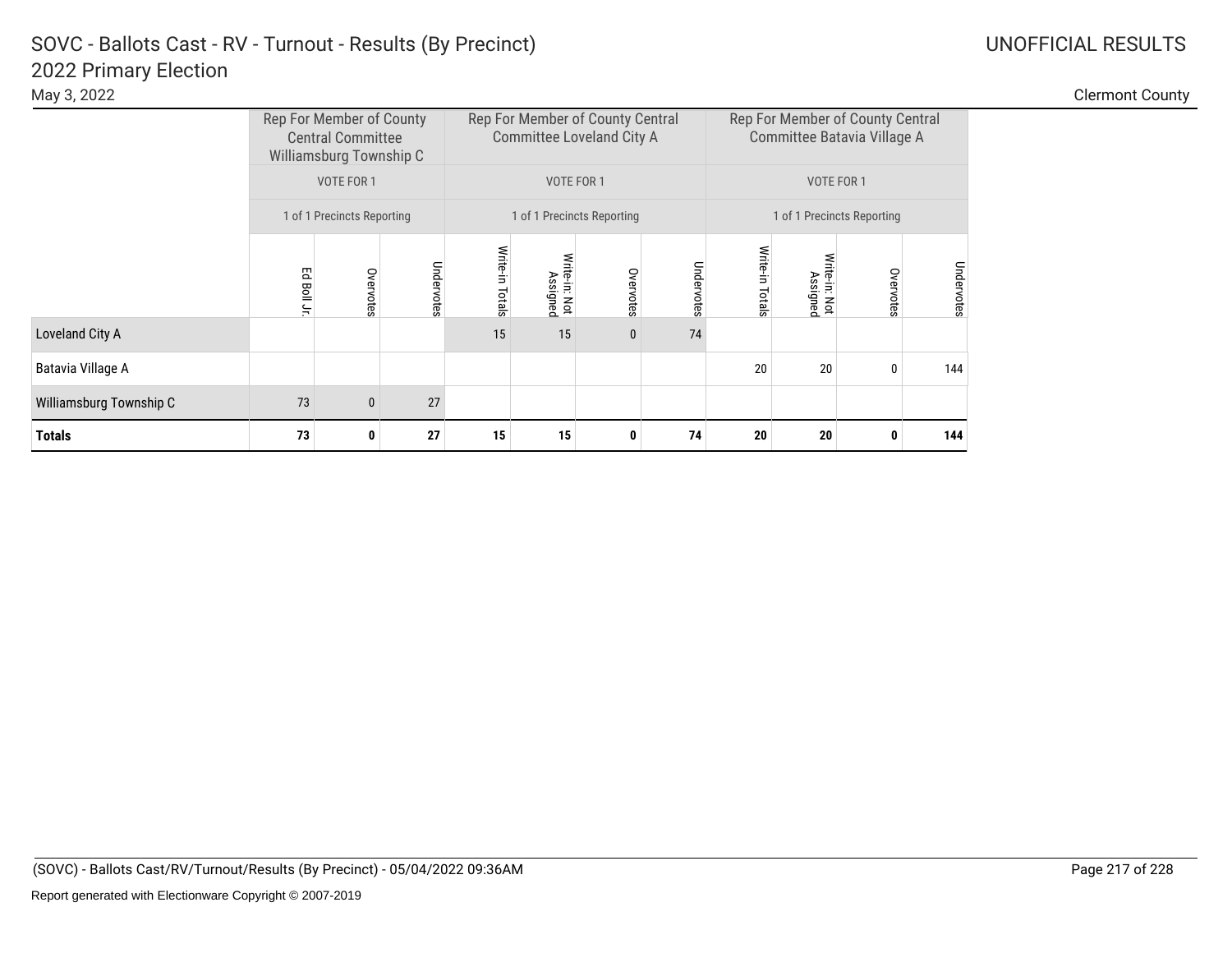| May 3, 2022 |                                                                  |                                                                  |                                                                  | <b>Clermont County</b> |
|-------------|------------------------------------------------------------------|------------------------------------------------------------------|------------------------------------------------------------------|------------------------|
|             | Rep For Member of County Central<br>Committee Batavia Township D | Rep For Member of County Central<br>Committee Batavia Township F | Rep For Member of County Central<br>Committee Batavia Township E |                        |

|                           |                 | Rep For Member of County Central<br>Committee Batavia Township D |           |            |                 |                           |                            | Rep For Member of County Central<br>Rep For Member of County Central<br>Committee Batavia Township F<br>Committee Batavia Township E |                    |                            |           |            |  |
|---------------------------|-----------------|------------------------------------------------------------------|-----------|------------|-----------------|---------------------------|----------------------------|--------------------------------------------------------------------------------------------------------------------------------------|--------------------|----------------------------|-----------|------------|--|
|                           |                 | VOTE FOR 1                                                       |           |            |                 |                           | VOTE FOR 1                 | VOTE FOR 1                                                                                                                           |                    |                            |           |            |  |
|                           |                 | 1 of 1 Precincts Reporting                                       |           |            |                 |                           | 1 of 1 Precincts Reporting |                                                                                                                                      |                    | 1 of 1 Precincts Reporting |           |            |  |
|                           | Write-in Totals | Assigned<br>te-in: Not                                           | Overvotes | Undervotes | Write-in Totals | Write-in: Not<br>Assigned | Overvotes                  | Undervote                                                                                                                            | Write-in<br>Totals | Write-in: Not<br>Assigned  | Overvotes | Undervotes |  |
| Batavia Township D        | 4               | 4                                                                | $\bf{0}$  | 156        |                 |                           |                            |                                                                                                                                      |                    |                            |           |            |  |
| <b>Batavia Township E</b> |                 |                                                                  |           |            |                 |                           |                            |                                                                                                                                      | $\overline{7}$     | 7                          | 0         | 82         |  |
| <b>Batavia Township F</b> |                 |                                                                  |           |            | 19              | 19                        | $\mathbf 0$                | 147                                                                                                                                  |                    |                            |           |            |  |
| <b>Totals</b>             |                 |                                                                  | 0         | 156        | 19              | 19                        | 0                          | 147                                                                                                                                  |                    | 7                          |           | 82         |  |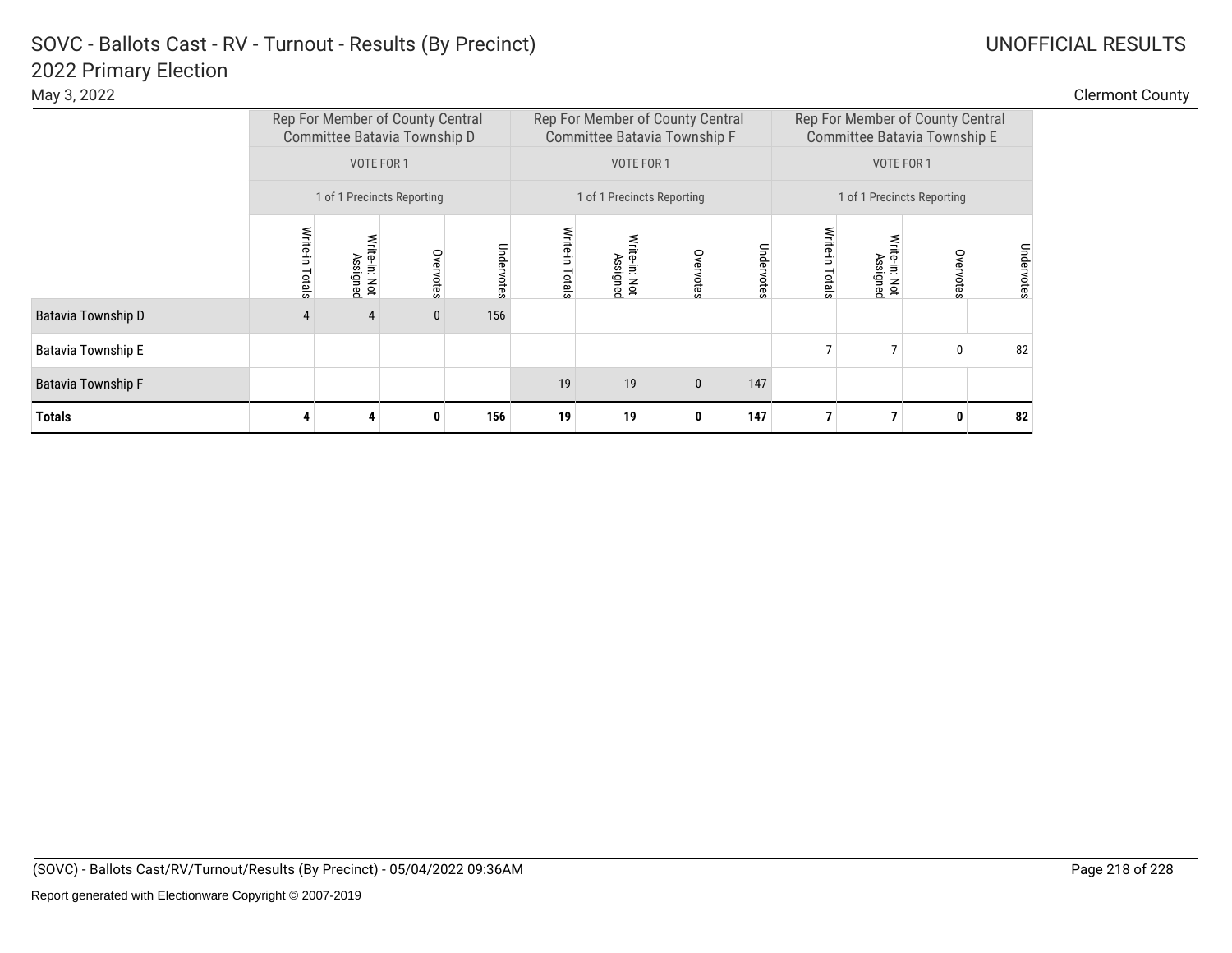|  |  | <b>Clermont Coun</b> |  |
|--|--|----------------------|--|
|  |  |                      |  |

| May 3, 2022        |                    |                                                                                |                            |            |                 |                        |                                                                                |         |                            |                                                                                |           |            | <b>Clermont County</b> |
|--------------------|--------------------|--------------------------------------------------------------------------------|----------------------------|------------|-----------------|------------------------|--------------------------------------------------------------------------------|---------|----------------------------|--------------------------------------------------------------------------------|-----------|------------|------------------------|
|                    |                    | Rep For Member of County Central<br>Committee Batavia Township I<br>VOTE FOR 1 |                            |            |                 |                        | Rep For Member of County Central<br>Committee Batavia Township K<br>VOTE FOR 1 |         |                            | Rep For Member of County Central<br>Committee Batavia Township L<br>VOTE FOR 1 |           |            |                        |
|                    |                    |                                                                                | 1 of 1 Precincts Reporting |            |                 |                        | 1 of 1 Precincts Reporting                                                     |         | 1 of 1 Precincts Reporting |                                                                                |           |            |                        |
|                    | Write-in<br>Totals | te-in: Not<br>Assigned                                                         | Overvotes                  | Undervotes | Write-in Totals | te-in: Not<br>Assigned | Overvotes                                                                      | à<br>ag | Mrite-ir<br>otals          | te-in: Not<br>Assigned                                                         | Overvotes | Undervotes |                        |
| Batavia Township I | 9                  | 9                                                                              | $\mathbf{0}$               | 106        |                 |                        |                                                                                |         |                            |                                                                                |           |            |                        |
| Batavia Township K |                    |                                                                                |                            |            | 10              | 10                     |                                                                                | 78      |                            |                                                                                |           |            |                        |
| Batavia Township L |                    |                                                                                |                            |            |                 |                        |                                                                                |         | 14                         | 14                                                                             | $\bf{0}$  | 107        |                        |
| <b>Totals</b>      | 9                  |                                                                                | 0                          | 106        | 10              | 10                     |                                                                                | 78      | 14                         | 14                                                                             |           | 107        |                        |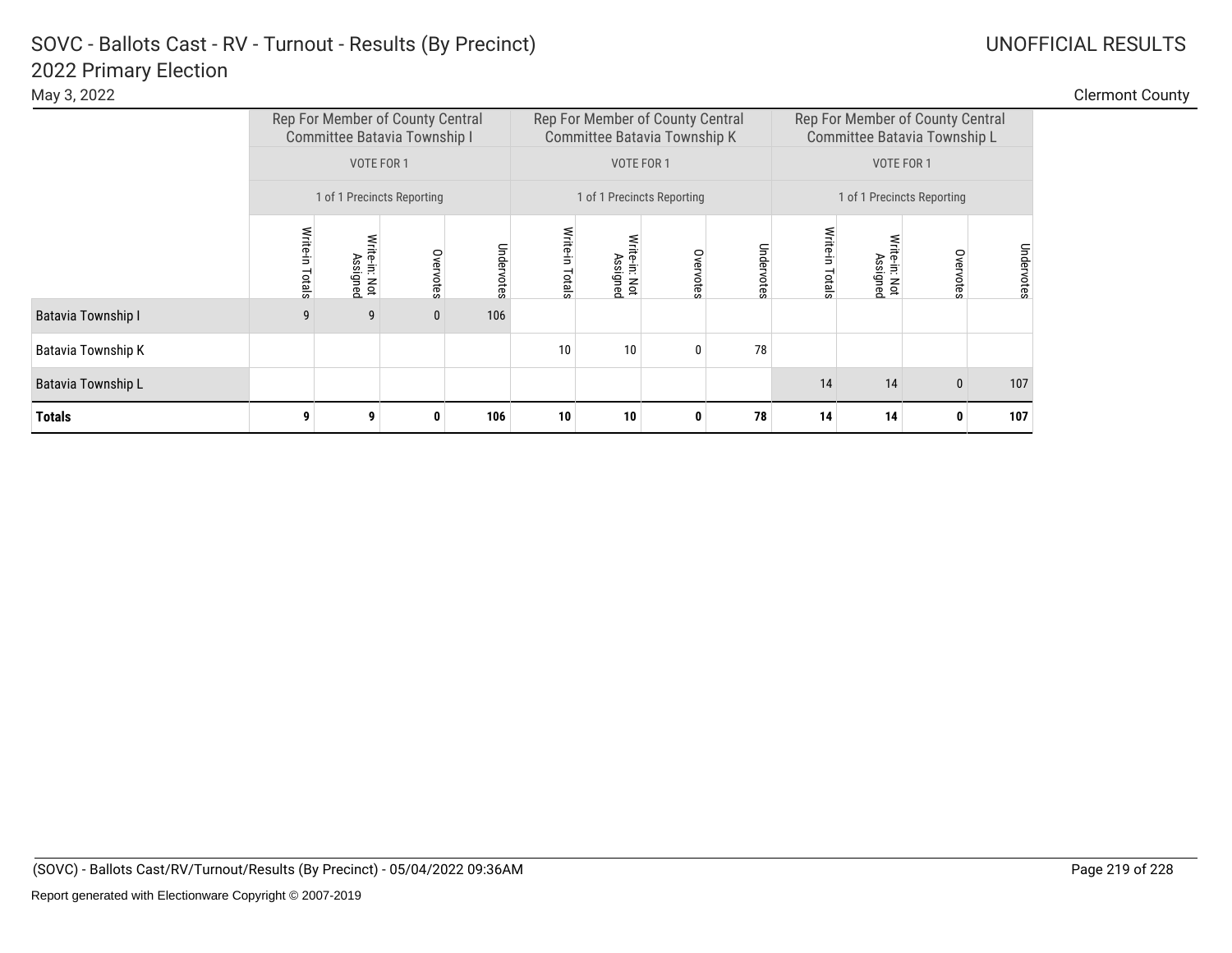**Clermont County** 

| , .,               |                 |                                                                 |              |            |          |                           |                                                                 |            |                                                                  |                            |           |     |  |
|--------------------|-----------------|-----------------------------------------------------------------|--------------|------------|----------|---------------------------|-----------------------------------------------------------------|------------|------------------------------------------------------------------|----------------------------|-----------|-----|--|
|                    |                 | Rep For Member of County Central<br>Committee Goshen Township A |              |            |          |                           | Rep For Member of County Central<br>Committee Goshen Township F |            | Rep For Member of County Central<br>Committee Miami Township G1G |                            |           |     |  |
|                    |                 | VOTE FOR 1                                                      |              |            |          |                           | VOTE FOR 1                                                      |            |                                                                  | VOTE FOR 1                 |           |     |  |
|                    |                 | 1 of 1 Precincts Reporting                                      |              |            |          |                           | 1 of 1 Precincts Reporting                                      |            |                                                                  | 1 of 1 Precincts Reporting |           |     |  |
|                    | Write-in Totals | Write-in: Not<br>Assigned                                       | Overvotes    | Undervotes | Write-in | Write-in: Not<br>Assigned | Overvotes                                                       | Undervotes | Write-in                                                         | Undervotes                 |           |     |  |
|                    |                 |                                                                 |              |            | Totals   |                           |                                                                 |            | Totals                                                           | Assigned<br>Not            | Overvotes |     |  |
| Goshen Township A  | 12              | 12                                                              | $\mathbf{0}$ | 128        |          |                           |                                                                 |            |                                                                  |                            |           |     |  |
| Goshen Township F  |                 |                                                                 |              |            | 6        | 6                         | $\mathbf{0}$                                                    | 47         |                                                                  |                            |           |     |  |
| Miami Township G1G |                 |                                                                 |              |            |          |                           |                                                                 |            | 11<br>11<br>116<br>$\bf{0}$                                      |                            |           |     |  |
| <b>Totals</b>      | 12              | 12                                                              |              | 128        | 6        | 6                         | 0                                                               | 47         | 11                                                               | 11                         | 0         | 116 |  |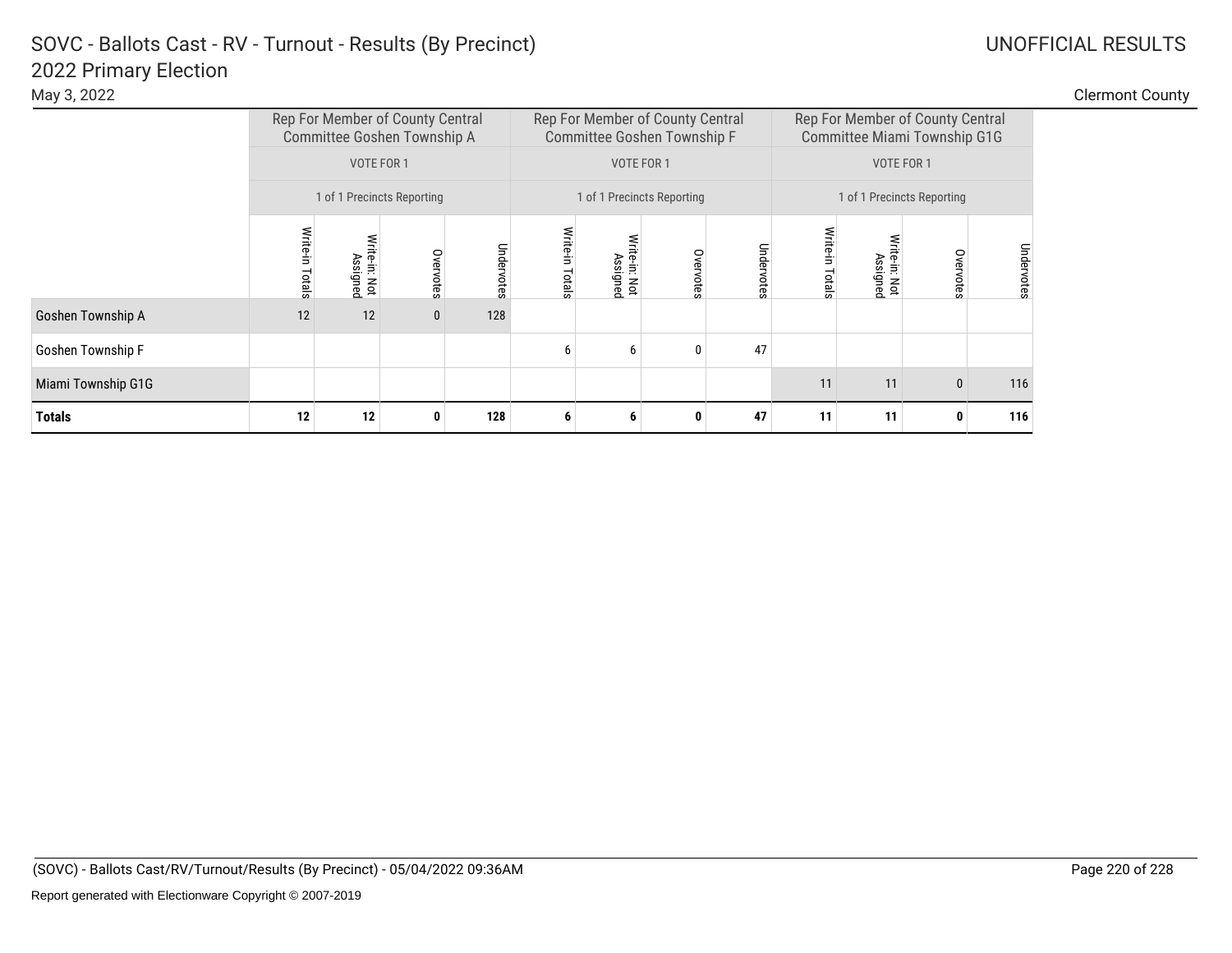| May 3, 2022 | <b>Clermont County</b> |
|-------------|------------------------|
|             |                        |

|                         |                 | Rep For Member of County Central<br>Committee Pierce Township J |              |            |                    |                           | Rep For Member of County Central<br><b>Committee Union Township H</b> |            | Rep For Member of County Central<br><b>Committee Union Township K</b> |                                        |              |            |  |
|-------------------------|-----------------|-----------------------------------------------------------------|--------------|------------|--------------------|---------------------------|-----------------------------------------------------------------------|------------|-----------------------------------------------------------------------|----------------------------------------|--------------|------------|--|
|                         |                 | VOTE FOR 1                                                      |              |            |                    | VOTE FOR 1                |                                                                       |            | VOTE FOR 1                                                            |                                        |              |            |  |
|                         |                 | 1 of 1 Precincts Reporting                                      |              |            |                    |                           | 1 of 1 Precincts Reporting                                            |            |                                                                       | 1 of 1 Precincts Reporting             |              |            |  |
|                         | Write-in Totals | Write-in: Not<br>Assigned                                       | Overvotes    | Undervotes | Write-in<br>Totals | Write-in: Not<br>Assigned | Overvotes                                                             | Undervotes | Write-in<br>Totals                                                    | Write-in: Not<br>Assigned<br>Overvotes |              |            |  |
| Pierce Township J       | 23              | 23                                                              | $\mathbf{0}$ | 76         |                    |                           |                                                                       |            |                                                                       |                                        |              | Undervotes |  |
| Union Township H        |                 |                                                                 |              |            | 11                 | 11                        | $\mathbf{0}$                                                          | 78         |                                                                       |                                        |              |            |  |
| <b>Union Township K</b> |                 |                                                                 |              |            |                    |                           |                                                                       |            |                                                                       | 4                                      | $\mathbf{0}$ | 90         |  |
| <b>Totals</b>           | 23              | 23                                                              | 0            | 76         | 11                 | 11                        | 0                                                                     | 78         |                                                                       |                                        |              |            |  |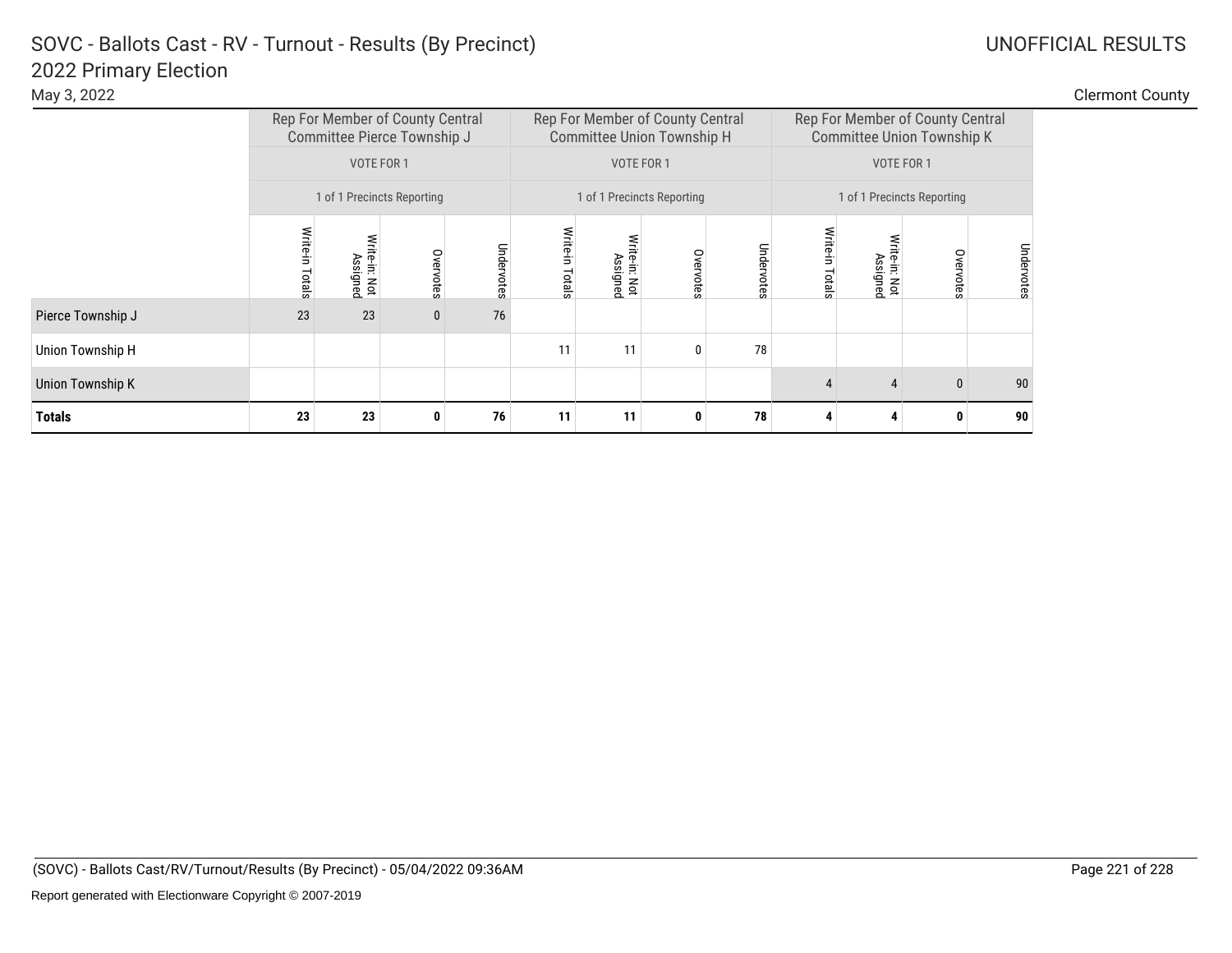### 2022 Primary Election SOVC - Ballots Cast - RV - Turnout - Results (By Precinct) and Manuscription Control Control Control Control Control Control Control Control Control Control Control Control Control Control Control Control Control Control C

Union Township W

**Totals**

| May 3, 2022      |            |                                    |                                                                |               |                    |                        |                                                                       |     |            |                                                                         |               |            | <b>Clermont County</b> |
|------------------|------------|------------------------------------|----------------------------------------------------------------|---------------|--------------------|------------------------|-----------------------------------------------------------------------|-----|------------|-------------------------------------------------------------------------|---------------|------------|------------------------|
|                  |            |                                    | Rep For Member of County Central<br>Committee Union Township U |               |                    |                        | Rep For Member of County Central<br><b>Committee Union Township W</b> |     |            | Rep For Member of County Central<br><b>Committee Union Township B1B</b> |               |            |                        |
|                  |            | VOTE FOR 1                         |                                                                |               |                    | VOTE FOR 1             |                                                                       |     | VOTE FOR 1 |                                                                         |               |            |                        |
|                  |            |                                    | 1 of 1 Precincts Reporting                                     |               |                    |                        | 1 of 1 Precincts Reporting                                            |     |            | 1 of 1 Precincts Reporting                                              |               |            |                        |
|                  | <u>als</u> | Hie<br>iss.<br>Ē<br>: Not<br>igned | Overvotes                                                      | Under<br>otes | Write-in<br>Totals | te-in: Not<br>Assigned | 0<br>ote<br>$\omega$                                                  |     |            | te-in: Not<br>Assigned                                                  | S<br>$\omega$ | Undervotes |                        |
| Union Township U | 11         | 11                                 | $\bf{0}$                                                       | 159           |                    |                        |                                                                       |     |            |                                                                         |               |            |                        |
| Union Township W |            |                                    |                                                                |               | 13                 | 13                     |                                                                       | 107 |            |                                                                         |               |            |                        |

Union Township B1B 146

**11 11 0 159 13 13 0 107 18 18 0 146**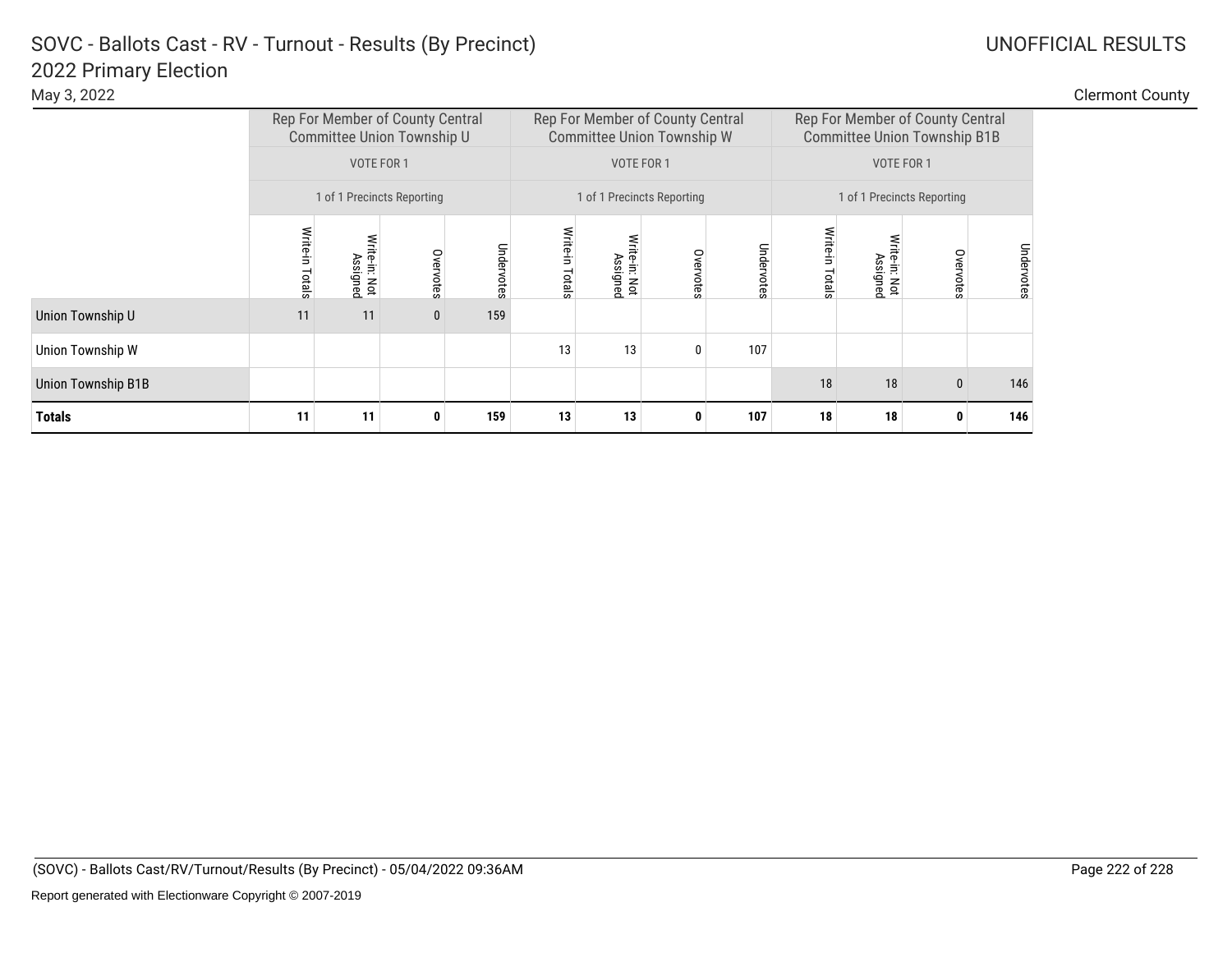| May 3, 2022        |                   |                                                                                       |                            |            |                 |                                                                         |                            |      |                            |                                                                                       |                    |            | <b>Clermont County</b> |
|--------------------|-------------------|---------------------------------------------------------------------------------------|----------------------------|------------|-----------------|-------------------------------------------------------------------------|----------------------------|------|----------------------------|---------------------------------------------------------------------------------------|--------------------|------------|------------------------|
|                    |                   | Rep For Member of County Central<br><b>Committee Union Township F1F</b><br>VOTE FOR 1 |                            |            |                 | Rep For Member of County Central<br><b>Committee Union Township L1L</b> | VOTE FOR 1                 |      |                            | Rep For Member of County Central<br><b>Committee Union Township M1M</b><br>VOTE FOR 1 |                    |            |                        |
|                    |                   |                                                                                       | 1 of 1 Precincts Reporting |            |                 |                                                                         | 1 of 1 Precincts Reporting |      | 1 of 1 Precincts Reporting |                                                                                       |                    |            |                        |
|                    | Write-in<br>otals | Write-in: Not<br>Assigned                                                             | Overvotes                  | Undervotes | Write-in Totals | Write-in: Not<br>Assigned                                               | Overvotes                  | otes | Write<br>otals             | ite-in: Not<br>Assigned                                                               | Overvote<br>$\sim$ | Undervotes |                        |
| Union Township F1F | 26                | 26                                                                                    | $\mathbf 0$                | 216        |                 |                                                                         |                            |      |                            |                                                                                       |                    |            |                        |
| Union Township L1L |                   |                                                                                       |                            |            | 29              | 29                                                                      | 0                          | 145  |                            |                                                                                       |                    |            |                        |
| Union Township M1M |                   |                                                                                       |                            |            |                 |                                                                         |                            |      | 16                         | 16                                                                                    | $\mathbf 0$        | 43         |                        |
| <b>Totals</b>      | 26                | 26                                                                                    | 0                          | 216        | 29              | 29                                                                      | 0                          | 145  | 16                         | 16                                                                                    |                    | 43         |                        |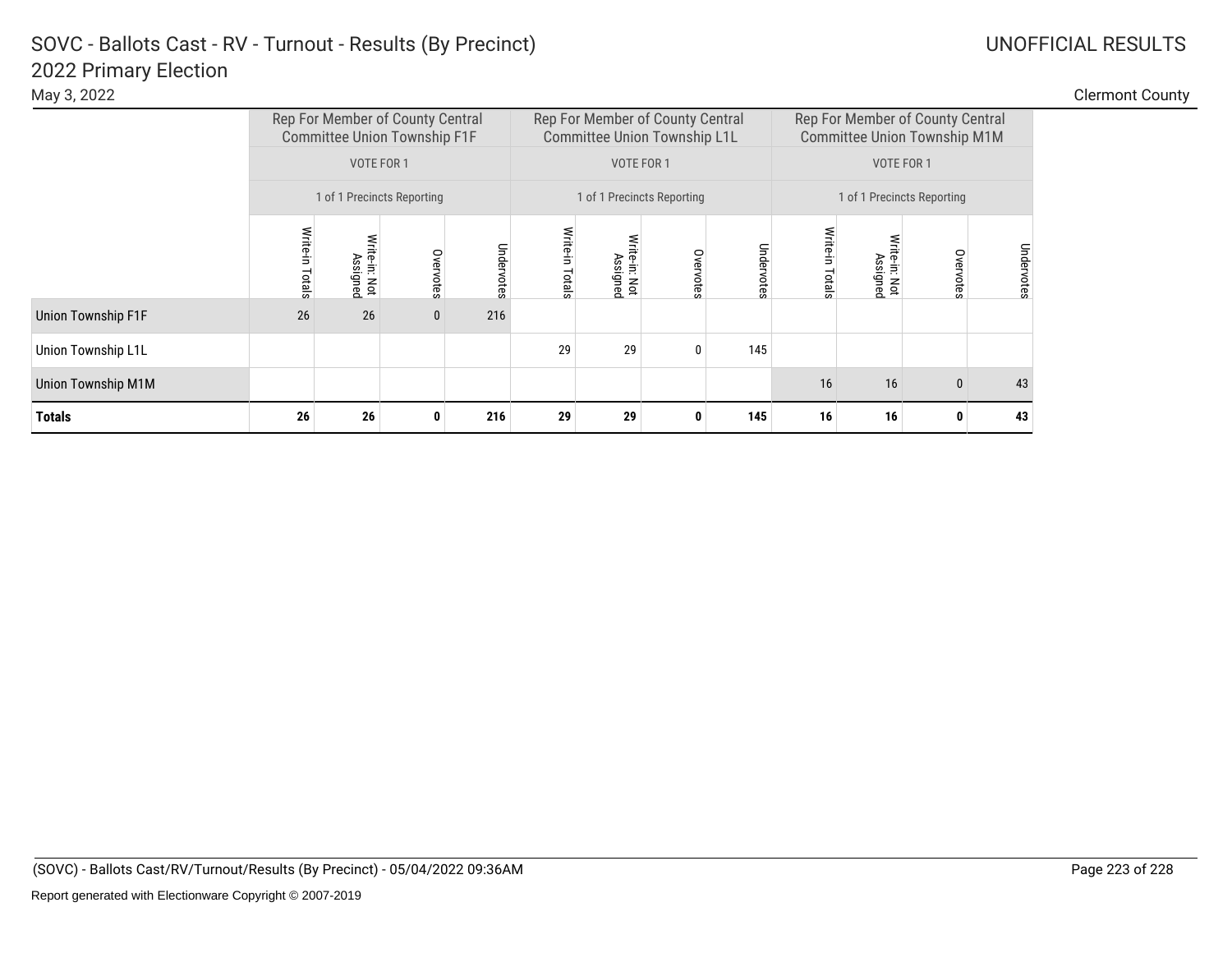|                         |             |                 | <b>Blanchester Local School District</b><br>Proposed Income Tax |            | Felicity-Franklin Local School District Tax<br>Levy |                            |           |                  |  |  |
|-------------------------|-------------|-----------------|-----------------------------------------------------------------|------------|-----------------------------------------------------|----------------------------|-----------|------------------|--|--|
|                         |             | VOTE FOR 1      |                                                                 |            |                                                     | VOTE FOR 1                 |           |                  |  |  |
|                         |             |                 | 1 of 1 Precincts Reporting                                      |            |                                                     | 7 of 7 Precincts Reporting |           |                  |  |  |
|                         | For the Tax | Against the Tax | Overvotes                                                       | Undervotes | For the Tax Levy                                    | Against the Tax<br>Levy    | Overvotes | Undervotes       |  |  |
| <b>Felicity Village</b> |             |                 |                                                                 |            | 29                                                  | 50                         | 0         | $\overline{2}$   |  |  |
| Franklin Township A     |             |                 |                                                                 |            | 133                                                 | 172                        | 1         | $\overline{2}$   |  |  |
| Franklin Township B     |             |                 |                                                                 |            | 92                                                  | 79                         | 0         | 3                |  |  |
| Franklin Township D     |             |                 |                                                                 |            | 76                                                  | 129                        | 0         | 3                |  |  |
| Tate Township F         |             |                 |                                                                 |            | 5                                                   | 4                          | 0         | $\bf{0}$         |  |  |
| Washington Township A   |             |                 |                                                                 |            | 46                                                  | 89                         | 0         | 3                |  |  |
| Washington Township C   |             |                 |                                                                 |            | 69                                                  | 85                         | 0         | $\overline{2}$   |  |  |
| Wayne Township A        | 88          | 161             | 0                                                               | 4          |                                                     |                            |           |                  |  |  |
| <b>Totals</b>           | 88          | 161             | 0                                                               | 4          | 450                                                 | 608                        | 1         | $15\phantom{.0}$ |  |  |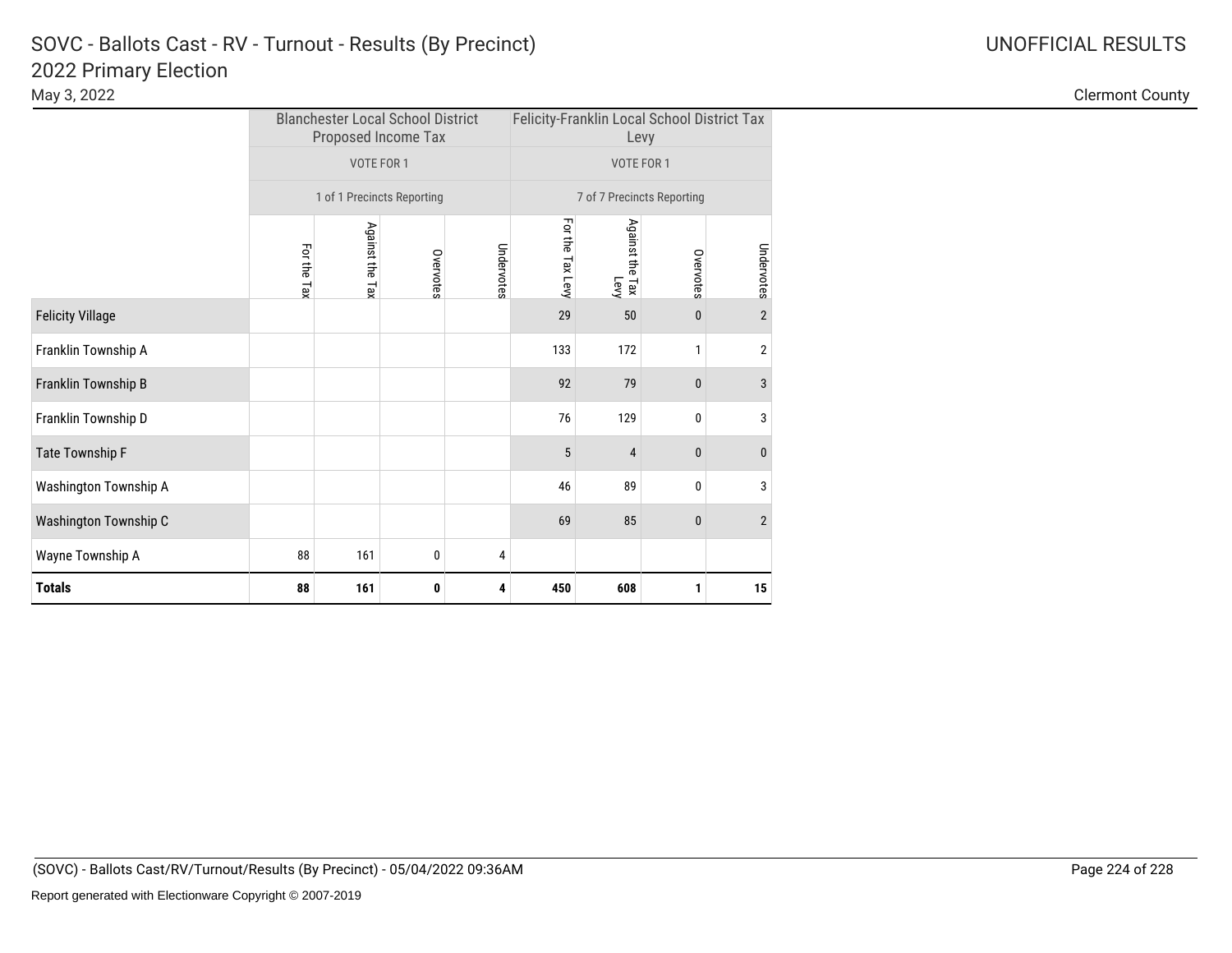|                         |                     | <b>Village of Felicity</b> |           |            | City of Loveland Tax Levy  |                         |              |                |  |  |  |
|-------------------------|---------------------|----------------------------|-----------|------------|----------------------------|-------------------------|--------------|----------------|--|--|--|
|                         |                     | VOTE FOR 1                 |           |            | VOTE FOR 1                 |                         |              |                |  |  |  |
|                         |                     | 1 of 1 Precincts Reporting |           |            | 3 of 3 Precincts Reporting |                         |              |                |  |  |  |
|                         | For the<br>Tax Levy | Against the Tax<br>Levy    | Overvotes | Undervotes | For the Tax Levy           | Against the Tax<br>Levy | Overvotes    | Undervotes     |  |  |  |
| Loveland City A         |                     |                            |           |            | 71                         | 46                      | $\mathbf{0}$ | 5              |  |  |  |
| Loveland City B         |                     |                            |           |            | 53                         | 35                      | 0            | $\overline{2}$ |  |  |  |
| Loveland City C         |                     |                            |           |            | 154                        | 87                      | 0            | $\mathbf{1}$   |  |  |  |
| <b>Felicity Village</b> | 39                  | 42                         | 0         | 0          |                            |                         |              |                |  |  |  |
| <b>Totals</b>           | 39                  | 42                         | 0         | 0          | 278                        | 168                     | 0            | 8              |  |  |  |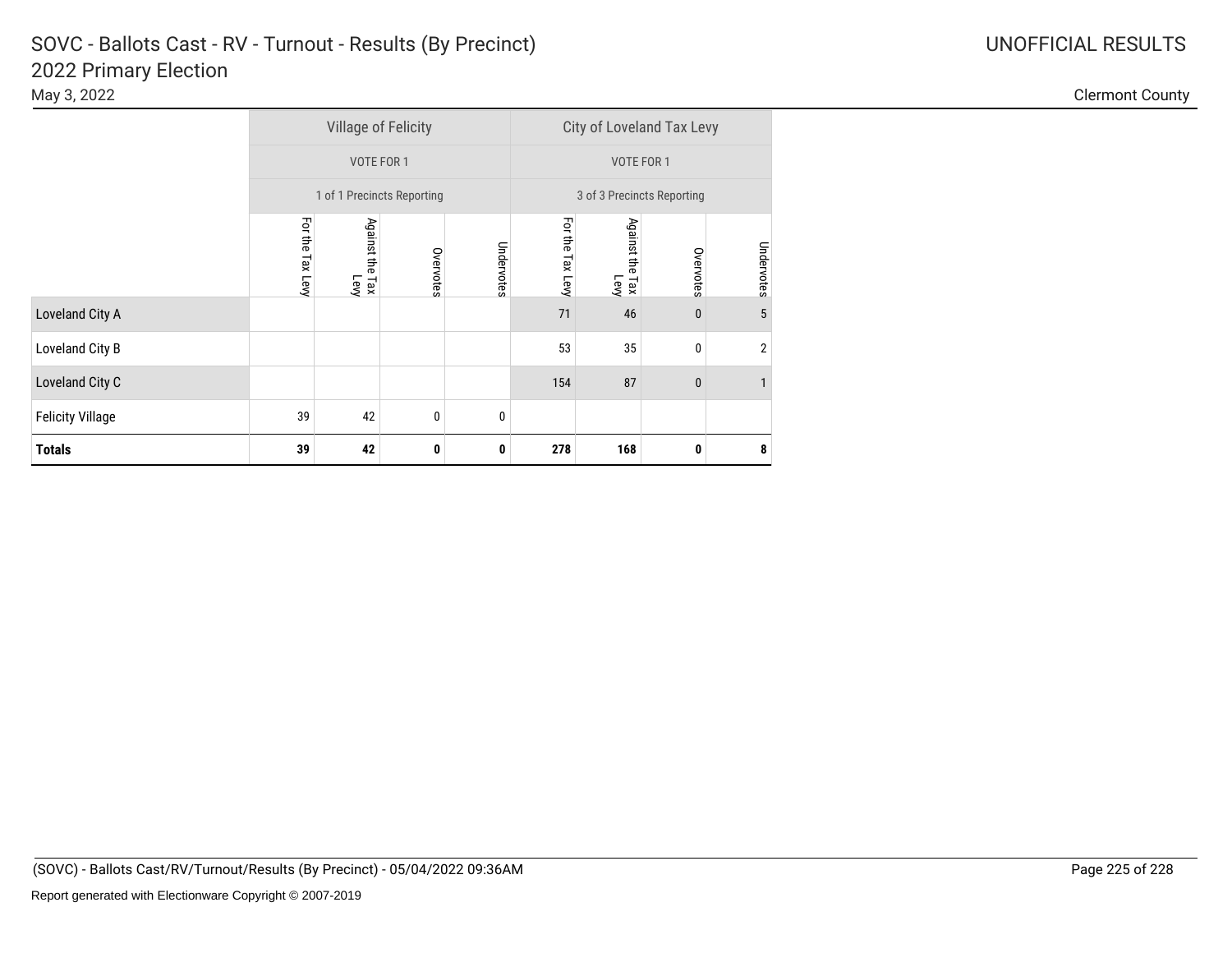|                         | Franklin Township Police Fire EMS<br>VOTE FOR 1 |                         |              |                            | Jackson Township Fire and EMS |                         |              |            |
|-------------------------|-------------------------------------------------|-------------------------|--------------|----------------------------|-------------------------------|-------------------------|--------------|------------|
|                         |                                                 |                         |              |                            | VOTE FOR 1                    |                         |              |            |
|                         | 4 of 4 Precincts Reporting                      |                         |              | 3 of 3 Precincts Reporting |                               |                         |              |            |
|                         | For the Tax Levy                                | Against the Tax<br>Levy | Overvotes    | Undervotes                 | For the Tax Levy              | Against the Tax<br>Levy | Overvotes    | Undervotes |
| <b>Felicity Village</b> | 34                                              | 47                      | $\mathbf{0}$ | $\mathbf{0}$               |                               |                         |              |            |
| Franklin Township A     | 124                                             | 190                     | 0            | 1                          |                               |                         |              |            |
| Franklin Township B     | 73                                              | 96                      | $\mathbf{0}$ | 5                          |                               |                         |              |            |
| Franklin Township D     | 79                                              | 128                     | $\mathbf{0}$ | 1                          |                               |                         |              |            |
| Jackson Township A      |                                                 |                         |              |                            | 132                           | 45                      | $\mathbf{0}$ | 3          |
| Jackson Township B      |                                                 |                         |              |                            | 98                            | 47                      | 0            | 3          |
| Jackson Township C      |                                                 |                         |              |                            | 167                           | 55                      | 0            | 4          |
| <b>Totals</b>           | 310                                             | 461                     | 0            | 7                          | 397                           | 147                     | 0            | 10         |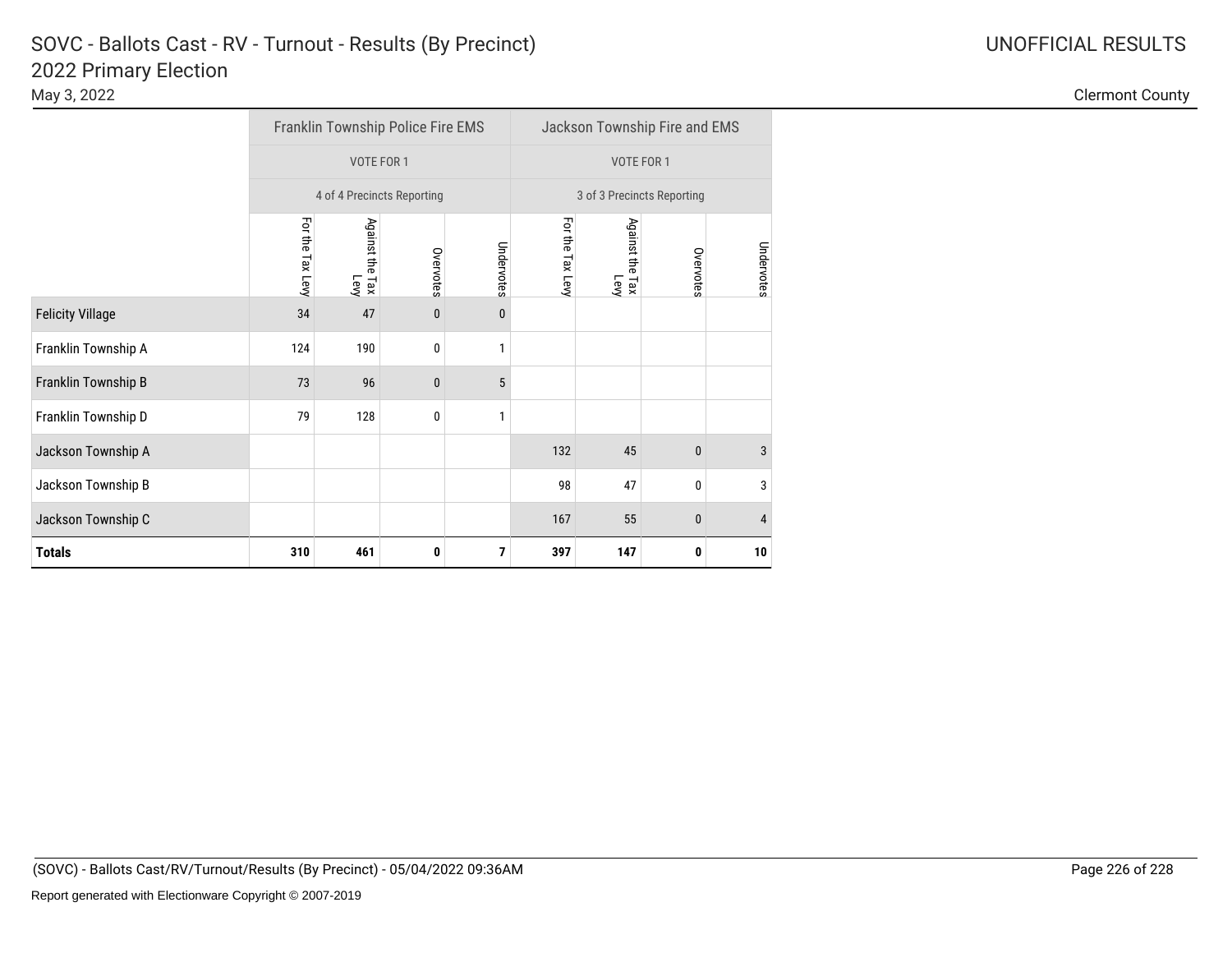|                         | Local Liquor Option Sunday Sales - Union<br>B |                    |           | Wayne Township Zoning Plan |     |    |           |              |
|-------------------------|-----------------------------------------------|--------------------|-----------|----------------------------|-----|----|-----------|--------------|
|                         | VOTE FOR 1<br>1 of 1 Precincts Reporting      |                    |           | VOTE FOR 1                 |     |    |           |              |
|                         |                                               |                    |           | 2 of 2 Precincts Reporting |     |    |           |              |
|                         | Yes                                           | $\mathsf{g}% _{0}$ | Overvotes | Undervotes                 | Yes | 종  | Overvotes | Undervotes   |
| <b>Union Township B</b> | 75                                            | 29                 | $\pmb{0}$ | 6                          |     |    |           |              |
| Wayne Township B        |                                               |                    |           |                            | 8   | 3  | 0         | $\mathbf{0}$ |
| Wayne Township C        |                                               |                    |           |                            | 22  | 9  | 0         |              |
| <b>Totals</b>           | 75                                            | 29                 | 0         | 6                          | 30  | 12 | 0         |              |